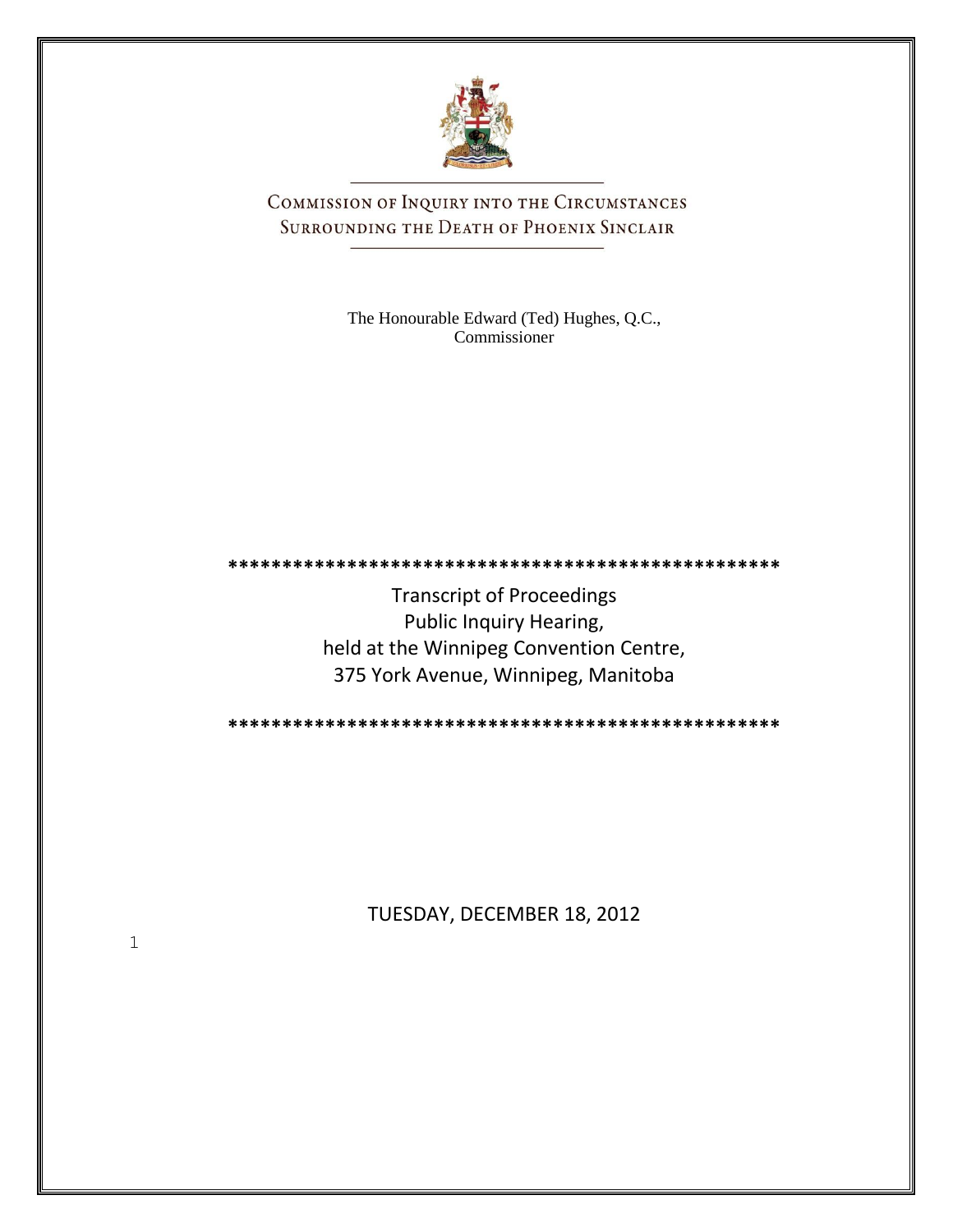#### **APPEARANCES:**

**MS. S. WALSH,** Commission Counsel **MR. D. OLSON,** Senior Associate Counsel **MR. R. MCARENHAS,** Associate Commission Counsel

**MR. G. MCKINNON,** Department of Family Services and Labour

**MR. T. RAY,** Manitoba Government and General Employees Union

**MR. K. SAXBERG,** General Child and Family Services Authority, First Nations of Northern Manitoba Child and Family Services Authority First Nations of Southern Manitoba Child and Family Services Authority Child and Family All Nation Coordinated Response Network

**MR. J. BENSON**, for Intertribal Child and Family Services

**MR. J. GINDIN** and **MR. D. IRELAND,** Mr. Nelson Draper Steve Sinclair and Ms. Kimberly-Ann Edwards

**MR. J. FUNKE** and **MS. J. SAUNDERS,** Assembly of Manitoba Chiefs and Southern Chiefs Organization Inc.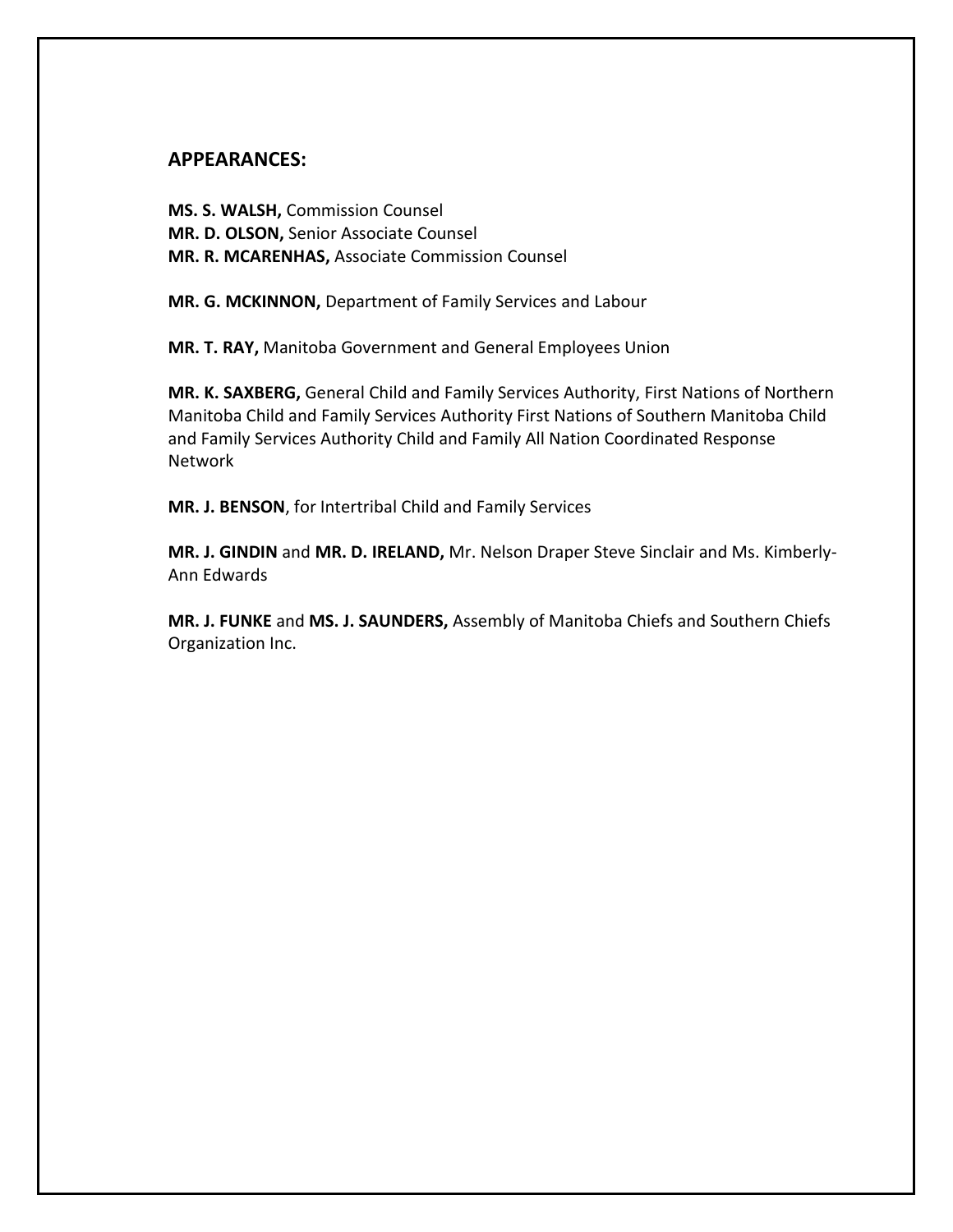# **INDEX**

### **Page**

### **WITNESSES:**

CAROLYN PARSONS

| Direct Examination | (Olson)   |     |
|--------------------|-----------|-----|
| Cross-Examination  | (Gindin)  | 112 |
| Cross-Examination  | (Saxberg) | 143 |
| Cross-Examination  | (Paul)    | 155 |
| Cross-Examination  | (Ray)     | 166 |
| Re-Examination     | (Olson)   | 175 |
|                    |           |     |

MARIAM BROWNE

| 183 |
|-----|
|     |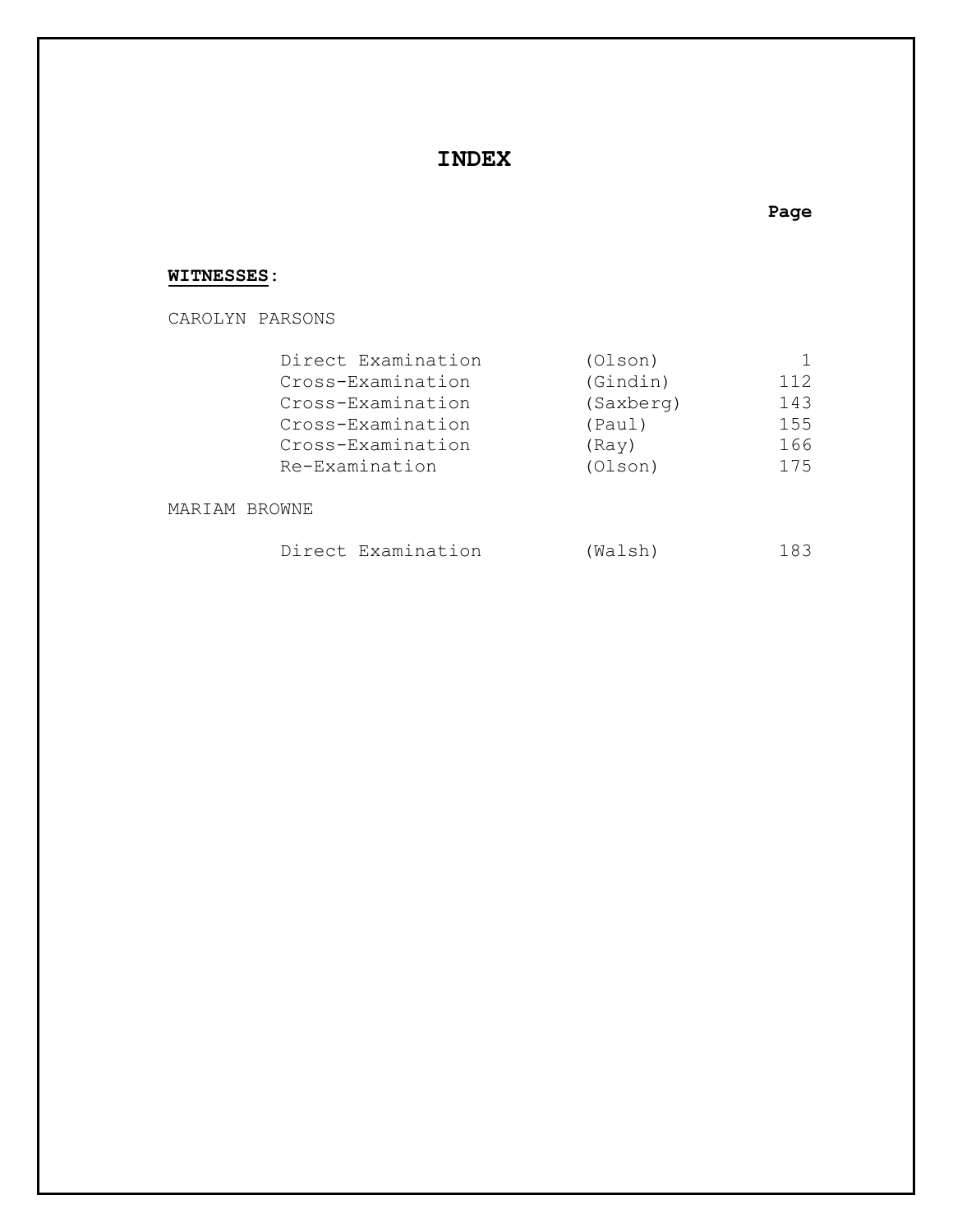1 DECEMBER 18, 2012

| $\overline{2}$ | PROCEEDINGS CONTINUED FROM DECEMBER 17, 2012   |
|----------------|------------------------------------------------|
| 3              |                                                |
| $\overline{4}$ | THE COMMISSIONER: All right, Mr. Olson.        |
| 5              | MR. OLSON: We're ready to proceed.             |
| 6              | THE CLERK: Could you just stand for a moment.  |
| 7              | THE WITNESS: Sure.                             |
| 8              | THE CLERK: Is it your choice to swear on the   |
| 9              | Bible or affirm without the Bible?             |
| 10             | The Bible?                                     |
| 11             | THE WITNESS: Yes, please.                      |
| 12             | THE CLERK: State your full name for the court, |
| 13             | please.                                        |
| 14             | THE WITNESS: Carolyn Frances Parsons.          |
| 15             | THE CLERK: Can you spell me your first name.   |
| 16             | THE WITNESS: C-A-R-O-L-Y-N.                    |
| 17             | THE CLERK: And your middle name.               |
| 18             | THE WITNESS: F-R-A-N-C-E-S.                    |
| 19             | THE CLERK: And the last name.                  |
| 20             | THE WITNESS: P-A-R-S-O-N-S.                    |
| 21             |                                                |
| 22             | CAROLYN FRANCES PARSONS, SWOrn,                |
| 23             | testified as follows:                          |
| 24             |                                                |
| 25             | THE CLERK: Thank you. You may be seated.       |

 $- 1 -$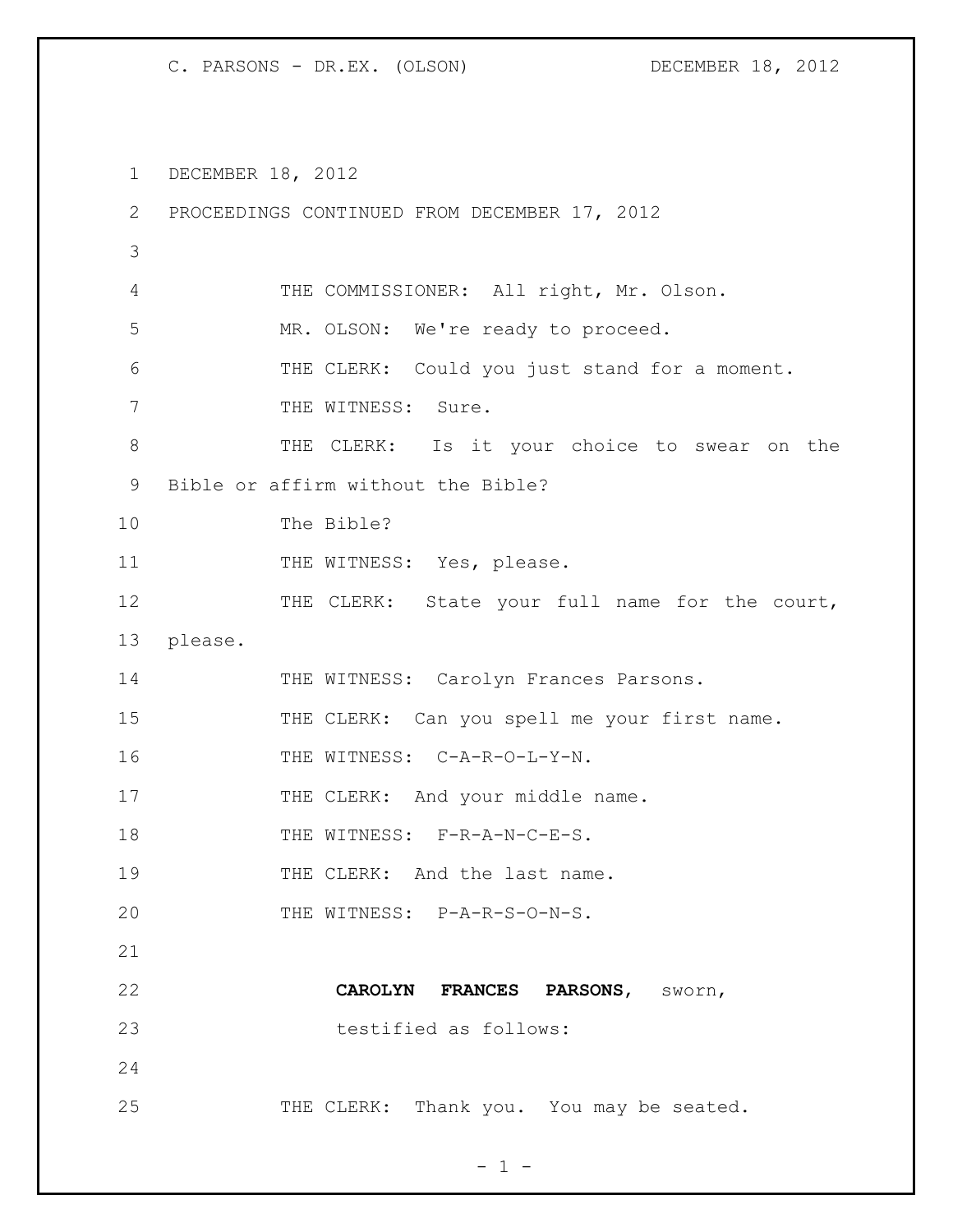DIRECT EXAMINATION BY MR. OLSON: Q You have a bachelor of social work from the University of Manitoba? A Yes, I do. Q And that was obtained in 1980? A Yes. Q And then you started working in the child welfare system in 1982? A Yes, I did. Q When you started working it was with, it was with the Children's Aid Society? A Yes. Q And that was the predecessor to the Winnipeg Child and Family Services? A Yes. Q What was your position? A I was a children's services worker. Q What was the role of a children's services worker? A A children's services worker would be responsible for services to children who were in the care of the agency, whether that be permanent wards or temporary wards, or under voluntary placement agreement, so it would be working, working in situations where a child was a temporary ward in conjunction with a family service worker,

 $- 2 -$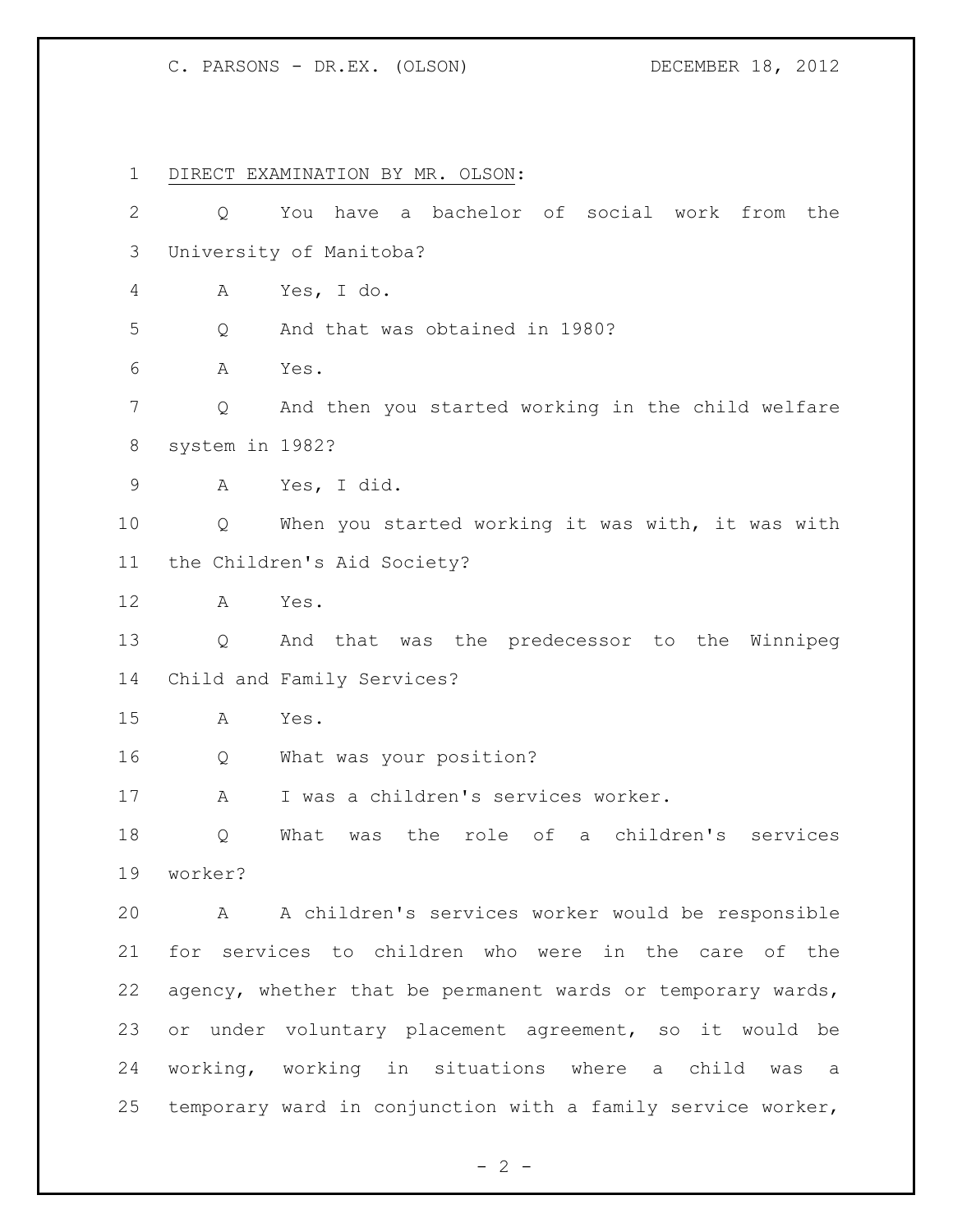to ensure that that child's needs were being met in placement, and as part of the reunification at home if that was what was happening, or with permanent wards it would have been to work with the foster parents and the child to make sure that their service needs were being met. Q Okay. We're having a little bit of trouble hearing you. I wonder if you could pull the microphone a little closer -- A Okay. Q -- or sit a bit closer to it. 11 A Is that any better? Q That's better. A Okay. Q And so you held that position for three years? A Yes. Q And then you moved to Northwest Child and Family Services? A Yes, I did. Q And what year was that? A That would have been in 1985. Q Nineteen eighty-five. A With the devolution of the Children's Aid of Winnipeg. Q Okay. What was your position? A I was, I was a generic social worker at that

- 3 -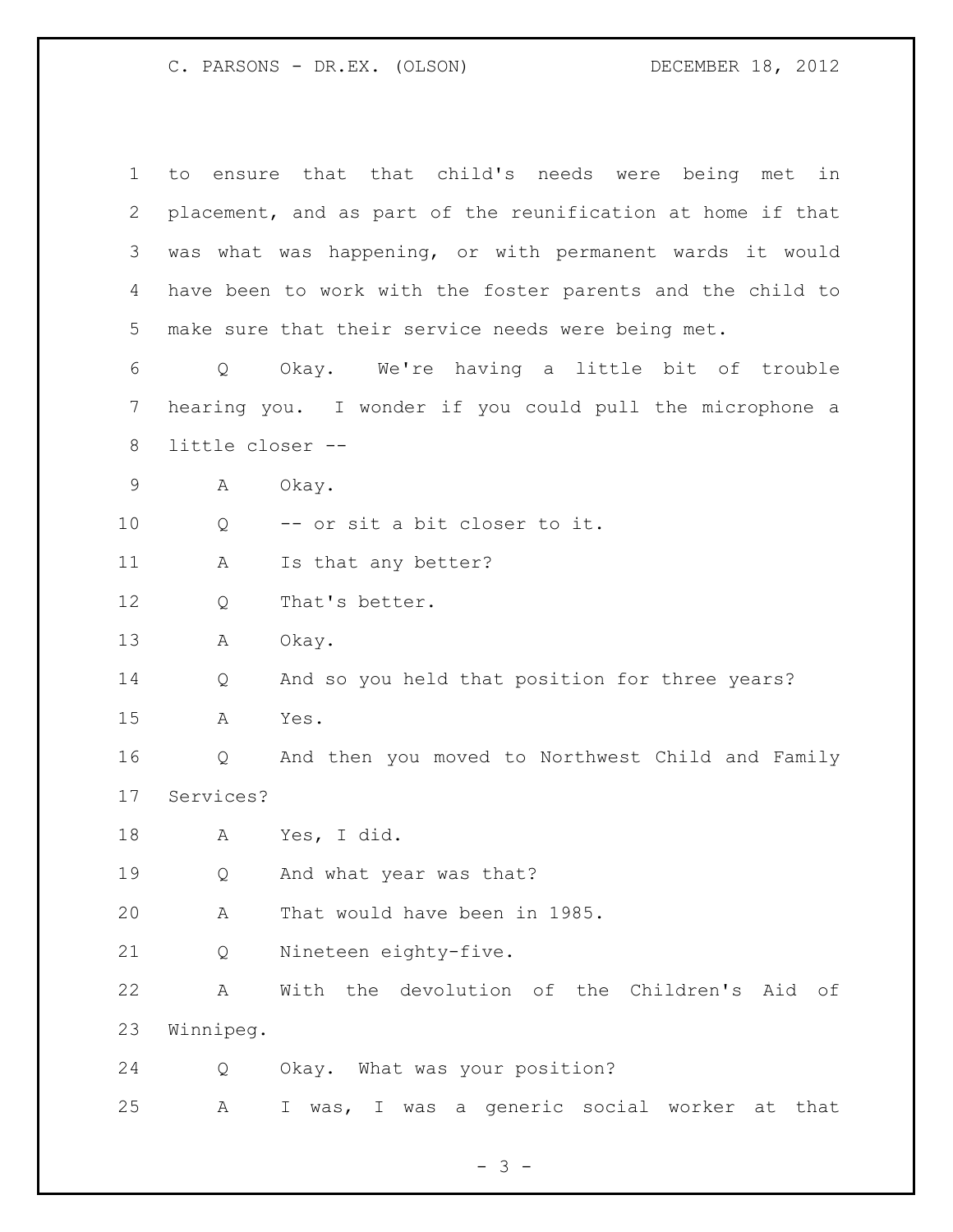time, and we were -- had responsibility for family services permanent wards, adoption, foster care, it was -- the responsibilities were across the board. Q Sort of everything? A Yes. Q Okay. And you held that position for a year? 7 A For a year, yes. Q And then you started in 1987 at the After Hours Unit? A Yes, I did. Q And you worked there from '87 to 1993? A Yes. Q And from there you went to the Intake Unit at Central Winnipeg? A Yes. Q And you worked there from 1993 to 2000? A Yes. Q And in 2000 you became a supervisor of the Central Intake Unit? A Yes, I did. Q And you stayed in that position until December, 2006? A Yes. Q And then from December, 2006 to present I understand you've been at the office of The Children's

 $- 4 -$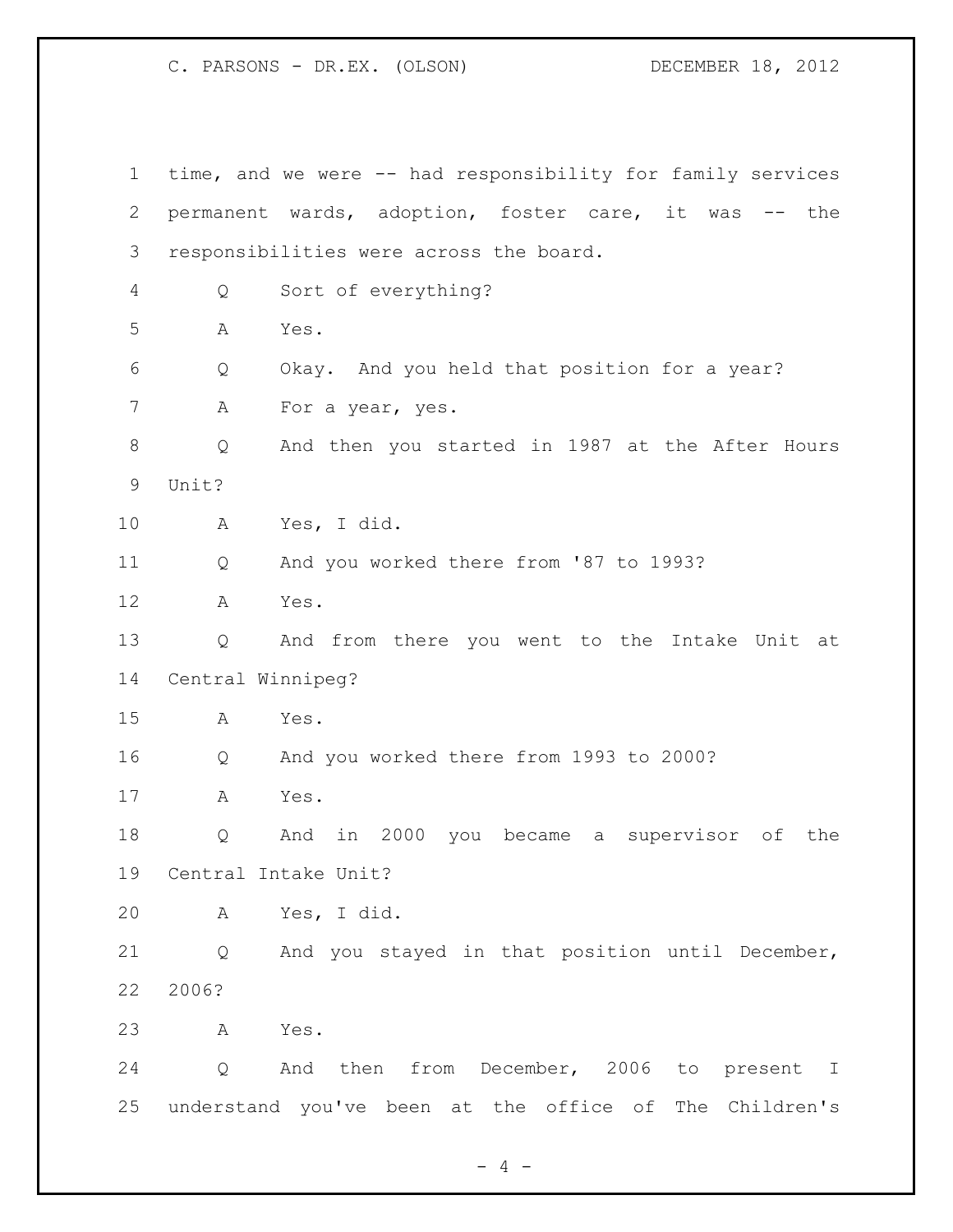Advocate?

A Yes, I am.

 Q And your position there was a -- is a children's advocacy officer?

A Yes.

 Q And that was for that whole period of time? A Yes, it is.

Q Are you currently employed there?

A Yes, I am.

 Q And what do you do as a children's advocacy officer?

 A As a children's advocacy officer I, I meet with -- as a children's advocacy officer I work with young people who are involved with the child welfare system, and our main purpose is to ensure that their rights and interests are being taken into consideration when agencies are making plans for them.

 Q In that role are you looking at the services provided to the children by Winnipeg Child and Family Services?

21 A As part of it, yes. We, we work across the province with all agencies.

Q So other agencies as well?

A Yes.

Q How, how do you deal with the fact that you're,

 $- 5 -$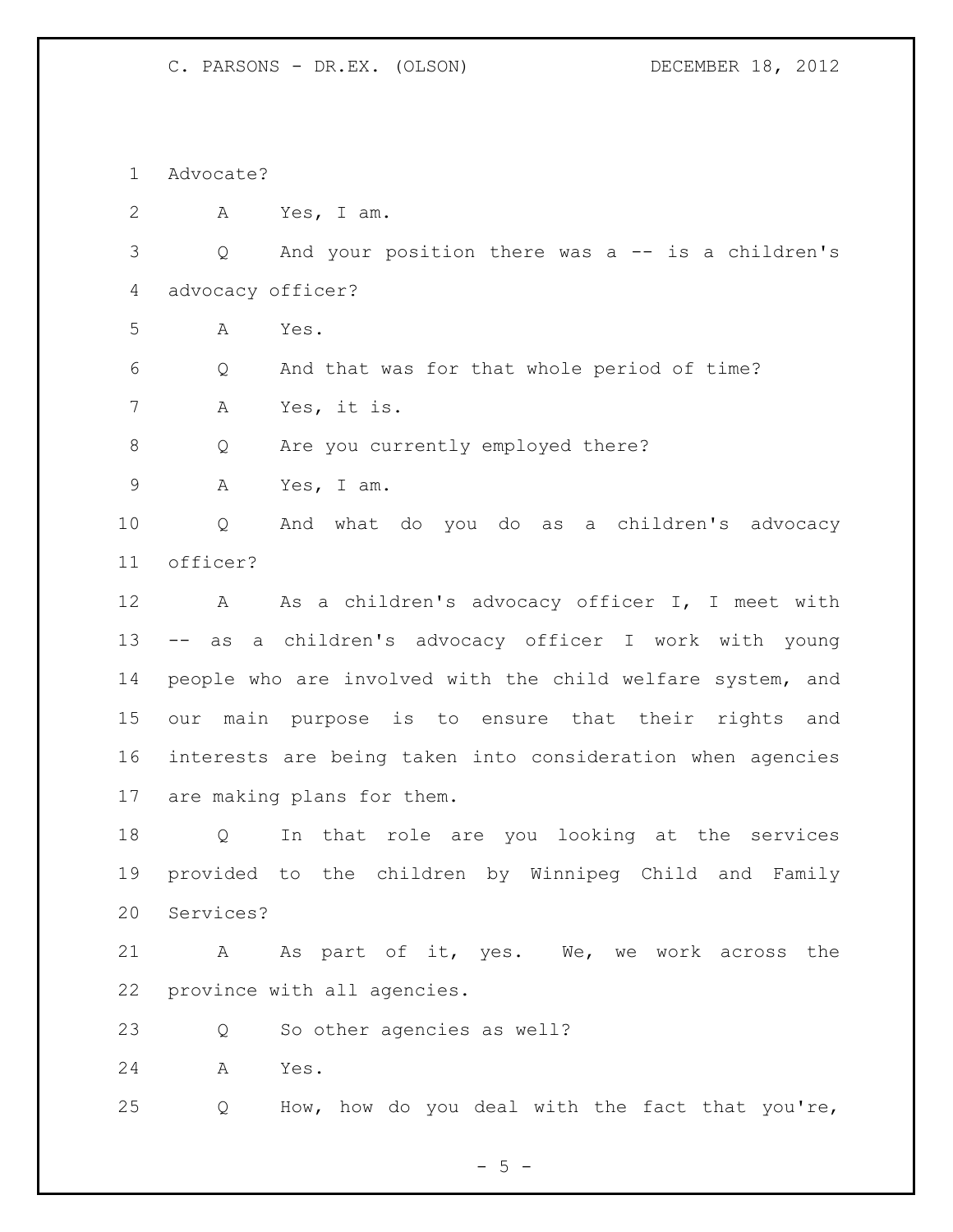you're looking at services delivered by employees of an agency who you were previously a supervisor in? A I, I think there's been a period of time and distance where I'm able to do that effectively. I, I don't believe it's a conflict. Q So it doesn't cause you any, any problems? A No. Q Are you unionized in that position? A Yes, I am. Q And which union is, is your union? 11 A It's the MGEU. Q Okay. So that's the same union that is the union for many of the workers as well? A Yes. Q When you became a supervisor at the central intake unit in 2000 do you recall whether or not you received any training for that position? 18 A At the time I became a supervisor there was no immediate training. Q Okay. A Throughout my time as a supervisor I did receive some training. Q We've heard other supervisors talk about a core competency training specifically for supervisors. A Yes.

 $- 6 -$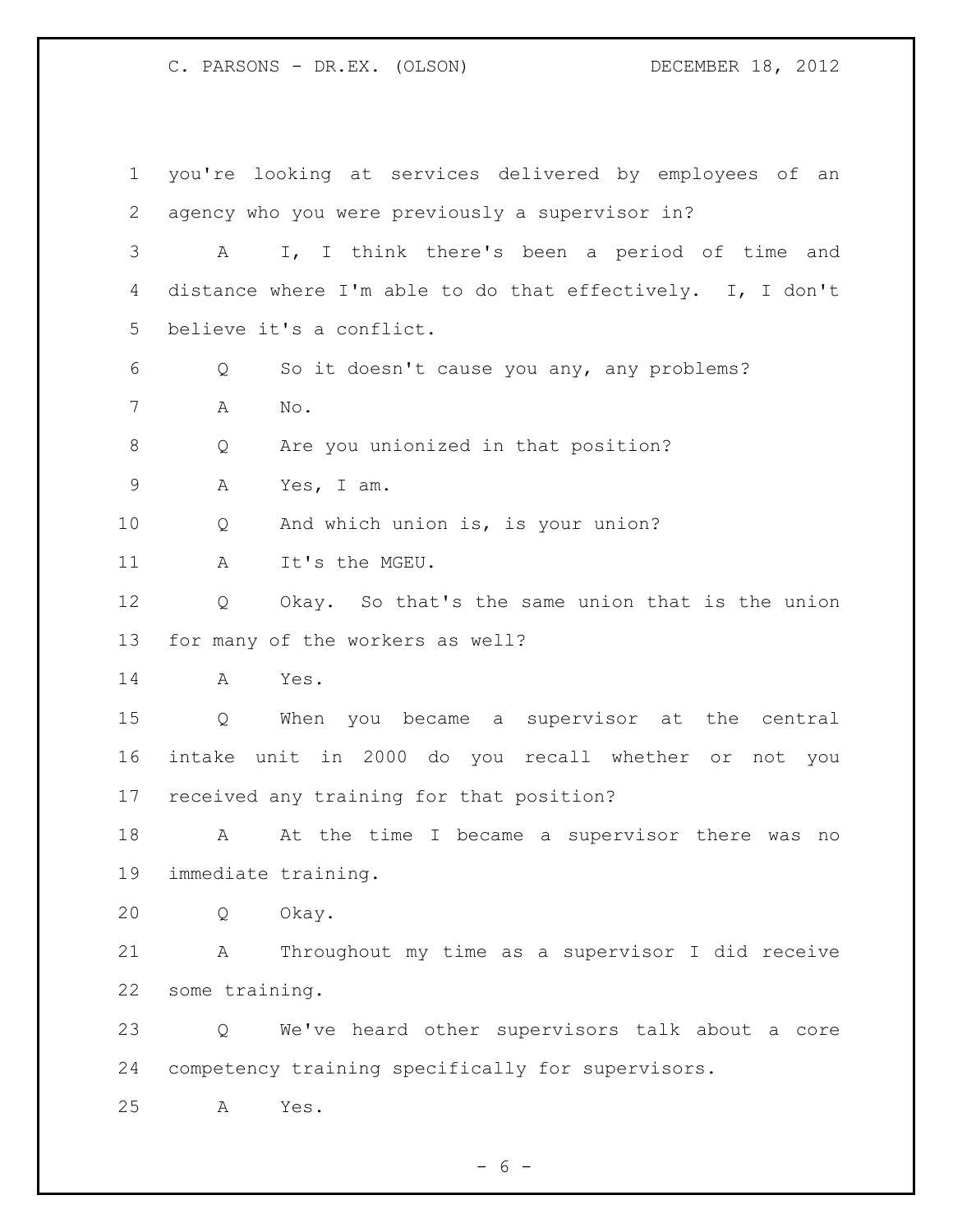1 Q Is that what you received? A Yes, that would have been what I received. Q Do you recall when that was? A That would have been -- I would have started in November, 2001 -- Q Okay. 7 A -- and I believe completed in February of 2002. 8 O You completed the training in February, 2002? A I believe so. Q Okay. Was there any particular reason why you didn't have the training before starting as a supervisor? A It wasn't offered at that time prior to becoming a supervisor. Q When you first began as a supervisor did you feel that you had the adequate training to start in that position? A I didn't have any training before starting in that position that particularly spoke to the job of supervision. Q Right. A What I had was my past experience in child welfare. Q And was that past experience adequate to do the job you were doing as a supervisor? A I think my job performance would have been

- 7 -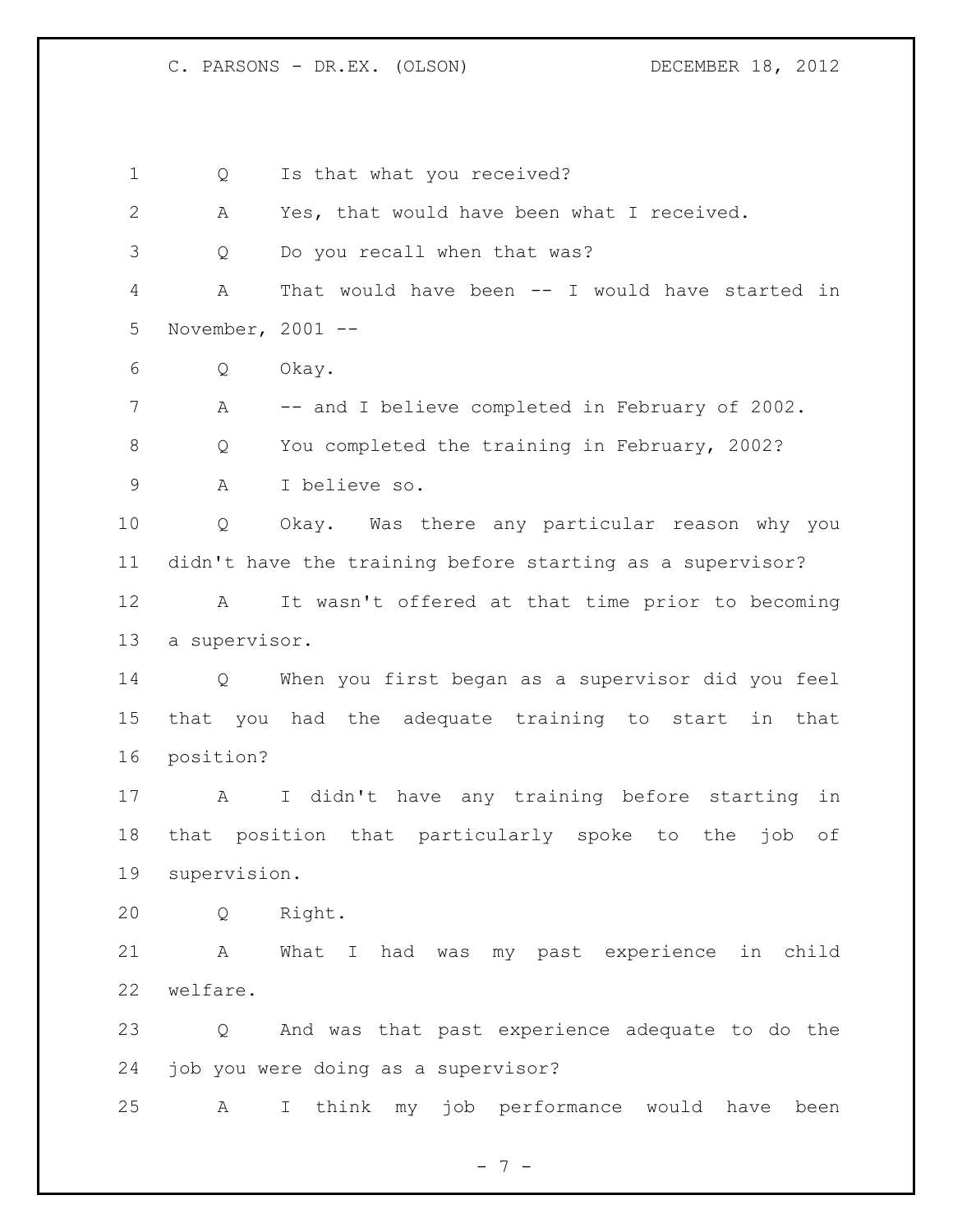improved with more training.

| $\overline{2}$ | When you eventually took the supervisor core<br>Q               |
|----------------|-----------------------------------------------------------------|
| 3              | training did<br>that prepare you for your work as<br>a          |
| 4              | supervisor, or was it helpful?                                  |
| 5              | It was helpful in some aspects.<br>A                            |
| 6              | Can you explain that a bit more, what you mean by<br>Q          |
| 7              | that.                                                           |
| 8              | The core training is, is not human<br>A<br>resource             |
| 9              | based, so the core training would be more how to, how to        |
| 10             | interact with, with employees, how to work with them to         |
| 11             | bring out the best performance, how to problem solve            |
| 12             | issues, how to look at where their learning, learning style     |
| 13             | was, those kinds of things. It didn't cover, it didn't          |
| 14             | cover I quess the more basic problem focused areas, or          |
| 15             | So that would have been helpful if you had<br>$Q \qquad \qquad$ |
| 16             | additional training in those areas?                             |
| 17             | Yes, it would have.<br>A                                        |
| 18             | Okay. That, that is a large part of the job you<br>Q            |
| 19             | do as a supervisor?                                             |
| 20             | Human resources --<br>A                                         |
| 21             | Yes.<br>Q                                                       |
| 22             | -- performance? Yes.<br>A                                       |
| 23             | Okay. I'm still having a little bit<br>Q<br>of                  |
| 24             | difficulty hearing you. I wonder if you could maybe adjust      |
| 25             | the microphone so it's a bit closer.                            |

- 8 -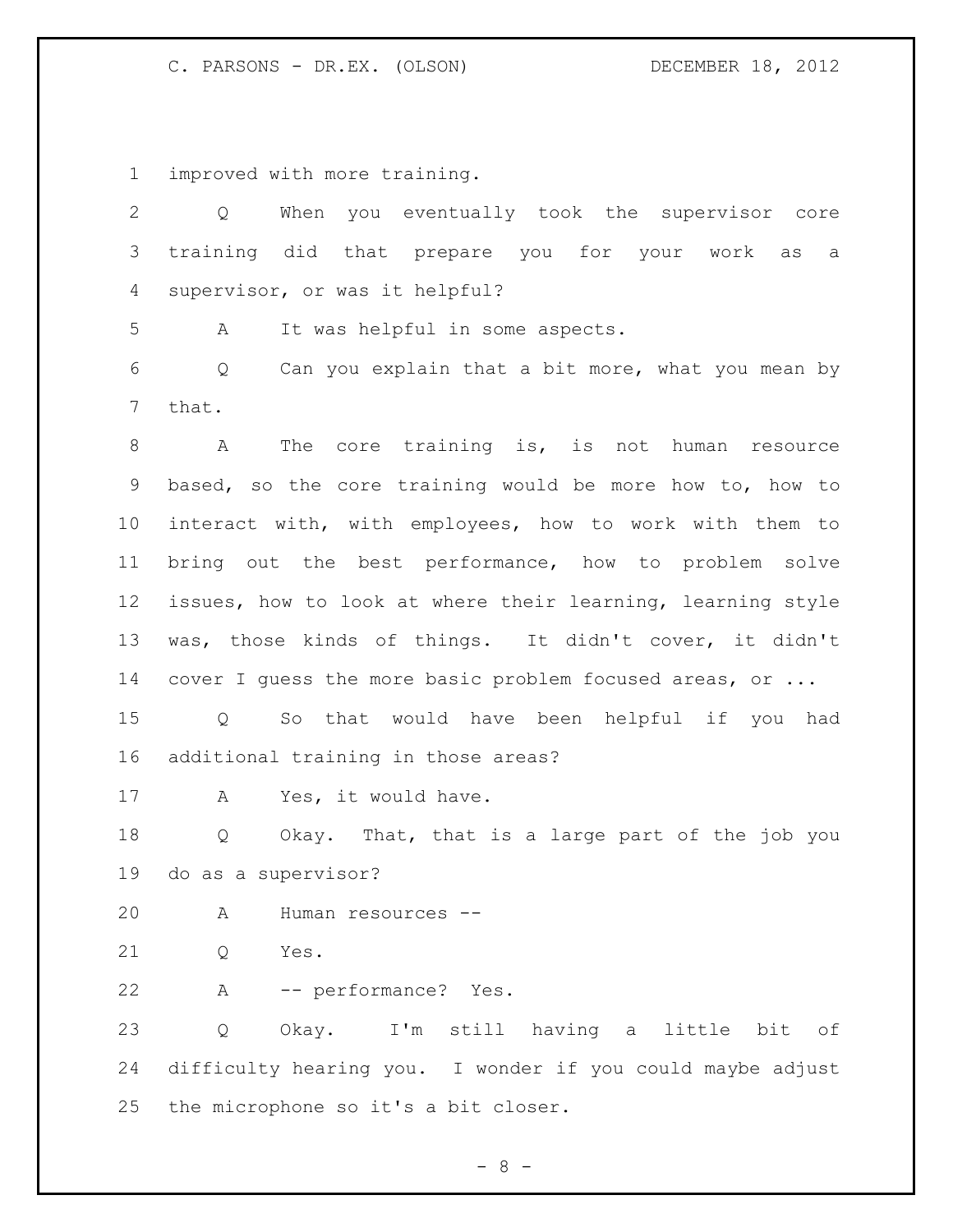A Okay. Pull it forward? Q So maybe just pull out a little closer. THE COMMISSIONER: Maybe, maybe the book should be over to the side. 5 THE WITNESS: Okay. THE COMMISSIONER: Yes. 7 THE WITNESS: And pull this forward. 8 THE COMMISSIONER: And pull that in. 9 MR. OLSON: That would be -- THE COMMISSIONER: Yes, and then pull the book towards you when you need it. 12 THE WITNESS: Okay. Thank you. 13 MR. OLSON: That's, that's better. BY MR. OLSON: Q Do you recall whether or not you received any training on standards? 18 A I don't recall receiving training on standards. Q And is that statement true for your whole employment with Child and Family Services? A Yes. Q Okay. You supervised Tracy Forbes in 2004? A Yes, I did. Q You were the supervisor for her when she was working on Ms. Kematch's file?

- 9 -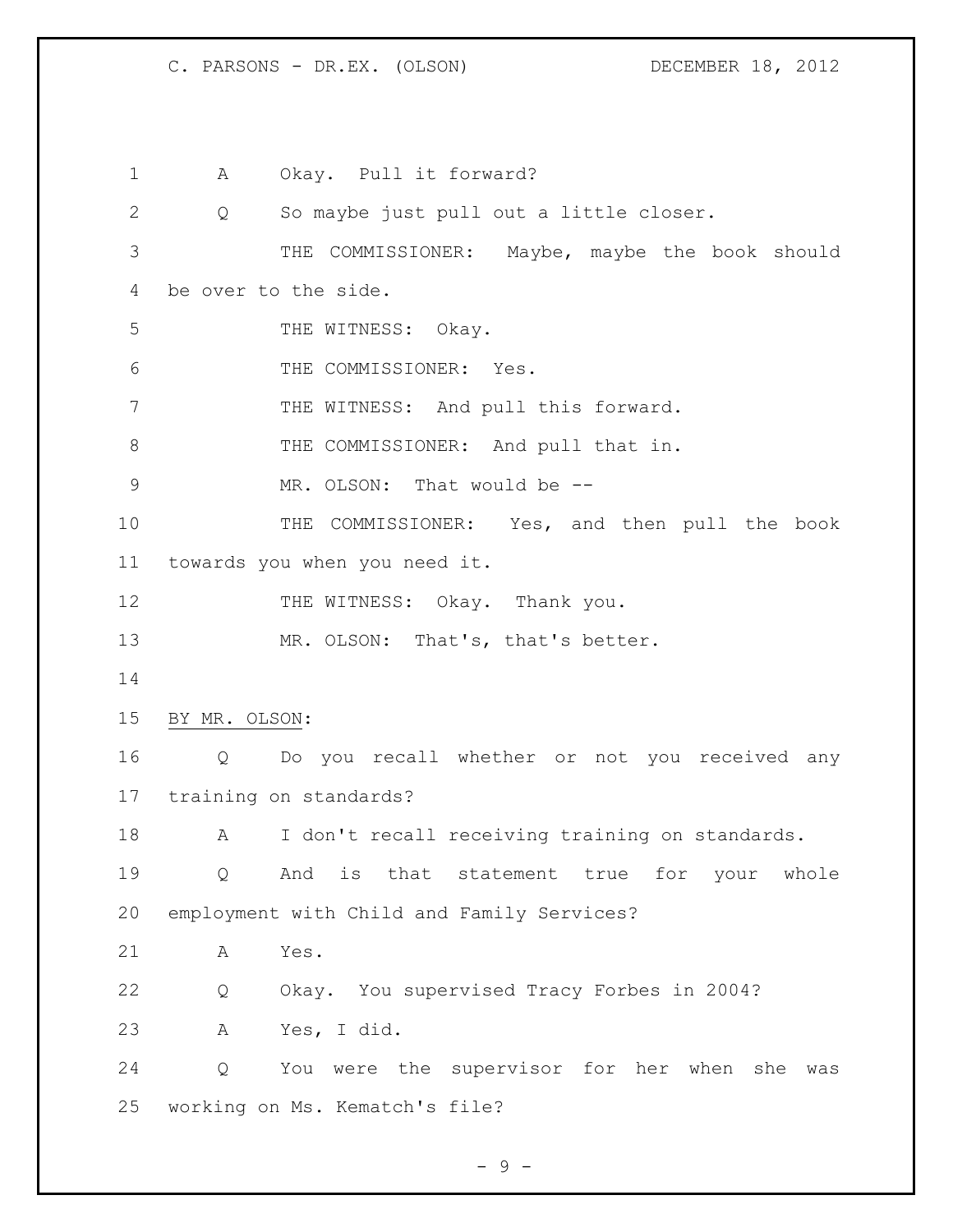A Yes.

| $\mathbf{2}$   | Q                 | Okay. At that time what guided you in terms of           |
|----------------|-------------------|----------------------------------------------------------|
| 3              |                   | standards -- sorry, in terms of practice?                |
| 4              | A                 | What                                                     |
| 5              | Q                 | What guided your practice?                               |
| 6              | A                 | What I had learned through competency based              |
| $\overline{7}$ |                   | training both as a social worker and as a supervisor. My |
| 8              |                   | past history with being an employee of Child and Family  |
| 9              |                   | Services, and my own practice and supervision.           |
| 10             | $Q \qquad \qquad$ | Would specific training on standards have been           |
| 11             | helpful to you?   |                                                          |
| 12             | Α                 | It would have been.                                      |
| 13             | Q                 | Are you currently registered as a social worker?         |
| 14             | A                 | No, I'm not.                                             |
| 15             | Q                 | Have you ever been registered?                           |
| 16             | Α                 | No, I haven't.                                           |
| 17             | Q                 | Is there any particular reason why you haven't           |
| 18             | been?             |                                                          |
| 19             | A                 | No, there isn't.                                         |
| 20             | Q                 | When you were a supervisor in 2004 who did you           |
| 21             | report to?        |                                                          |
| 22             | Α                 | I reported to Dan Berg at that time.                     |
| 23             | Q                 | And he was a program manager?                            |
| 24             | Α                 | Yes, he was.                                             |
| 25             | Q                 | Okay. Did he provide supervision to you?                 |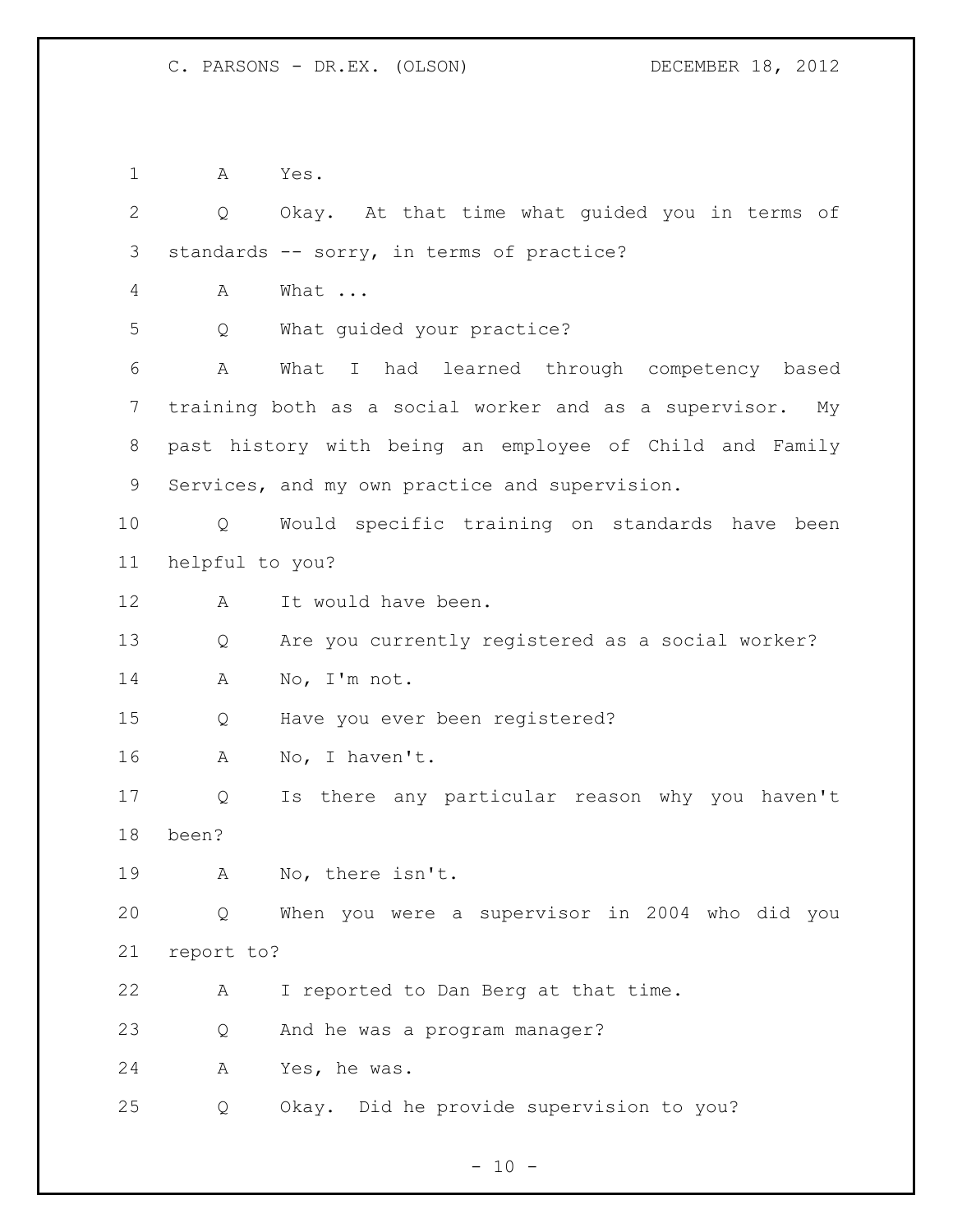A Yes, he did.

 Q And what -- can you just describe for me what that sort of -- what the supervision, the supervision would have consisted of? A The supervision would have consisted of discussions with Mr. Berg around, around workers' performance, would have been around workload issues, would have been program development, would have been any particular challenges I was experiencing in supervising, those, those kinds of discussions would have occurred. Q Would you discuss specific cases with him? 12 A At times, at times I would have. Q And, and what sort of cases would you discuss? A If there were particular -- if it was a particularly difficult case that I wasn't sure of the direction that I should be doing with it. If there were -- if it was a high profile kind of case those would, would be the -- if there was discussions as to whether or not a case should be with intake or, or abuse, those kinds of discussions would have occurred. Q So, so where the case should go, whether it's intake or abuse? A Yes. Q So he would provide direction to you? A Yes, he would.

 $-11 -$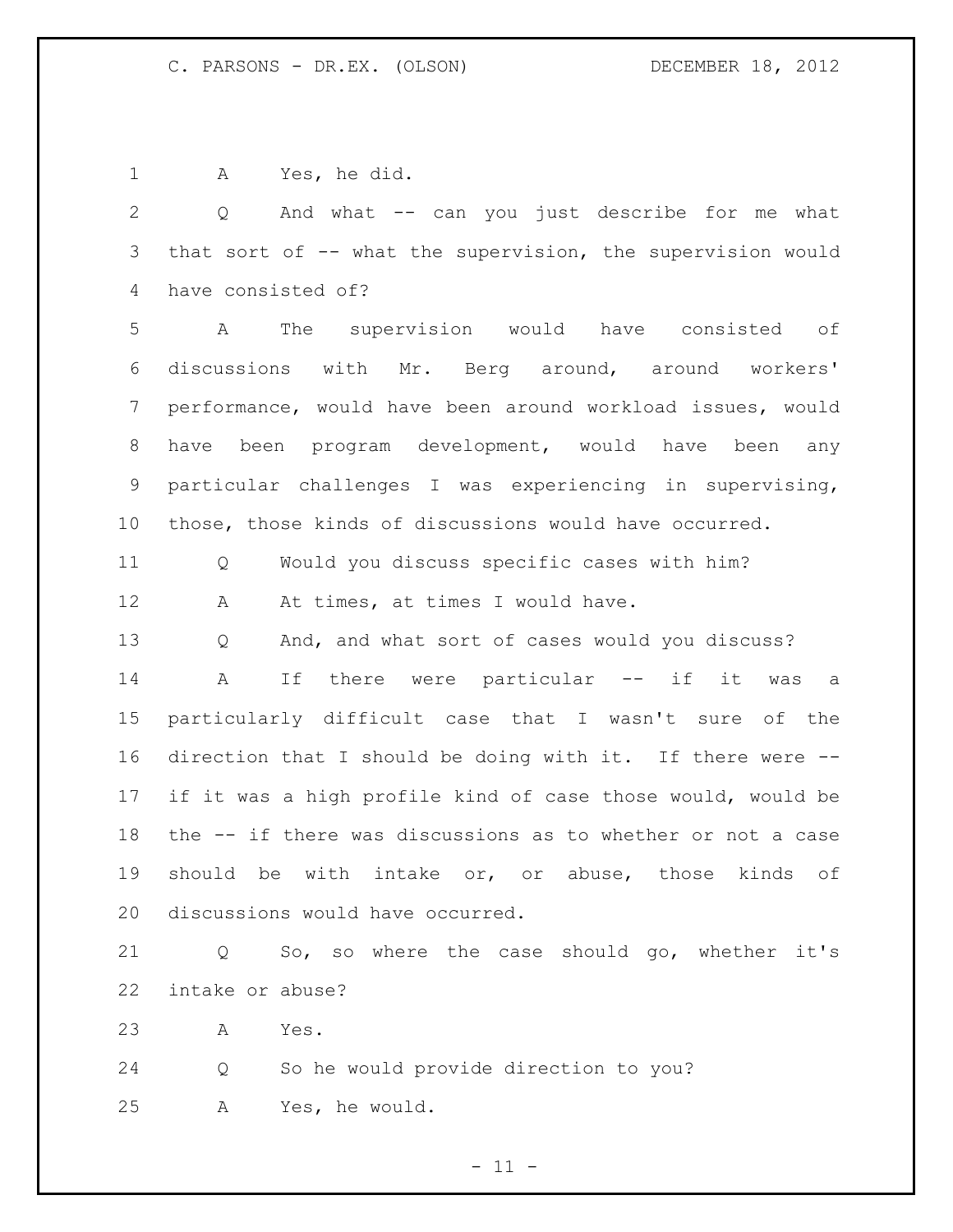Q Did he provide you feedback in terms of your performance as a supervisor? A Yes, he did. Q And how was that done? A It was done mostly in discussion, and then when he left his position he did a performance review, a written performance review. 8 Q That was when he left his position? A When he left, yes. Q Okay. Was that the only performance review that you received, formal performance review? A From Mr. Berg? Q From Mr. Berg. A Yes. Q Okay. And as a supervisor of the unit was -- did you receive any other formal performance reviews? A No, I did not. Q As a supervisor one of your roles was to provide supervision to workers; right? A Yes. Q How was that done, and I'm talking about in 2004? A Supervision was provided mostly on an ad hoc basis. Q Ad hoc. A Which means that whenever a worker had a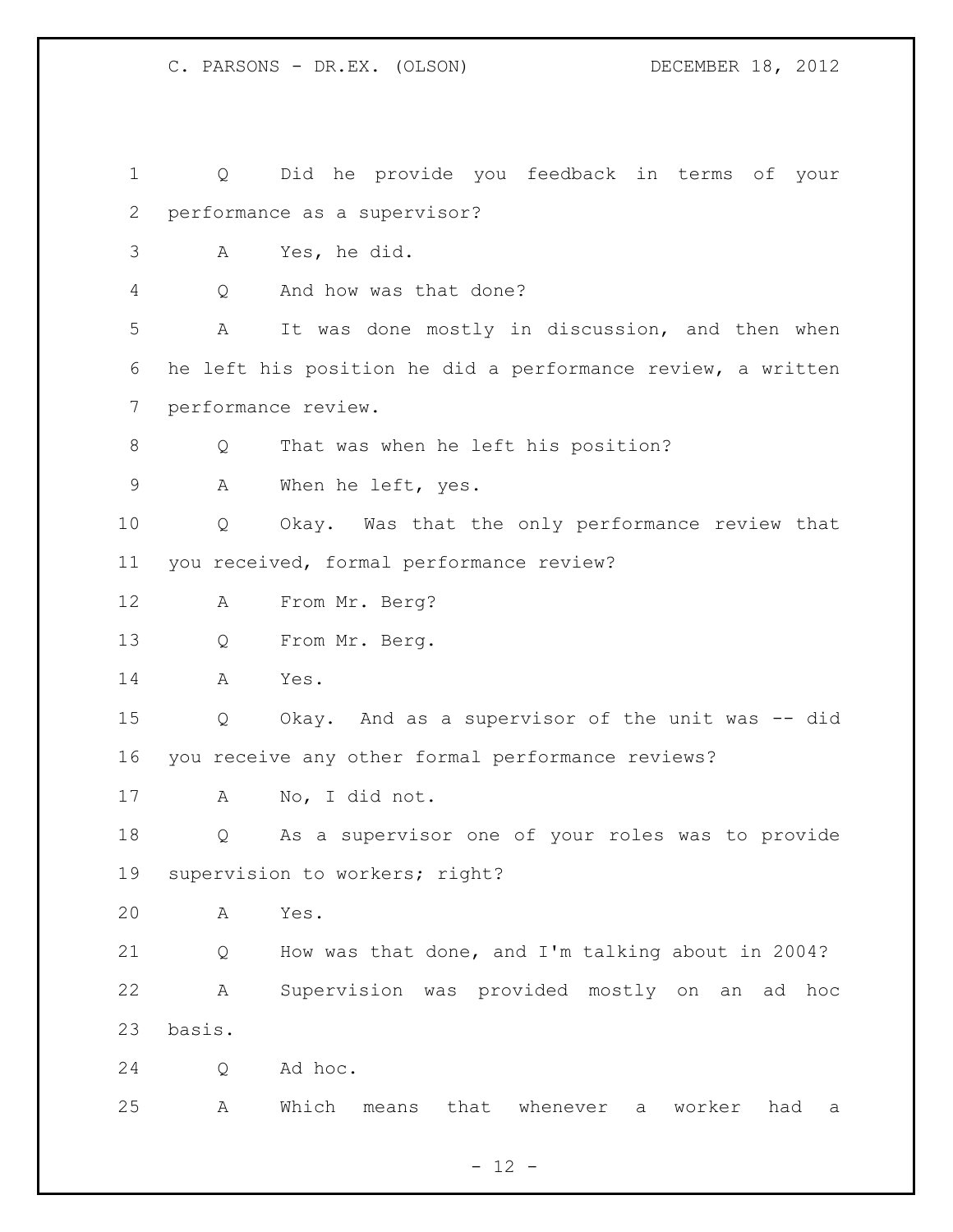question, or I had a question of a worker, we would, we would talk. It was -- my history with, with intake, and, and also my practice with intake was to have an open door kind of policy where workers were very free to come in whenever they had a question, or whenever they wanted to discuss something, that's, that's the supervision style I have.

 Q Did you have any formalized supervision sessions with workers, intake workers, like a -- rather than ad hoc? A In 2004 would have been around the time of the new supervision policy, and at that time I would have started to have regularly scheduled supervision, as well as the ad hoc supervision.

 Q The supervision policy -- if we could put it on the screen, it's commission disclosure 1634, page 29039. You can scroll to the next page. Is this the supervision policy you're referring to?

A Yes, it is.

 Q So this came into effect on March 1, 2004, right, according to what it says at the top?

 A According to what it says in the top, implementation. I can't --

 $23 \qquad \qquad$  O Is that  $-$ 

 A -- I can't recall whether in fact that's when I received the policy and when it was actually implemented.

 $- 13 -$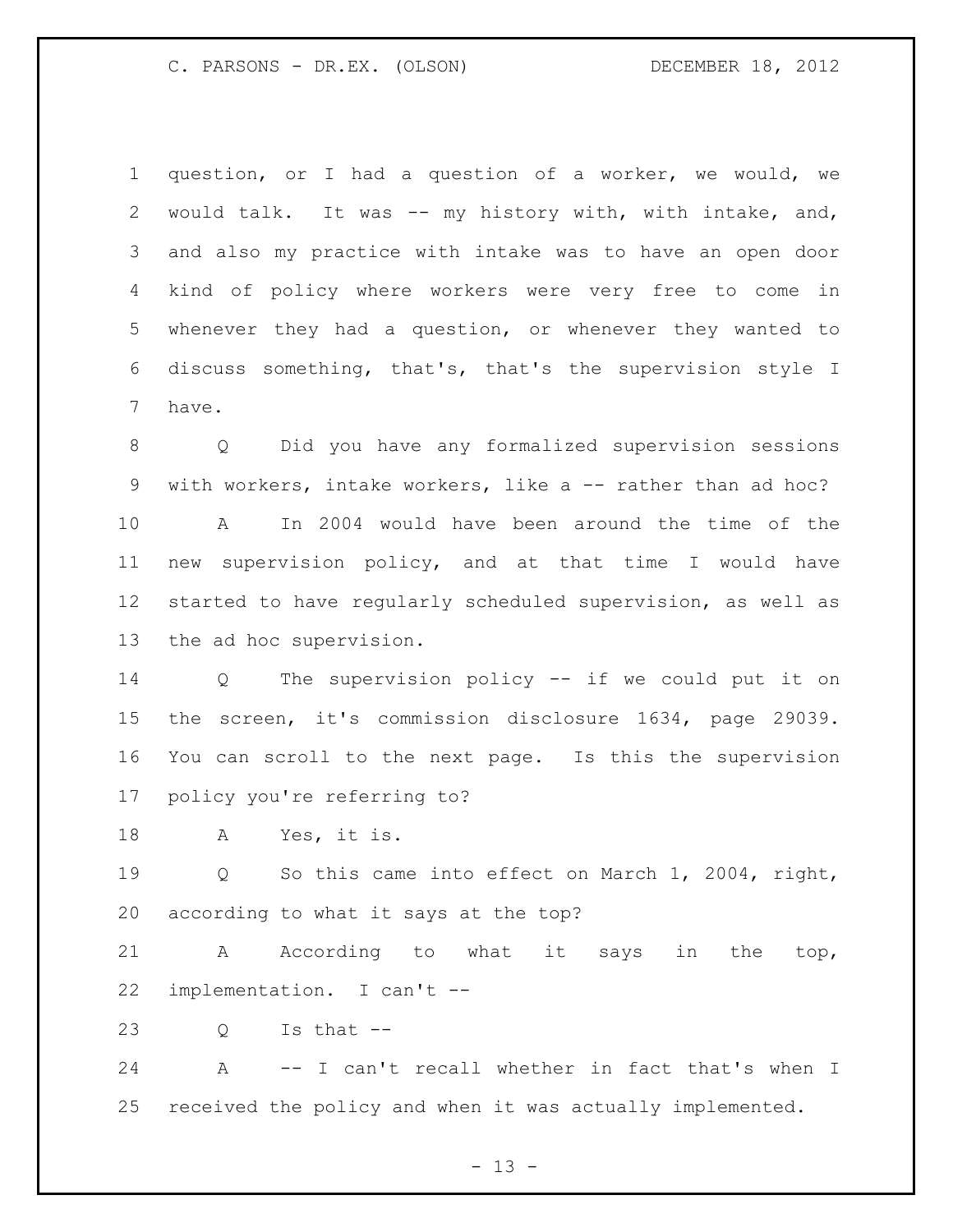Q Do you recall when you became aware of the policy? A Of a date? Q Right. A No, I don't. Q Okay. A No. Q Was this policy what guided your practice as a supervisor? A It would have, it would have added to my practice, and I certainly tried to implement it. Q When you had meetings with your, your staff, the ad hoc revision meetings -- A Yes. Q -- would you discuss cases, specific cases? A Yes. Q And did you go through a list of the workers cases or did you just discuss cases they brought to your attention? A Both would have occurred. Q Okay. Did you make, did you make notes of your supervision with the workers? A No, I did not. Q Was there a reason you didn't make notes? A Past practice had, had been that if I was going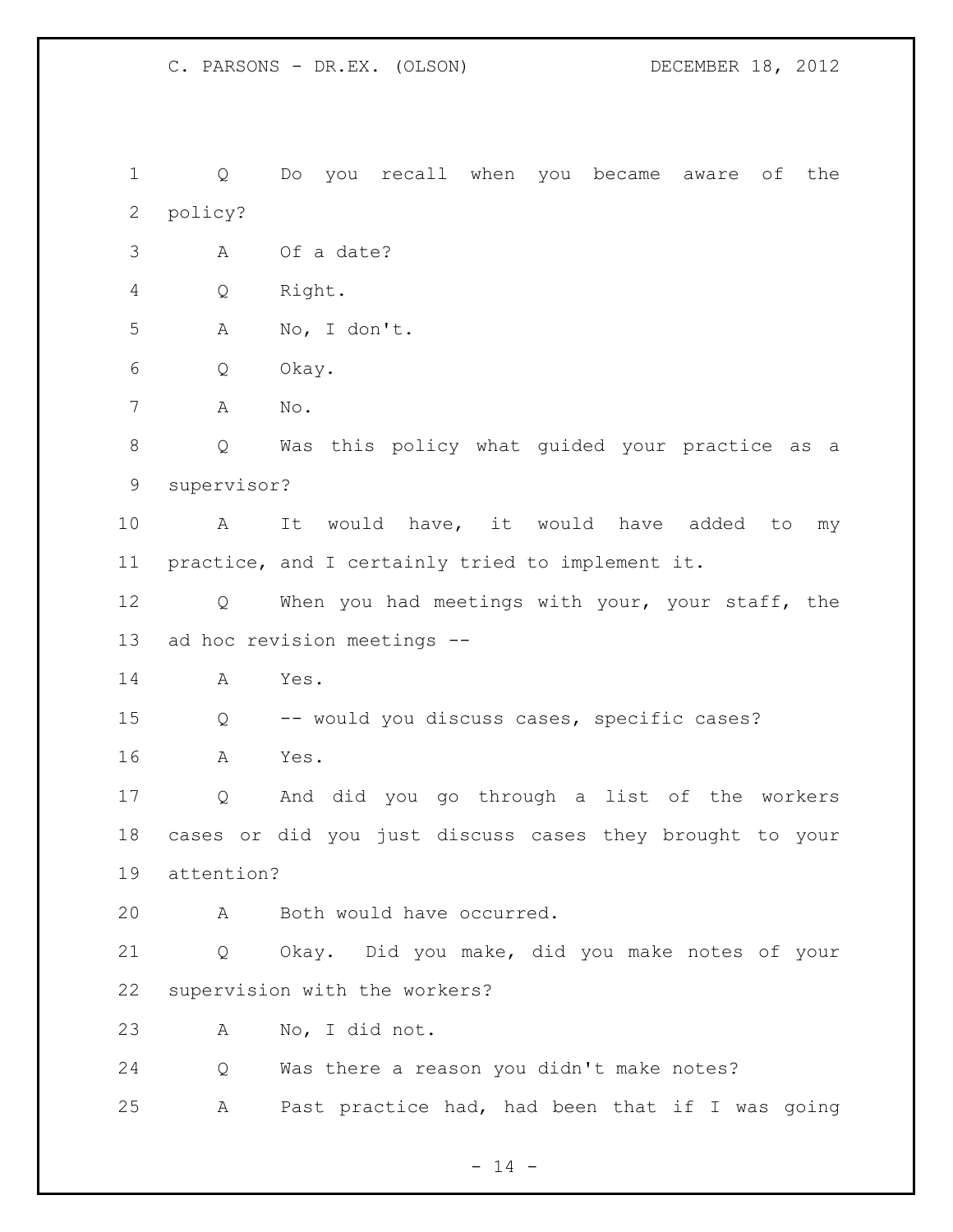into supervision that I would be documenting in my case file the outcome, or any direction that I received as part of that supervision. Q You're talking about the worker? A Right. Q Okay. A Well I guess -- that was practice and, and certainly that was understood the workers would be doing that. Q But as a supervisor you wouldn't create your own record of what you told the worker? A No, I wouldn't. Q So there'd be no way to check back to see whether or not the worker understood your direction? A Only by my reviewing their, their closing or, or transfer summary. Q And that may be at some date down the road? A Yes. Q The supervision policy if you look at page 29040, at the bottom, under "Recording and Documentation" it talks 21 about the need to keep notes; is that something that -- you said you didn't keep notes, when this, when this policy came into place did you change your practice in terms of note keeping? A I made attempts to change my practice, but intake

 $- 15 -$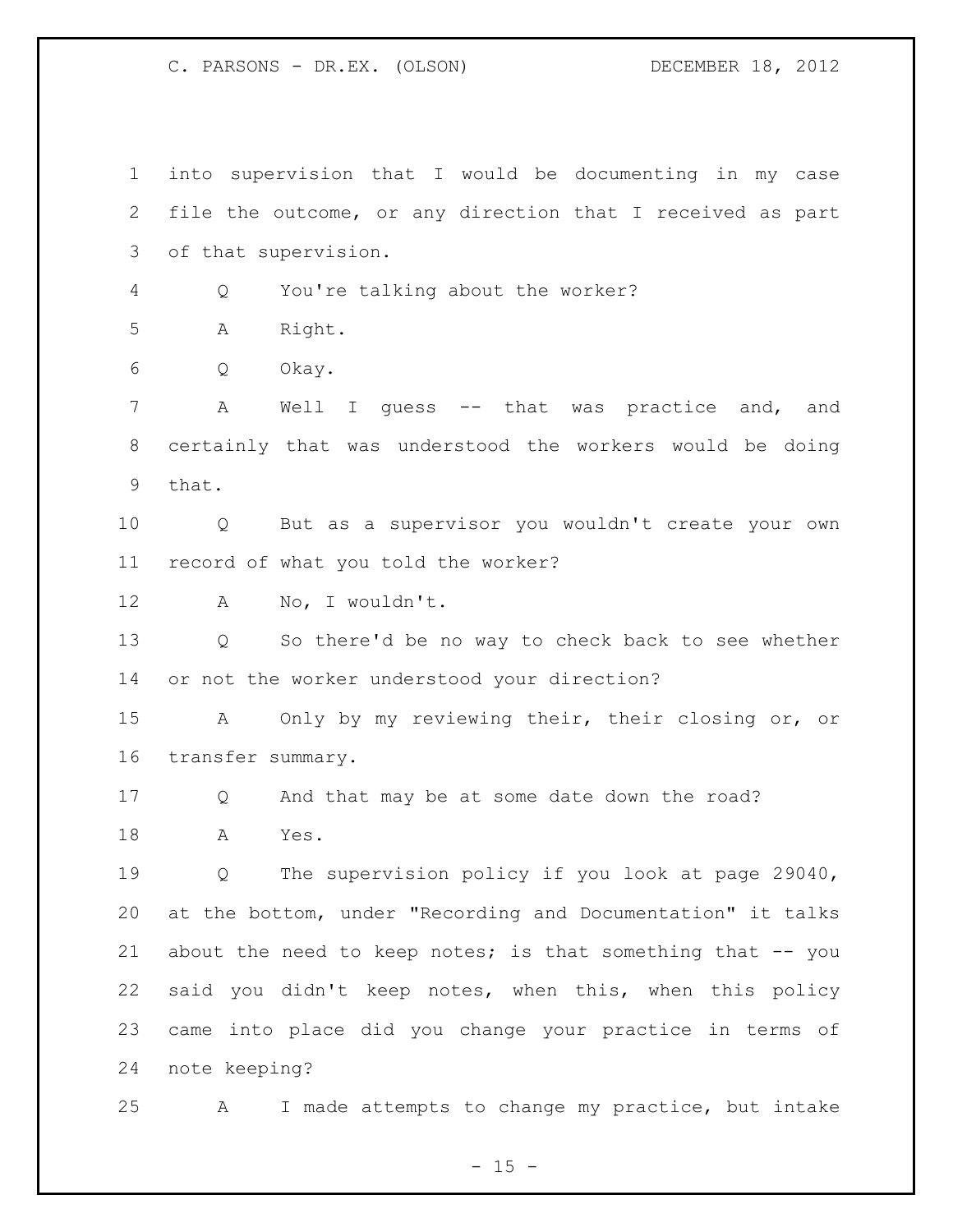is, is very different from ongoing family services. With intake you have people's lives and situations going through, through your office very quickly. Sometimes you would have very minimal contact, other times you would have a little bit more, whereas with family services you would have the same people that you were working with for sometimes years, and so I think certainly this, this policy is geared more for family services than, than it was for intake's purposes. Q That was your understanding? 11 A That was my understanding. Q Did you -- were you also of the understanding though that this policy did apply to you as an intake supervisor? A Yes. Q And what you're saying then is that it just didn't work out as well in practice in terms of note keeping? A Yes. Q Okay. And are you saying you didn't keep any notes at all of supervision? A I kept, I kept some notes of supervision, and those notes were more of a personnel nature. I guess maybe to, to go back for, for a moment. When I would be reviewing files with workers we would be going through a

 $- 16 -$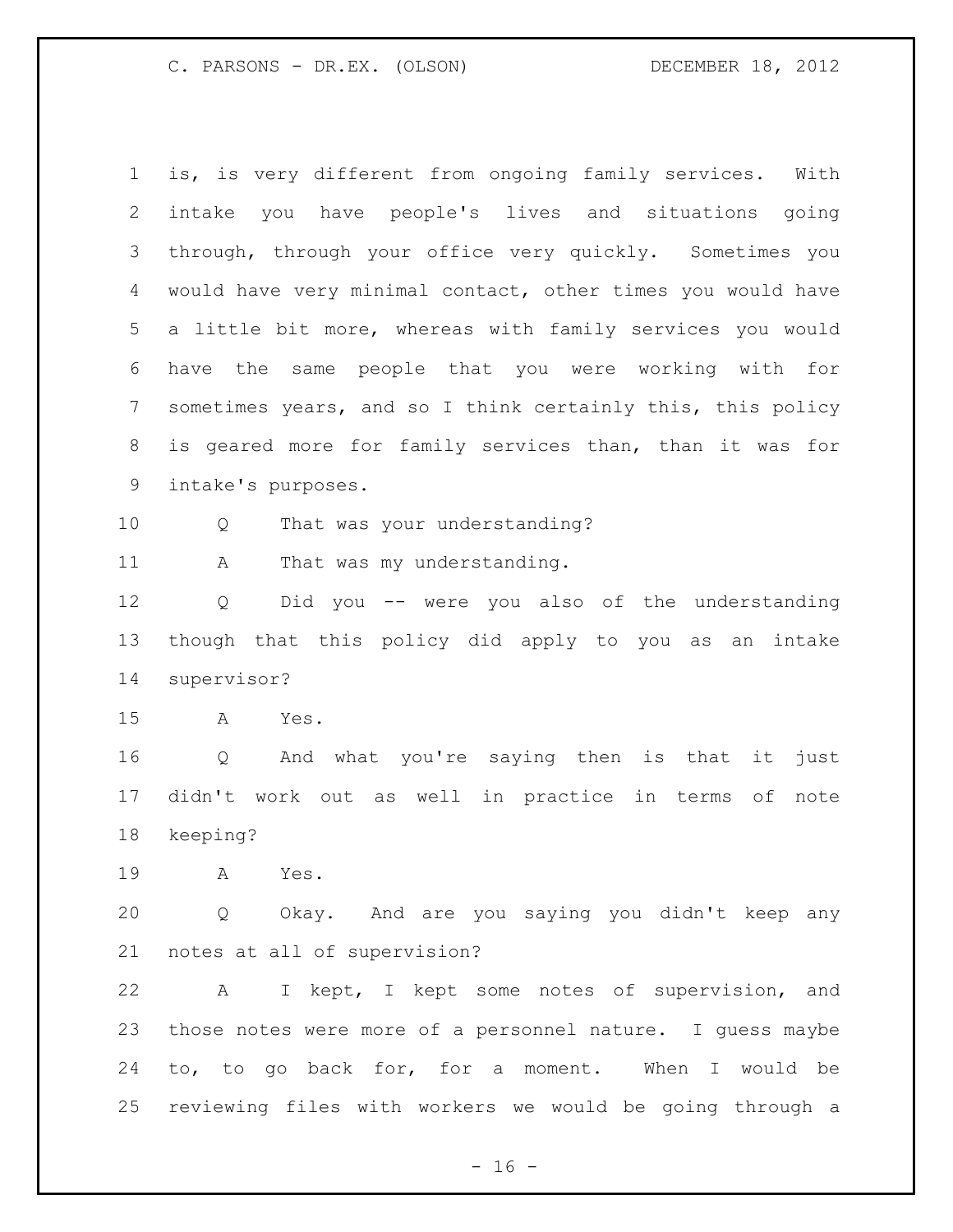case list, and very often the documentation of what the worker was supposed to be doing with a particular situation was documented on the case list, and then the next time we had supervision we would go through that again, or with a new one, and sort of look at what progress had been made, whether there were things that were taking longer than they should have, and I think that was one of the ways that I used to document the case management part of it.

 Q Were these case lists that you printed off of CFSIS?

A Yes.

 Q And so you get a printout and sit down with the worker and you'd go through each case the worker had to find out what was happening?

A Yes.

Q Would you keep that case list in the notes?

A No.

Q Was there a reason you didn't keep it?

 A Because once the, once the file had been transferred or closed it, it was no longer important to keep track of it.

 Q Once the file had been transferred or closed -- A Yes.

 Q -- would you keep it at least until the file was transferred or closed?

- 17 -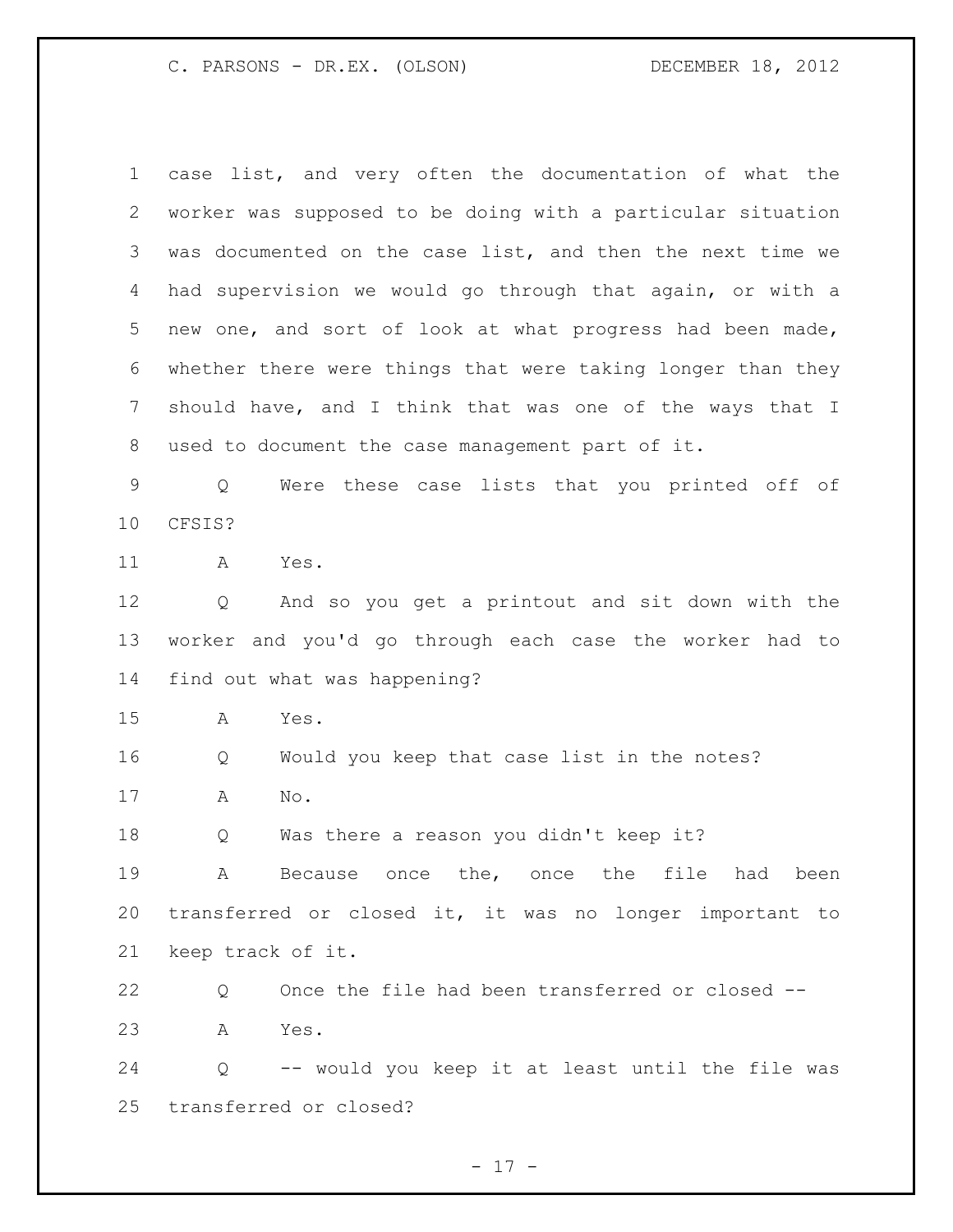A Not necessarily -- well -- because then there's a new case list every time, all right, so we would be working on the new case list. Q So you didn't keep a binder or something in your office where you put these case lists? A No, no. Q So really there is no record at all of any discussion you had with respect to either Samantha Kematch's case or any other case? A No. Q Did you conduct performance reviews? A I do. Q How often? A I've conducted performance reviews when I left my position of all of the workers who were in the unit at that point in time, and I conducted performance reviews on -- for people who had, who had left the unit during the time I was there, not everyone but there were performance reviews done. Q Okay. Did that -- your practice in terms of conducting performance reviews did that in your view comply with the policy that we looked at? A No. Q It didn't, okay. Because it's -- pursuant to the policy you're required to conduct performance reviews on a

 $- 18 -$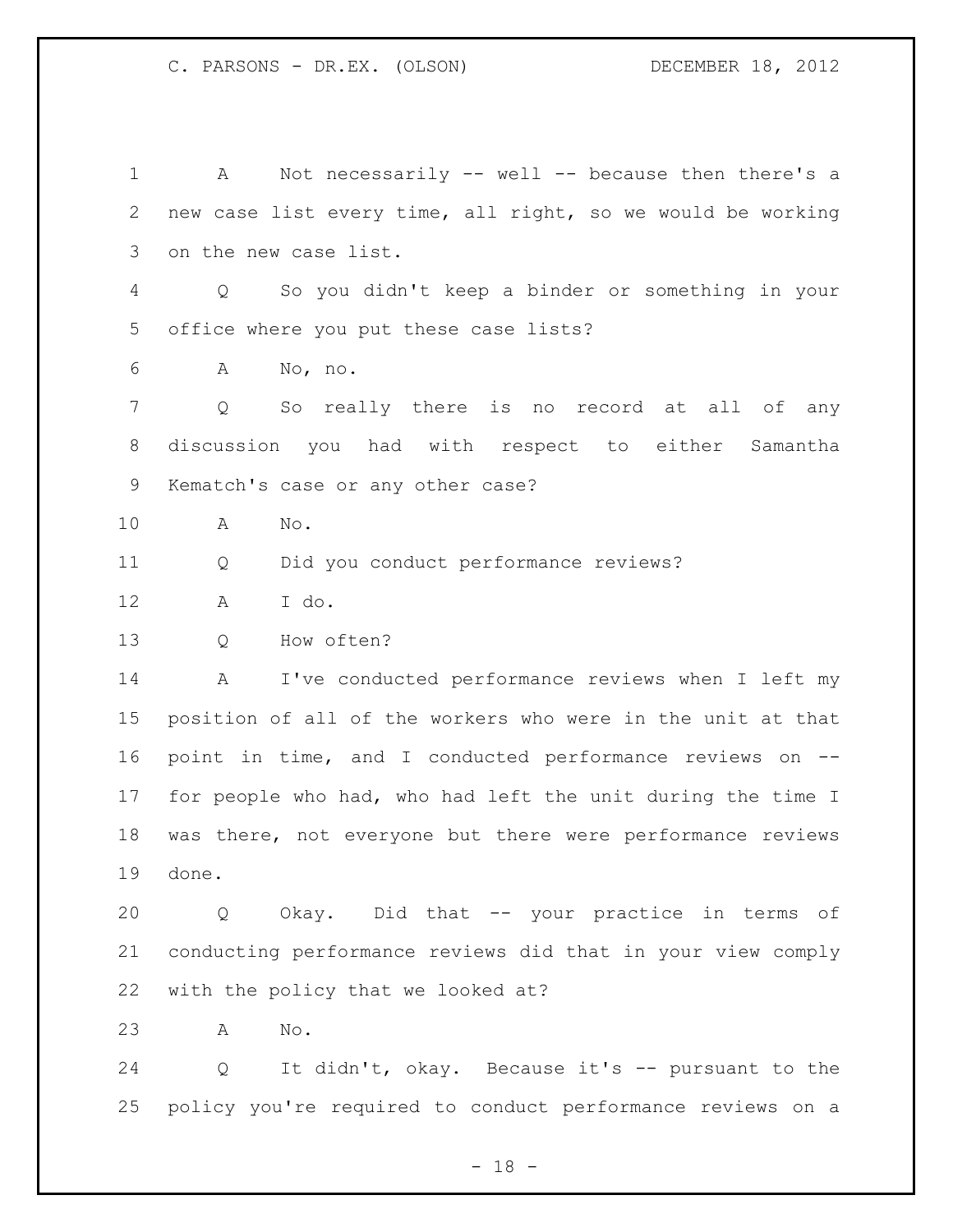fairly regular basis?

| 2               | А             | On a yearly basis.                                          |
|-----------------|---------------|-------------------------------------------------------------|
| 3               | Q             | Yearly basis?                                               |
| 4               | А             | Yes.                                                        |
| 5               | Q             | Was there a reason that you didn't do that?                 |
| 6               | Α             | Time.                                                       |
| 7               | Q             | Time. So you're saying --                                   |
| $8\,$           | Α             | It, it wasn't the, it wasn't the priority.                  |
| 9               | Q             | We've heard evidence that<br>when<br>cases<br>were          |
| 10 <sub>o</sub> |               | referred to intake a CRU report would be sent to the intake |
| 11              |               | supervisor, who would then assign it to a worker; is that   |
| 12              |               | how the process worked on your unit?                        |
| 13              | А             | Yes, it is.                                                 |
| 14              | Q             | Okay. And all of the cases that came in came in             |
| 15              | from CRU?     |                                                             |
| 16              | А             | Yes.                                                        |
| 17              | Q             | How, how did you determine who would receive a              |
| 18              | case?         |                                                             |
| 19              | Α             | For the, for the most part when cases $-$ I had a,          |
| 20              |               | a list of cases that I entered, and so every case that came |
| 21              |               | up would be -- would have been documented in a binder, and  |
| 22              |               | every -- and I would have done a rotation of -- and         |
| 23              |               | assigned as somebody's, somebody's name was up on the list, |
| 24              | so I would -- |                                                             |
| 25              | Q             | $So$ $--$                                                   |

- 19 -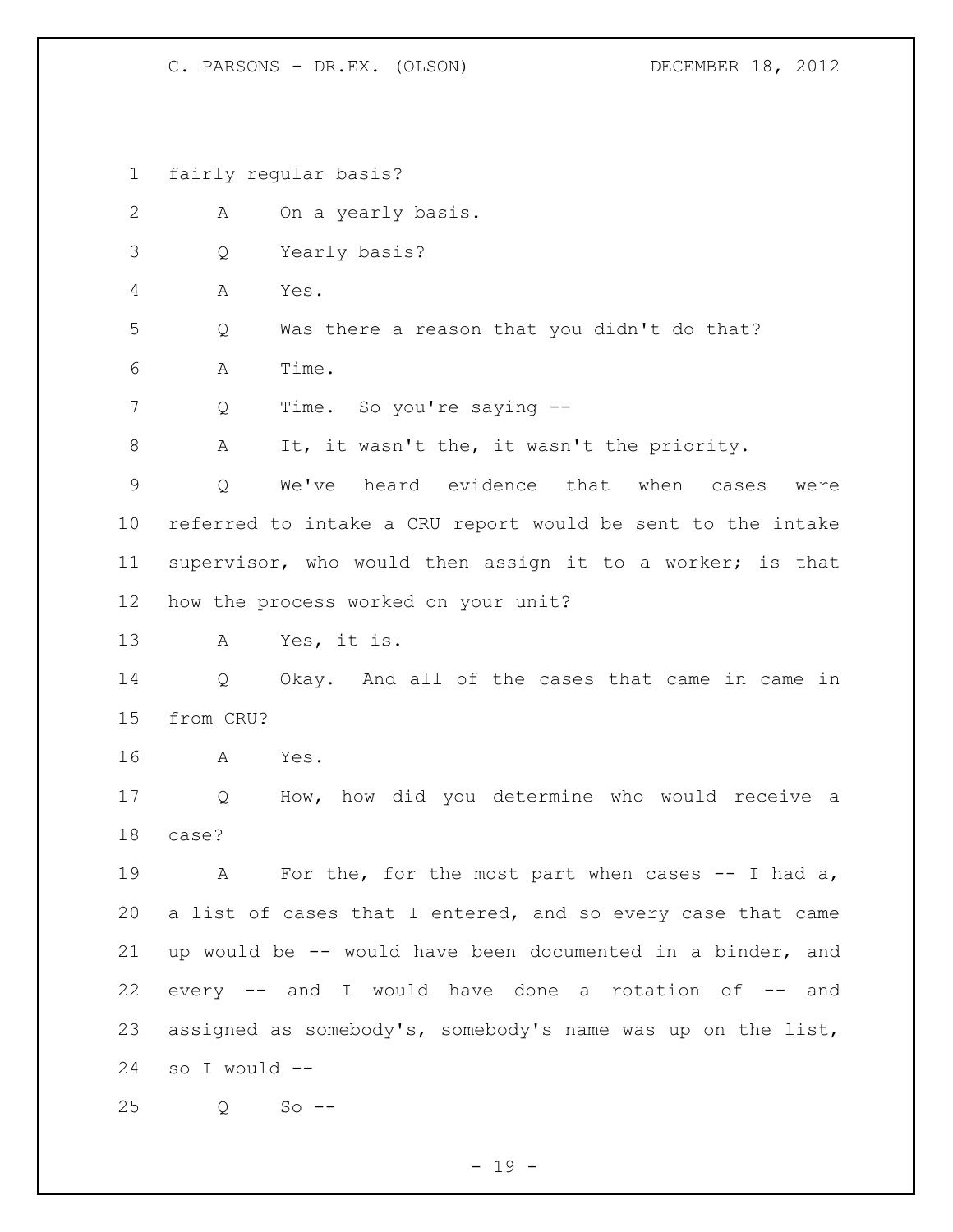A I would assign the case sort of one after the other.

Q So just on, just on a rotation basis?

 A On a rotation basis, and taking into account if people were away, or going to be away, and there were, there were times when files would also be assigned based on somebody's case numbers.

Q Okay.

 A That if they had a lower number of cases then they would be assigned an additional case.

 Q We've heard evidence from Ms. Forbes that she would get overloaded with cases because she was a worker 13 who'd move her cases quickly; is that, is that something that you recall her expressing to you?

A Yes.

Q Did that happen?

 A I think there were times when it happened, but not that I would feel that she was overloaded.

Q Well --

 A But -- that if she had a lower number of cases and something needed to be done then she would have -- she would be assigned a file.

 Q Did she express concerns to you about being overloaded at any point?

A She did.

 $- 20 -$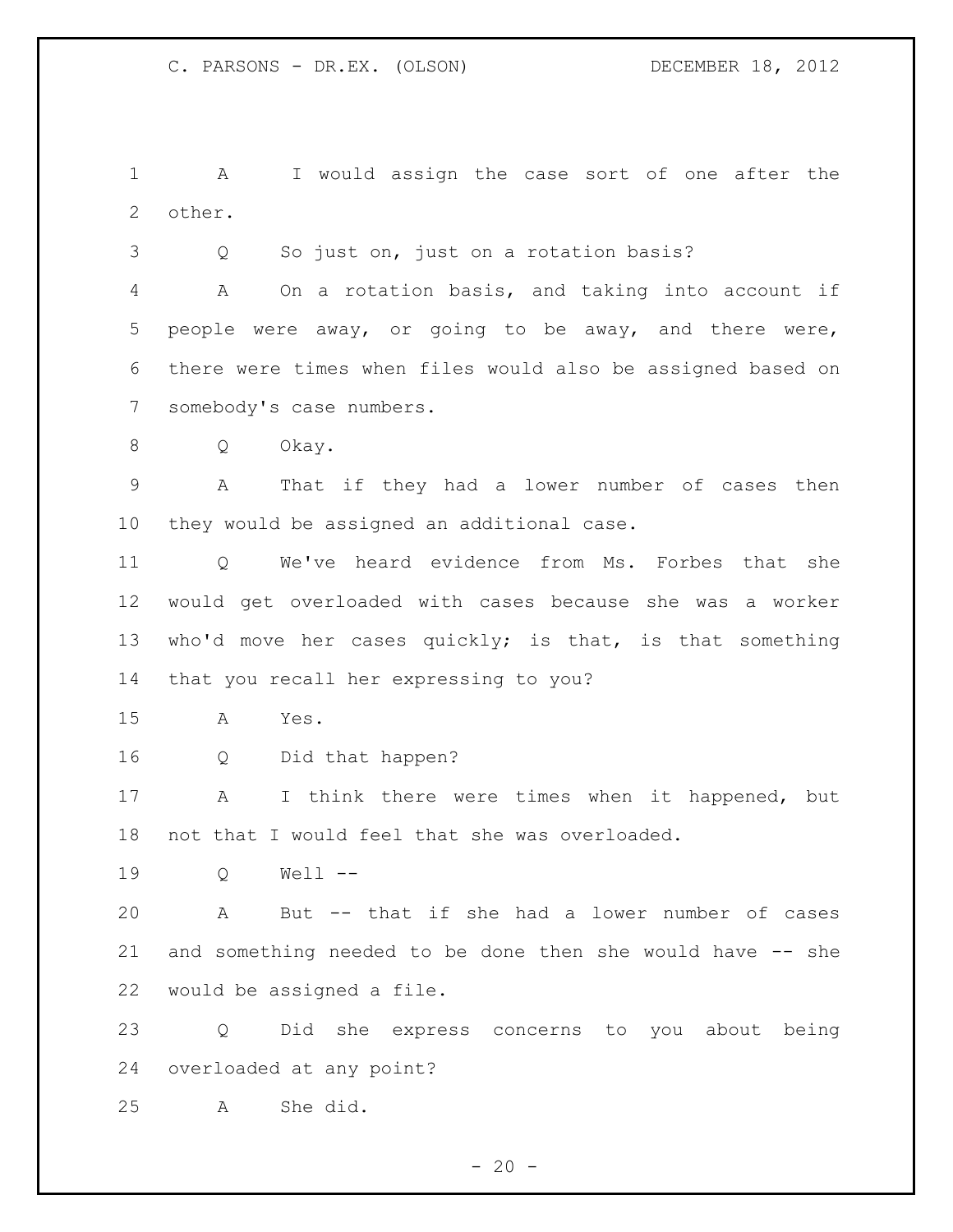1 Q Do you recall when that was?

A No.

Q Do you recall whether it was in 2004?

 A I don't believe it was. I, I don't know specifically. I, I do know that workload was constantly an issue not only for Ms. Forbes but for everyone in the unit.

 Q You don't have any notes or, or documentation in terms of when she would have brought that to your attention; do you?

A No.

Q Was it on more than one occasion?

A I don't know.

Q You don't have a recollection?

 A No. No, and again because it was a constant, a constant theme in unit discussions and discussions with all of the workers that people were feeling overwhelmed and unable to meet the needs of their, their clients.

 Q Were they complaining about the service they were providing because of workload, is that something that would come up?

A Yes.

Q They weren't able to meet standards?

A Yes.

 Q And were they finding it difficult to get out and actually see clients?

 $- 21 -$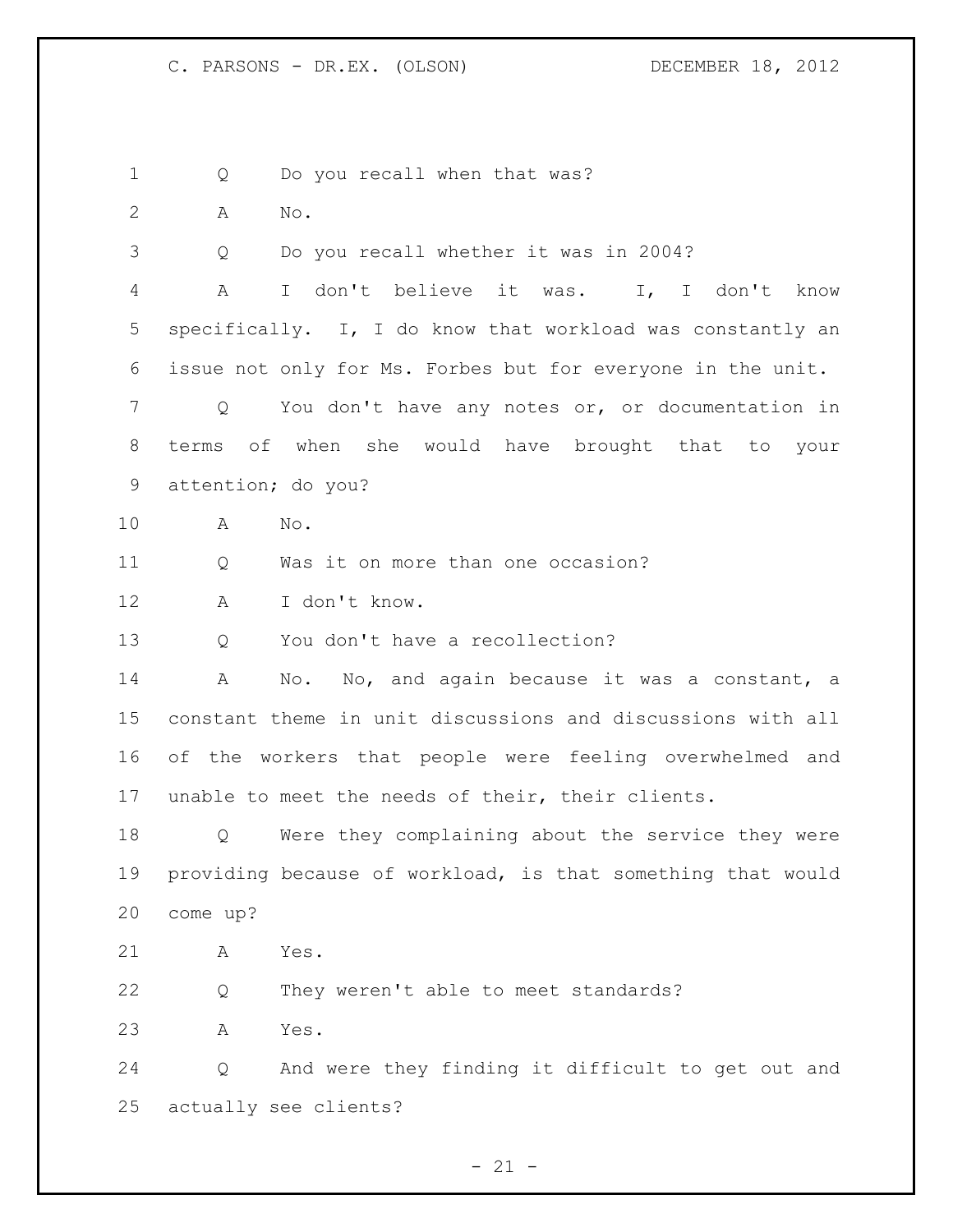A I think getting out and actually seeing clients was the priority. Q It was a priority they would have? A Yes. Q Were they complaining due to workload they weren't able to, to do that, to see all their clients? A Not within the standard time lines, they wouldn't be able to meet with clients -- Q So they -- 10 A -- within the standard time lines. Q And when you say "the standard time lines" are those the timeframes recommended by the CRU workers? A Yes. 14 Q Is that what governed the, the response time? A Pretty much, and it played a, a big role in determining response times. It would also be additional information that we received after having the file within the unit. Q When you would receive a CRU report would you read it first? A Yes, I would have. Q Would you read anything else before assigning the case to a worker? A Sometimes I would. It would be dependent on the CRU report.

 $- 22 -$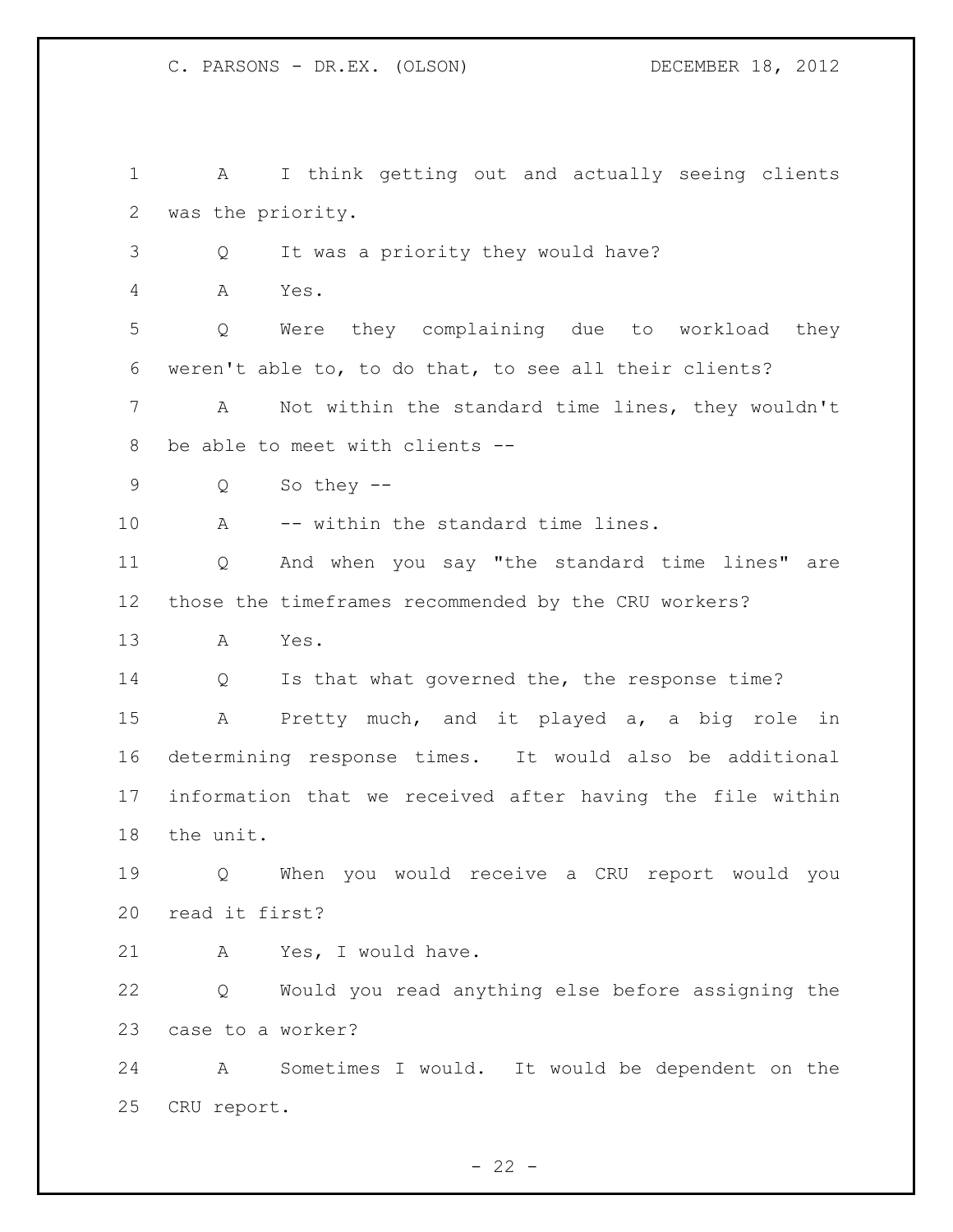Q And can you tell me -- give me an example of when you might read more than what's in the CRU report. A If, if the CRU report isn't, isn't clear about, about history I would look further back into the file. Q What about where you don't necessarily agree with the CRU worker's recommendation as to response time? A Not necessarily because of the disagreement with response time I figured -- for the most part we would look at the, the response time, but we wouldn't go back and, and question CRU about why they had given such a response time. Q Okay. So you wouldn't contact the CRU worker and say, you know, why, why did you make this recommendation? A No. Q Okay. A No. Q And you would just go with whatever the recommendation was and try to meet that? A Yes. Q Okay. When you assigned a file to a worker what would you expect them to read? A I would expect them to read the CRU intake and whatever other information was attached to that intake, if, if the file information was there, until they had a sense of, of what was happening. Q And what would be, what would be -- what would

 $- 23 -$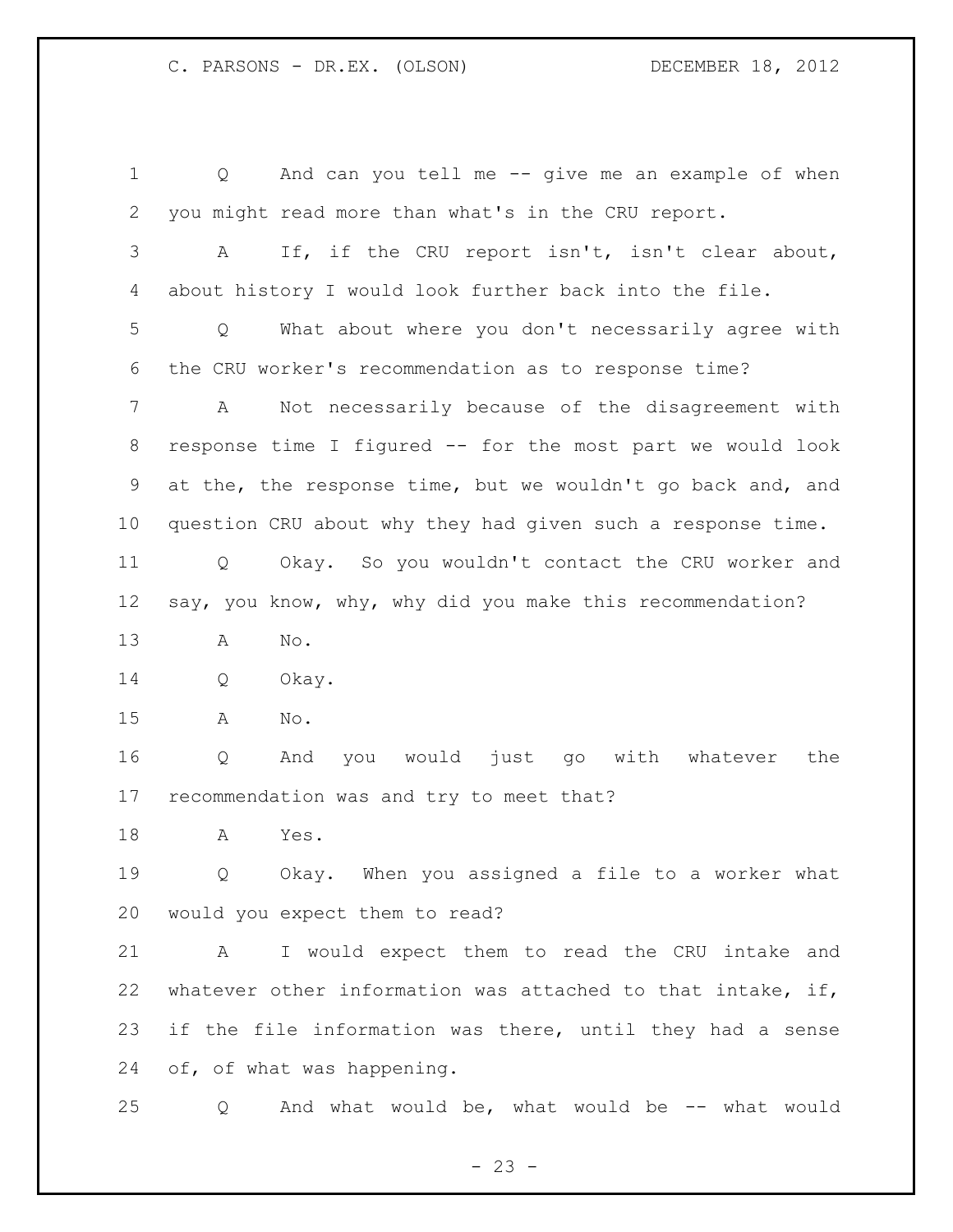the file information be comprised of typically? We know there was CFSIS.

A Um-hum.

 Q Is that -- would that be part of the file information?

A You, you mean written information or --

 Q When the worker, when the worker gets the CRU report do you expect them to access CFSIS to see what information is on CFSIS?

 A Yes. If -- yeah, if that wasn't contained in the written report, if that wasn't part of the file that they had received.

 Q Okay. When you say the file they received are you talking about a paper file?

A Yes.

 Q And we heard from Ms. Forbes that it wasn't the case that paper files would always come with the CRU report; is that --

A That's, that's correct, yeah.

Q Okay.

 A And that had changed over the period of time that I worked at Intake.

 Q Do you recall when that change happened? A No.

Q Do you recall what the change was?

 $- 24 -$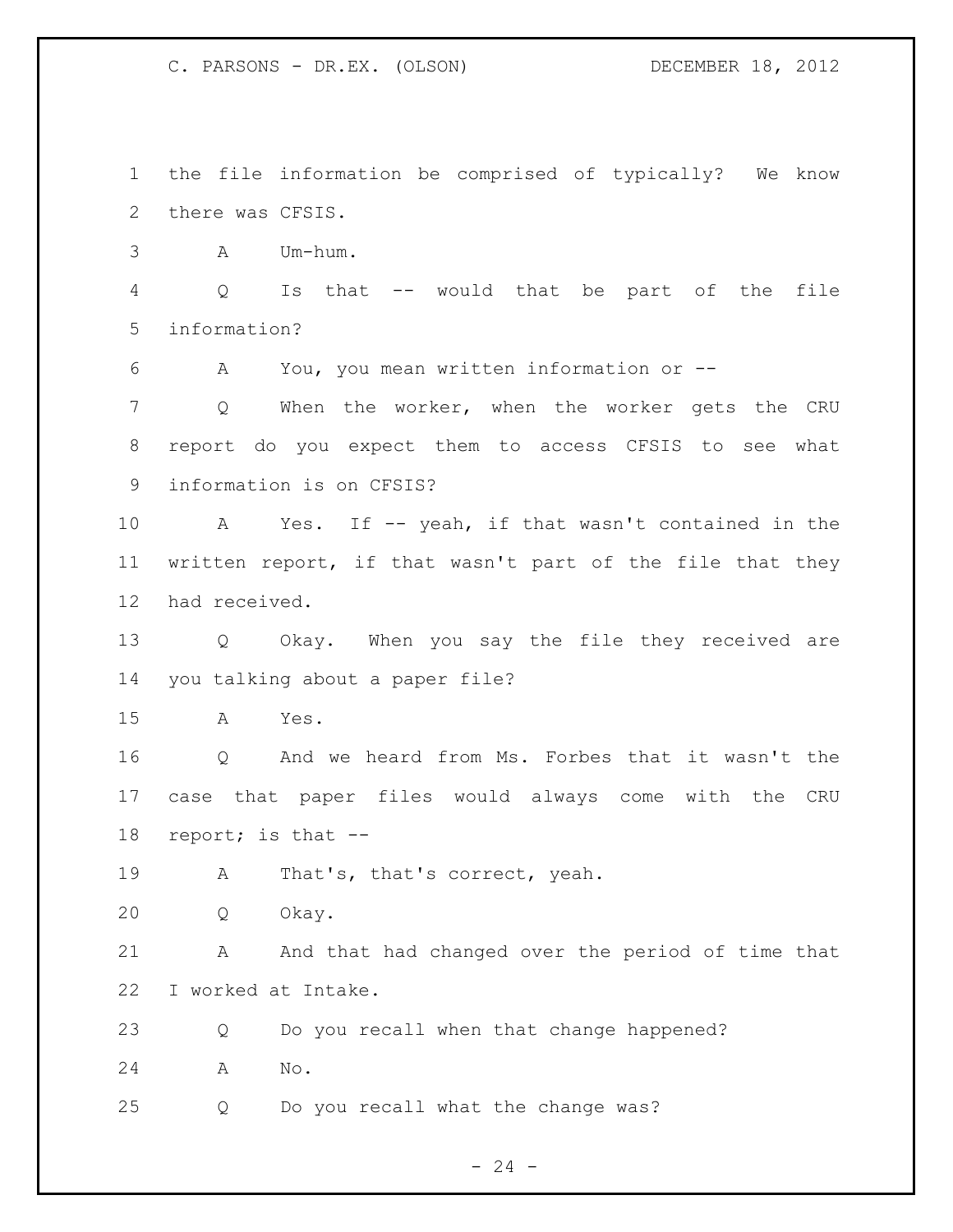A The change -- when we were central intake our file information was all contained 90 percent of the time within the building, so we had pretty easy access to previous file information. It would just have been if somebody was living outside our catchment area that we would have to call for a file, or call for information from a file. At some point I believe it was when Intake amalgamated all of the files I believe then came over to 9 our building and from there the file -- as, as we were getting closer to the AJI-CWI process the files were archived in another building, in another part of the city, so then the files had to be called for, the actual physical files. Q In May, 2004 -- A Um-hum. Q -- that's when Samantha Kematch's file was in your unit; right? A Yes. Q Would the, the actual physical file have come over with the CRU report? A I don't know. Q So you don't know what would have happened at

that point in time?

A No, I don't.

Q Would you expect the worker, whether or not the

 $- 25 -$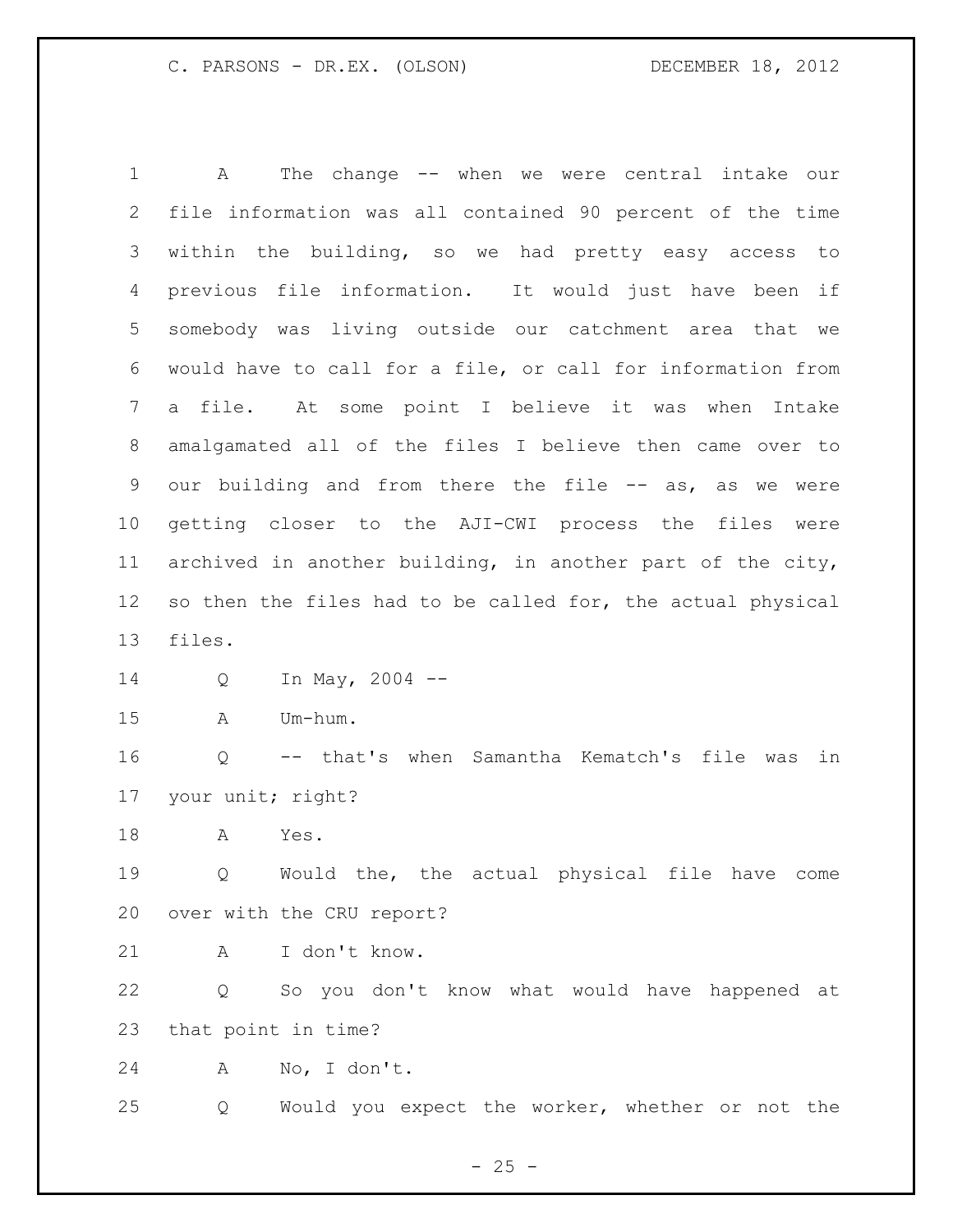physical file came over or not, to look at previous summaries and previous case histories, and that sort of information? A Yes. Q Why would you expect that? A So that they have a sense of the history. Q And why, why would you want them to have a sense of the history? A Because the history contains information about what has happened previously, what work has been done. Q Is that something that's important to doing an assessment as to what's to happen now -- A Yes. Q -- when the worker gets the file? A Yes. Q Is that one of the key things the worker is expected to take into account? A Yes. Q Can you recall as of May, 2004, how many workers were in your unit? A I don't recall exactly, but it was likely between six and seven. Q Okay. We heard some evidence from Ms. Forbes yesterday that there may have been a time where your unit was down to three or four workers.

 $- 26 -$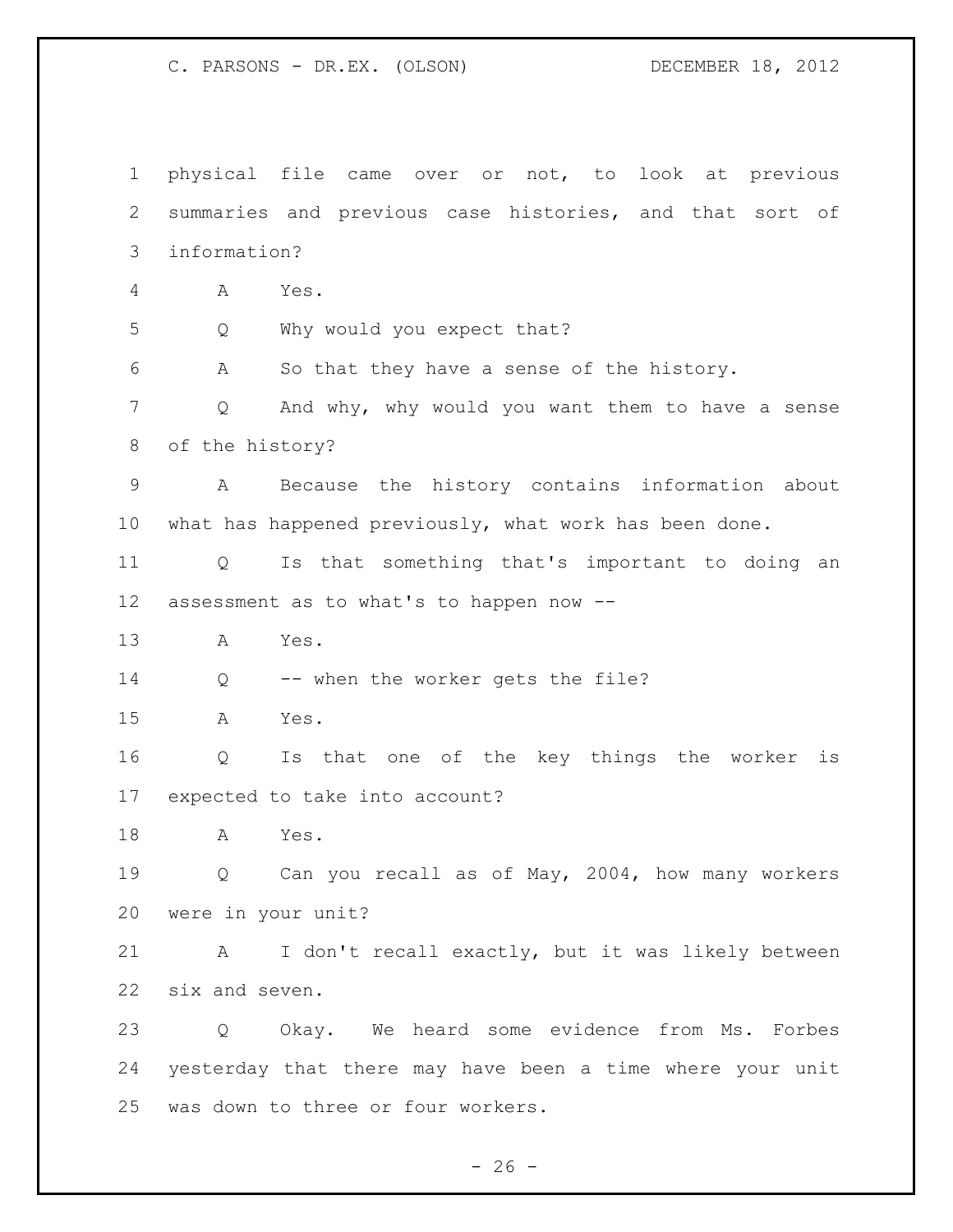A Um-hum.

| 2               | Is that $--$ was that $--$ is that accurate?<br>Q                      |
|-----------------|------------------------------------------------------------------------|
| 3               | I can't recall for that particular time period.<br>A                   |
| 4               | I do know that during the time I supervised the Central                |
| 5               | Intake Unit that there were periods of time where workers              |
| 6               | were away due to, to illness or, or other family related               |
| $7\phantom{.0}$ | matters, that there were periods of time when we would have            |
| 8               | -- or vacation, so there were periods of time when we would            |
| 9               | have had fewer than six workers.                                       |
| 10 <sub>o</sub> | Is that something that would have been documented<br>$Q \qquad \qquad$ |
| 11              | in employment records?                                                 |
| 12              | I would imagine so.<br>A                                               |
| 13              | Okay. Do you know the situation in terms of the<br>Q                   |
| 14              | number of workers working on files in May, 2004, would have            |
| 15              | been?                                                                  |
| 16              | No.<br>A                                                               |
| 17              | Q Okay. Whether you were down some workers, or, or                     |
| 18              | you had a full complement of workers what was the workload             |
| 19              | situation like in May, 2004?                                           |
| 20              | A It's difficult to pinpoint exactly what the work                     |
| 21              | situation was like in May, 2004. Overall the<br>work                   |
| 22              | situation was very difficult because of the changes that               |
| 23              | were occurring at that point in time. New programs being               |
| 24              |                                                                        |
|                 | implemented, the workers, and left all staff of the intake             |

- 27 -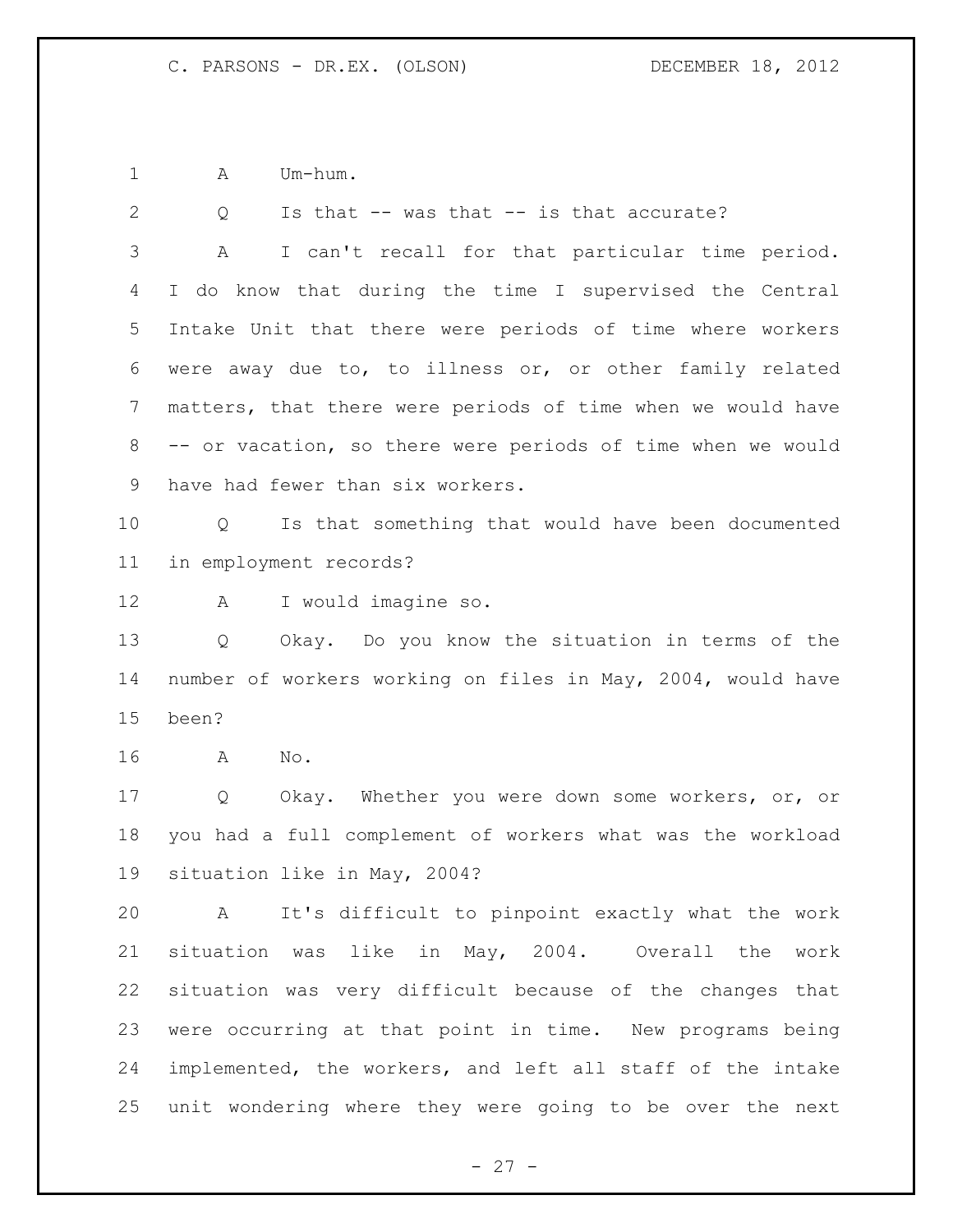year. Family Services scrambling to complete all of their transfers. There were many things going on which contributed to the difficulties and the workload that people were trying to accomplish. Q Do you know if that was the case in 2004? A I think that a lot of those things were happening in 2004. Q We heard about a number of measures taken by CFS to sort of reduce the workload pressures from the devolution process. A Yes. Q Did -- are you familiar with the steps that were taken in that regard, bringing in new workers or reassigning workers to handle intake in Family Services? A I think most of the initiatives that were taken weren't to assist Family Services primarily in their work, and of course that had an overflow effect with intake. Q When you say that you mean -- 19 A An overflow, so that had a ripple effect with Intake so if there was more, more services available for Family Services then it wasn't pushing intake back as much. It took awhile for those, it took awhile for those ways of, of helping to be implemented.

 Q Was there any pressure -- it sounds like Family Services was, was pretty busy at the time.

 $- 28 -$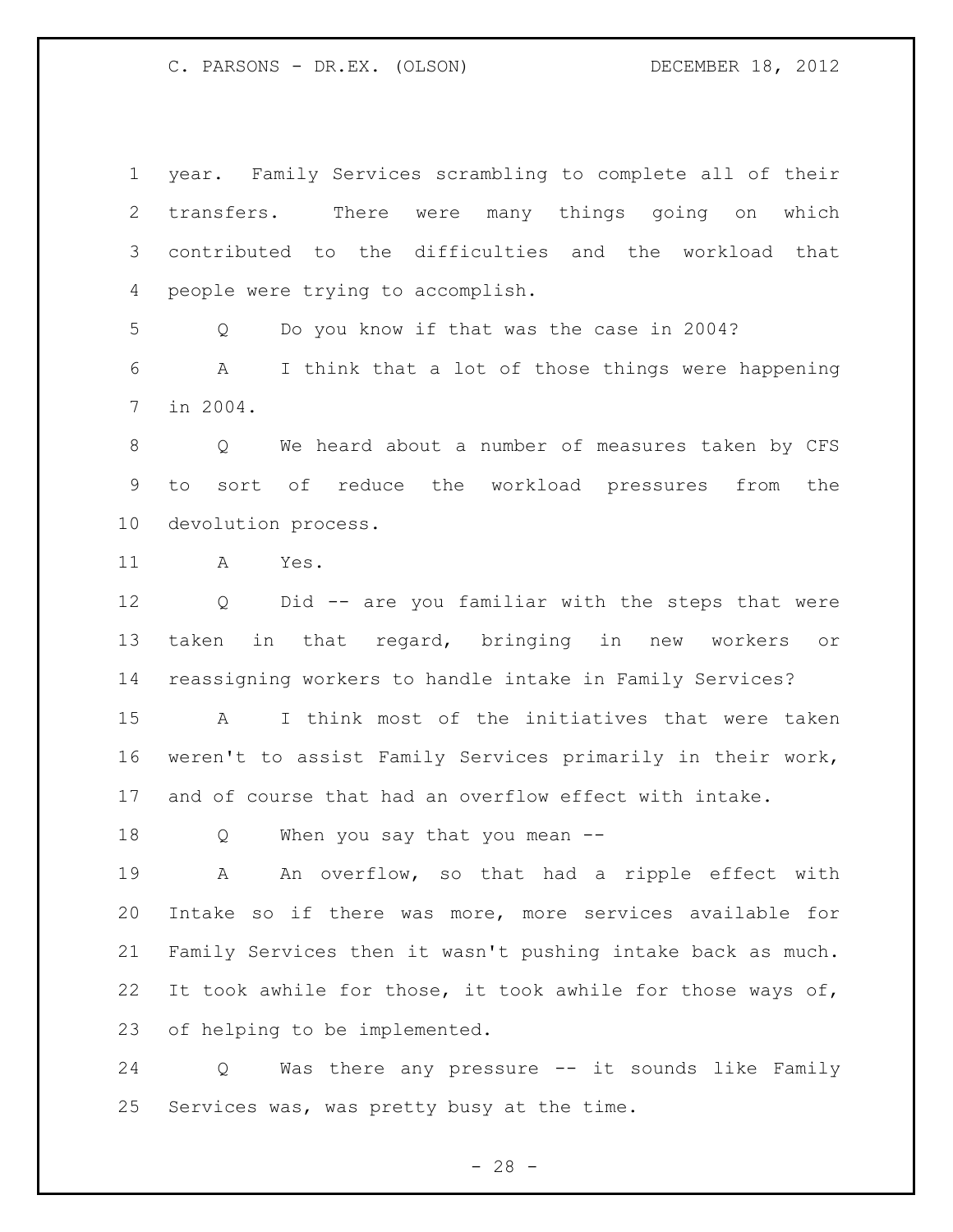A Yes.

 Q Was there any pressure at Intake to, to avoid sending up cases to Family Services?

A There was some pressure.

Q Okay.

 A There was some -- certainly some -- Family Services knowing how, how busy they were with trying to get the work done for the, the whole transfer process that there was some greater push back from Family Service units around not sending files only for monitoring, for example. That there was a greater need to, to really have a plan in place, and to be sending family situations over that they could work with and, and that needed to be worked with. We, we did during the 2002 to 2004 time period try to come up with other ways of assisting families, so that we didn't have to transfer as much over to Family Services, we had a day's care initiative and some programs came from, from those initiatives that spoke directly to intake, and, and how we could provide services on more of a voluntary basis to families.

 Q And those, those initiatives ended in 2004? A Yes.

 Q Prior to 2004 would a case like the Kematch file would, would a case like that have been transferred for ongoing services for monitoring?

- 29 -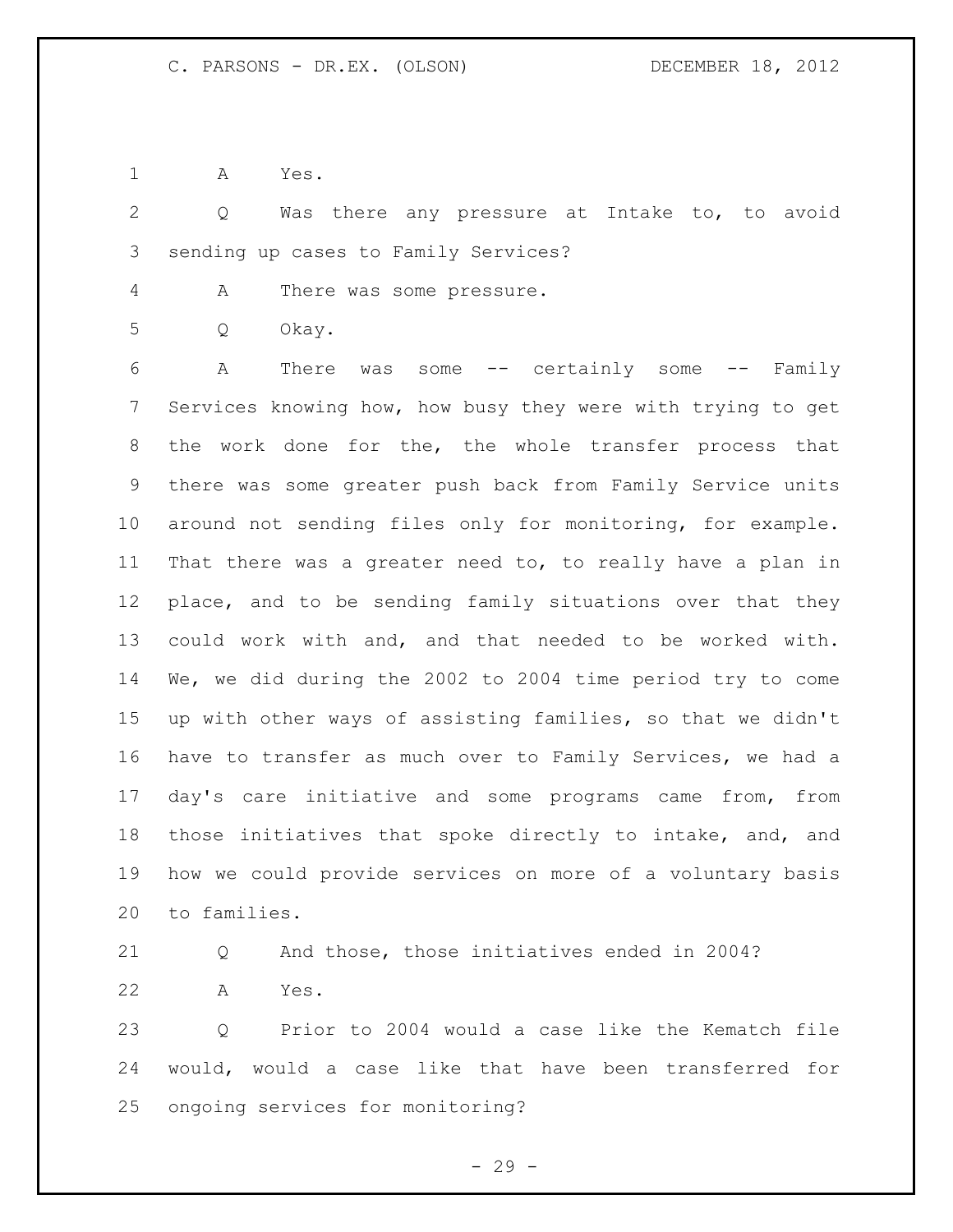A Not necessarily. It would have depended on, on the assessment, and what plan could come into effect. Q When you say that you know what the assessment was in this case; right? A Yes. You're talking about Tracy's assessment? Q Right. A Yes. Q The assessment that you signed off on. A Yes. Q Based on that assessment would the case of -- went for ongoing service? A No. Q No. Okay. In 2004 you described the workload already. Did that result in, in cases of lower priority being overlooked for cases of higher priority? A Yes. Q How often was that occurring? A I wouldn't be able to give you a numerical value. Q I'm not necessarily looking for a numerical value. A Okay. Q Just, you know, half the time, more than half the time, less than half the time. I just want to get a sense of how frequent that was. 25 A I, I would say a quarter of the time --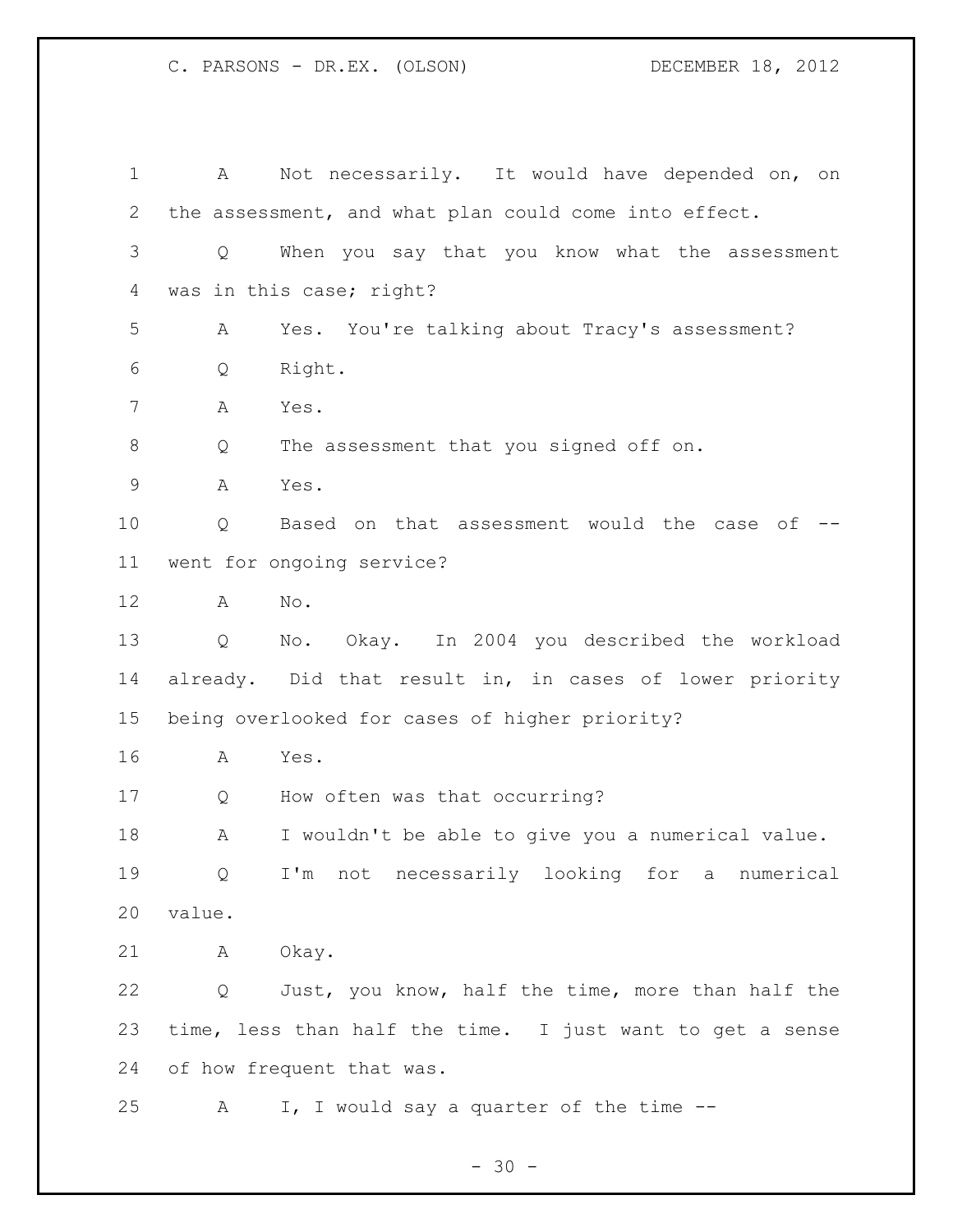Q A quarter --

2 A -- I wouldn't -- yeah, I wouldn't say that --could you repeat the question?

 Q How often were the cases of lower priority being overlooked in terms of services for cases of higher priority?

- 7 A A quarter to half the time.
- 8 Q Quarter to half?

9 A Yeah, because you would -- as a, a worker you 10 would always have to be juggling, you would also have to  $-$ - you would always have, you would always have to be prioritizing the situations as they came in, so if you were having (inaudible) cases come in constantly, and I'm thinking of situations where the children have been apprehended, so you're having to quickly assess and make arrangements and, and decisions, and transfer, that would take higher priority so something that needed to be looked at a little bit would have to wait.

 Q We, we heard evidence from Ms. Forbes about how you determine what's a high priority and what's a lower priority case, and I think you were present for her testimony, is that -- am I right on that?

 A I was present in the afternoon yesterday so -- Q Okay.

A And not in the morning, so I'm not sure --

 $- 31 -$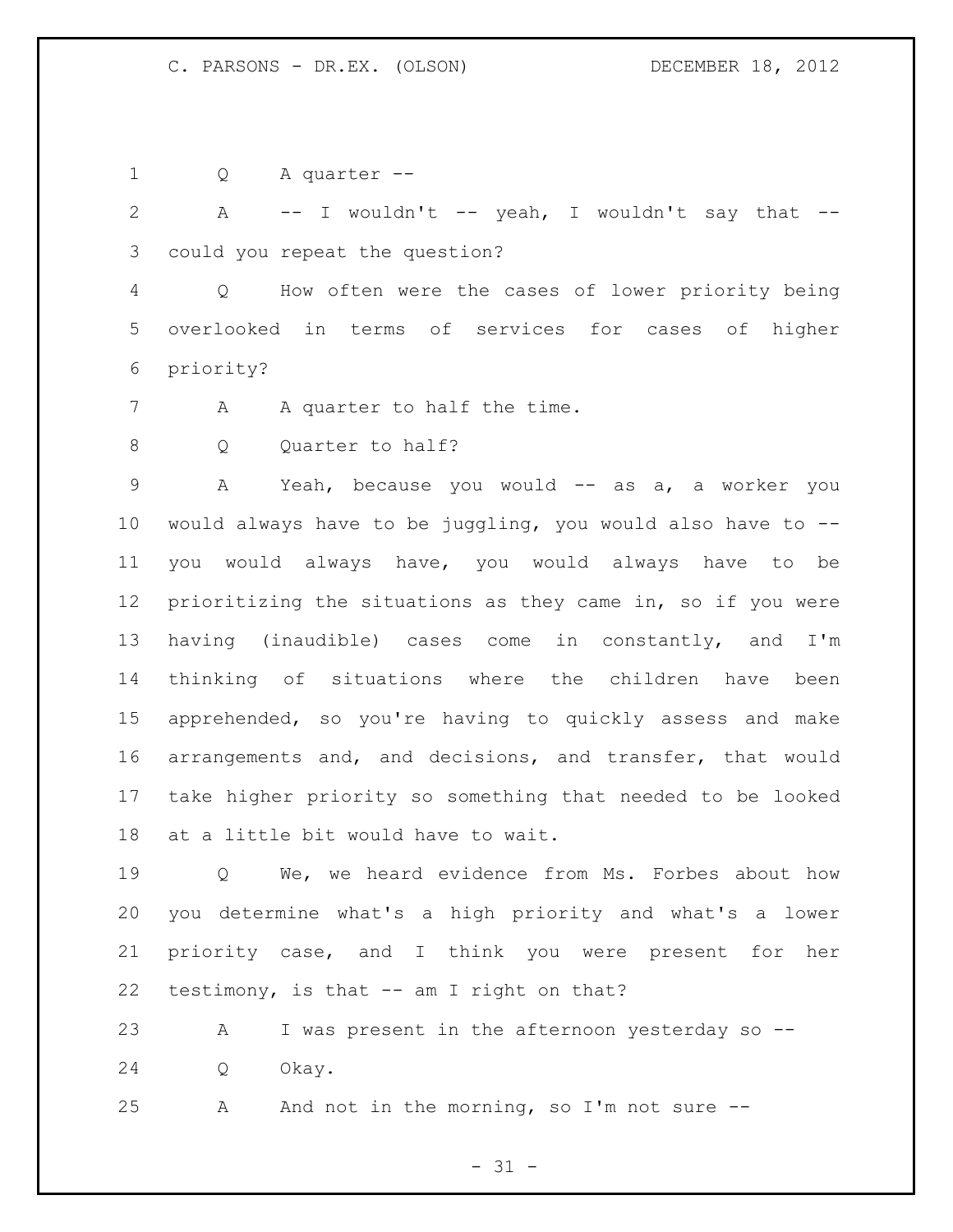Q Okay. My sense from that testimony was that higher priority cases were those where there was an immediate concern of risk for the child, and examples given there was drinking going on in the house, or drugs, or that sort of thing; is, is that accurate? A Yes, it is accurate. Q And so lower priority cases would be those where there might have been concerns from the community, but they haven't been verified? A That's true. Q Okay. And so it's the higher priority cases, the cases where there's some current issue going on that a worker can verify that would get the attention? A Yes, it would. Q And the cases where a worker couldn't verify that something was actually going on wouldn't get the same attention; is that -- 18 A That's true. Q Okay. A For, for the most part, yes. Q Is that an issue you brought up to your program manager? A Yes, that would have been. Q Okay. And when, when would he have brought that up?

 $- 32 -$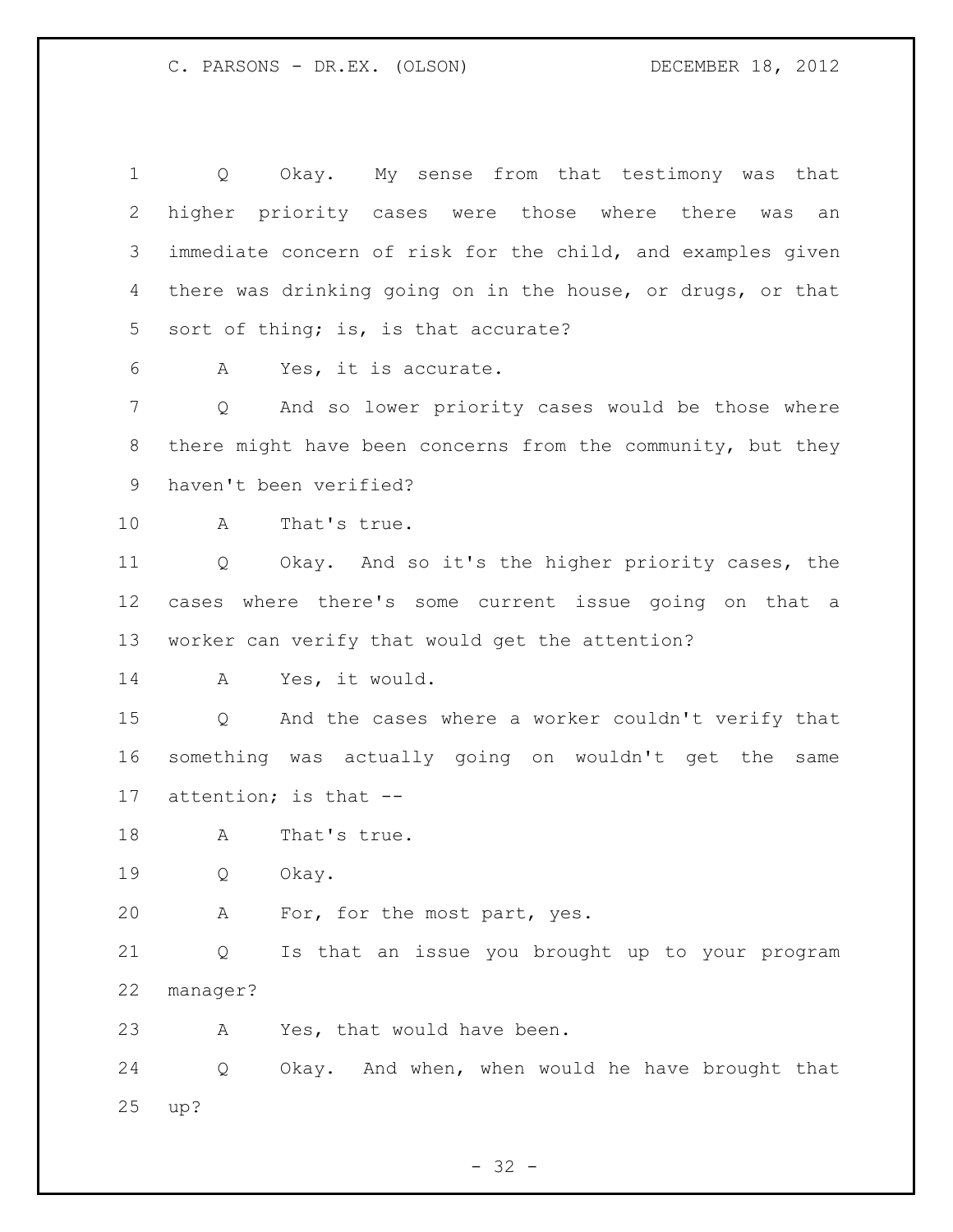A During, during that time period we would have had a workload redistribution program, program going on where I would have met with the other three intake workers and program supervisors, program managers, on a weekly or bi- weekly basis to discuss caseload issues, and to -- and we ended up having a redistribution of cases based on numbers through that process. Certainly that was hoped to be helpful, but it wasn't. Q It wasn't helpful in the end? A It wasn't helpful in the end, and certainly as a, a supervisor I raised that concern very consistently, and -- but I don't have the exact times when I would have raised them. Q Would you have made any notes or would there be any record of, of these concerns being raised? A There could be with, with Mr. Berg. Q Okay. But, yourself, you didn't make notes? A I didn't -- I recall sending a, a memo, but -- Q Okay. A -- I don't have a copy of that. I believe it would be still on the computer -- Q Okay. A -- information. Q We heard Ms. Forbes talk about a meeting with Sandie Stoker --

 $- 33 -$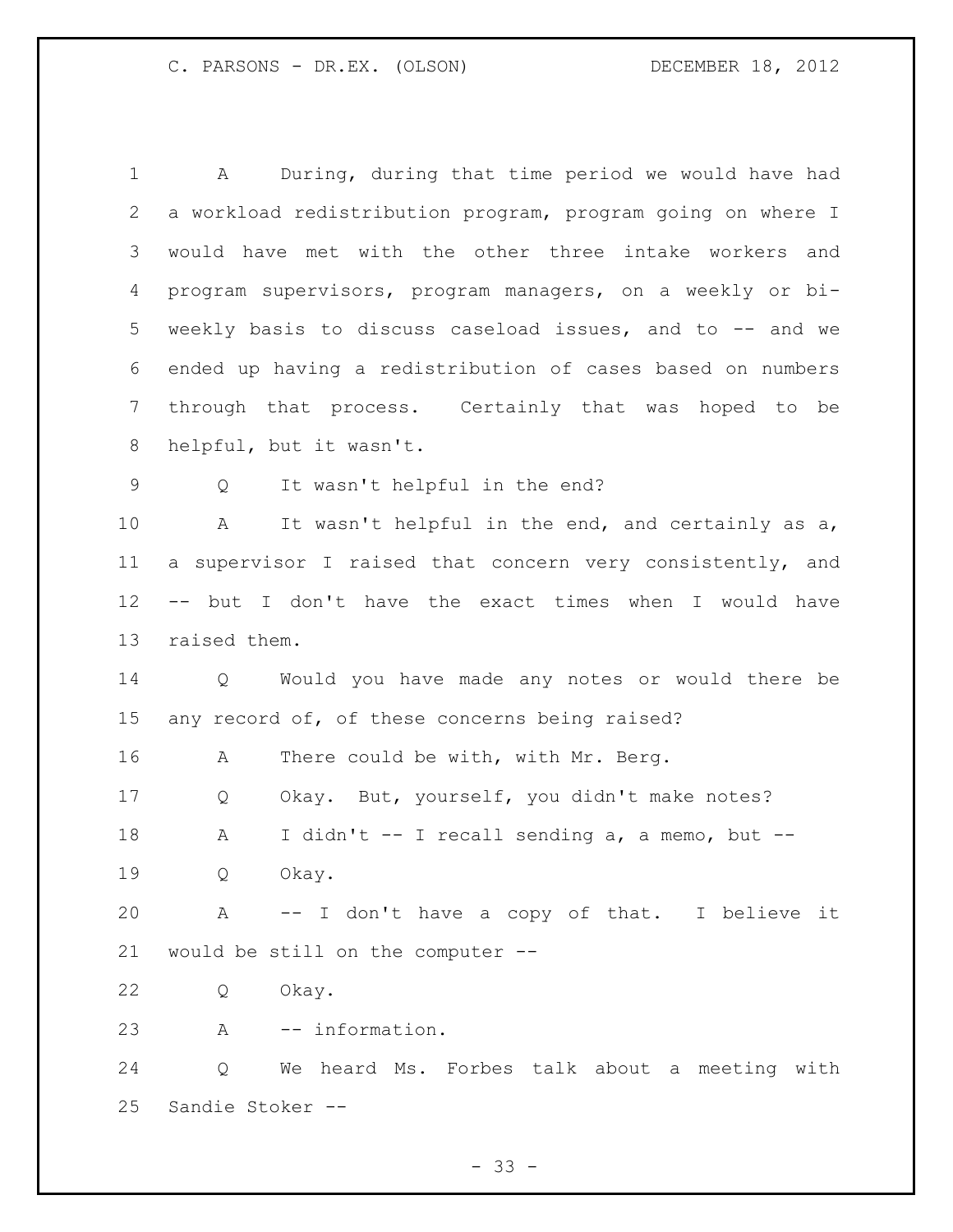A Yes. 2 Q -- is that something you recall? A Yes. Q Can you tell us what happened -- first of all do you know when that was? A No, I don't remember when that was. 7 Q Can you recall even the year it happened in? 8 A No. I guess from, from yesterday's -- you were saying that Ms. Stoker didn't start until 2005 -- Q Okay. A -- so, so it would have been during that time period -- Q That period. A -- between then and when I left in 2006. Q So some time after the involvement with Samantha Kematch's file? A Yes. Q Okay. And just -- what, what was the, the meeting about? A The concern was around workload issues, and difficulties in managing workload. Q Ms. Forbes said that there was nothing that really came out of that meeting; is that accurate? A That would, that would be accurate. Q In terms of your supervision of workers, and I'm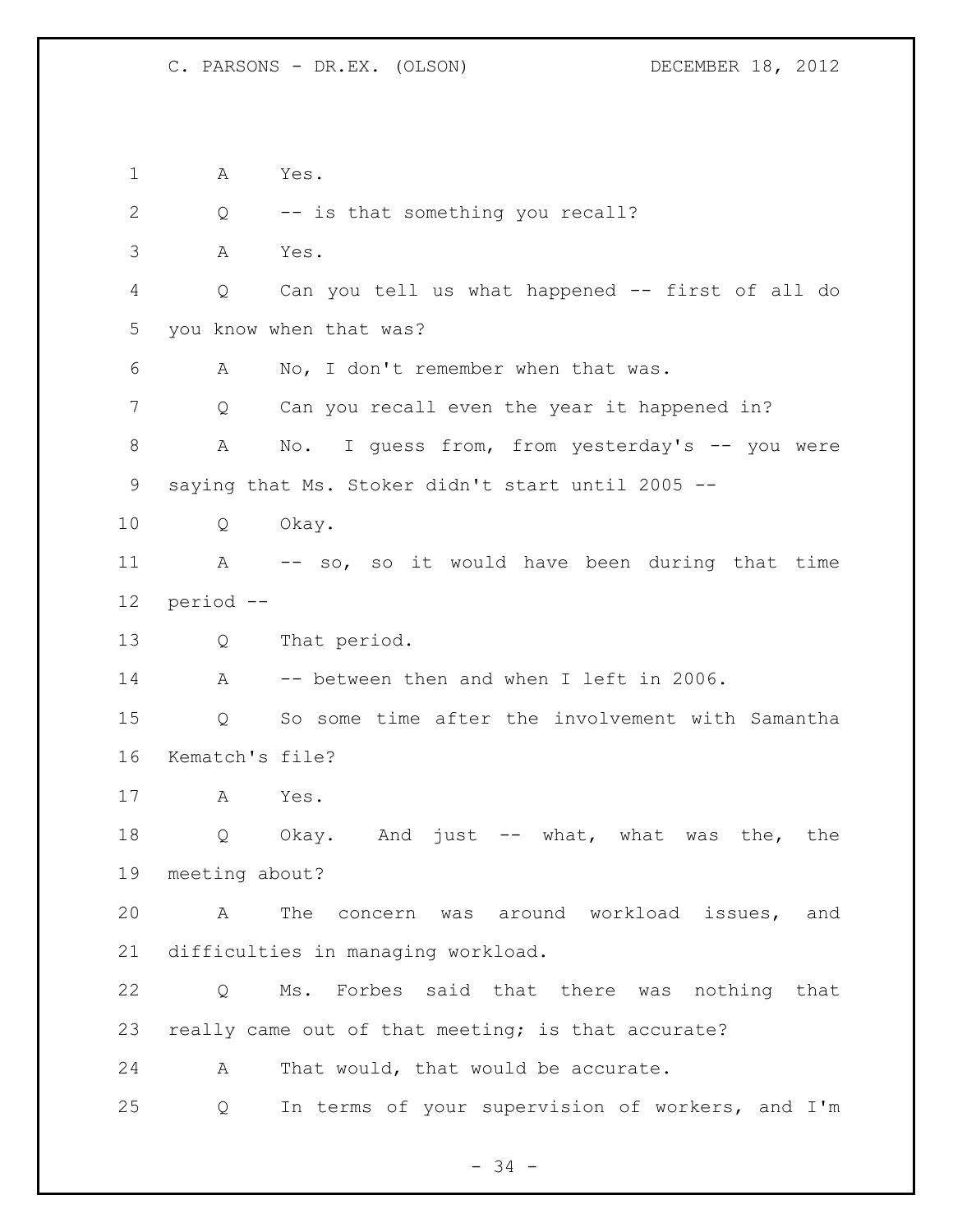talking specifically about 2004, did you have certain expectations as to what you would expect them to document when -- first of all, on a field in terms of notes?

 A The expectation would be that they would document where they went, why they went, and what happened while they were there.

 Q Fair to say you would expect them to keep fairly accurate and comprehensive notes?

 A Accurate notes. Comprehensive? The notes for the most part are, are there to, to jog the worker's memory, to -- for the most part they're a, a shorthand form of the situation, and, and what they came across.

 Q Okay. So you're saying not necessarily comprehensive?

 A Not necessarily. They wouldn't -- I wouldn't expect a worker to be writing verbatim --

Q Right.

18 A -- about what had happened. I would want -- I would expect them to put in the most important points, so that they would be able to refer to that when they were doing their closing or their, or their transfer.

 Q That'd be important down the road when they're making their assessment as to what to do with the file?

 A Yes, yes, and also documenting what happened during the time period that they were involved, and I guess

 $- 35 -$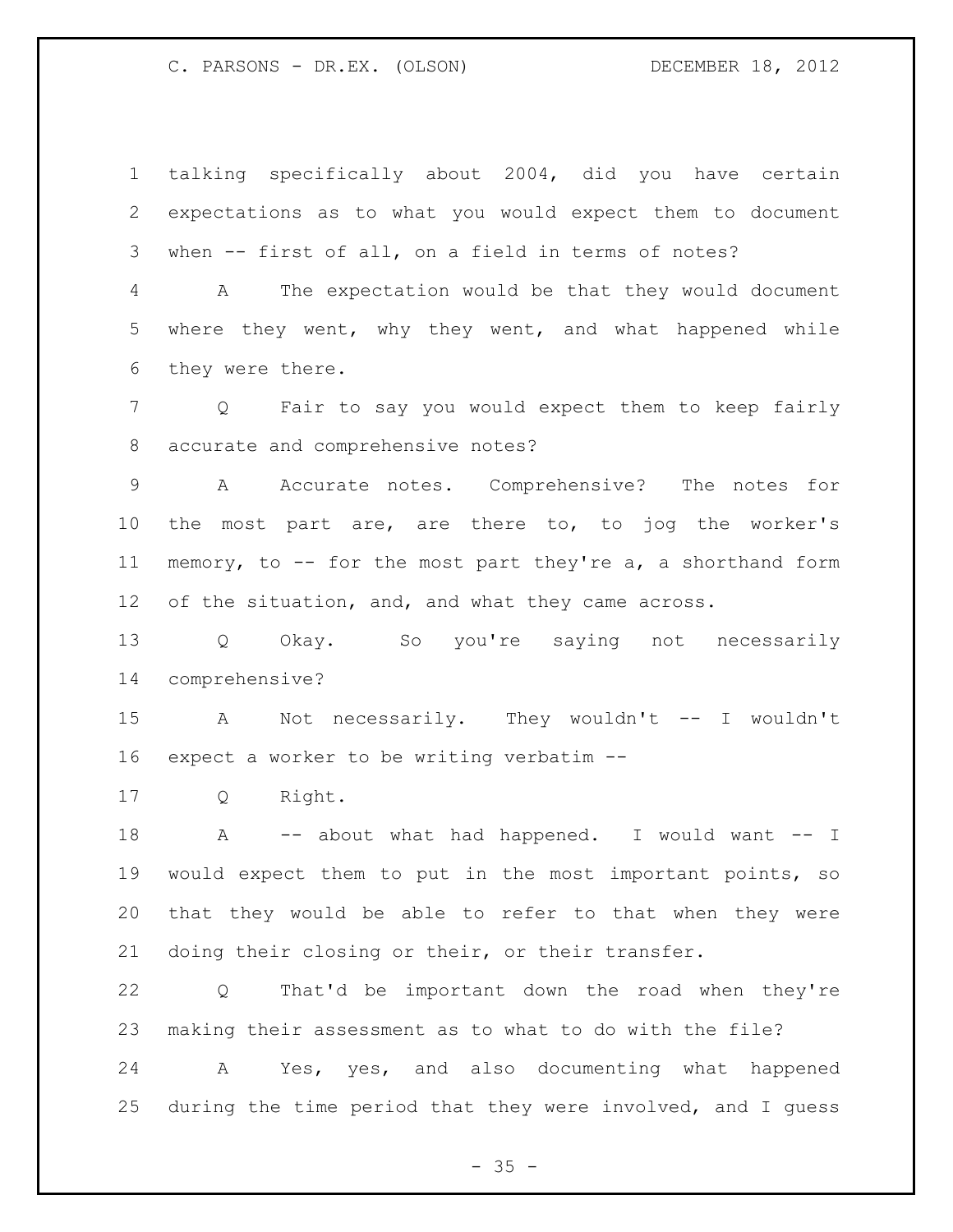it would be dependant as well on the, the situation that they were in. It would be more important to, to document very clearly what was happening during an abuse investigation and, and interview than it would be to the knocking on somebody's door and finding nobody at home, for, for example.

 Q Okay. If a worker goes out in the field and makes contact with a family, and, and sees children in the home would you expect them to document anything about their assessment of the children?

A Yes, I would.

 Q And what sort of things would you expect to see? A I would expect to see how the child looked, and how the child behaved, and, and I guess interaction between 15 the child and the parent, and I think for the most part the worker would be documenting if there was any irregularity in that, than they would if everything looked okay.

 Q So if everything looked okay you might not see any documentation?

A Very little documentation.

 Q Very little. Okay. Would you expect the worker to spend any time with the child?

 A It would depend on the situation. If there was concern, if there was concern that needed investigation around mistreatment then of course I would expect the

 $- 36 -$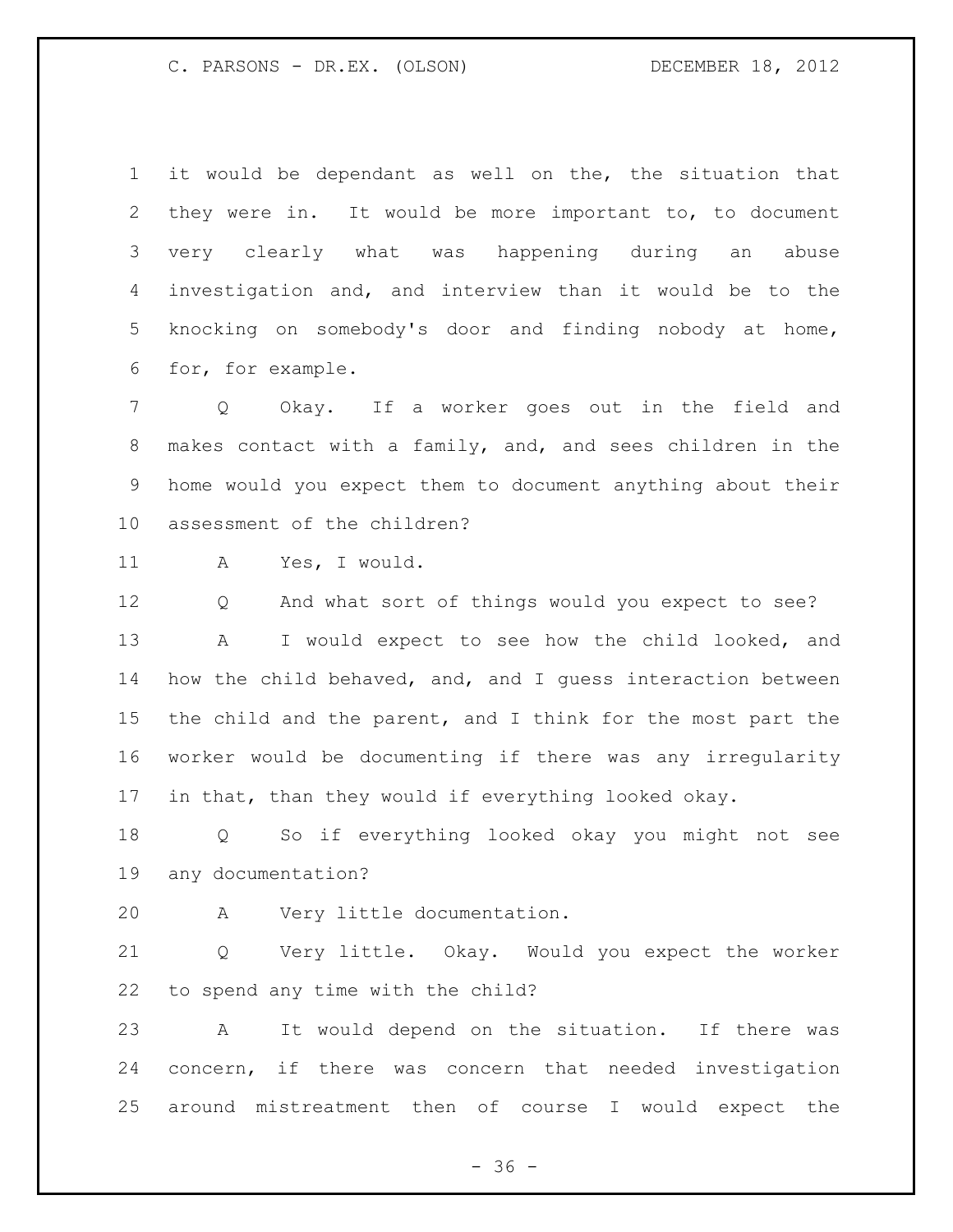worker to be looking at the child, and, and talking with the child. If the concern was, was around neglect that would be more of a visual kind of situation.

 Q If the concern was neglect do you think it might be helpful for a worker to actually speak to the child to find out sort of where they've been, who they've been with, whether or not there's food in the house and that, that kind of thing?

- A No.
- Q No?

 A No, but -- and I guess if the, if the situation -- well, it would depend on the age of the child for, for one thing, and, and how the situation came in. If you were getting significant concerns around parents drinking and not providing for a child you would -- as a worker you would very often go out to the child's school and talk with them to see what their perception is.

 Q So you'd have to do some investigation to figure out what was actually happening?

A Um-hum.

 Q And that might involve speaking with collaterals or other sources of information?

A Yes.

 Q And examples of that might be EIA we've heard? A Yes. The school.

 $- 37 -$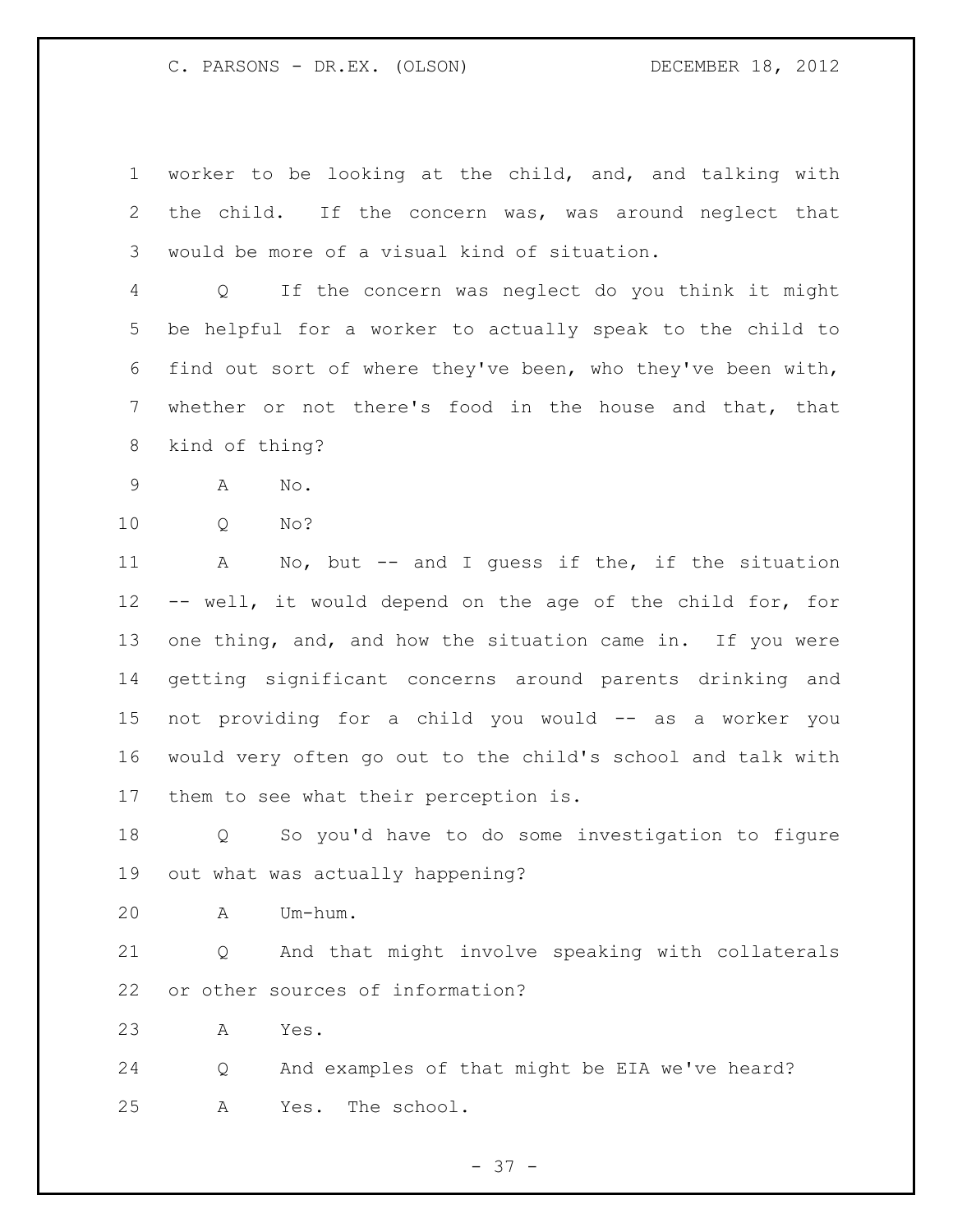Q If you can get some demographic information from both EIA and the school?

A Yes.

Q Okay.

 A The schools can very often tell you how the students are doing, whether they're showing up for school, whether they're fed and, and clothed appropriately.

 Q Okay. I want to look at your specific involvement in this case as a supervisor. First of all, do you have any independent recollection of your involvement?

A Did I have?

Q Do you have?

A Do I have? Yes.

Q What's the extent of your recollection?

 A The extent of my recollection is having a conversation with Ms. Forbes at some point about should the matter be referred to After Hours for a further follow-up when she couldn't locate or see Ms. Kematch and, and Phoenix on the first day.

 Q Okay. Do you recall when that was, the conversation?

 A It would have been after Tracy and Kathleen came back to the office.

 Q After receiving the file and going out on -- A Yes.

- 38 -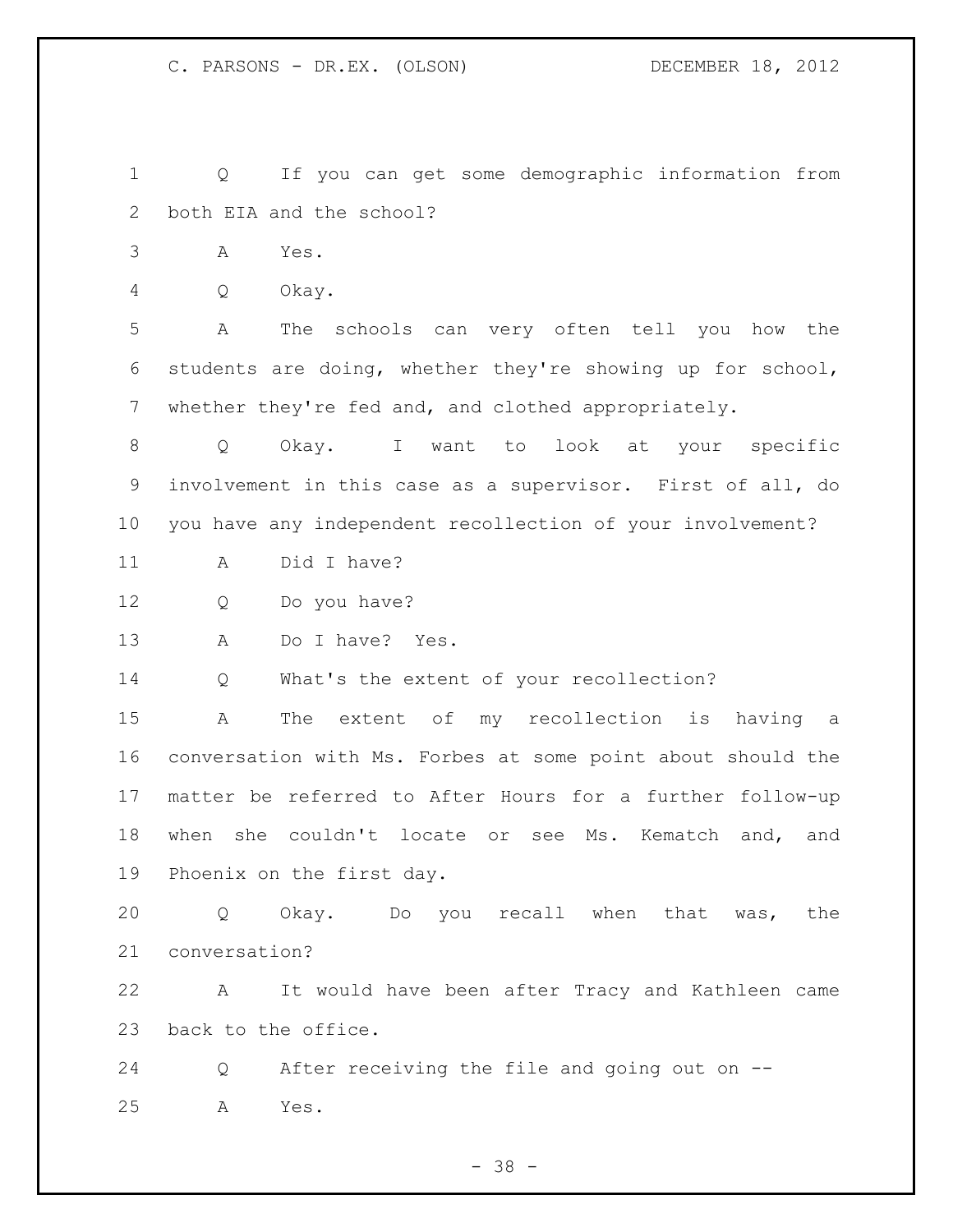Q -- to the first visit, first field? A Yes. Q Okay. There's no note or anything of that in either Ms. Forbes' notes or your notes; right? A No. Q Okay. So is there a reason why that stands out in your mind? 8 A Not that I know of, no. Q Okay. So the services that your, your unit provided were under the Samantha Kematch file? A Yes. Q The CRU intake from Ms. De Gale is at page 36963, this is from commission disclosure 1795. This would have 14 been the, the intake that came in from CRU; is that right? A Yes. Q Is this -- if you, if you can scroll through it are you able to say whether or not this is the form you would have received from CRU? In other words did it look just like this, is this the same form? A Yes. Q Okay. Do you recall whether the notation from Mr. Orobko was on the form when -- A I, I believe it was. Q Okay. A I would have no reason to think it wouldn't be.

- 39 -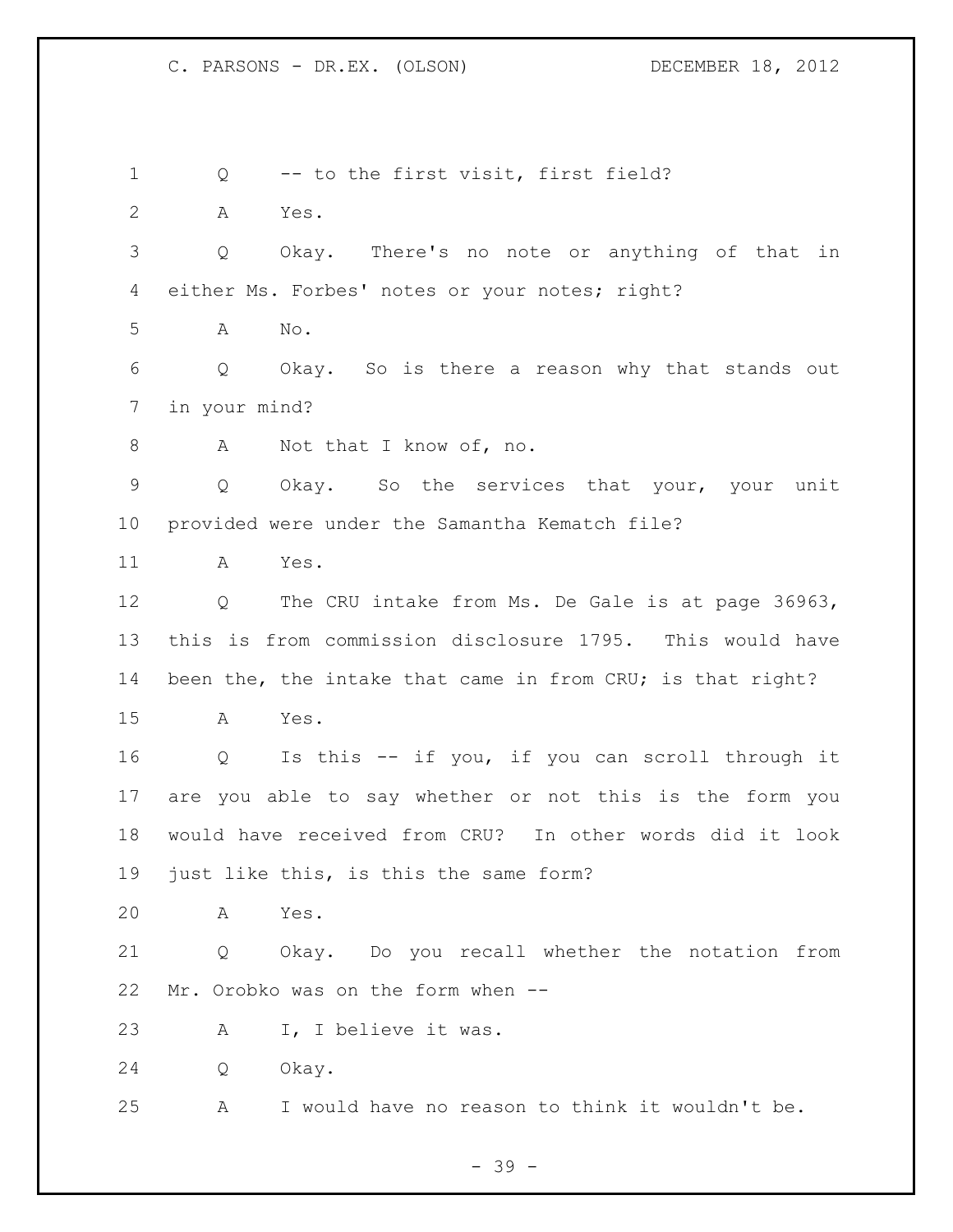1 THE COMMISSIONER: You're saying it wasn't there? 2 THE WITNESS: Sorry. No, I believe it was. THE COMMISSIONER: You believe it was? THE WITNESS: It was there, yeah. BY MR. OLSON: Q This, this form you'll see isn't signed, if you look at page 36966 there's no signature on it. A Okay. Q My understanding is what happened was the form -- originally it was thought it was -- the file belonged to, to I think it was central intake. A Northwest intake. Q Northwest intake and they determined that it should be open under Steve Sinclair so it went to your unit instead; does that -- 17 A No, the other way around. Q Okay. A They initially thought it should be open under Mr. Sinclair and -- Q Right, sorry. A -- it was determined that, that Phoenix was in her mother's care, so opened it -- THE COMMISSIONER: Speak up, witness, a bit, please.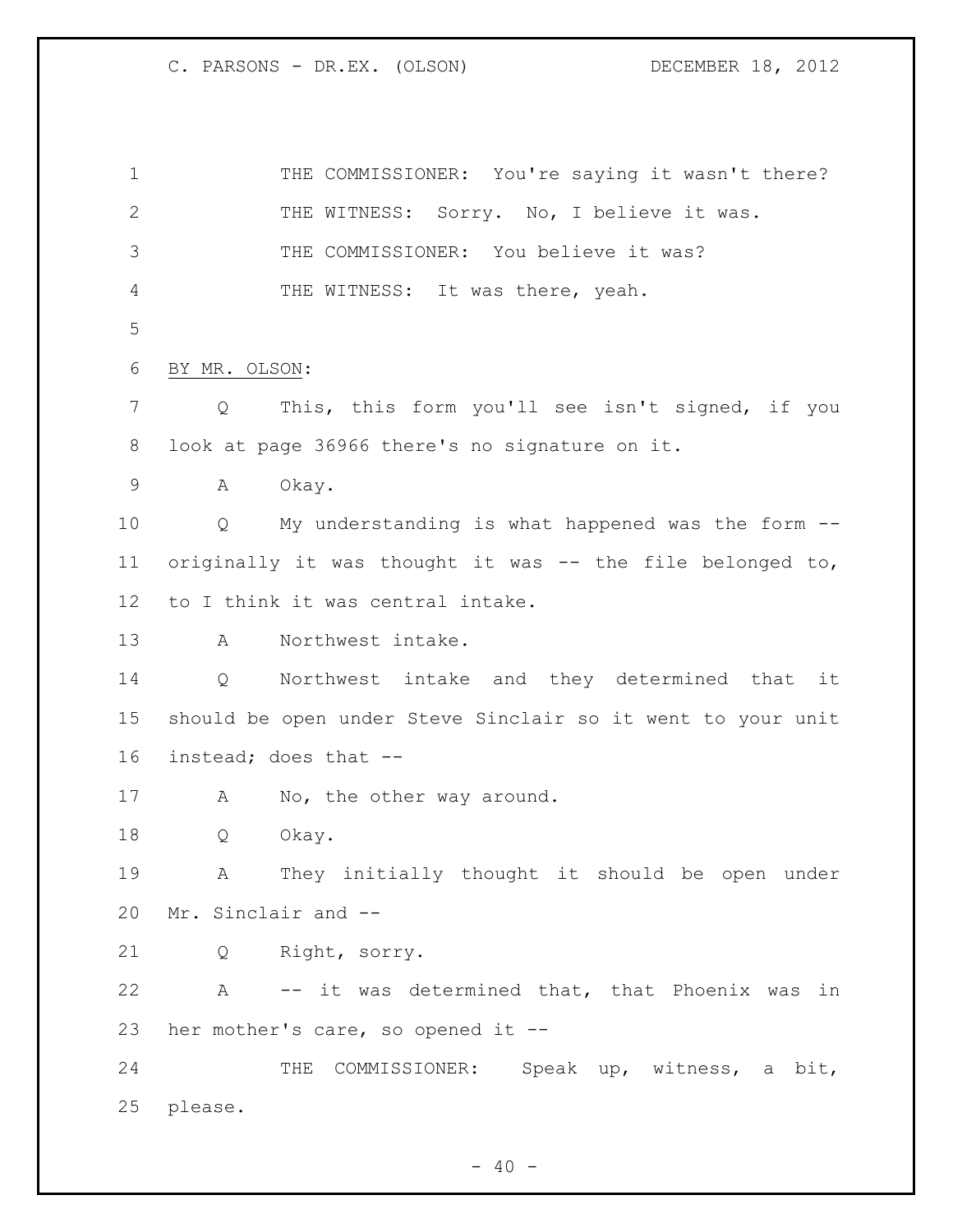1 THE WITNESS: Oh, sure. Sorry. So sent it to our unit. BY MR. OLSON: Q Okay. And that's how you got the file? A Yes. Q Do you recall if you had any discussion with Mr. Orobko or, or anyone else at the time you received it or shortly after that about this file, about this intake? A I had brief interaction with Mr. Orobko as he passed me the file. It was a hallway conversation just saying that, that this file had come to him and he was giving it to, to me because of the address. 14 Q Because of the address? A Yes. Q The response time you'll see -- and I take it you would have read this cover to cover? A Yes. Q Okay. And the response time that Ms. De Gale has indicated, according to this form, and you'll see it on page 36966, is 48 hours. Do you recall it being any different at any time, anything other than 48 hours? A No, I don't. Q And when you saw the form, and you saw what the presenting concern was, and the history, did you agree with

 $- 41 -$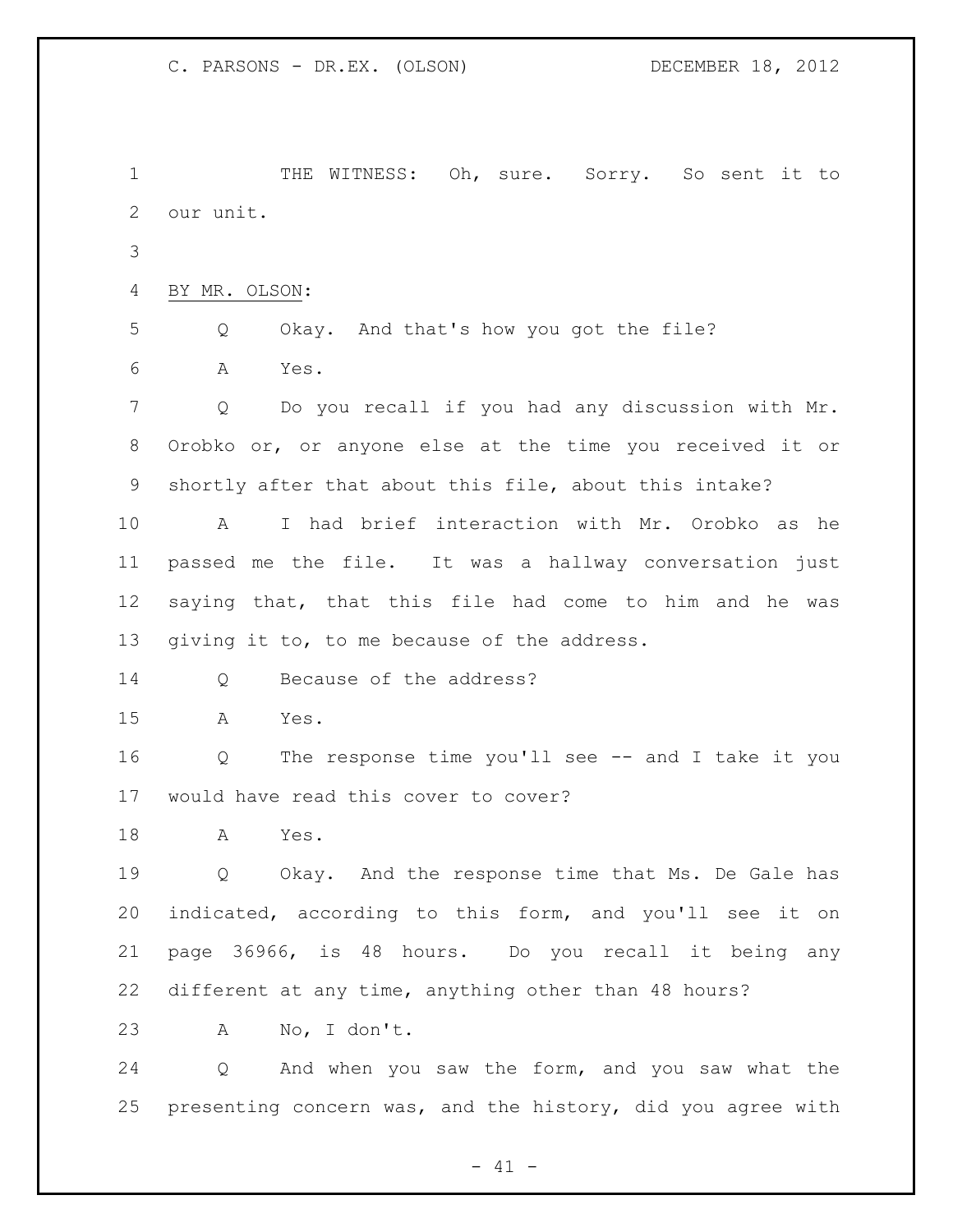the assessment of 48 hours as being appropriate?

| $\mathbf{2}$    | A                                                         | I thought that the 48 hours was not necessarily            |  |
|-----------------|-----------------------------------------------------------|------------------------------------------------------------|--|
| 3               |                                                           | appropriate, that there wasn't, there wasn't any immediate |  |
| 4               | risk identified in the CRU report, and that the timeframe |                                                            |  |
| 5               | could have been a longer timeframe.                       |                                                            |  |
| 6               | Q                                                         | Longer than 48 hours?                                      |  |
| 7               | Α<br>Yes.                                                 |                                                            |  |
| $8\,$           | Q                                                         | What would have been appropriate in your view?             |  |
| $\mathsf 9$     | Α                                                         | I think a five day would have been appropriate.            |  |
| 10              | Q                                                         | Five day, okay. And just so we get<br>an                   |  |
| 11              |                                                           | understanding of what you understand the five day response |  |
| 12 <sup>°</sup> | time to require --                                        |                                                            |  |
| 13              | Um-hum.<br>A                                              |                                                            |  |
| 14              | Q                                                         | -- what did, what did that mean to you at the              |  |
| 15              |                                                           | time, what was expected to be done within five days?       |  |
| 16              | Α                                                         | The worker would start to gather information and           |  |
| 17              |                                                           | would connect with the family, best practice.              |  |
| 18              | Q                                                         | So an actual connecting with the family, seeing            |  |
| 19              | the child within that period?                             |                                                            |  |
| 20              |                                                           | A Yes, that would have been best practice.                 |  |
| 21              | Q                                                         | And then we know the response time here was 48             |  |
| 22              | hours as indicated --                                     |                                                            |  |
| 23              | Yes.<br>A                                                 |                                                            |  |
| 24              | Q                                                         | -- and that's the response time I take it you              |  |
| 25              | tried to comply with?                                     |                                                            |  |

- 42 -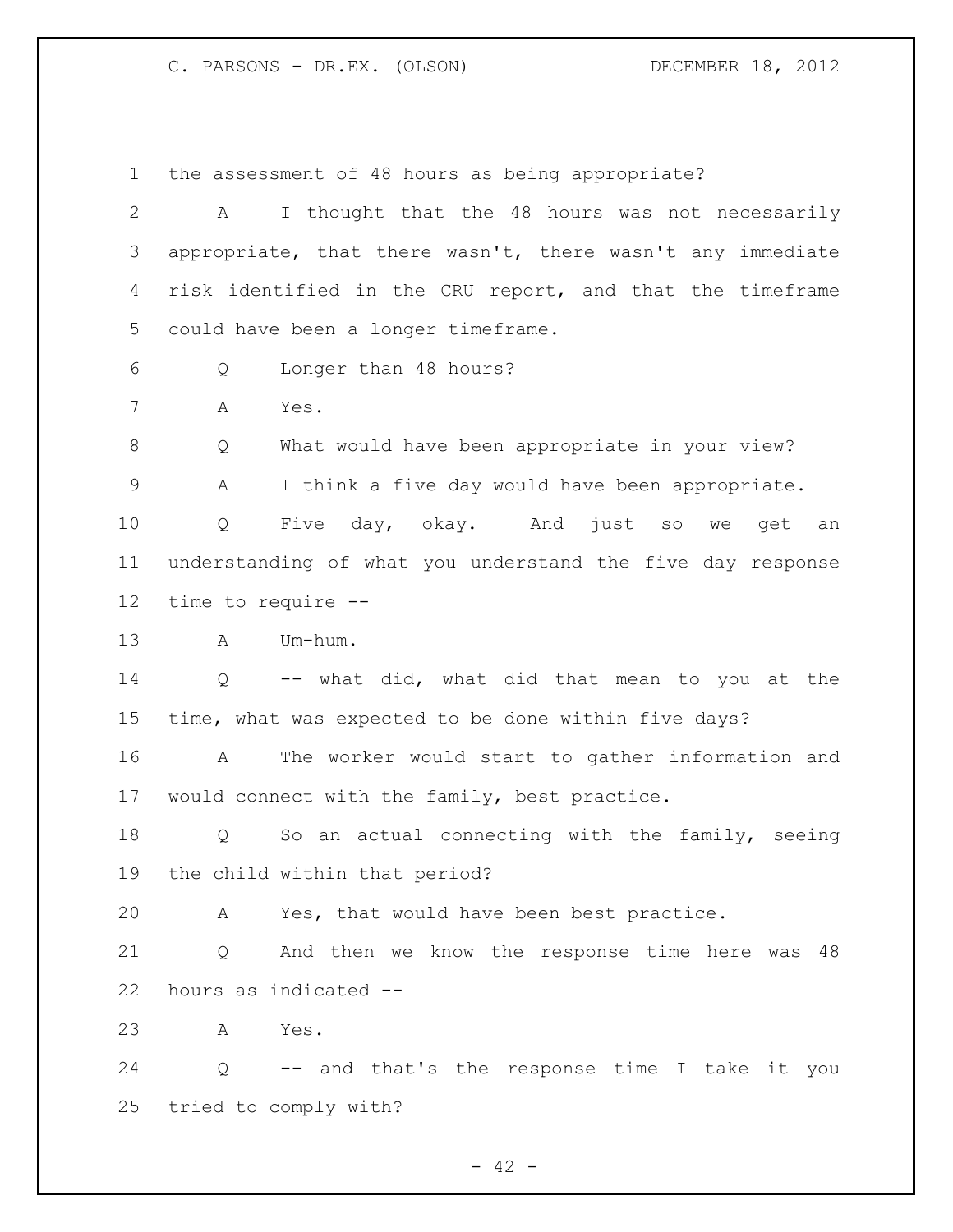A Yes.

| $\overline{2}$ | $Q \qquad \qquad$ | And what would be required to be done within that       |
|----------------|-------------------|---------------------------------------------------------|
| 3              |                   | 48 hours, and we're talking about best practice?        |
| 4              | $\mathbf{A}$      | It would be for the worker to review as much            |
| 5              |                   | information as possible, and to go out and locate the   |
| 6              |                   | family, and talk with them about the concerns, and, and |
| 7              |                   | certainly to -- and to see whoever is in the family.    |
| 8              | Q                 | Did -- if we could put page 36962 on the screen.        |
| 9              |                   | This is a memo dated May 13, 2004, and $-$              |
| 10             | Α                 | Yes.                                                    |
| 11             | Q                 | -- it's addressed to you from Mr. Orobko?               |
| 12             | Α                 | Yes.                                                    |
| 13             | Q                 | Do you recall this, this memo?                          |
| 14             | A                 | Yes, I do.                                              |
| 15             | Q                 | Okay. And did it come with the CRU intake?              |
| 16             | A                 | Yes, it did.                                            |
| 17             | Q                 | And the history that's -- under the subject it          |
| 18             | has the history.  |                                                         |
| 19             | A                 | Yes.                                                    |
| 20             | Q                 | Is that something you would have spoken to Mr.          |
| 21             | Orobko about?     |                                                         |
| 22             | А                 | No.                                                     |
| 23             | Q                 | Is it something you would have reviewed when you        |
| 24             | got the file?     |                                                         |
| 25             | A                 | Yes, I did.                                             |

- 43 -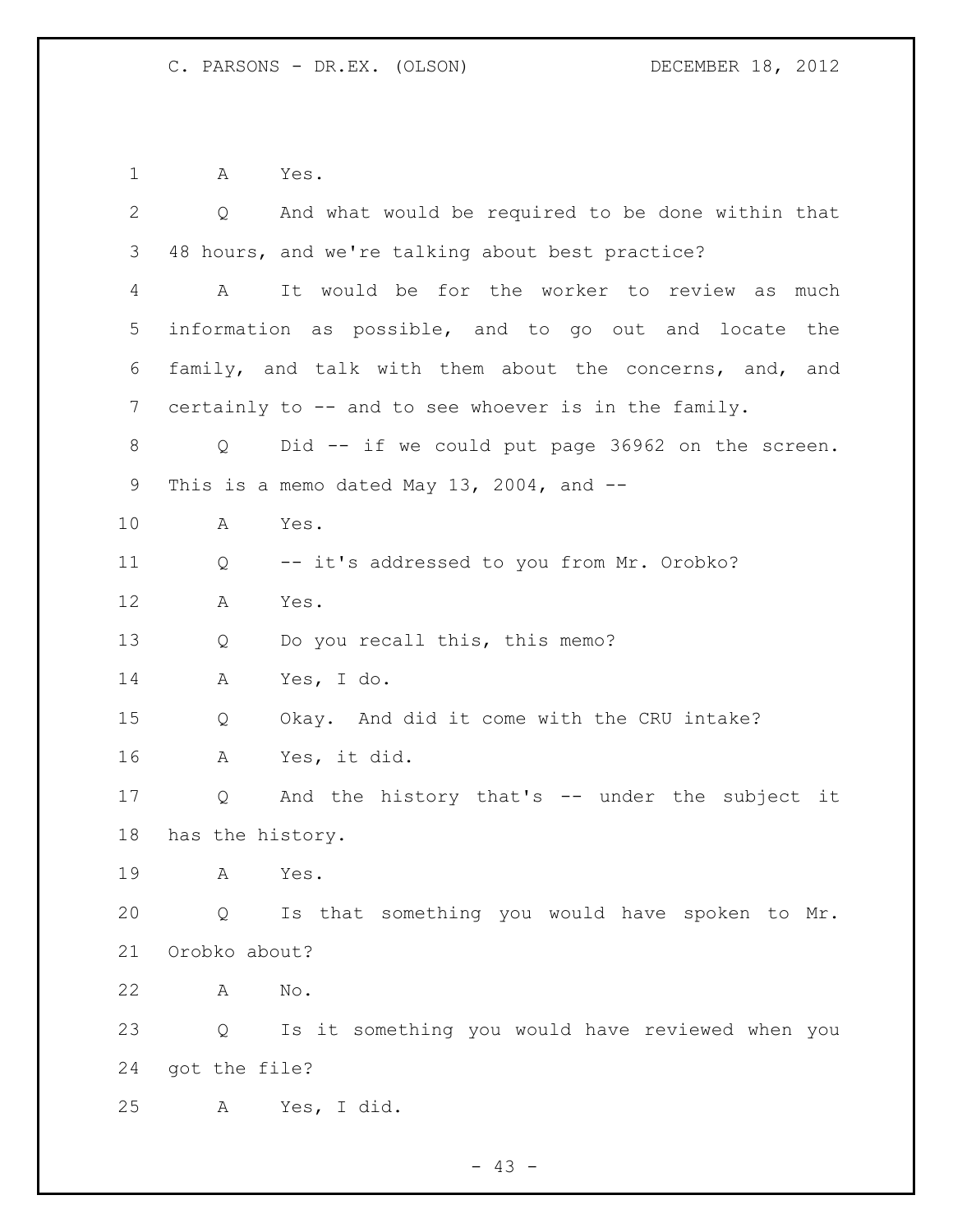Q Did you have any understanding as to where Mr. Orobko got this information from? A Just from what he's written, that he's spoken to the godparents and the EIA worker, and has received this information from them. Q So he's saying he actually spoke to I take it the Stephensons; was that your understanding? A Yes. Q Okay. And that would be some time after Ms. Kematch retrieved Phoenix from the Stephensons? A Yes. My understanding would have been that he had spoken to them after receiving the initial intake from CRU, so within the past day or two. Q I see. Did you ever phone Mr. Orobko or talk to him to verify that timeline, or where he got the information from? A No. Q Okay. At the time you got the file where did you believe Phoenix was? A With her mother. Q So you, you didn't think she was any longer with the Stephensons? A No. Q Okay. Could you put page 37445 on the screen. Do you recognize this document?

# $-44 -$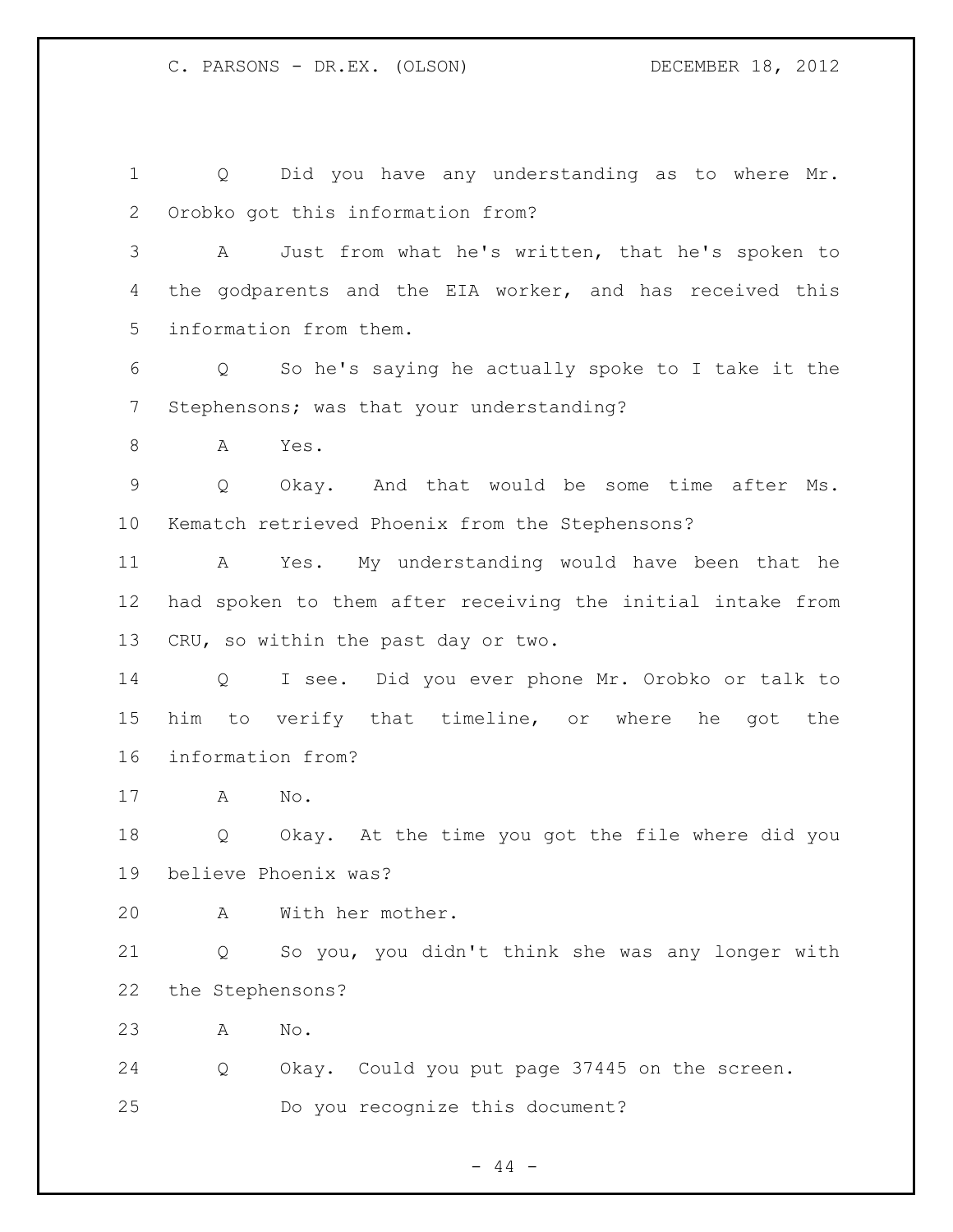A No.

Q You don't recognize it?

A No, no, I don't.

 Q And when you say you don't recognize it you don't recognize this --

A Oh.

Q -- specific document or the form itself?

A I don't recognize this specific document.

Q Okay. And -- so this, this --

A But --

Q Sorry, you go ahead.

 A Like I certainly the safety assessment form, like I, I know what that is, but I don't recall having seen this attached to the file.

 Q We know that this would have been part of Steve Sinclair's file, which was just recently closed, so is that something you would have looked at as a supervisor?

18 A Mr. Sinclair's file?

Q Right.

A No.

 Q Okay. This form wouldn't be on CFSIS; would it? A No.

Q Can you just explain what this form is.

 A It's -- the safety assessment form it's a required form for a 24 hour response time, and I think it's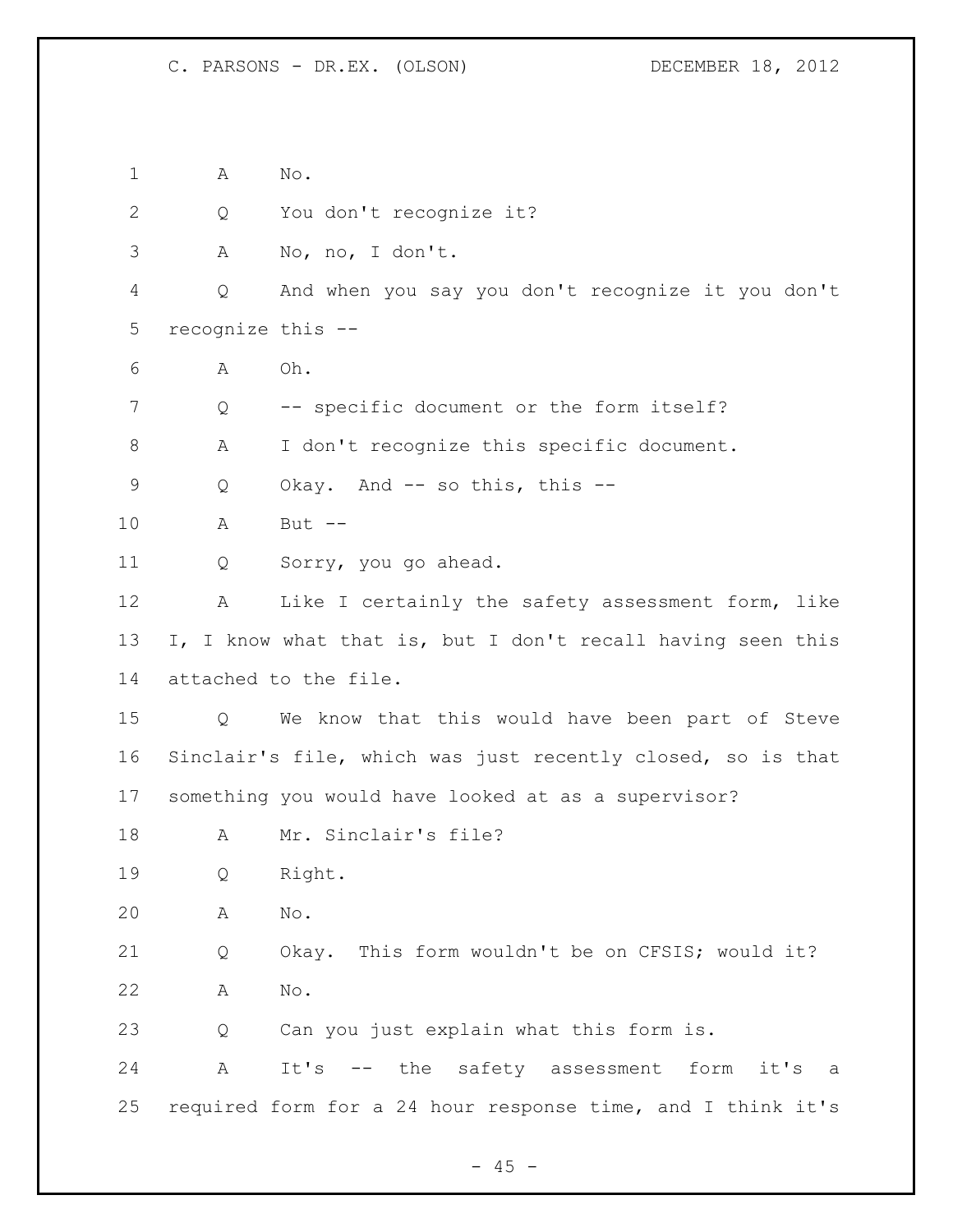sometimes a 24 hour response time to, to determine whether or not there are safety concerns. Q Would you, would you expect your workers to utilize this form? A Could, could -- MR. RAY: Maybe if we could just have -- scroll through the entire safety assessment so she can see it entirely before she answers any questions on it. BY MR. OLSON: Q Sure. If, if you want to just scroll through the document. 13 THE COMMISSIONER: I've just got the one page of the document, there's more to it than the one page? MR. OLSON: Yes, it should, it should be -- I think it's four pages. 17 THE WITNESS: Can you go --18 MR. OLSON: This is, this is the same document -- we've looked d at it a few times. THE COMMISSIONER: Oh, yes, I, I know what it is, but I'd just like to have it for this witness. THE WITNESS: Can you go back? MR. OLSON: Can you go back to the top, please. Would you like my copy, Mr. Commissioner? THE COMMISSIONER: No, I'll, I'll look at it on

 $- 46 -$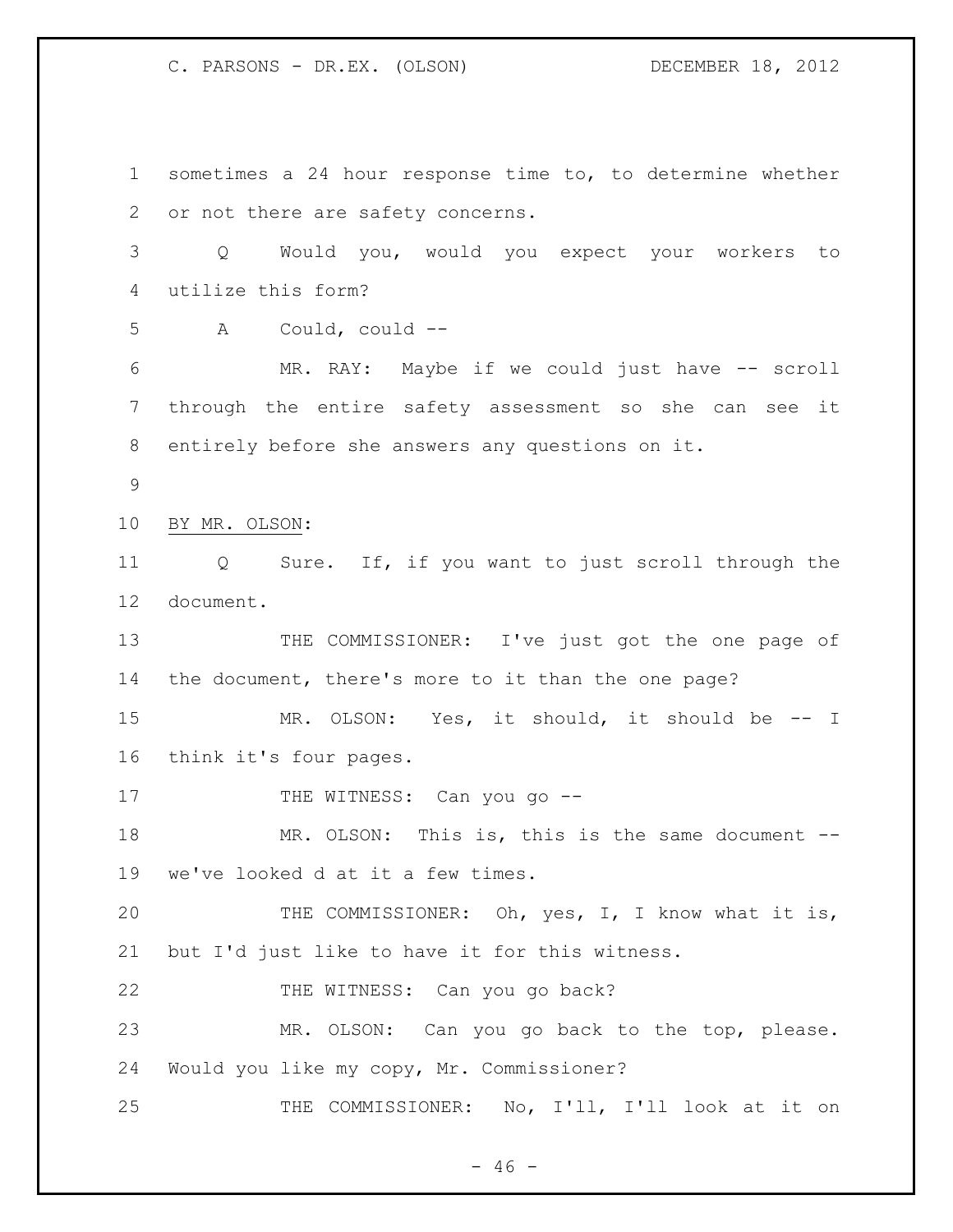the screen. BY MR. OLSON: Q So now you've had a chance to, to look through it. Are you able to explain what it is? A It's an assessment to look at what the, what the timeline should be for response. Q That's something -- it's a form that CRU would have used? A Yes. Q Would it typically come up with the CRU intake? 12 A If it had been used, yes. Q Well, do you, do you know if it was a mandatory form or not? A I believe it was. Q Okay. 17 THE COMMISSIONER: It wasn't? 18 THE WITNESS: It was. Sorry. 19 THE COMMISSIONER: It was. 20 THE WITNESS: Yes. BY MR. OLSON: Q And when I say "mandatory" that's mandatory for the CRU worker filling it out? A Yes.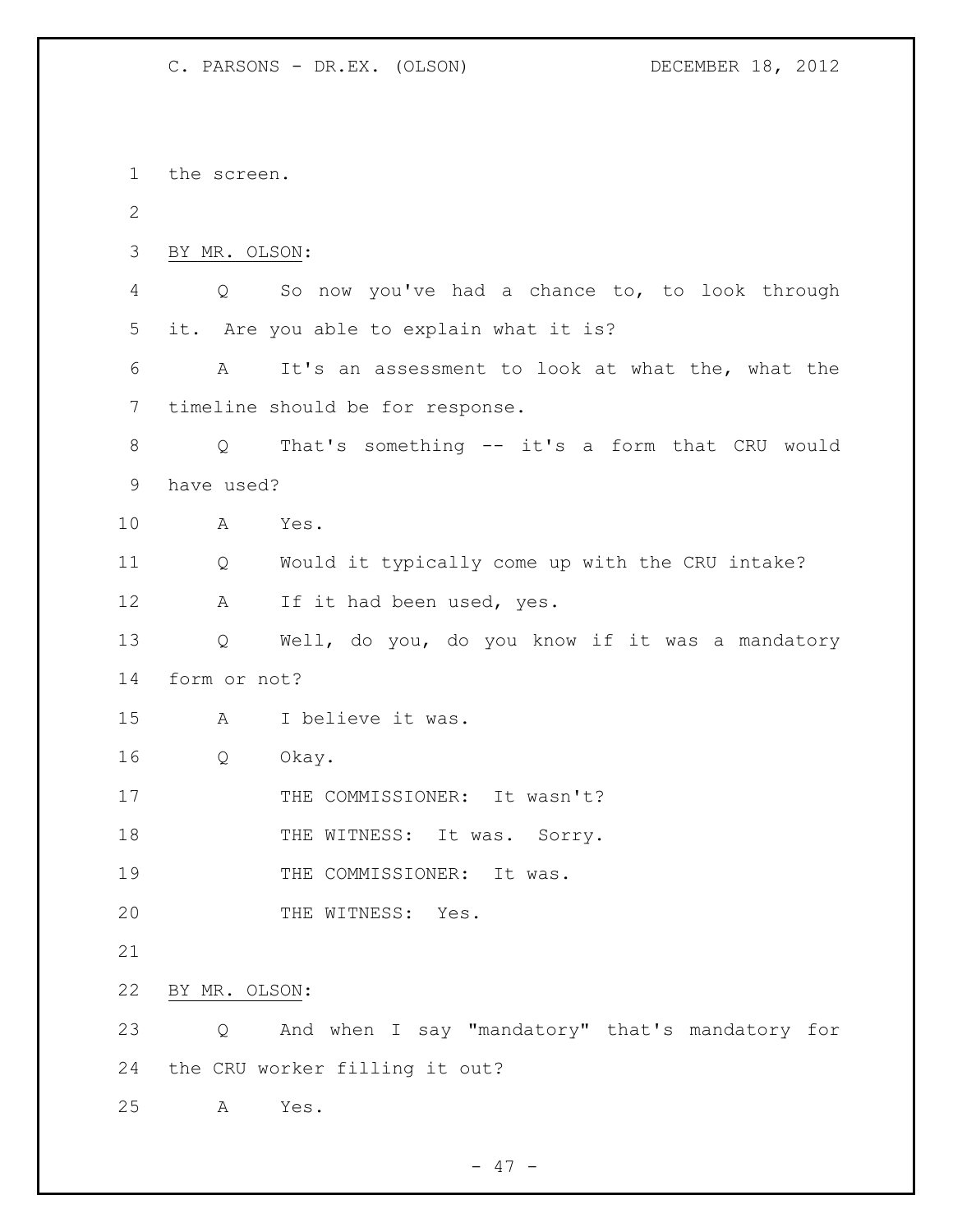Q Was it mandatory to send it up with the CRU intake? A Yes. Q Okay. Did you expect your, your intake worker to refer to the form when they look at a file? A Yes. Q If the form didn't come up with the CRU intake would you do anything as a supervisor, I mean you're the first one who gets the CRU intake; right? A Yes. Q So would you do anything if you noticed it wasn't there? 13 A I'm not sure, I'm not sure. Q Do you have any recollection in this case of ever seeing the safety assessment? A No, I don't. Q Ms. De Gale's evidence was that the response time was changed, and this is on page 37447, if we could put that up. You see at the top there? A Yes. Q She said she indicated a 24 hour response, and it was changed to a 48 hour response. A Okay. Q Do you know anything about that? A No, I don't.

- 48 -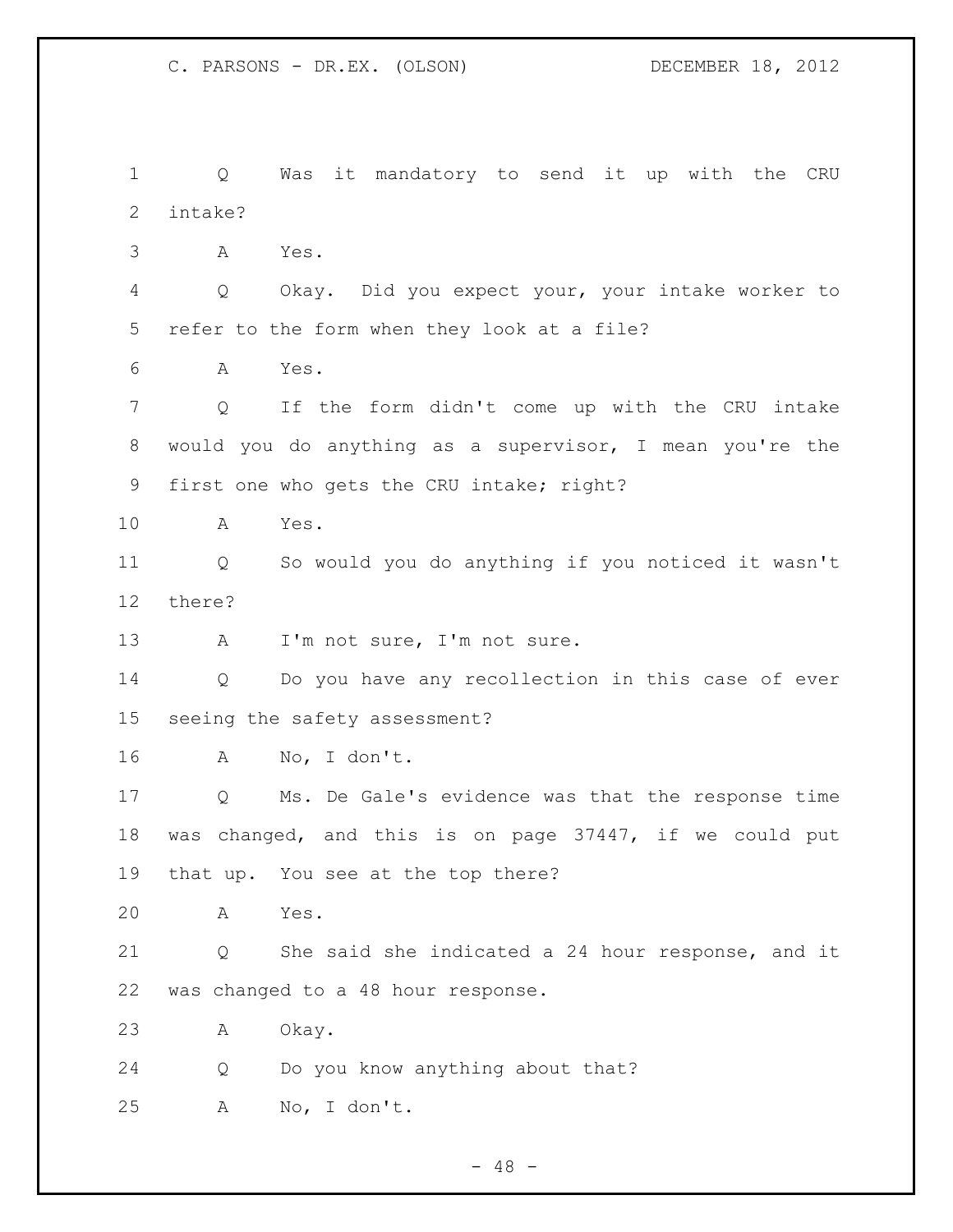Q During your involvement as a supervisor in this file were you aware of any concerns with respect to abuse of Phoenix?

A No.

 Q So you said you recall having some conversation with Ms. Forbes after she got the file, and went out on her first field?

A Yes, I do.

Q And what was your advice to her?

 A My advice to her was that based on the information that we had it didn't make any sense to refer it to After Hours to go out, and that we had no reason to immediately place her under apprehension, and that we would need to -- what we needed to do was to continue to try to meet with Samantha, Ms. Kematch, and to, to complete an assessment.

 Q Was there any discussion about contacting other collaterals to see what they might be able to tell you?

- A No.
- Q No. Is there a reason why not?

21 A I think because -- I can speculate that it was -- it would be because that was something that an Intake worker would do in the normal course of their work. If they felt that they needed or believed that they needed more information or that somebody could provide some

- 49 -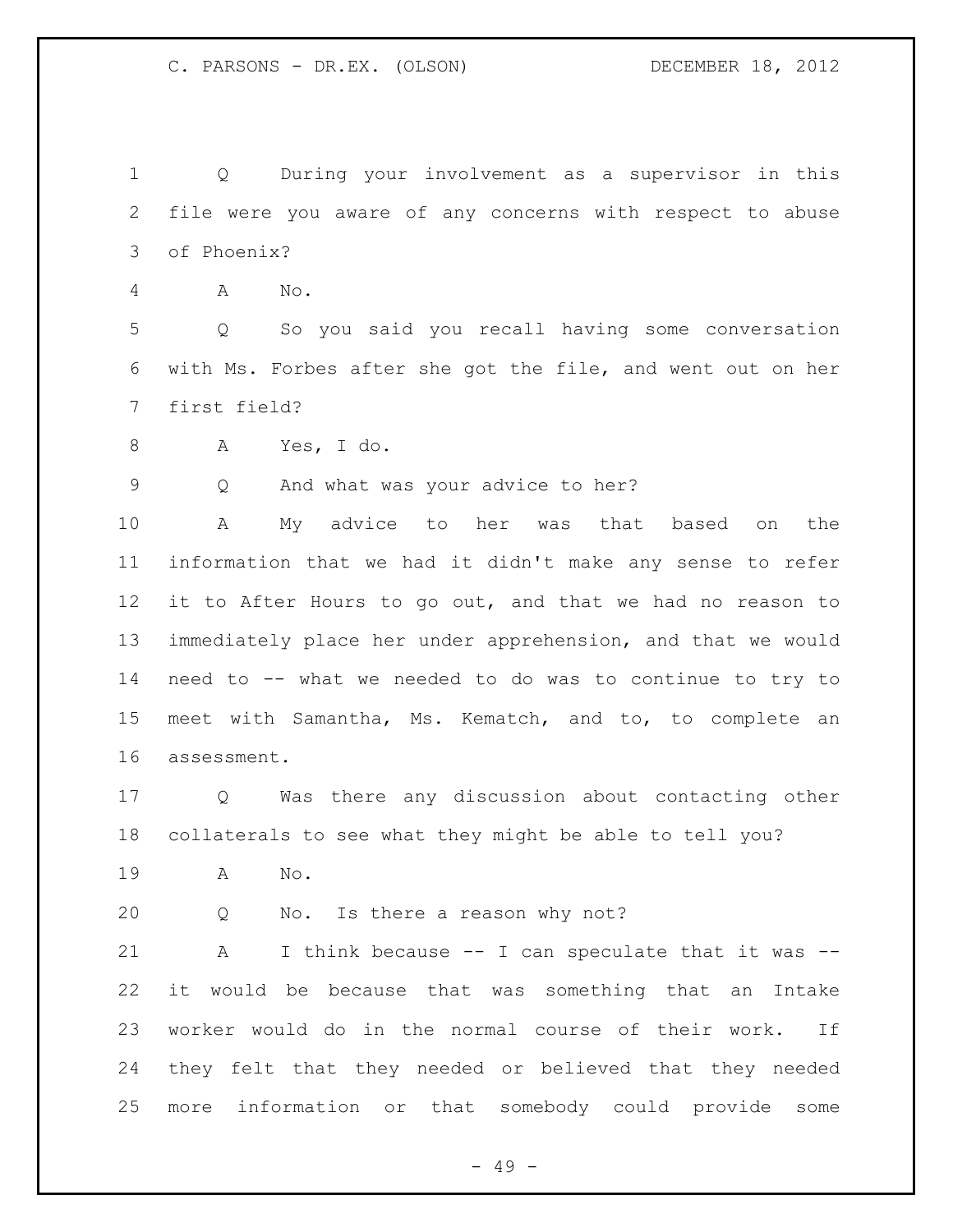information to them that they would do that. Q Did you expect that Ms. Forbes would do that in this case? A If it was necessary. Q Okay. And you've, you've seen the file though, you saw the referral that came in? A Yes. Q And when you looked at it would you have determined it to be necessary to contact collaterals and, and gather more information? A Not at that point, no. Q Okay. So what did you expect the worker to do in this case? A I expected her to continue to locate -- try to locate Ms. Kematch, and to assess how Phoenix was doing in her care. Q Was the focus of the concern Phoenix in this case? A Yes. Q What did you understand the, the reason for the referral to be? A The reason for the referral was based on historical information, the employment and income assistance worker was asking -- was letting us know that Phoenix was in her mother's care, and asking us to

 $-50 -$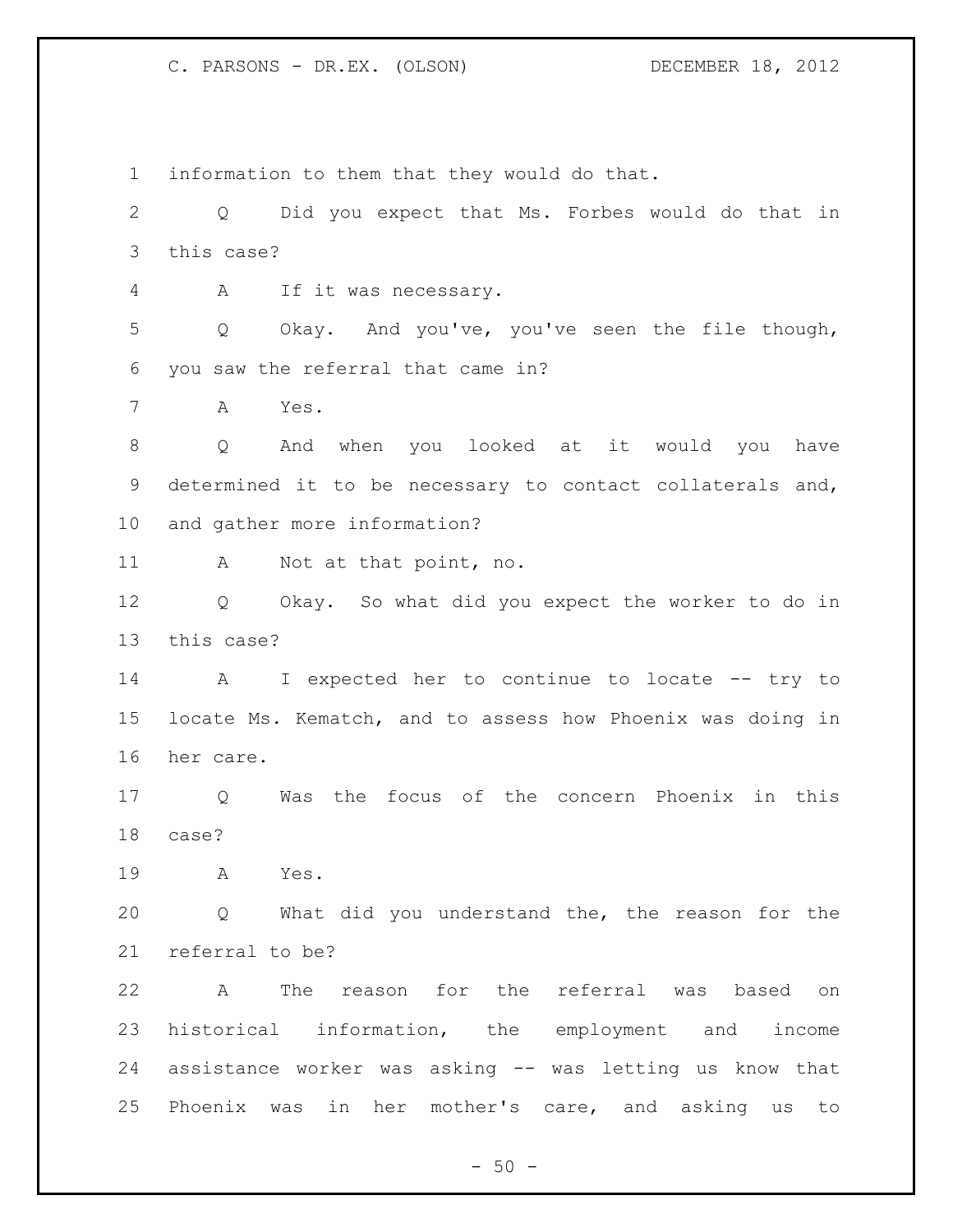determine whether that was okay, so she could place her on her mother's budget.

 Q Were you aware of previous concerns about -- other workers were making about the risk that Ms. Kematch would pose to Phoenix, if, if found in her care?

A Yes.

 Q And how did that factor into your assessment of this case as a supervisor?

 A That was another consideration, but, but the statement of risk that had been completed previously, the, the one file opening before this one was that -- was based on not having met with the mom, so it was, it was speculative.

 Q Okay. You're talking about Ms. Mirochnick's -- A Yes.

16 Q -- assessment?

A Yes.

18 Q You've -- and you've reviewed it, and --

A Yes, I have.

 Q -- you would have reviewed as a supervisor as well?

A Most likely.

 Q You don't -- you're not able to say one way or the other at this point?

A No.

 $-51 -$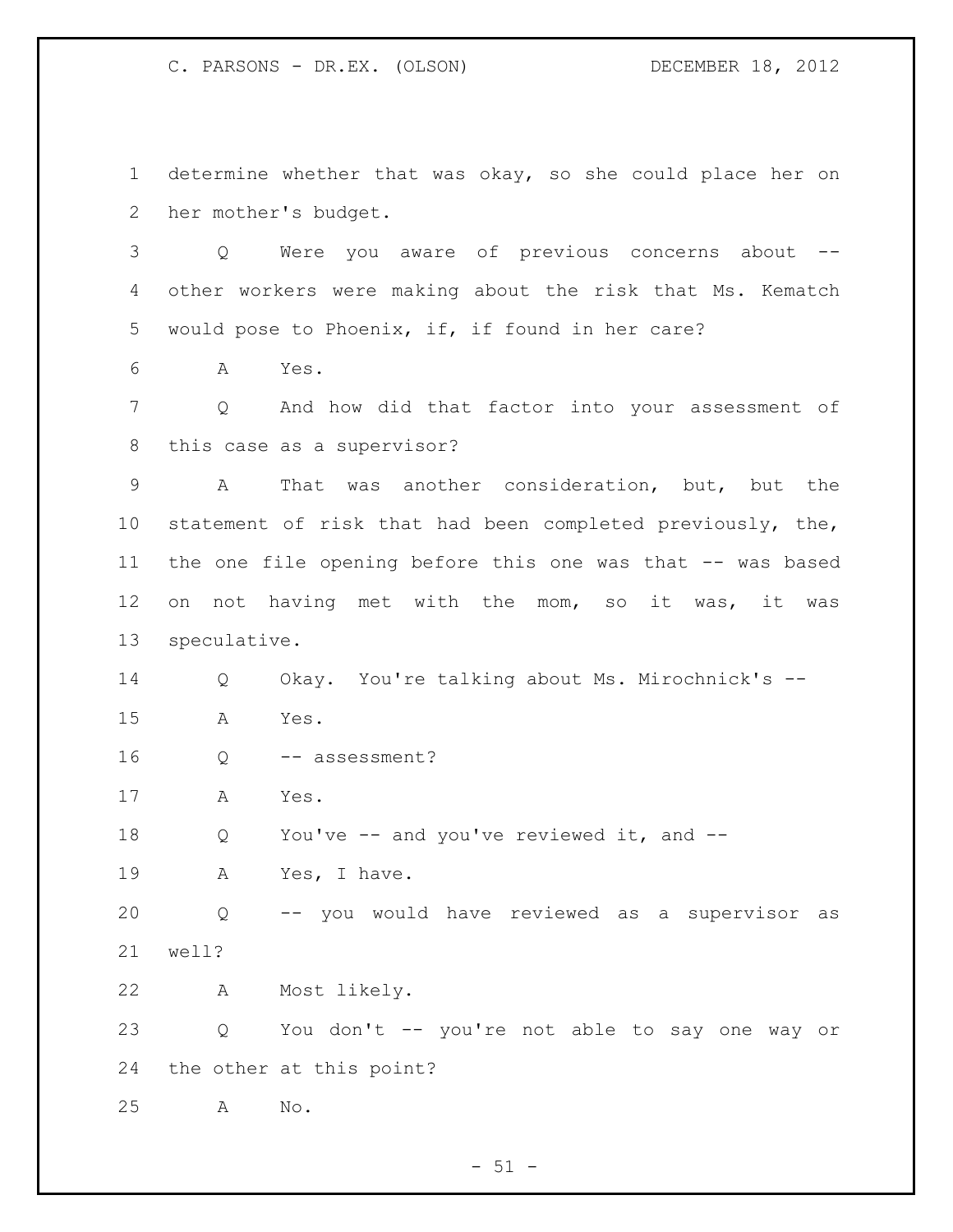1 THE COMMISSIONER: Is that Forrest? MR. OLSON: Mirochnick, Lisa Mirochnick. THE COMMISSIONER: Yes. MR. OLSON: Yeah, the February 13th -- THE COMMISSIONER: Yeah. BY MR. OLSON: Q So that's information -- you can't say now whether or not you would have known that at the time you were supervising Ms. Forbes? A I believe I did. Q You believe you did? A I believe I did. Q Are you -- but you're not able to say that with certainty; are you? A Yes. Q Yes, you are -- A Yes. Q -- saying it with certainty? A Yes, I am. Q Is that based on a recollection you have? A Yes. Q There's no indication in the file that you reviewed anything beyond what Ms. Forbes provided to you in, in her closing summary here?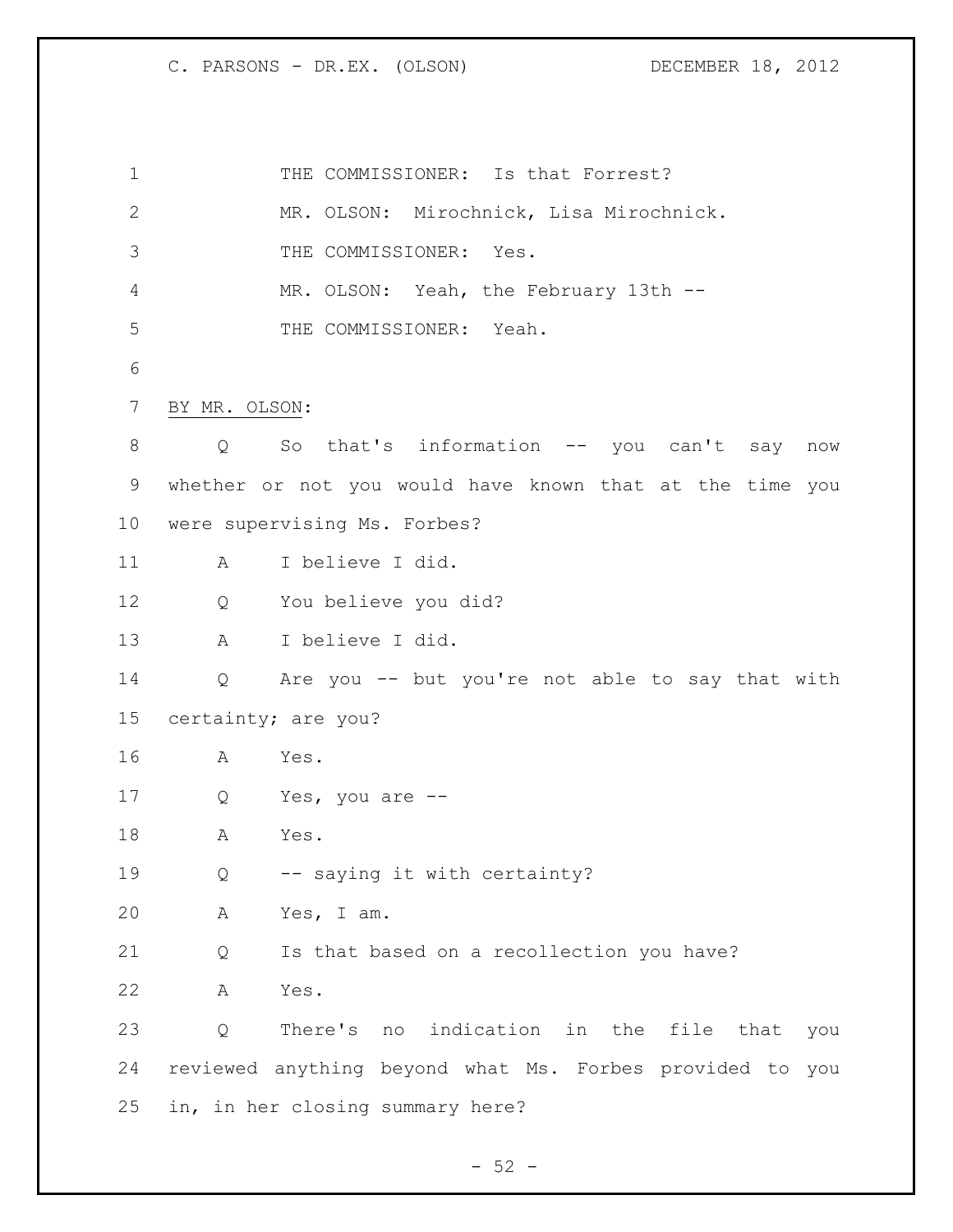1 A Right.

| 2           | $Q \qquad \qquad$          | If we could turn -- put the closing summary of              |
|-------------|----------------------------|-------------------------------------------------------------|
| 3           |                            | Ms. Forbes on the screen. It's at page 36953, that's        |
| 4           |                            | disclosure 1795, and if $-$ so that's the first page of the |
| 5           |                            | summary, and if we scroll through to page 36958 that would  |
| 6           |                            | be the last page; is, is that your signature --             |
| 7           | A                          | Yes, it is.                                                 |
| 8           | Q                          | -- there?                                                   |
| $\mathsf 9$ | A                          | Yes, it is.                                                 |
| 10          | Q                          | The notation underneath it it looks like it says            |
| 11          | "August 6, 2004"?          |                                                             |
| $12 \,$     | A                          | Yes.                                                        |
| 13          | Q                          | What would that indicate?                                   |
| 14          | A                          | How do you mean?                                            |
| 15          | Q                          | Pardon me?                                                  |
| 16          | A                          | How, how do you mean?                                       |
| 17          | Q                          | What does that date indicate?                               |
| 18          | Α                          | That would indicate -- that was the date that I             |
| 19          | signed off on the closing. |                                                             |
| 20          |                            | Q Does that mean -- signing off on closing was              |
| 21          |                            | required -- was one of the things that required supervisor  |
| 22          | approval?                  |                                                             |
| 23          | A                          | Yes.                                                        |
| 24          |                            | Q And so is that the date you would have read it            |
| 25          | and approved it?           |                                                             |

- 53 -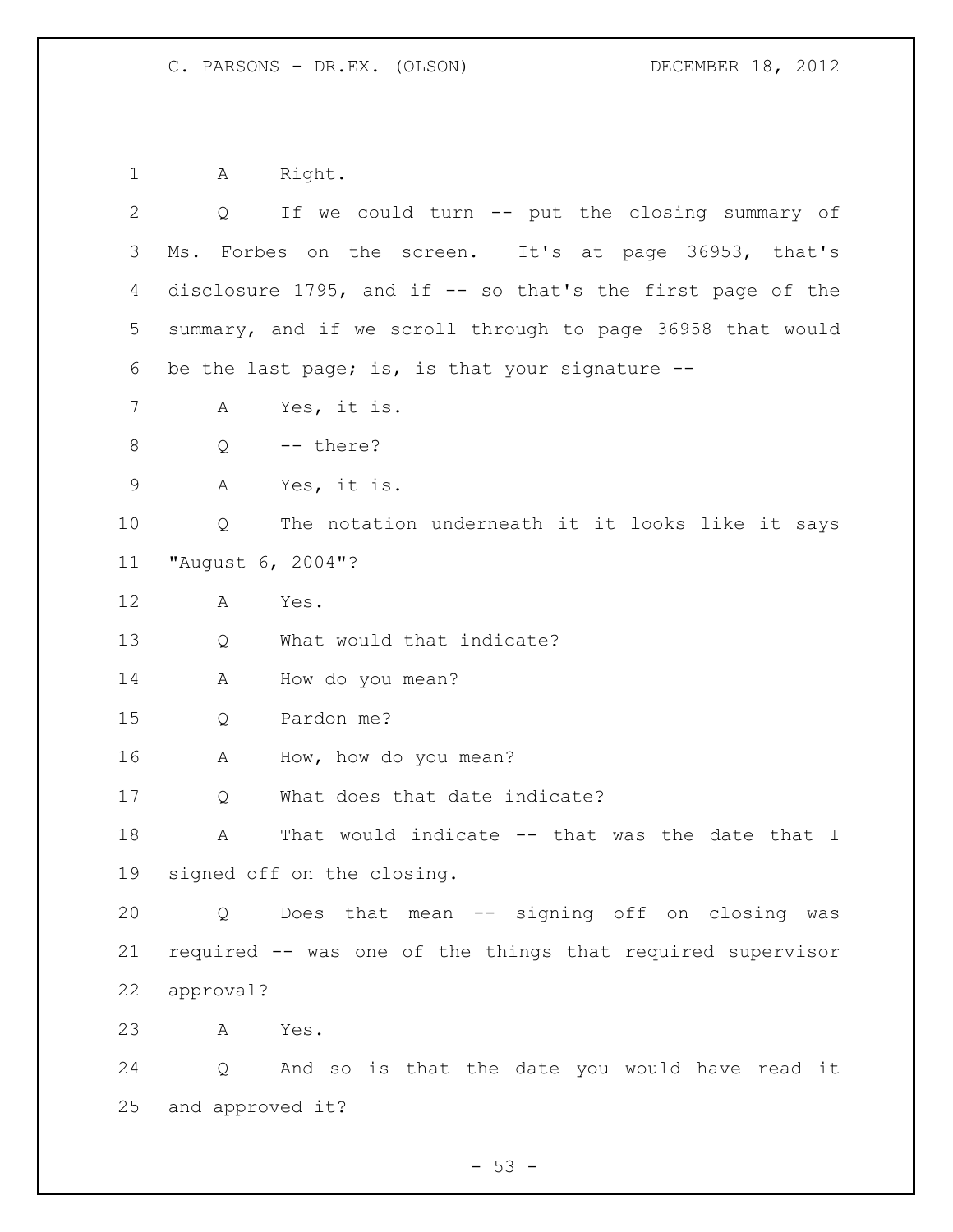A Yes.

 Q We've heard from Ms. Forbes that she completed it on July 14, 2004.

A Yes.

 Q And then would have handed it into the administrative person who would have closed it on the system July 15, 2004?

 A She wouldn't have closed it on the system until I signed off on it.

 Q So you're saying it would not have been closed until August 6?

A Yes, but, but it could have been back dated.

 Q Can you explain that, what you mean by "back dated"?

 A It could have been -- Tracy would have completed her work on that date, on July the 14th, and put in her closing information. I didn't read it until August the 6th, so at that point would have signed off on it, and given it to our admin. support person to officially close, so the admin. support person could have used the closing date on the, the file, rather than the closing date that I signed off on it on --

Q Was that --

A I don't know.

Q You don't know?

- 54 -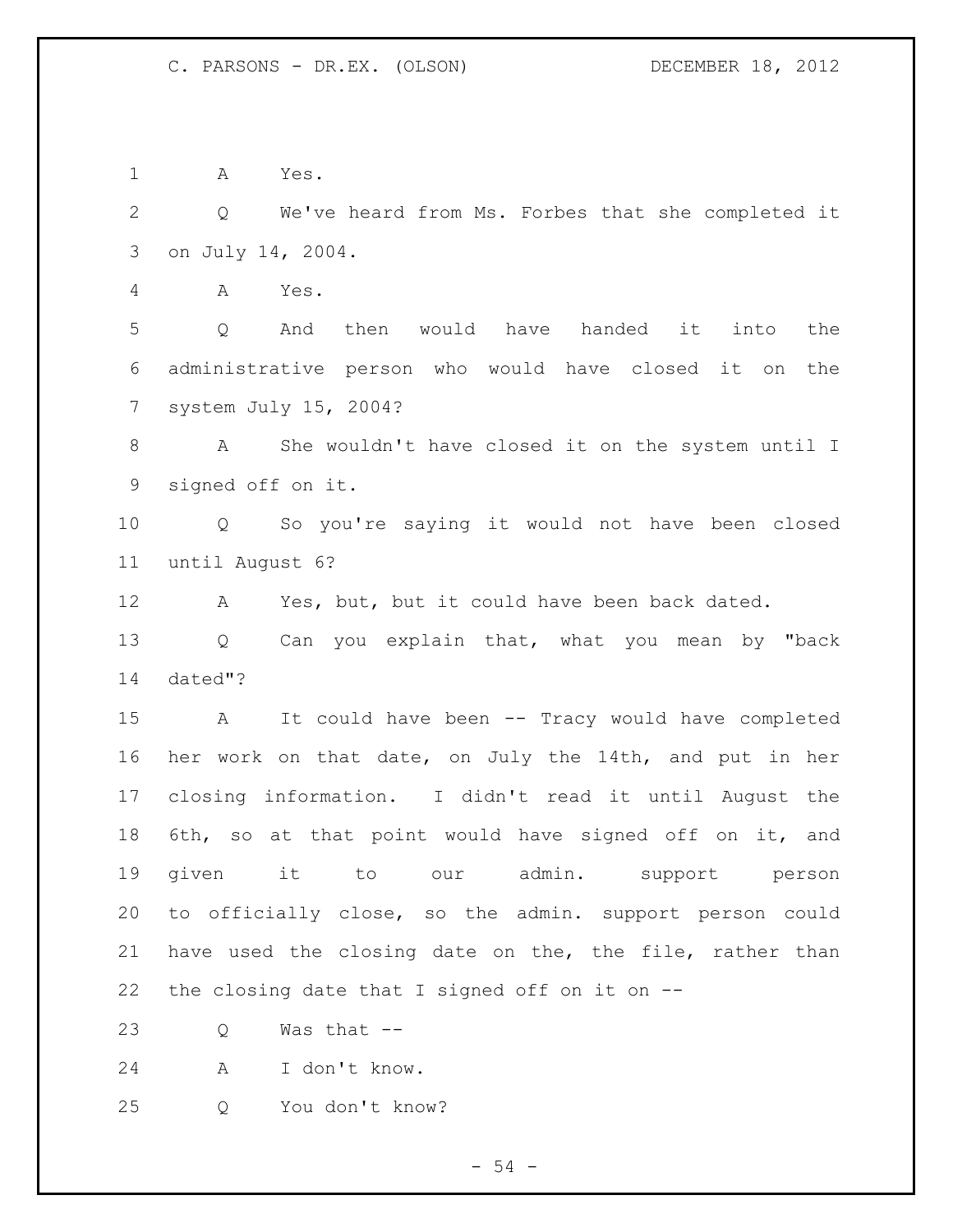A I don't know. Q Was that a common practice at the time to back date the closing? A I can't recall. Q Okay. So is it fair that you're basically guessing about what happened here? A Yes. Q Okay. Would it be appropriate, and I'm asking you as a supervisor at the time, to have a file closed on the system before you reviewed it and signed off on it? A It wouldn't have been closed off on the system. After I read it and agreed to the closing it would have been closed off. Q What happens once you sign off on it, what would, what would you do with it? A I would give it to the admin. support person to close. Q Okay. The -- it looks like it took about three weeks from the date Ms. Forbes prepared and handed in the closing summary until when you reviewed it? A Yes. Q Was that the timeframe within which you would review closing summaries? A Not generally. Generally I would try to do it within a week or two --

 $-55 -$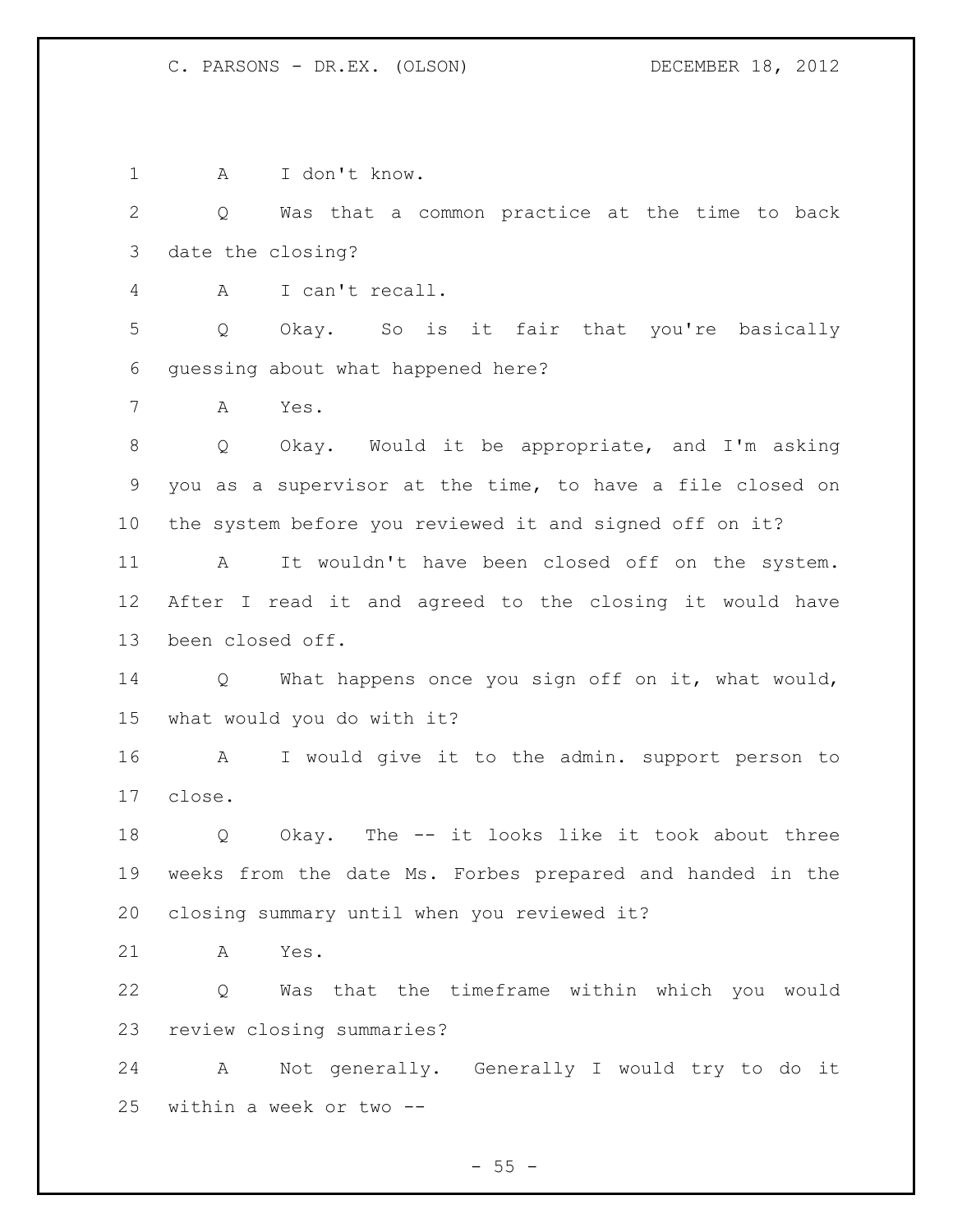Q Okay.

 A -- at the very most. I, I can't explain why this took three weeks, other than it could have been vacation time, or it was particularly busy covering for other people during that time. Q Was there a reason why you wanted to get it -- you wanted to review these fairly close to the time they were provided to you by the worker? A In case there were other issues that needed to be addressed, and to, to give it back if, if necessary, if more work needed to occur. Q So you want to make sure you agree with it -- A Yes. 14 Q -- and there aren't any other safety concerns? A Yes. Q Okay. And so waiting -- 17 THE COMMISSIONER: Did you have a discussion with her about the -- her sign-off report when it was delivered to you? 20 THE WITNESS: No, I did not. BY MR. OLSON: Q If you didn't agree with the report within that three weeks what, what would you have done? A I would have had a discussion with Tracy about

 $-56 -$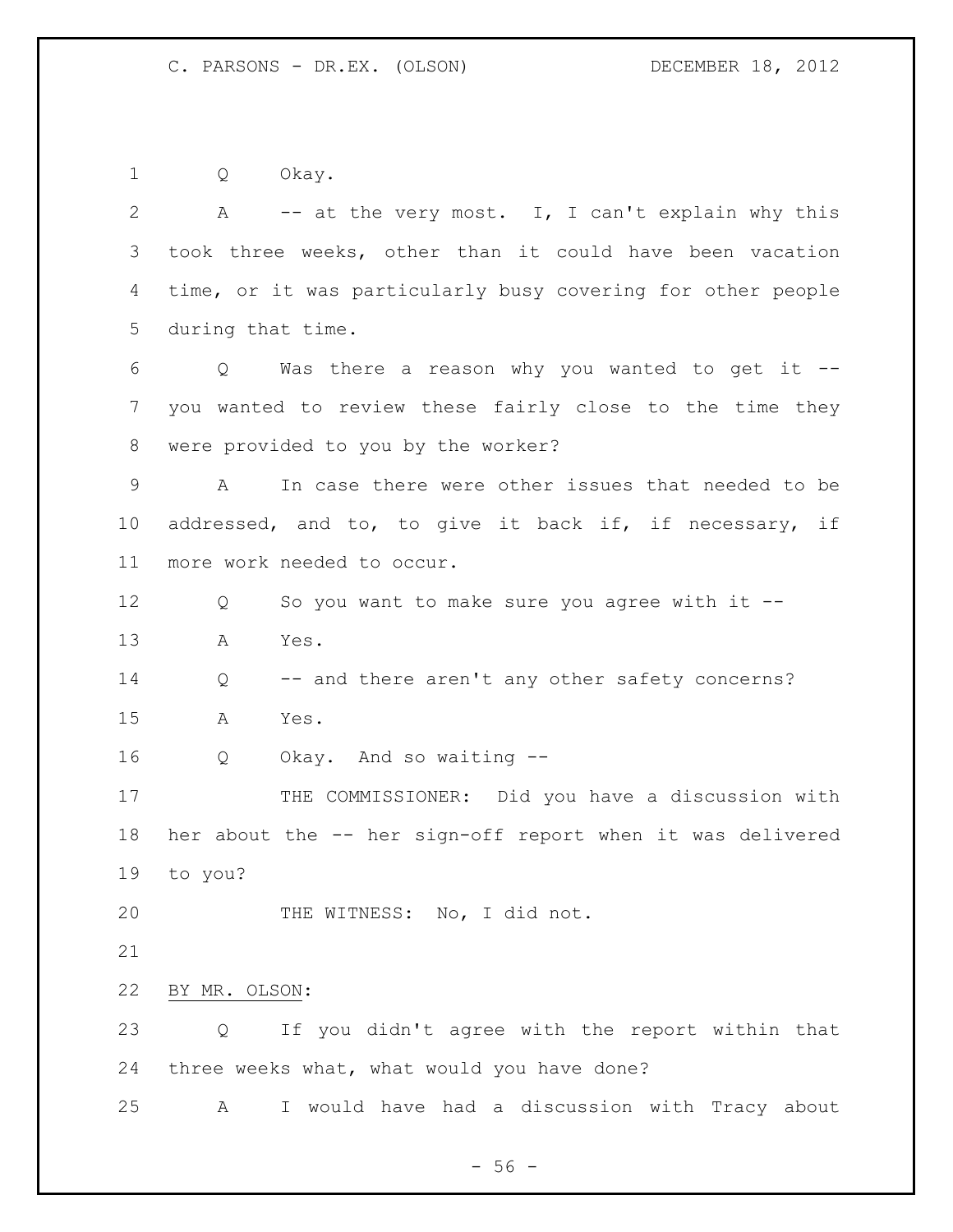why I didn't agree with it, and what I would expect her to, to look into before closing off, or, or transferring. Q Did that happen in practice very often where you wouldn't sign off on a worker's report? A It did happen. I can't say how often it happened. Q Well, when you reviewed the closing summaries how, how much time did you spend looking at them, like a closing summary like this one? A Um-hum. It would depend on the, the length of the report. I would read through it and make a decision whether I agreed with it or not. Q Okay. So you'd just read through the report and then decide? A Yes. Q Would you look at the file or, or check anything else? A If I had questions I would look back through the file, or if I had questions I would go back to the worker. Q Do you know what you did in this case? A I believe I read through it and signed off on it. Q If you saw any errors or anything that was, that was confusing to you in the document what would you do? A I would have gone back to Tracy. Q I just want to go through a few things from the

 $- 57 -$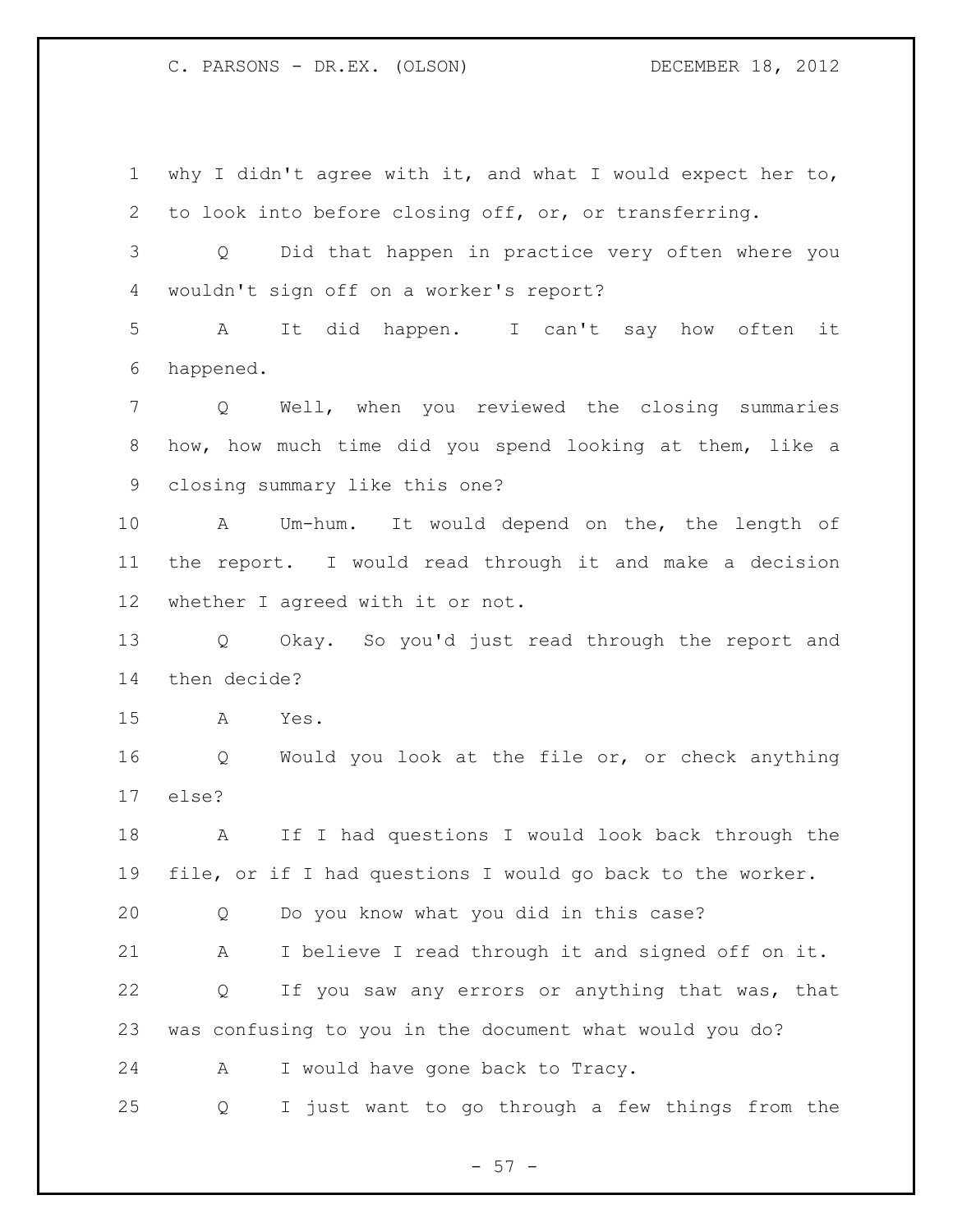closing summary, so if we could put page 36953 on the screen. The first part gives you the demographic information, and then there's the children in the family, alternate caregivers and then the source of referral and presenting problem; is that all information that came from CRU?

A Yes.

8 Q Okay. Go to the next page. It's my understanding that that's CRU information until where it says "Upon further investigation ..."?

A Yes.

 Q Okay. And then it says "Refer to AHU/CRU report on file for further details"; is that something that, that your workers would write in these types of closings?

A Yes.

 Q Okay. Was that something that you told them to do?

A Not necessarily.

 Q Under the "History" what sort of information do you expect there?

 A A brief summary of previous openings and closings and what happened during the time the file was open.

 Q Here we know that Steve Sinclair's file was closed just before Samantha Kematch's was reopened. Would you expect your worker to go to Steve Sinclair's file and

 $- 58 -$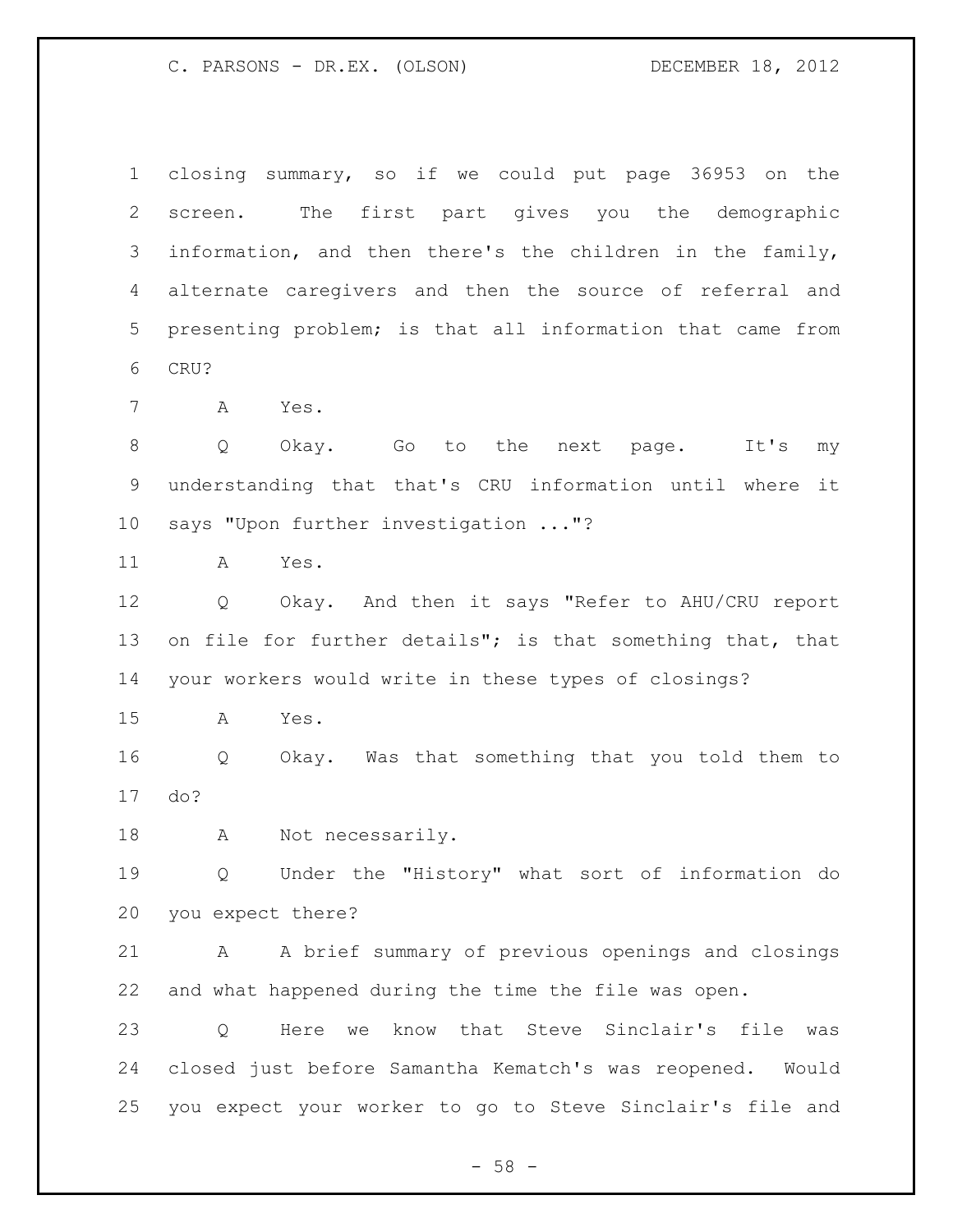read through it?

A Not necessarily.

 Q Given that it was just, just closed before this wouldn't you expect it to have the most current information on it?

 A I would expect it to have the most current information on Mr. Sinclair, but not necessarily on Ms. Kematch.

 Q Didn't you also want to have the information about Phoenix and what was happening with her?

A Yes, and there's a summary of that information.

 Q There's a, there's a summary of that information? 13 A In, in the "History".

Q Do you know where that summary came from?

A No.

 Q Would you -- when you were reviewing this report before signing off on it would you be looking at this history to determine whether or not the recommendation to close the file was appropriate?

A Yes, that would have been part of it.

 Q And so when you look at it, and I'm not going to go through it with you, but when you look at it what, what would have been the factors from this history that would have gone into your decision making, and if you need to take your time to review it to see --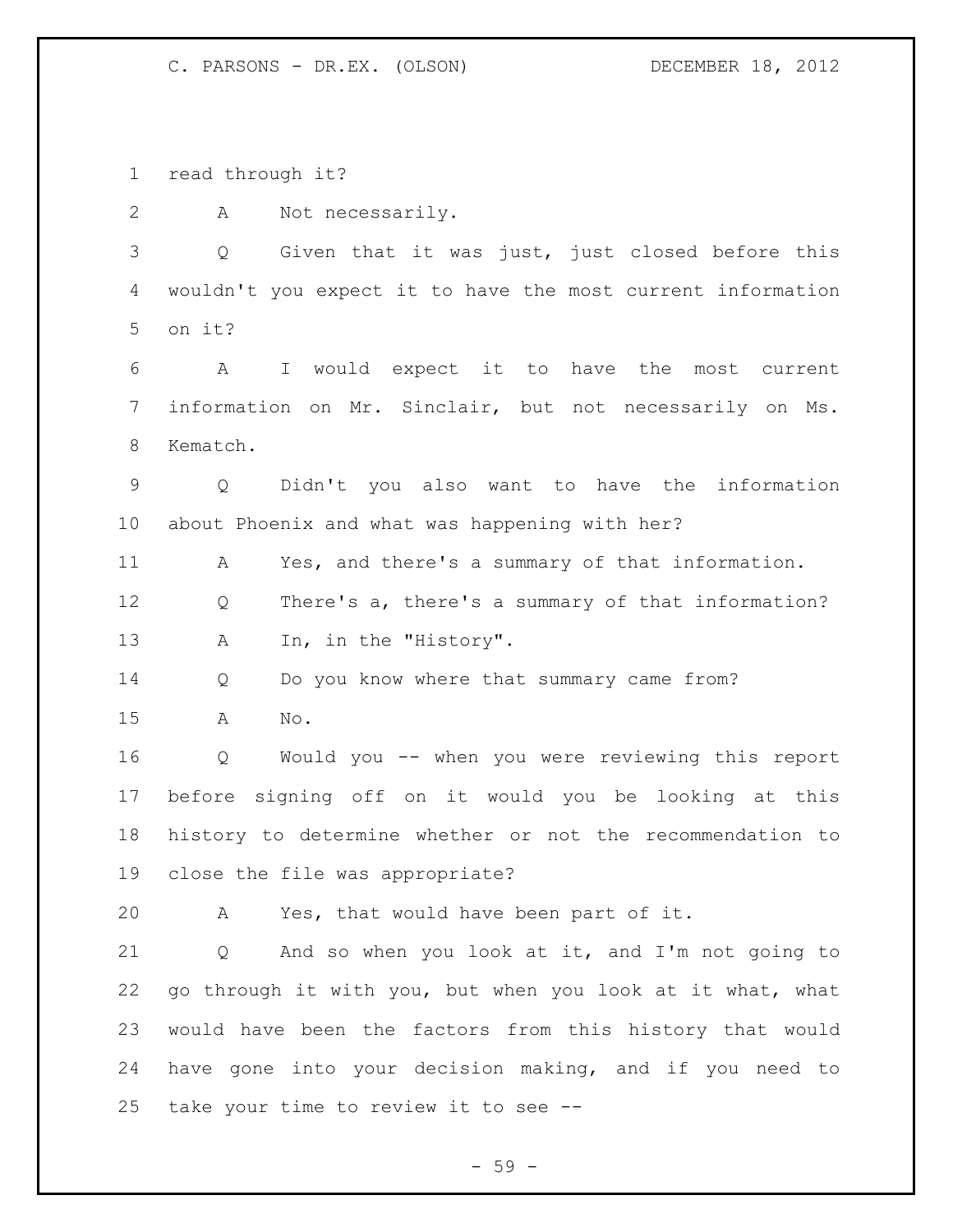A Okay. I'm wondering if I can start and then we could move the history up as, as I'm reviewing it. MR. OLSON: Certainly. Do you want to do it paragraph by paragraph? 5 THE WITNESS: I, I think so. MR. OLSON: Okay. THE WITNESS: Because I guess -- you know, the first thing that stands -- THE COMMISSIONER: Would this, would this be a time to take our mid-morning break and let the witness take her time to go through it? 12 MR. OLSON: That, that would work for me. 13 THE COMMISSIONER: Okay. Now, Mr. Olson, the reason I'm having trouble finding these documents, and following it, is that the cover page on them all doesn't relate to what's behind them, and -- for instance, on, on this -- on 36953 there's a cover page that says Commission disclosure 1795, and it's number is 36878, which is -- doesn't lead me to, lead me to 36953 so -- MR. OLSON: Yeah, I can see how that would be confusing. THE COMMISSIONER: -- if these cover pages aren't 23 necessary I'd appreciate after today they, they get off there. That's, that's why I can't find things as quickly as I'd like.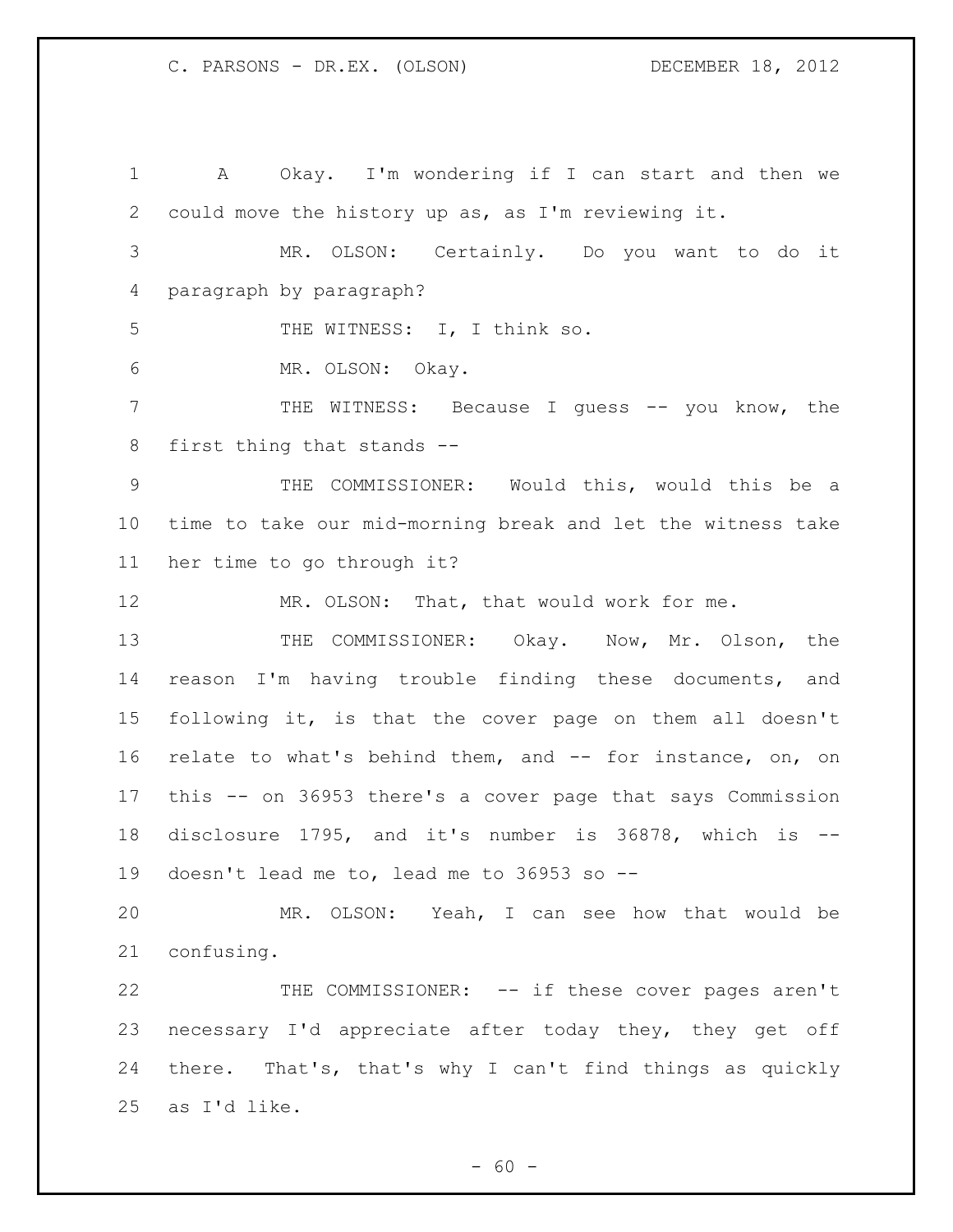MR. OLSON: Certainly. That makes, that makes sense. THE COMMISSIONER: Yeah. All right. We'll rise

for 15 minutes now.

(BRIEF RECESS)

BY MR. OLSON:

 Q So you've now had a chance to review the, the closing summary?

11 A Yes, I have.

 Q And do you want to go through it then and, and tell us what, what went into your decision to approve the closing of the file.

 A Okay. Like when, when I'm closing a file I would have read it from beginning to end, taking into consideration Mr. Orobko's memo, so what, what went into my thinking was this is a file that's been opened because of some concern that this child has been moving back and forth between caregivers, she's now with her mother, and there have been some concerns raised around potential risk should she be with her mother. In going through the history I see that this is a mom, a parent, who has had prior child welfare contact as children, and that can certainly impact on how they're managing in adulthood, but that doesn't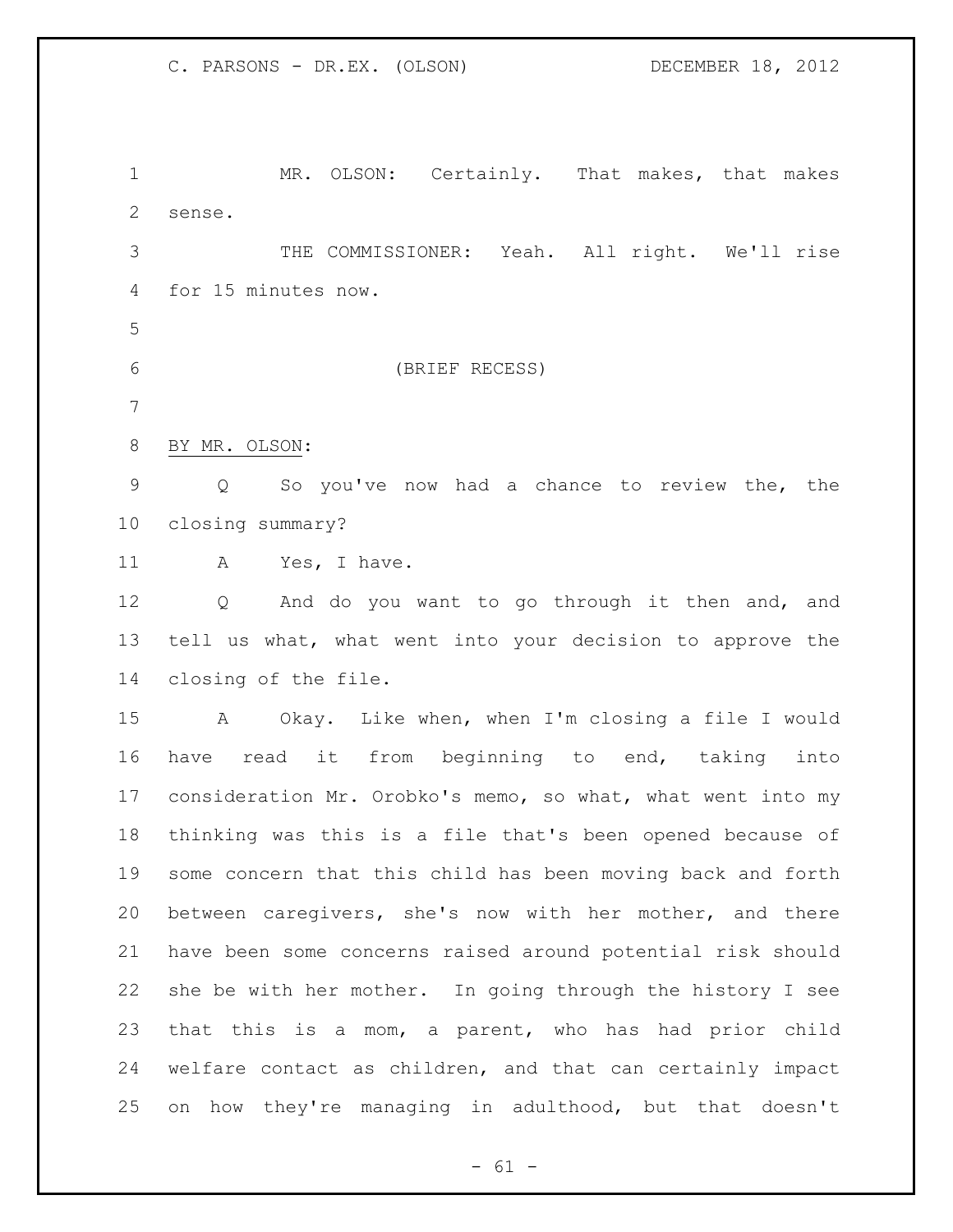necessarily say that they should not be parents because they've been children in care.

 I see that there's been previous contact as parents, and with Samantha, Ms. Kematch, not being able to parent her first child, but part of my thinking with that is that she was a young parent, and sometimes that happens that young people are just leaving care, and aren't in a position to be able to parent.

 I see that with her second child, Phoenix, there was some pretty intensive agency involvement at that point in time.

 Q What was -- and just so we know what you're referring to there --

A Um-hum.

Q -- what do you mean by that?

 A That there was indication on the file that, that Family Services had been, had been open, and that --

Q Are you talking about where --

19 A -- there had been --

Q -- Phoenix was born --

A Yes.

Q -- in that timeframe?

 A Yes. That there had been an assessment after Phoenix was born, that the assessment must have been somewhat positive --

 $- 62 -$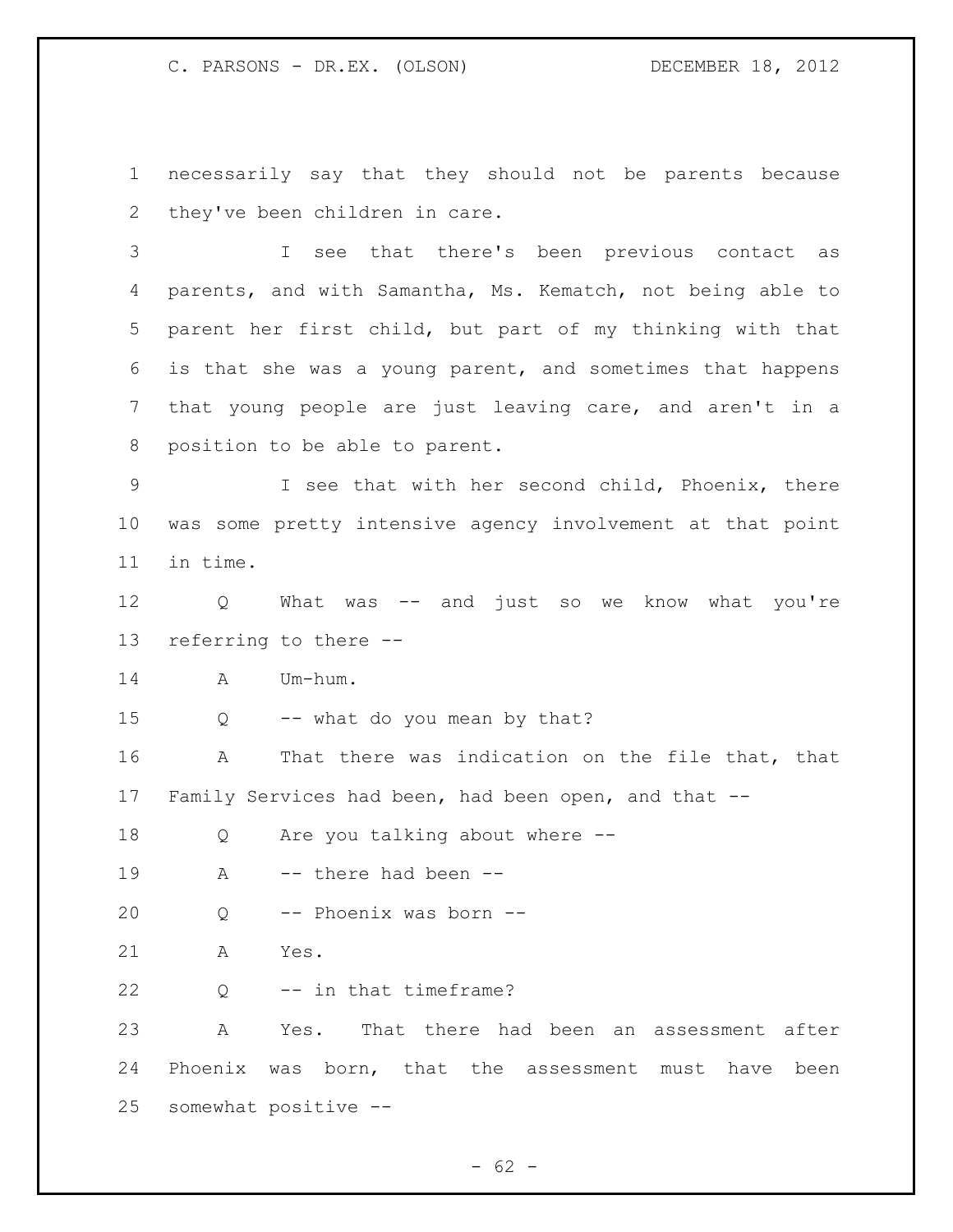Q Are you talking about the, the health assessment, the mental --

 A I'm talking about the -- I guess what I assumed to be at that point in time was a parenting capacity assessment because what I was reading was that both the mother and father had, had been involved in that assessment, and generally that's what would be expected.

Q So you, you --

 A But based on whatever assessment it was it was positive because the child was returned to their care.

 Q So you're, you're referring to the assessment done by Dr. Altman?

A Yes.

 Q You would have assumed that that was a parental capacity assessment?

A I, I did assume that.

 Q Was that something that was done at the time with -- in these types of situations?

A Yes, it was.

Q Okay. So it was not uncommon?

A It was not uncommon.

 Q So in your experience you've seen parental capacity assessments in the past?

A Yes.

Q Were they only done in cases where there was a

 $- 63 -$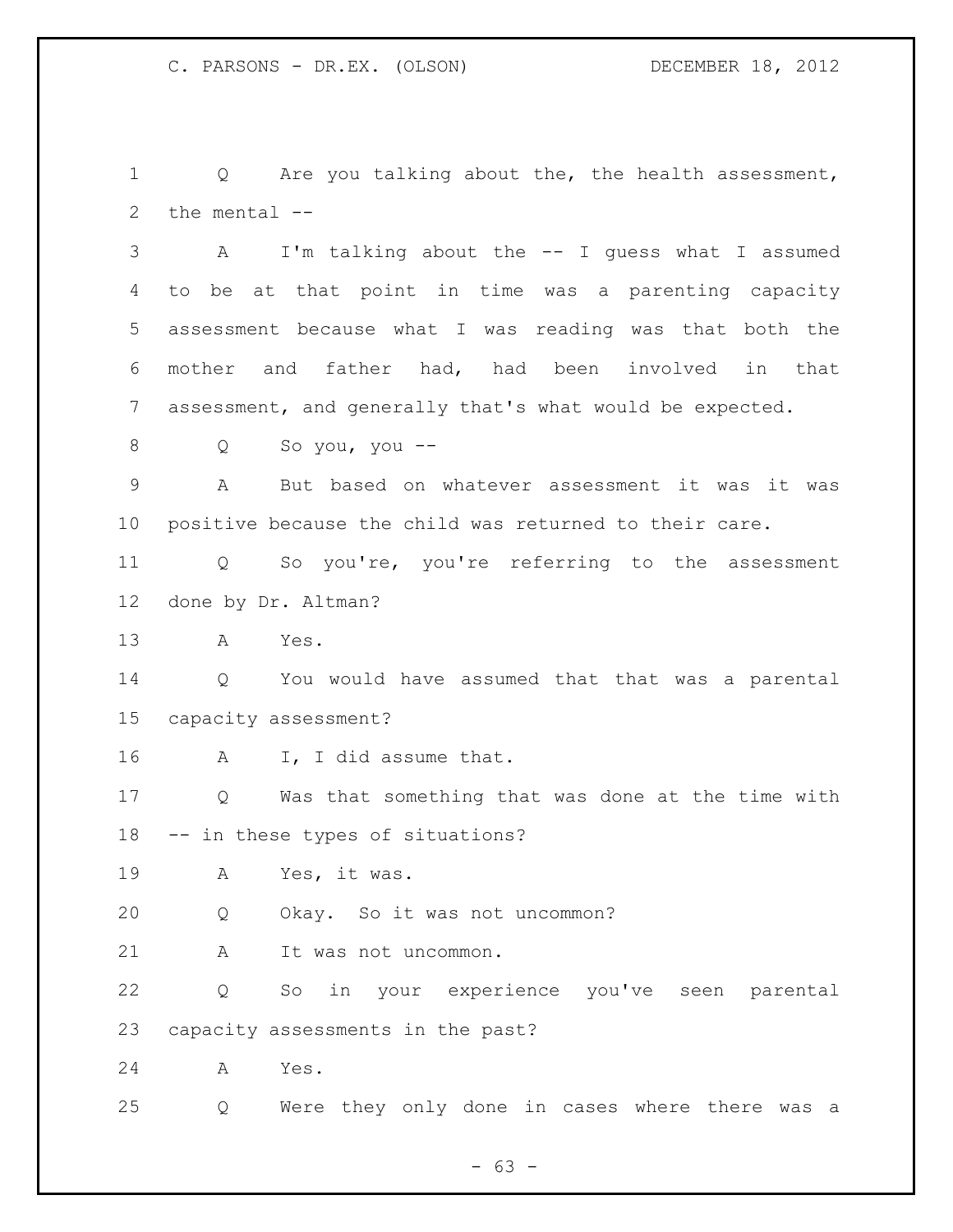custody dispute, or a custody issue, or were they done in any, any case?

 A They were done if an agency had questions about a person's ability to parent, and what very often they would be looking for were -- are signs of strength, and, and signs of weakness, and where the agency should be working to increase somebody's -- a parent's ability to provide care for their children.

 Q Did you ever see the actual assessment done in this case?

A No, I did not.

 Q No. So you don't know what kind of assessment it actually was?

A No.

 Q Is that something you would have had access to if, if you wanted to get it as a supervisor?

A It should have been on, on one of the files.

Q Okay. So --

A Or it should have been on both of the files.

 Q So Ms. Forbes, if she had had the paper file she could have went through it and seen that, that assessment?

 A If it was on -- yeah, if it was on her file. Q Okay. Would you have expected her to do that knowing that one had been done?

A I would have expected that she would have looked

- 64 -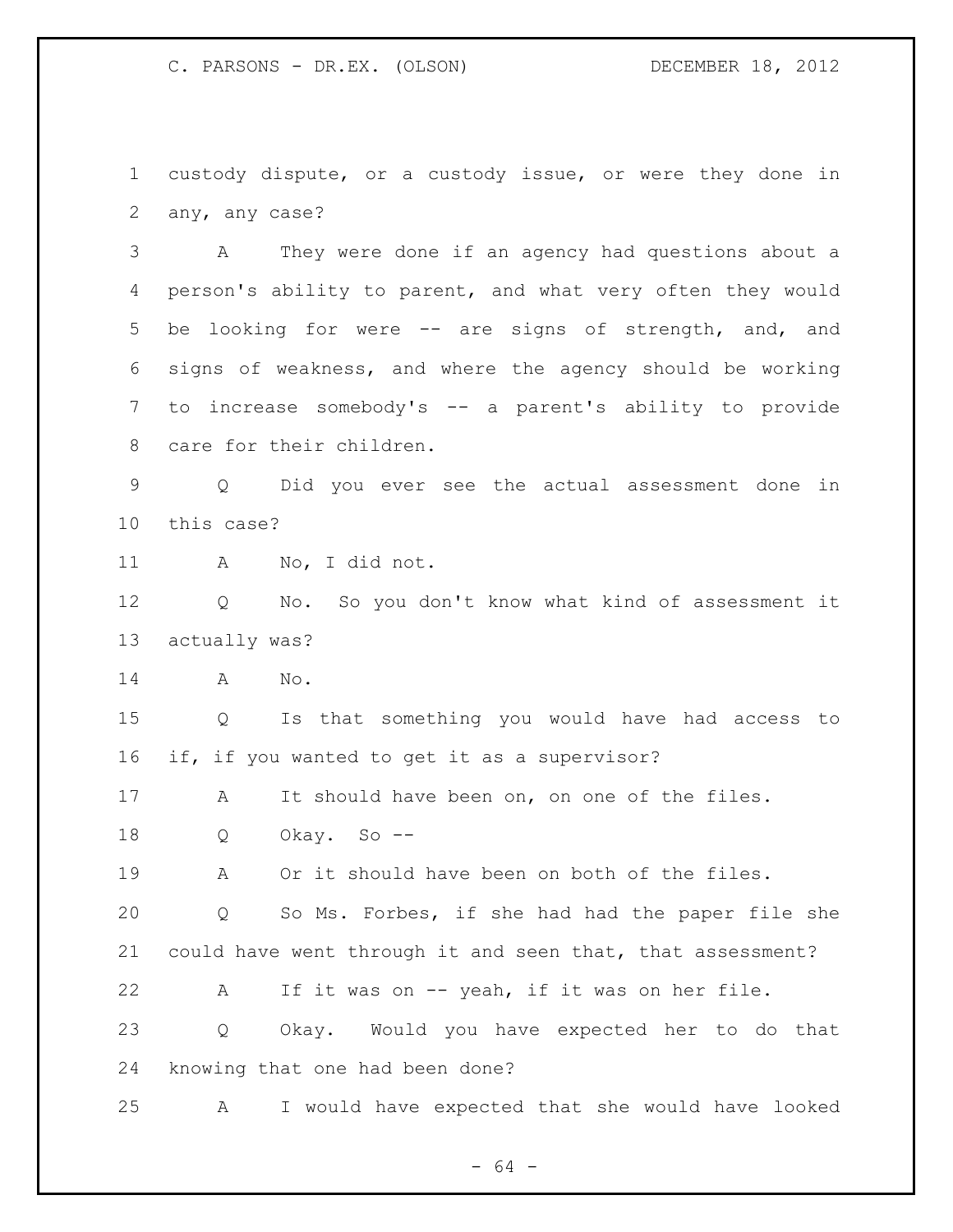at it, if she had access to it.

 Q Would that have been a key piece of information for a worker? A It would have been another piece of information. Q Okay. So aside from that, that assessment, whatever it was, what, what else did, did you understand happened at that time in terms of -- you said a fairly intensive agency intervention?

 A My understanding is that the, the parents had an assessment, they have been involved in parenting classes, they had been involved with a teaching homemaker and that as a result of all of those interventions the file had been closed.

 Q Okay. Were you aware though that Ms. Kematch abandoned the family and left Steve Sinclair with both the baby and Phoenix?

 A What I, what I read was that Ms. Kematch and Mr. Sinclair had separated, and that Mr. Kematch had been left with the care of the children.

Q Mr., Mr. Sinclair.

 A Sorry, sorry, Mr. Sinclair had been left with the care of the children.

 Q Would that, that fact have influenced your assessment?

A That would have been another factor, but it's

 $- 65 -$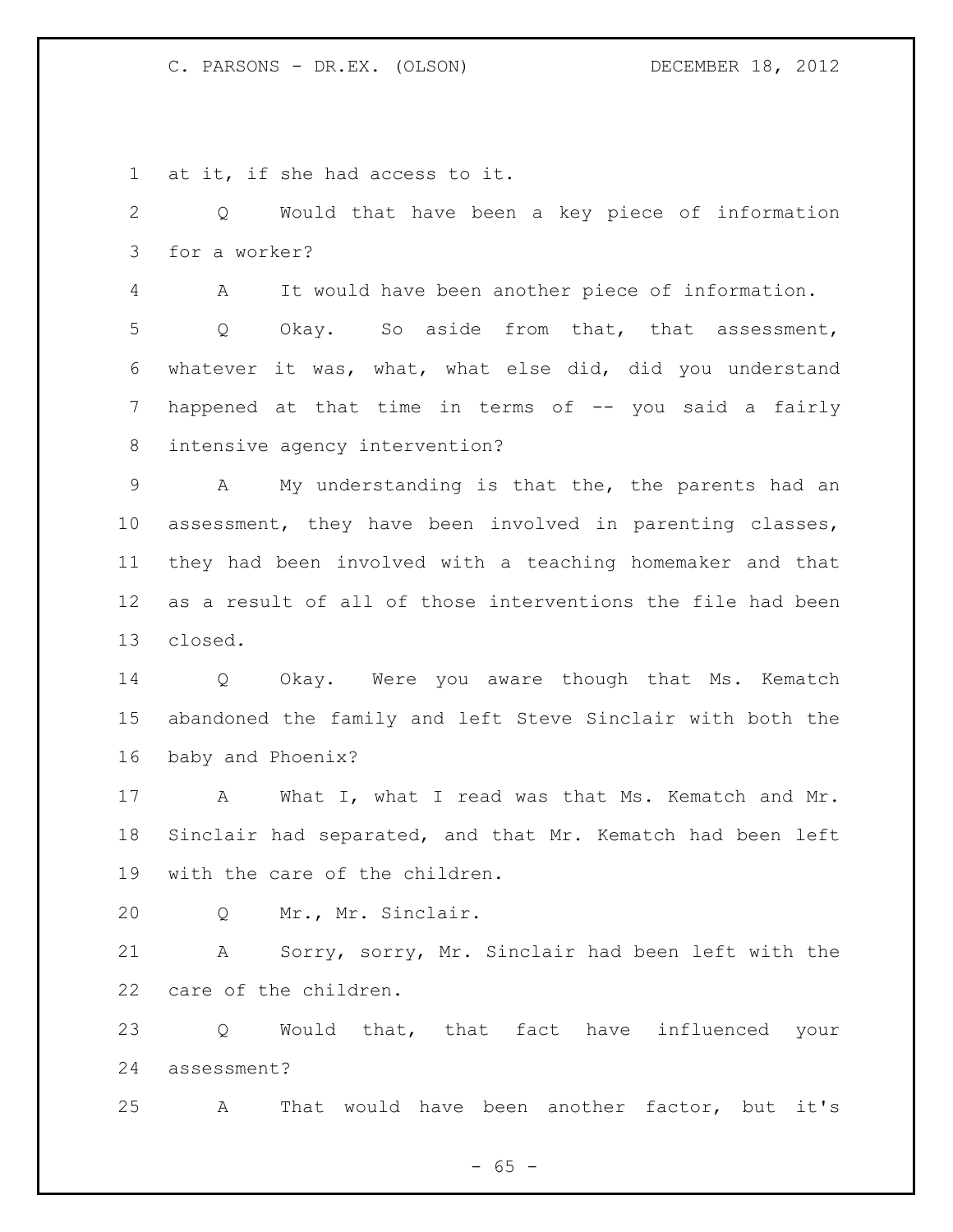not, it's not clearly stated what the difficulties were. Parents are not always remaining together, parents sometimes separate and that doesn't necessarily mean that there are major -- or protection concerns with, with either parent caring for the child, that's not information that's -- that I would read into that necessarily.

 Q Do you know if Samantha Kematch had any involvement with Phoenix from when she and Steve separated in 2001 until Phoenix came back into her care in, in possible late 2003?

11 A I don't know with certainty, but my, my recollection of information is that there was some visitation prior to her returning -- prior to Phoenix returning to Ms. Kematch's care.

 Q Before determining whether or not the file should be closed at intake here would it be important to get an idea as to just how much time Samantha had spent with Phoenix over the years, how much involvement she had had with her?

 A I think we knew that from the information that's recorded that she was with her mom and dad, her dad was caring, and then there was some back and forth. I don't know that it would have changed our decision at that point in time.

Q So even if the information was that Samantha

 $- 66 -$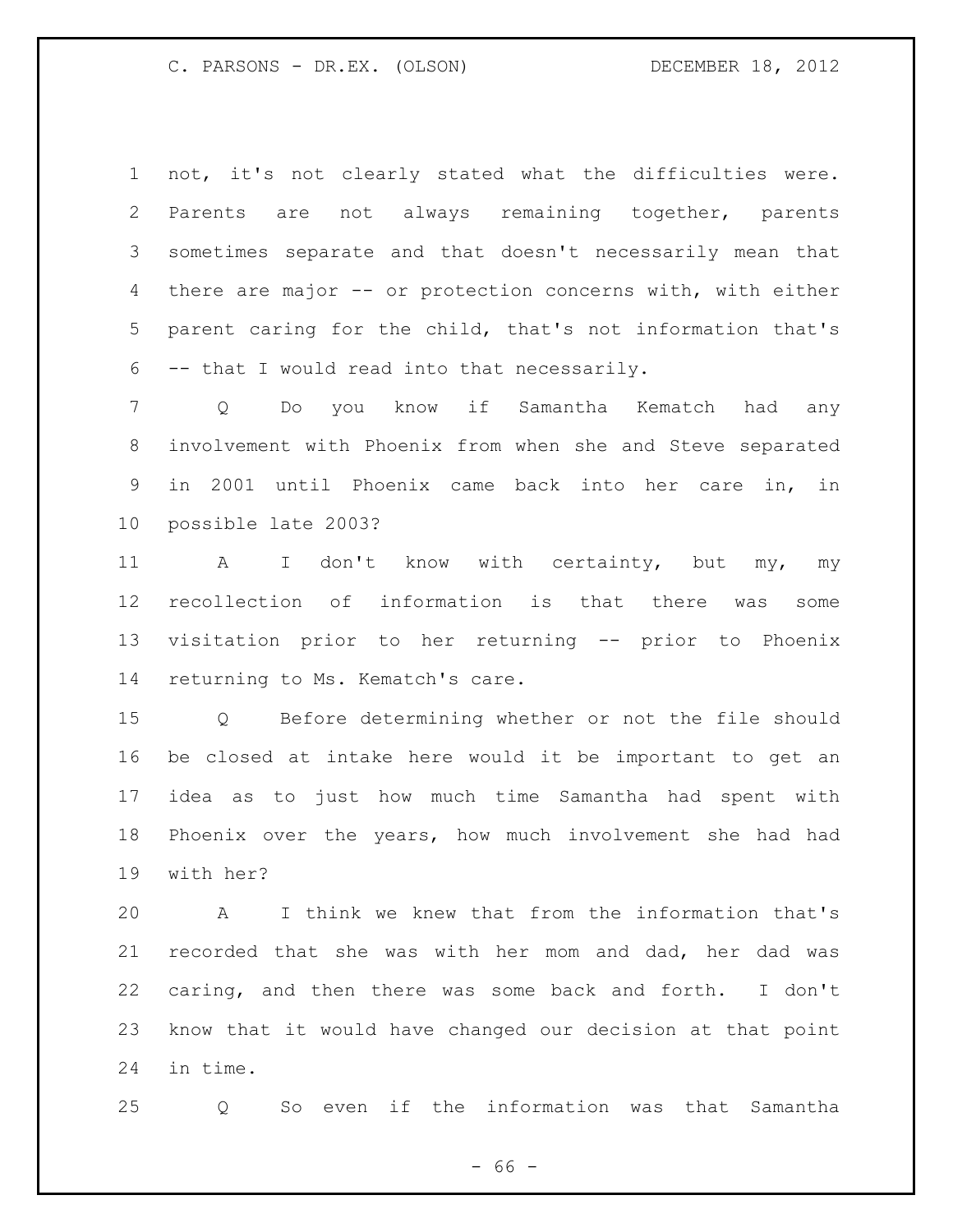Kematch just had Phoenix back for a very short period of time, and hadn't done any parenting in the interim, that wouldn't have changed the decision to close the file? A Not necessarily, no. Q Okay. And the fact that Ms. Kematch herself was a permanent ward would that have impacted the decision? A No. Q No. Okay. A No. Q What about the fact that the first baby was apprehended? A That would have been a factor, but what happened after that was taken into consideration, and I think seen as, as more immediate information about her, her abilities to parent, and, and cooperate, and I think replaced importance on the fact that she had parented and that there -- after agency involvement the file had been closed so -- 18 Q The file had been closed? A Yes. Q What was the -- and you're talking about by Lisa Mirochnick; is that ... A No, I'm talking, I'm talking about when Family Services had their involvement. Q Back in 2000 to 2001? A Yes.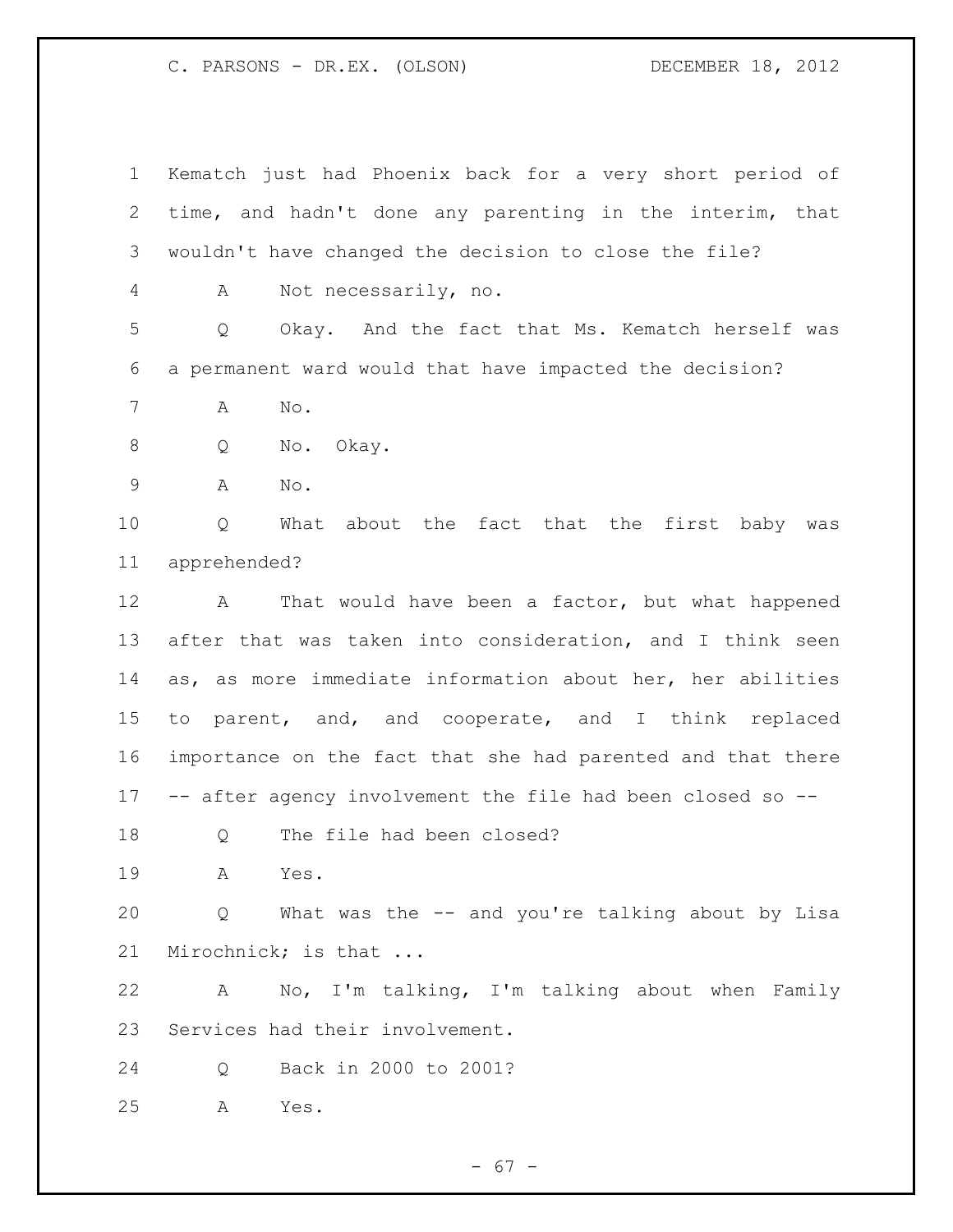Q Okay. A Yes. Q What was the role of, of Intake in this file at this point? A The role of Intake was to assess Phoenix's safety with her mom, and -- 7 Q Okay. What -- first what does "safety" mean? A Whether or not she's being cared for, or whether or not there are any indications of neglect or, or abuse. Q Is that a, a long term thing "safety" or is it just immediate -- A It's a short term. Q Just immediate safety? A Yes. Q So you're assessing the safety of a child at present? A Yes. Q And what about long term? 19 A And looking at risk longer term. Q Risk is a long term? A Risk is a longer term. Q And what is it -- what goes into the risk there, what, what do you look at in the long term? A In the longer term best practice, and so we're looking at what resources the family has, what capacity the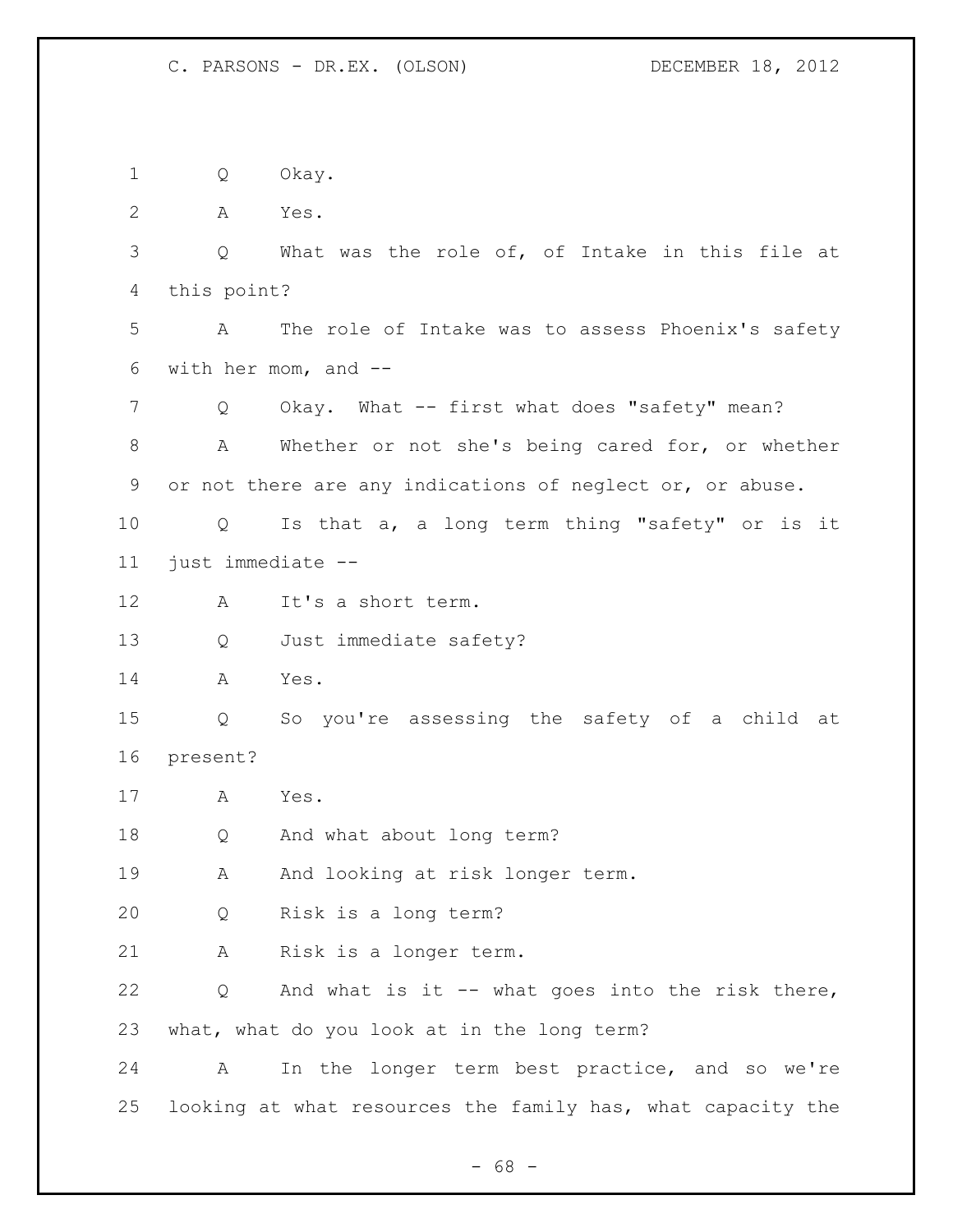| $\mathbf 1$     | family has, are there any indications of mental health, or            |  |  |
|-----------------|-----------------------------------------------------------------------|--|--|
| 2               | developmental concerns of the parents. Is there some                  |  |  |
| 3               | stability, we're looking at the household, we're looking              |  |  |
| 4               | at, at who the child is, having all, all of those things              |  |  |
| 5               | and, and more that enter into looking at risk.                        |  |  |
| 6               | Q So a lot of, a lot of factors go into that risk                     |  |  |
| $7\phantom{.0}$ | assessment?                                                           |  |  |
| 8               | A Yes.                                                                |  |  |
| $\mathsf 9$     | And that risk assessment is something you -- the<br>$Q \qquad \qquad$ |  |  |
| $10 \,$         | workers are required to do as part of intake?                         |  |  |
| 11              | A Well -- and assessment is really always risk                        |  |  |
| 12              | assessment, and you're -- yes.                                        |  |  |
| 13              | Q You want to make sure that the child, in this                       |  |  |
| 14              | case Phoenix, is, is safe and in the home in the long term?           |  |  |
| 15              | As much as you can.<br>A                                              |  |  |
| 16              | Q Not just the immediate risk if something's                          |  |  |
| 17              | happening at that point in time, but whether or not the               |  |  |
| 18              | child is going to be safe in that home?                               |  |  |
| 19              | Yes.<br>A                                                             |  |  |
| 20              | In this case if you go through the interventions<br>Q                 |  |  |
| 21              | by Ms. Forbes, and that begins at page 36955, and it                  |  |  |
| 22              | continues until 36957, do you see that, she made several              |  |  |
| 23              | attempts to go out and see Samantha Kematch and Phoenix?              |  |  |
| 24              | Yes.<br>A                                                             |  |  |
| 25              | And it took some time for her to actually make<br>Q                   |  |  |

- 69 -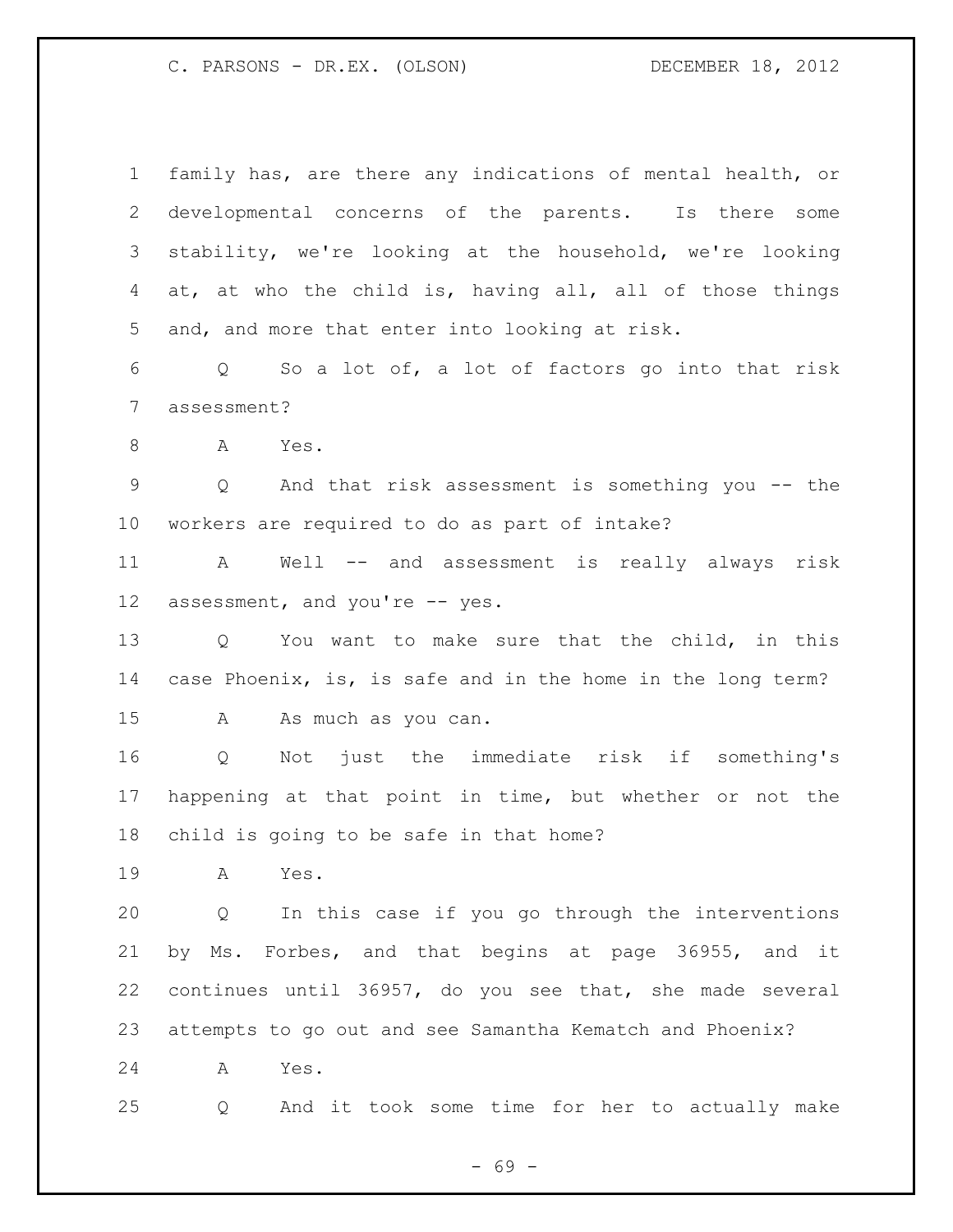contact with Samantha -- A Yes. Q -- and physically see Phoenix? It looks like it was -- she first made her -- the first field May 13th, and she actually met with Samantha for the first time July 13, 2004? A Yes. Q Okay. That period of time was that acceptable in this case? A It was a reality, it wasn't best practice, no. Q But was it acceptable? 12 A I'm not sure what you mean by that. Q Well, you're, you're the supervisor at the time; right? A Um-hum. Q So you have to determine if whether or not -- or what was happening on the file the work of your worker was acceptable; right? Is that, is that fair? A Yes. Q Okay. So are you able to say whether or not it was acceptable? A Yes. Q Yes, it was? A Yes, it was. 25 Q What -- you see here that --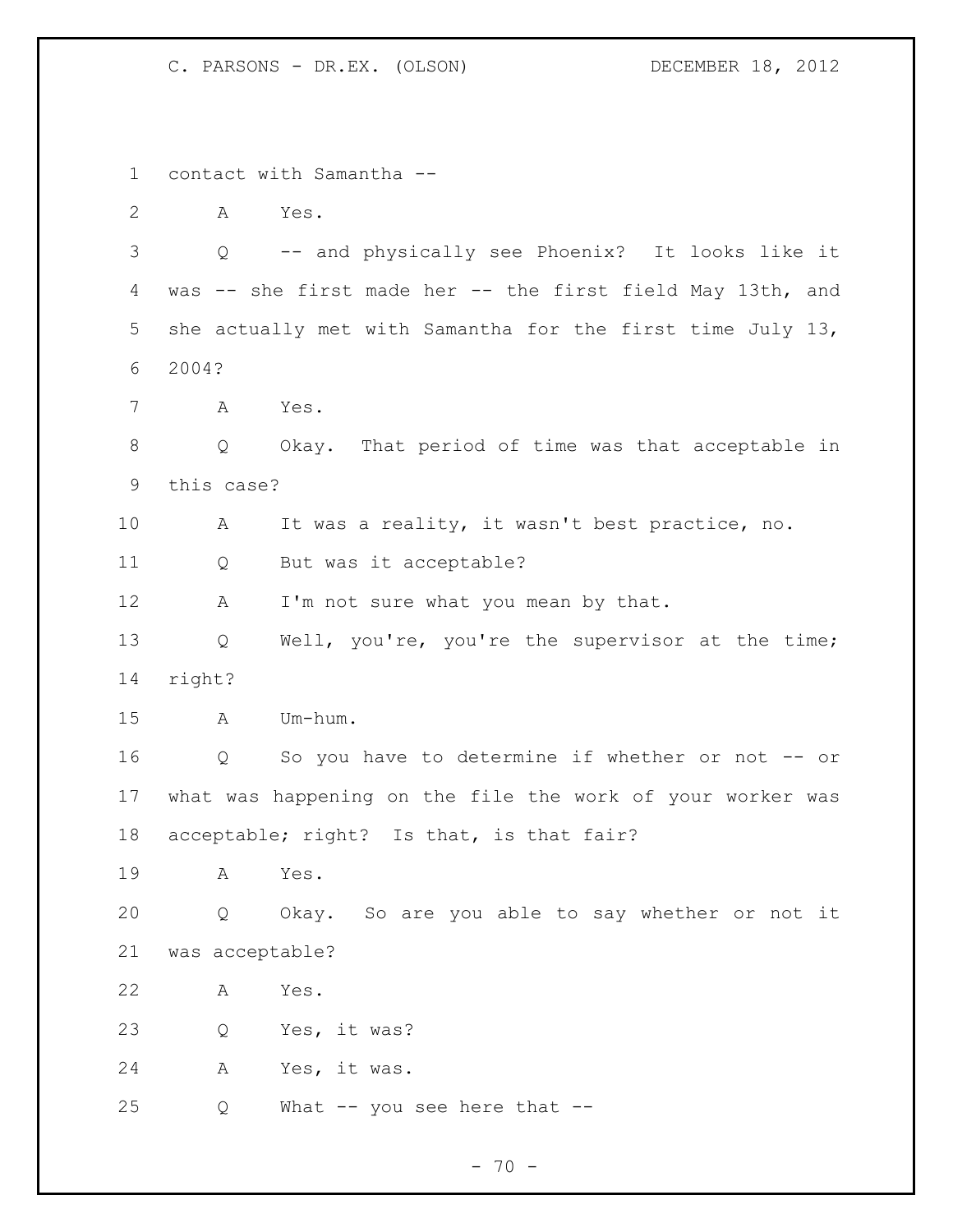1 A And qualifying though given the, the workload and -- given the workload and the other priorities that Ms. Forbes would have had, it was acceptable. I wouldn't have -- at that point in time I wouldn't have talked to her about that to say that it wasn't acceptable. Q You wouldn't have talked to her? A I wouldn't have, no. Q And you're saying that's because of workload? A Yes, yes. Best practice we should have been out there and we should have -- you know, within five days we should have been having conversations and, and hopefully more than one conversation and looking at things more in- depth. I don't think there's any question about that, that that's what we would want to do. If we could we would want to have (inaudible). Q When you look at the, the interventions the first one is when -- on May 13th when Ms. Forbes goes out to the residence. A Um-hum. Q If you look at the note, I just wanted to take you through it for a minute, it says, it says: "Field to Sara's residence --" And we heard yesterday that that was a typo, it

- 71 -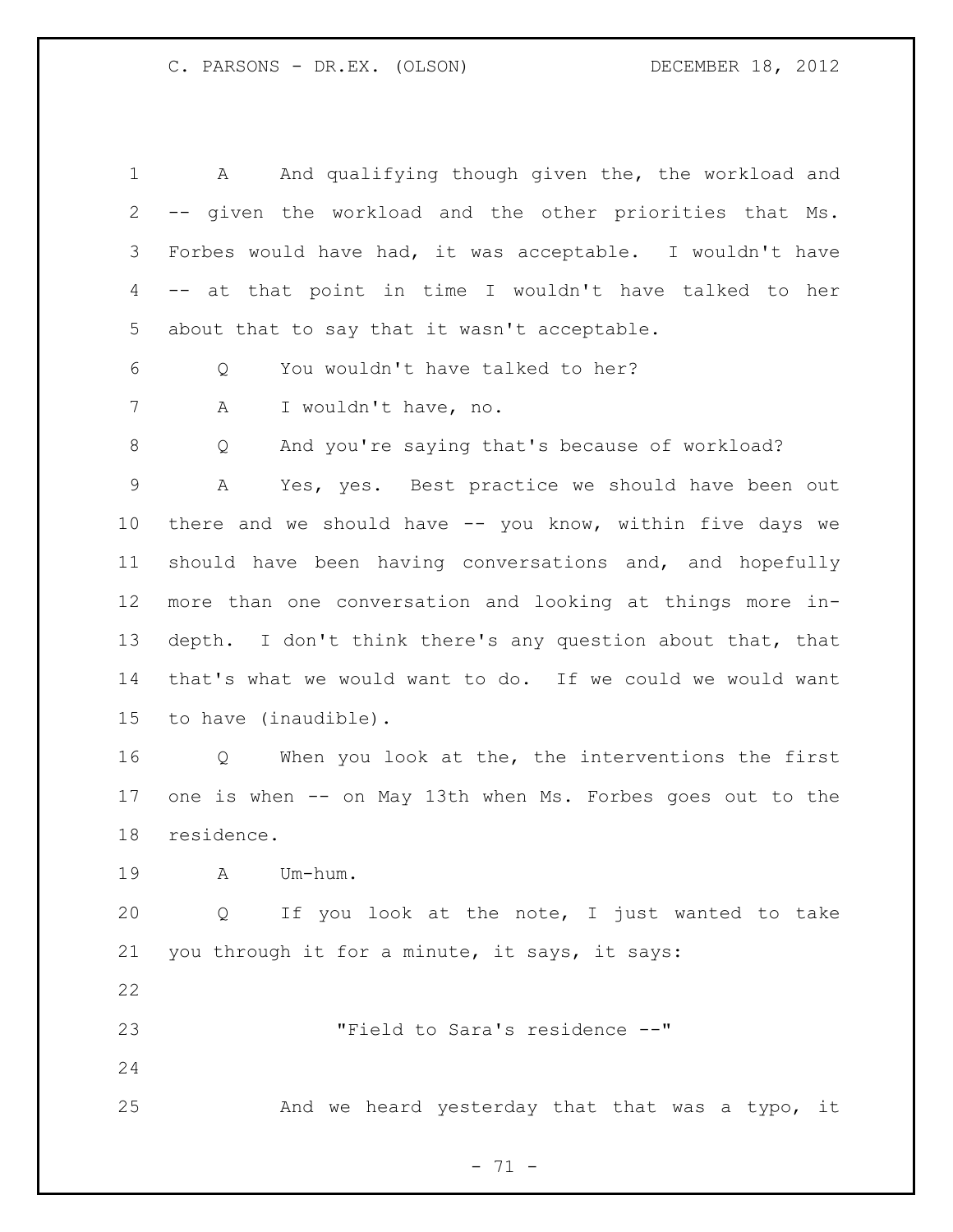should have been Samantha's.

A Yes.

 Q Is, is that something that if you read it you would have wanted to correct at the time?

 A No, not necessarily. I knew, I knew -- well I guess -- I thought I knew what she meant. It was just a typo, it was -- I didn't see it as, as taking away from the meaning of the, the closing.

 THE COMMISSIONER: Just a minute. Which, which reference are you making?

MR. OLSON: Page 36955.

12 THE COMMISSIONER: Yes.

MR. OLSON: Under "Data/Interventions".

14 THE COMMISSIONER: Yes.

 MR. OLSON: Under May 13, 2004 it says "Field to Sara's residence". Oh, it's, it's actually -- I'm told it's redacted on the screen. At the time the documents were being redacted I think the assumption was that that may be some other party.

 THE COMMISSIONER: And so what are you referencing about that?

 MR. OLSON: So it says, "Field to Sara's residence". That should be field to Samantha's residence, and you'll see there's a reference a few times to attending Sara's house and Sara's mother.

 $- 72 -$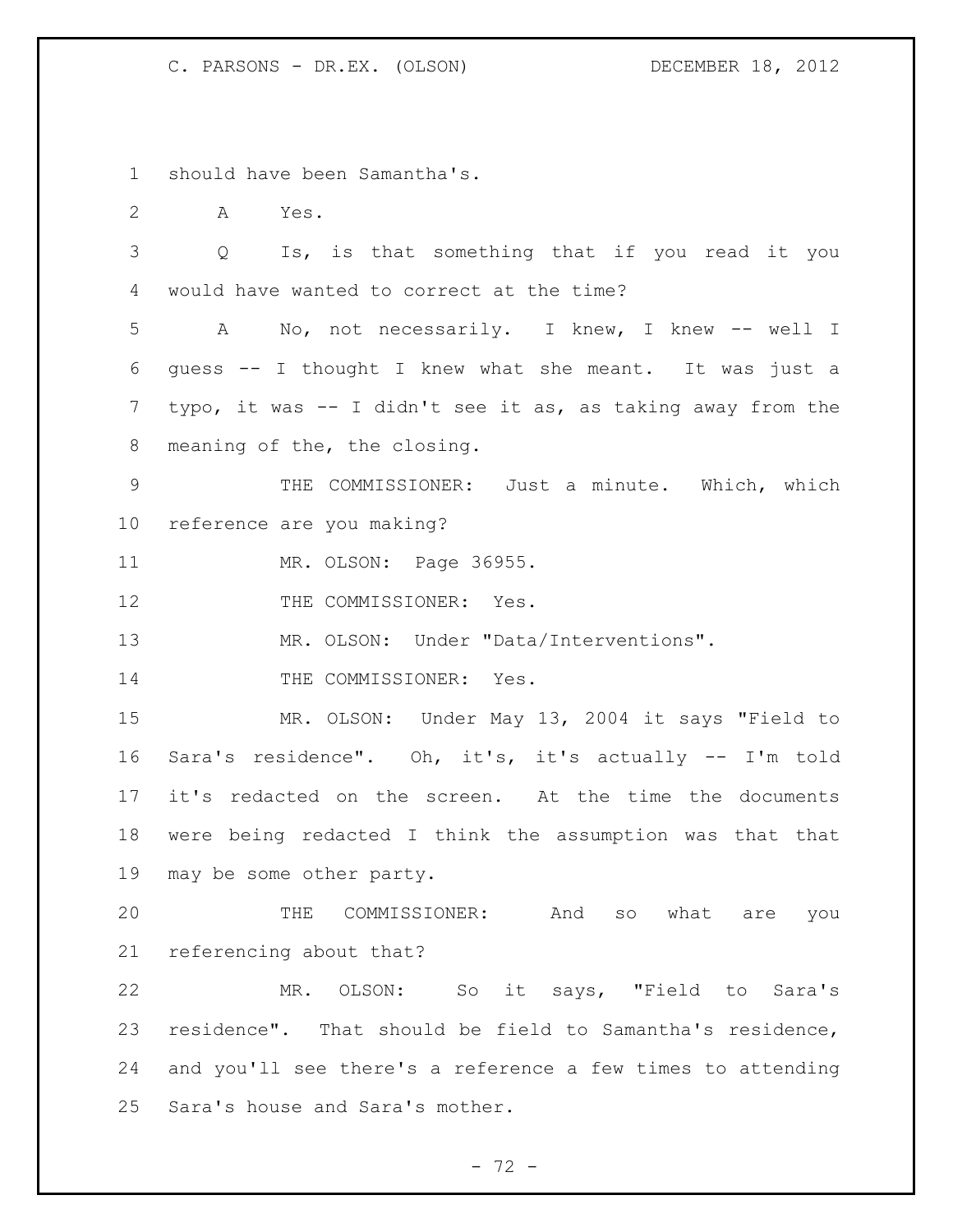| $\mathbf 1$  | THE COMMISSIONER: Oh, I see what you mean.                 |
|--------------|------------------------------------------------------------|
| $\mathbf{2}$ | MR. OLSON: That should all read Samantha so --             |
| 3            | THE COMMISSIONER: Yeah, I have it.                         |
| 4            | MR. OLSON: -- when it was being redacted the               |
| 5            | assumption was that Sara was actually someone, someone     |
| 6            | involved in the file.                                      |
| 7            | THE COMMISSIONER: All right, I've got you.                 |
| $\,8\,$      |                                                            |
| 9            | BY MR. OLSON:                                              |
| 10           | So on that visit, the May 13, 2004 visit, Ms.<br>Q         |
| 11           | Forbes meets for the first time a Wes?                     |
| 12           | Yes.<br>A                                                  |
| 13           | Would you have expected her to do any -- make any<br>Q     |
| 14           | further inquiries of Wes to find out who he was or whether |
| 15           | or not he was living in the residence?                     |
| 16           | Not at that time.<br>A                                     |
| 17           | Not at that time?<br>Q                                     |
| 18           | No.<br>A                                                   |
| 19           | At some point would you have expected her to?<br>Q         |
| 20           | When she -- when Ms. Forbes was meeting privately<br>Α     |
| 21           | with, with Ms. Kematch that would have been a time to ask  |
| 22           | $or$ $--$                                                  |
| 23           | So ask Ms. Kematch herself when she actually met<br>Q      |
| 24           | with her on July 13, 2004?                                 |
| 25           | Yes.<br>Α                                                  |

- 73 -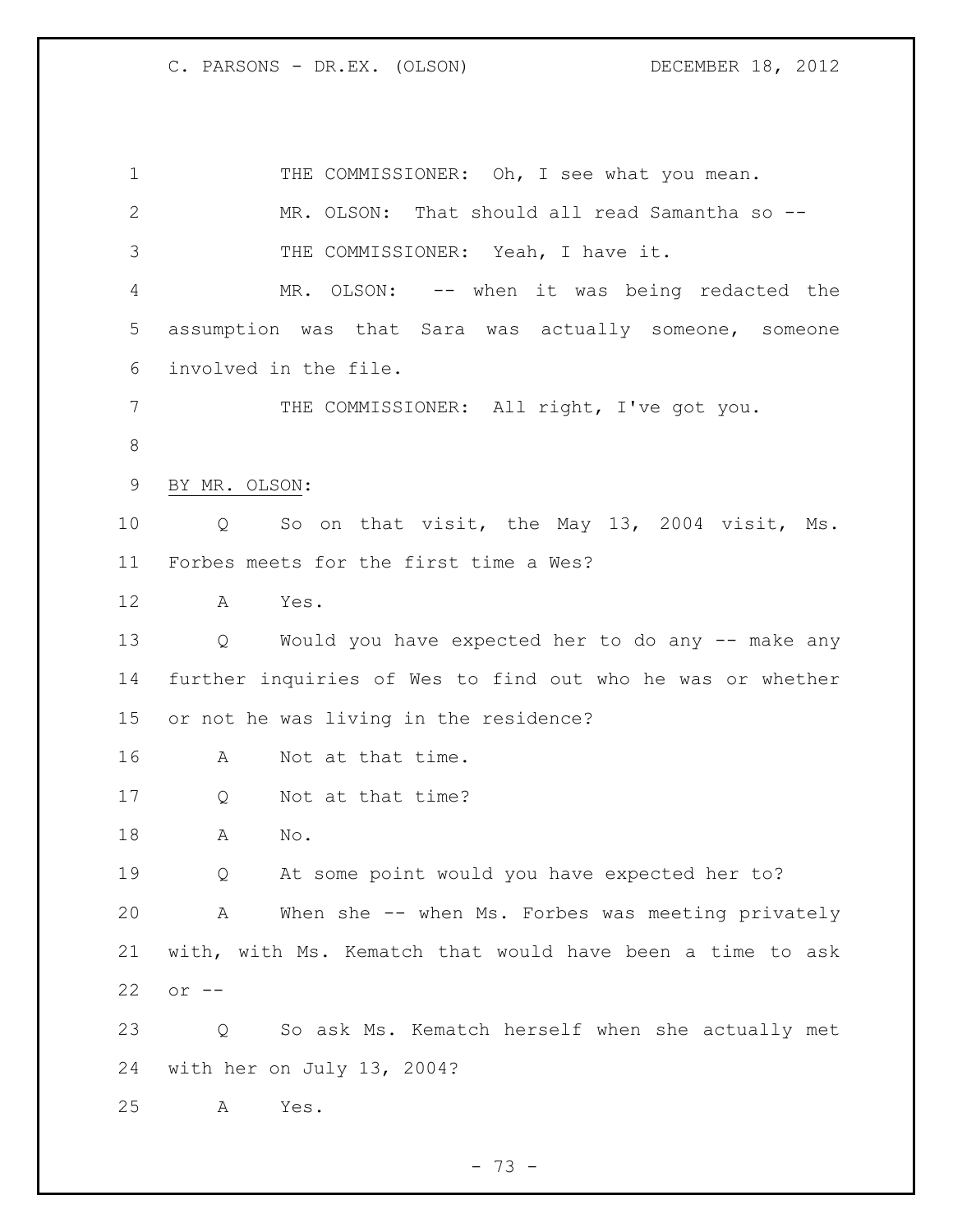Q Okay. She did get information from Samantha on July 13, 2004, that Samantha -- her main support was her boyfriend, who was a trucker and stays with her when he's in the city?

A Yes.

 Q Based on that information, which I believe she indicated Samantha volunteered to her, would you expect her to do some follow-up to find out who Wes is, do a prior contact check?

 A She could have at that point in time, but my understanding was the -- and my reading of the information, as, as I'm closing it, is that it's -- to me it wasn't clear how involved he was, and to me it sounded like he was a boyfriend who was there sometimes, but really isn't fulfilling a, a parenting role. I didn't -- that's my interpretation.

 Q And isn't that exactly what you'd expect the worker to try to, to get out, to find out exactly what his involvement was?

 A That would be part of the information she would be looking for.

 Q Right. Because based, based on what you know of Samantha Kematch at the time she hasn't always made the 24 best choices in terms of, of -- for example, leaving Phoenix with inappropriate caregivers, and things like

- 74 -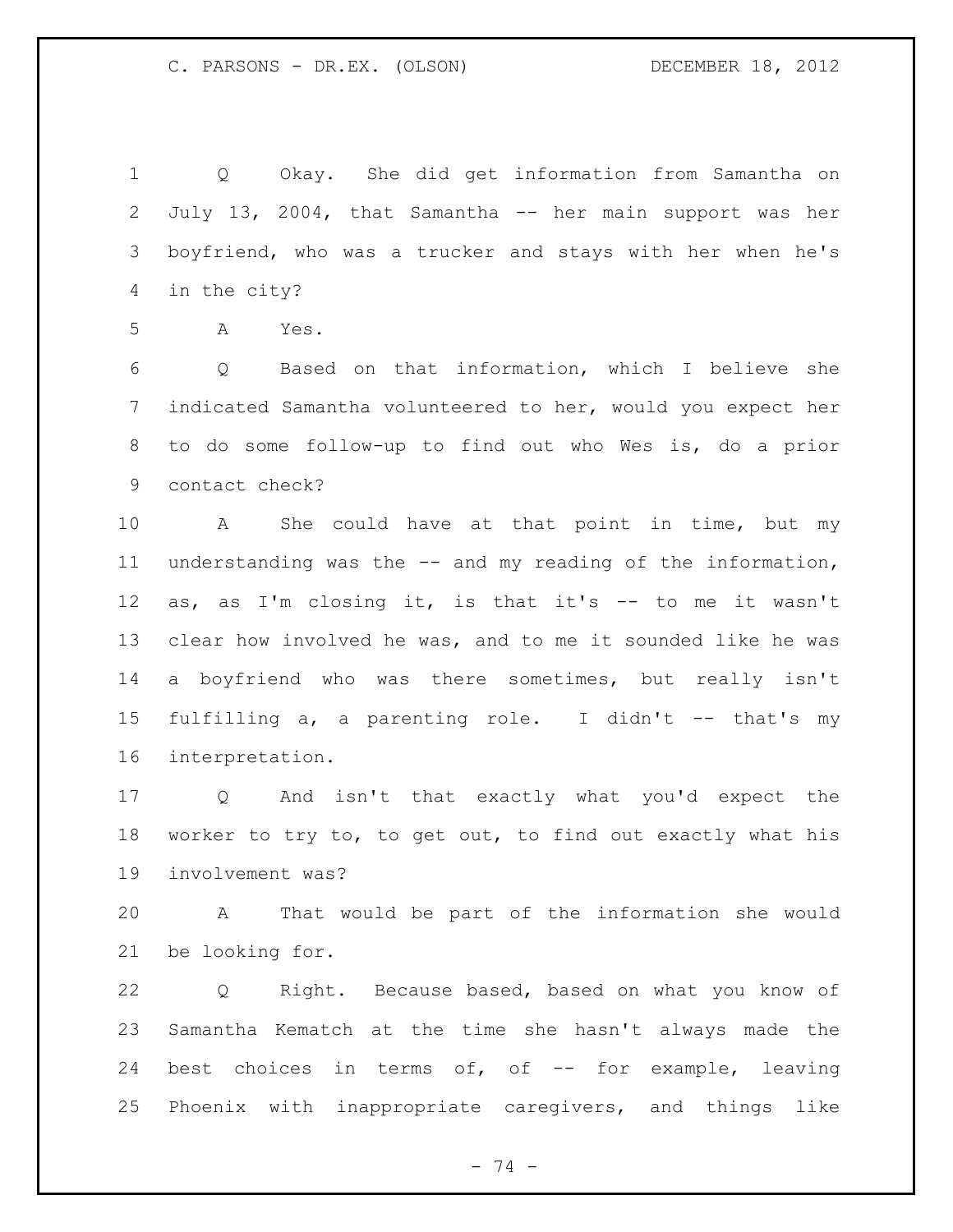that, so you'd want to know who this person is?

 A We don't -- I don't believe we had a lot of, I don't believe we had a lot of information saying that Ms. Kematch was leaving her children inappropriately. Q Well, wasn't that one of the main reasons for the file coming in, that the concern was that Samantha Kematch had left Phoenix with an inappropriate caregiver who was smoking crack cocaine? A That was an allegation that was, that was not followed up on, and not substantiated. Like where Ms. Kematch had been involved in leaving her children was with Ms. Edwards and Mr. Stephenson, and those caregivers were seen as appropriate. Q Okay. There wasn't -- A So, so I guess I couldn't extrapolate from that that there was a big history of her leaving her children with inappropriate caregivers. Q There was a history though throughout the file 19 of, of Samantha possibly abusing substances and, and there being concerns about domestic violence, and that sort of thing in the home? A Yes, there were things.

 Q Okay. And just with the background, what, what you knew, wouldn't you want to find out who was actually living in the home now with this little girl? Wouldn't

- 75 -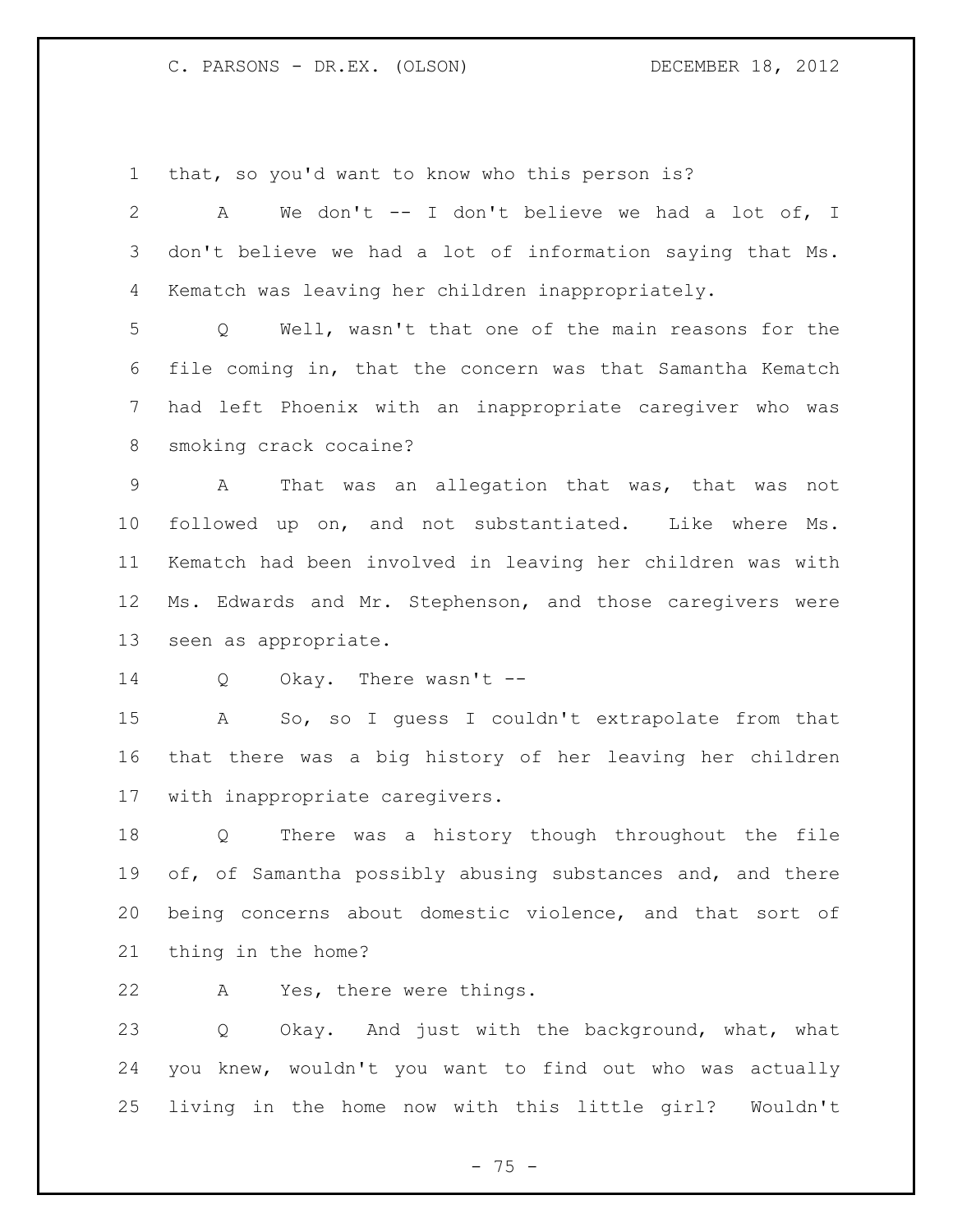that be part of the job?

 A That would be, but at that point in time it didn't come across as, as significant. Best practice we, we should have, for sure, and we certainly wish that we had. Q At that point in time would you have expected your workers to do those kind of prior background checks on people in the home, new, new people? A Yes, if, yes, if they were going to a home and they would be looking at who was parenting, and doing background checks. Q It appears that it was based on really this one visit that Ms. Forbes had with Samantha that she determined it was safe for Phoenix to be in the home -- A Yes. Q -- is that fair? A Yes. Q In your review, as a supervisor, was that enough work on this particular file to be able to close it? A Yes. Q And so based on that was, was Phoenix in your view safe? 23 A At that point in time, yes. Q Well "safe" you said was not just a point in time, right, it's -- was this child going to be safe in

 $- 76 -$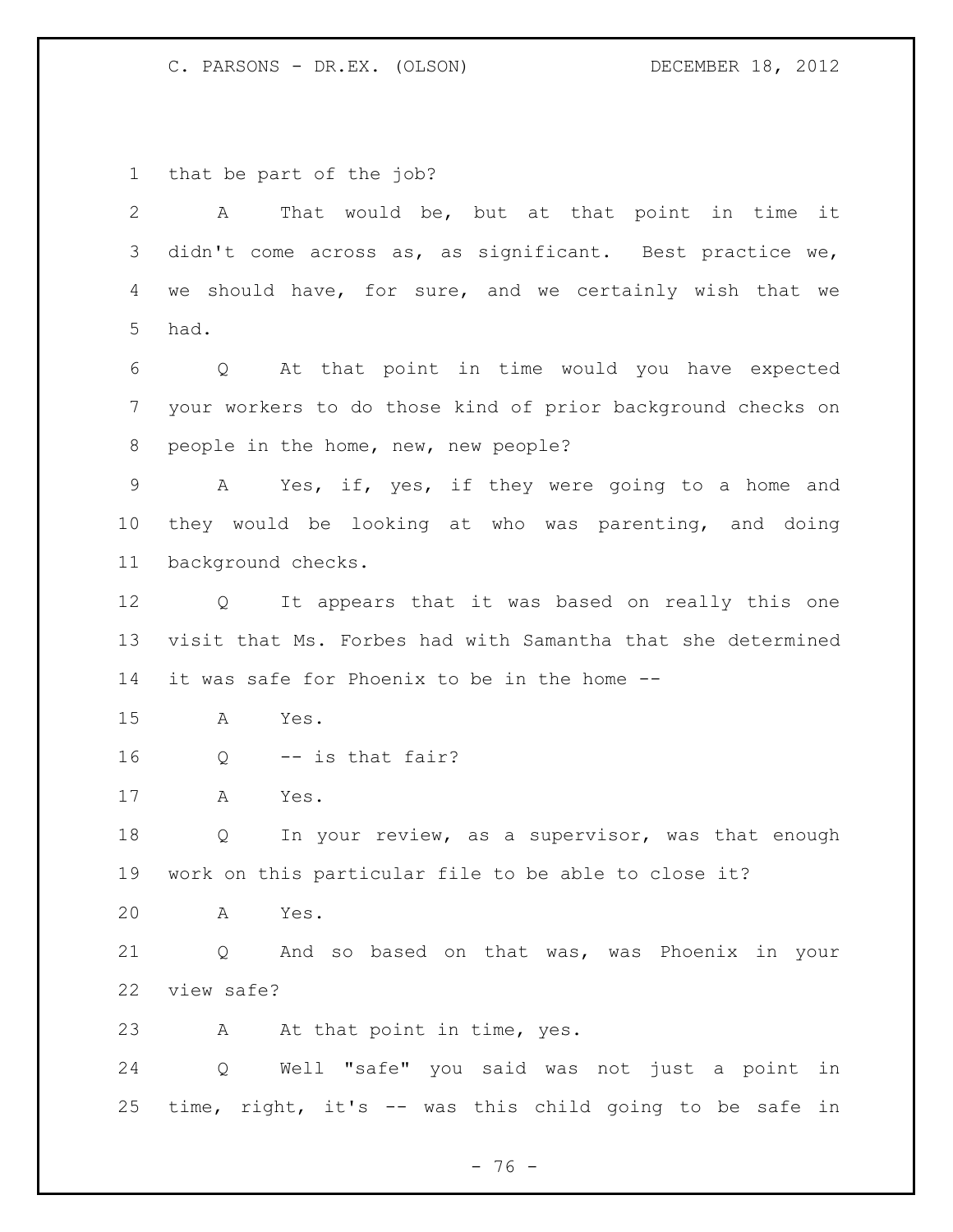this home; is that -- do I have that right? A Safety is -- in child welfare is it's -- it refers to a particular -- for a particular moment. Risk speaks to longer term. Q Right. Sorry, I -- A And looking -- we didn't have the substantiation that said that there was risk. If we had more time and -- Q But, but -- I just want to stop you there -- A Sure. Q -- just for a minute. The -- part of the process of investigation is try to figure out what the situation is at the time; right? A Yes. Q And that's, that's done by asking questions, finding out who's in the home, who's caring for the child, things like that? A Yes. Q And it's only once you do those things you can determine the risk? A Yes. Q And so my, my specific question is based on what Ms. Forbes did in this case, and that's had a meeting with Samantha Kematch -- A Um-hum. Q -- she determined that the risk was low?

- 77 -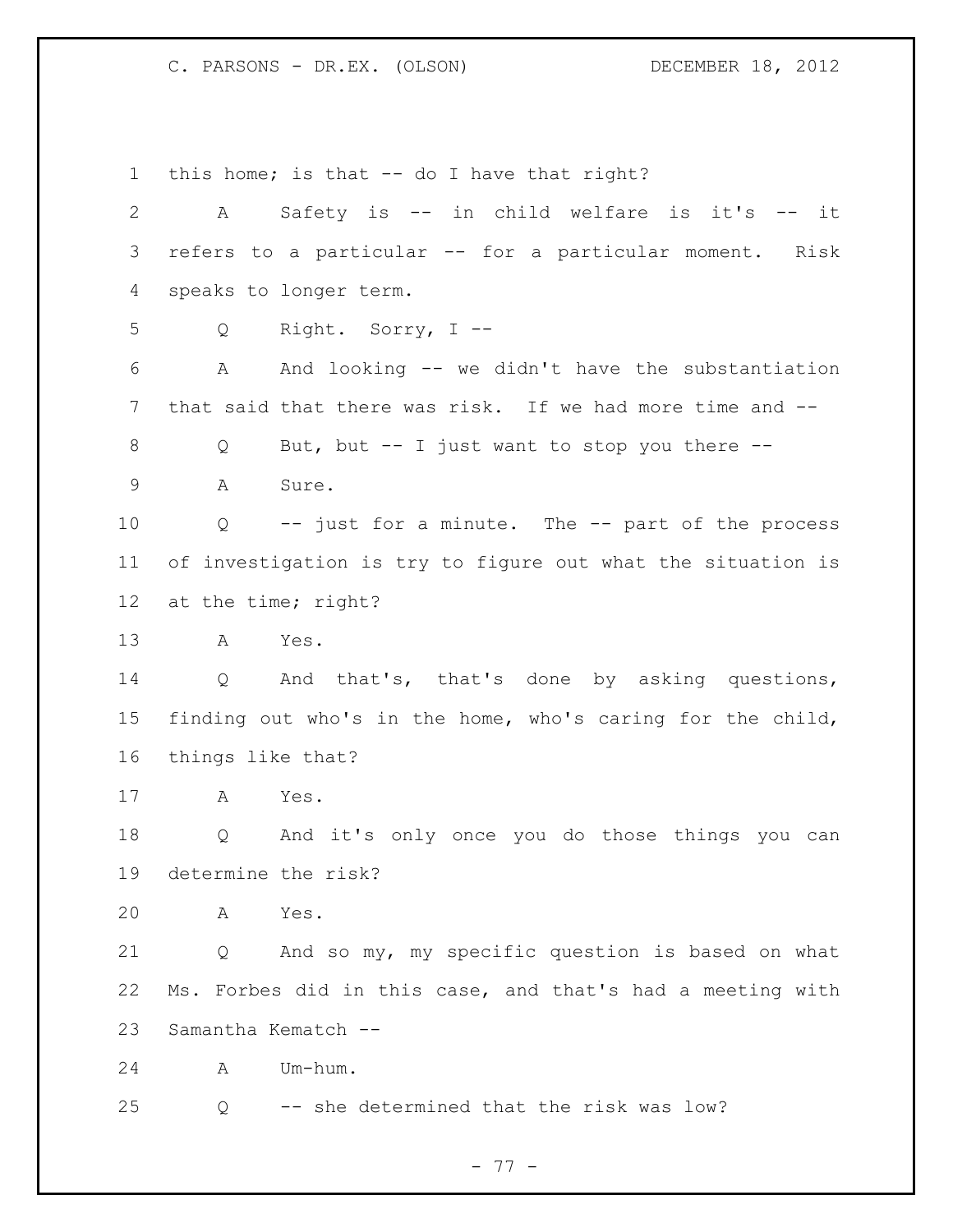A Yes.

 Q Was that, was that acceptable practice in this case, to you as a supervisor? A At that point in time, yes. Q And what is it about that point in time that would make it an acceptable practice? A At that point in time because of the, the workload that was occurring in the unit, because of the uncertainty of all of those, all of those things together made Intake a very hectic and chaotic kind of place to work, and -- Q Okay. I, I understand what you're saying about the workload, and the situation -- MR. RAY: Sorry, no disrespect to my friend, but he keeps interrupting the, the witness when she's attempting to give her answer, and perhaps he could let her finish her answer. THE COMMISSIONER: Well certainly the witness should be allowed to complete her answer every time. MR. OLSON: Absolutely. BY MR. OLSON: Q Was there more you wanted to add? A There was an expectation for workers, if they 25 were going to be  $-$  if, if they had enough information to,

- 78 -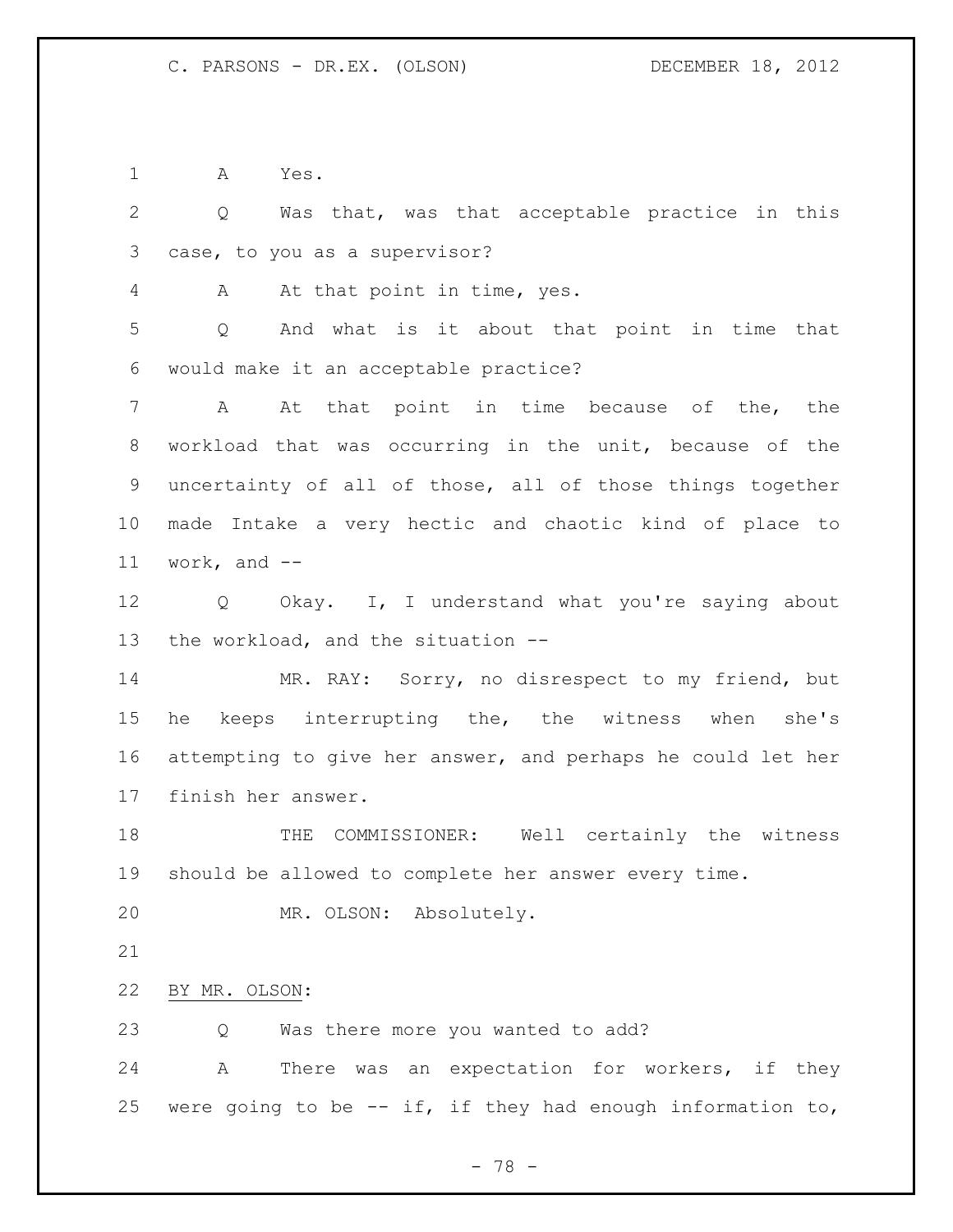to transfer a file that they would complete a much more detailed written assessment. If they were -- if they had information that was showing that the file was not going to 4 be transferred, and could safely be closed, then the detail that was expected by myself was not as great because we were trying to get out and, and see people, and do the actual work, and not be spending as much time on those situations recording and, and documenting.

 THE COMMISSIONER: Witness, you said a minute ago that, that the workplace was chaotic and hectic, and that related to workload, and brought about the situation that Ms. Forbes was working in. Was that always the case or are you talking about that being in, in that chaotic and hectic environment just only about this time that we're dealing with in 2004?

 THE WITNESS: I think Intake is always chaotic and hectic, but during this time period it was even more so because of the huge changes that were occurring within the system, and that was taking a lot of energy from people, and away from the practice.

21 THE COMMISSIONER: Thank you again.

BY MR. OLSON:

 Q So I understand what you're saying about it was, it was chaotic at the time, workload was high, morale was

- 79 -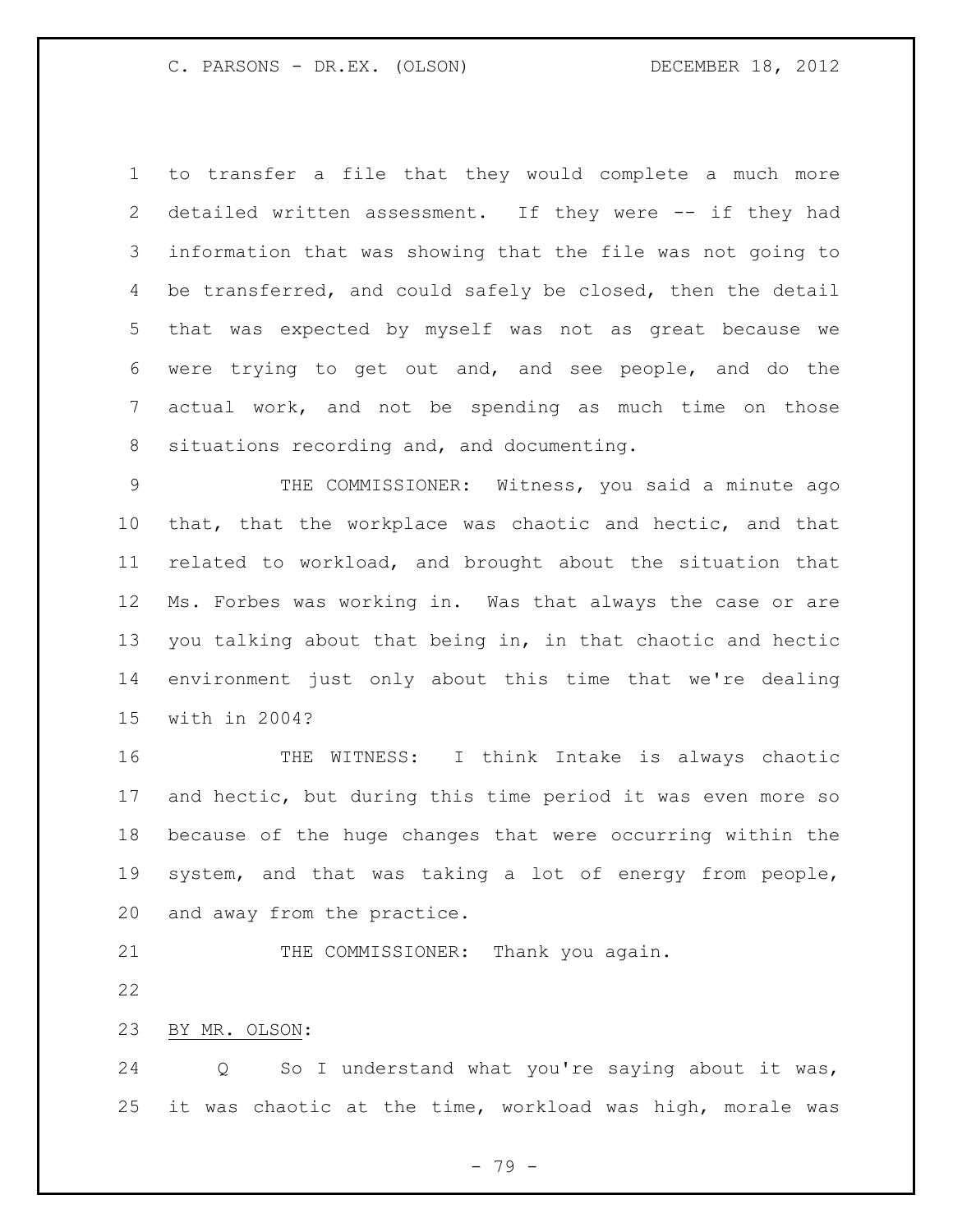low --

A Um-hum.

 Q -- that's, that's essentially what you're saying? A Yes.

 Q But ultimately if, if you can't determine whether or not the home is a high risk or a low risk, because the investigation hasn't been done, how can you close the file?

 A Because when I looked at it the work to determine the child's safety was done, and there was nothing substantiated to transfer the file on for ongoing services when we -- when Tracy, Ms. Forbes went out there was no indication that there were problems at that point in time with, with alcohol and drugs. Ms. Forbes saw Phoenix, and, and found her to be in good health, and, and appearing to, to be well, and the same for Ms. Kematch. She was somewhat receptive and certainly that was another -- something that I look at as a supervisor, she was, she was not -- it took awhile to, to connect with her, but when we did she was open to having Tracy come into her home and sit down and, and talk about what her experience was, and how she had come to parent Phoenix again, and what her plans were, so I think those were all things that were taken into consideration that we -- and I think because of the time it was we were at that point in time looking for specific incidents that would translate into -- to risk. We weren't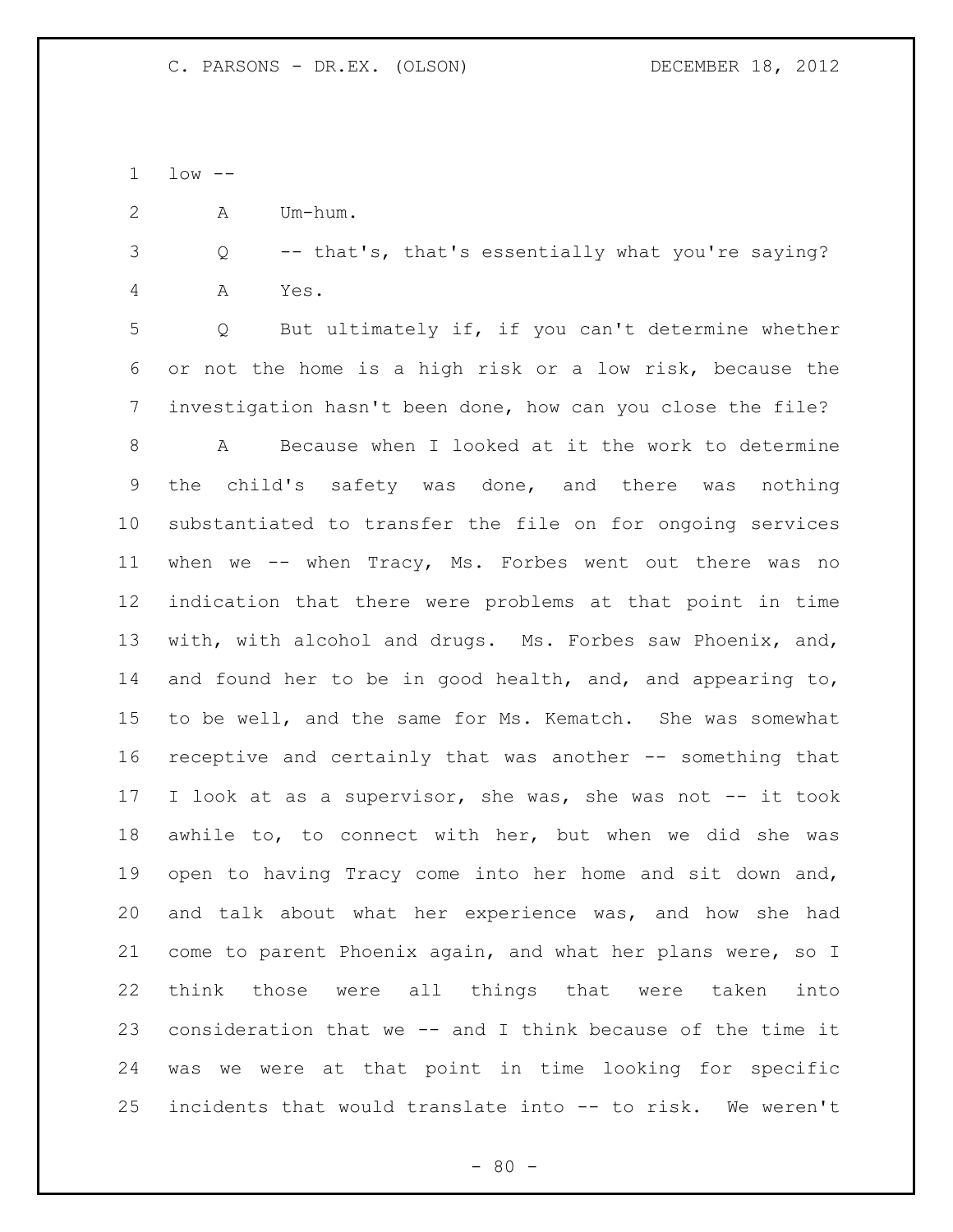taking the time to really do in-depth assessments, and ask lots of questions, unless we had something to really go on to start with, so I think you can see a very different summary from the one that you see with Ms. Kematch than you would with another file that had been presenting as more difficult, and having had more, more eminent concerns to it. You would have seen a different recording style and a lot more information, and, and that's unfortunate, and -- but that's a reality. Q Is that -- is this case an example of, of what you mentioned before when, when the lesser priority cases would sort of be overlooked for the higher priority cases? A Unfortunately, yes, and that's the way it came into the unit. Q Well it came in with a 48 hour response time. A It came in with a 48 hour response time, but with a very low level of concern. Q And that's how you read -- A Yes. Q But if you looked at the prior summary done by Ms. Mirochnick it talked about being a high risk if, if Phoenix ends up with Samantha Kematch. A Without seeing Ms. Kematch.

Q That's what you understood?

A Yes.

- 81 -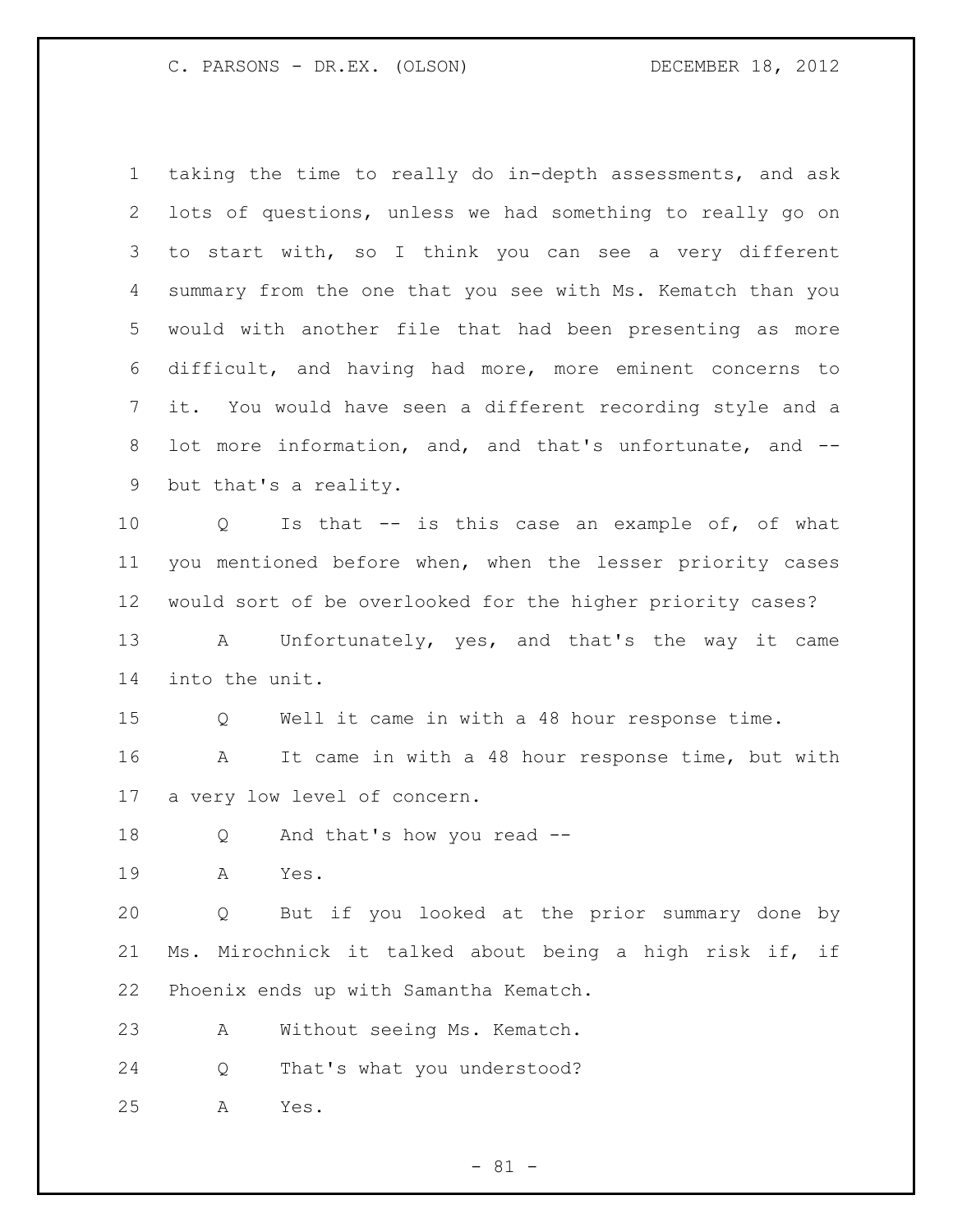Q Okay. Ms. Forbes said the language used by Ms. Mirochnick in her closing summary was sort of I guess -- I don't mean this in a (inaudible) way, but social worker's speak for I haven't actually seen Ms. Kematch, so I'm calling this a high risk case until she's seen; was that -- A Yes. 7 Q Is that something --8 A Yes, so it needed -- there, there needed to be some further assessment. Q In your experience as a supervisor is that what social workers would do at the time when they, they wanted to indicate that to the next worker, use that sort of language? 14 A I can't comment on that. It's ... Q You're unable to say? A Yeah, I'm unable to say. Q Ms. Forbes mentioned one of the reasons she didn't get a lot of information about Wes was because she didn't want to be too intrusive, or violate privacy; is that a concern? Is that, I guess, a reasonable concern for a social worker in her situation at the time? A Which time are you referring to? 23 O The time of this file. A Okay. But are you -- if you're referring to the first time she met Mr. McKay at the door of Ms. Kematch's

- 82 -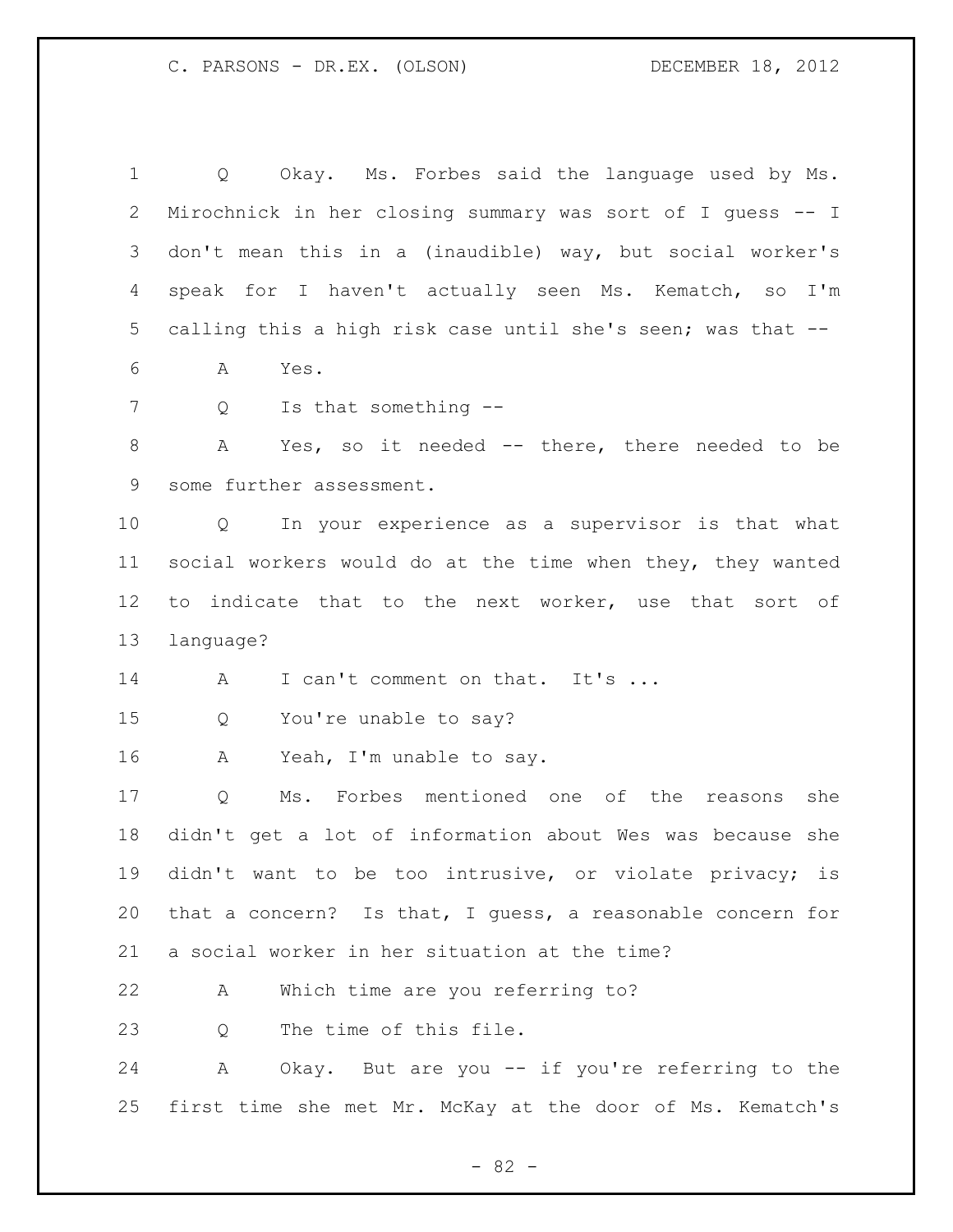home --

2 Q Sure, tell me about that.

 A -- then, then I would say that she was right in not saying who she was, or why she was there because she had no idea who this person was, or whether they should be privy to that information --

Q Okay.

8 A -- so I think that's -- you know, very often social workers will go to somebody's door and, and really won't give any information if they can't find who they're looking for because there is the, the hope of confidentiality for -- and the protection of families involved with the child welfare system to confidentiality.

 Q That wouldn't -- I take it safety of the child would trump confidentiality in, in a case where there was an immediate safety concern?

A Of course, yes.

 Q Okay. Now, you did say when Ms. Forbes met with Ms. Kematch you would have expected her to ask about Wes McKay at that point?

 A Yes, that would have been the opportunity to ask further questions about him.

 Q There was -- privacy concerns wouldn't have come into play at that point?

A No.

- 83 -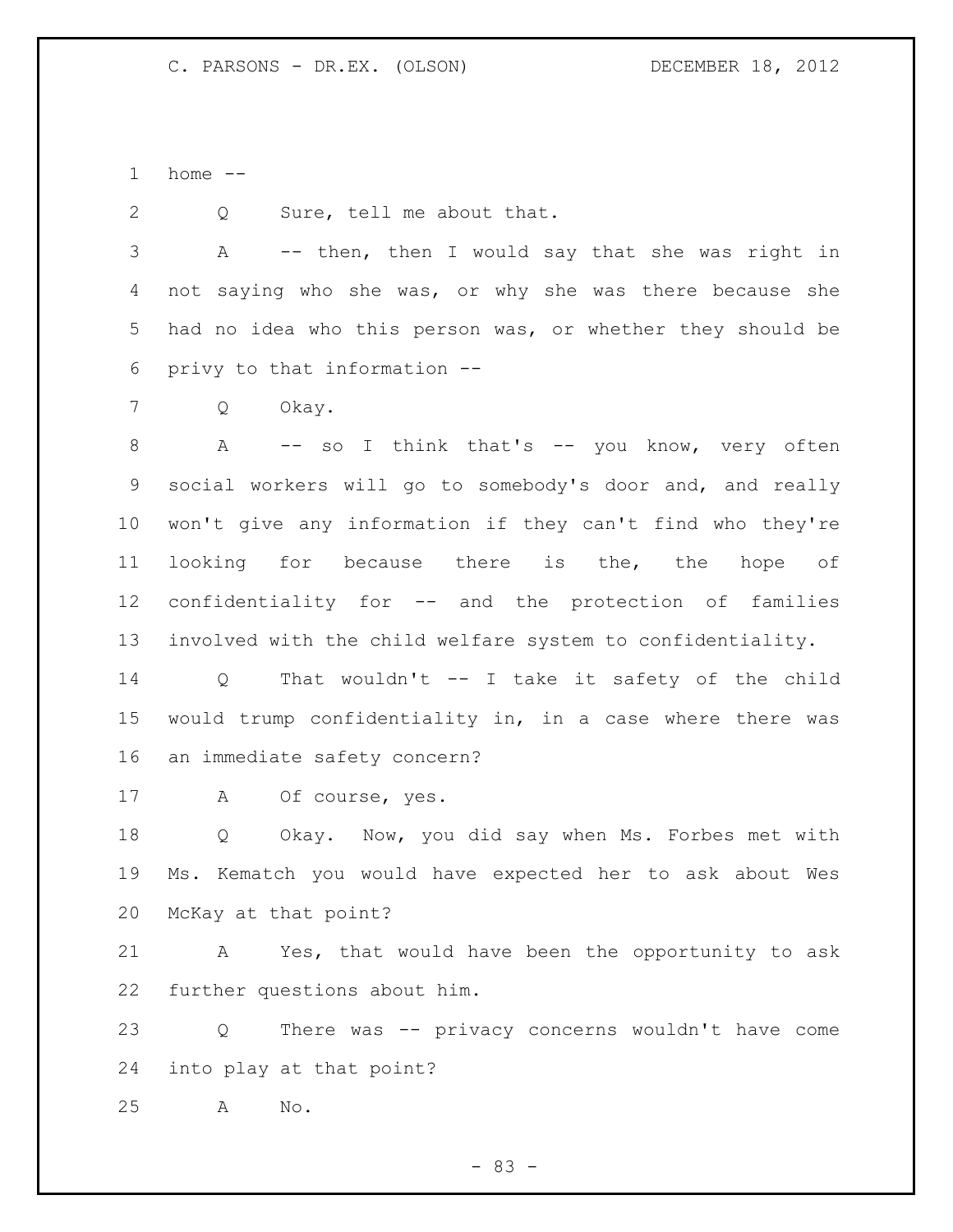Q Okay. Would you have expected her to get his full name? A Yes, best -- Q And how much time -- sorry, I don't want to interrupt you if you -- A Yes, best practice would have been to have his full name. Q Full name -- 9 A And what he was doing there. Q What he was doing there, how much care, if any, he was providing to the child? A Yes. Q You'd want to know if he had kids of his own, of his own in the house? A Yes. Q Okay. Would you want to know -- what, what other sort of information would you expect her to ask about Mr. McKay? A Best practice -- Q Best practice. A -- is that you would, you would want to know the same things about him if he was parenting as you would Ms. Kematch. Q Okay. So you'd want a full background of him as much as possible?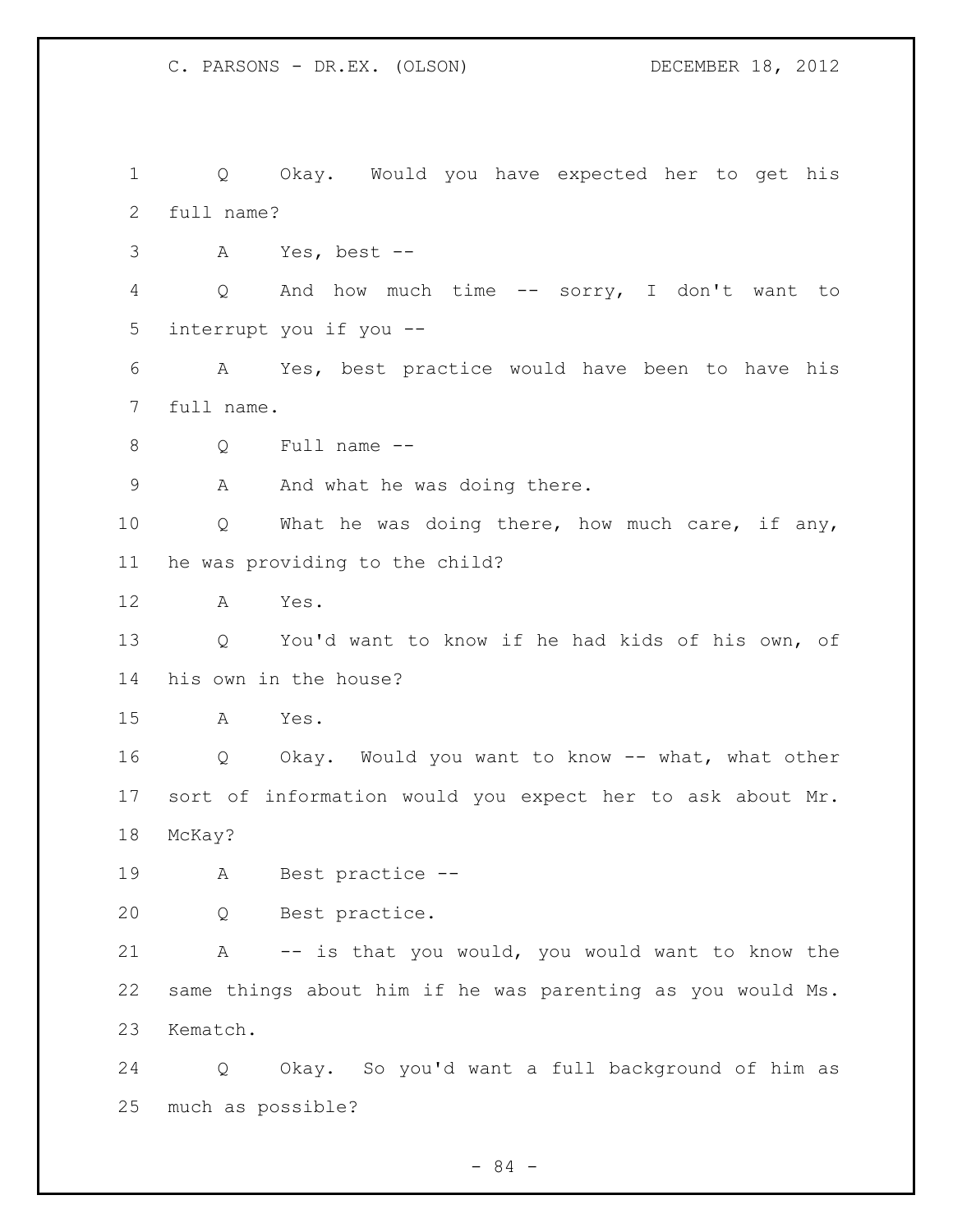A Yes. Q Getting that information, assuming you were able to get a name, would you expect a prior contact check to be performed -- A Yes. Q -- after that? A Yes. Q Okay. What would be involved in the prior contact check, how would that be done? A A prior contact check would be a check on the computer. For instance, a person's past child welfare contact. Q So by doing a CFSIS -- A Yes. Q -- going on to CFSIS and typing in the name Wes McKay  $-$  A Yes. Q -- and seeing what comes up, and then it would just be a process of matching the right person? A Yes. Q Assuming there was a file? A Yeah, assuming there was a file. Q You're, you're aware that Mr. McKay did have a file? A Pardon me?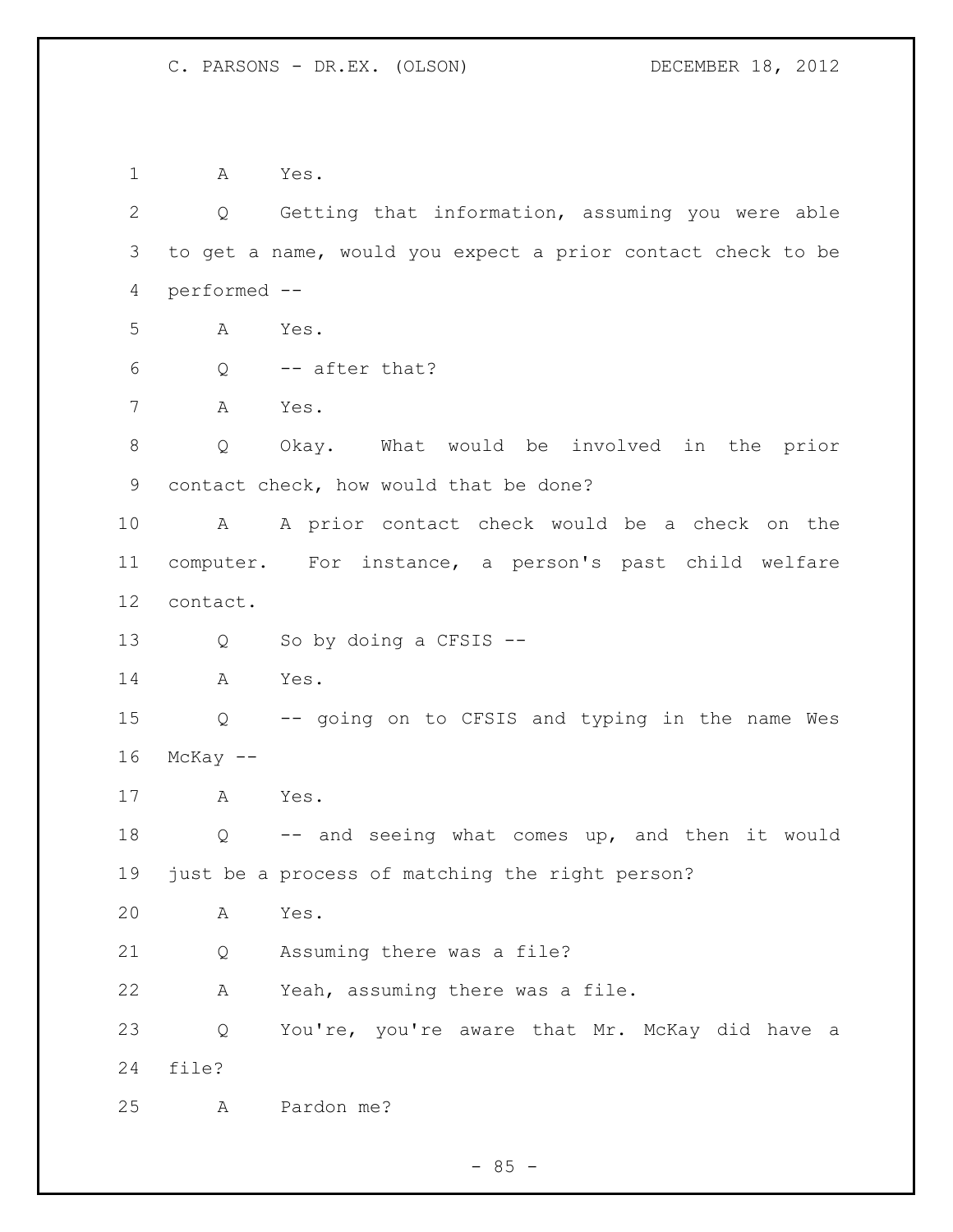Q You're, you're aware now that Mr. McKay did have a file?

A Yes.

 Q And I can't recall -- and I don't know if you were present when I went through some of his file with Ms. Forbes.

A Yes.

 Q And I want to be fair to you, so if you want me to put anything specific to you I will, but the file contains a lot of references to domestic violence, severe abuse, some concern about abuse of a child. If you had those concerns -- the prior contact check was done --

A Yes.

 Q -- and those concerns were apparent would the -- should the -- would the file have been closed in that case?

 MR. RAY: Well, Mr., Mr. Commissioner, just, just for the record I'm just renewing my objection that I made yesterday regarding Ms. Forbes, this being somewhat speculative for the witness. Appreciating your ruling yesterday, but I'm just mentioning it and also mentioning that we need to be careful about the amount of weight that we would place on this witness' evidence, given that she didn't see the information at the time.

24 THE COMMISSIONER: Yeah, the question relates to, to if -- what she knows now about the content of that

 $-86 -$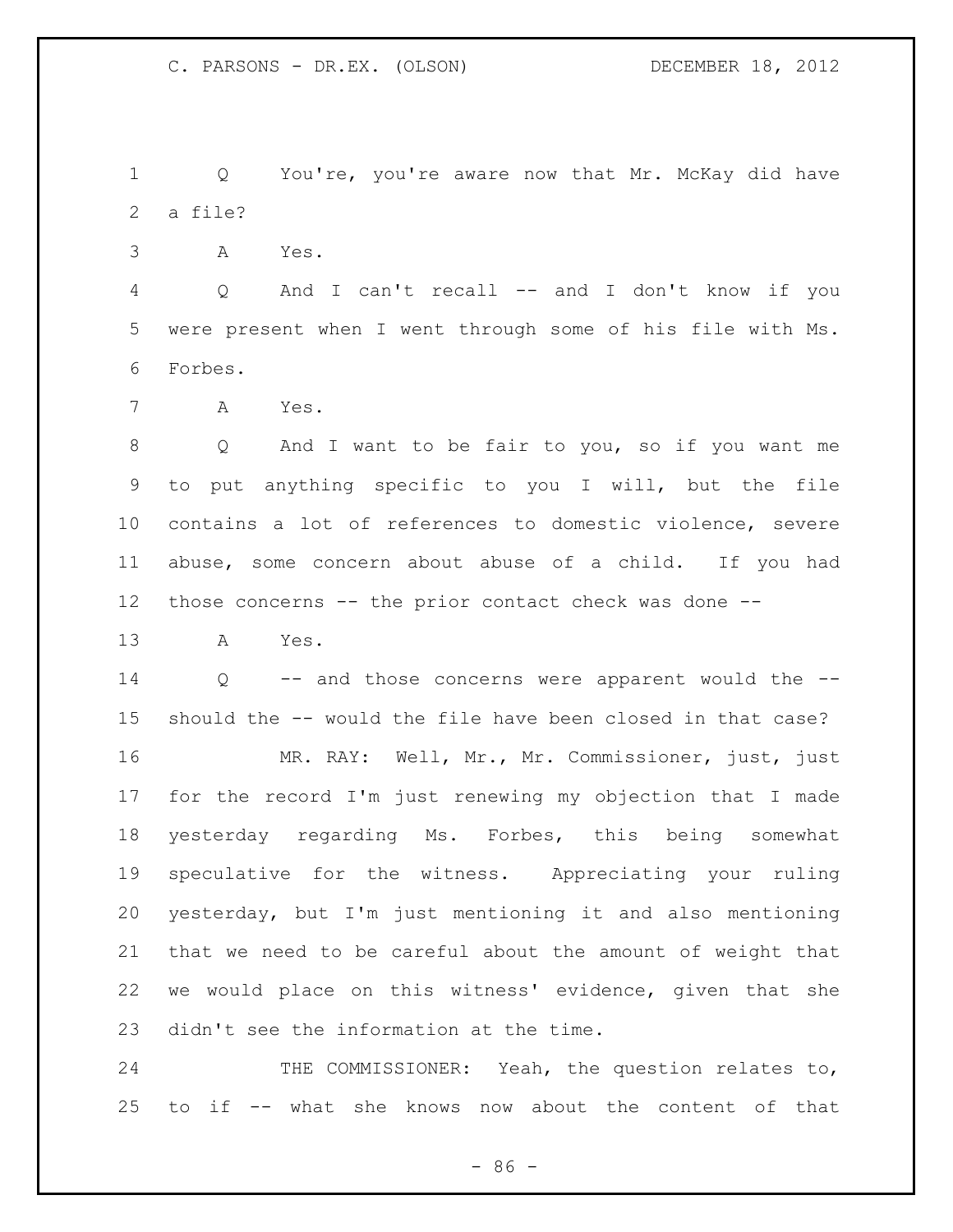file -- MR. RAY: Had she seen it. 3 THE COMMISSIONER: -- what, what might have happened at that time. MR. RAY: Correct. THE COMMISSIONER: Well -- I'll allow her to answer that question. I think it's not an unfair question, but it's, it's got a speculative nature to it, and I'm sure she understands that. MR. RAY: I agree, and just for the record as, as I stated yesterday. BY MR. OLSON: Q I guess maybe another way to put it is, that information is this, is this information significant when assessing risk? If you had this information would it be significant in assessing risk on this file? 18 A Yes, it would have. Q Would the file have been closed? A No. Q What would have happened with it? A If, if we had -- I guess I've now read the file that Mr. McKay is part of, and based on the information 24 that I have read about him at the very, at the very least we would have had grounds to have him removed from the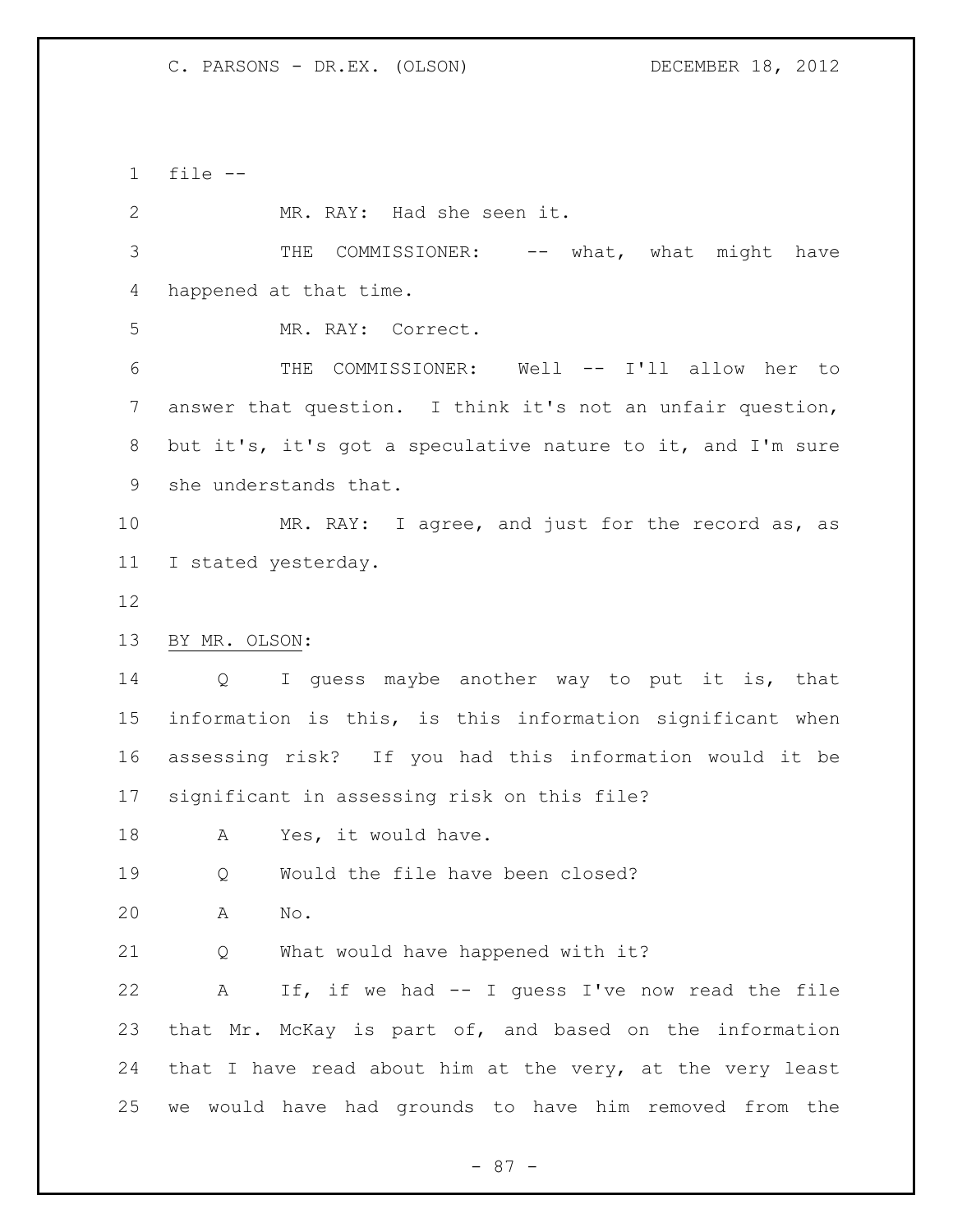home, if we could have some confidence that Ms. Kematch would respect that. Certainly the file would have been transferred.

 Q Would have been transferred for ongoing services? A For ongoing services.

 Q We did hear information -- testimony from Ms. Forbes that if she had information she wouldn't necessarily share the concerns with Ms. Kematch; would there be a problem with sharing her concerns with Ms. Kematch, knowing that Mr. McKay is parenting?

 MR. RAY: I think -- just for the record I think Ms. Forbes' evidence was she wouldn't state the specific 13 facts contained in the file of Mr. McKay, but that she would have advised Ms. Kematch that he presented a risk I think is what her, her evidence was.

16 THE COMMISSIONER: Do you agree with that?

17 MR. OLSON: That's fine. If -- I don't have a problem with putting it to the witness that way.

 THE COMMISSIONER: I think you should do that. BY MR. OLSON:

Q So do you understand that?

A Could you repeat that again?

 Q So Ms., Ms. Forbes' testimony was that she wouldn't, she wouldn't share the specifics of the allegations or the concerns that the agency had about Mr.

- 88 -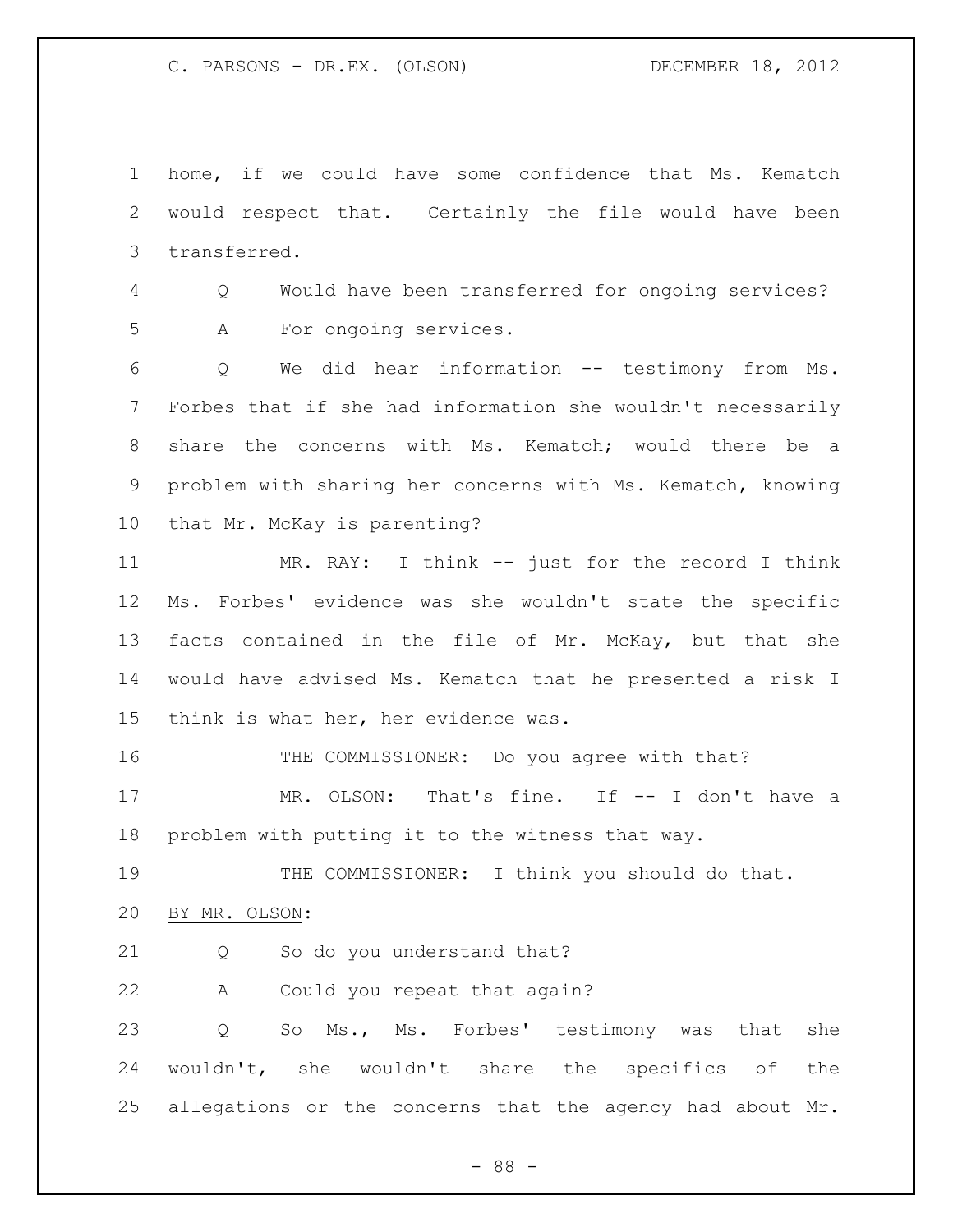McKay with Ms. Kematch, had she known. She, she may just say, you know, we have some concerns.

A Yes.

 Q My question was would there be a problem -- for you as a supervisor, if you were looking at the file, would there be any problem with actually talking to Samantha about the specific concerns the agency had with Mr. McKay at that point?

 A I think, I think we're always cognizant of confidentiality, and the practice generally is to go to people when we have information that a partner is high risk, to go to them with the information that there are high risk concerns, not the specifics but based on our high risk concerns we would be asking for -- or advising them we would be having further involvement and putting the onus back on the person who has the concern to either self- disclose or that would happen through the Family Service worker if it was decided that that was something that needed to be disclosed in more detail, but I think it's generally sufficient for Intake to have the high risk information and to tell the other person that that's a concern, and whether that person's residing in the house or, or not, just having access.

 Q And that, I take it, is because the information presents possibly a high risk of harm to come to the child;

- 89 -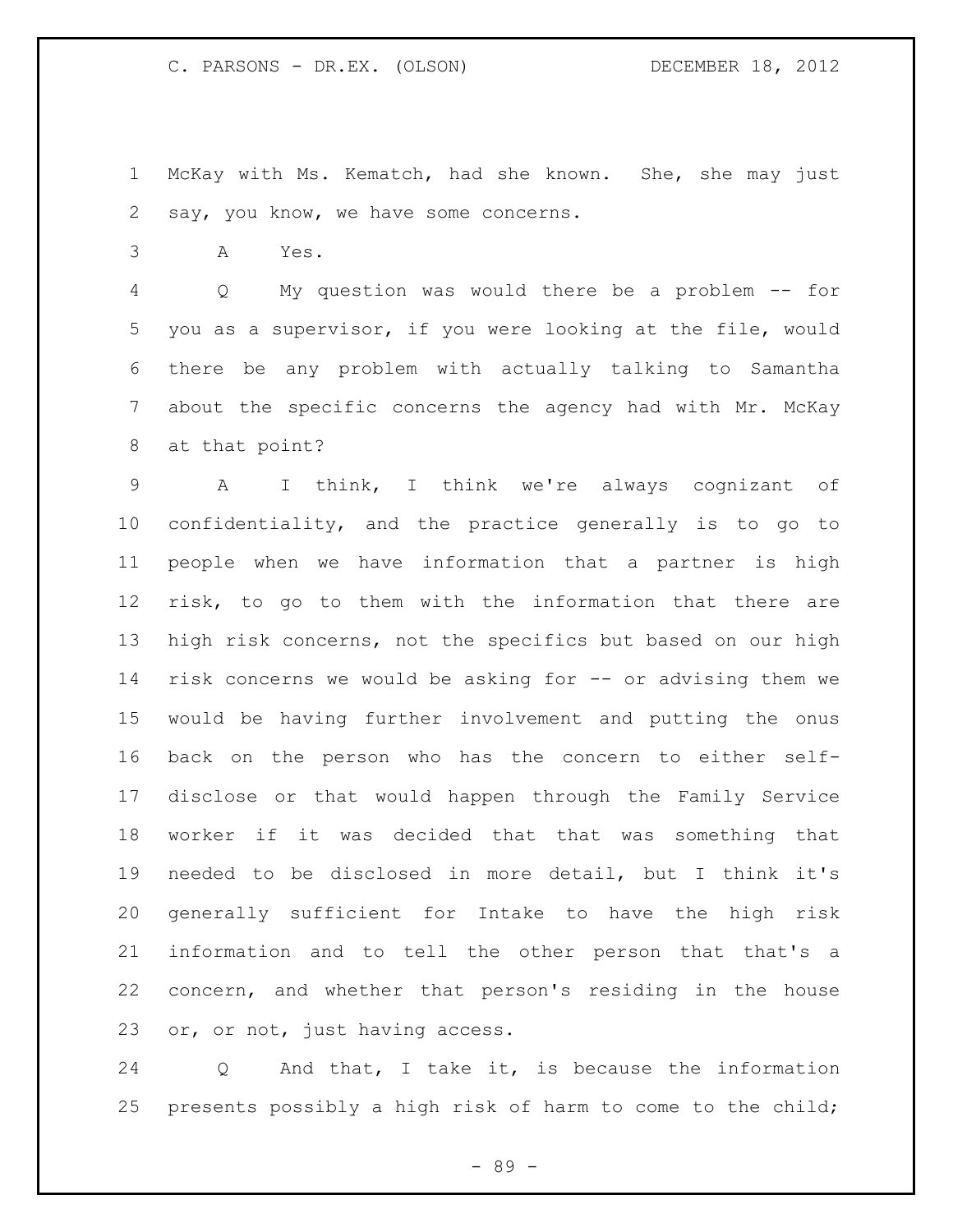is that, is that why it would be disclosed?

A Yes.

 Q Okay. You said with this information there would be grounds -- I want to be sure of what you said, to have Mr. McKay removed from the home?

 A Yes, to ask him to voluntarily leave while we were looking into it further.

 Q Okay. And if he wouldn't voluntarily leave could -- if he's --

 A Then I think we would have had grounds to apprehend.

 Q Okay. I want to change over to just a slightly different area.

14 A Okay.

 Q We've, we've heard evidence that files sometimes were sent up to Intake by CRU, and they were rejected and 17 sent back down; is that, is that something you're aware of? A I'm, I'm aware of, but I would use different terminology.

 Q Maybe you can tell us what, what was happening in your view.

 A I think there were times when files would come up to, to Intake where we would look at that file, and have questions about whether or not it was necessary to come to Intake, whether or not the CRU could make a further phone

 $-90 -$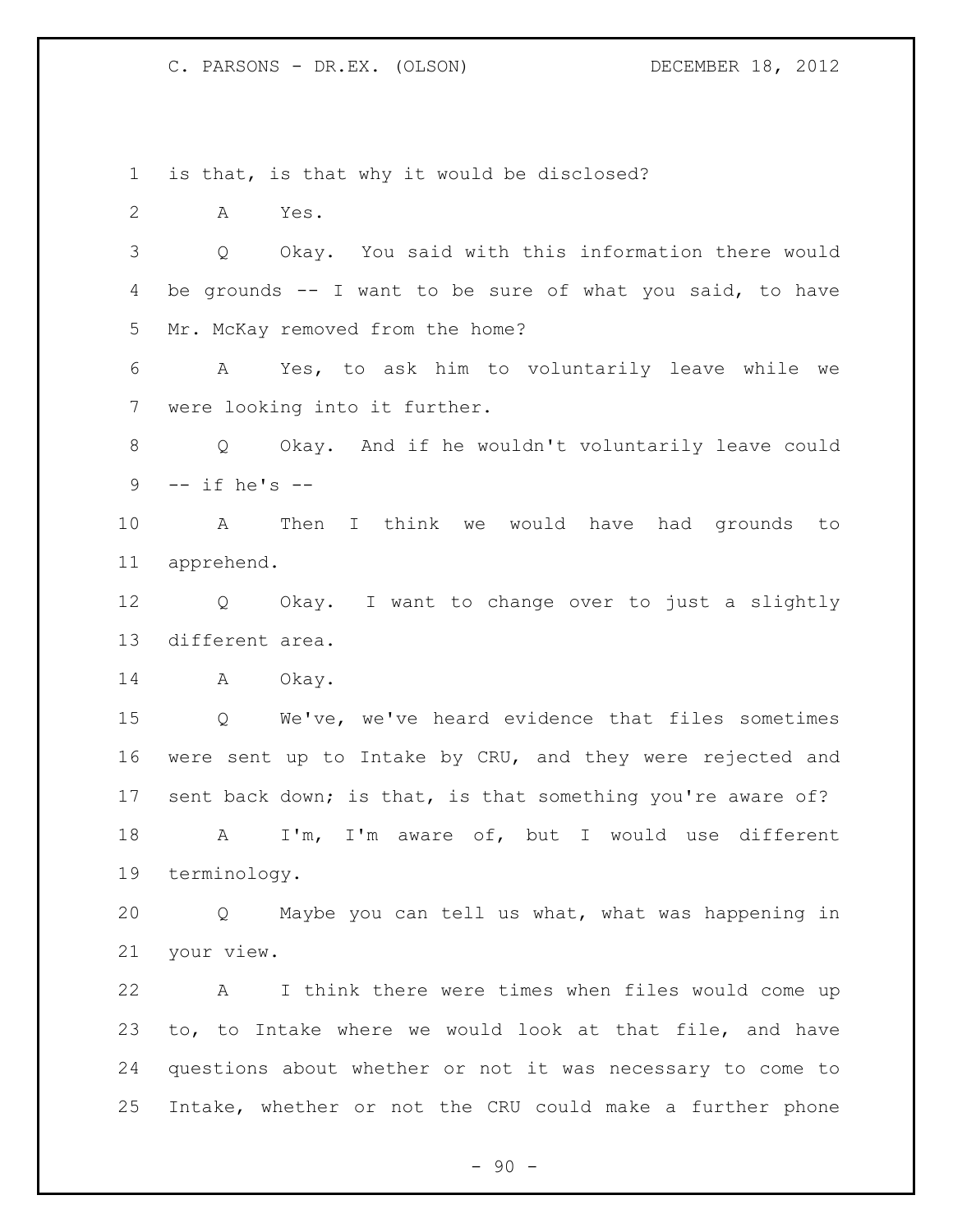call, whether the -- if it was a very urgent case whether or not it was better for CRU to be going out as a first responder, so those kinds of situations we would -- I would go down and speak with the CRU supervisor for the file, and we would have a discussion about the different points of view and whether or not they would do some further work, or not, and sometimes there was a decision made that CRU would continue to work on the file, to try to gather some further information, to determine whether or not it really required an assessment, and sometimes the decision would be that there wasn't sufficient information there, and that Intake would, would do the fuller assessment.

 Q In that context had you ever heard of the phrase "a lock of shame"?

A No, I hadn't.

Q That's not a phrase you're familiar with?

A No.

 Q Do you recall if you had any other involvement in this file, in either Ms. Kematch's or Mr. Sinclair's file?

 A I don't have, I don't have any recollection of, of other situations. I don't have any clear recollections. The information that's been presented to me through the course of the Commission inquiry. There is another incident that I've looked at, and I've -- and I have some vague recollections of receiving information and, and going

 $- 91 -$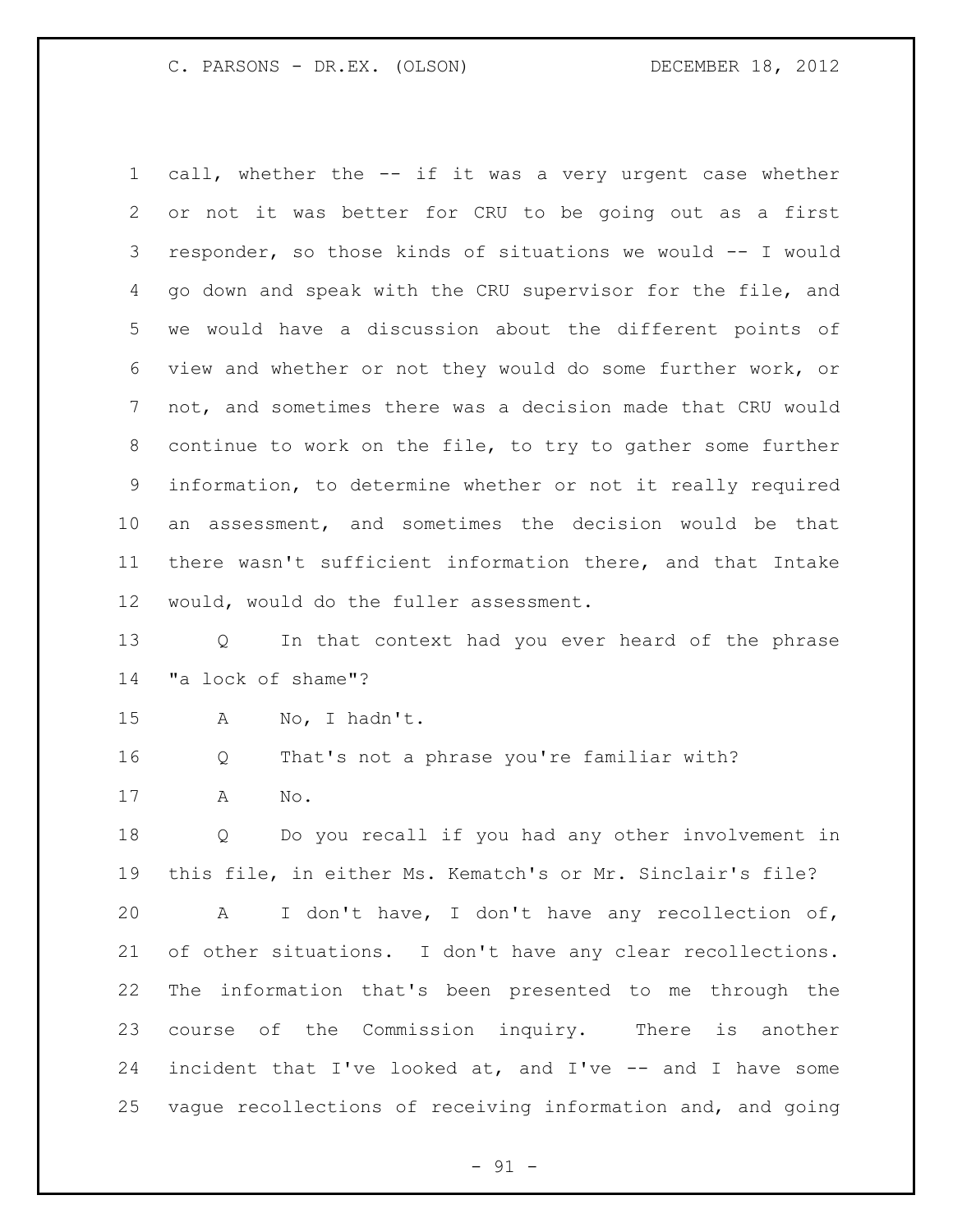down to talk to -- but I can't be absolutely certain that that in fact was this situation --

Q Okay.

 A -- or something else that I'm being confused about because it would have been a very, you know, sort of a minute involvement or interaction.

 Q And so in order to be completely fair to you -- A Um-hum.

 Q -- I, I want to ask you a couple of questions about this, and I suspect you, you can't recall, but there is some information I think from the department that you may have been the intake supervisor at the time Shelly -- and we haven't heard this evidence yet about Shelly Wiebe- Willox's involvement in December, 2004, or Richard Buchkowski's involvement on March 1st. There's some indication he may have been the supervisor at that time; do you have any recollection of, of anything around that?

 Is that what, what you were speaking about? A That's, that's what I was speaking about. Q Okay.

A Shelly Wiebe ...

Q And just to give it a bit more context --

A Okay.

 Q -- the specific issue is a file being referred from CRU, sent up to Intake, and then Intake rejecting the

- 92 -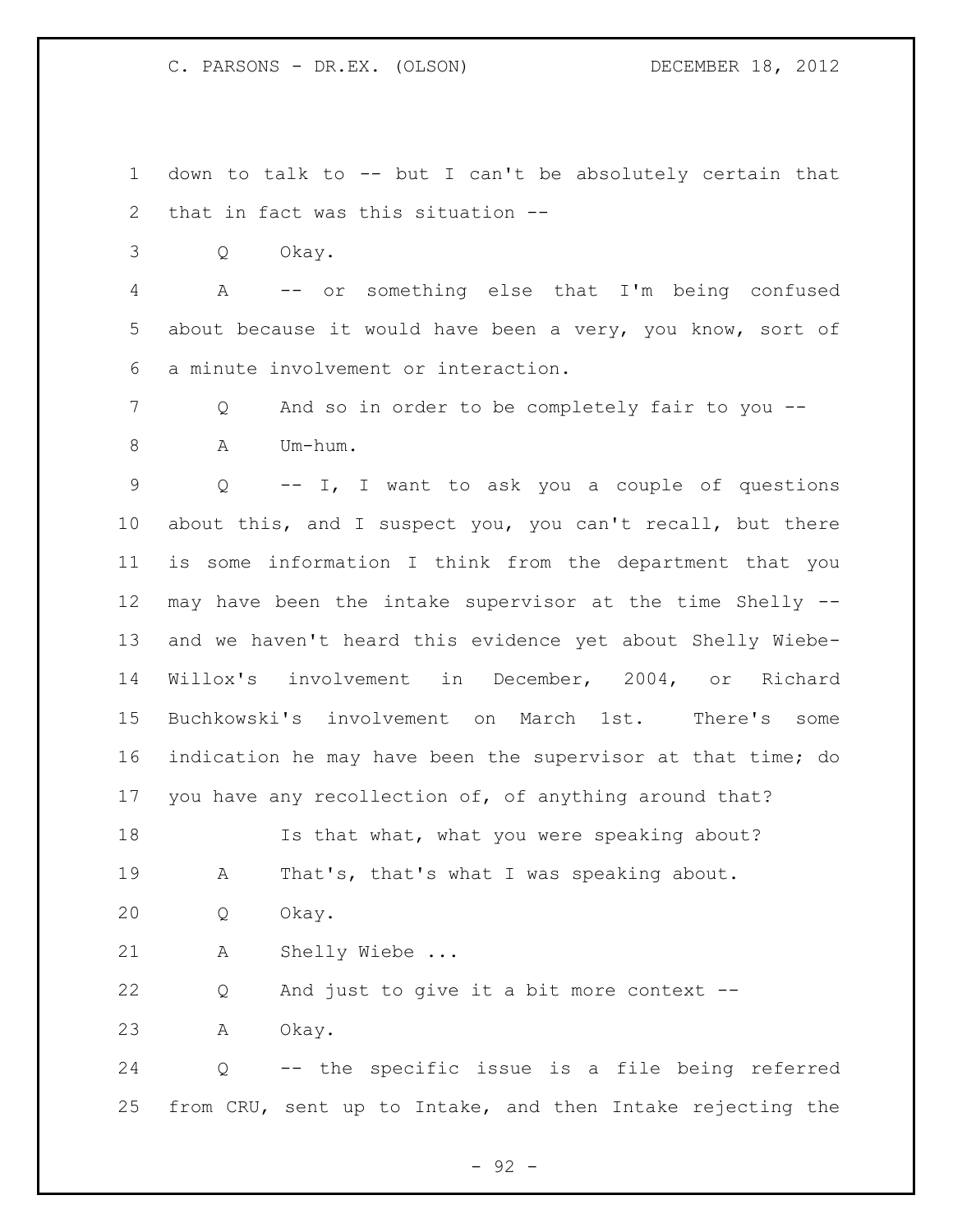file, that's the context, that's -- and you're familiar with that?

A Yes.

Q Is, is that something you're able to recall?

 A Not with great certainty. I believe, I believe that the Shelly Wiebe file that came up -- that came up -- that, that was opened as a result of a call from the hospital with the birth of another child, I believe that I saw that intake and had a discussion with Diva (phonetic) about whether or not there was sufficient information to -- for Intake to follow up on that, or whether CRU could make some further inquiries, and -- but I don't have a clear recollection of having that conversation, but when I'm looking at it I'm thinking that that's something that I could possibly have done.

 Q So it's not a -- you don't have a clear recollection, but that might have occurred?

A Yes.

 Q Okay. And do you recall -- would you have ever actually outright rejected a file --

A No.

Q -- from the CRU?

 A No, and I, I don't recall ever rejecting a file from CRU. My recollections are of having conversations with whoever the CRU supervisor was and coming to an

 $-93 -$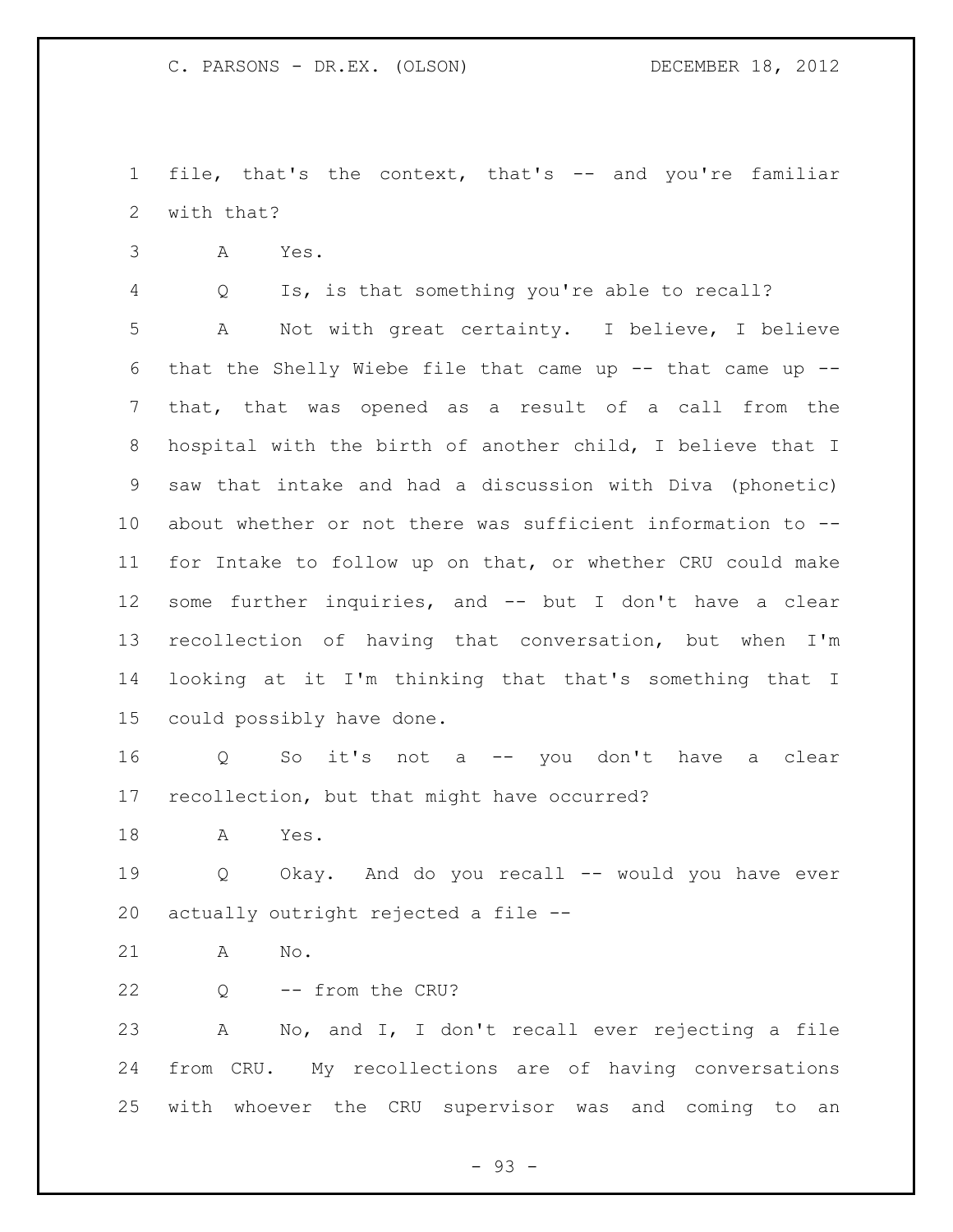agreement one way or the other to either take the file and work on it, or to have, to have CRU do further work. Q Okay. So it would be some sort of an negotiated agreement between you and the CRU supervisor? A Yes. Q Okay. And would those sometimes be heated discussions? A I, I wasn't involved in any heated discussions around the file work. Q Okay. THE COMMISSIONER: And what timeframe are we talking about here again? MR. OLSON: So the timeframe for that, Mr. Commissioner, would be -- there was a December, 2004, and you're going to -- you're going to hear evidence from Ms. Willox about that, Shelly Wiebe, and March 1, 2005. 17 THE COMMISSIONER: All right. BY MR. OLSON: Q Is there anything else you want to add about that before I move on? A No. Q Can you recall when you first learned about Phoenix's death? A I would have been at work.

- 94 -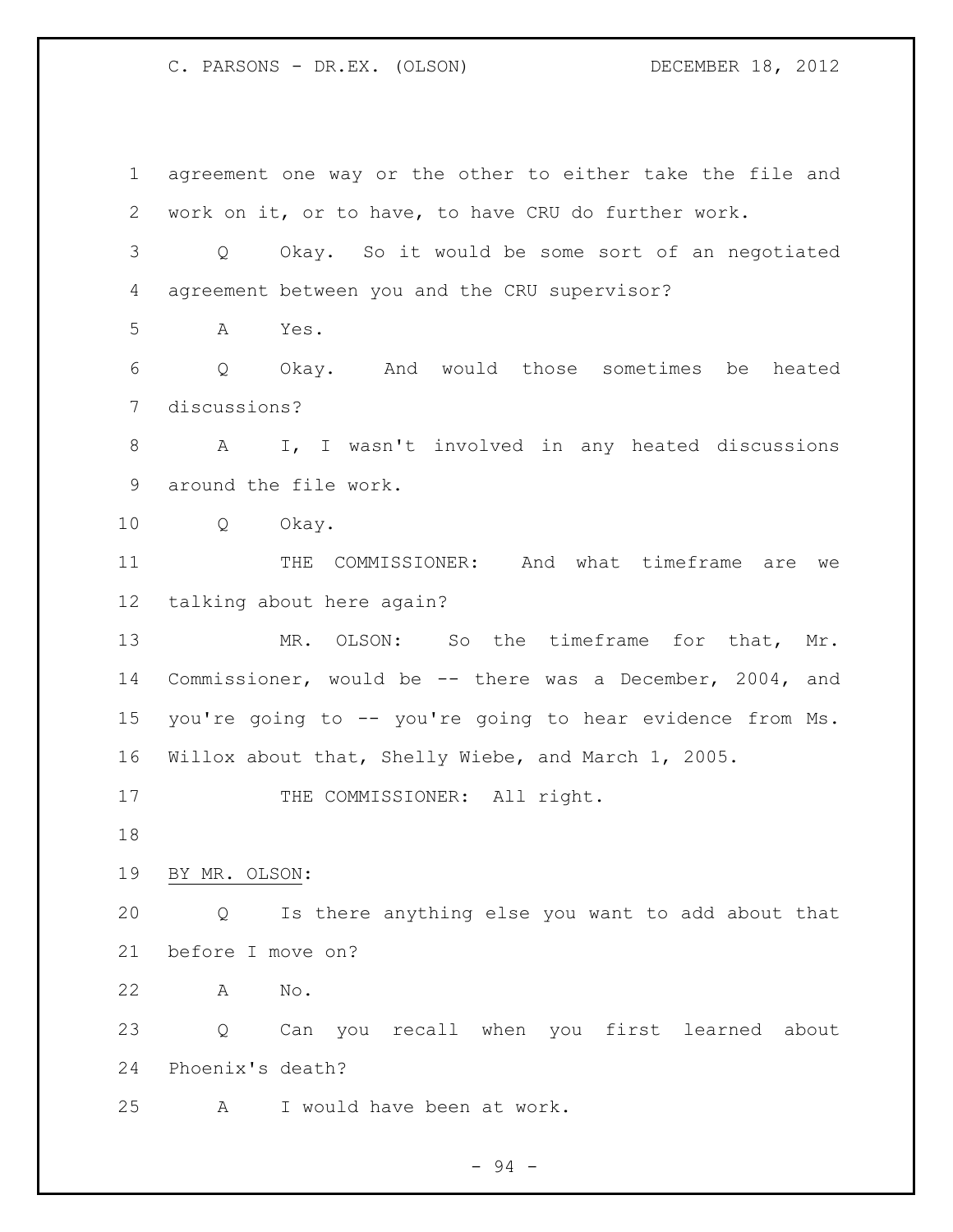1 Q Do you recall when it was? A The date, no. Q Even the year? Would it have been shortly after the discovery of her death? You have to -- A Sorry? Q It would have been shortly after the discovery of Phoenix's death? A Yes, yes. Q Okay. How did it come to your attention? A I don't know. I don't know whether it was a news report, and then information started to flow through the office. I don't recall who -- whether somebody came in to tell me, or whether it was -- oh, I guess I can't imagine how else I would have received the information. Q Did anyone talk -- did you realize you were involved in the -- A Not immediately. Q Okay. How -- when did you realize that you had some involvement? A After I looked at CFSIS to -- Q You looked it up -- A -- see whether our unit had been involved, and, and whether we had been involved. Q And at that point you realized you were involved? A Yes.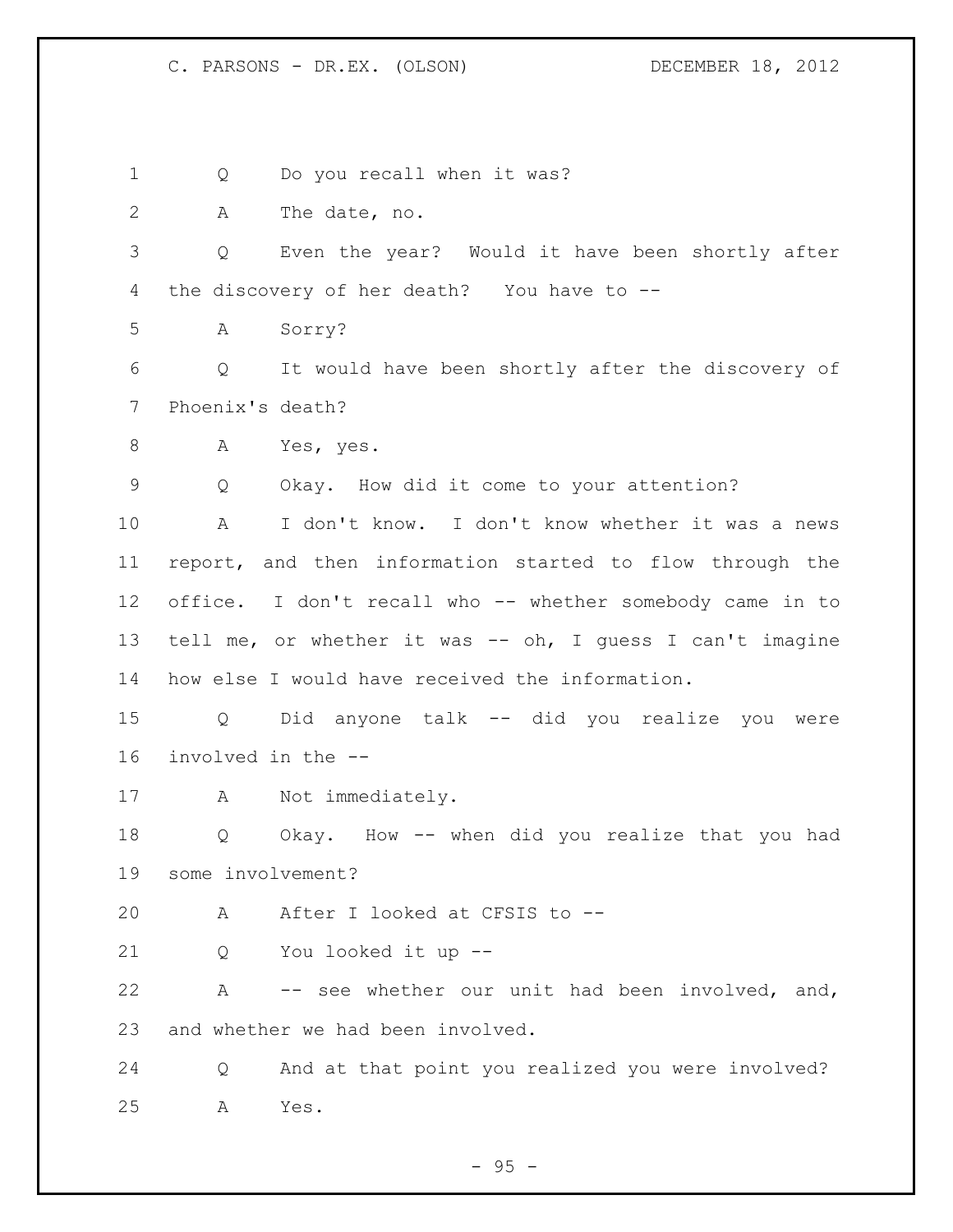Q Would that have been some time shortly after first finding out about Phoenix's death? A Immediately. Q Immediately? A Yes. Q That's the first thing that you -- A Yeah. 8 Q -- would have done? Okay. Did anyone talk to you about your involvement, and by that I mean anyone from your employer? A Not particularly. Q Okay. A No. I would have -- I can't recall, I can't recall having any conversation. Q Okay. There was no conversation with your employer about the extent of your involvement, or things of that nature? A No. Q Okay. Were you interviewed by any, any of the report writers, the report's done -- a section 4 report, a section 10 report; were you interviewed by anyone? A I was interviewed very briefly by a person from the Office of the Children's Advocates Office, but it wasn't particularly extensive. It was more around changes to the system.

 $-96 -$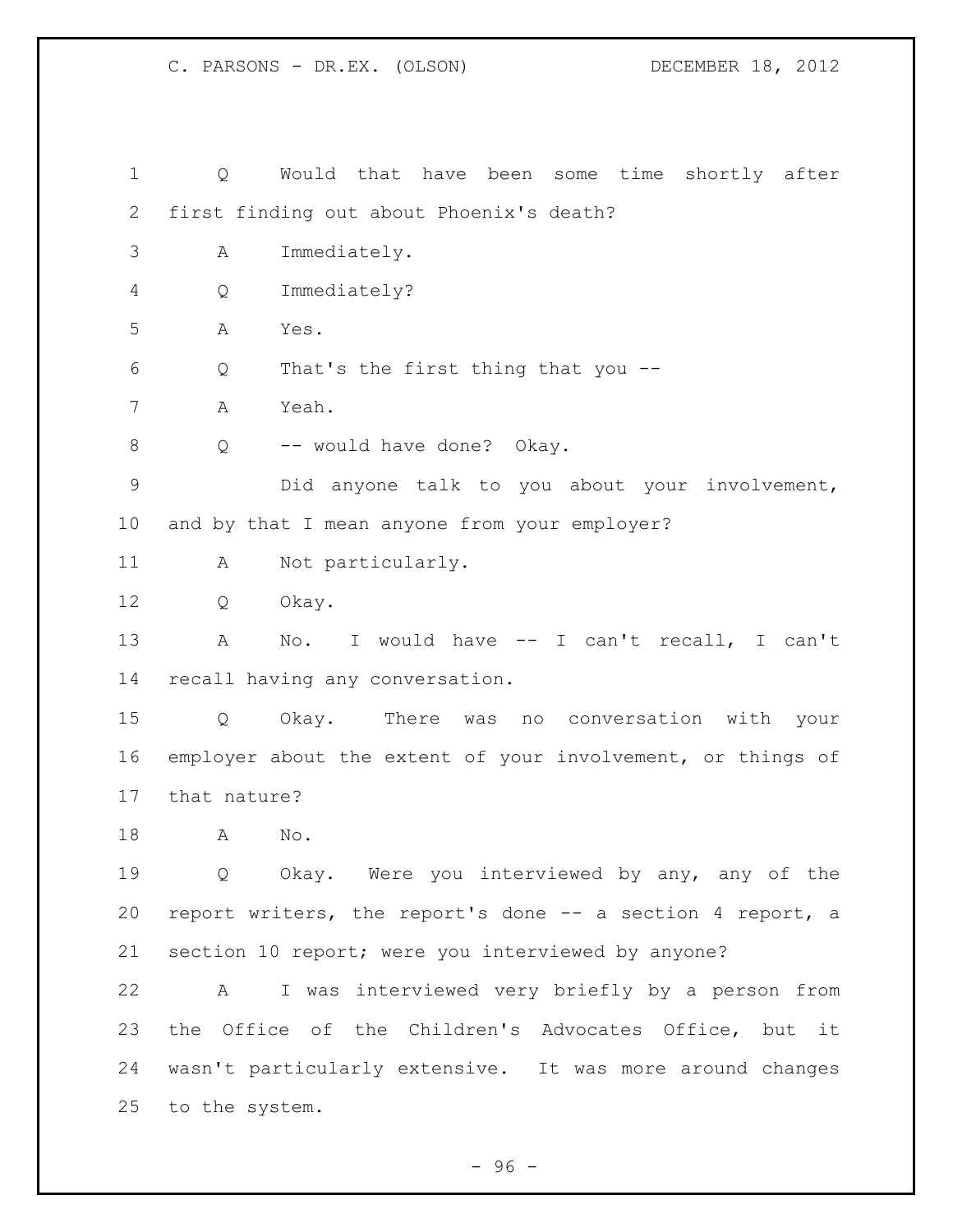1 Q About changes to the system? A Yes. Q Not about your involvement -- A No. Q -- in the files? A No. Q Okay. Now, you've, you've seen the reports through this process? A Yes. Q And you're aware of the areas where you were involved? A Yes. Q And what the report writers have said about your involvement? A Yes. Q Okay. And so what I want to do now is just give you an opportunity to respond or clarify anything with respect to your involvement -- A Okay. Q -- as, as recorded by the report writers. So the first report I'll take you to is the report entitled Special Case Review in Regard to the Death of Phoenix Sinclair, by Andrew Koster, it's a section 4 report, and the specific reference is on page 41. Q Where would I find them?

- 97 -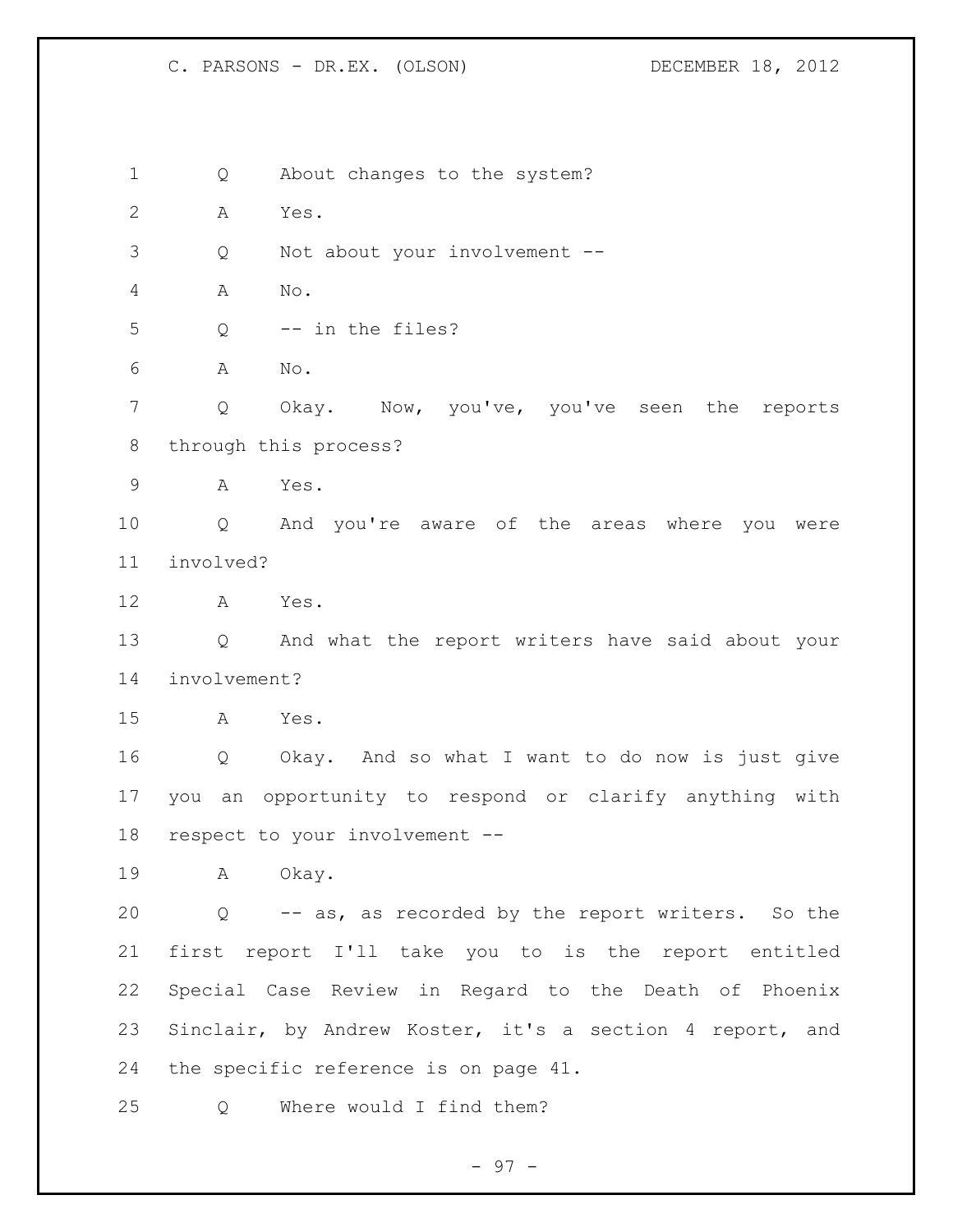```
1 A If it's arranged by tabs it'll be tab -- it will 
2 be commission disclosure 1. So do you have that page 41?
3 A Yes.
4 Q And it's the page on the right-hand corner, not 
5 the, not the one in the center, but on the right-hand side 
6 of the page; is that the one you're looking at?
7 A Yes.
8 Q Okay. And so your involvement as a supervisor 
9 would have -- began around May 13, 2004?
10 A Yes.
11 Q This is basically a factual write-up to the end 
12 of page 42?
13 A Yes.
14 Q Is there anything in, in that area of the report 
15 that you want to correct, clarify or comment on?
16 THE COMMISSIONER: Have you seen this before, 
17 witness?
18 THE WITNESS: Yes, I have. Okay.
19
20 BY MR. OLSON:
21 Q Is there anything in that section?
22 A No. 
23 Q And just, just to be clear for the record, and I
24 appreciate that you may not have noticed it, but on page 42 
25 Ms. Forbes indicated that her June 2nd involvement was
```
- 98 -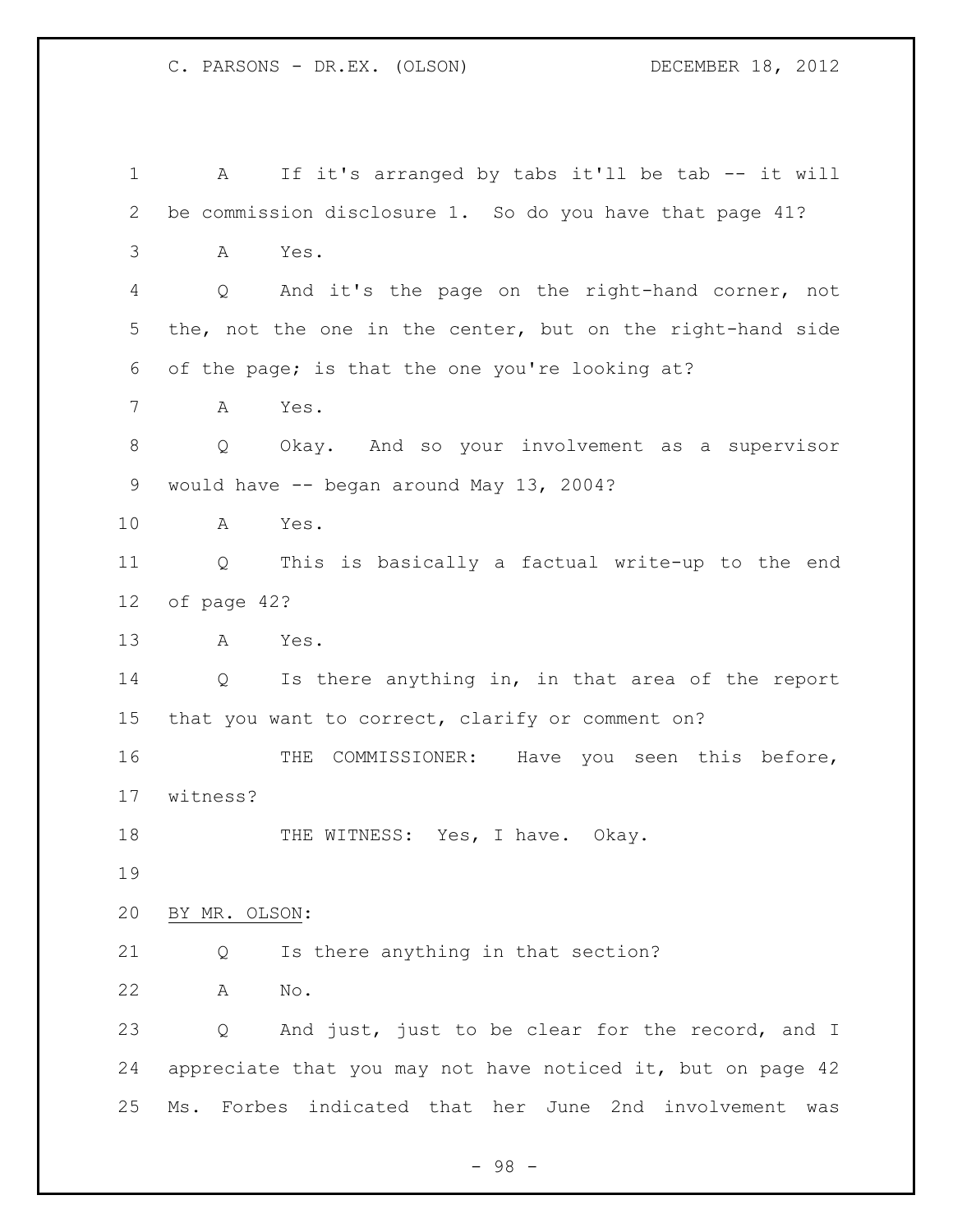missing and the June 15th involvement was not quite accurate, so that's not something you picked up here. I just wanted to have that clear for the record. Page 43, these are the bullet points here, or the reasons given for the closure by Ms. Forbes. A Um-hum. 7 Q Do you agree with them? 8 A Yes. Q Okay. Under the heading The Worker's Circumstances Beyond the Case File it says: "The worker indicated that there were at least three colleagues on her unit sick at the time that she had carriage of the intake **file on Samantha Kematch.**" 18 A I can't comment on that. Q Okay. A I don't know that to be true or not true. Q You, you can't say one way or the other? A No. Q Okay. She also said that: "In 2004 as is the case now in

- 99 -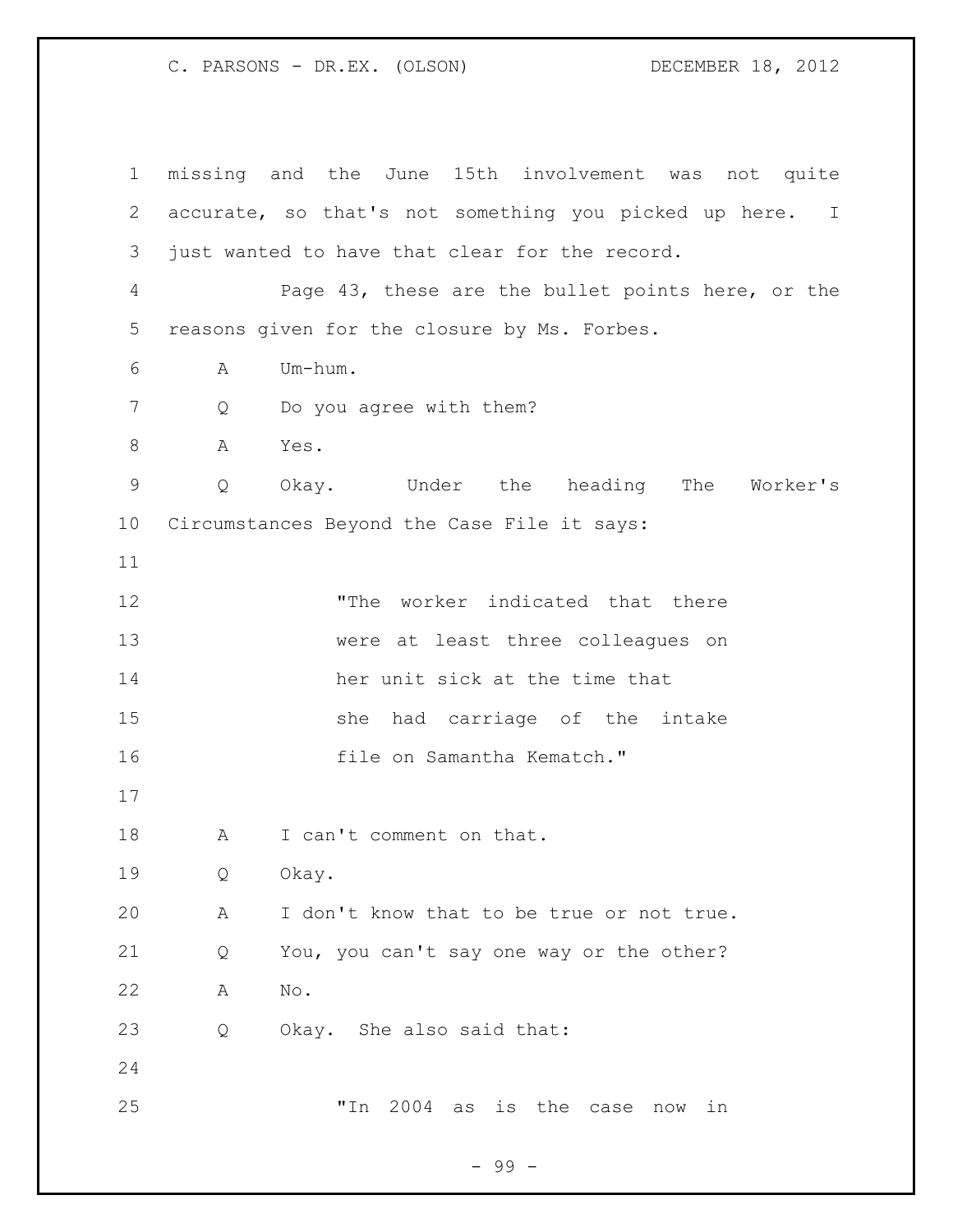C. PARSONS - DR.EX. (OLSON) DECEMBER 18, 2012 2006 --" When she was interviewed. " -- standards were not a priority for workers since the reality is 7 that they cannot necessarily meet 8 them." Is that something you agree with, was that the case at the time? A Yes. Q And then she goes on to say: "In particular, high medium or low time frames are not met and workers use their own judgment." Is that accurate? A To a, to a certain extent. I think that high risk standards were met. I think workers sometimes think that they're not meeting standards when they actually are. I, I think that, you know, medium and, and low risk timeframes were not being met. Q Finding 27, the same page, the report writer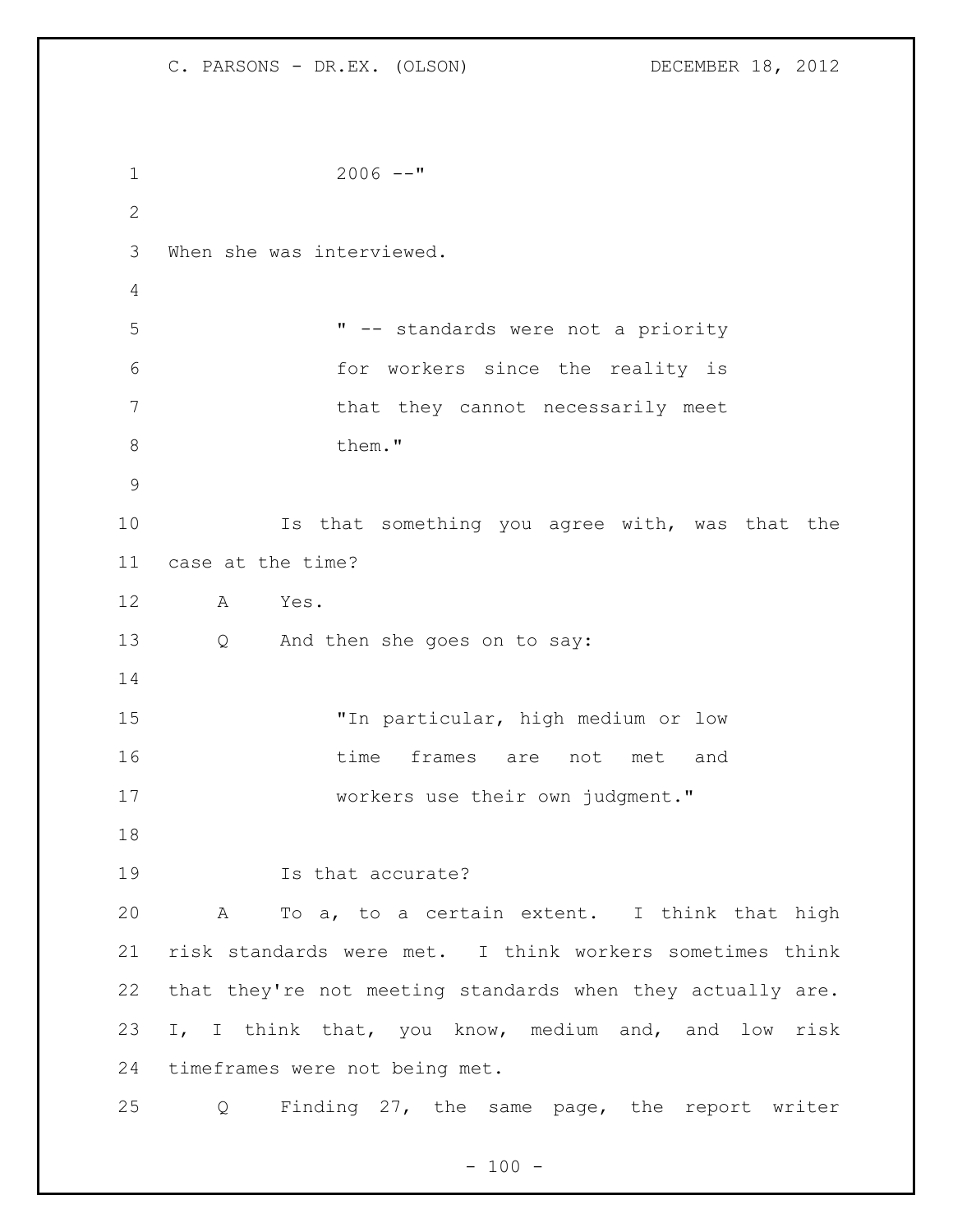talks about the 48 hour safety, 48 hour response under the safety assessment, and the report writer says: "It would have been important to go out the same day when previous concerns about the mother's parenting and possible drug **b** problems are considered." Do you want to comment on that? A The only comment I have about that is that there was no immediate incident being raised, there was no concern that something was happening immediately, which, which is generally what a, a 24 hour response is, that there's grave risk. Q So I take it you don't agree with the assessment? A I don't, no. Q The next finding on page 44, it's just the next page so. Finding 28: "It would have been good practice to obtain Wes's full name if the worker had thought that he was living in the home." 

 $- 101 -$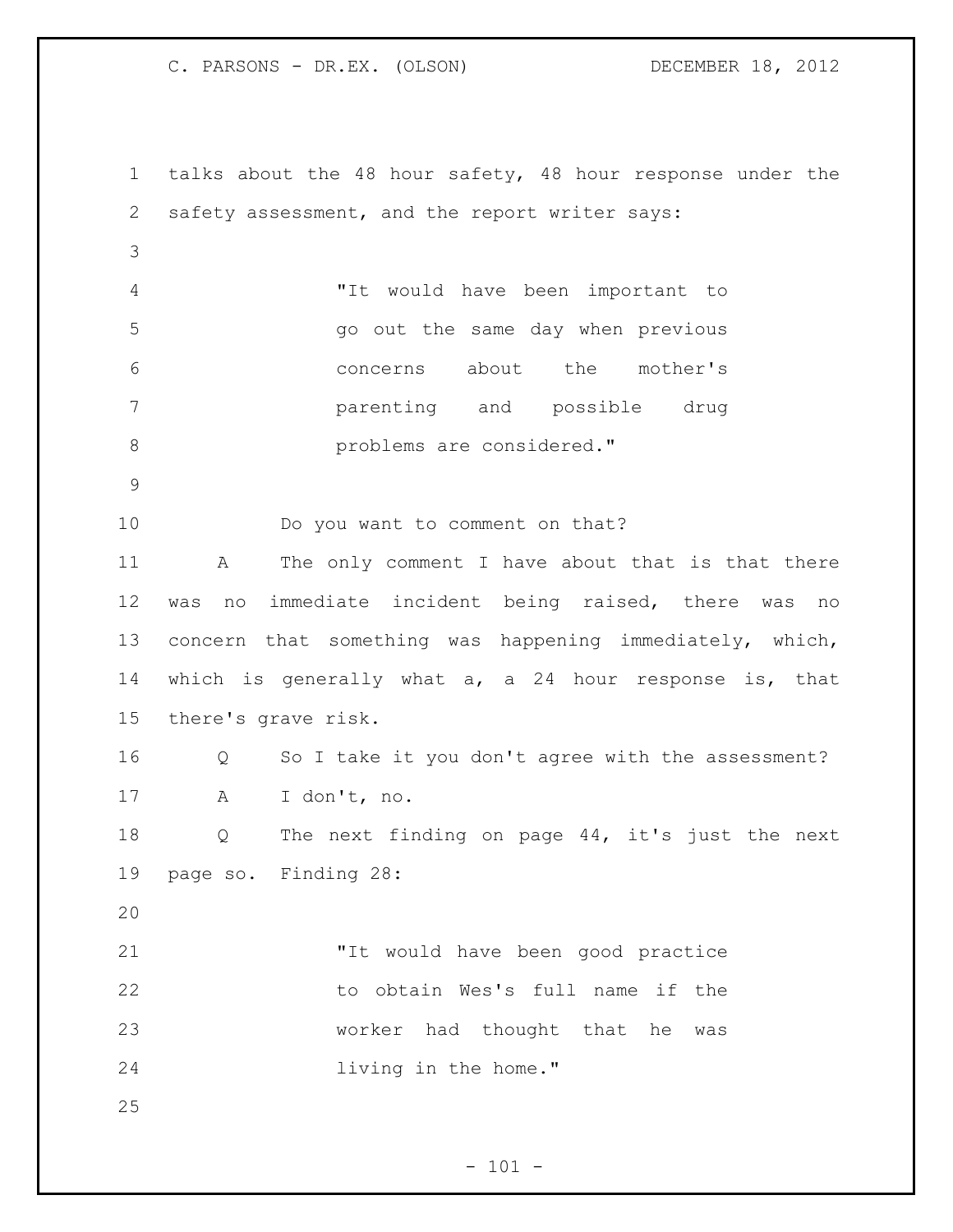Now, there is -- you did comment somewhat on this. Is there anything you want to add? 3 I, I take it you agree with this statement? A I, I do agree with that, yes. Q Okay. And you'll see in the paragraph explaining it that the writer is confused about it being Sara's residence, you've explained that. Your understanding is that was a typo? A Yes. Q Finding 29, same page, it says: "It would have been difficult to access the CFSIS system to obtain information on 'Wes' even if more information was known." Do you agree with that? 18 A Just from, from what I've heard that there were difficulties even when Mr. McKay's name was known as to where -- whether he was actually involved in files because there were a number of them with different birth dates, and ... Q You're talking about -- it's based on a CFSIS search at some other point; is that what you're referring to?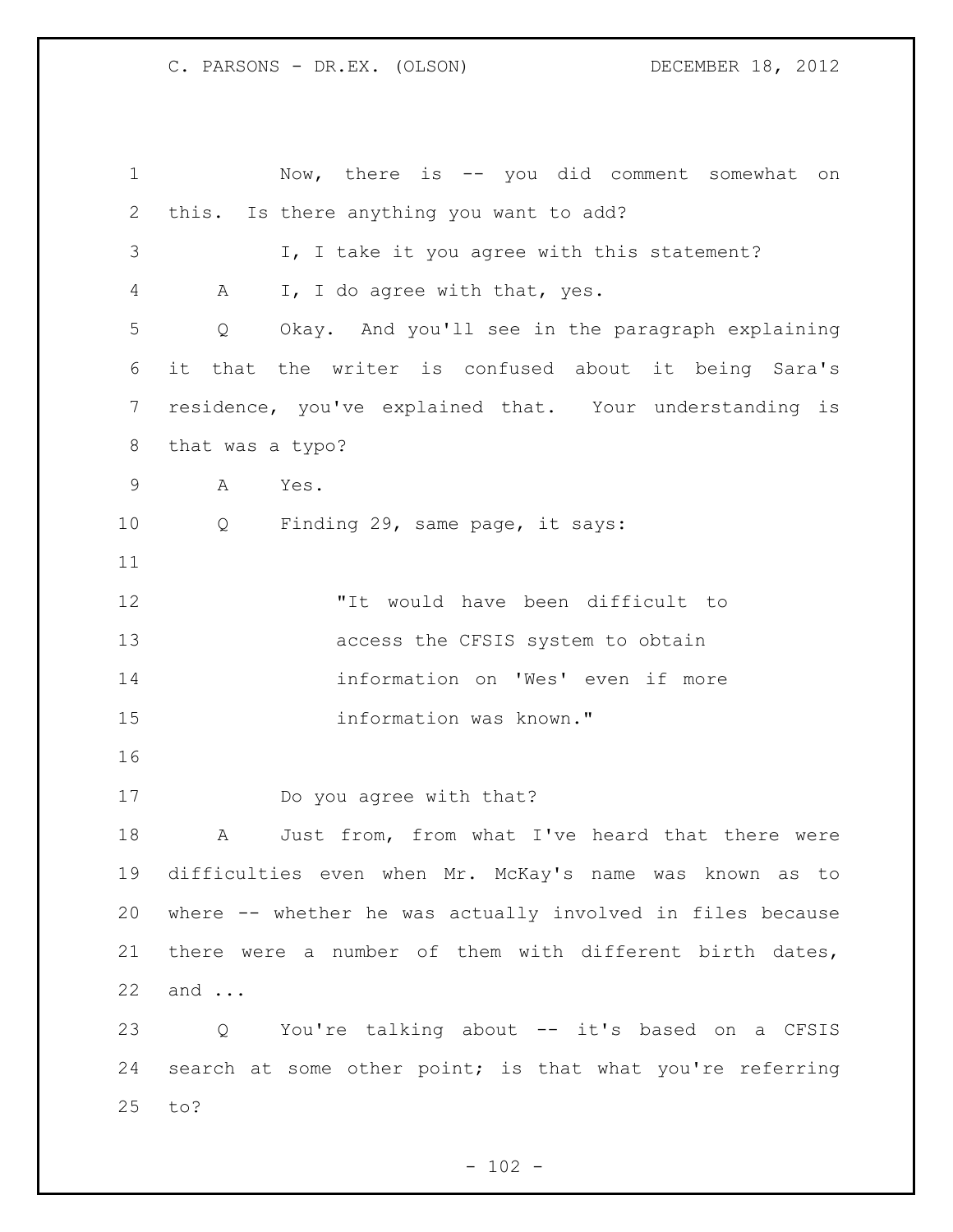A I think so. Q Just based on your understanding of what's involved in, in doing a prior contact check you explained before that you put the name in -- A Um-hum. Q -- and, and names come up? A Um-hum. 8 Q That's the process? A That's the process, and if you have the correct name, and if the name has actually been entered into the CFSIS system you will get a match. I think older, historical content are not entered as well as they are -- or as they, they were once the intake module came into being, and there would be files where there would be mention of a, a partner and perhaps a birth date included in the file, but that wouldn't necessarily have made it into the computer system. Q Okay. The next finding, 30, it says: "This file should have been transferred to Family Services due 22 to the past history of the case, the mother's possible drug and alcohol problems and the young age of Phoenix Sinclair."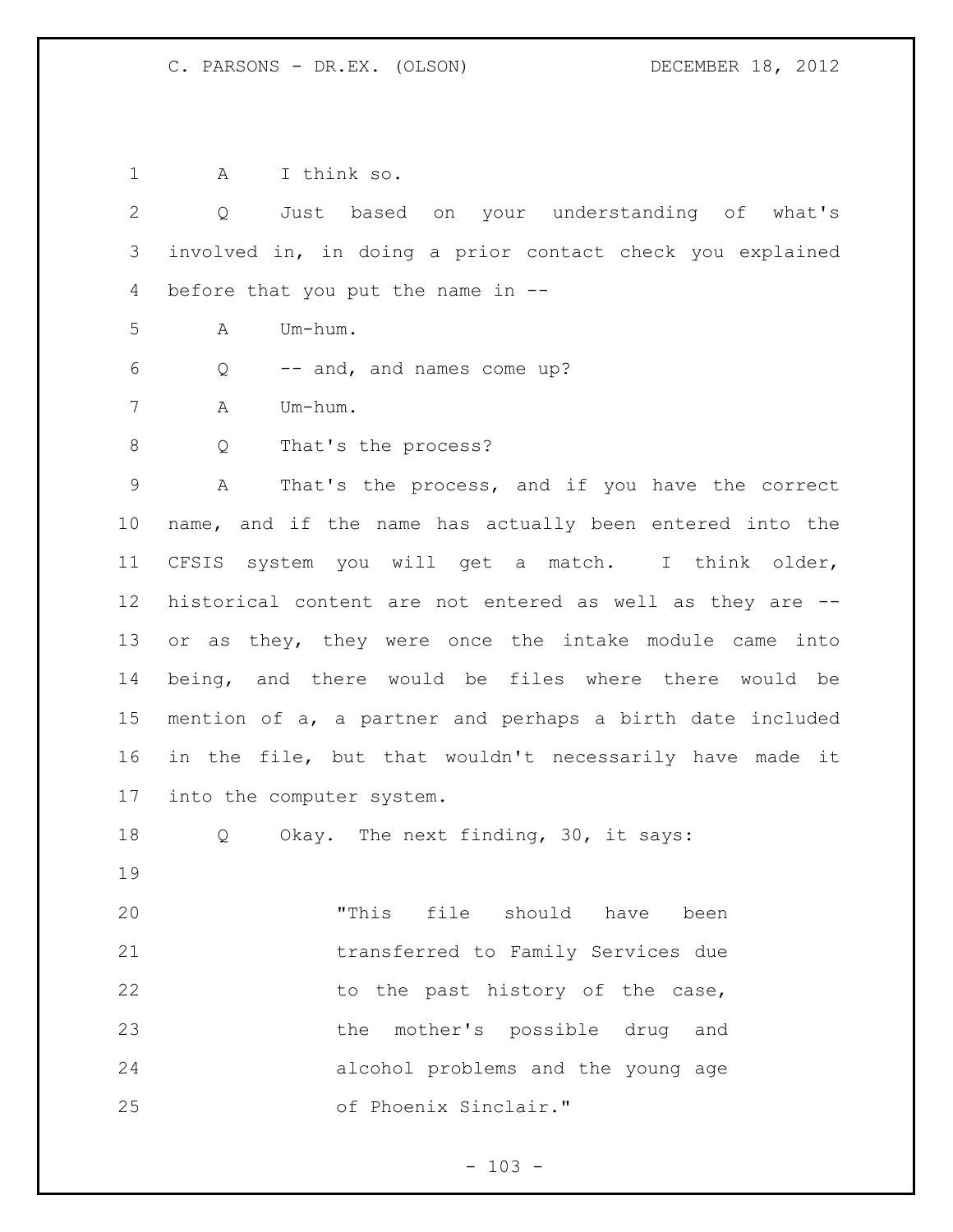Is that something you agree with? A No. Q And do you want to explain it any more or just ... A I think based on the information I've given previously it would, would be the, the same reasons for not transferring it at that point in time. Q Okay. And then finding 31: "The Statement of Risk for Phoenix was assessed at too low level for 13 the risk factors that were known 14 to exist in the recent past." Do you have any comments? A I think that the, the risk could have been between low and medium, based on the risk factors. Q So you agree then with the assessment done by Ms. Forbes at the time? She assessed it as a low risk. A Yes. Q And you don't necessarily agree with what the report writer found? A In retrospect -- I guess in retrospect I look at it and think it was -- it could have between a low and a

 $- 104 -$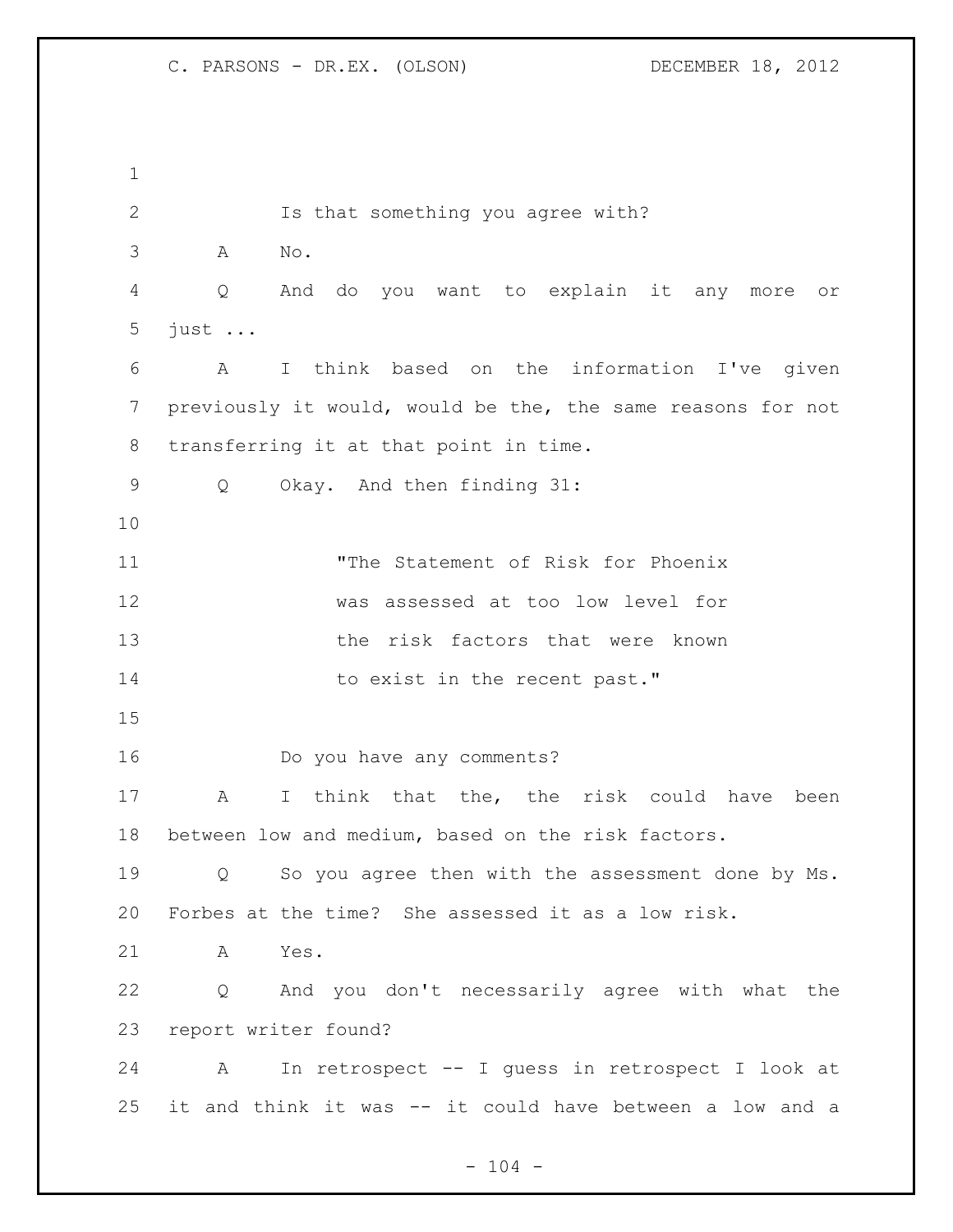medium risk.

Q Okay.

 A At the point in time that I was reviewing it I, I believe that it was a low risk as well.

 Q And I want to give you an opportunity to -- another -- there's another report called the section 4 report, it's at commission disclosure 2.

8 THE COMMISSIONER: Just a minute. This -- does she -- did you ask her -- did she remember being interviewed by the author of this report?

 MR. OLSON: She -- you were not interviewed by the author I think is what you said?

13 THE WITNESS: No, no.

14 THE COMMISSIONER: All right.

BY MR. OLSON:

 Q When you were -- you were interviewed by someone from the Children's Advocate, I think you said?

A Yes, I was.

Q Do you know who that person was?

A It was -- I believe it was Cybil Williams.

Q So it wasn't Billie Schibler or Andrew Koster?

A No. That's Cybil Williams.

 Q The next report I want to give you an opportunity to respond to is the section 4 report.

 $- 105 -$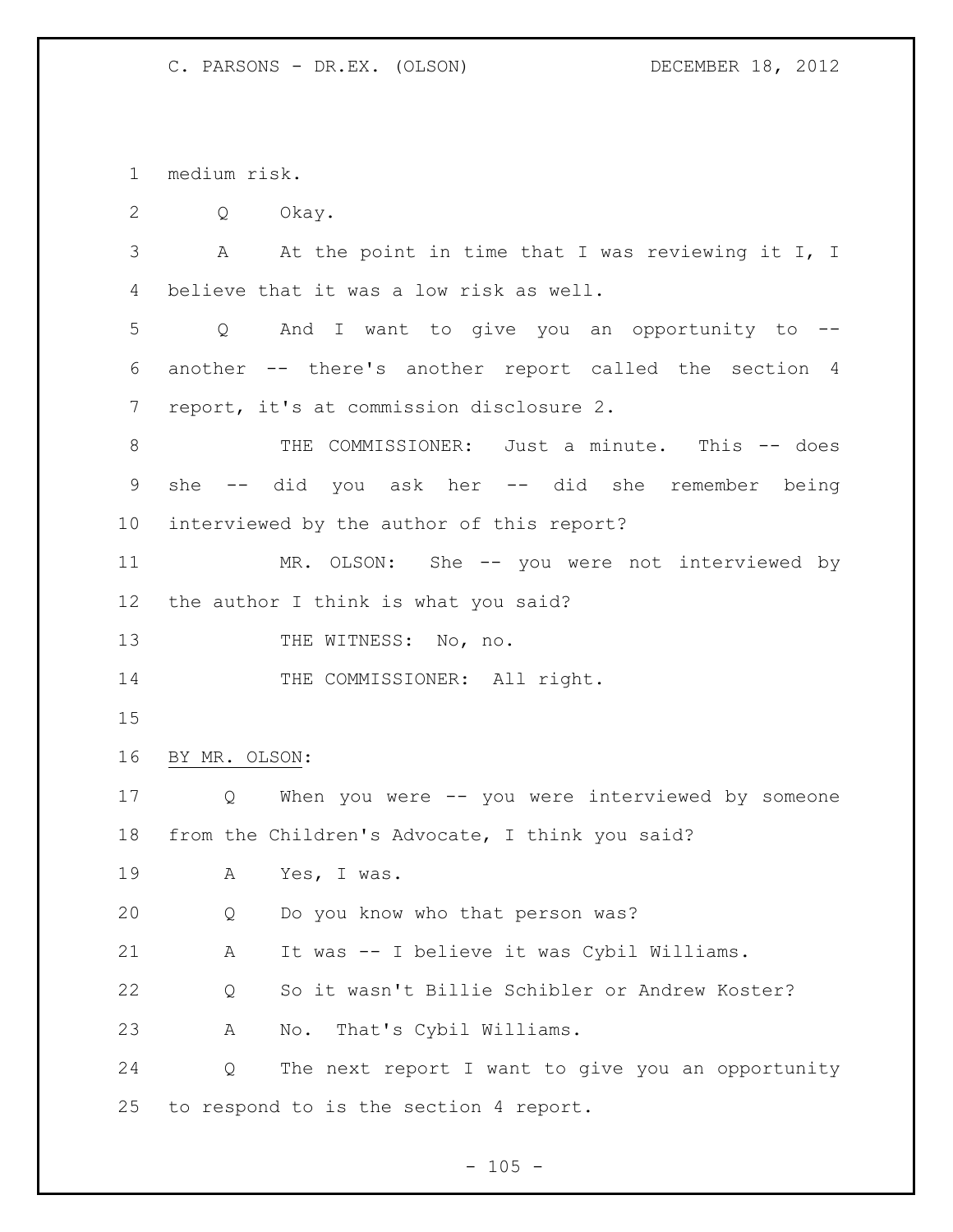1 A Okay.

 Q That's at commission disclosure 2, page 152, is where your involvement began. Many of the comments are similar and I don't want to read it out to you because it's fairly lengthy, but take your time, if you need to, to review it, and then let me know if there's anything you want to correct, clarify or elaborate on. A Um-hum. Q Just for the record while you're reviewing that I just wanted to clarify that this is actually the section 10 report. I think I misspoke and said -- A Okay. 14 Q -- it was the section 4 report. A Okay. Maybe as I'm reading this if I could comment? Q Absolutely. A The designation of Ms. Kematch as a high risk caregiver I think that wasn't clearly defined, it was -- she would -- the child would be at high risk should she be in Ms. Kematch's care prior to an assessment occurring. Q Okay. And just so we understand what, what part of the report you're referring to where are you reading from? A I'm sorry. I'm referring to page 152 --

 $- 106 -$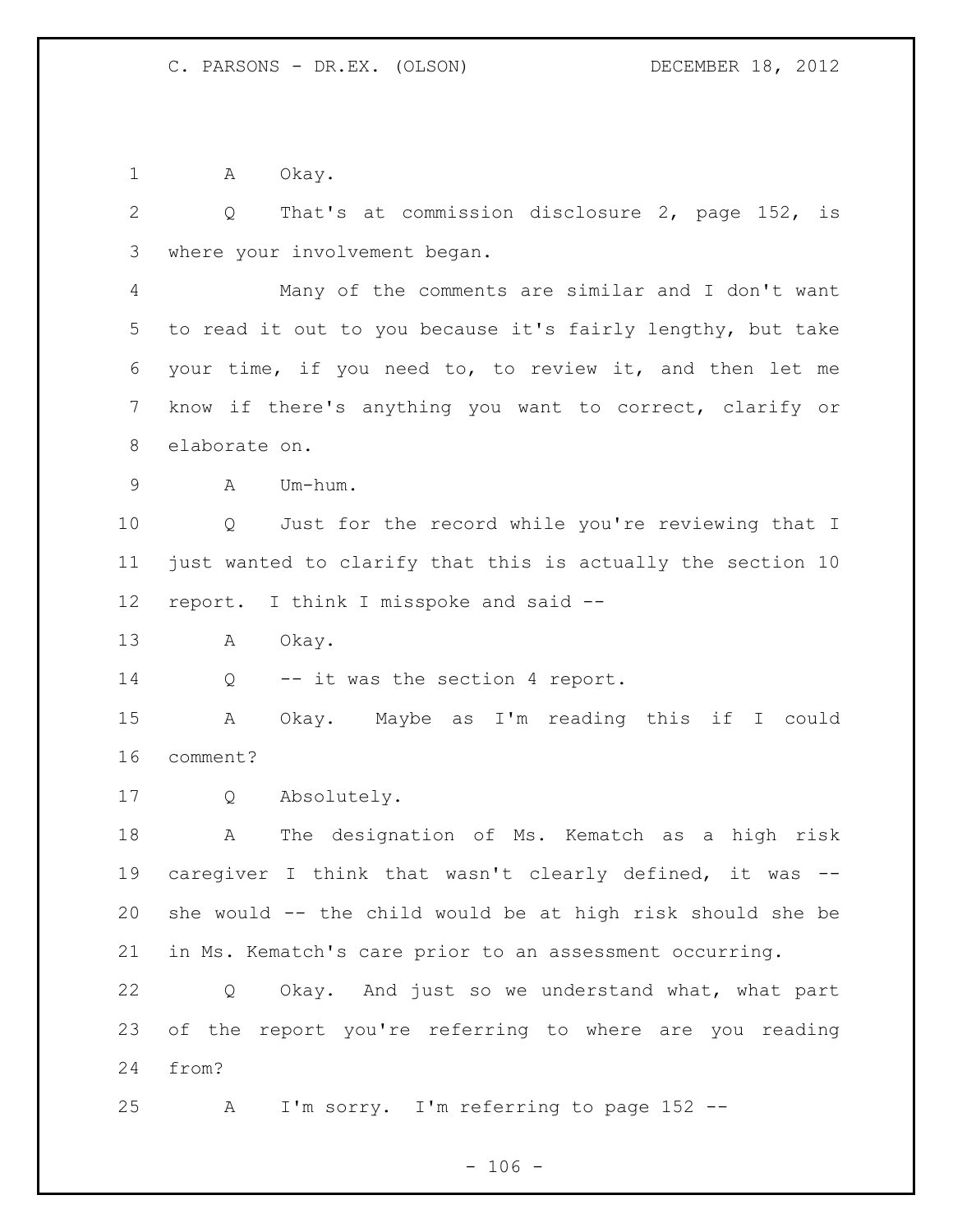1 THE COMMISSIONER: Yes. 2 THE WITNESS: -- "As Ms. Kematch was designed (sic) a 'high risk' caregiver." MR. OLSON: I see. At the bold portion there? 5 THE WITNESS: Yeah. MR. OLSON: Okay. 7 THE WITNESS: That, that one sentence. BY MR. OLSON: Q Your comment is that, that wasn't something that was clearly defined? A Right. Q Okay. 14 THE COMMISSIONER: What wasn't clearly defined? 15 THE WITNESS: The, the statement that she was a high risk caregiver. 17 THE COMMISSIONER: That it was -- that is it wasn't clearly defined in the materials you had available? 19 THE WITNESS: Yes. I guess what, what I had read at that time was that she could -- that the child could be at high risk in her mother's care prior to the assessment, and that an assessment needed to be done to take a look at that. (PAUSE WHILE WITNESS READS REPORT)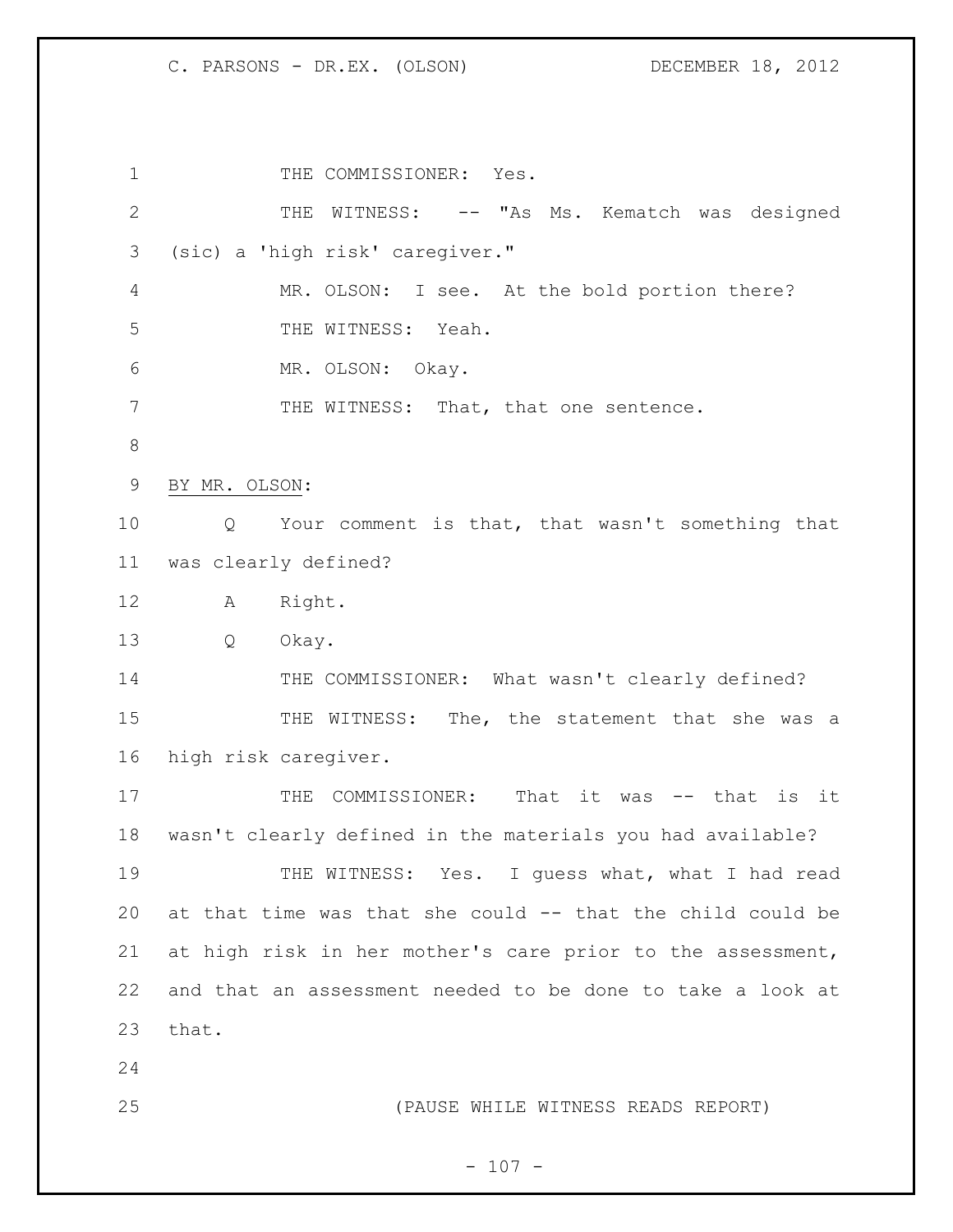THE COMMISSIONER: How far are you asking her to read?

MR. OLSON: Up to page 160.

 THE COMMISSIONER: Have you seen this report before today?

THE WITNESS: I have seen this report before.

 THE COMMISSIONER: Yes. And have you had a chance to go up -- look at it now up to that -- up to the point of page 160?

 THE WITNESS: Have I looked at it before up to page 160?

12 THE COMMISSIONER: No, no. Today.

13 THE WITNESS: No, today I'm at page 155.

 THE COMMISSIONER: Okay. Do you, do you want her to read all those five pages?

 MR. OLSON: Do I want her to read all of those? 17 THE COMMISSIONER: Yes.

 MR. OLSON: I want to give her an opportunity to, to respond to anything written in those five pages.

 THE COMMISSIONER: Well then she's got to have the opportunity to read it now.

 MR. OLSON: She -- and, and I, I know she, she has had the document for some time, but she may want to go through it now. Would it make sense to --

25 THE COMMISSIONER: I, I guess based upon having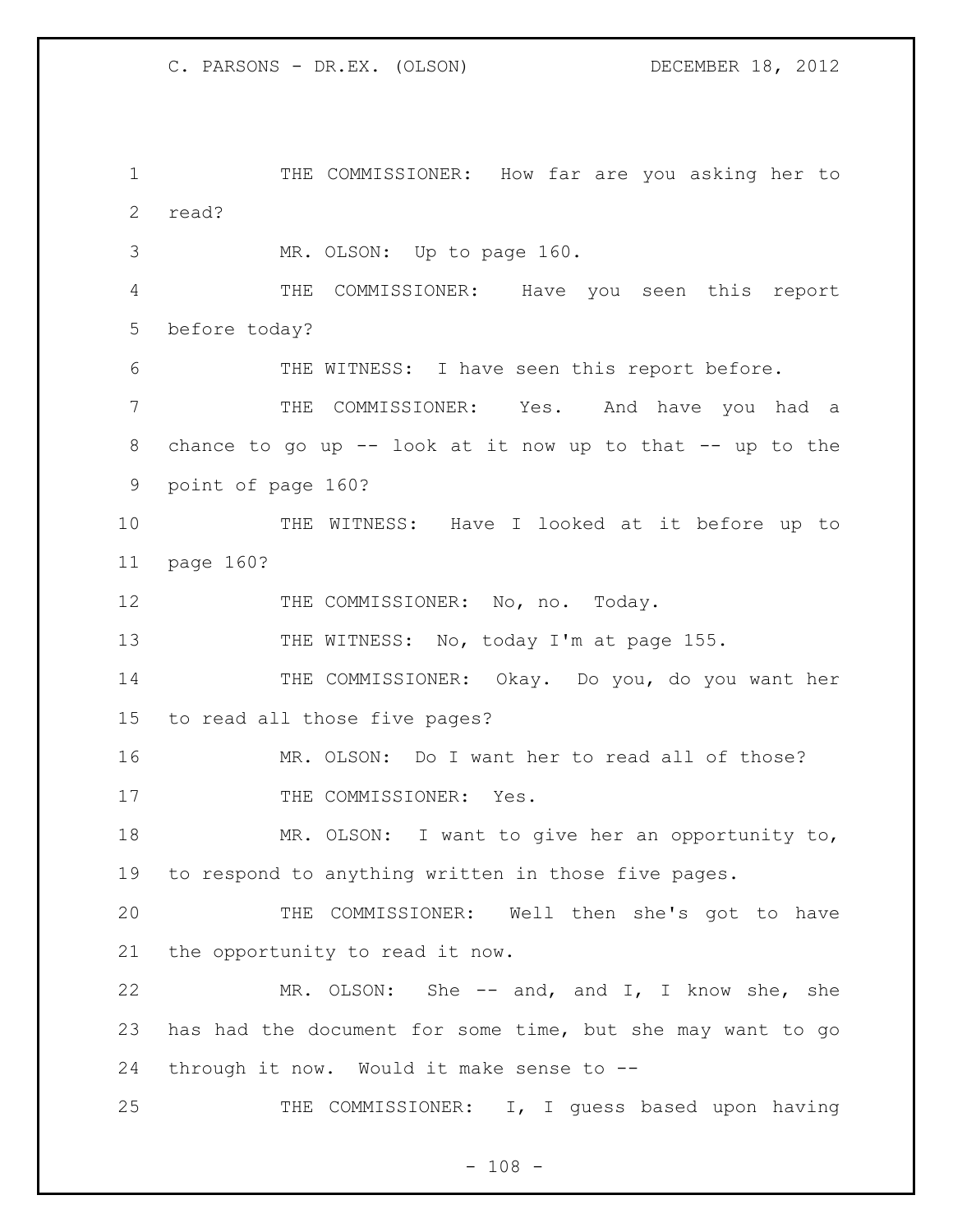C. PARSONS - DR.EX. (OLSON) DECEMBER 18, 2012

seen it before --

2 THE WITNESS: Yes. THE COMMISSIONER: -- and having it put in front of you today is there any comment you want to make on what's included in those pages, or do you want some more time to review it? THE WITNESS: I would like some more time to review it. THE COMMISSIONER: All right, that's fair enough. MR. OLSON: Would it then make sense to maybe take the, the lunch break, and come back -- 12 THE COMMISSIONER: I, I think it would. 13 MR. OLSON: -- and finish a little early? THE COMMISSIONER: I think it would. So we'll adjourn until two o'clock? MR. OLSON: Yeah, maybe in that case what I'll do is I'll, I'll let the witness know I'm also going to refer to the internal report by Rhonda Warren. 19 THE COMMISSIONER: Yes. MR. OLSON: She should have it in her book, it's at 1802, commission disclosure 1802, page 37998. 22 THE WITNESS: Um-hum. MR. OLSON: I'm going to ask you -- the same exercise with that. THE COMMISSIONER: And are there a number of

 $- 109 -$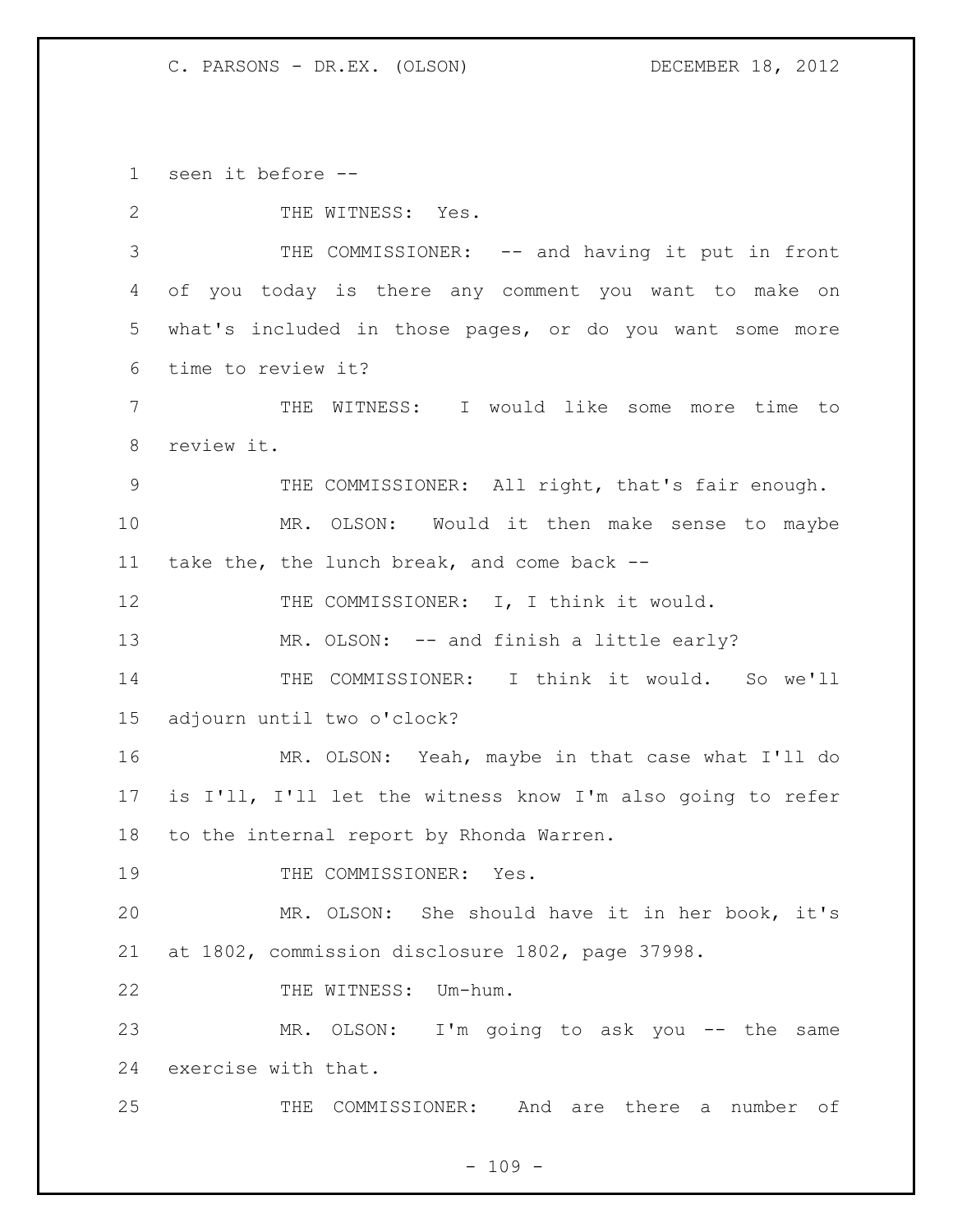## C. PARSONS - DR.EX. (OLSON) DECEMBER 18, 2012

pages there, too?

 MR. OLSON: Sorry, the pages -- I just misspoke. Thank you for that. The pages are 38008 to 38009 and then there's a

 comment with respect to risk assessment, page 38018, okay, and 38020.

7 THE WITNESS: Okay.

8 THE COMMISSIONER: We, we -- I think we'll adjourn and if there's any questions to which page you're talking about you and Mr. Ray can confer with the witness, and make sure she understands which ones.

12 MR. OLSON: That, that makes sense.

 THE COMMISSIONER: Now if we adjourn until two o'clock will, will -- we're likely to get through this witness today, I'm sure we will?

 MR. OLSON: Yeah, I'll be done after these questions.

18 THE COMMISSIONER: And then the questions -- how be it we return at 1:45 or two o'clock, what was the preference?

MR. GINDIN: I prefer two.

 THE COMMISSIONER: All right. We'll, we'll adjourn until two o'clock.

MR. OLSON: Very good.

THE COMMISSIONER: And I'm going to sort papers

 $- 110 -$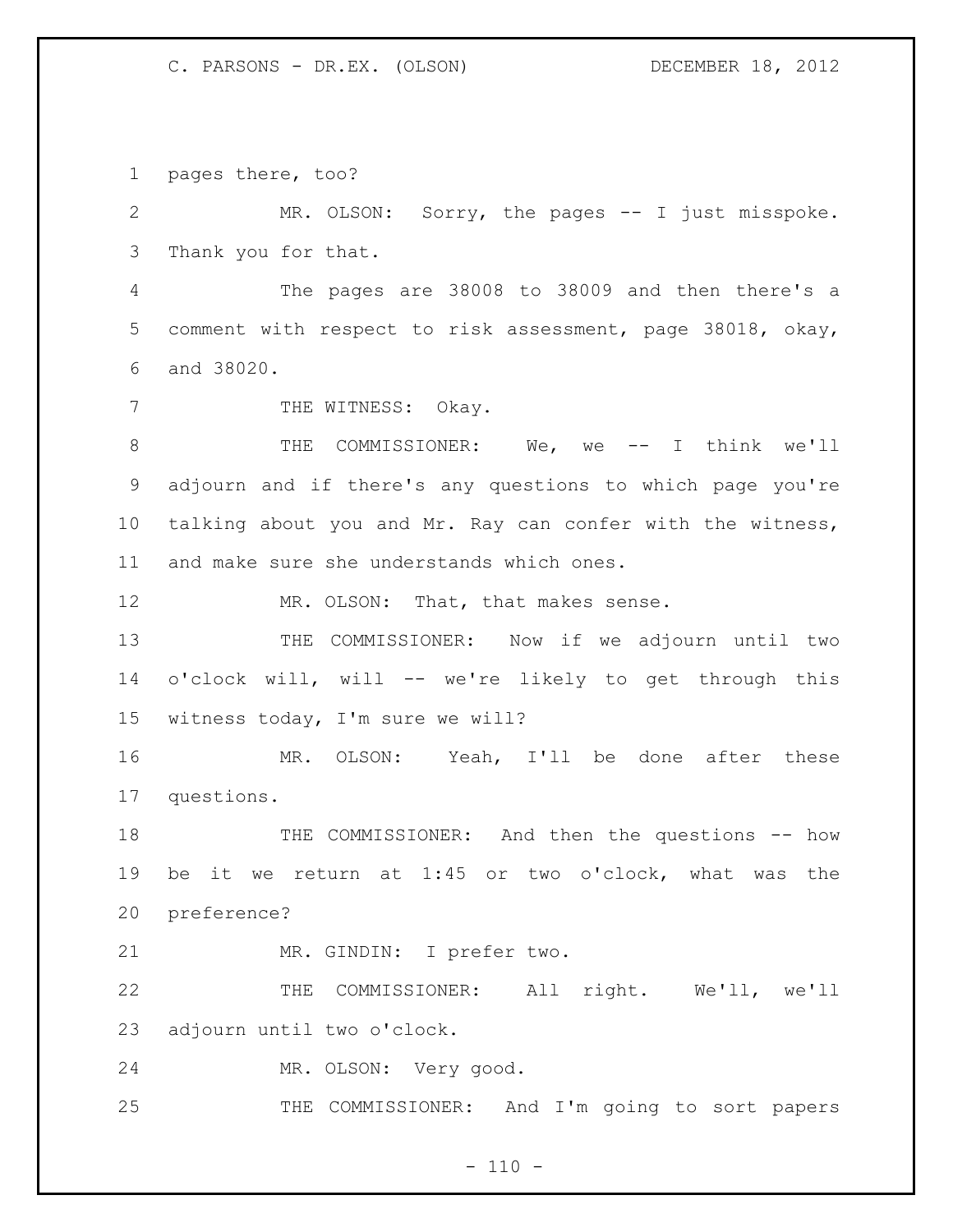C. PARSONS - DR.EX. (OLSON) DECEMBER 18, 2012

- 111 - here so you're now -- we now stand adjourned. (LUNCHEON RECESS) THE COMMISSIONER: All right. Yes. Mr. Gindin. MR. GINDIN: Thank you, Mr. Commissioner. 7 THE COMMISSIONER: Well wait --8 MR. GINDIN: Oh, do you have some more? Oh, sorry. I thought you were finished. 10 MR. OLSON: I just have -- I'm not quite done. 11 THE COMMISSIONER: No, I don't think -- I know -- I thought you had some other point. 13 MR. GINDIN: Oh, no, I thought that he --14 THE COMMISSIONER: We're not ready for you yet, I don't think. 16 MR. OLSON: Almost, almost done. 17 MR GINDIN: I'll wait. 18 MR. OLSON: Almost done. MR. GINDIN: I forgot. I'm sorry. BY MR. OLSON: Q You've -- you had a chance over the lunch hour to review the section 10 reports that -- the pages that I referred you to? A Yes, I have had time and so I would like to thank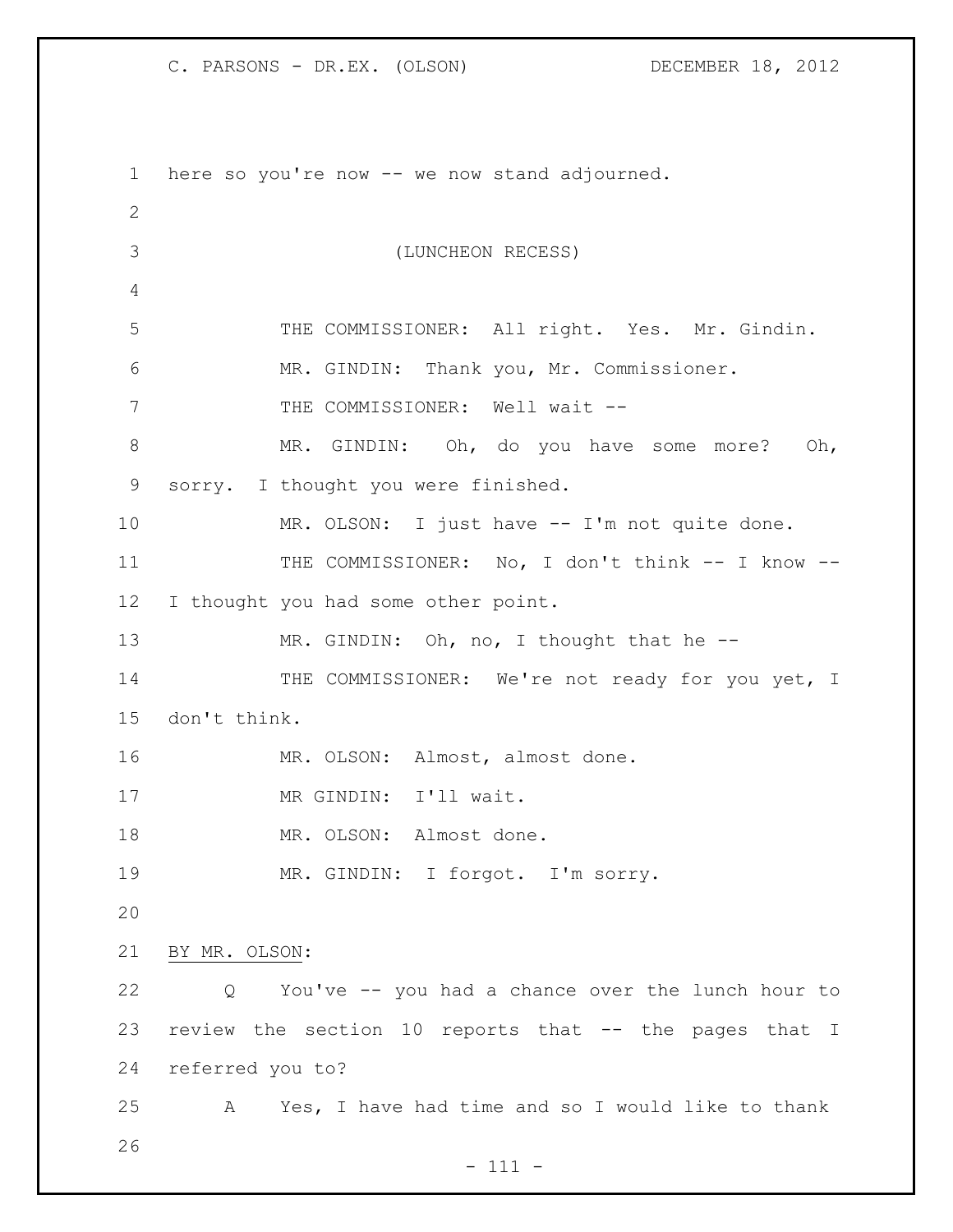C. PARSONS - DR.EX. (OLSON) DECEMBER 18, 2012 C. PARSONS - CR-EX. (GINDIN) you very much for giving me the opportunity to re-read through those reports. I believe that there's nothing further that I have to add for any of them. Q For any of the remaining reports? A Yes. Q Okay. So that's the section 10 report, as well as the internal case review? A Yes. MR. OLSON: Thank you very much. Those are my questions. 12 THE COMMISSIONER: Now it's time for you, Mr. Gindin. 14 MR. GINDIN: All right. CROSS-EXAMINATION BY MR. GINDIN: Q Good afternoon, Ms. Parsons. Jeff Gindin is my name and I represent Kim Edwards and Steve Sinclair. You told us that you reported to Dan Berg; is that right? 21 A That's correct. Q And essentially he supervised you? A Yes. Q And you told us about the kinds of things you dealt with with him, and you said you have no notes of

- 112 -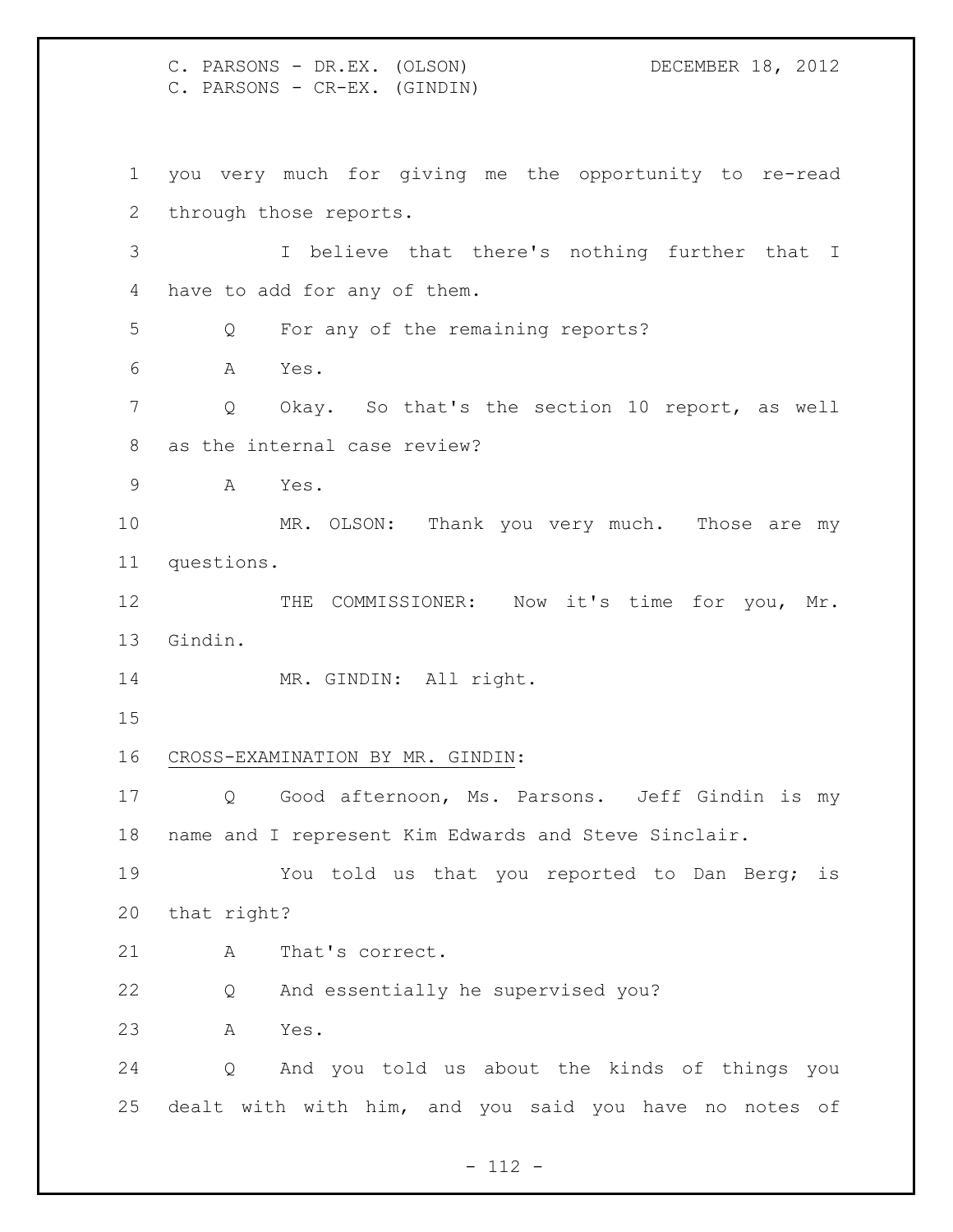those meetings or discussions; correct? A No. Q Did you keep the notes -- did you keep notes at the time? A Not, not very often, not that I recall specifically. Q You told us that some of the things that you would discuss would be difficult cases, and I think you mentioned high profile cases? A Yes. Q Are high profile cases dealt with differently? A There might be a need for a different type of consultation. 14 Q In what way? A Because it would -- could either be something 16 media related or that we just wanted to be sure of  $-$ - or, or other situations where we just wanted to be sure -- Q Would -- 19 A -- of our direction. Q If the case was high profile would that lead to you perhaps keeping more notes or better notes? A Perhaps, but it would be the same sort of expectations as I had had with, with workers where if I was asking for consultation I would then speak with the worker, and the information would be documented in the case file.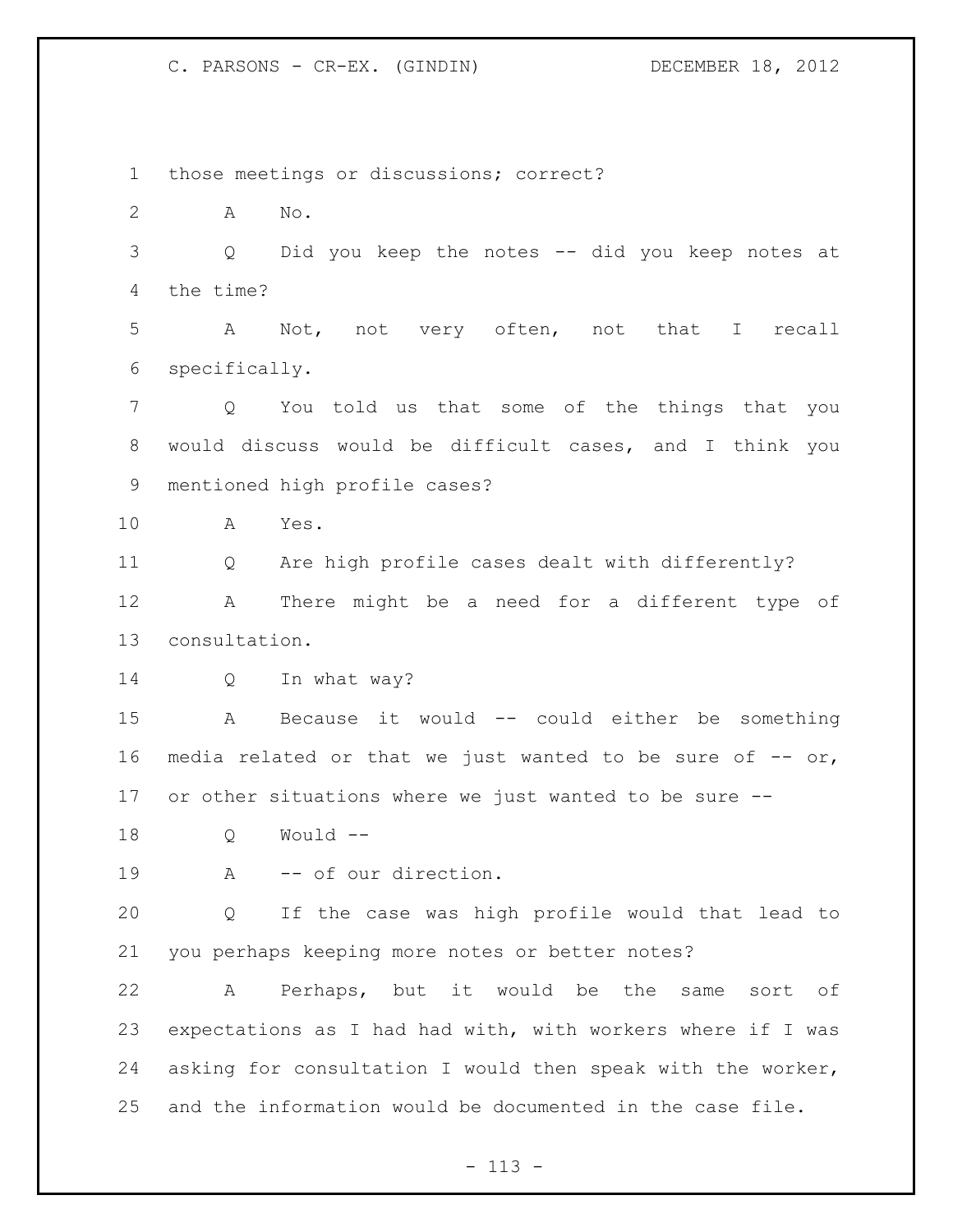Q You talked about the times that, that you would meet with the workers as their supervisor. A Yes. Q And I think you said that there weren't regularly scheduled meetings; right? A There, there were ad hoc meetings and after the supervision, supervision policy came out then I did have more regular meetings -- Q Okay. 10 A -- with workers, unscheduled meetings. Q And did you ever start making notes of those meetings after the policies came out? A I did make some notes. 14 Q Do you know -- and where are they? 15 A At this point I, I don't have those notes any longer. There would be a variety of places where the notes could be. For situations where I had done a performance appraisal I would discard the notes after doing the performance appraisal because the information was contained in, in the appraisal. Notes that I had for workers who were -- remained employed with the Intake Unit after I was finished would have been left behind. 23 Q Okay. Have you seen those notes? A No. Q You don't know where they are? You don't know

 $- 114 -$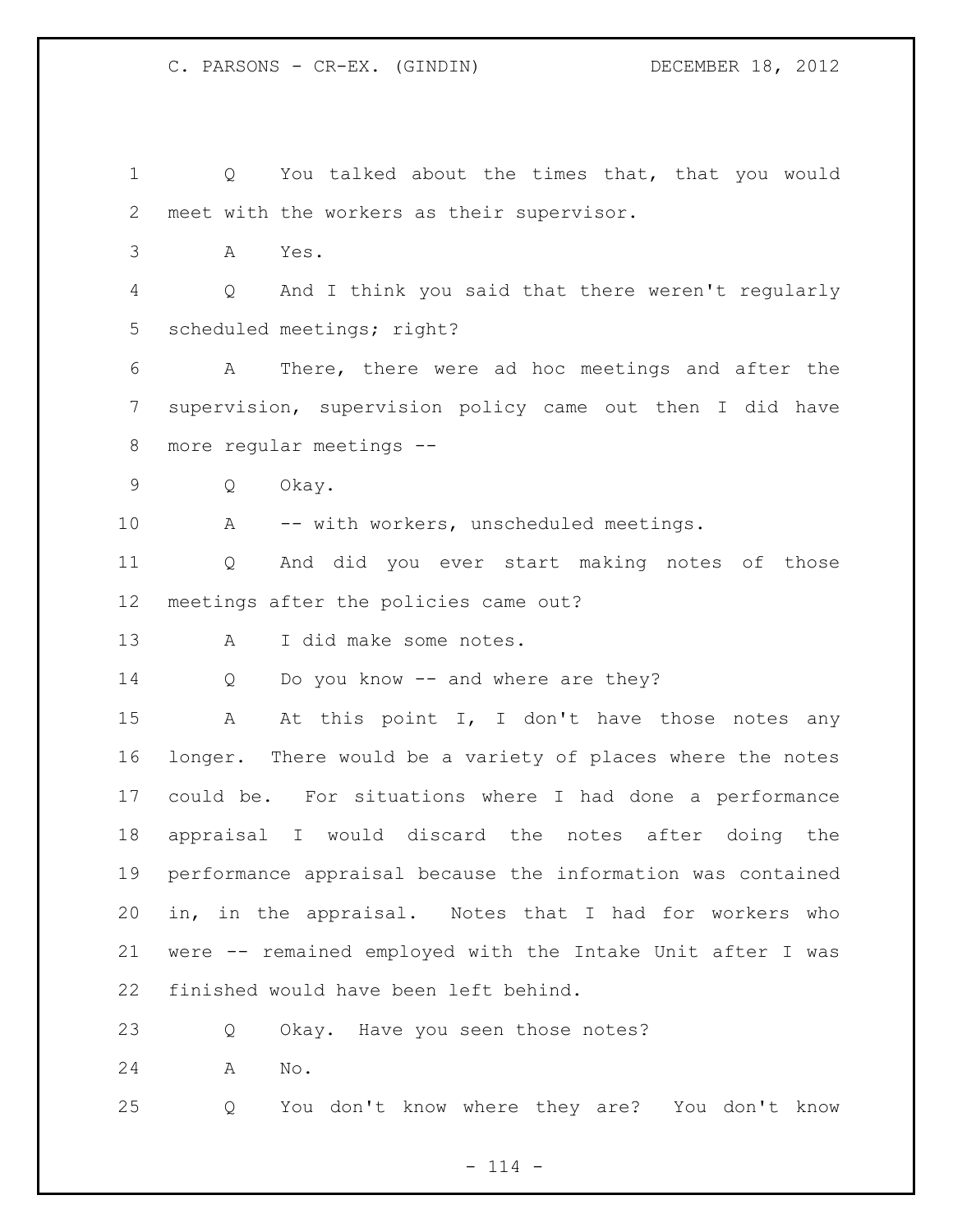where they are? 2 A No, I don't know where they are. Q Do you have anything that even tells us the dates of the meetings you had? A No. Q No. You certainly kept track, I think you said, of the dates at least of when you'd have a meeting? A No. Q No, you didn't even keep track of the dates? A I would have had dates in my appointment book of when meetings were scheduled. Q I see. Does, does that still exist? A No. Q Is that something that was destroyed or lost, or ... A The appointment books? Q Yeah. 18 A After a period of time they would have been destroyed. Q We heard about you sometimes looking at a transfer summary from a worker that you're supervising; right? A Yes. Q And you'd have to sign off on it; right? A Yes.

 $- 115 -$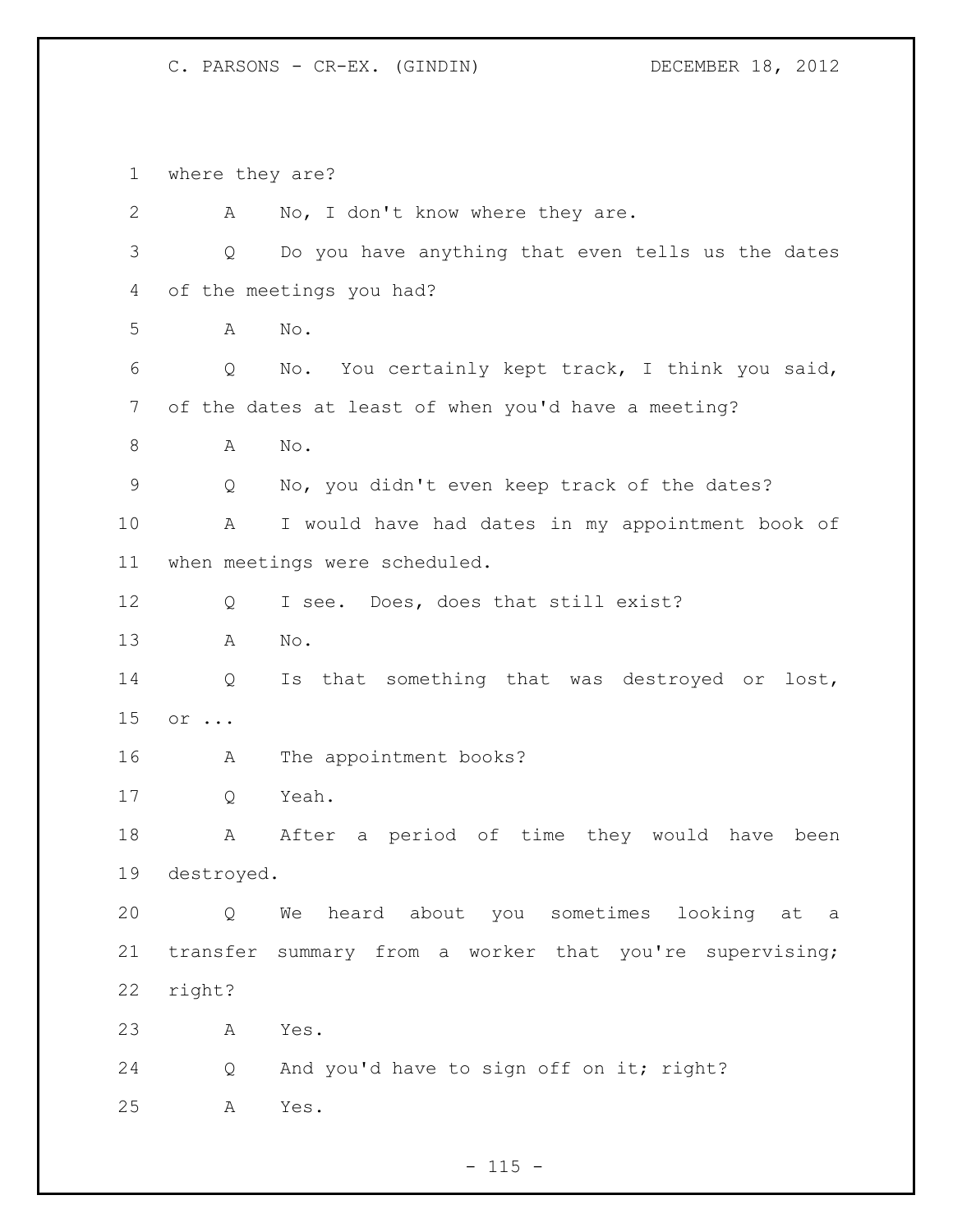Q Were there occasions where you didn't agree with something that you read that required some changes, or some discussion with the worker? A Yes. Q That happens from time to time? A Yes, it would. Q Do you know whether it happened here? A No. Q You don't know? 10 A Oh, no, it didn't happen here. Q Okay. Do you actually have an independent recollection of your involvement in this file? We've heard from many people that they don't. I'm not sure whether you do or you're relying on documents or notes. A I, I have independent recollection of some -- Q Some things. 17 A -- some things, but not of others. Q So when you say you began to change some of your methods because of the new supervision policy -- A Yes. Q -- still you don't have notes of, of how you did that, or when you did that, or how often you met, or anything; right? A No. Q You were also talking about performance reviews.

 $- 116 -$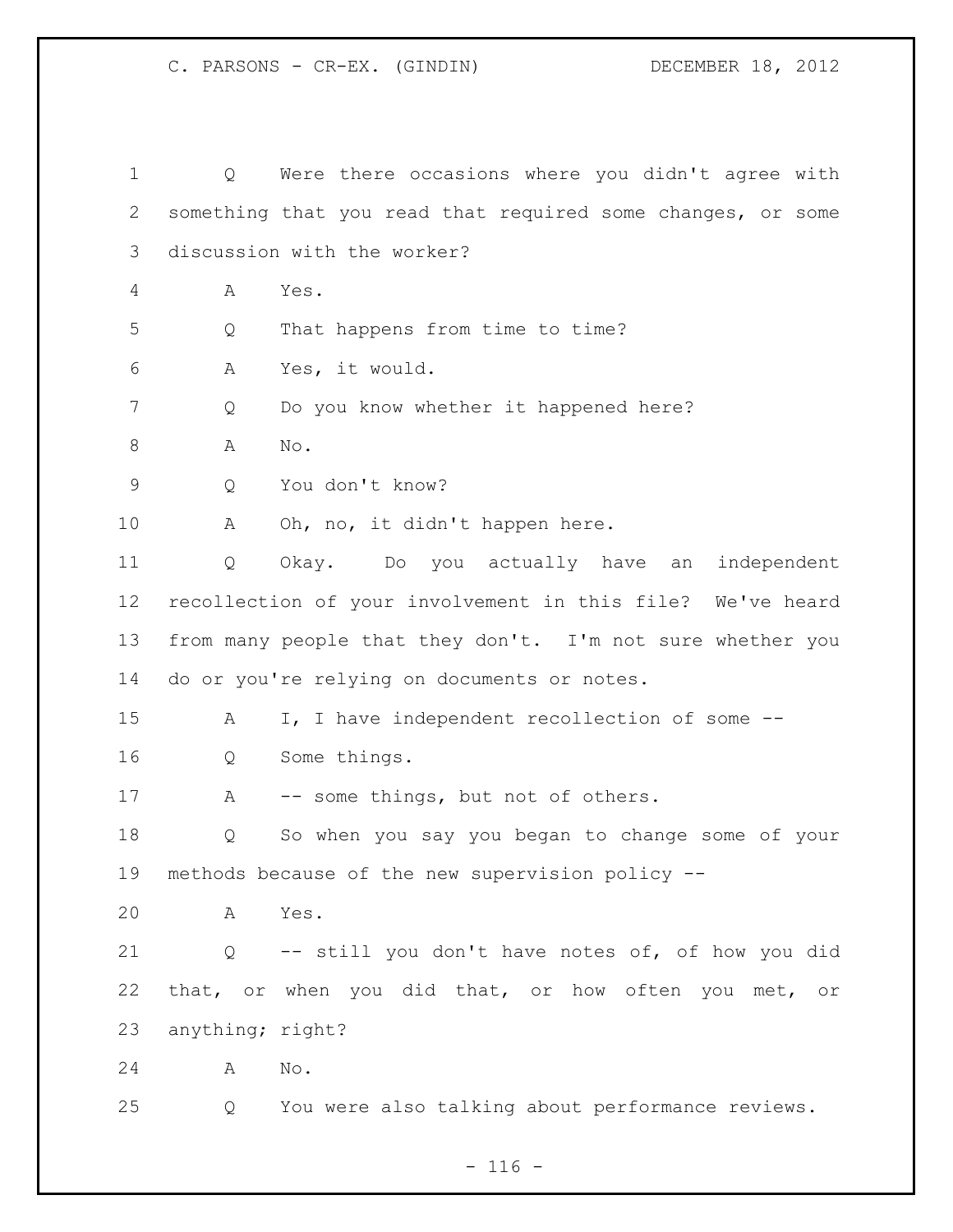A Yes.

 Q And we heard Ms. Forbes tell us that in a period of about eight and a half years she had two performance reviews of her own work. A Yes. Q Do you think that's sufficient, or they should be done more? 8 A It should be done more. Q And is it happening now that that kind of thing is done more? A I can't comment on that because I'm no longer employed there. Q You also told us that you kept a binder in which -- I think you, and correct me if I'm wrong, but I think you said that you kind of kept a list of certain workers' files? A Every worker's files, yeah. Q Yeah. And I think you said that sometimes when you met you'd make a note on this list as to some point or other; right? A Right. I guess -- I thought you were referring 22 to the case assignment lists, so ... Q Okay. Maybe you can correct me, but I recall you talking about keeping a binder, and, and it related to case lists for each worker, or perhaps for all of them, I'm not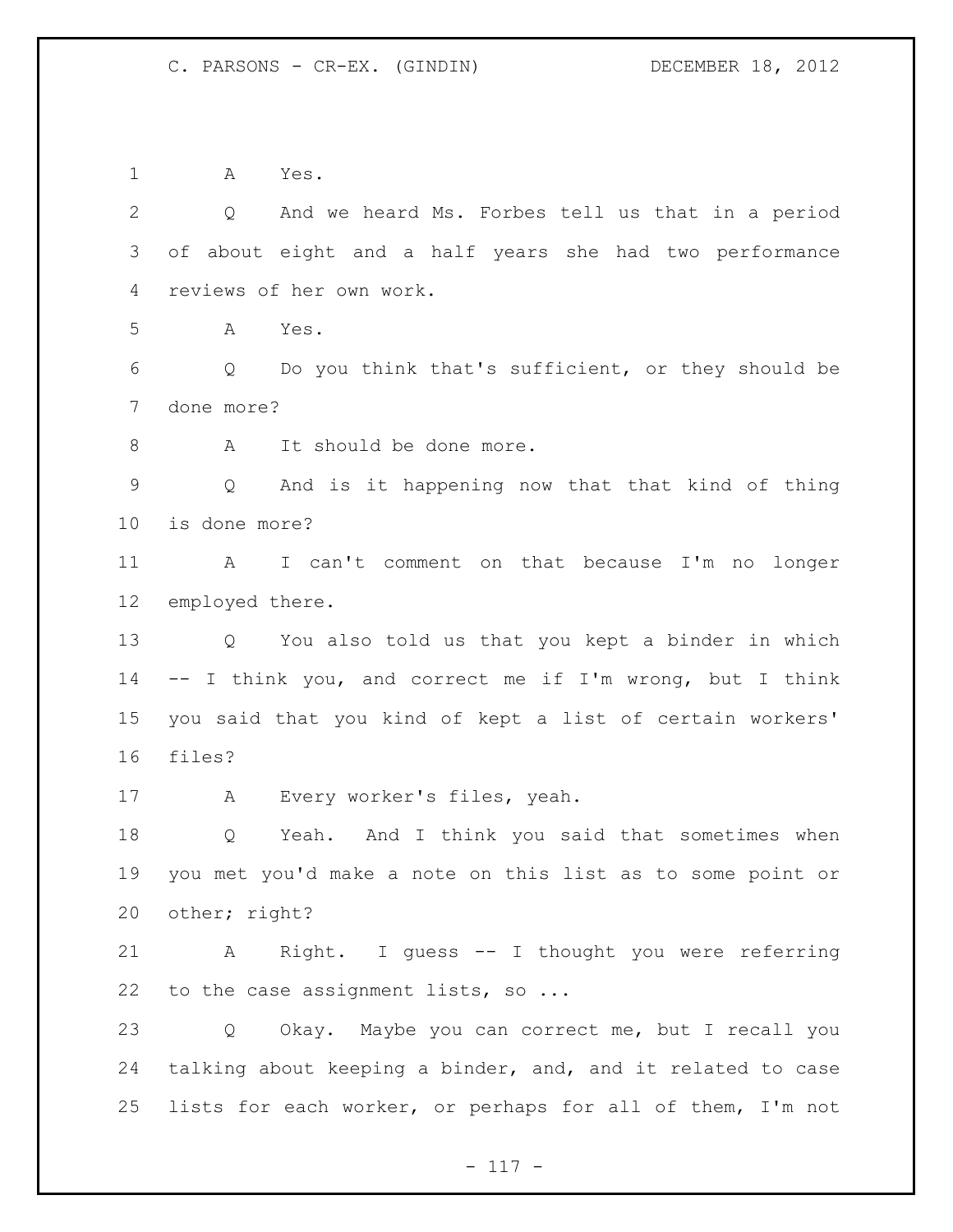sure what you meant.

 A Yeah. Oh. If you'd like me to explain -- Q Yeah. A -- what the binder was. There were two binders. One of them was a list of every case that came into the unit with sort of the main problem. So the date it came in, who was the case reference, the main problem, and who it was assigned to, and then there was a separate binder with each worker's file tab, which recorded all of the files that were assigned to them, so those were the things that I was talking about in that context. I'm wondering if what you're referring to is when I was talking about meeting with workers and reviewing their cases -- Q Yes. A -- and I would have a print-out -- Q Yes, that's what I was talking about. 17 A -- from CFSIS --18 Q You're correct. A -- and would mark on those -- on that CFSIS record what the next step was, whether it was to transfer or close, whether there was some contacts that should be 22 made, it  $--$  Q Okay. And -- A -- would just be a brief notation. Q -- where, where would that binder be, where would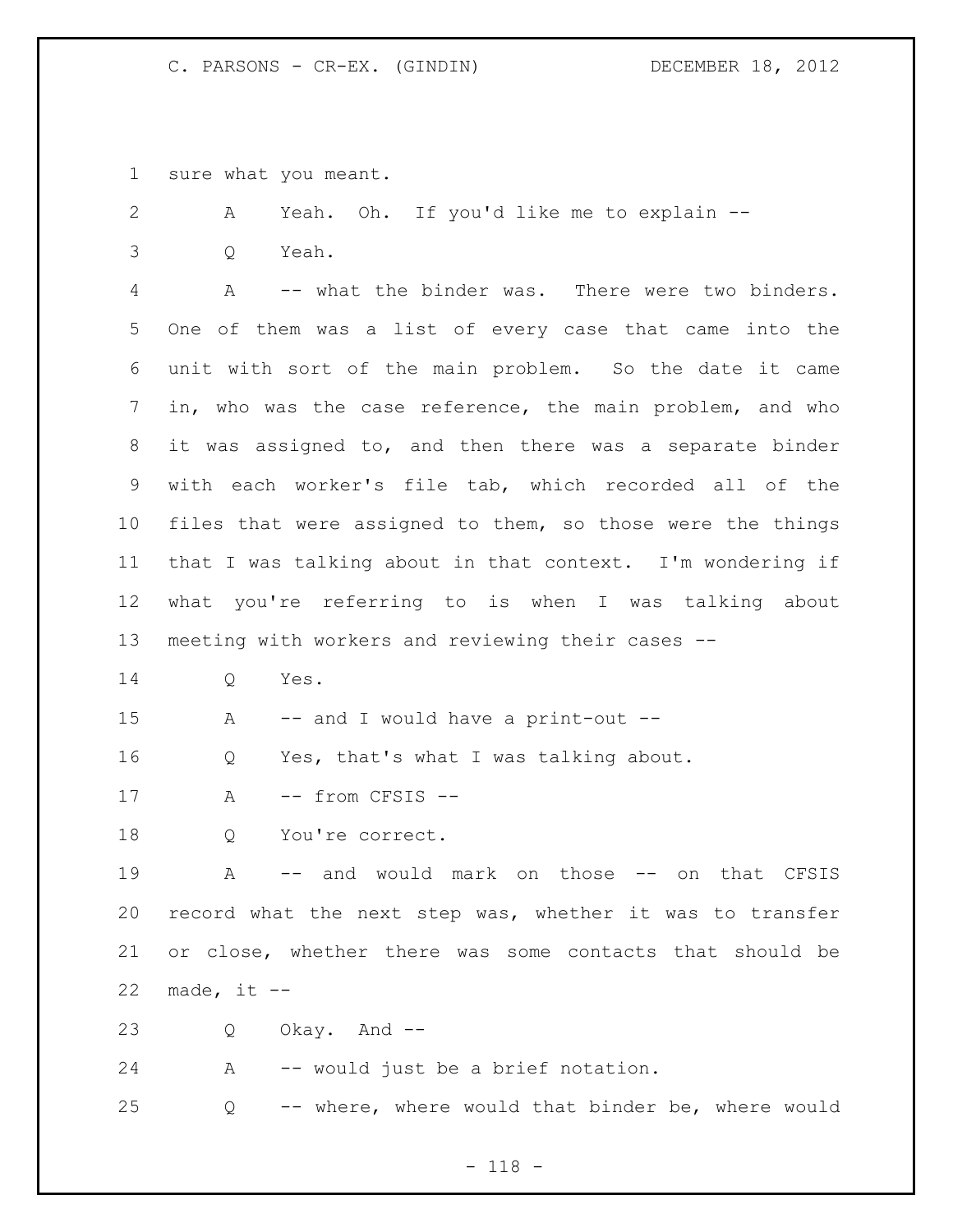that binder be you're now talking about? A Okay. That I wouldn't have any longer because that was -- went from month to month. Q Okay. A And we started fresh every month -- Q I see. 7 A -- and the other one would be destroyed. Q So at the end of the month, when you started another one, the previous one would be destroyed? A Right after I had met with the worker again. Q Was that a policy or just a decision of yours? A That was just a decision of mine. I don't know that there was a policy around that in particular. Q And do you know whether all the other supervisors, or some of them, used the same policy? A I don't know. Q But your policy was to destroy this list of your little notations after every month? A Yes. Q You also told us about concerns that you had about workload and things of that nature, and that you brought that to the attention of others at times? A Yes. Q Any notes about when you brought those concerns up?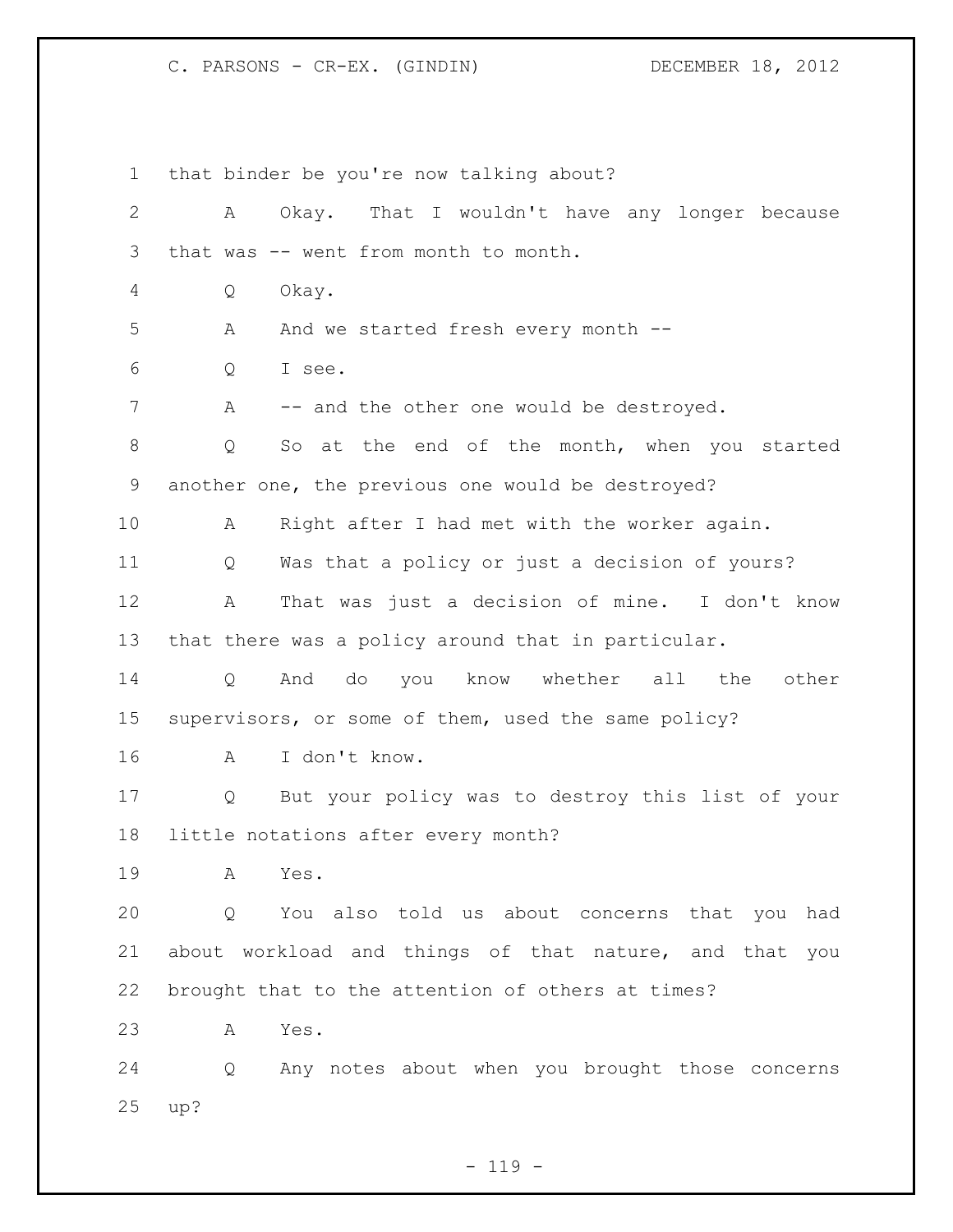A No.

| $\mathbf{2}$ | If you didn't agree with the response time that<br>Q        |
|--------------|-------------------------------------------------------------|
| 3            | one of your workers had marked down on a safety assessment  |
| 4            | form I take it you had the authority to disagree or, or     |
| 5            | Did you ever on occasion have a look at a safety            |
| 6            | assessment form like the one you've been shown earlier, and |
| 7            | feel that you disagreed with it?                            |
| 8            | Yes.<br>A                                                   |
| 9            | And if you did do that, and felt that way, what<br>Q        |
| 10           | would you then do? Would you, would you bring it to the     |
| 11           | attention of whoever prepared the form and --               |
| 12           | Α<br>No, no.                                                |
| 13           | No.<br>Q                                                    |
| 14           | Generally what would happen we would go with<br>Α           |
| 15           | whatever had been assessed as being the timeline and would  |
| 16           | go with that, and, and make our attempts to connect.        |
| 17           | So even though you might not agree you, you would<br>Q      |
| 18           | leave it the way it was?                                    |
| 19           | Α<br>Yes.                                                   |
| 20           | Even if you disagreed strongly?<br>Q                        |
| 21           | Yes.<br>Α                                                   |
| 22           | were asked earlier as well about<br>Q<br>You<br>your        |
| 23           | expectations of the kind of notes that a worker would make, |
| 24           | and it was in particular with reference to Ms. Forbes and   |
| 25           | her discussion with Samantha when she finally got to see    |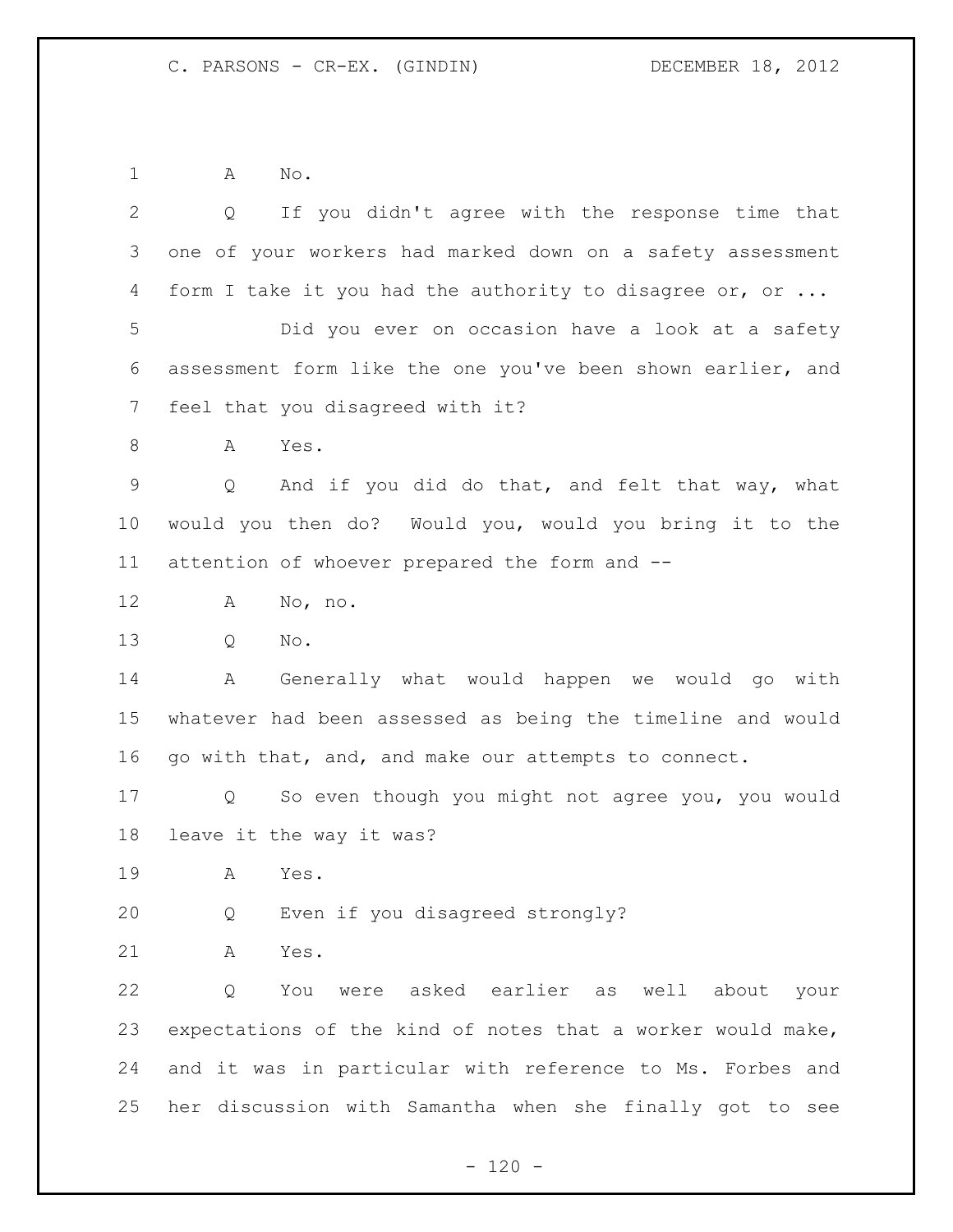her; do you recall that? A Yes. Q And you indicated that you didn't expect the notes to be verbatim? A No, I did not. Q Even if it involved a conversation with the very person that you're hoping to meet like Samantha? 8 A Yes. Q Okay. And what you expected, I suppose, was the gist of what occurred -- A Yes. Q  $-$  right? A Yes. Q And I think you indicated that if no one was home, or, or there wasn't a connection the notes weren't as important as if -- those times when there was -- A Right. Q -- right? And, obviously the most important type of connection would be when you're actually having a conversation with the very person you were trying to assess? A That's correct. Q In this case it would be Samantha -- A Yes. Q -- right? And I think you agreed that notes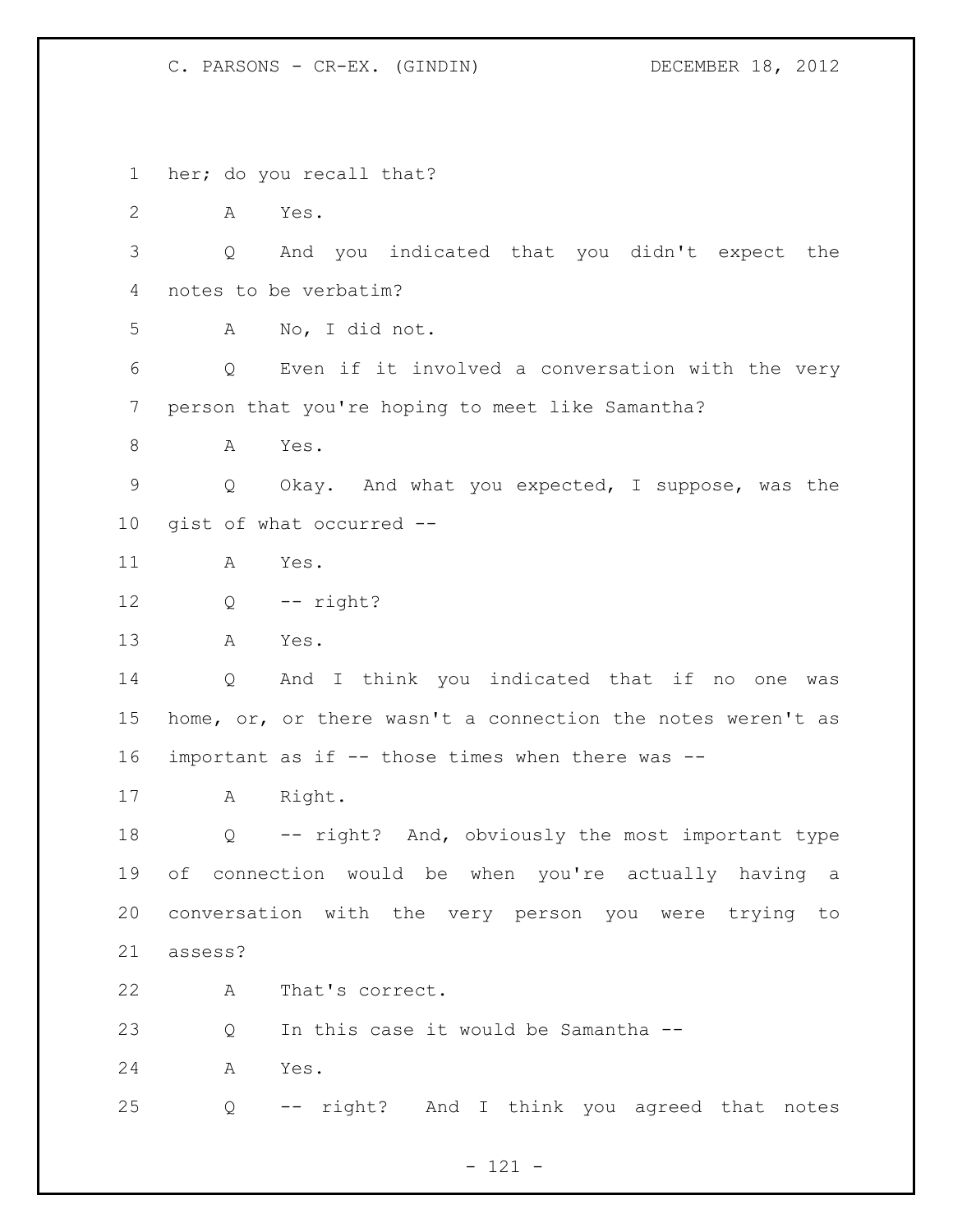might not have been as comprehensive here as they could have been? A Yes.

 Q You talked about some of the things that sometimes can be done when you're trying to assess a situation. You talked about, for example, going to the 7 child's school perhaps, checking that out; right?

A Yes.

Q Or nursery, or wherever they might be; right?

A Yes.

 Q There's no notes here that that -- anything like that was done by you or Ms. Forbes?

 A I don't believe that the child was in school at that point in time.

 Q Another thing you mentioned was you could speak to somebody at EIA?

A Yes.

Q And was that done here?

 A No, that wasn't done by Ms. Forbes, it had been done by Mr. Orobko according to his notes.

 Q If we can just get up page 28208. I'm not sure if you've ever seen this document, but we'll have a look.

 Okay. Well, it's a very brief document, so maybe I'll just refer to it. We've heard some evidence from an EIA worker -- did you deal with them on occasion?

 $- 122 -$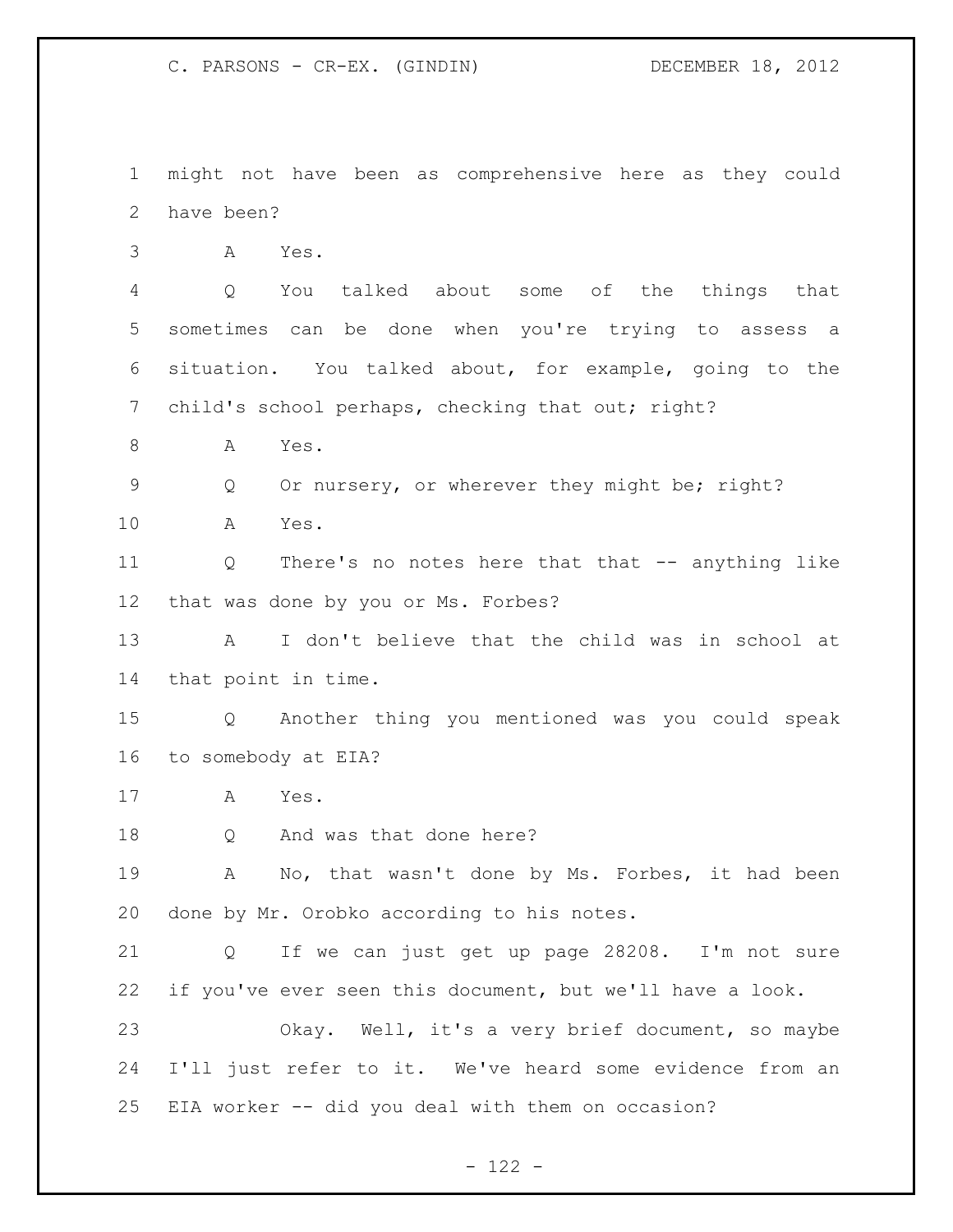A With EIA workers? Q Yeah. A Yes. Q And information is sometimes shared back and forth? A Yes. Q All right. And certainly it was the case back in 8 2004 that that kind of thing went on; right? A Yes. Q Now, according to the records we've seen there's a record here dated May 28, '04 indicating a Karl McKay went down to the office to claim Phoenix as living with him, we -- 14 A Okay. Q -- have that record here, so they would be aware of that; right? His full name is on this document, including his initial. 18 A Um-hum. Q Now, that's something that you're saying you didn't know or were aware of? A No, I did not know that, no. Q So one of the things you said could be done sometimes is to check with EIA to see if maybe they know something about exactly who Phoenix is living with, and for example if it was done here you would have seen this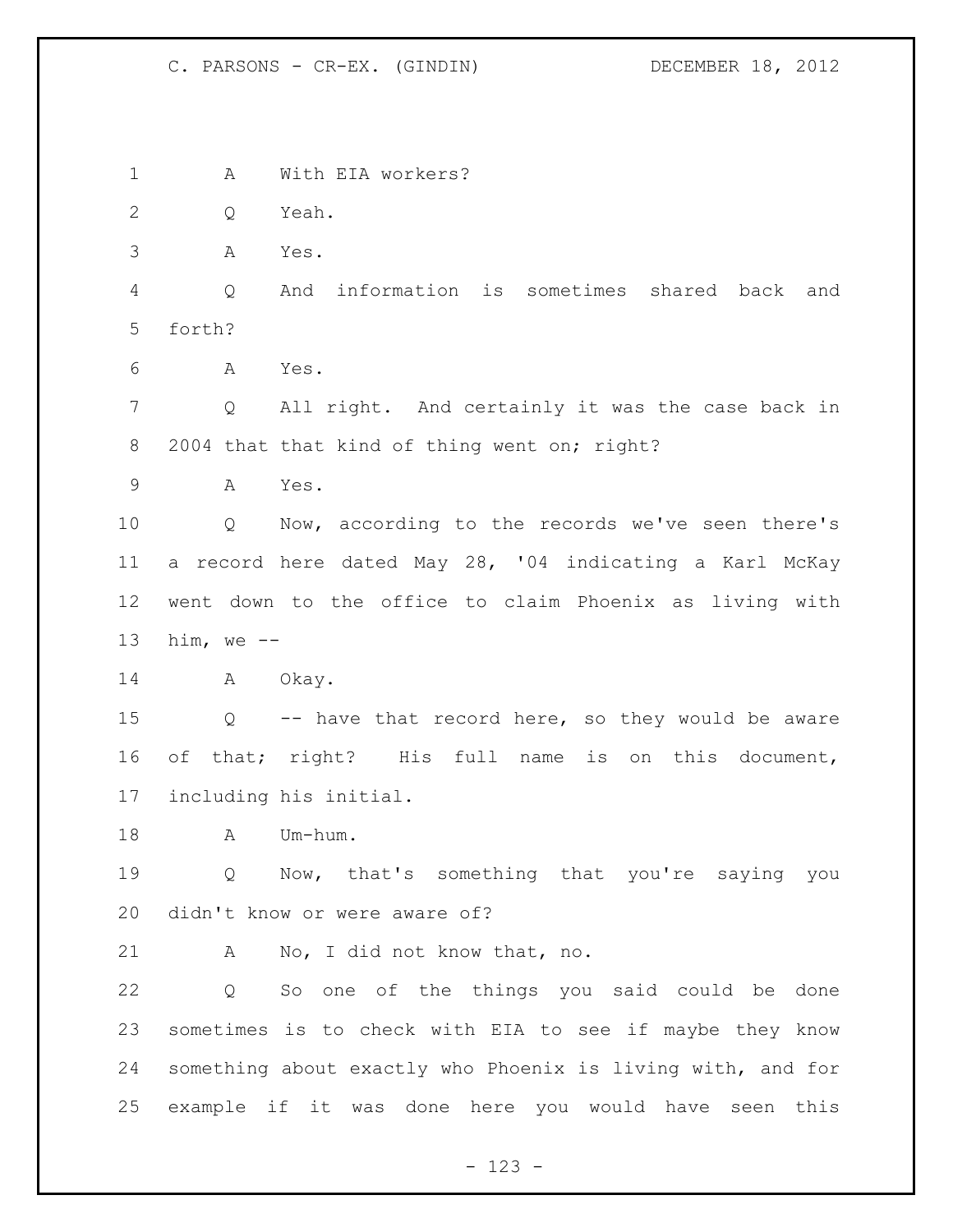document, or have been advised of it, for example; right?

A Yes, potentially.

 Q And you might have known on May 28th, which is prior to the visit that Tracy Forbes had with Samantha in her home, that in fact Karl McKay was claiming that Phoenix was living with him?

A Yes.

8 Q But that wasn't done; right?

 A No, that wasn't done. We did not have any information because it was the EIA person who called us in the first place, so perhaps if it had been another source of referral we would have thought to do that, but I guess the thought would have been that whatever information the EIA person had would have been provided to the CRU contact at the point that they made contact.

 Q I think the evidence was that the EIA person called in a few weeks prior to that date that I've just referred you to, and --

A Okay.

 Q -- certainly someone could have made further contact with them and made some inquiries; that wasn't done though, for whatever reason; right?

 A No, my understanding is the only time Ms. Forbes made contact with the EIA worker was to determine where Ms. Kematch had moved, and --

 $- 124 -$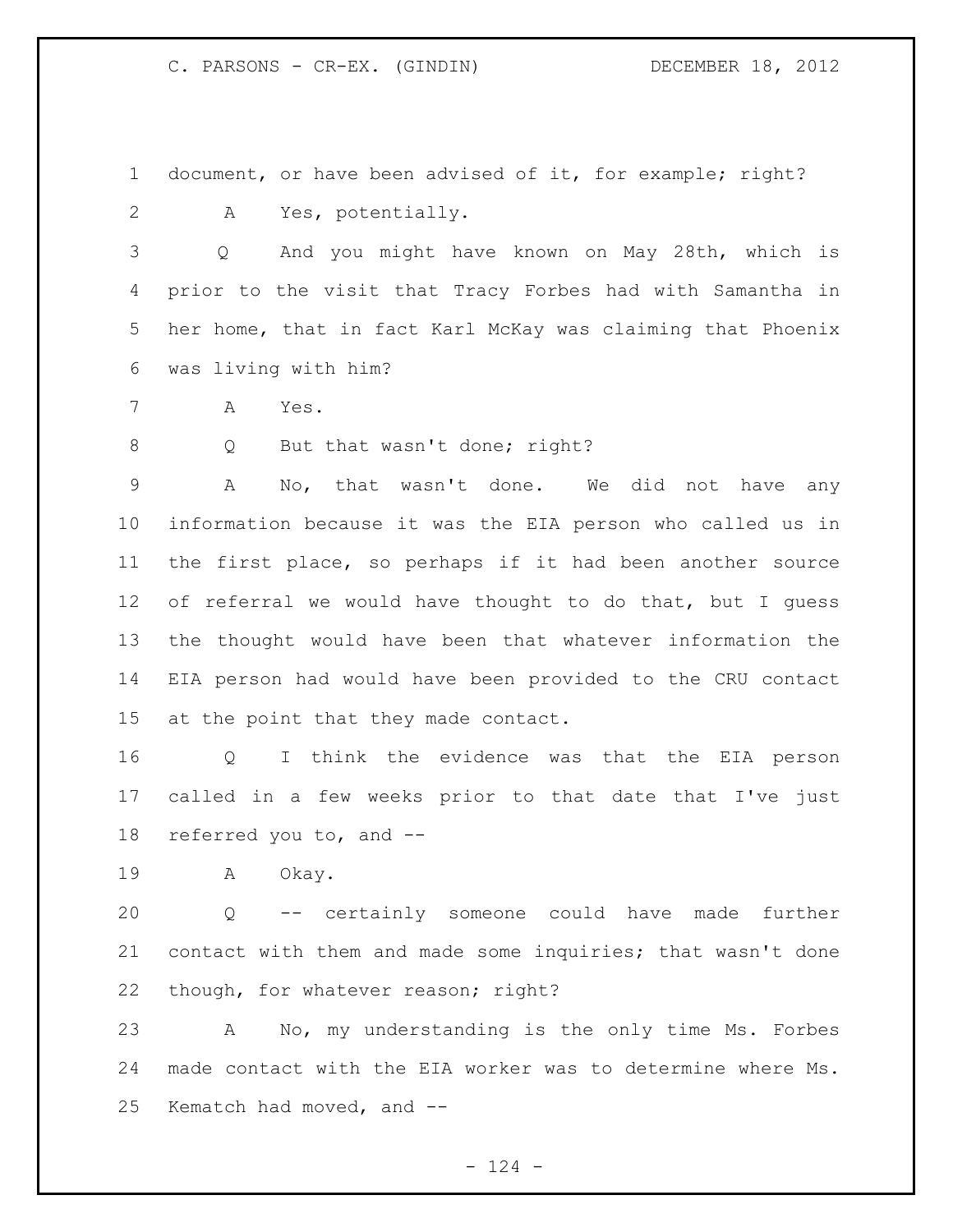Q Okay. And after the meeting that we know now took place between Ms. Forbes and Samantha Kematch, where Phoenix was present, there doesn't appear to be any evidence that anybody then after that meeting, seeing that someone else was involved to some extent by the name of Wes, no one bothered to check the EIA records to see if there was anything else that you could glean from those -- A No. 9 Q -- records; right? A No, but I think -- at that -- my interpretation of, of that would be -- was that at that point in time we didn't believe that he was particularly involved. He was a boyfriend who was there sometimes, so we wouldn't have expected him to be on the employment and income assistance budget. Q Okay. Well let's take a look at the actual notes that were made by Ms. Forbes, which I think you've looked at already. THE COMMISSIONER: I think they now have that document on the screen, if it's of any interest. MR. GINDIN: No, we're finished with that document.

BY MR. GINDIN:

Q But we can take a look at page 36956, and have

 $- 125 -$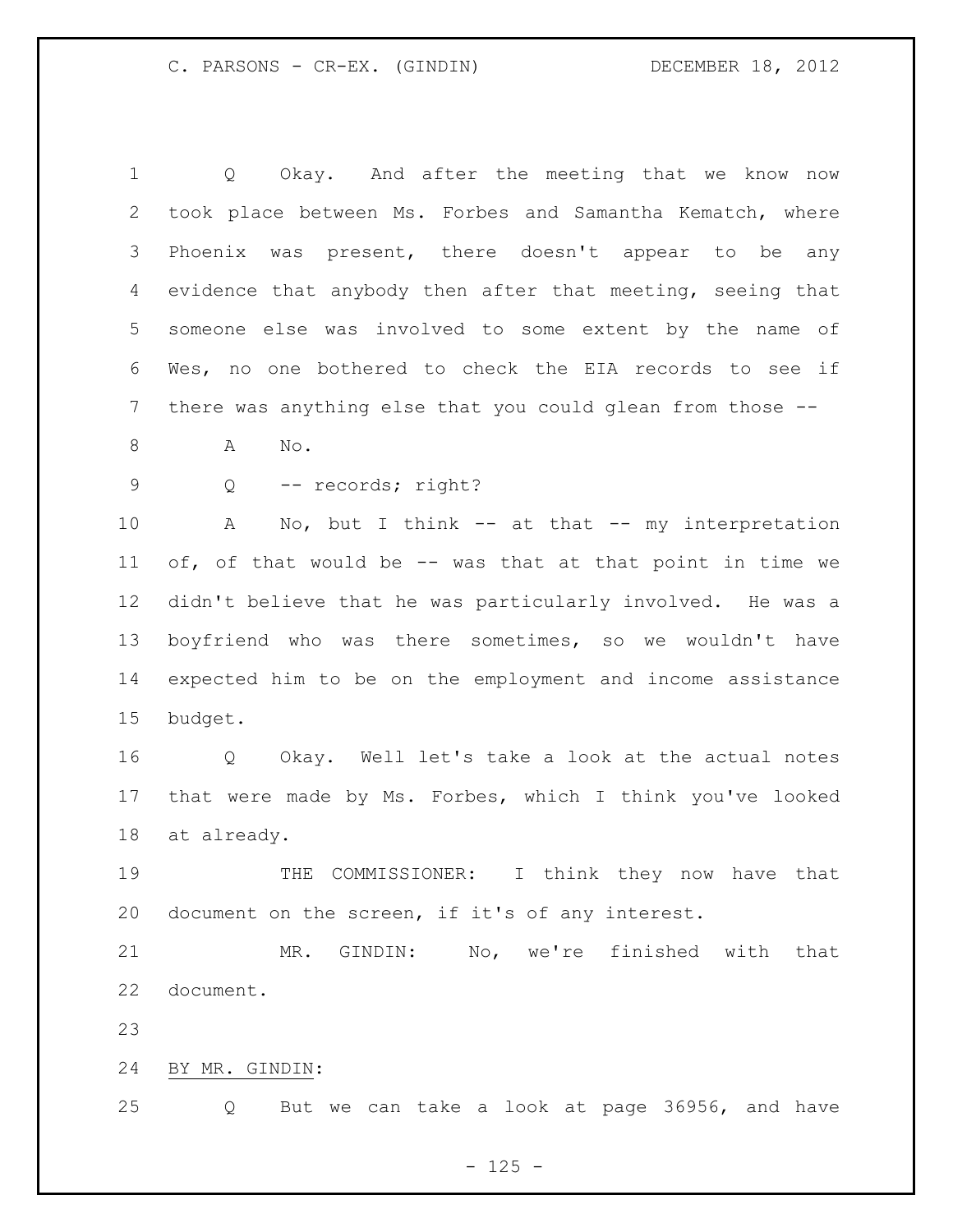that brought up.

| 2  | Now, if you look at the meeting of July 13, 2004           |
|----|------------------------------------------------------------|
| 3  | where we know that contact was made, right, and then       |
| 4  | there's a whole paragraph there explaining the             |
| 5  | conversation, what went on, now three or four lines from   |
| 6  | the bottom it says as follows. I'm reading this to you     |
| 7  | because you just said there was no real evidence as to the |
| 8  | involvement of Wes.                                        |
| 9  |                                                            |
| 10 | "Samantha advised that her main                            |
| 11 | $support$ $--$ "                                           |
| 12 |                                                            |
| 13 | "Main support" is the word that was written down,          |
| 14 | not just a casual support --                               |
| 15 | Um-hum.<br>A                                               |
| 16 | -- but the word "main support" was used.<br>Q              |
| 17 |                                                            |
| 18 | "-- is her boyfriend who is a                              |
| 19 | trucker and stays with her when he                         |
| 20 | is in the city."                                           |
| 21 |                                                            |
| 22 |                                                            |
| 23 | So he is described as her "main support" and he            |
| 24 | was described as staying with her when he's in the city.   |
| 25 | Yeah.<br>Α                                                 |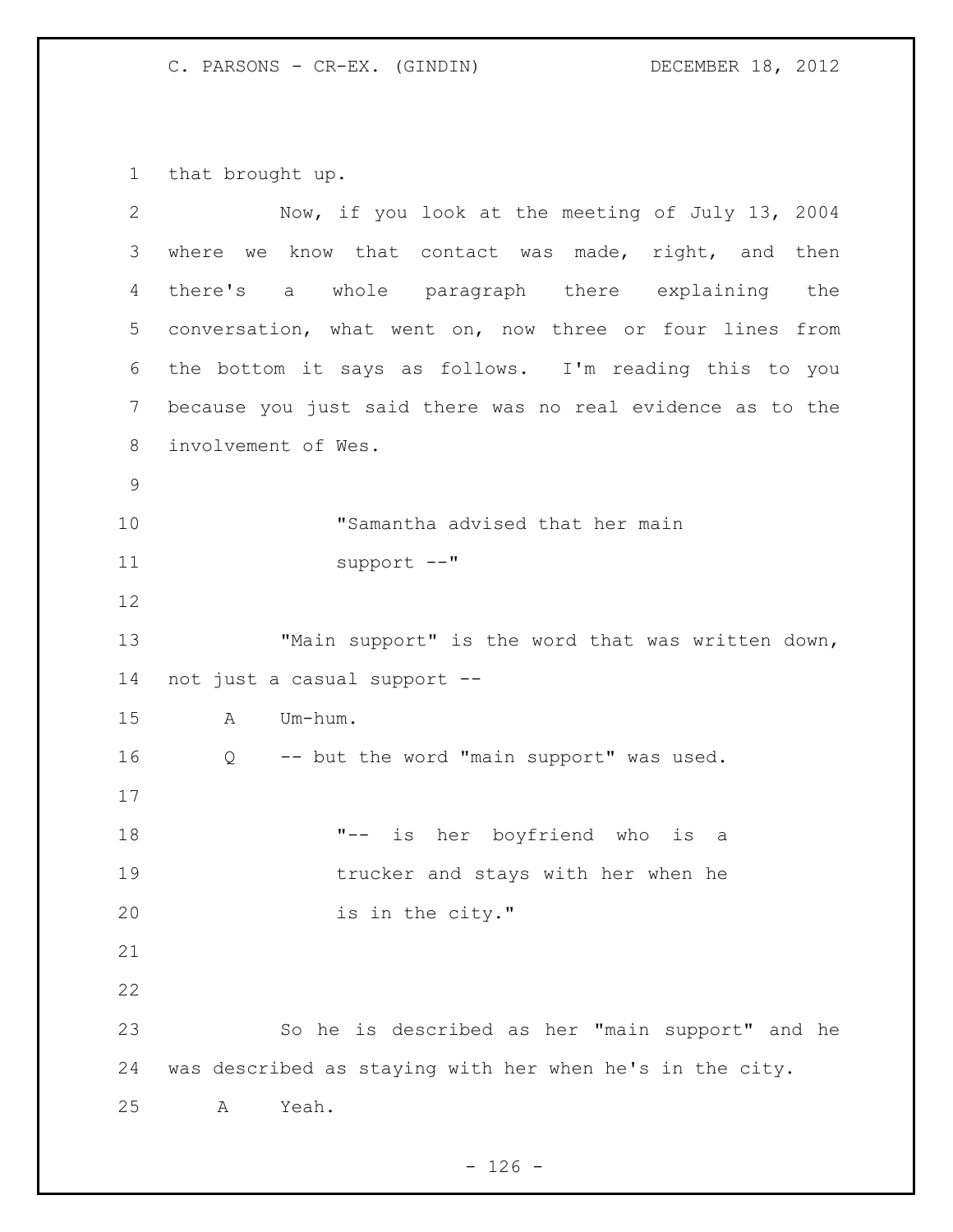Q It appears that no one asked how often he's in the city. A No. Q Right, do you agree now that should have been asked? A I've, I've agreed throughout I think that it should have been asked -- Q Yeah. A -- based on the information that we have at this point. Q But that was information that was -- that you had on that particular day? A Yeah. Q And again there's no evidence here that after this conversation -- A Um-hum. Q -- where she described someone as her main support that stays with her -- A Yes. Q -- no one contacted EIA to see if they have some record that could help you with more -- A Nobody did, nobody did, no. Q -- information; right? You also told us that you recall on your own, and I don't think you have notes of this, but you do recall -- you say that you spoke to Tracy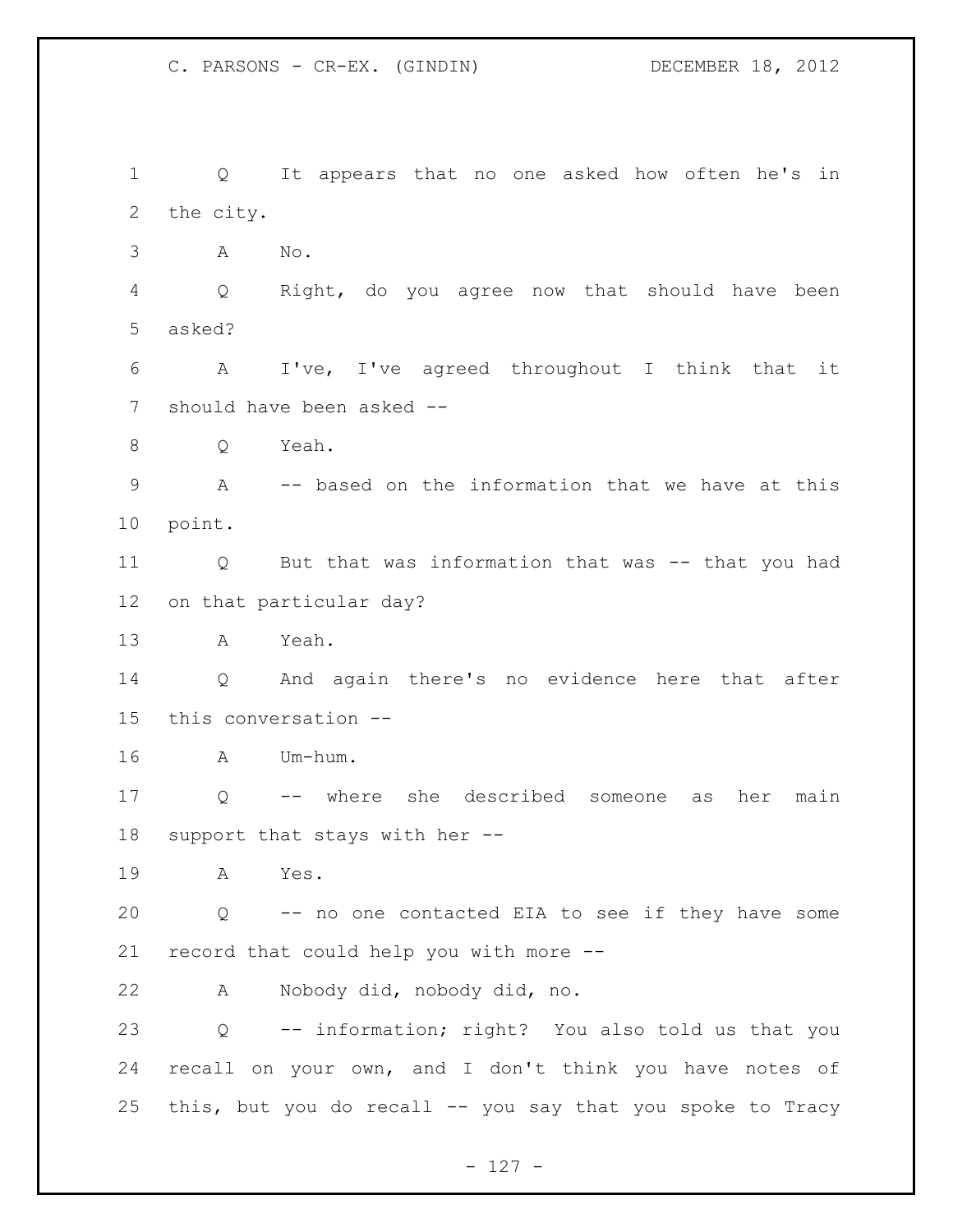Forbes and you recall having a conversation with her about whether AHU should become involved in -- A Sorry, could you repeat that? Q You told us that you seemed to recall having spoken to Tracy Forbes -- A Um-hum. Q -- on the issue of whether or not someone from AHU should go out when she was having difficulty making the connection with Samantha? A Yes. Q And you recall that conversation taking place? A Yes. Q Now, Tracy Forbes on the stand was asked why -- by me why she -- A Um-hum. Q -- didn't consider having someone go out in the evening, or the weekend, especially after several attempts failed -- A Um-hum. Q -- and her explanation was simply that it didn't happen, and no mention was made of having a, a special meeting with you to discuss it, so is it your position that that meeting took place, and the responsibility for not doing that was yours, for not sending out someone from AHU to look into it further? It sounds like it wasn't her

- 128 -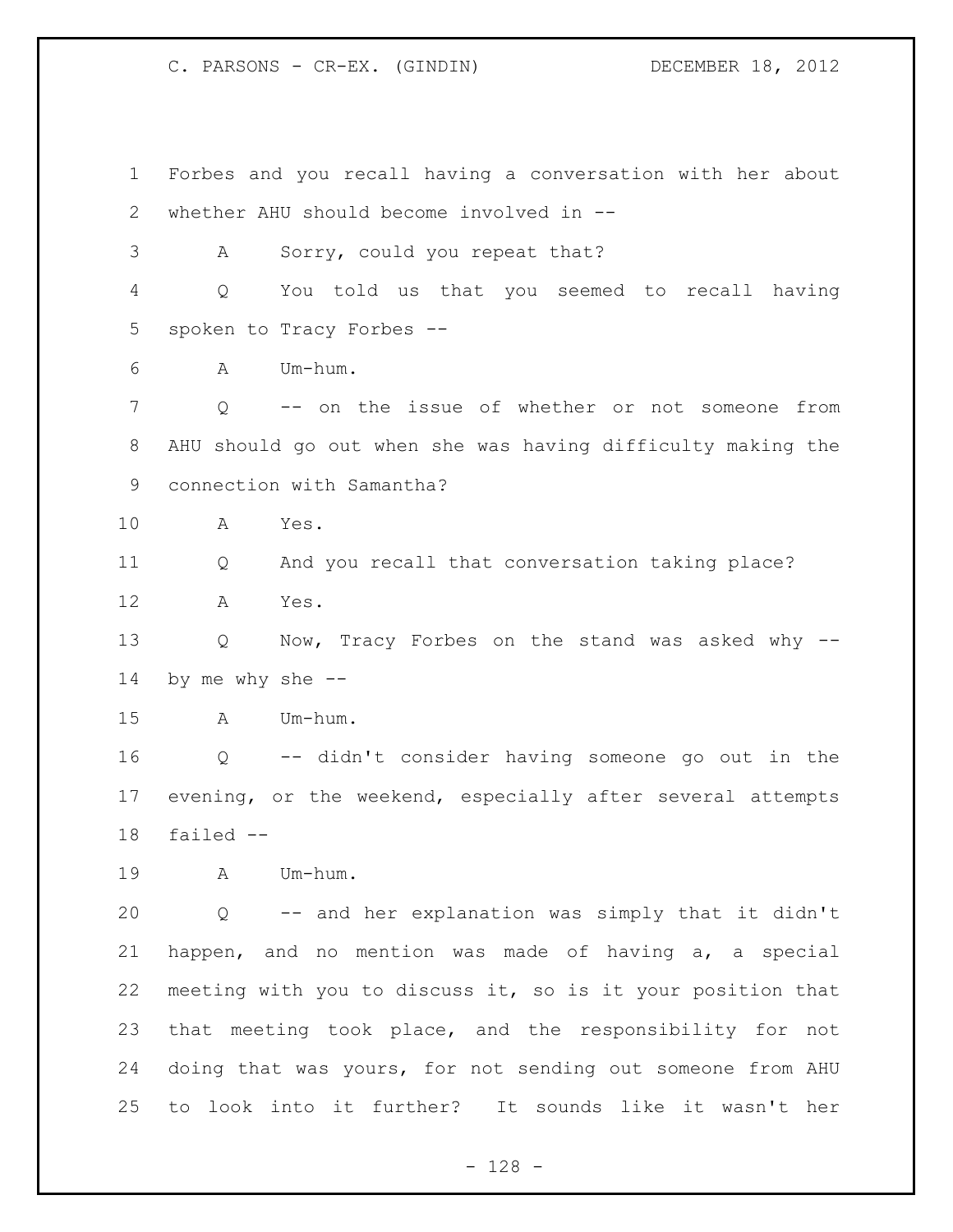decision but it was yours. A I think After Hours was raised as a possibility, but because -- Q Um-hum. A -- there wasn't an immediate concern being expressed about the child's safety my recollection is that I said that that wouldn't be necessary, and that we would continue ourselves to try to connect. Q But there was a 48 hour response time indicated on -- A Yes. Q -- May the 14th, and now we've got a couple of months go by before she finally -- A But at that point -- Q -- is able to connect with her, after several attempts were made -- A Um-hum. Q -- and I'm suggesting that trying to get AHU to go out a lot sooner would not have been a bad idea. A At the point in time that Tracy asked or we talked about that, I'm not saying Tracy asked me, that we talked about what had happened and for trying to connect, that was the very same day that we received the file information, so there hadn't been days or weeks of attempts, and during Tracy's contact there was no question

- 129 -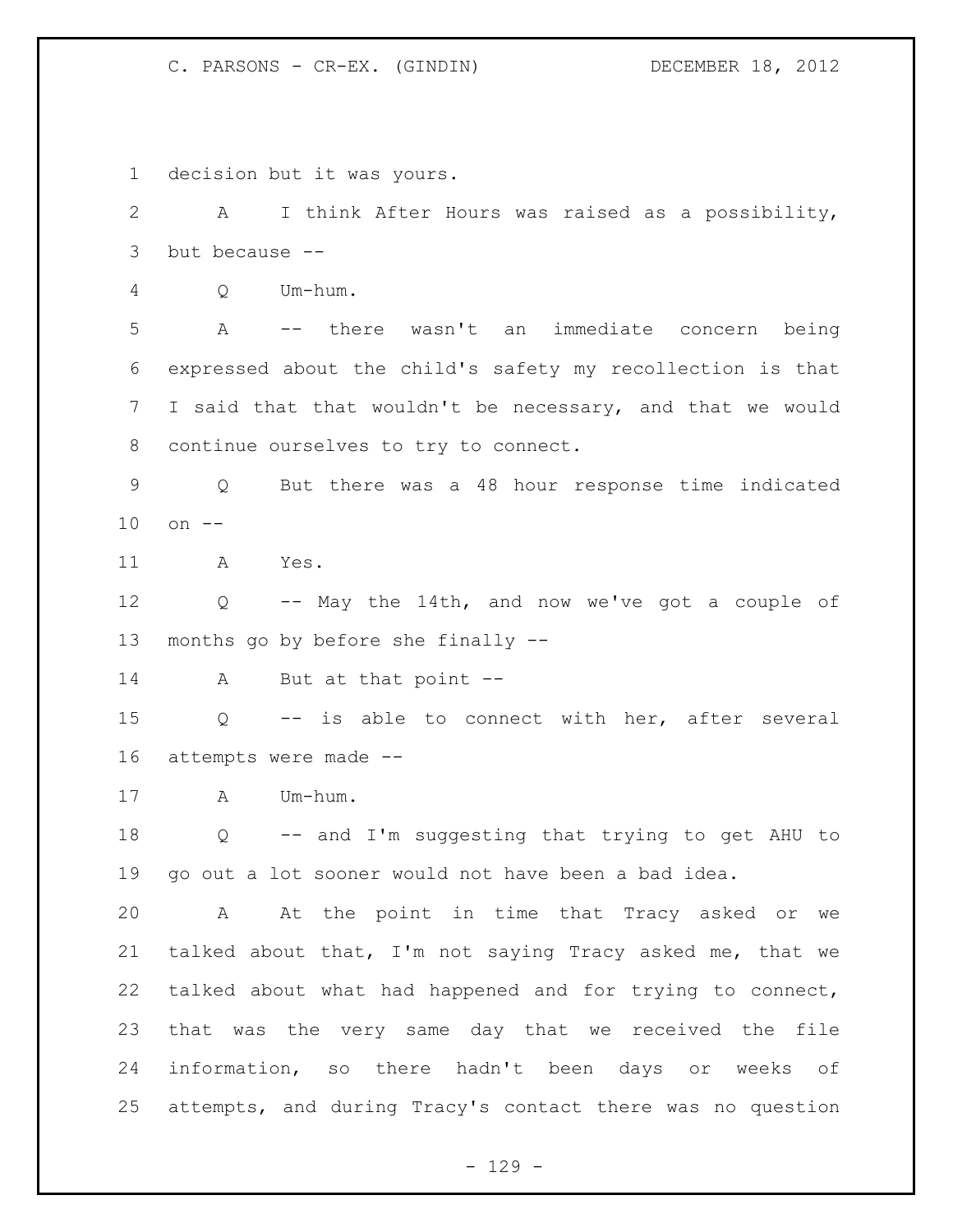as to whether or not the child was, was with Ms. Kematch. The information that she was getting is that they were together, so it didn't -- Q So you -- A -- there was nothing that I saw as emergent in that, and there was nothing in the, the information that we received that said that she was at immediate risk. 8 O But there was a 48 hour response time noted? 9 A Yes, there was. Q And are you saying the meeting with Tracy Forbes on this issue took place right when the file was first opened? A Yes. Q I see. And after a month, or a month and a half, went by and no contact was made did you have another such meeting to discuss it again? A No, we did not. Q Well, I'm going to direct you to page 36958. I'm a little confused about this particular page. You told us that you signed off on August the 6th. I think it's up on your screen if you want to have a look. THE COMMISSIONER: Yes, it is. MR. GINDIN: Yeah. 24 THE WITNESS: Okay.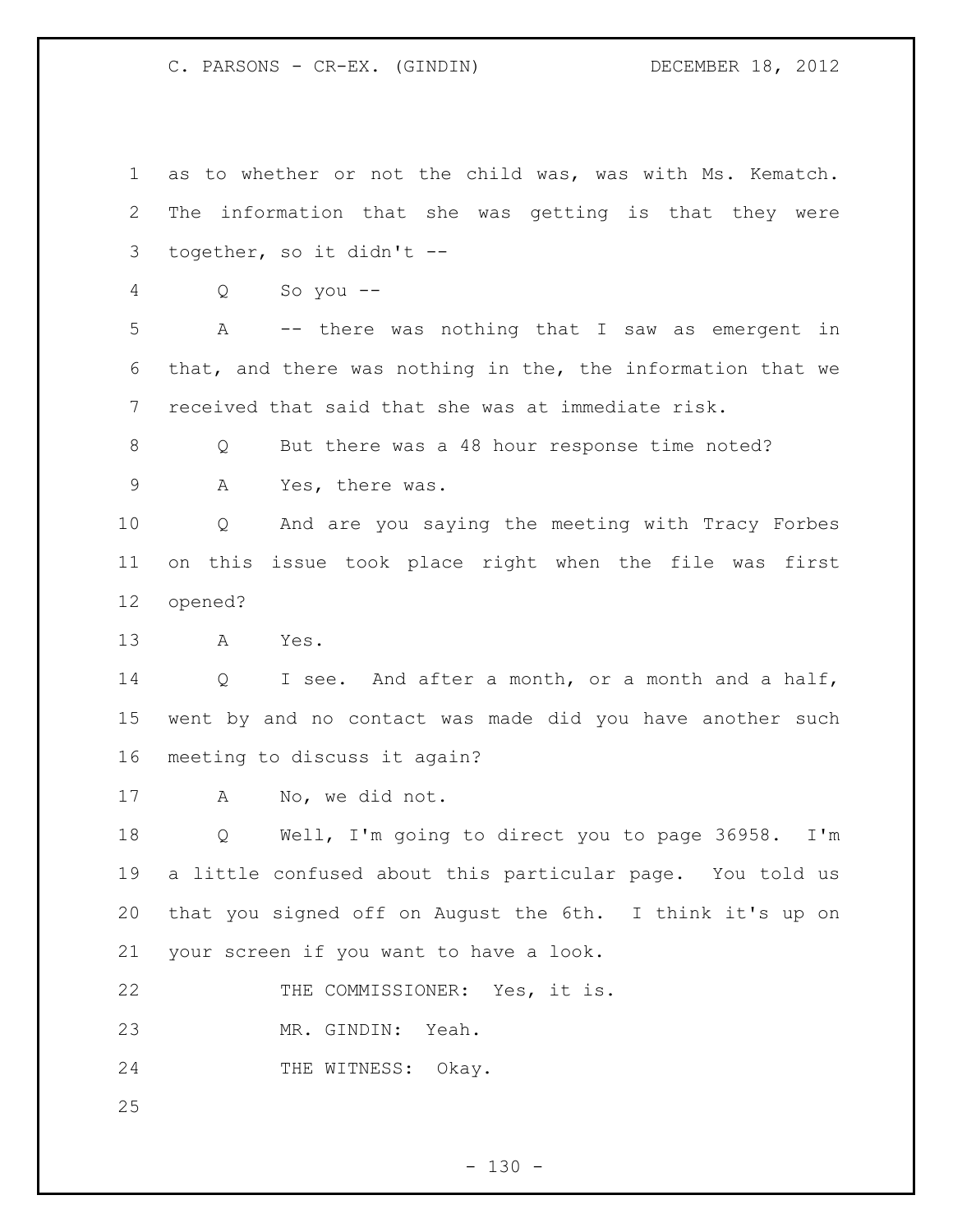BY MR. GINDIN:

| $\mathbf{2}$ | And we're just talking about the signature and<br>Q         |
|--------------|-------------------------------------------------------------|
| 3            | the dates at the end, okay.                                 |
| 4            | Um-hum.<br>A                                                |
| 5            | So we've heard from Ms. Forbes that<br>she<br>Q             |
| 6            | essentially closed the file on July 14, 2004, as far as her |
| 7            | job was concerned.                                          |
| 8            | Α<br>Yes.                                                   |
| $\mathsf 9$  | And now it's your job as supervisor to sign off<br>Q        |
| 10           | on it?                                                      |
| 11           | Yes.<br>A                                                   |
| 12           | You told us that usually you like to do that<br>Q           |
| 13           | within a week or so, if you can?                            |
| 14           | A<br>Yes.                                                   |
| 15           | Here it's almost three times that length.<br>Q              |
| 16           | Um-hum.<br>A                                                |
| 17           | First of all, do you have any reason<br>Q<br>any            |
| 18           | explanation as to why it would take that long?              |
| 19           | I have -- I could make quesses if --<br>A                   |
| 20           | Q Well, I don't want you to make guesses, but you           |
| 21           | remember nothing specific?                                  |
| 22           | $\mathop{\rm No}\nolimits$ .<br>A                           |
| 23           | Q<br>Okay.                                                  |
| 24           | A No, I don't recall whether that was a vacation            |
| 25           | time or whether it was a coverage for other supervisor's    |

- 131 -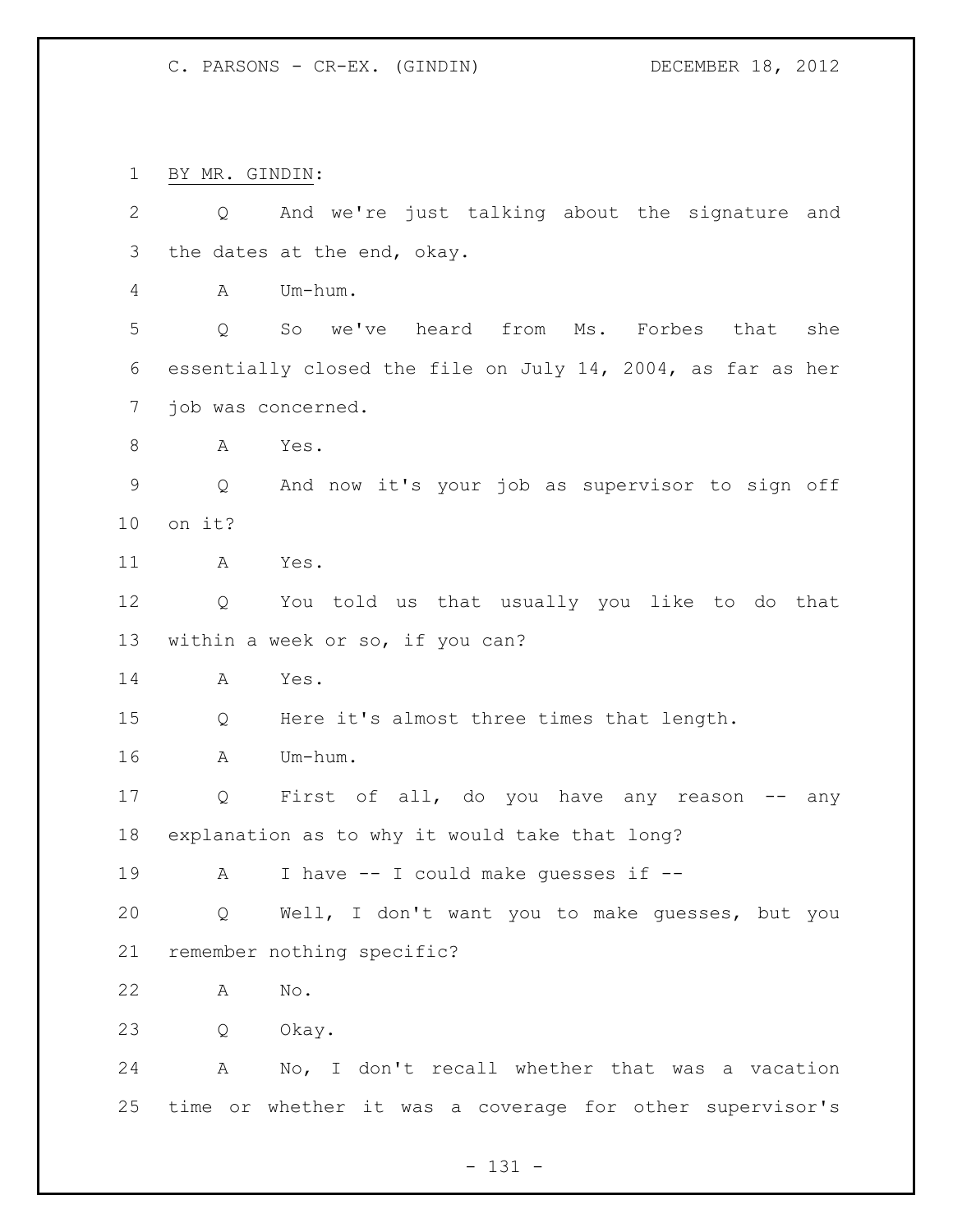vacation. Q All right. A You know, it could make sense based on the timelines -- Q Okay. A -- but I don't, I don't have those records to know that. Q But we do see from this record that August the 6th is when you signed off -- A Yes. Q -- and, and the file should not be closed until that date? A Right. Well -- Q Yet at the top of that page it says "Case closed July 15, 2004" which would be wrong? A Yes. Q All right. 18 A And that was just the way it was done, this was not a different kind of file closure. The workers put in the dates that they were completing their work, and put the file closed as of, and then I would review it and put in the date that I reviewed it, and I think I said this morning that I'm not certain how that was actually recorded. I don't know whether on CFSIS this file is closed -- showing it's closed on July the 14th, or whether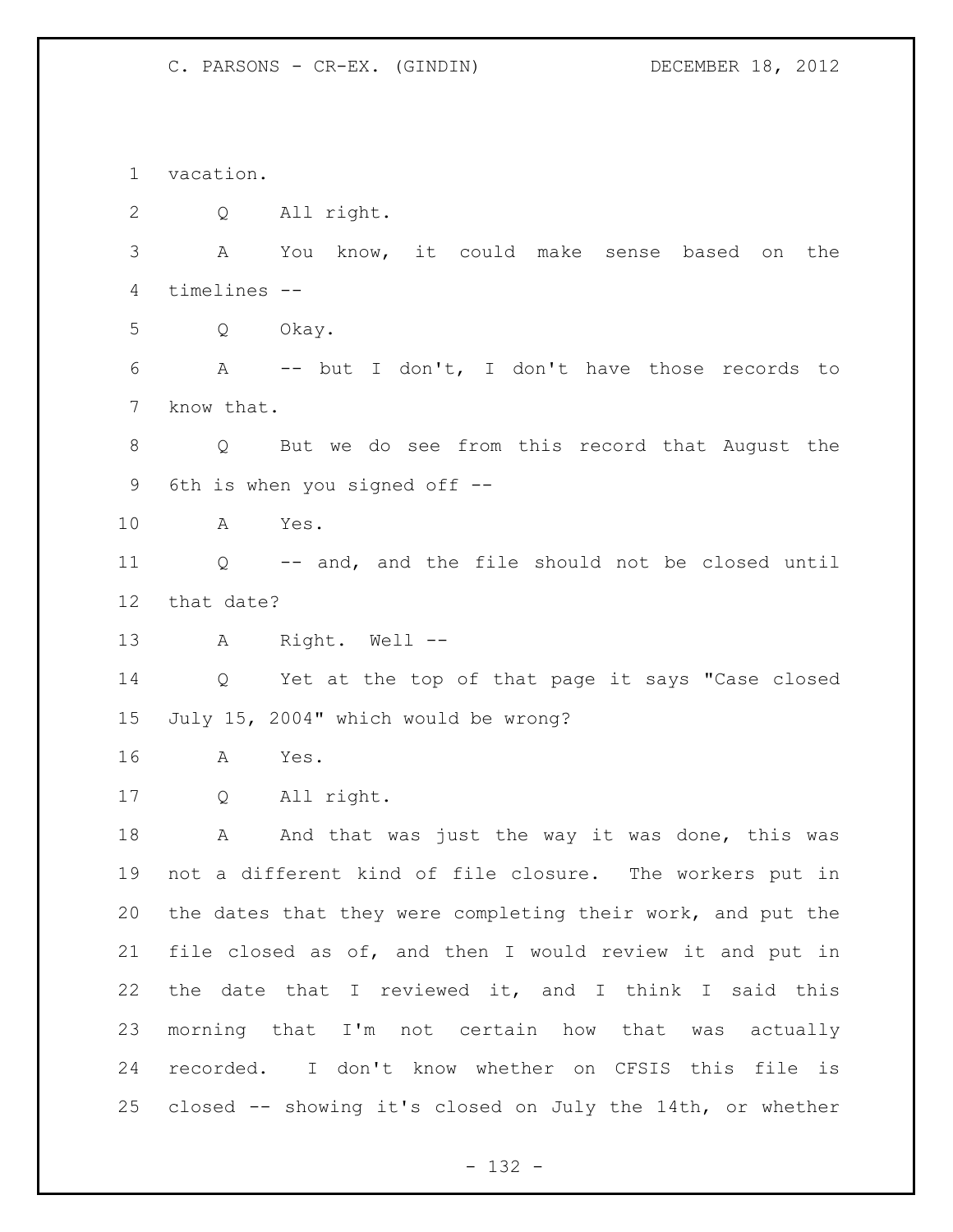it's showing closed on August the 6th when I closed it off. Q I think you said that it might have been backdated.

A It might have been.

 Q Is that something that happened on occasion, or documents --

A I'm, I'm not --

8 O -- would be backdated?

 A Yeah, I'm not really certain about that at this point, but I know that if I had read the file, and I had thought that Tracy should do some more work on the file, that it just would have gone back to her and that would have been taken off, and she would have continued to work on it and then a new closing date would have been put on.

 Q Okay. So really for this to be an accurate document it should say, case closed August 6th, based on your signature?

18 A Based on my signature.

 Q Okay. And then you talked about earlier some of the factors you consider when you decide to close a file as you did here; right?

A Yes.

 Q And one of the things that you talked about was that first of all you knew you had information that Samantha couldn't parent her first child, you mentioned

- 133 -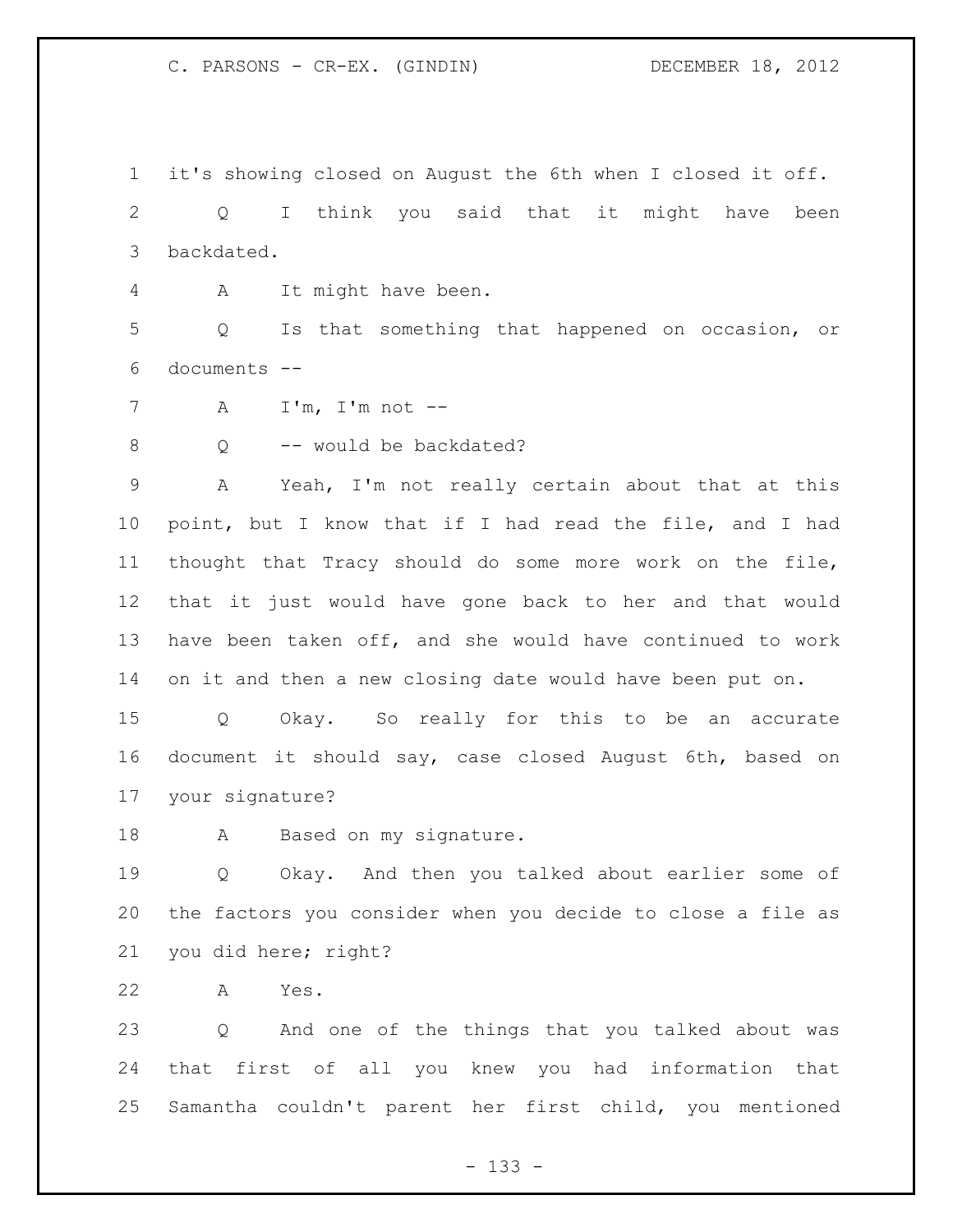that briefly; right?

A Yes.

 Q Then you moved on to the second child, which would be Phoenix; right?

A Um-hum.

 Q And you said that there was intensive agency involvement; do you recall using that phrase?

A Yeah.

 Q And one of the things that you -- that lead you to that conclusion was that you assumed there was a parenting capacity assessment done?

A Yes, I did.

 Q Now we've heard evidence that in fact that wasn't the case.

A Um-hum.

 Q That Dr. Altman simply checked to see whether Samantha was depressed, and there was no parental assessment done; how did you conclude, or how did you 19 assume there was one based on what ...

A Based on past practice.

Q Pardon?

 A Based on -- sorry, based on past practice, and that generally an assessment that's being done with both parents, which is what it said in the file history, would be a parental capacity assessment.

- 134 -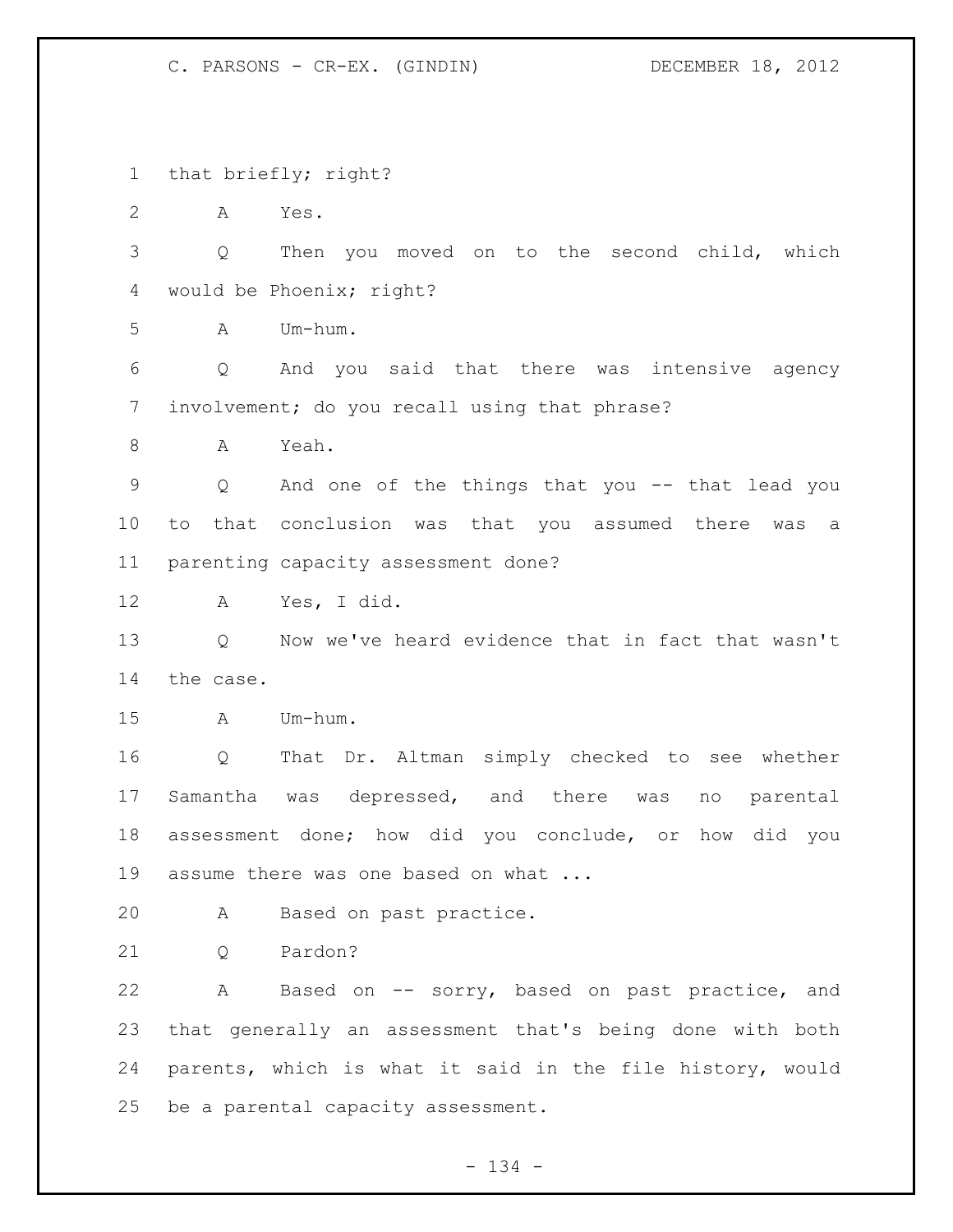Q So you're making that assumption -- A Yes, I was making that assumption. Q -- based on best practice essentially? A Based on what I was reading in the file and my past experience, yes. Q In this file? A Yes. That there had been an assessment done, and I just assumed -- Q Oh, so you made the assumption -- A -- it was a parenting -- 11 Q -- that's what it was? A Yes. Q And making that assumption seemed like a reasonable assumption to you? A Yes. Q Because you felt that it might be necessary to do 17 something like that; right? A Yes. Q Okay. Now, you indicated that it was an assessment done of both of them, the evidence tells us that in fact it was an assessment of her only -- A Um-hum. Q -- which you weren't aware of, or -- A No, I was not aware of it because the file stated that both went to the assessment.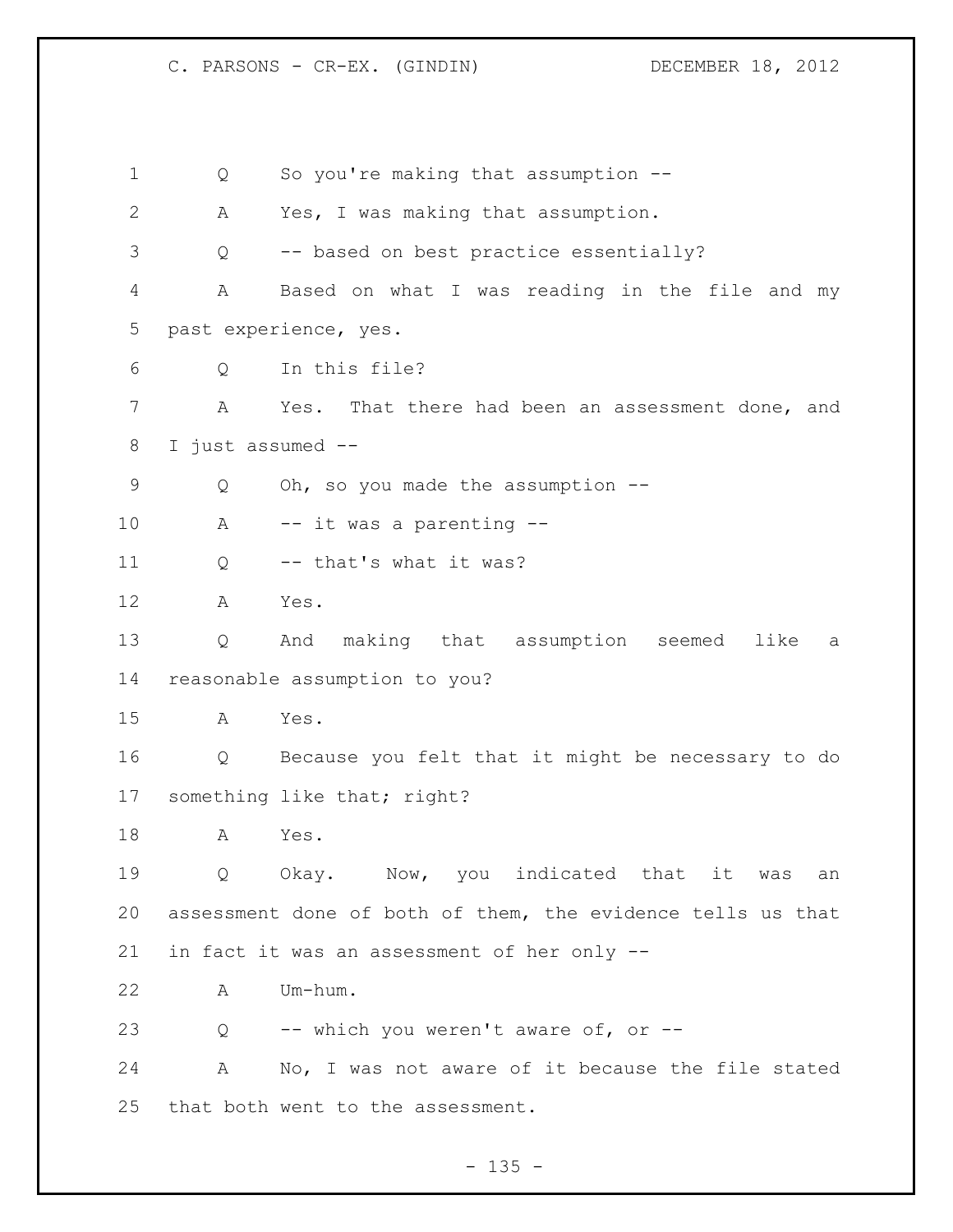Q And you also said that your assumption was that it was something that was done after the child was returned home. The evidence actually was that it was done -- the child was returned home first, and then the assessment was completed some time after, but your assumption was that it was done before the child was -- A I don't, I don't know that I clearly stated one way or the other. Q I think your evidence earlier was that you assumed there was a parental capacity assessment done of both parents -- A Um-hum. Q -- and that it was done first, and then the child was returned home. A Okay. Yes. Q In fact it was done of one parent, it wasn't a parental capacity assessment, and it was done after the child was returned home -- A Um-hum. Q -- so your assumptions seem to be off. A Yes. Q All right. Then you were asked about the fact that Samantha had abandoned essentially both children and left when they split up in June of 2001, and you indicated that rather than her abandoning them they just split up?

- 136 -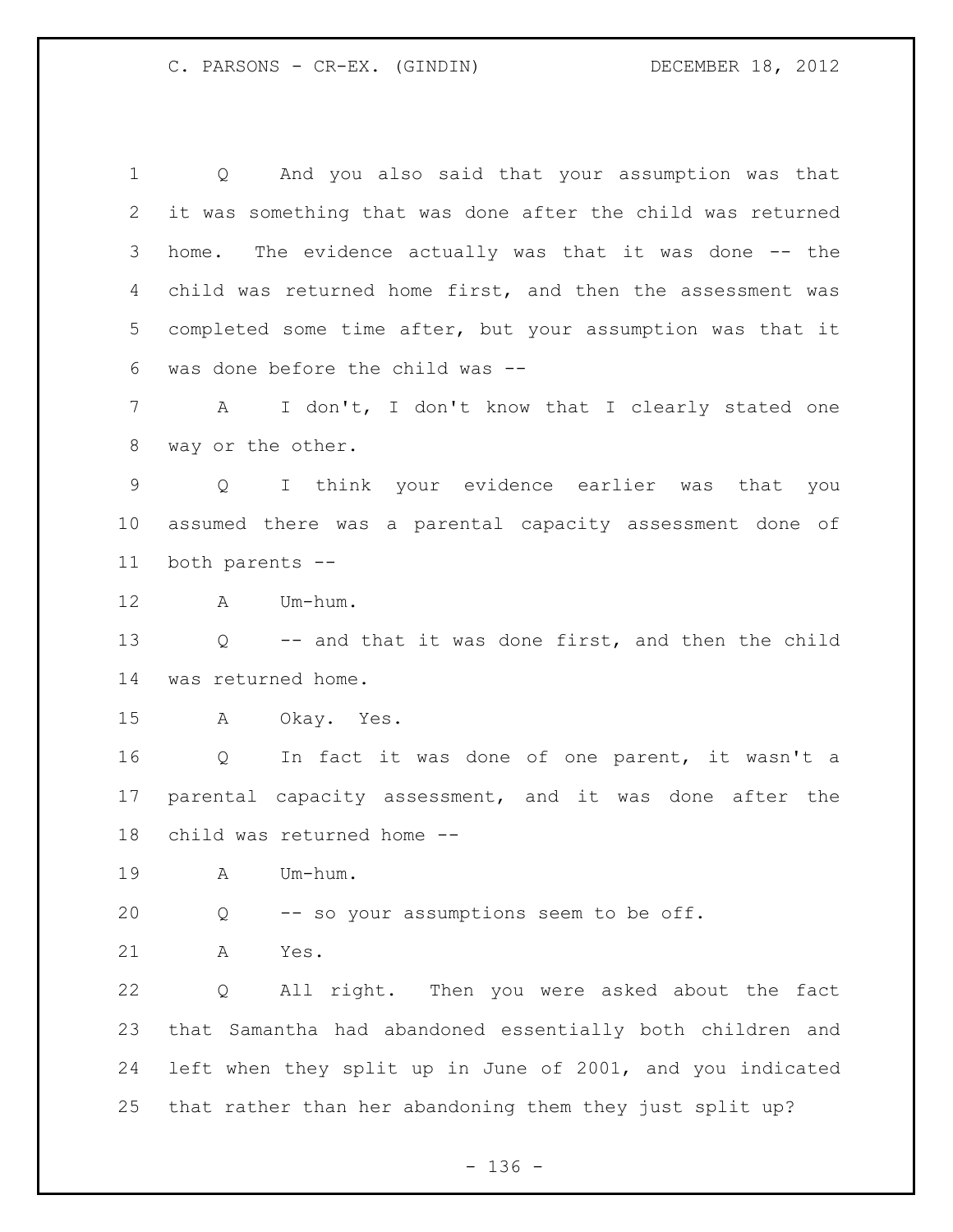A Yes.

 Q You'd agree that often the mother stays with the children when there's a split up; right?

A Often, yes.

 Q Yeah. In this case the evidence was clear that the mother left leaving two very young children with Steve, which some people might call abandonment, you can 8 understand that; right?

A Sure.

 Q Okay. You were asked also about the fact that you were kind of assessing immediate safety, and you explained that.

A Yes.

 Q And then you were asked about longer term risk 15 and what things you considered when you thought about that, and one of the things you mentioned was mental health capacity, and things of that nature.

A Um-hum.

Q And I assume you're talking about the mother?

A I'm talking about any parent --

Q Right.

A -- that we're assessing.

Q Okay. So in this case it's really Samantha --

 A Those would be things that we would take into consideration.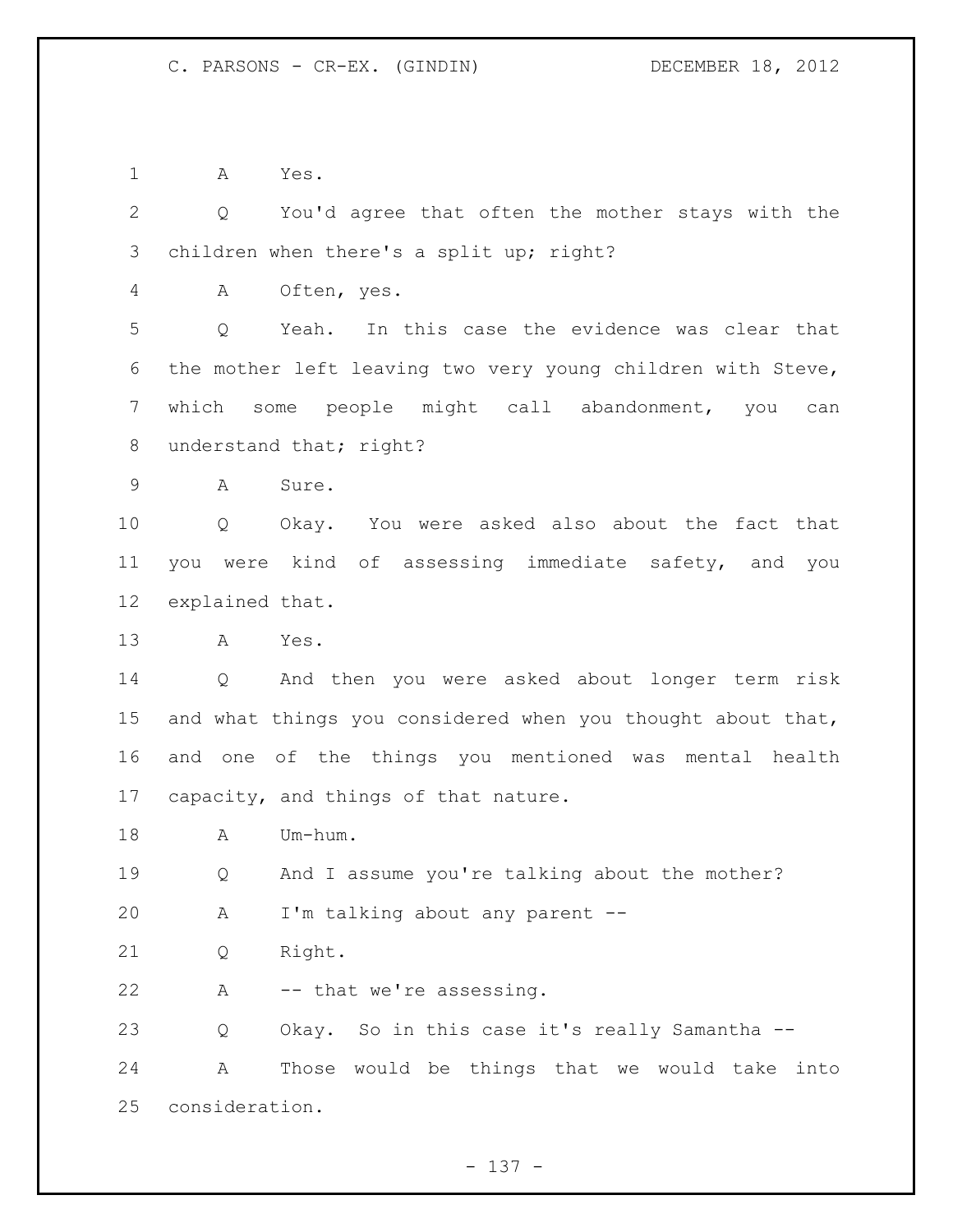Q -- that we're talking -- yeah, yeah. Now, were you aware that some concerns were expressed about Samantha's cognitive functioning, did you 4 have any knowledge that that -- A At that point in time, no, I didn't. Q -- that that was an issue earlier on, were you aware of that? 8 A Not at that time. Q Were you aware of the evidence or any information from Nikki Taylor who told us that it was rather obvious from talking to Samantha that there might have been some cognitive problems? A No. Q Okay. Had you been aware of that you would have considered it I'm sure? A Yes. Q There was also a mention that there was an allegation that crack cocaine was being smoked in front of Phoenix -- A Yes. Q -- and that was something that really wasn't followed up on, other than to ask her? A Right, right. Q So -- A And it wasn't followed up on at the time the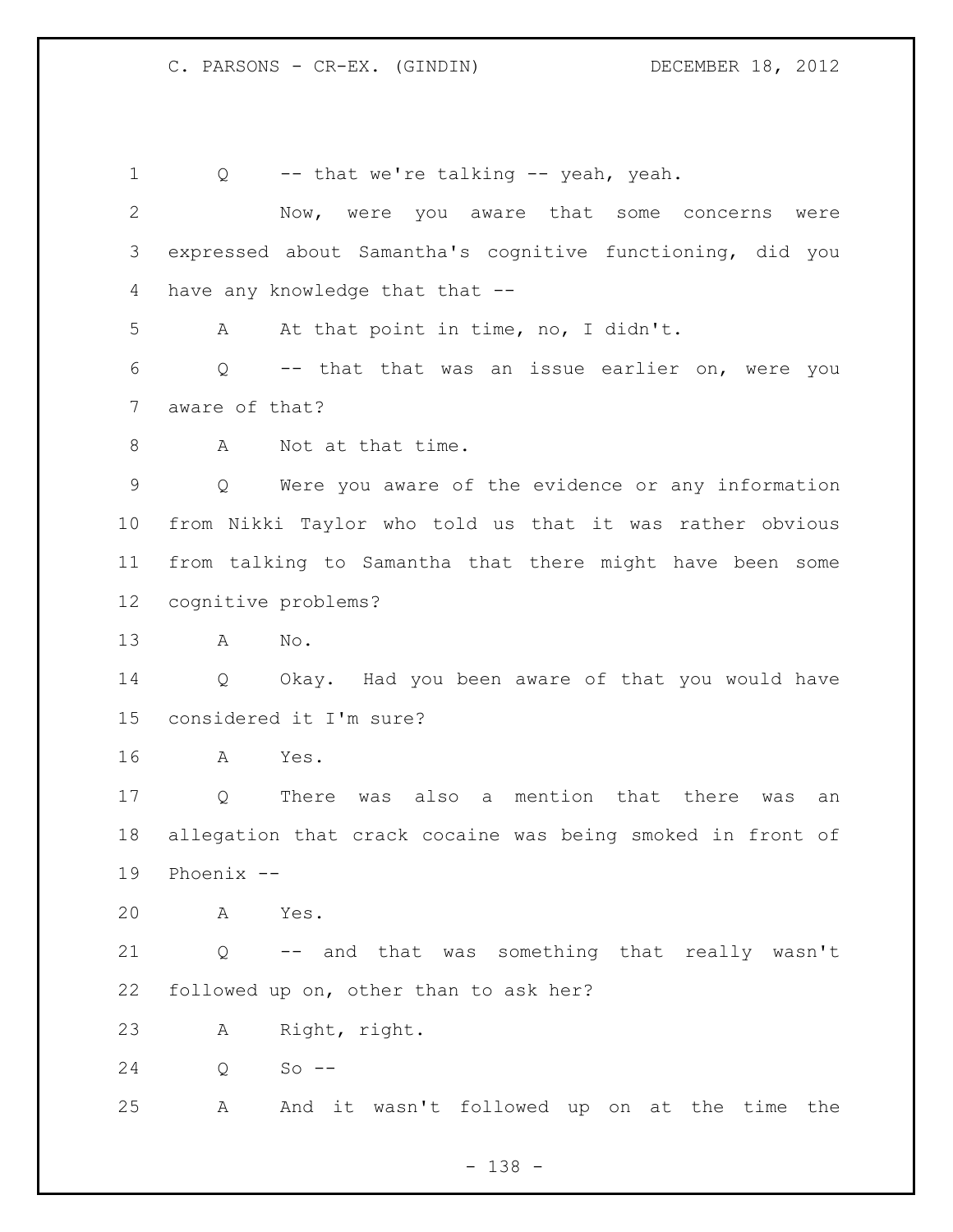allegation was made is my understanding. Q And there was some suggestion in the files that it was either Samantha smoking rock -- A Yes. Q -- or her own mother, Samantha's mother that is, smoking rock in front of Phoenix? A Yes. Q So one would think that maybe we should talk to the mother about that -- A Um-hum. Q -- it doesn't appear that anybody did it, but you would agree that that would be a wise thing to look into? 13 A Ms. Forbes did talk to Ms. Kematch about that -- Q Her mother? A No, not to her mother. Q Okay. But her mother wasn't spoken to about that? A No. Q So the only way that allegation was followed up on was to simply ask Phoenix -- I mean Samantha, when you finally saw her -- A Yes. Q -- that is Tracy Forbes when she finally saw her, she made an assessment based on how Samantha and Phoenix looked on that one day; right?

- 139 -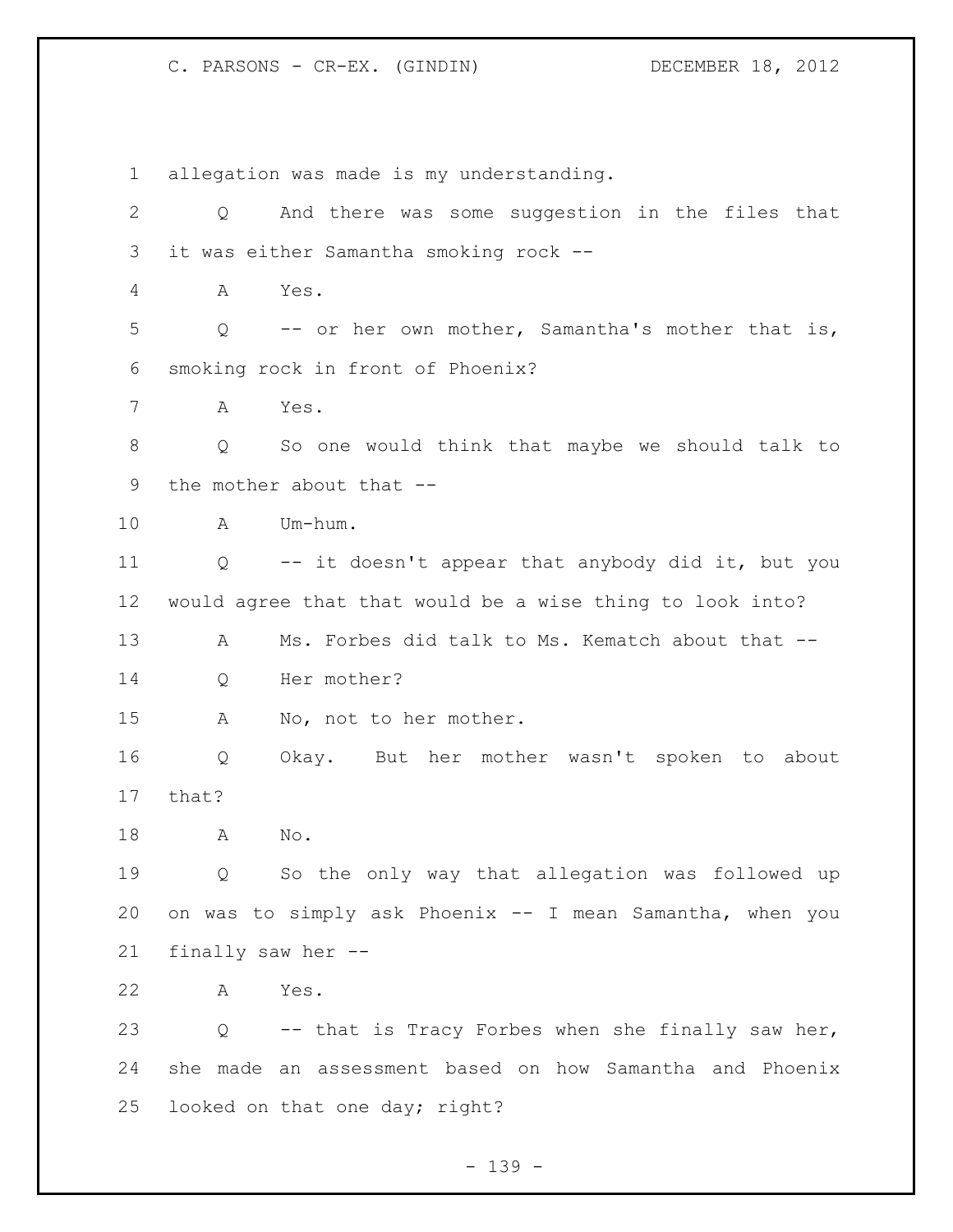1 A And the information that she had received from  $-$ Q And Samantha's version --

- A Yes.
- Q -- of events?

A Yes.

 Q So the determination that Samantha was safe -- or Phoenix was safe with Samantha was basically determined on the basis of the, the one visit, the one viewing of Phoenix and Samantha and that they looked okay that day; right?

 A Yes. And, and the lack of other calls that were coming in that she had had the child for a period of time, with, with no other concerns being expressed that she had been involved with the agency prior, and had been working along with them, and that she had a long period of visitation with, with Phoenix when she was in care of the agency, without any concerns being raised about that.

 Q So the fact that, so the fact that nobody called in to tell you things was sufficient as well?

 A Well, it isn't sufficient, and it's another -- something else that we think about and, and look at when we're making decisions.

 Q And had someone visited Samantha in an unannounced way perhaps in the evening, or on a weekend, that might have been a better time to assess her true activities or whether she was in fact abusing?

 $- 140 -$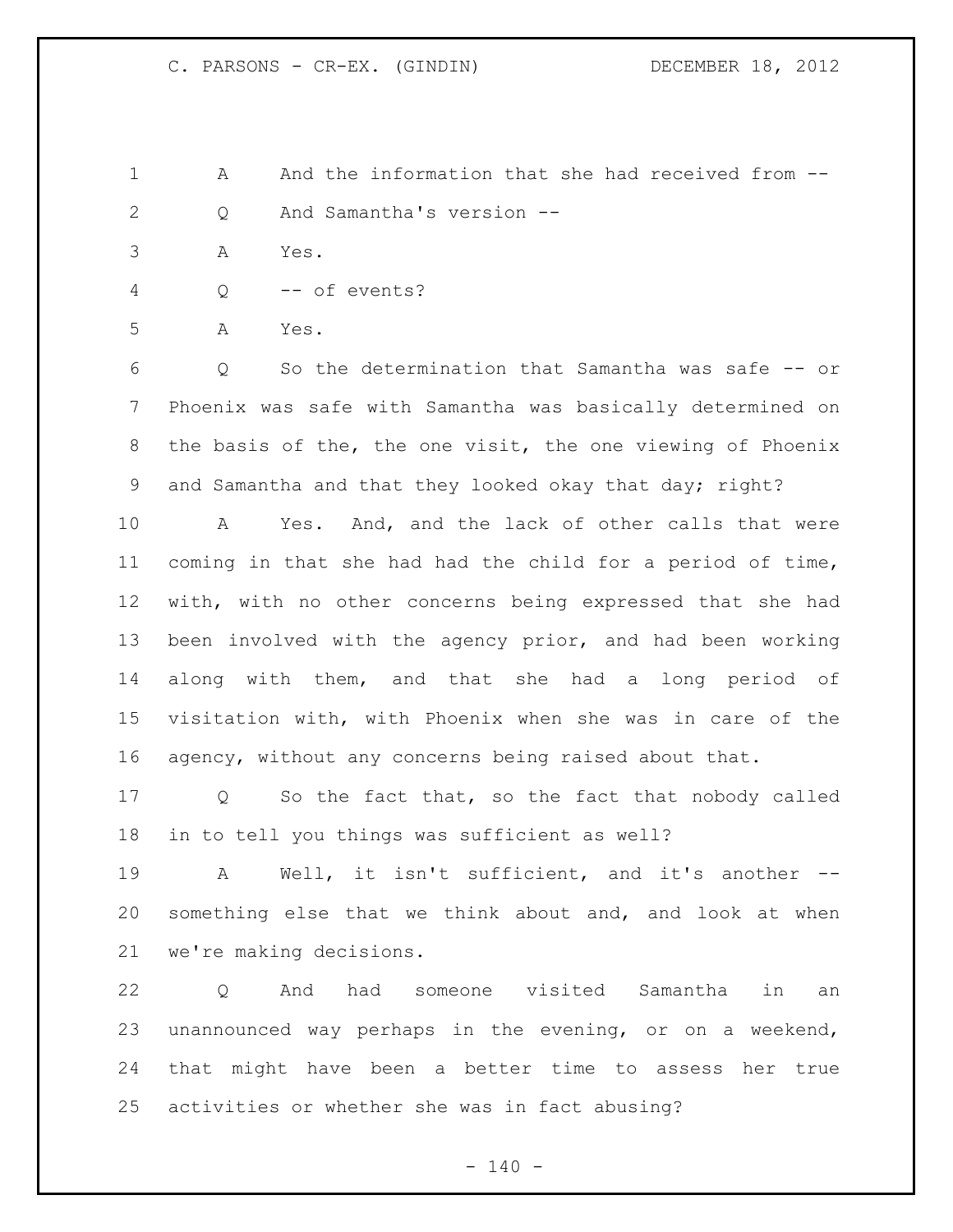1 A Possibly, but not necessarily.

Q Possibly, possibly at least; right?

A Yes. But as a general practice --

Q Um-hum.

 A -- child welfare is not going out to see clients unannounced based on possibility --

Q Even if --

 A -- of something happening. If we were receiving information that there were ongoing concerns, and very -- you know, concerns that day then of course somebody would go out in the evening or on the weekend, but there wasn't anything coming in that was saying it was -- there was something immediate, it was long term under current to what was happening with the family and people need to be ready to address those issues as well.

 Q But there was a, a referral advising that she's drinking alcohol and smoking rock in front of Phoenix, you did have that information; right?

A Um-hum. From, from a number of months earlier.

Q Which wasn't checked --

21 A That was not substantiated.

Q And that wasn't checked out --

A No.

Q -- and it wasn't checked out now?

A Except for Ms. Forbes asking her about that, yes.

- 141 -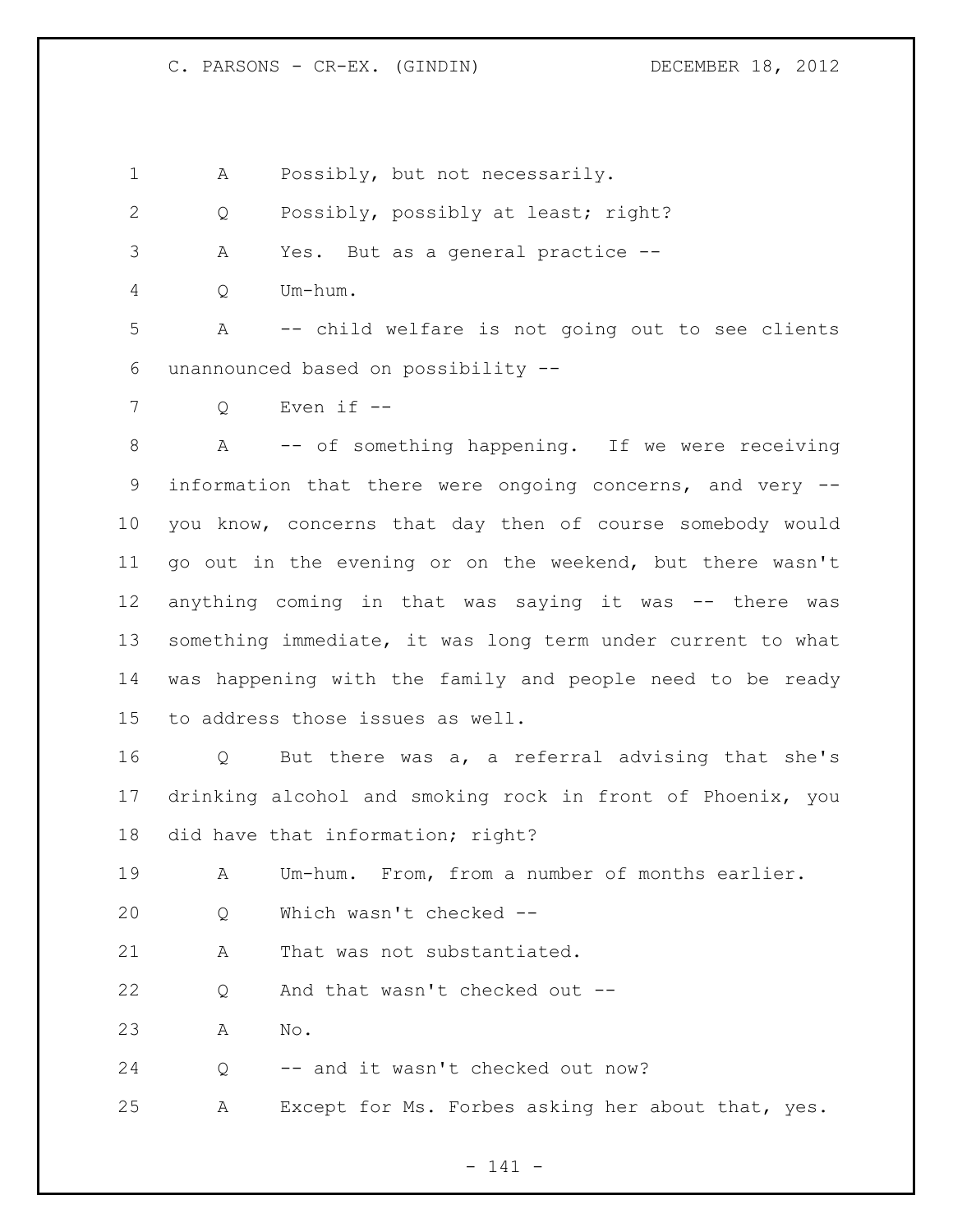Q And that's the extent of the way in which that allegation was checked out by simply saying to Phoenix (sic), are you smoking or abusing -- A To Samantha. Q -- substances, and she said, no; right? A Yes. Q And I think you said that one of the reasons that the time wasn't taken, to ask and investigate more on this issue, was that this was deemed to be a less priority matter compared to other matters that you were dealing with? A That would have been part of it, but the other part would have been that there was no immediate incident to, to investigate. It was a longer term, a longer term historical kind of situation that was being looked at. Q If you were aware of the information about Wes McKay, which might have started with a call to EIA, for example, and we've heard some very drastic and severe

background that he had --

A Um-hum.

 Q -- I think you now agree that had you been aware of anything like that it might have been grounds to have him removed, and some serious measures undertaken; right?

A Most certainly.

MR. GINDIN: Those are my questions. Thank you.

- 142 -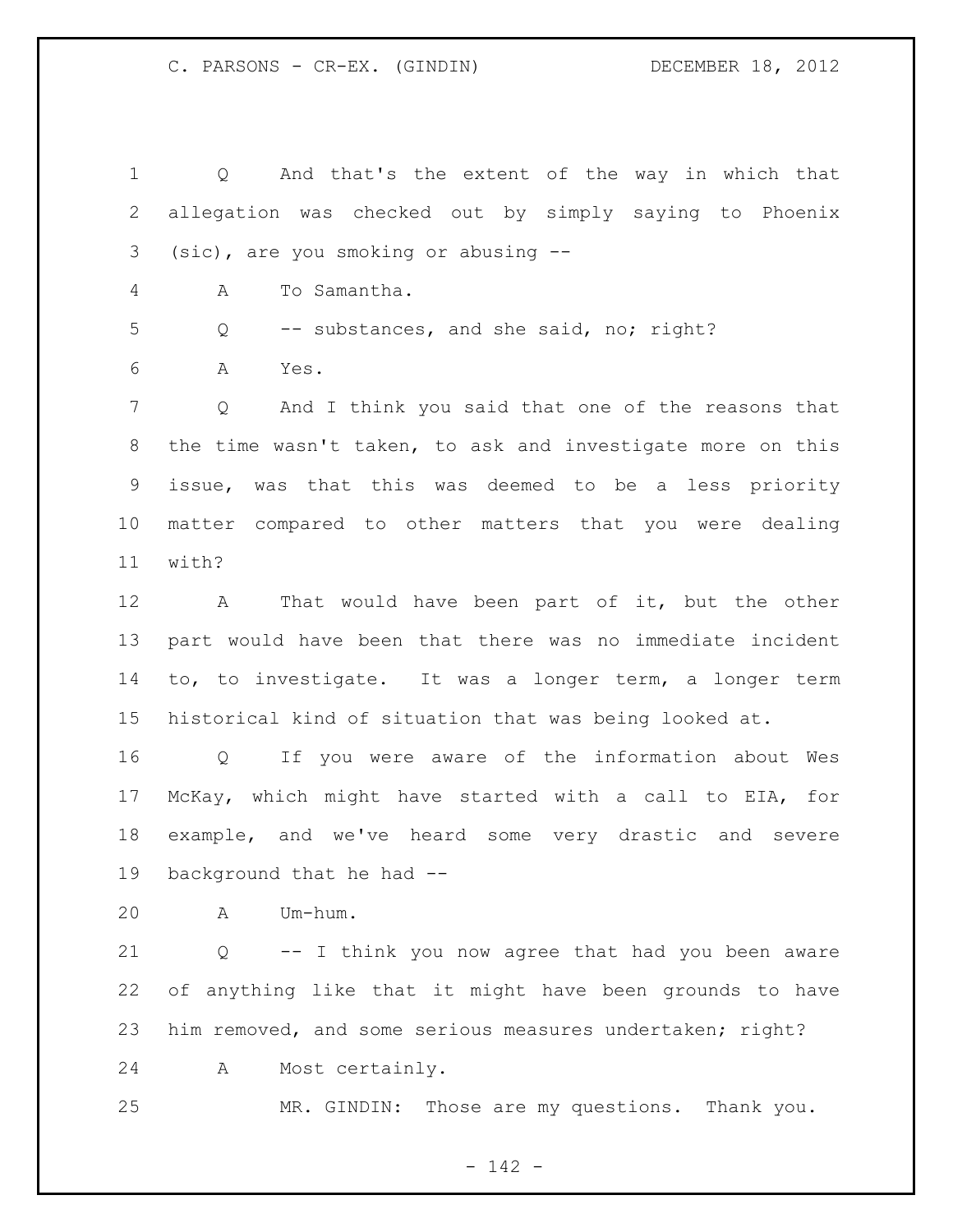1 THE COMMISSIONER: Mr. Saxberg. MR. SAXBERG: Thank you, Mr. Commissioner. Good afternoon, Ms. Parsons. My name is Kris Saxberg, and I act for ANCR, the General Authority, the Northern Authority, the Southern Authority, and several witnesses including Diva Faria. CROSS-EXAMINATION BY MR. SAXBERG: Q Firstly, I just want to ask you about that meeting that you'd referenced that involved yourself, Sandie Stoker and Tracy Forbes. You indicated that you 12 didn't know when that meeting occurred specifically; correct? A No, I did not. Q And -- but you did accept that it would have been after Sandie Stoker started, and, and that on my information is in September of 2005? A Yes. Q And that of course is more than a year after your involvement with respect to supervising Tracy Forbes in her work on the Phoenix Sinclair file; correct? A Correct. Q So it's safe to then say that that meeting, and it's, it's raising of workload concerns, that meeting involving Sandie Stoker and Tracy Forbes had nothing to do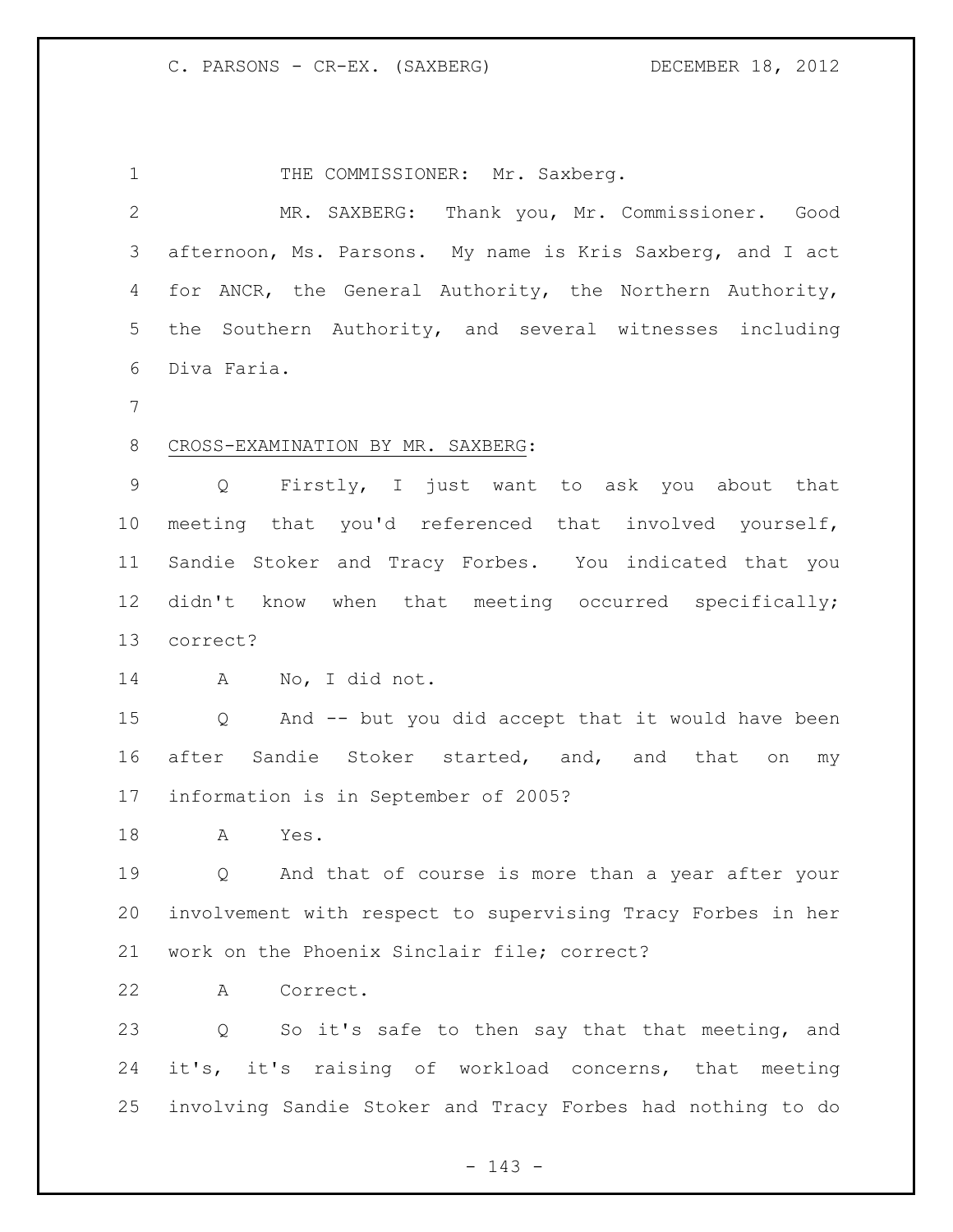C. PARSONS - CR-EX. (SAXBERG) DECEMBER 18, 2012

with the Phoenix Sinclair case?

| $\mathbf{2}$   | No, it would have been ongoing workload issues.<br>A                   |
|----------------|------------------------------------------------------------------------|
| $\mathcal{S}$  | Right. And then you, you left Winnipeg CFS as an<br>Q                  |
| 4              | intake supervisor I understand in December of 2006?                    |
| 5              | Yes.<br>A                                                              |
| 6              | And that's before the -- at that point in time it<br>$Q \qquad \qquad$ |
| $\overline{7}$ | was being referred to as JIRU, The Joint Intake -- or had              |
| 8              | you left?                                                              |
| $\mathsf 9$    | A Yes, it would have been referred to as JIRU, I                       |
| 10             | believe.                                                               |
| 11             | Right. And, and that really was the beginning of<br>Q                  |
| 12             | the segregation of the intake function the After Hours,                |
| 13             | CRU, Intake, Abuse and Early intervention, the segregation             |
| 14             | of those functions from Family Services work; correct?                 |
| 15             | I'm not quite sure what you're meaning.<br>A                           |
| 16             | Let me just -- let me try it this way.<br>Q                            |
| 17             | left before ANCR came<br>into existence;<br>You                        |
| 18             | correct?                                                               |
| 19             | A Right.                                                               |
| 20             | And ANCR is a separate agency that now performs<br>Q                   |
| 21             | all of the After Hours, CRU, Intake, Abuse and --                      |
| 22             | Yes.<br>А                                                              |
| 23             | -- Early Prevention Work in Winnipeg; correct?<br>Q                    |
| 24             | Yes.<br>Α                                                              |
| 25             | That's not done by Winnipeg CFS any longer?<br>Q                       |
|                |                                                                        |

- 144 -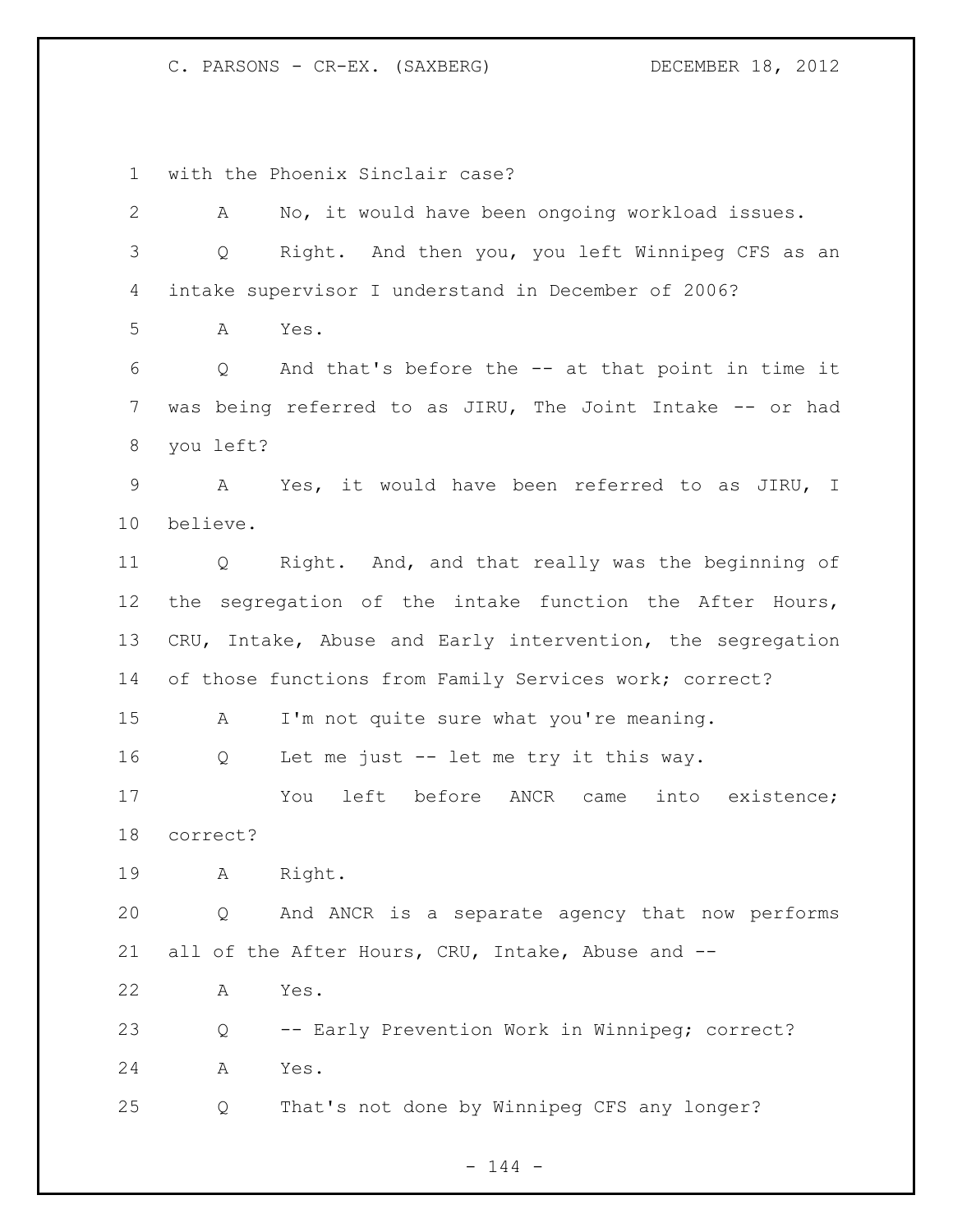1 A No, it's not.

| No, I have no idea.<br>Α            |                                                                                                                                                                                                                                                                                                                                                                                                                                                                                                                                                                                                                                                                                                                                                                                                                                                                                                            |
|-------------------------------------|------------------------------------------------------------------------------------------------------------------------------------------------------------------------------------------------------------------------------------------------------------------------------------------------------------------------------------------------------------------------------------------------------------------------------------------------------------------------------------------------------------------------------------------------------------------------------------------------------------------------------------------------------------------------------------------------------------------------------------------------------------------------------------------------------------------------------------------------------------------------------------------------------------|
| Q                                   |                                                                                                                                                                                                                                                                                                                                                                                                                                                                                                                                                                                                                                                                                                                                                                                                                                                                                                            |
|                                     |                                                                                                                                                                                                                                                                                                                                                                                                                                                                                                                                                                                                                                                                                                                                                                                                                                                                                                            |
|                                     |                                                                                                                                                                                                                                                                                                                                                                                                                                                                                                                                                                                                                                                                                                                                                                                                                                                                                                            |
|                                     |                                                                                                                                                                                                                                                                                                                                                                                                                                                                                                                                                                                                                                                                                                                                                                                                                                                                                                            |
| director of ANCR?                   |                                                                                                                                                                                                                                                                                                                                                                                                                                                                                                                                                                                                                                                                                                                                                                                                                                                                                                            |
| $\mathbf{A}$                        |                                                                                                                                                                                                                                                                                                                                                                                                                                                                                                                                                                                                                                                                                                                                                                                                                                                                                                            |
|                                     |                                                                                                                                                                                                                                                                                                                                                                                                                                                                                                                                                                                                                                                                                                                                                                                                                                                                                                            |
|                                     |                                                                                                                                                                                                                                                                                                                                                                                                                                                                                                                                                                                                                                                                                                                                                                                                                                                                                                            |
| redistribution of, of workload.     |                                                                                                                                                                                                                                                                                                                                                                                                                                                                                                                                                                                                                                                                                                                                                                                                                                                                                                            |
| Okay, yeah. And that's fair --<br>Q |                                                                                                                                                                                                                                                                                                                                                                                                                                                                                                                                                                                                                                                                                                                                                                                                                                                                                                            |
| A                                   |                                                                                                                                                                                                                                                                                                                                                                                                                                                                                                                                                                                                                                                                                                                                                                                                                                                                                                            |
| Q                                   |                                                                                                                                                                                                                                                                                                                                                                                                                                                                                                                                                                                                                                                                                                                                                                                                                                                                                                            |
|                                     |                                                                                                                                                                                                                                                                                                                                                                                                                                                                                                                                                                                                                                                                                                                                                                                                                                                                                                            |
|                                     |                                                                                                                                                                                                                                                                                                                                                                                                                                                                                                                                                                                                                                                                                                                                                                                                                                                                                                            |
| Α<br>Yes.                           |                                                                                                                                                                                                                                                                                                                                                                                                                                                                                                                                                                                                                                                                                                                                                                                                                                                                                                            |
| Correct?<br>Q                       |                                                                                                                                                                                                                                                                                                                                                                                                                                                                                                                                                                                                                                                                                                                                                                                                                                                                                                            |
| Yes, yes, correct.<br>A             |                                                                                                                                                                                                                                                                                                                                                                                                                                                                                                                                                                                                                                                                                                                                                                                                                                                                                                            |
| Q                                   |                                                                                                                                                                                                                                                                                                                                                                                                                                                                                                                                                                                                                                                                                                                                                                                                                                                                                                            |
|                                     |                                                                                                                                                                                                                                                                                                                                                                                                                                                                                                                                                                                                                                                                                                                                                                                                                                                                                                            |
|                                     |                                                                                                                                                                                                                                                                                                                                                                                                                                                                                                                                                                                                                                                                                                                                                                                                                                                                                                            |
|                                     | Okay. And so you left before ANCR was formed in<br>Q<br>February of 2007, and so you wouldn't know anything about<br>the current workload situation at ANCR today?<br>And so the topics raised in that meeting that you<br>were discussing, and whether they were addressed or not,<br>you have no information on that, and you don't know whether<br>Sandie Stoker has addressed those issues as the executive<br>No, the only thing I could, could speak to is the<br>immediate -- whether there was an immediate outcome to that<br>meeting, whether there was an immediate workload relief for<br>And, and, yeah, I couldn't speak into the future.<br>You're just saying that when this meeting<br>occurred in the immediate timeframe after the meeting there<br>wasn't any noticeable improvement from your perspective?<br>Which isn't to say that those problems exist<br>today?<br>Correct.<br>А |

- 145 -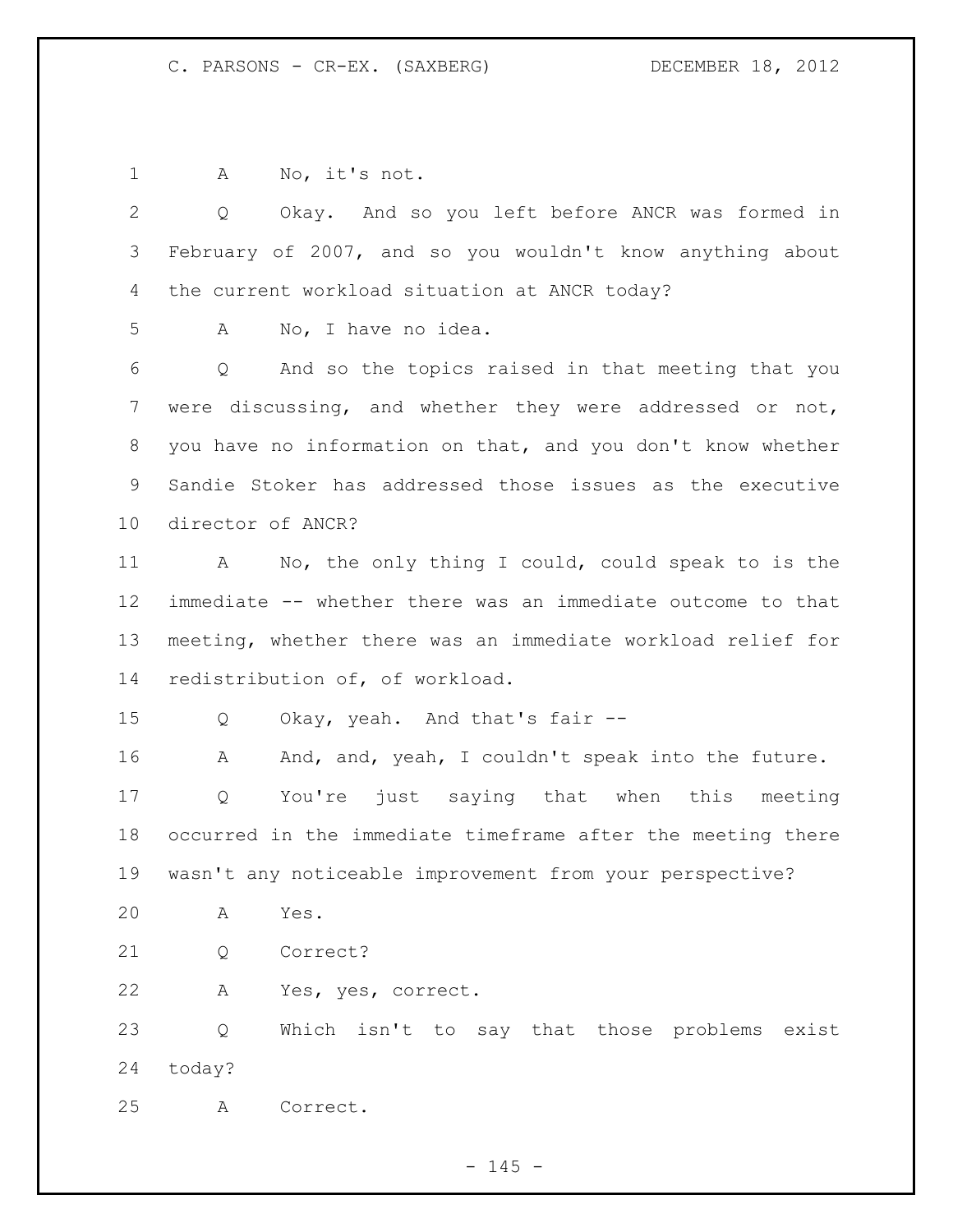1 Q Now, just one note with respect to -- you were being asked as to why Ms. Forbes or yourself wouldn't have 3 considered contacting EIA by Mr. Gindin, you remember that, those questions?

A Yes.

 Q And isn't it the case that when Ms. Forbes or yourself were made aware that Mr. McKay was a trucker, or that Wes, the boyfriend, was a trucker, isn't it the case that in a situation like that there'd be no need to contact Employment and Income Assistance because he would be employed?

A Possibly.

 Q In other words if someone's employed it's not a usual response for CFS to contact Employment and Income Assistance; is it?

 A Right. If, if people are employed they're not generally on employment and income assistance, unless they're being subsidized.

19 O Now, I, I just want to ask you about the evidence that you gave with respect to a recollection that you had regarding a CRU report prepared by Shelly Wiebe --

A Yes.

Q -- you remember that?

A Yes.

Q And you -- I, I believe your evidence was that

 $- 146 -$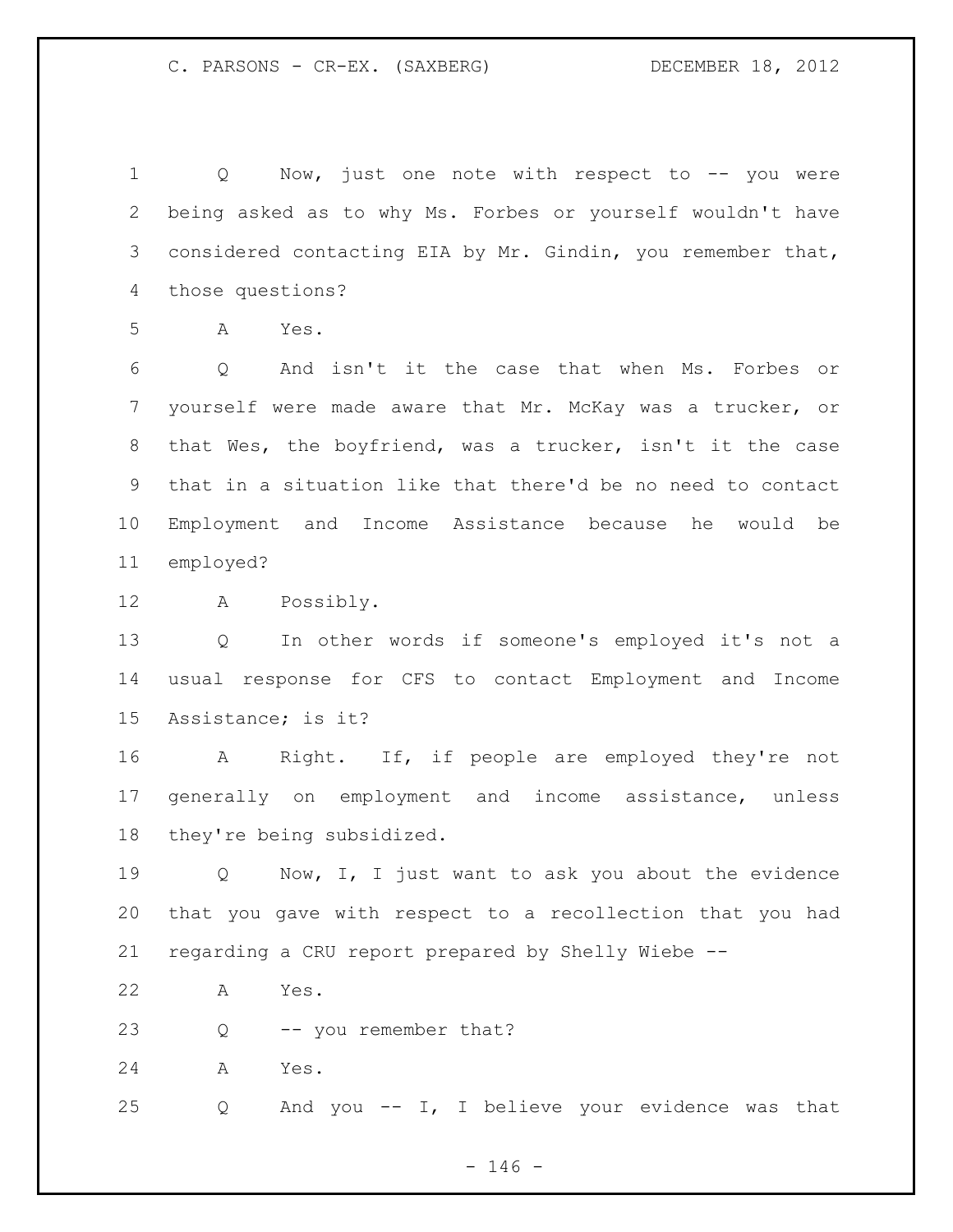C. PARSONS - CR-EX. (SAXBERG) DECEMBER 18, 2012

 you don't have great certainty with respect to your recollection, but you do have some, some memory of, of an event surrounding -- A Yes. Q -- Ms. Wiebe? And I want to show you a document. If we could turn to CD 1795, that's Samantha Kematch's file, and the page specifically is 36943. 8 THE COMMISSIONER: That's not a document I have; is it? 10 MR. OLSON: No, it's not. BY MR. SAXBERG: 13 Q If you scroll down to the bottom is this -- yes, 14 sorry, I just wanted to see what page number it was. Yeah, 36943. If we can go to the top then. We have here a CRU form completed by Shelly Wiebe. It's December 1, 2004, and it's to central intake, and you were the supervisor of central intake? 19 A I was at that point in time, yes. Q Yes. At that point in time, so it's addressed to you because as you explained in your evidence you'd receive these CRU reports that are addressed to your unit, and then you take the reports and assign them to your workers; correct? A Correct.

- 147 -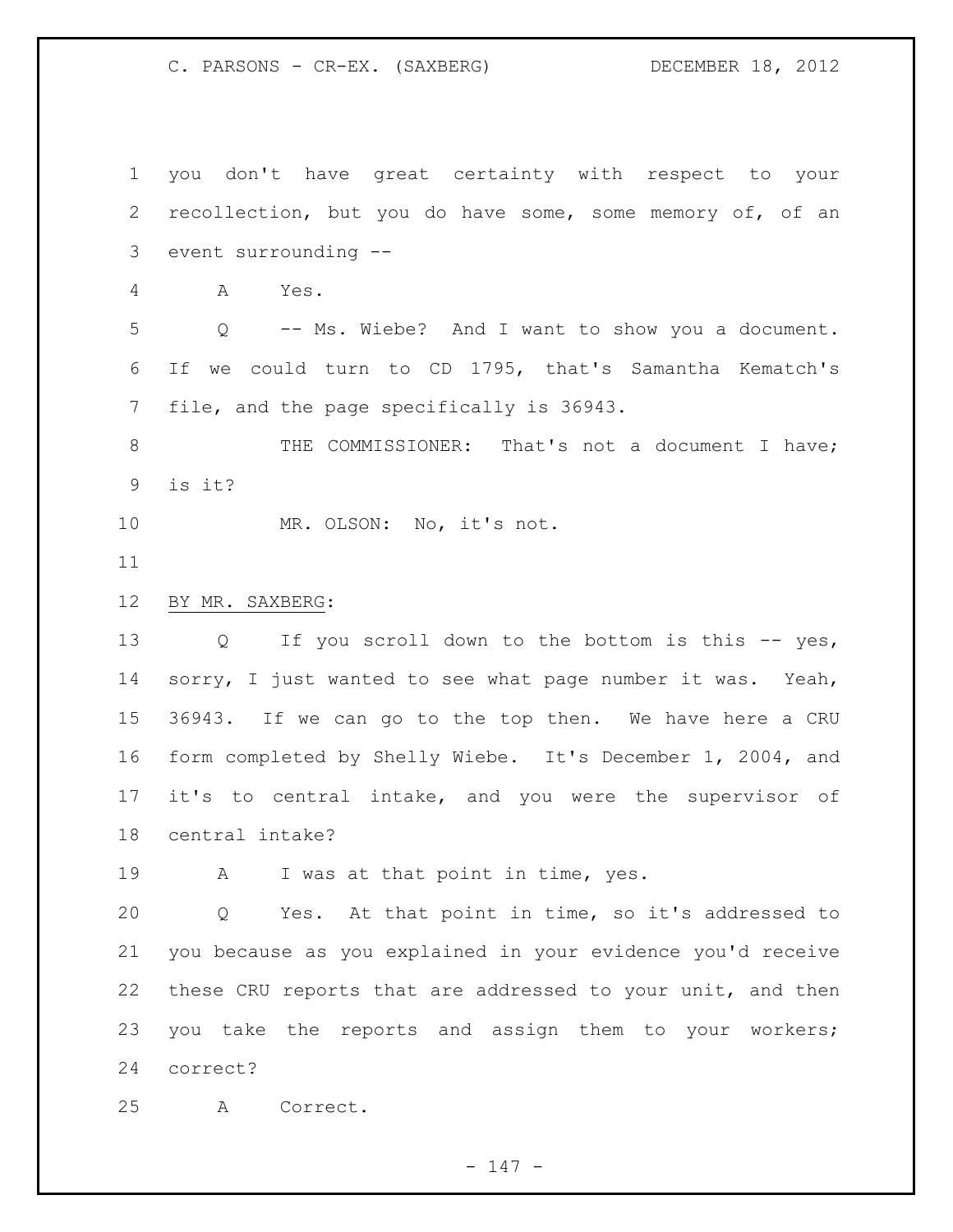C. PARSONS - CR-EX. (SAXBERG) DECEMBER 18, 2012

 Q So if we then scroll down to the presenting issue, and we'll stop right there. It's "Presenting Problem/Intervention", and it reads: "SOR called to report that Samantha was admitted to hospital yesterday and delivered her fourth child --" And then it goes on. Do you see that? A Yes. Q And then if you scroll down further you will see in the third paragraph it reads: "After reviewing the recorded 16 documentation on CFSIS, this 17 worker consulted with supervisor, 18 Faria, with respect to the Agency's role with respect to this matter. Faria agreed that this matter should be referred to intake for ongoing follow up and assessment of the home environment at this time."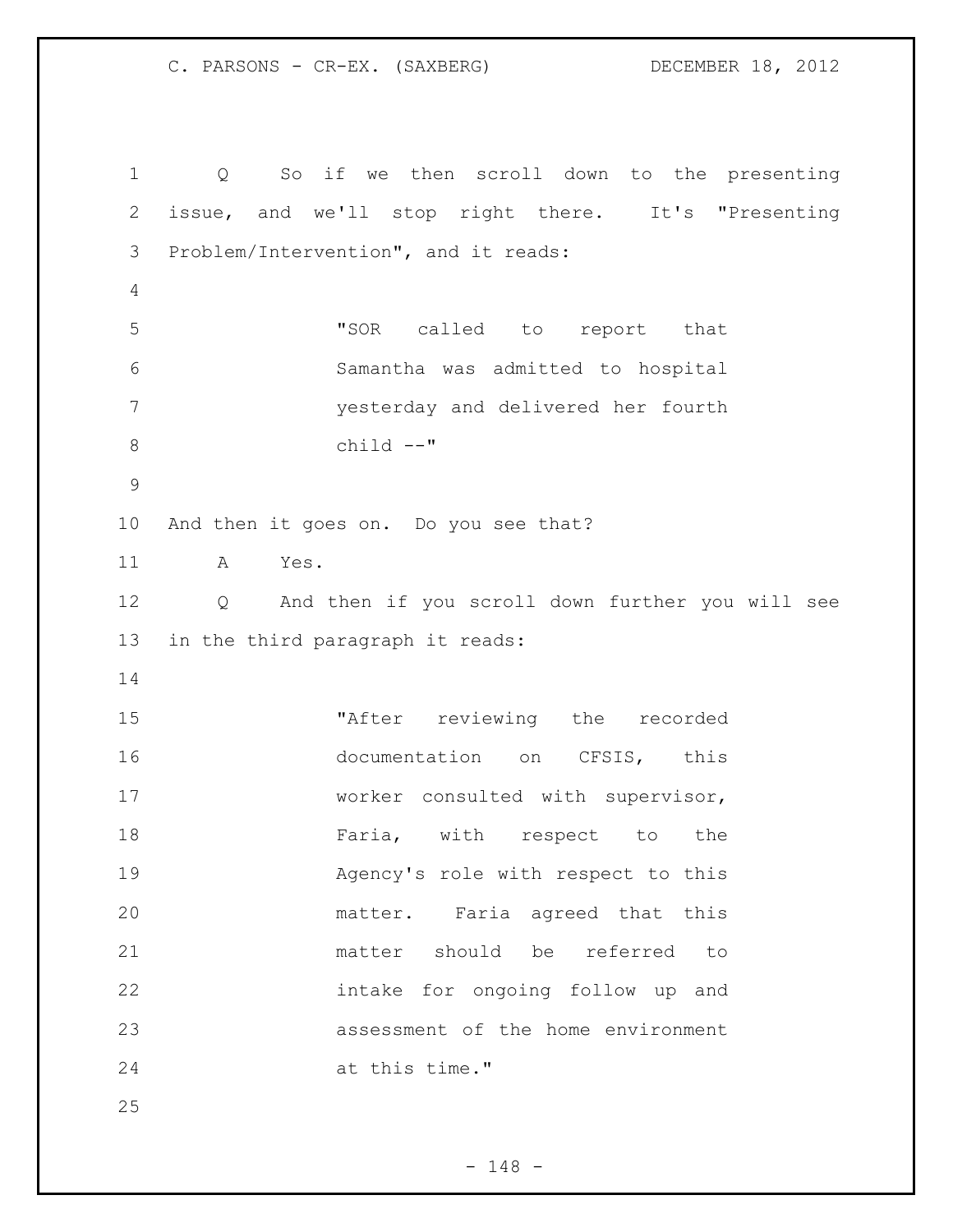| 1             | Do you see that?                                         |
|---------------|----------------------------------------------------------|
| $\mathbf{2}$  | Yes, I do.<br>A                                          |
| 3             | And if we could then scroll down to the bottom of<br>Q   |
| 4             | the document -- oh, let me just stop right there, sorry. |
| 5             | While you're here just for context the paragraph that    |
| 6             | begins:                                                  |
| 7             |                                                          |
| $\,8\,$       | "On<br>Dec. 1/04 this worker                             |
| $\mathcal{G}$ | contacted EIA to inquire about the                       |
| 10            | demographic information of                               |
| 11            | Samantha's common-law partner, Wes                       |
| 12            | McKay. Worker was advised by EIA                         |
| 13            | that Samantha only has one child                         |
| 14            | listed on her budget, and that                           |
| 15            | there is not expected to be a                            |
| 16            | common-law partner residing in the                       |
| 17            | home. Therefore the date of birth                        |
| 18            | McKay could<br>for Wes<br>not<br>be                      |
| 19            | obtained."                                               |
| 20            |                                                          |
| 21            | Do you see that?                                         |
| 22            | Um-hum.<br>A                                             |
| 23            | And now if we flip to the recommendation you'll<br>Q     |
| 24            | see at the bottom there it says:                         |
| 25            |                                                          |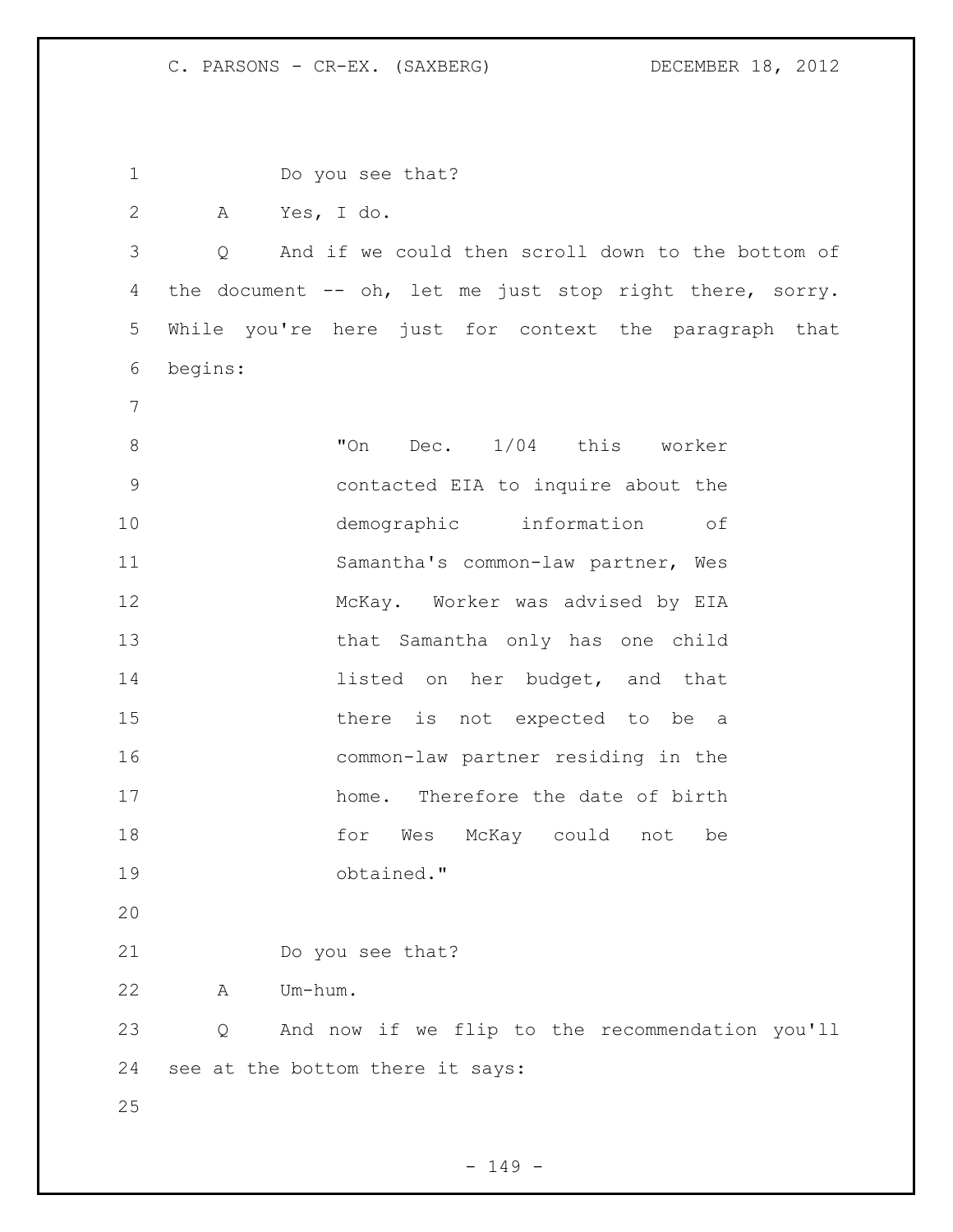"It is recommended this file be opened for assessment and intervention." And then the next page -- I'm sorry, if we could turn up to page 36951. Right, this was -- this is the same information. If we could scroll down and you'll stop there and we'll see the paragraph that I just read out about the worker contacting EIA, and then if we scroll down further, stop right there. You see under "Recommendations": "It is recommended this file be opened for assessment and intervention." And it's signed by Ms. Wiebe, and it's signed by Diva Faria; do you see that? A Yes. Q And so when a file like this is -- a report like this is prepared and signed and -- because it's addressed to Central Intake it would have been sent to you for, for you to then distribute the work, correct, in the regular course? A In the regular course. Q But in this case you have a recollection of a

 $- 150 -$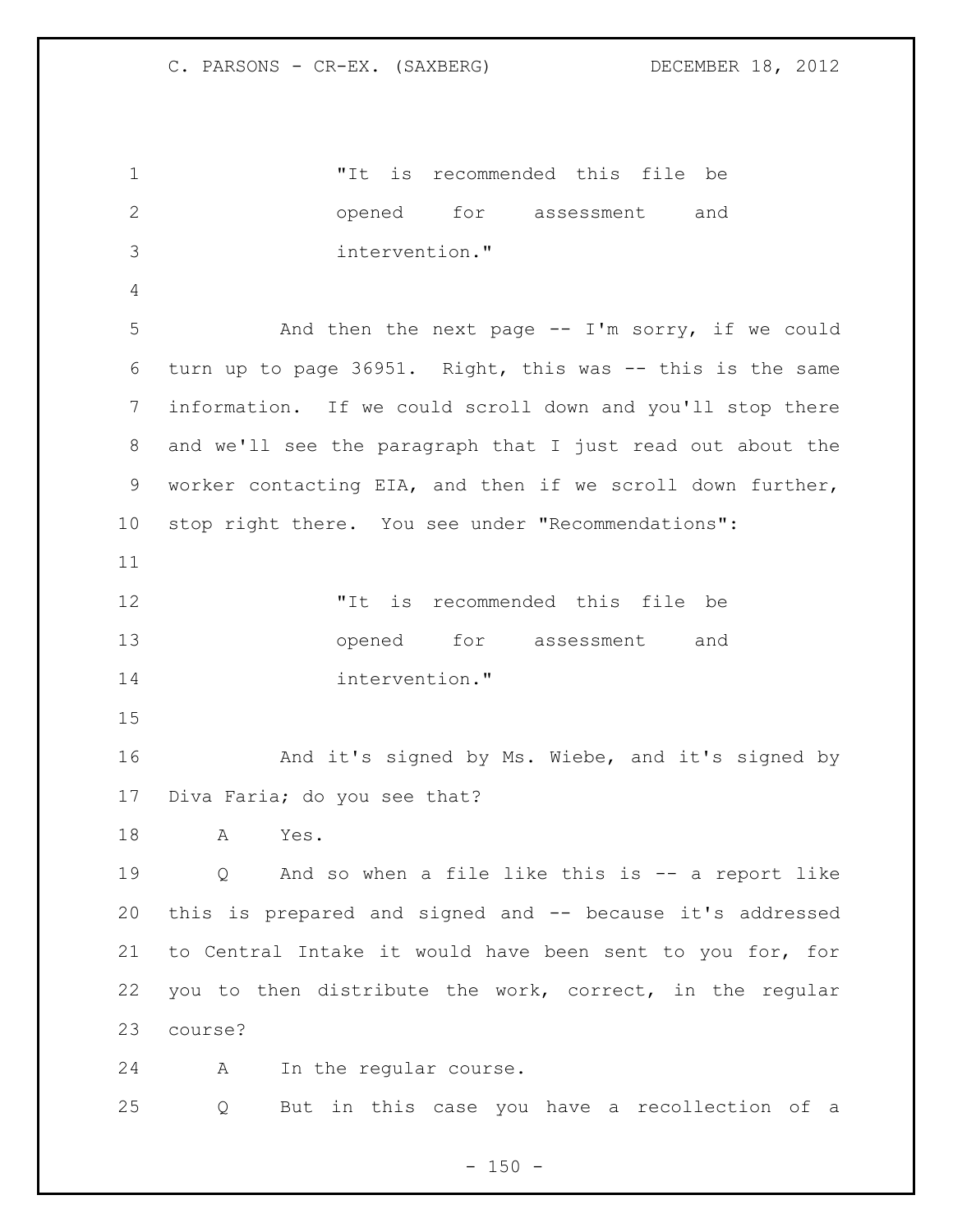C. PARSONS - CR-EX. (SAXBERG) DECEMBER 18, 2012

 discussion with Diva Faria about this file, and that's what you had, had indicated, you didn't have great certainty with respect to it, but you did recall the flavor of the conversation; correct? Is that right? A Yes. Q And so if we could then turn -- just perhaps if you can scroll up and continue to the next page, and keep going now, and stop right there -- sorry, just scroll up 10 one page, and right there. Now -- sorry, scroll down slightly again, and you'll see here this is that recommendation section, this is a longer form of document now, and if you, if you can go to the next page, please, 14 and stop right there. You'll see -- now we're on December 2nd under "Interventions". It says: 17 TOn Dec. 2/04 this worker received 18 the above referral information back from CRU supervisor, Faria, for ongoing follow up and

21 assessment." 

 And there's a whole bunch of other work that precedes that --

A Um-hum.

- 151 -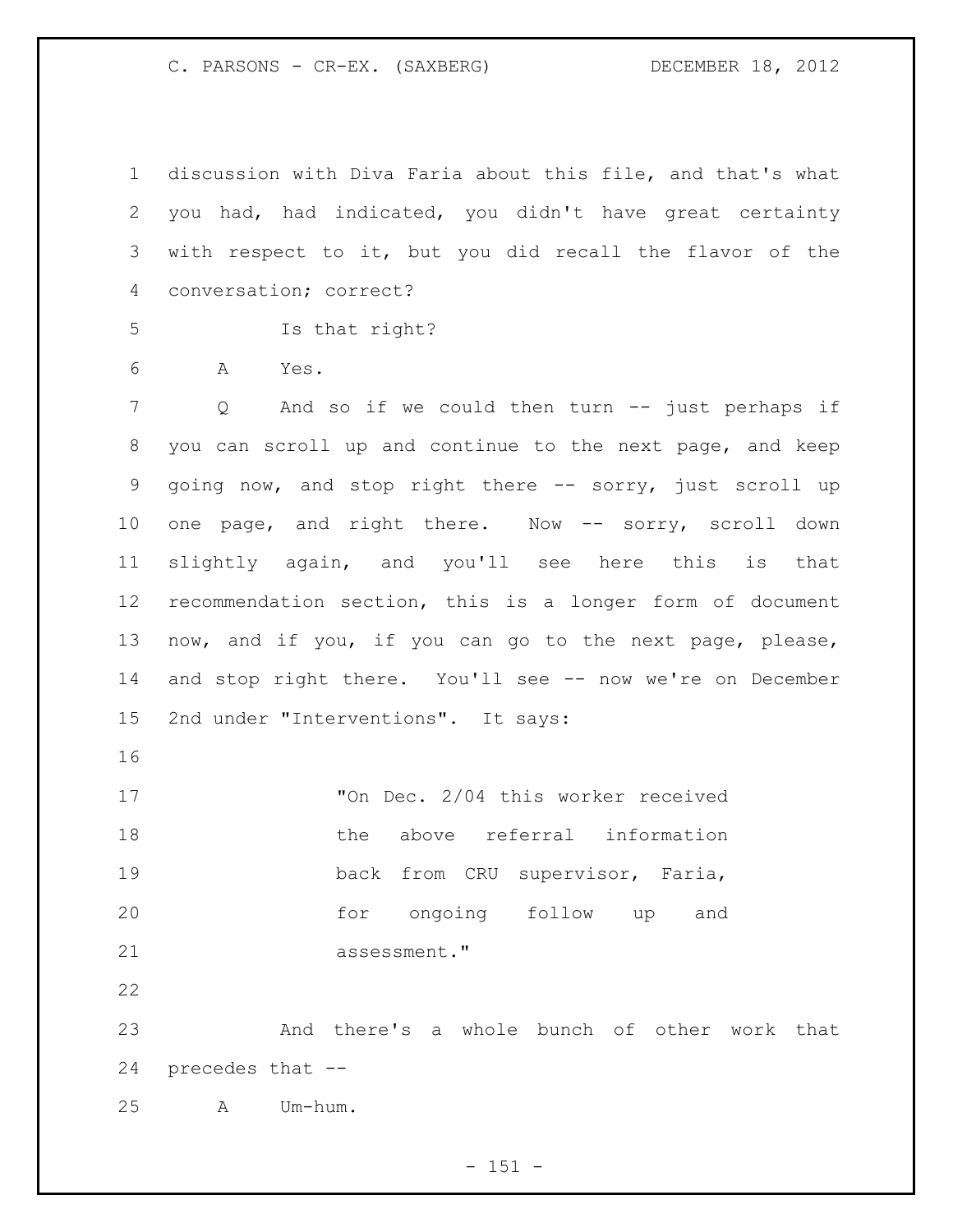Q -- and, and so my understanding is that when -- that there was -- the file had originally been sent up at the December 1st point, but it appears from this document that it -- and from evidence that we expect to hear subsequently that it was then sent back to CRU for further work to be done; do you see that?

A Okay.

 Q And that's what you were referring to when you were talking about a discussion that may have had -- that you had with Ms. Faria; correct?

A Yes.

 Q Now, is it the case that there were sometimes informal discussions between CRU supervisor and an Intake supervisor, like yourself, about files and whether there should be additional work done by CRU and that that was something that was done on an informal basis before the file was formally transferred on CFSIS? Do you agree that that happened?

A Yes, I think so.

20 Q And, and my understanding is that that -- it appears that something like that happened in this case?

A Yes.

 Q Now, you said that in terms of your discussion with Ms. Faria -- I'm just going to read that first paragraph that I looked at again where it says:

 $- 152 -$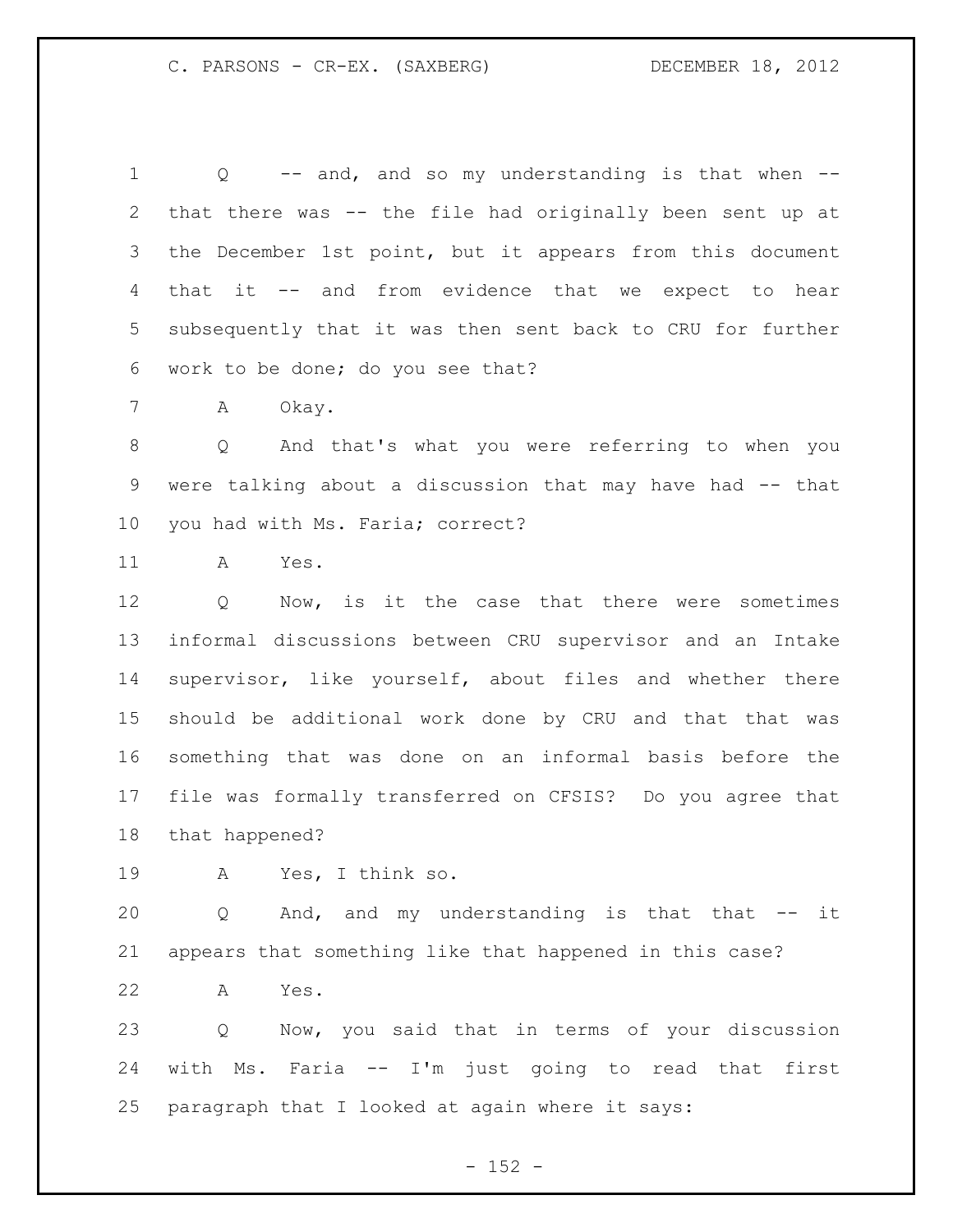"On Dec. 2/04 this worker received the above referral information back from CRU supervisor, Faria, for ongoing follow up and assessment. Worker was directed by Faria to connect with the 8 mother, offer the family supports, and close the file to CRU - if the **Agency** is unable to mandate services within the home at this 12 time." 

Do you see that?

A Yes.

 Q Do you agree that in terms of your discussion with Ms. Faria about what to do with, with this file that that paragraph encapsulates the understanding that you and Ms. Faria would have had which is that there was going to be some further work in the direction of having the file closed, and offering family supports to this family; do you agree with that?

A Yes.

 Q And, and that seems logical in that the, the only additional information that CFS was receiving at this point

 $- 153 -$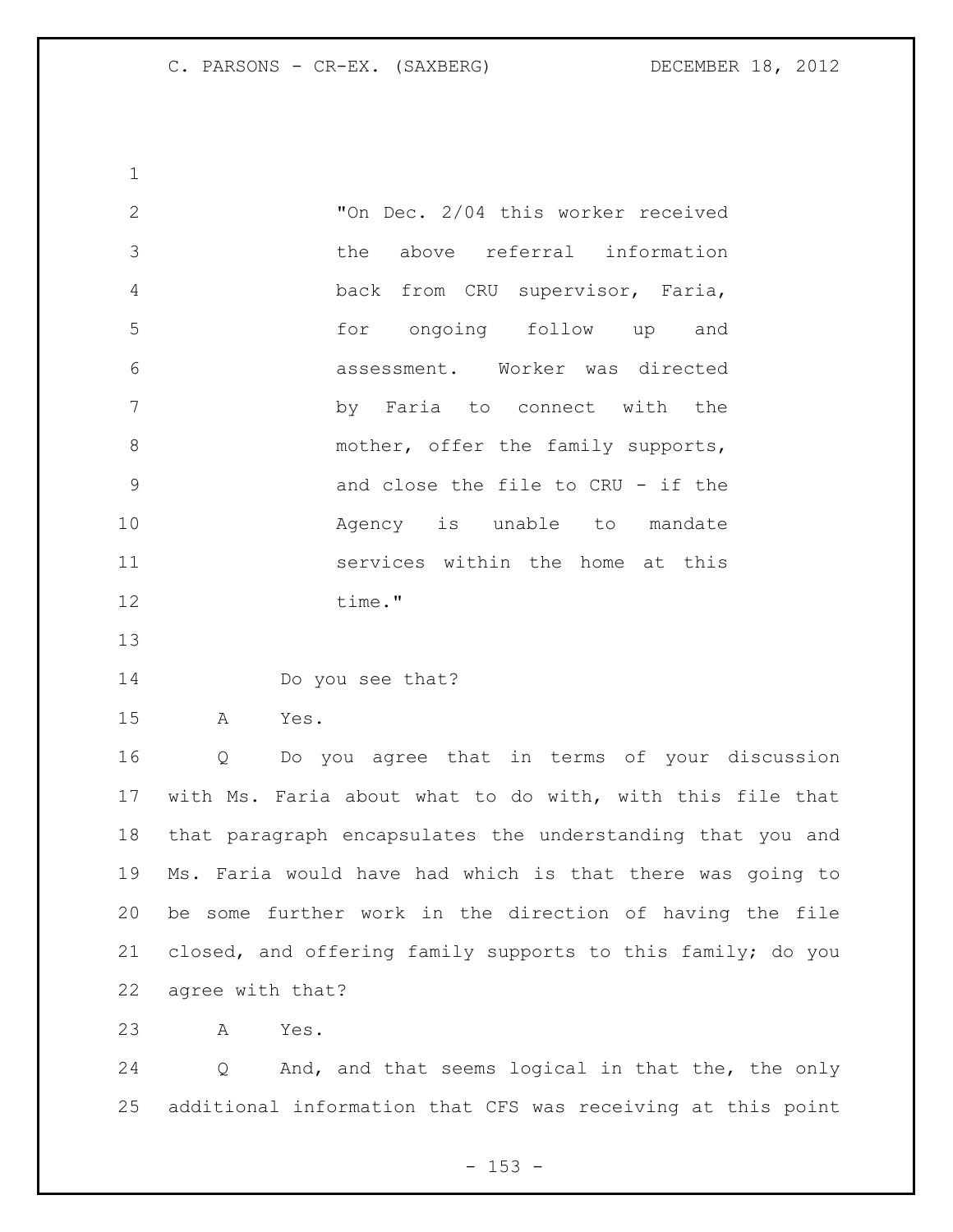C. PARSONS - CR-EX. (SAXBERG) DECEMBER 18, 2012

- in December of 2004 about the family was that there was now going to be another -- a new member to the family?
- A Right.
- Q A new -- a baby?

A Yes.

 Q But other than that there were no other presenting problems or information that was made available to CFS with respect to this family, other than Samantha Kematch was having a child; correct?

 A That's correct. And I guess the other additional information was that she had had good pre-natal care, the baby was healthy, and that is different from previous contact information.

 Q Right, and that's significant because you'd know from reading the history when you were involved in the file that Samantha Kematch had not sought pre-natal care with her previous pregnancies?

A Yes.

 Q But on this occasion she had and the APGAR scores and other indicia were that this was a healthy situation with the baby being born?

- A Yes.
- Q Yes?
- A Yes.

Q And so with that being the only incremental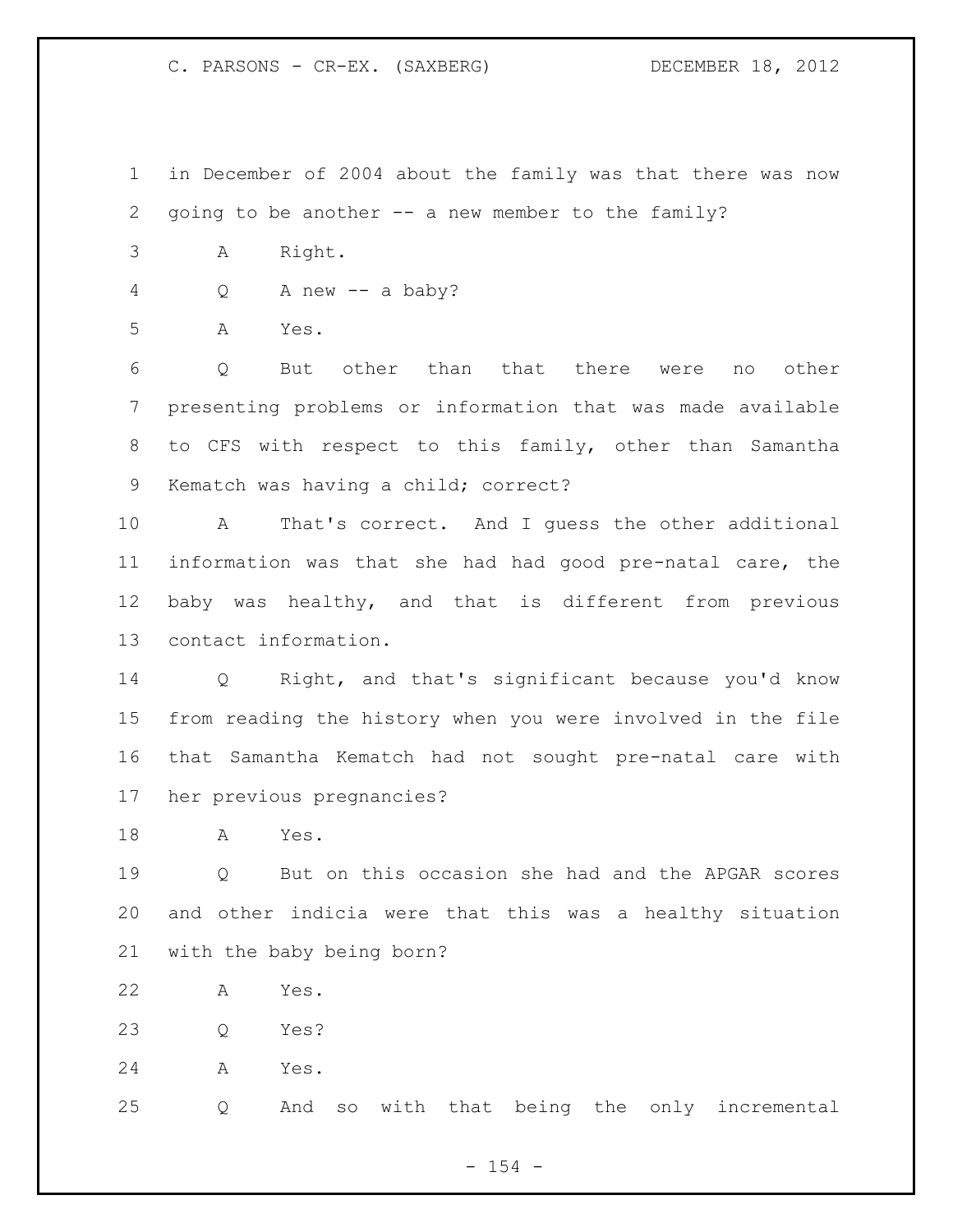C. PARSONS - CR-EX. (SAXBERG) DECEMBER 18, 2012 C. PARSONS - CR-EX. (PAUL)

 information you had since your involvement in the file it makes sense that if the file was sent up to you by Ms. Faria you would want to talk to her and say, well there's really nothing new going on here, why don't you just offer support and close the file; isn't that fair? A That's fair. MR. SAXBERG: I think those are my only questions. Thank you very much. THE COMMISSIONER: Thank you, Mr. Saxberg. Mr. Paul. MR. PAUL: Good afternoon, Ms. Parsons. My name is Sacha Paul. I'm one of the lawyers for Winnipeg CFS and the department. Mr. Commissioner, please excuse me as I fling my papers all about. 16 THE COMMISSIONER: Yes, take your, take your time. CROSS-EXAMINATION BY MR. PAUL: Q If we could go back to 2004. My understanding is that your intake unit was at 835 Portage; is that correct? A That's correct. Q And for you personally, as I understand, whatever unit you had you would have stayed at 835 Portage until you left in 2006; is that fair?

 $- 155 -$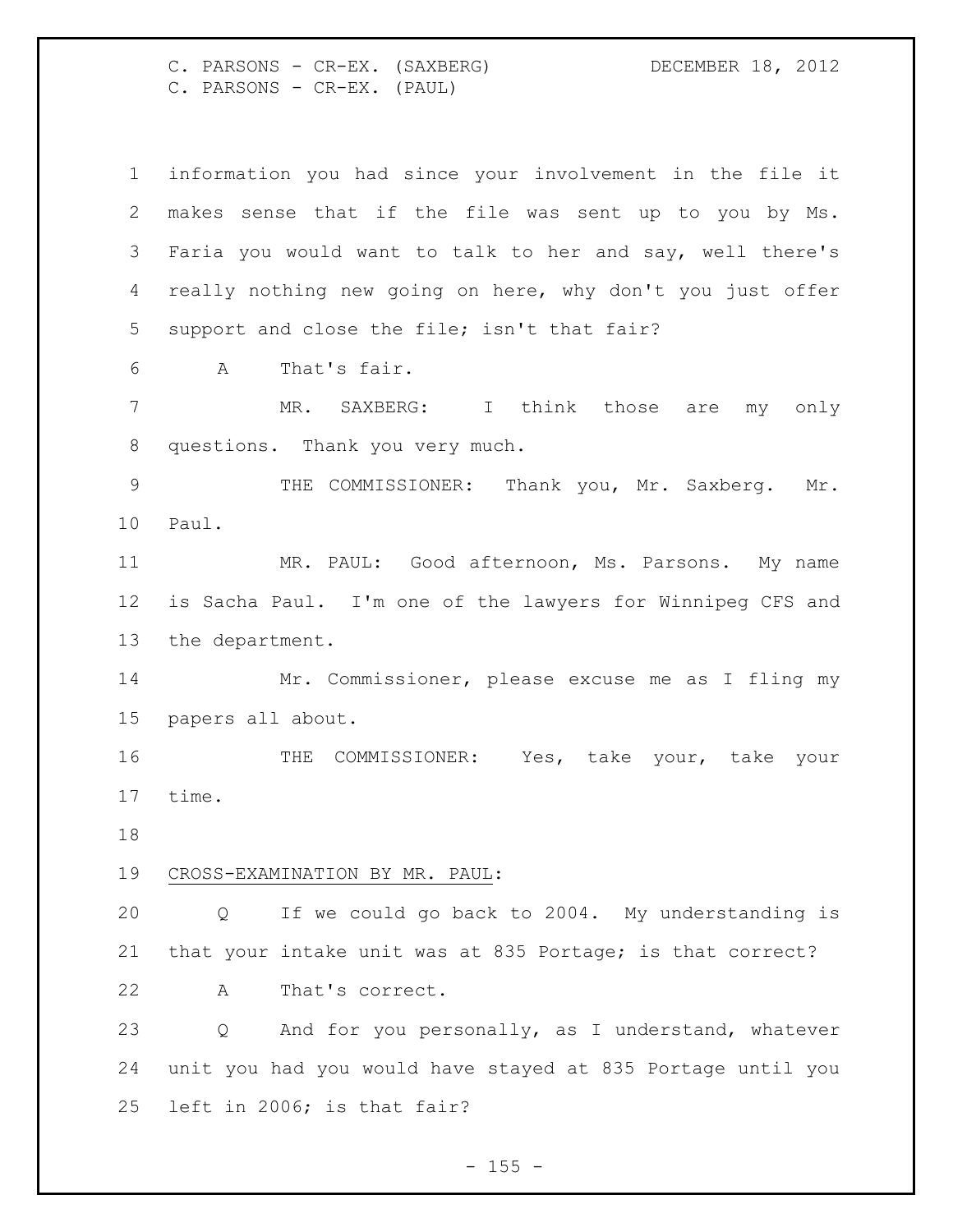A That's, that's correct. Q All right. THE COMMISSIONER: Pardon? THE WITNESS: That's correct. BY MR. PAUL: Q And, again, if we can jump back in time, back to 8 2004, the people that you supervised they, too, would have been housed in 835 Portage? A Whatever workers were employed with the unit would have been housed at 835 Portage Avenue. Q Okay. And I believe that you were here yesterday, and heard my cross-examination of Ms. Forbes -- A Yes, I was. Q -- am I correct in that? A Yeah. MR. PAUL: And, Mr. Commissioner, I'll apologize for, for a bit of repetition on this particular point. 19 THE COMMISSIONER: Different witness. MR. PAUL: Different witness, I appreciate it. BY MR. PAUL: Q These are some of the questions I put to Ms. Forbes and you'll tell me if you agree or disagree. I just want to talk about who was in your unit in 2004; is that

 $- 156 -$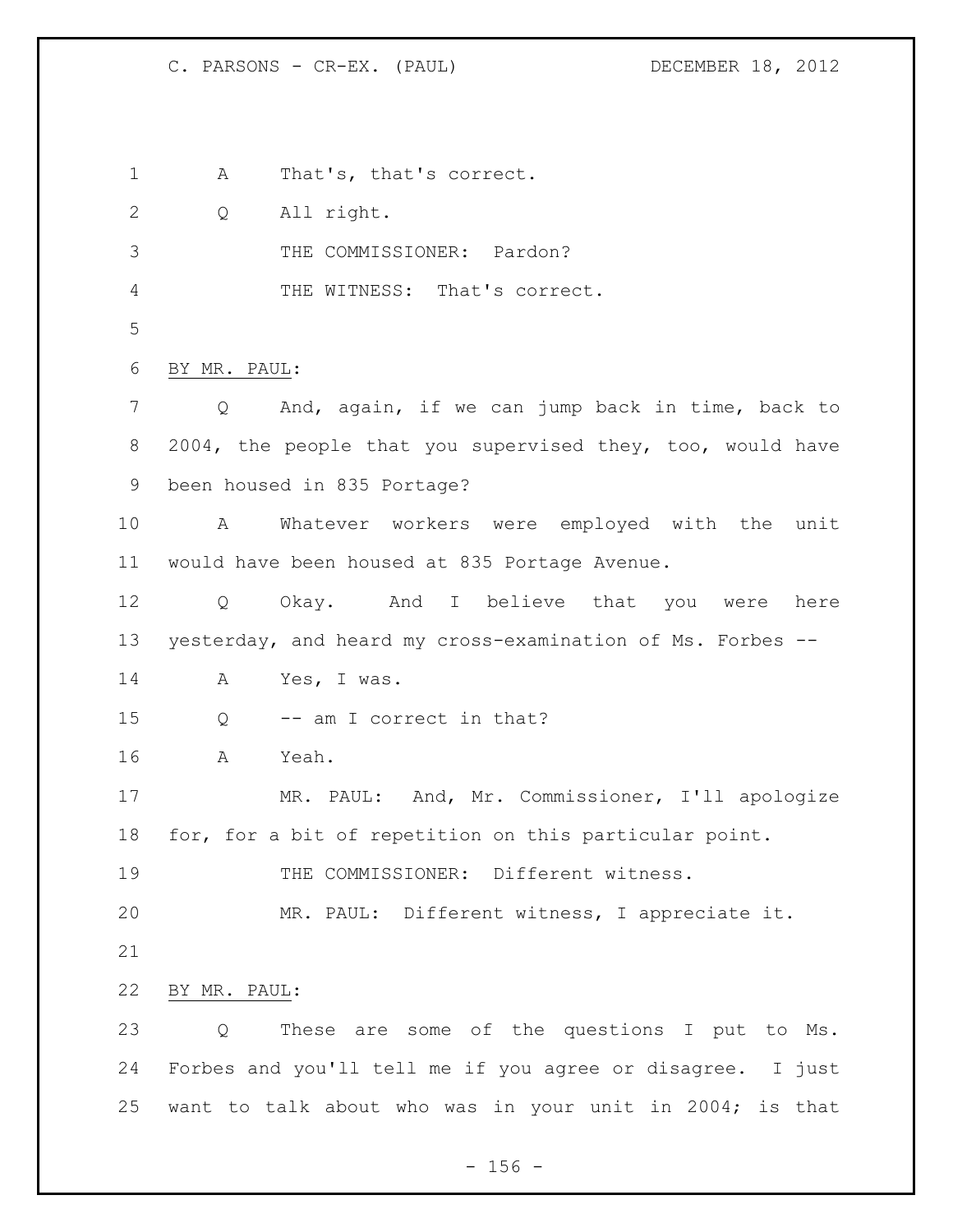okay? A Okay, sure. Q Okay. And of course you were the supervisor of your particular unit? A Yes. Q Your clerical support was a woman by the name of Lizzie Sikora (phonetic)? 8 A Yes. Q In terms of the workers that were there in 2004 you would agree with me that a Barb Grain (phonetic) was working there? A Yes. Q You would agree that Nora Warren was in your unit at that time? A Yes. Q The same would be with Marion Johnasson (phonetic)? A Yes. Q Tracy Forbes? A Yes. Q Deanna Shaw? A Yes. Q Janet Desrochers (phonetic) sometimes known as Mondor? A Yes.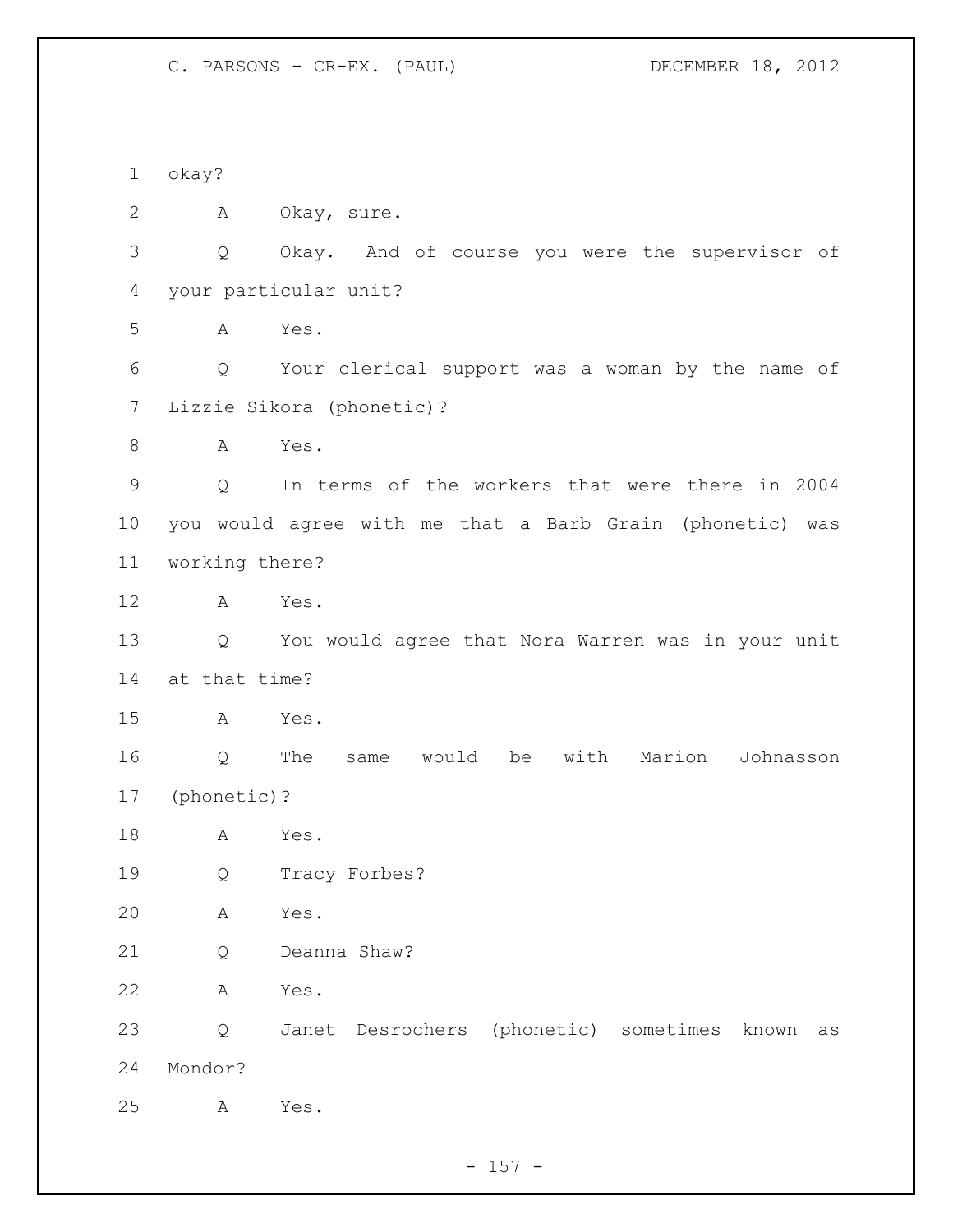Q And Kathleen Marks? A Yes. Q So that's seven people in your unit in 2004? A Yes. Q If we could then go to page 36955, and again we're looking at Ms. Forbes' closing summary, the one that I think that you ultimately approved in August. A Yes. Q I just want to take you through it briefly. You would agree with me then that on May 13, 2004 what you saw happening was that you had two of your workers in your unit leaving 835 Portage to do a field? A Yes. Q And they were doing that field to Ms. Kematch's residence? A Yes. Q And then they went on from Ms. Kematch's residence to Ms. Kematch's mother's residence? A Yes. Q So on that particular day they voyaged from their office to two different locations -- A Yes. Q -- and then presumably returned to the office? A Presumably. Q And in terms of who was in your unit on that

- 158 -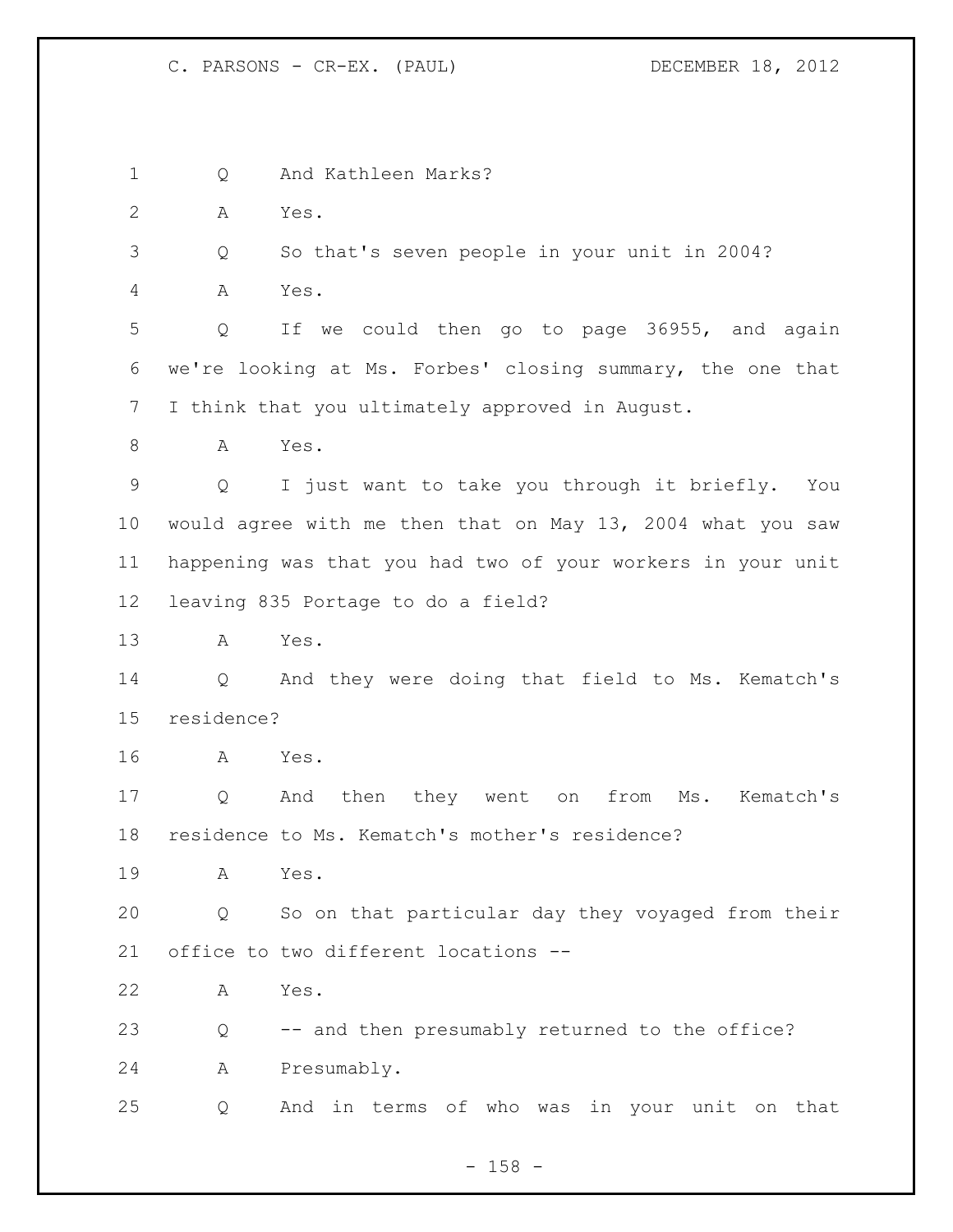particular day I'm advised from the, the payroll records that you had a full compliment of seven workers -- A Okay. Q -- would you accept that? A If, if that's what the record shows, yes. Q If we could go to the next page, 36956, and we'll skip the other interventions. We'll go to the field of June 2, and you would agree with me again that what you're seeing there is one of your workers leaving the office and going to a field, outside of the office? A Yes. Q And you would accept that if the payroll records show that you had five people in your unit on that day you'd accept that to be the case? A Yes. Q That in that particular day you had two workers sick? 18 A Sure. Q And despite that you still had Ms. Forbes going out on that particular field? A Yes, and she probably had another worker with her. 23 Q So two of them went out? A Yes. Q Okay. Then -- now to June 29th, and again we

 $- 159 -$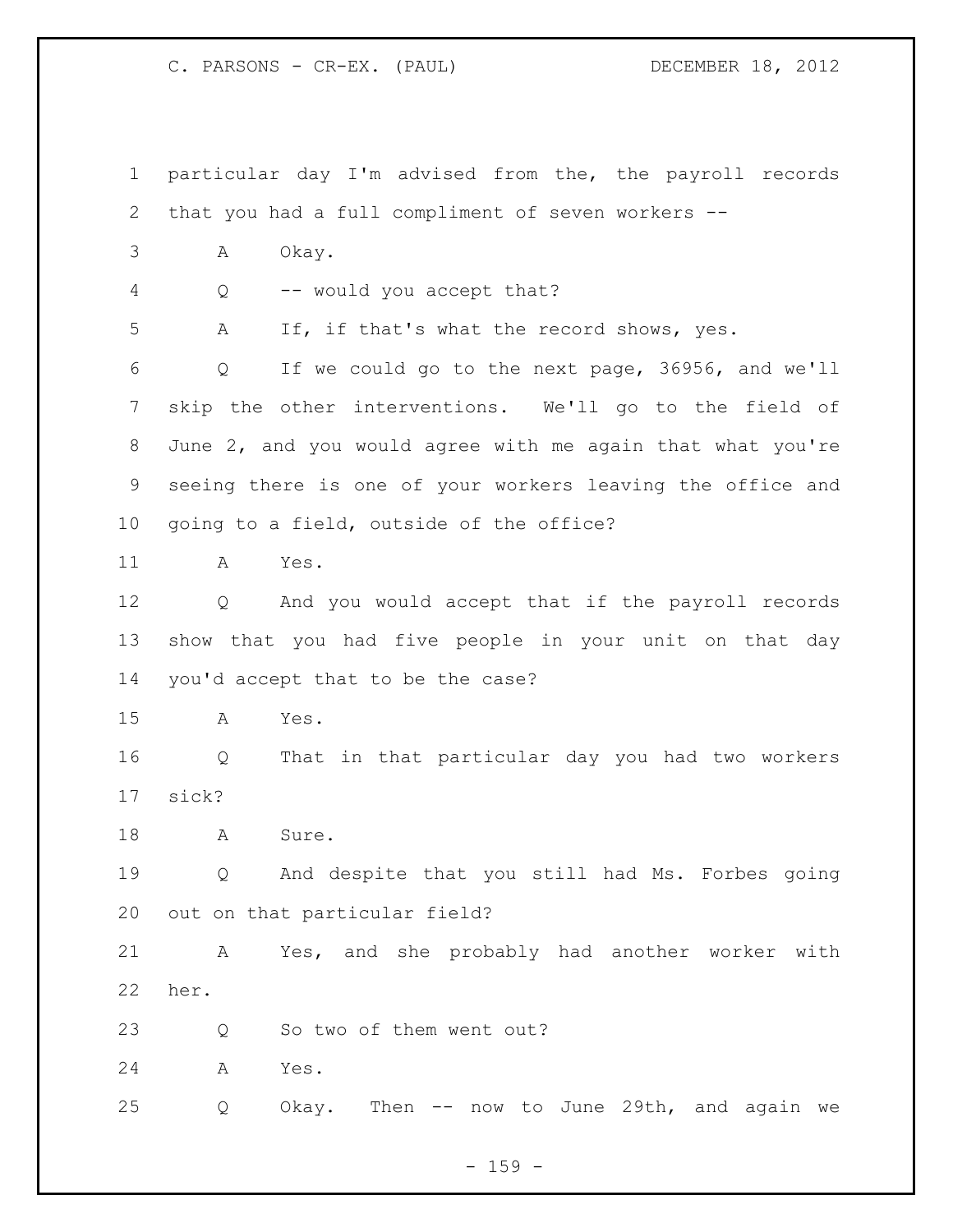skip over the other steps, you're agreeing with me here as I think I gather from your last answer, that two workers are leaving 835 Portage and they're going out to Samantha's residence? A Yes. Q And presumably coming back? THE COMMISSIONER: You're talking about June 2nd? 8 MR. PAUL: June 29th. THE COMMISSIONER: But you previously were talking about June 2nd? 11 MR. PAUL: I was, yes. 12 THE COMMISSIONER: Yeah, all right. BY MR. PAUL: Q And you wouldn't disagree with me if I were to suggest that at that particular time, on June 29th, there were six workers in your unit on that day because one of your workers was sick? A Okay. Q If we then go to July 13, 2004 what we see here is another field, beginning with a message, a phone call, then ultimately a field by Ms. -- A Um-hum. Q -- Forbes and Ms. Marks off to Samantha Kematch's residence; correct?

 $- 160 -$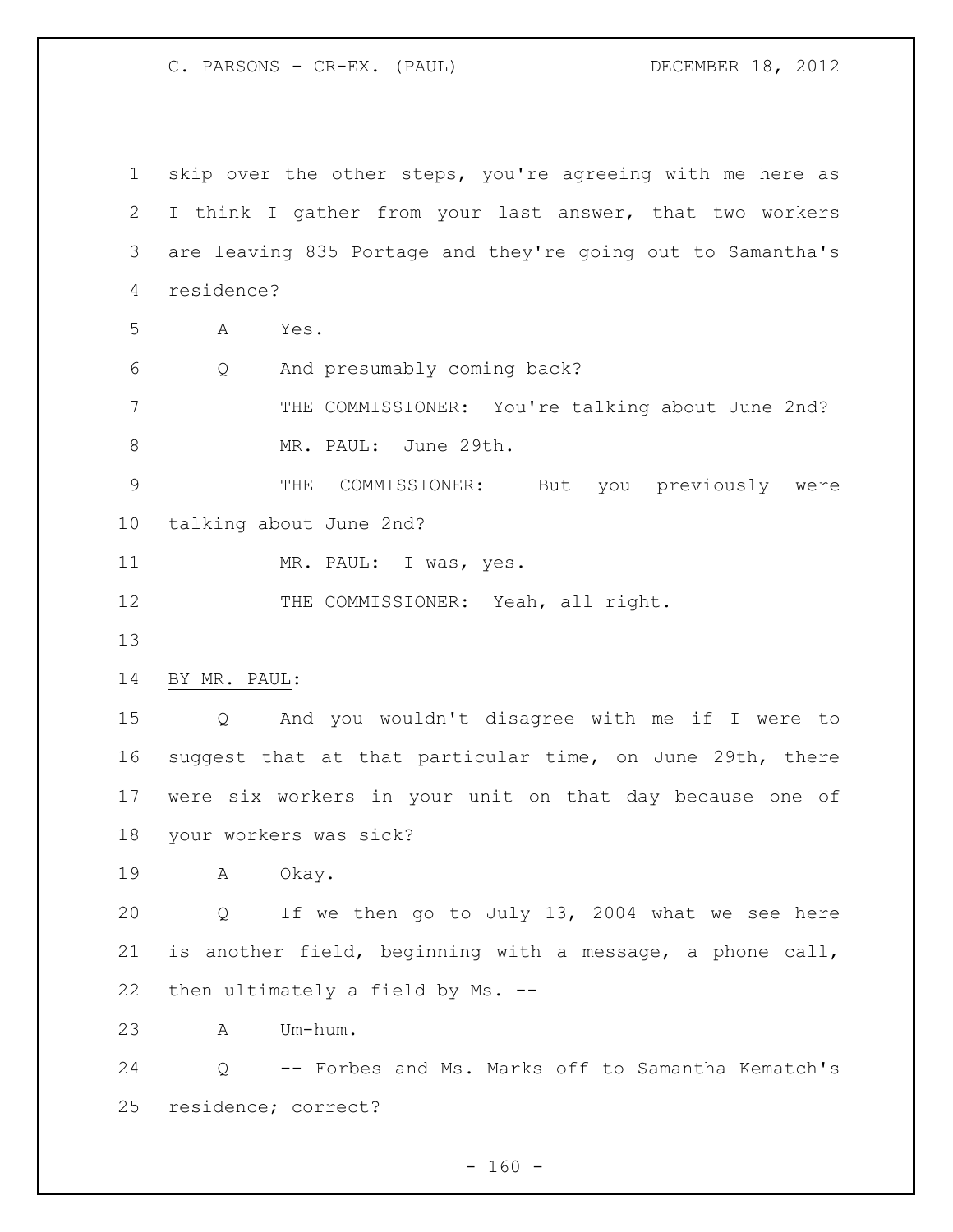A Yes.

 Q And, again, what that would involve is leaving 835 Portage and going to that particular residence and presumably coming back?

A Yes.

 Q And if I were to suggest to you that at that particular day you had seven people in that unit you wouldn't disagree with that?

A No, I wouldn't disagree.

 Q And ultimately when Ms. Forbes does the closing document, which if you turn to page 36958, whether you use July 14 or July 15 you would agree with me that Ms. Forbes is typing up this report whether all in one day or, or otherwise, whatever the evidence was, but she ultimately completed that report and handed it in to, to you for your consideration?

A Yes.

 Q And if I were to suggest to you that on those two days you've got six people actively in your unit because one person was on vacation you wouldn't disagree with that?

A No, I would not disagree with that.

 Q Okay. And all of these various fields taken by Ms. Forbes that I've taken you through, and all of the other things documented by Ms. Forbes, the letters and the phone calls, they were all things done between May and July

- 161 -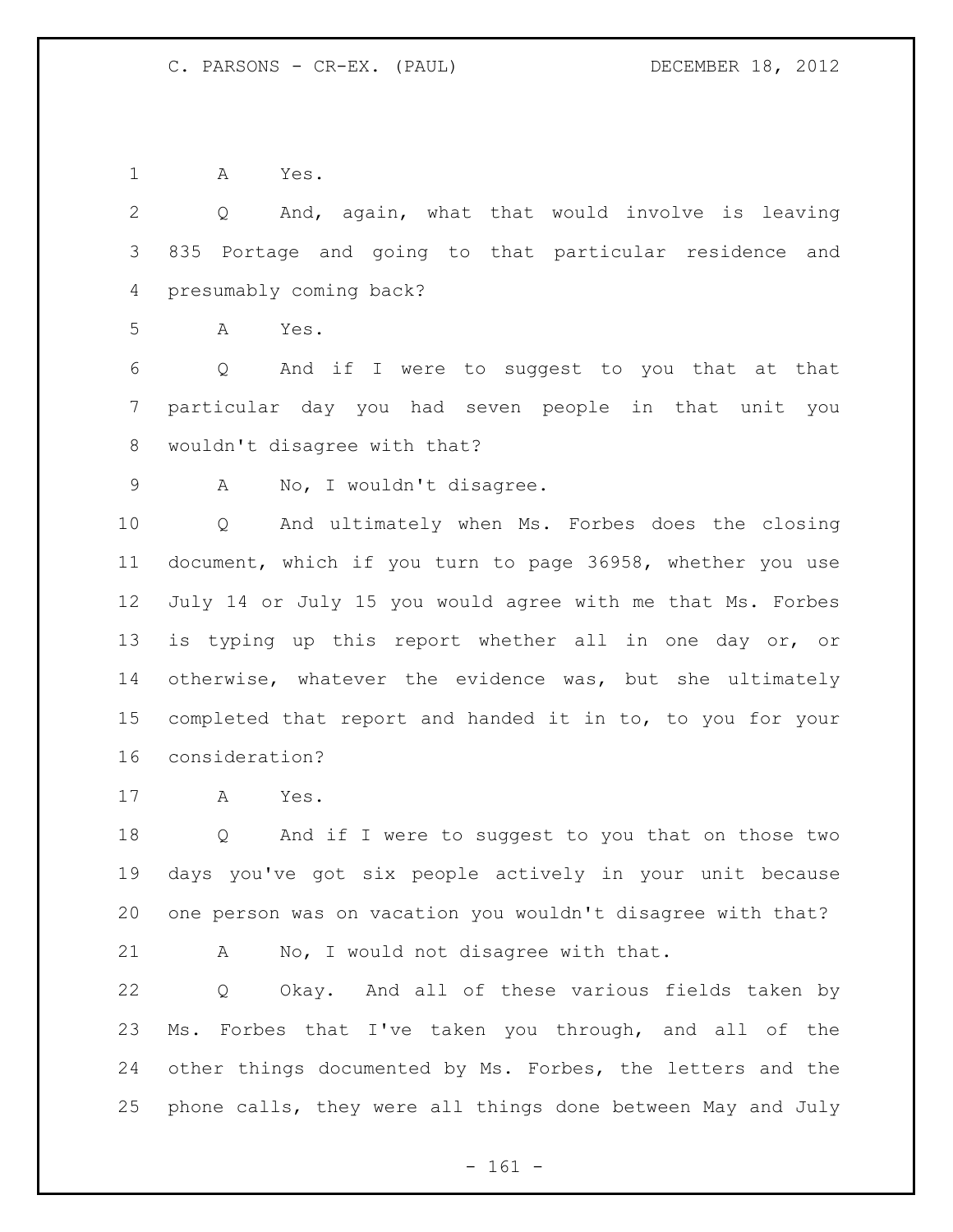of 2004; correct?

A Yes.

 Q And these were all things done despite your comments on workload?

A Yes.

 Q If I can move to a concept about prioritization of files. I take it that one of the things intake will do, with whatever's on their caseload, is they will address a file that is of an immediate and pressing concern; correct?

A First, yes.

 Q Right. So if you were to get a referral from CRU suggesting some benign concern, say a five day response time, that wouldn't be the highest on the priority list at that particular time?

A No, it would not.

 Q But of course if a call were to come in in the interim to say, this child is wandering the streets alone without any supervision, that would change --

- A Yes.
- Q -- the priority?
- A Yes.

 Q And despite it all you'd send someone out there to address that particular situation?

A Exactly.

Q Because of course you're here to prioritize what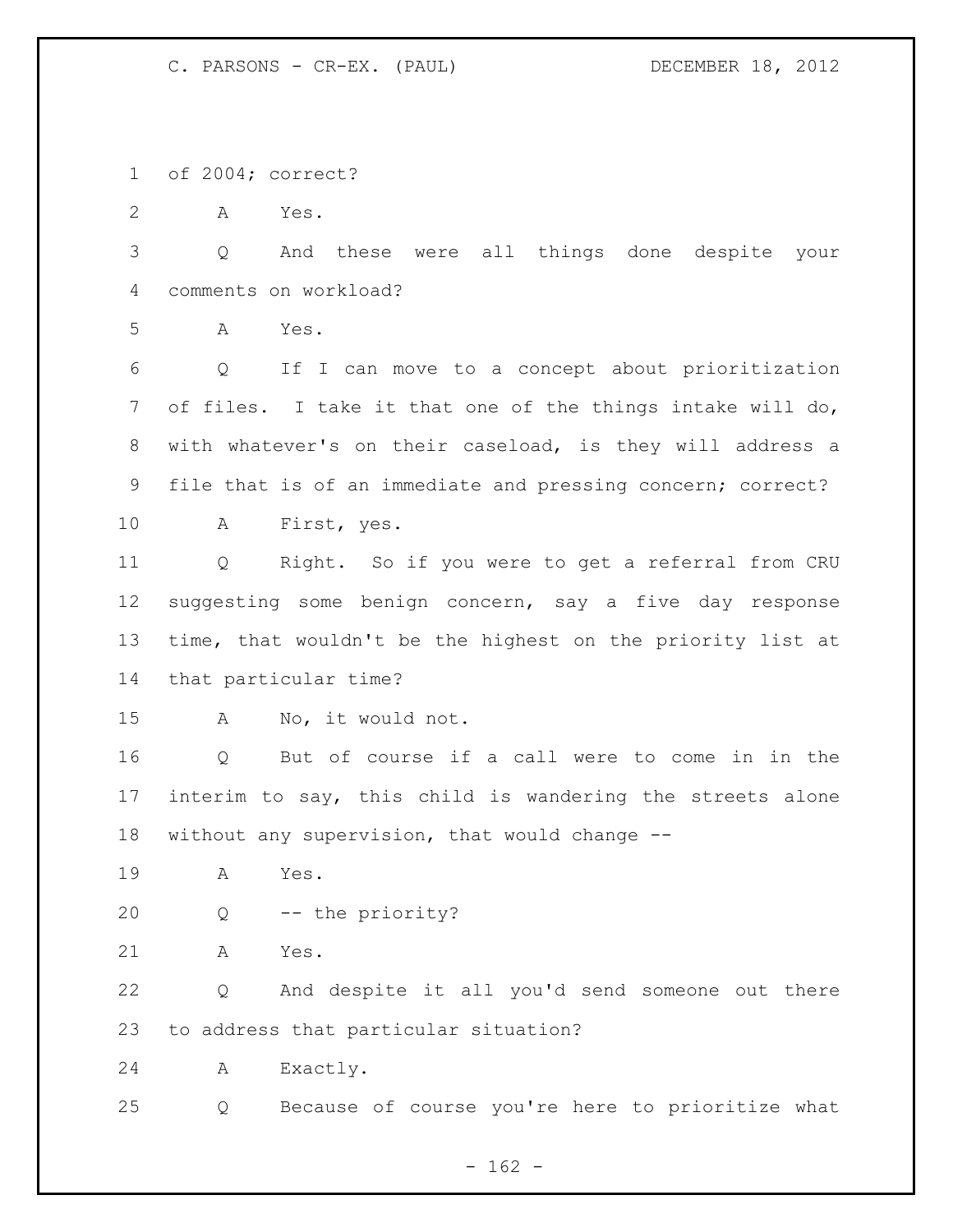the work is?

A Yes.

 Q In some respects what you're doing as an intake worker or supervisor is almost like what someone does in an emergency room, the triage?

A That's true.

 Q So if we can move from 2004, and if we can move up a year into 2005, my understanding is that this concept of devolution it went live in May of 2005; right?

A Yes.

 Q And my understanding is that essentially what's happening at this time, in 2005, is that you would have a number of family service agencies being created, and, and taking files?

A Yes, in Winnipeg.

 Q Right, in Winnipeg. And that my understanding at this time, and also in 2006, I'm building upon something that Mr. Saxberg was, was asking you, that your role as an intake supervisor you remained at 835 Portage during this period; right?

A Yes.

 Q That I think your program manager would have remained the same during this period, Mr. Harrison?

A Yes.

Q And that essentially you were doing the same job

- 163 -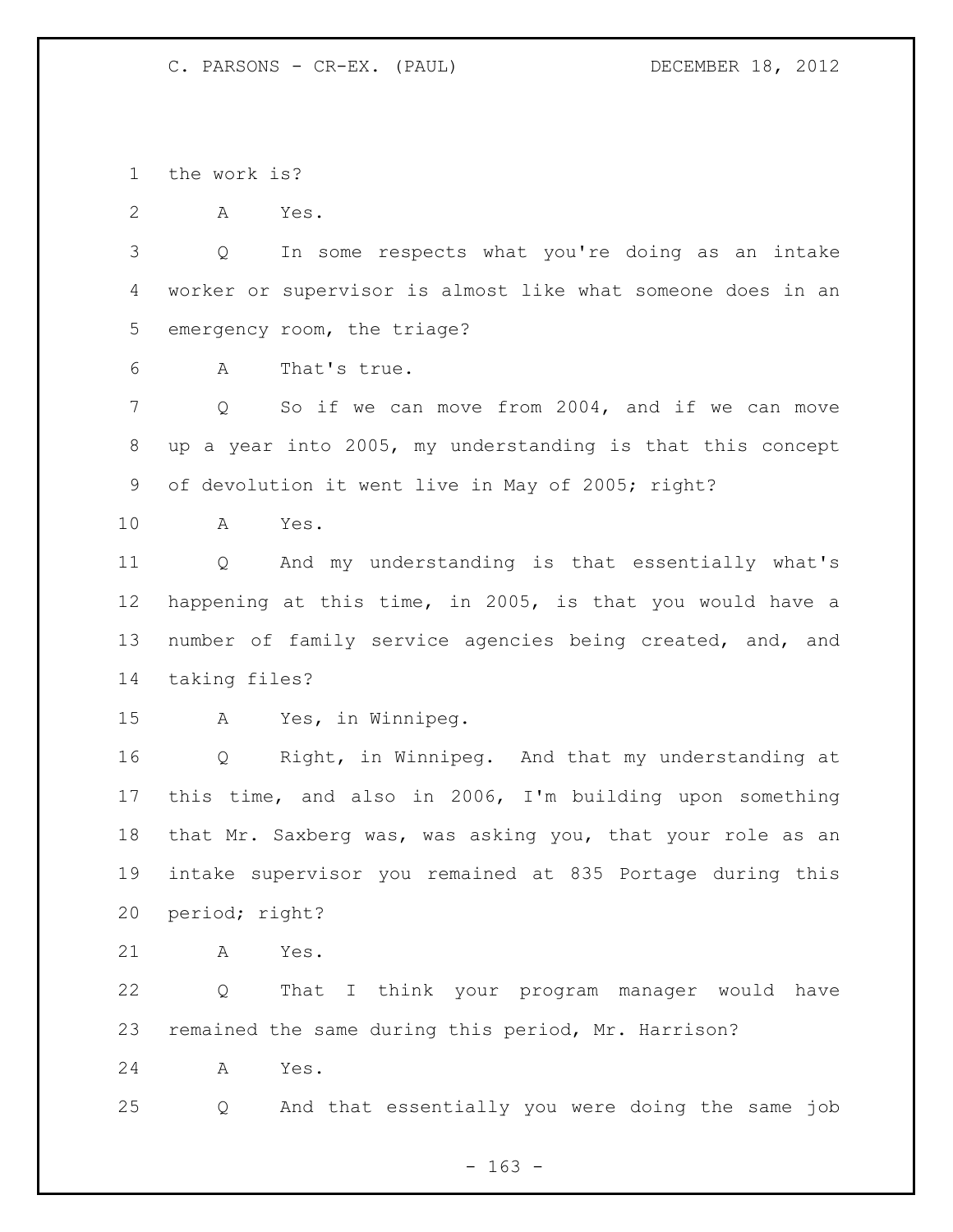regardless of the changes in the system that was happening on the family service level? A That's true. Q Which is taking calls -- A Um-hum. Q -- and assessing the matter? A Yes. Q And you would agree with me that when we're talking about devolution in 2005 and 2006 I think you agree with me that this was happening on the Family Service level -- unit level; is that correct? A Yes. Q And of course however the system is organizing itself that doesn't have an impact upon the number of calls people are making to report concerns? A No, it does not. Q Do you agree with me? A I agree with you. Q Okay. And, again, I will move to this file area, which I will alert the Commissioner will be a rehash of what we did yesterday, but to talk about this transition into devolution in '05, or so, were you aware that there was a mechanism put in place so that the Family Service Unit between January, '05 to May, '05 wouldn't take new referrals so they could do their paperwork --

- 164 -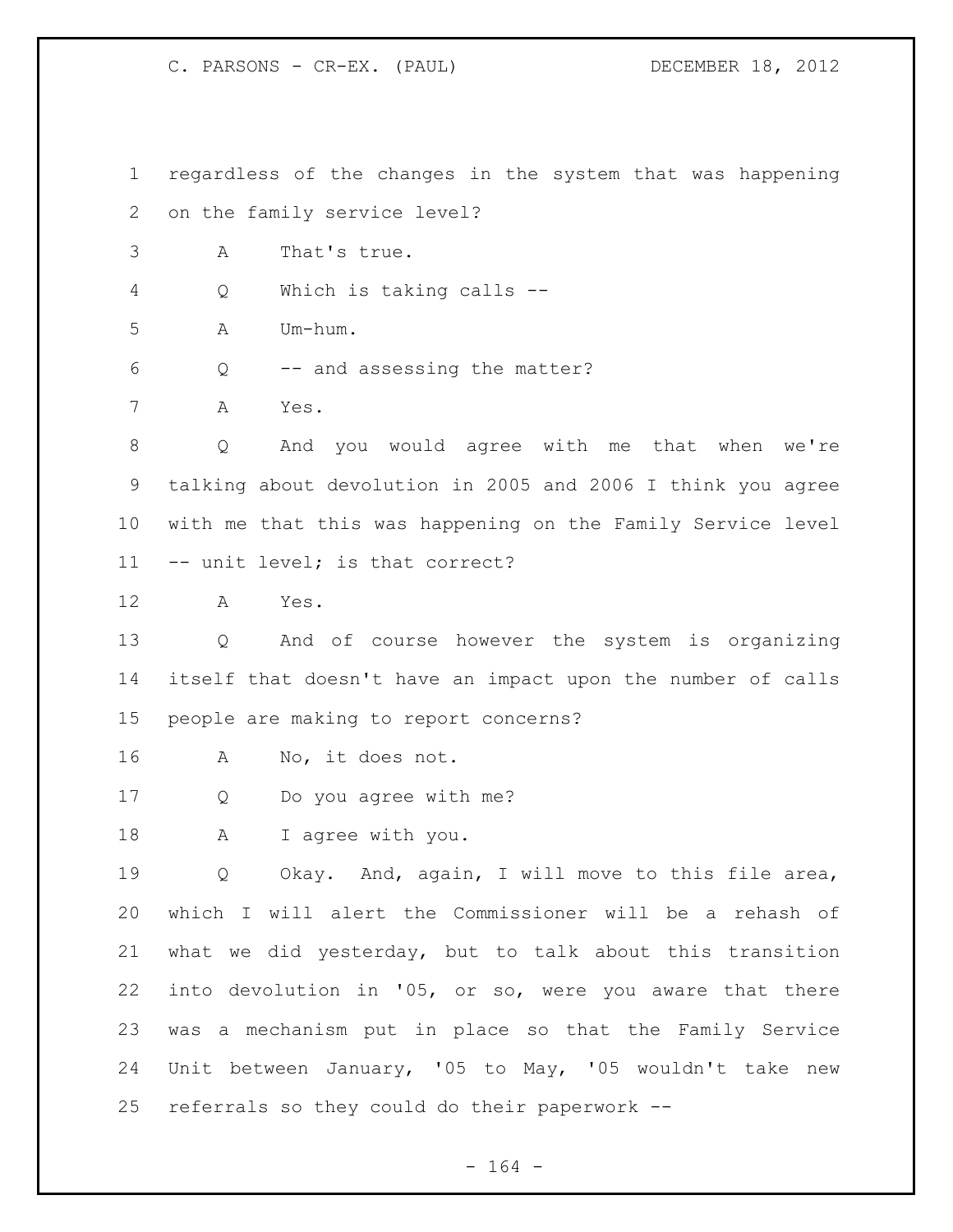A Yes.

Q -- were you aware of that?

A Yes, I was aware of that.

 Q And are you aware that the Winnipeg CFS preservation reunification teams that they were in essence picking up the slack, doing the intakes coming in?

A Yes.

 Q And you were -- you'd agree with me that during the same period that the community programming department they were volunteering to assist in the transition?

A Yes.

 Q And you'd agree with me that part-time staff were approached and asked to increase their hours, and many of them did during this period?

A I wasn't aware of that.

 Q Fair enough. Would you be aware then that social work students were approached to do work on a casual basis at this period of time?

 A Yes, I'd heard that social work students were approached to do some of the transfer summaries.

 Q Okay. And were you aware that during this period recent retirees were also approached to, to assist in this transition?

A Yes, yes, I had heard that.

Q And, finally, were you aware that during this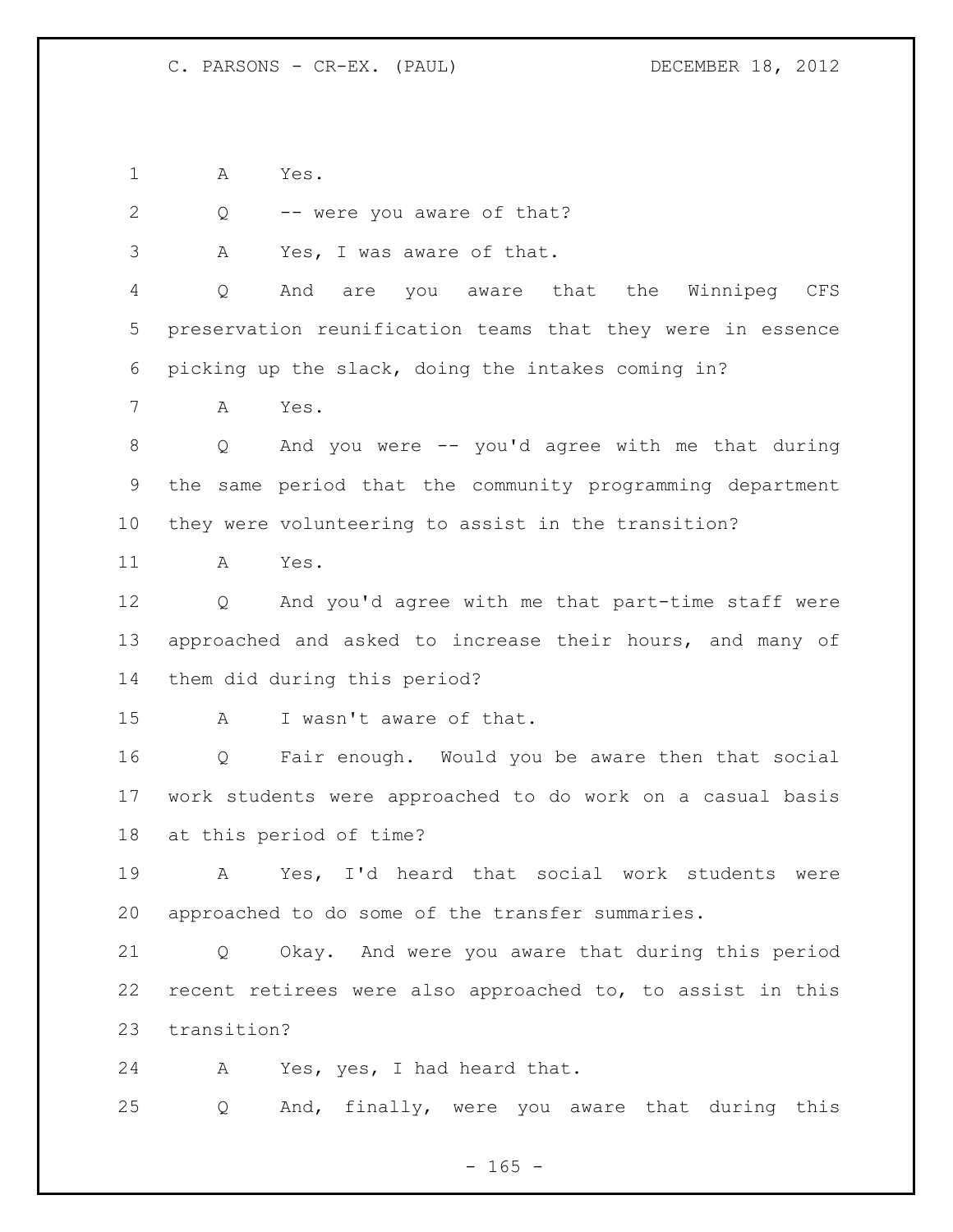C. PARSONS - CR-EX. (PAUL) DECEMBER 18, 2012 C. PARSONS - CR-EX. (RAY) period additional administrative staff were hired to assist in this transitional period? A Yes. Q Okay. And, again, just for the clarity based on your previous evidence, this transition was to assist the family service level at -- A Yes. 8 Q -- that particular time? A Yes. MR. PAUL: Those are my questions. Thank you. THE COMMISSIONER: Thank you, Mr. Paul. All right, anybody else? Mr. Ray, I guess you're on. 13 MR. RAY: For the record Trevor Ray for MGEU and various social workers. CROSS-EXAMINATION BY MR. RAY: Q Ms. Parsons, I just have a few questions for you of clarification. You had stated in your evidence that intake was generally a very busy place to work, it had high workloads, and you mentioned -- I think your quote was, Tracy Forbes was not overloaded. Could you -- THE COMMISSIONER: Tracy Forbes was -- MR. RAY: Ms. Forbes -- 24 THE COMMISSIONER: Yes. MR. RAY: -- was not overloaded I think was her,

- 166 -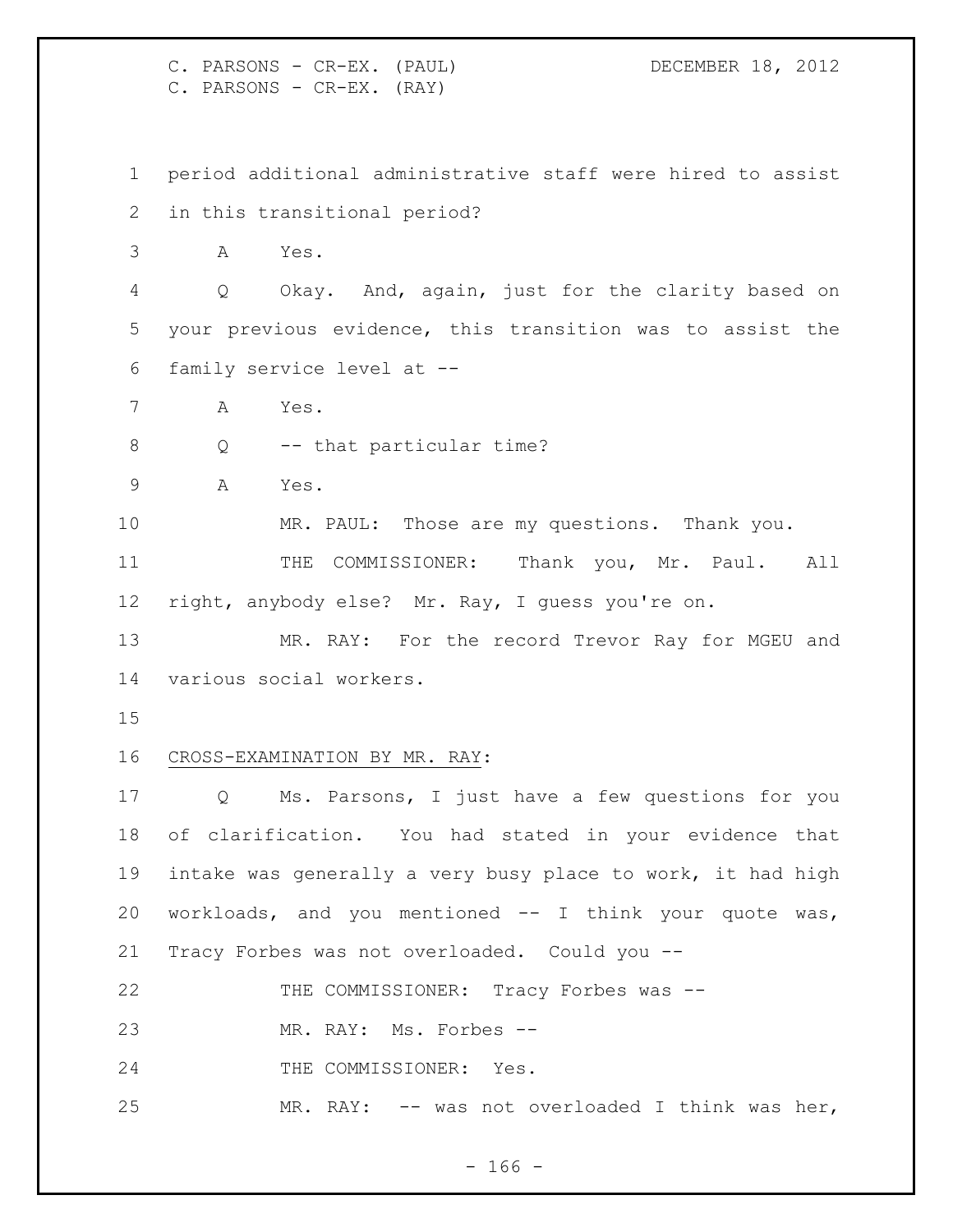her statement regarding case workload. BY MR. RAY: Q Could you just explain what you mean by that, is 5 that contextual or ... A In comparison to other people in the unit? Q Let me ask you, was, was Ms. Forbes' workload high, notwithstanding -- A Ms. -- Q -- your feeling that she wasn't overloaded, I think -- A Oh, I guess to qualify that I think everybody's workload at intake was overloaded, everybody had more that they were dealing with than they should have been. You know, notwithstanding the number of people that were in the unit that doesn't really speak to the, the cases that were coming in, the kinds of situations that people were dealing with, the number of apprehensions. I think people need to understand that at that point in time the central intake unit was a core area intake unit, and most of the files that we were receiving were families who had had many generations of difficulties, and trying to work through those situations was very different from say a suburban unit where most of their issues would be with a lot more parent/child conflict kinds of issues, maybe mental health,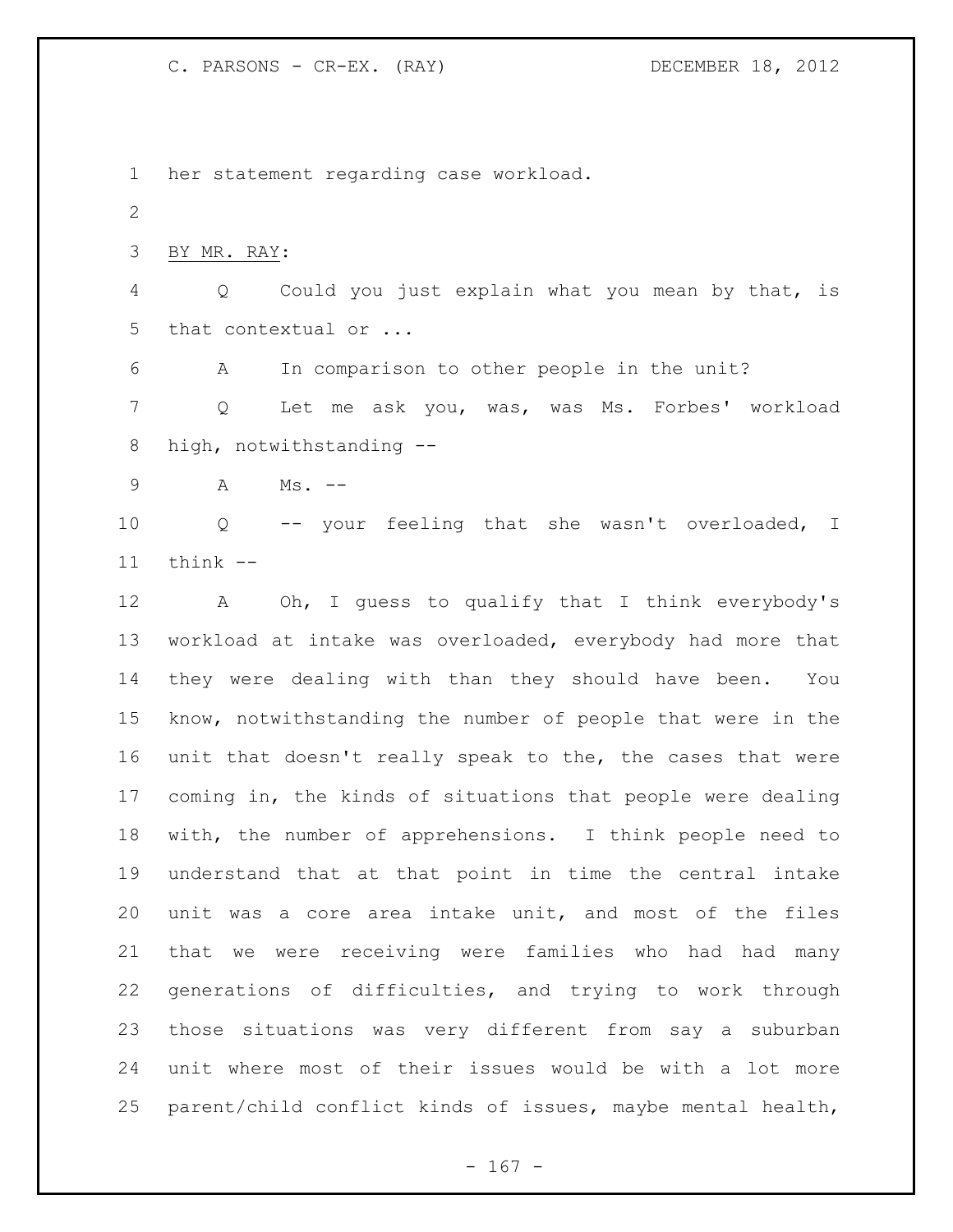family dysfunction, but in the core area you had a lot more people who were desperate and had had a long period of time 3 where they were living in, in poverty, and, and disenfranchised and the difficulties were very different that we were dealing with, so the workload was different, and I think that has to be taken into consideration when we're talking about whether or not workers are, are overloaded and why they're overloaded and struggling, so I guess that would qualify it. I didn't see Ms. Forbes as being more overworked than others. Certainly my -- in looking at Tracy Forbes' work I was always very impressed with her, she was always a hard worker, she got to things as soon as she could and usually immediately. I knew her to, you know, work long hours and to be working at home over the weekend, as were many other workers in the unit, so it's all relative I guess is what I'm trying to say.

 Q Mr. Gindin asked you several questions about the page that's actually present before you, which talks about the date that Tracy Forbes indicated the file was closed, the date you signed and the date that is indicated, there's a reference there that says, "Case closed July 15th", it's underlined. I'm not sure of the distinctions, but let me ask you.

 If during this period of time between the time Tracy wrote the document, which is July 14, '04 and the

- 168 -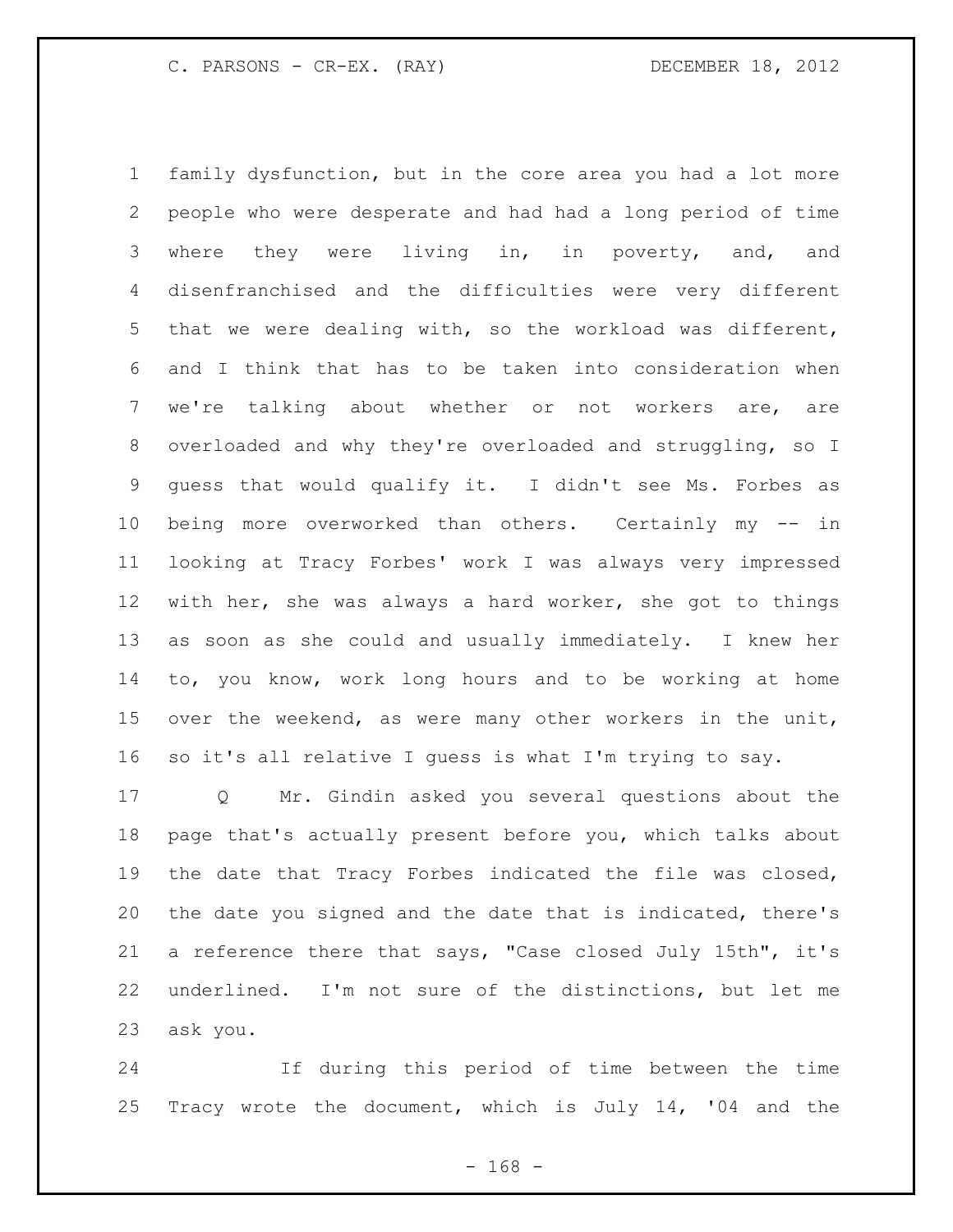date that you signed off which appears to be August 6, '04 if any new concern or issue was raised regarding Ms. Kematch or Phoenix Sinclair how would that be treated? A It, it would have been treated as an open file and Tracy would have continued to work on the file. Q So it's not as though the file just disappears and sits in limbo without any activity -- A No, no. Q -- being taken if a new file comes in -- A The, the assigned worker would remain responsible for any -- for that file. THE COMMISSIONER: Until it's closed? 13 THE WITNESS: Until it's closed, signed off by myself or another supervisor. BY MR. RAY: Q Mr. Saxberg asked you some points of clarification about the timing, as to whether -- as to when you had that meeting with Ms. Stoker and Ms. Forbes, and I think you agreed that it was likely some time in '05 after your specific involvement with Ms. Sinclair's file. A Yes. Q Does that -- and, and the topic of the meeting of course at that time was workload. A Yes.

- 169 -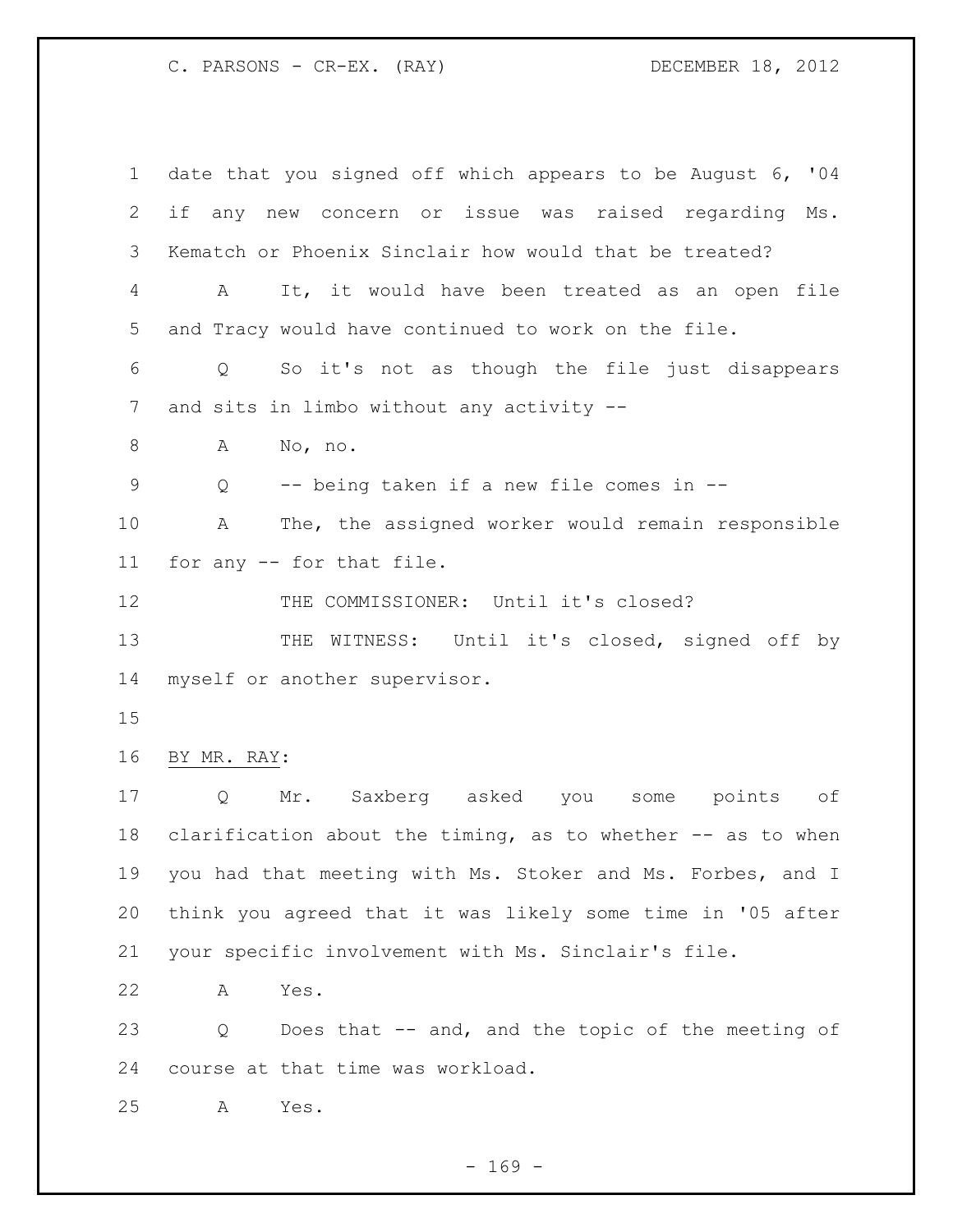Q Does that change your impression as to whether workload was high at the time you dealt with Ms. Sinclair's file or Phoenix Sinclair's file? A I'm not sure what you're asking. Q Well, the, the -- in 2005 roughly, or, or thereafter you had a meeting with Sandy Stoker to address Tracy Forbes' concerns about workload? 8 A Yes. Q Okay. Was the workload high at the time that you had the Phoenix Sinclair file? A Yes. I think -- the other clarifying thing that 12 I wanted to say on that is that the, the process of devolution and the AJI-CWI process was not merely a 2005, 2006 experience. It went on for many, many years with --

 leading up to that and changes that were occurring within our system, our intake system, including the authority to determination process and other things that went along with that, a change in our recording format so that we went along with the same recording format as the AJI-CWI transfers, so -- while I appreciate the work that was done for Family Services, and how that could alleviate the work at intake, because they had more resources, it's not to say that there wasn't a long period of time of uncertainty and anxiety in working towards that which impacted on peoples' ability to do the work.

 $- 170 -$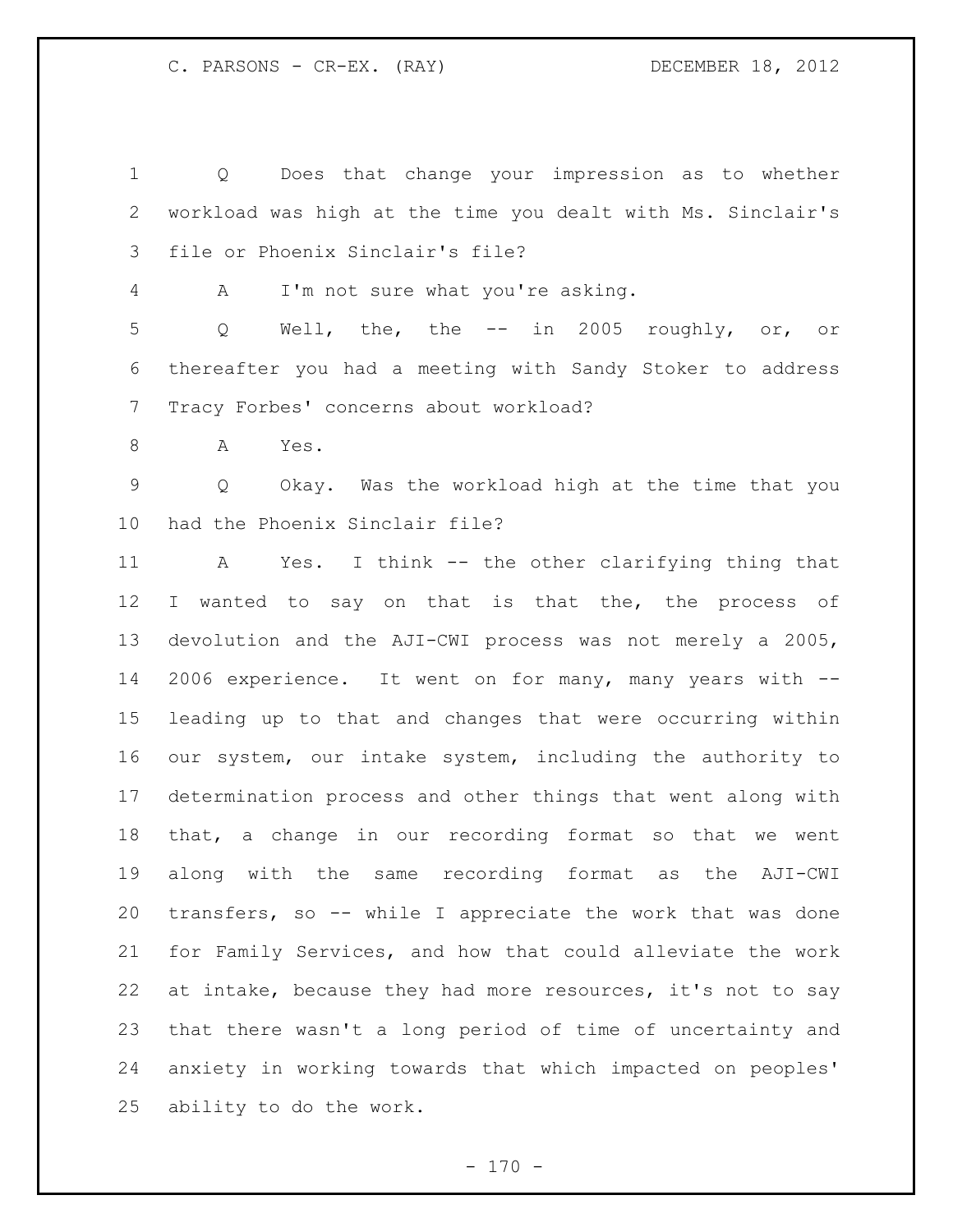Q Do, do you recall when the concept of devolution was first announced, and when the department started working towards that goal?

A Actually it was -- at least by 2000.

Q Two thousand?

A I believe so.

 Q Do you recall when people started having concerns that you described which related to morale, or lack of certainty about their jobs, those sorts of things, when those, those would have been occurring?

 A They, they started to be more prevalent as -- 2003, and, and onward. I think people became more anxious as we started to attend meetings about the devolution, and the whole process of devolution was starting to be explained to people.

 Q And Mr. Paul described to you a number of things that the department attempted to do to address various things which maybe have been problematic with devolution in and around 2004/2005, and it's certainly to the department's credit to, to make those attempts, but did those attempts necessarily change or reduce workload concerns or morale concerns, or some of the other concerns that you expressed?

A No, they did not.

THE COMMISSIONER: And what things are you

- 171 -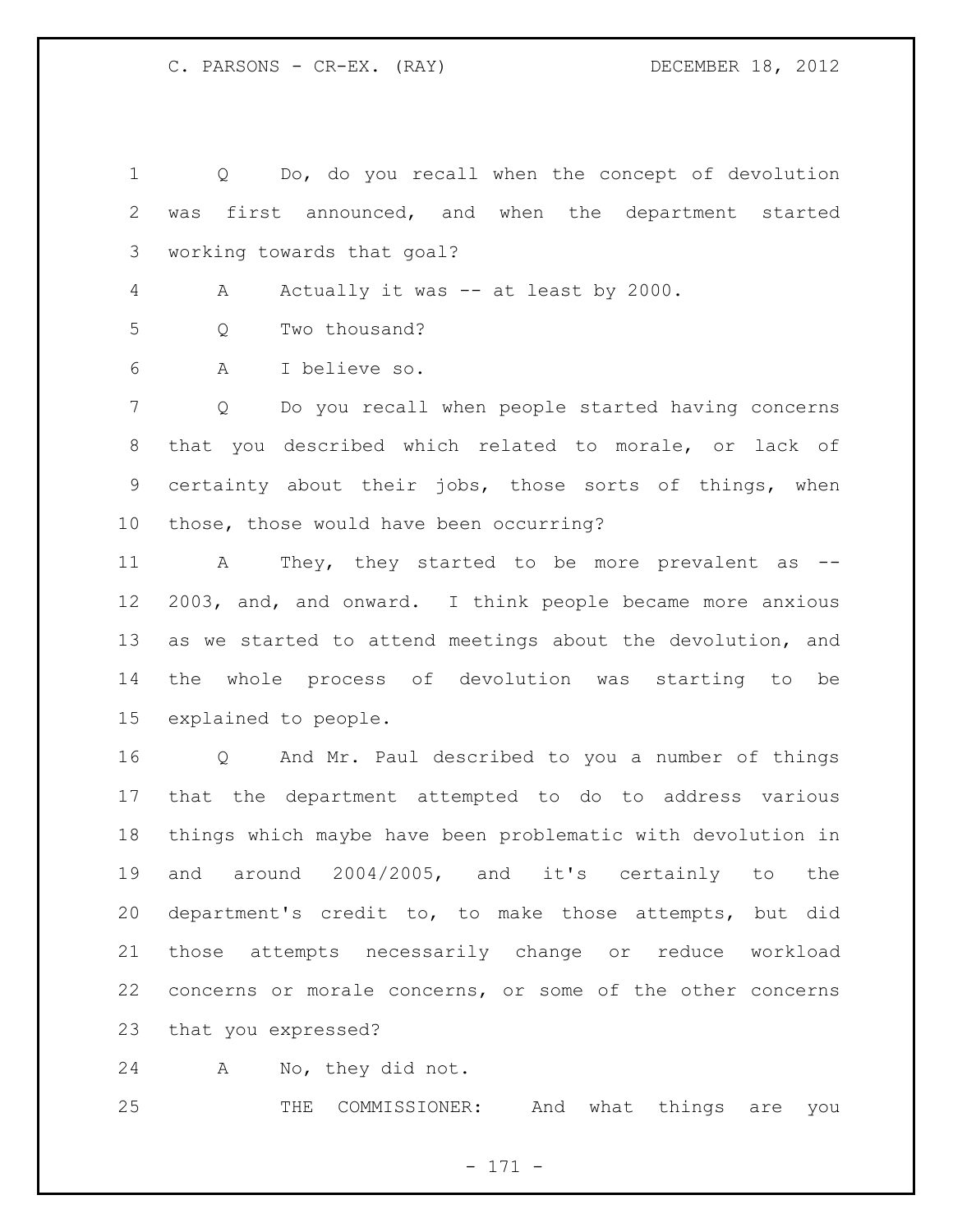C. PARSONS - RE.EX. (OLSON) DECEMBER 18, 2012

 talking about that, that didn't make an improvement, 2 that's  $-$ 

 THE WITNESS: Oh, talking about the additional staffing and the people coming back who have been retired.

5 THE COMMISSIONER: Okay.

 THE WITNES: Those kinds of things hadn't made an impact for intake. They made an impact for Family Services.

 MR. RAY: Thank you. Those are, those are all my questions.

11 THE COMMISSIONER: Thank you, Mr. Ray. Mr. Olson.

13 MR. OLSON: I just have a couple of questions. 14 THE COMMISSIONER: All right.

## RE-EXAMINATION BY MR. OLSON:

 Q If we can put page 36943 on the screen. Can you scroll down, please. I think it's actually on the next page. Sorry, 36951, and we'll try the next page. That's a wrong reference again. It's 36946. That's it.

 This is a paragraph that Mr. Saxberg pointed you to, and it was in the context of discussing the file being sent up to intake and then returned back to CRU.

A You're talking about the first paragraph?

Q Yes.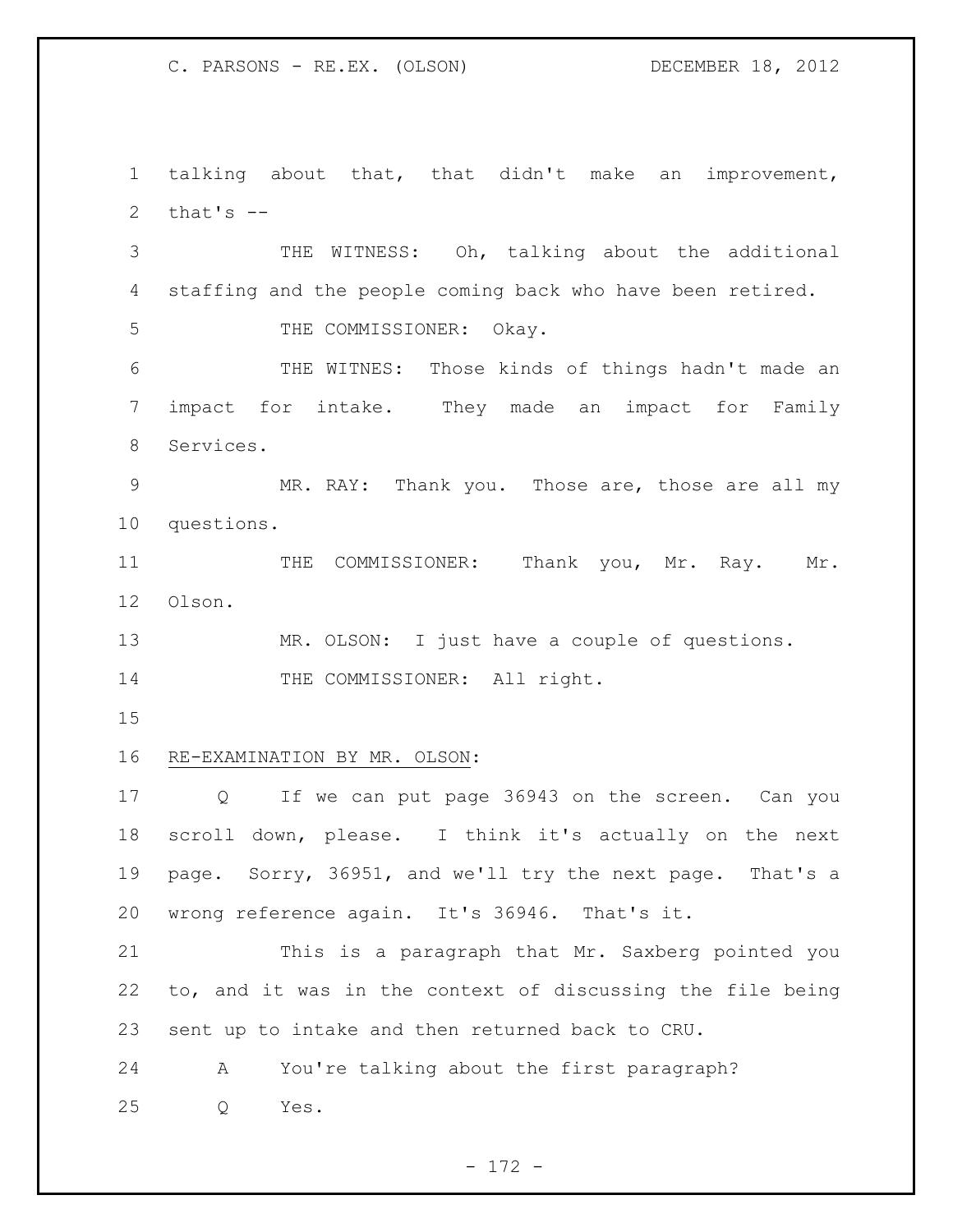1 A Okay. Q The line there -- if you, if you look at the last sentence it says: "Worker was directed by Faria to connect with the mother, offer the family supports, and close the file to CRU --" And then there's a hyphen. **"--** - if the Agency is unable to mandate services within the home at this time." That last -- the last bit there where it's talking about the Agency being able to mandate services -- A Yes. Q -- is that something that you would have discussed with Ms. Faria; do you have a recollection of that? A I don't have a clear recollection of it, but -- Q Okay. A -- it, it makes sense in that context. Q Do you have an understanding as to what that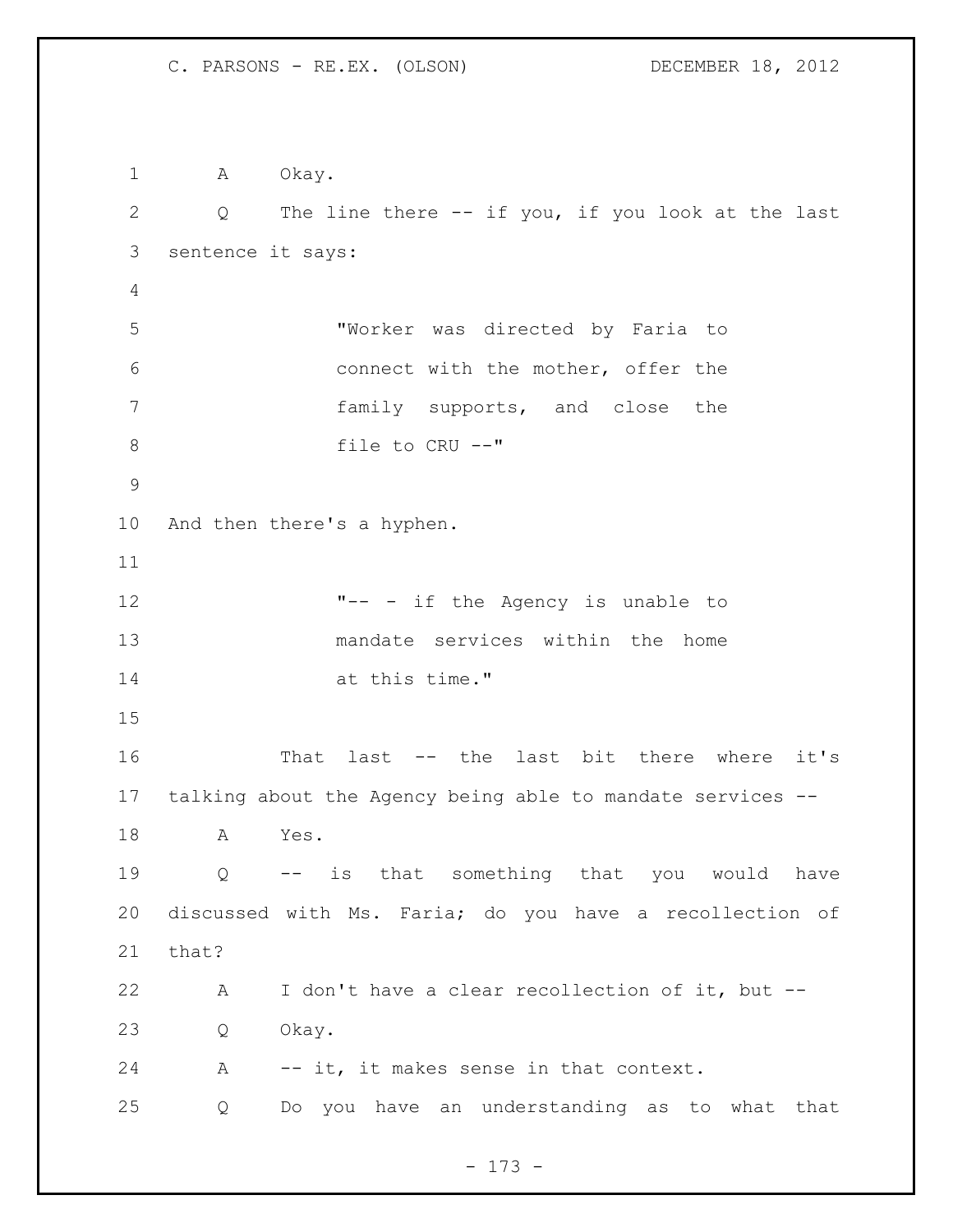C. PARSONS - RE.EX. (OLSON) DECEMBER 18, 2012

means?

| 2               | A Yes, that means unless the agency is able to go           |
|-----------------|-------------------------------------------------------------|
| 3               | to court and obtain some kind of order, whether it's a      |
| 4               | supervision order or a temporary order that's -- that would |
| 5               | be a mandated, a mandated --                                |
| 6               | To mandate service?<br>Q                                    |
| 7               | Yeah.<br>A                                                  |
| 8               | Q<br>Okay.                                                  |
| 9               | A<br>Or you can                                             |
| 10              | Pardon me?<br>Q                                             |
| 11              | Sorry. Or you can stretch that a little bit<br>A            |
| 12 <sup>°</sup> | further, right, and, and -- to make sure that there's a     |
| 13              | reason to, to be there, and to                              |
| 14              | Q So if there was ongoing risk, risk to Phoenix, or         |
| 15              | safety concerns --                                          |
| 16              | A<br>Yes.                                                   |
| 17              | Q -- then you could -- you'd have -- under the Act          |
| 18              | you could intervene?                                        |
| 19              | A<br>Yes.                                                   |
| 20              | Q Okay. The, the advice that it appears Ms. Faria           |
| 21              | gave to the worker, to connect with the mother, offer the   |
| 22              | family supports, and close the file to CRU. Do you know if  |
| 23              | you discussed that with, with Ms. Faria?                    |
| 24              | Let me put it this way. You said previously                 |
| 25              | sometimes a file would go back to CRU to get some<br>more   |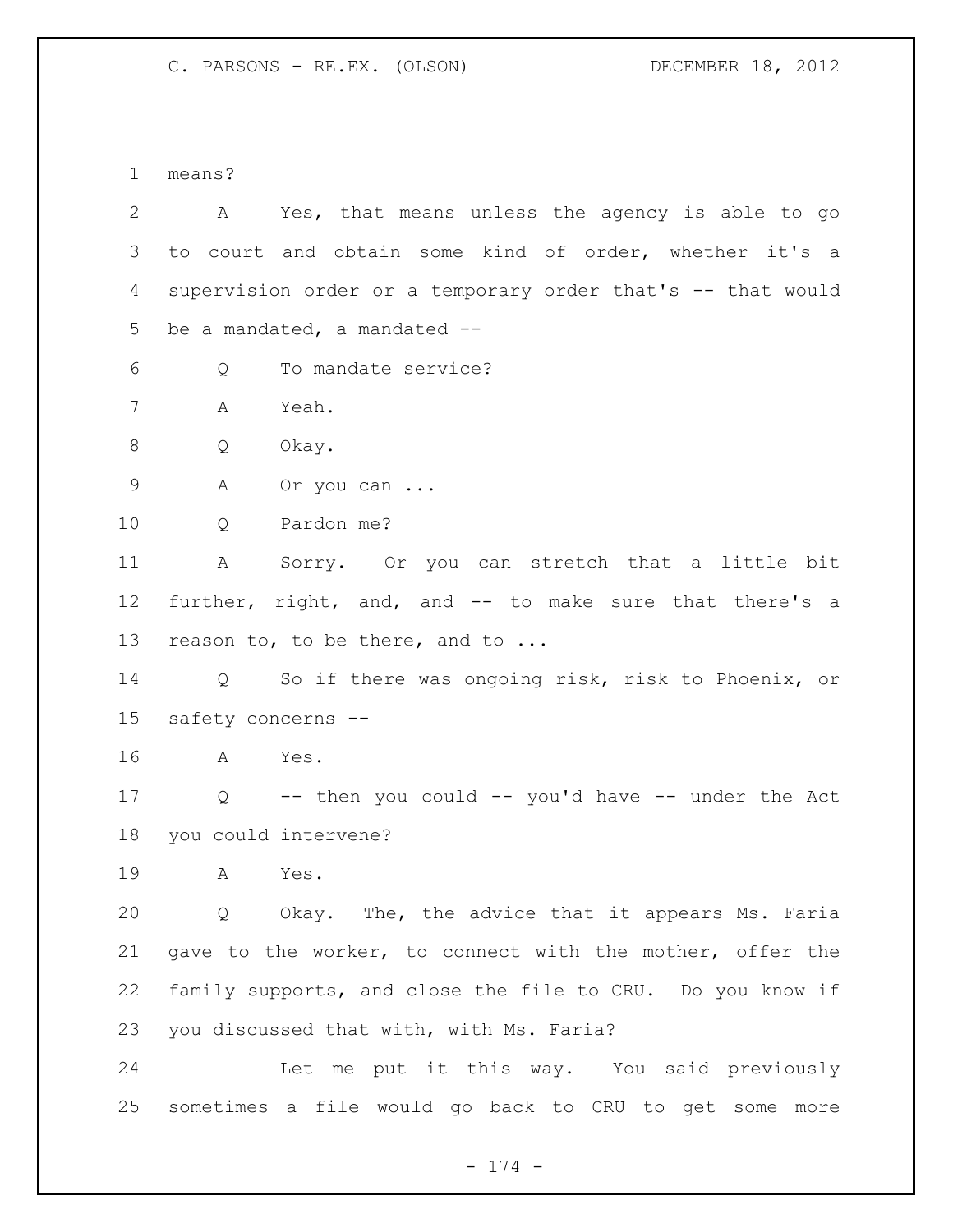C. PARSONS - RE.EX. (OLSON) DECEMBER 18, 2012

investigation done.

 A Yeah, to, to have a better understanding, to have a better understanding, yeah. Q So you would have discussed -- trying to get a better, a better understanding of the situation? A Yes. Q Okay. A Yes. I think if in this time we had been able to determine Mr. McKay's history that certainly would have changed everything -- Q Okay. A -- and I think that's something that every person who has been involved with the situation wishes had happened. Q Right. In retrospect it's easy to see that? A Yes. Q At this point -- Mr. Saxberg had asked you if there, if there was anything new that wasn't new before, and he mentioned there was the birth of a new baby, and good pre-natal care, but the other thing that I'm going to suggest was new was that it was known at that point that Wes McKay was actually parenting and involved in that family unit; is that right? A That's right, because his name is there.

Q Okay. And his last name is there as well?

- 175 -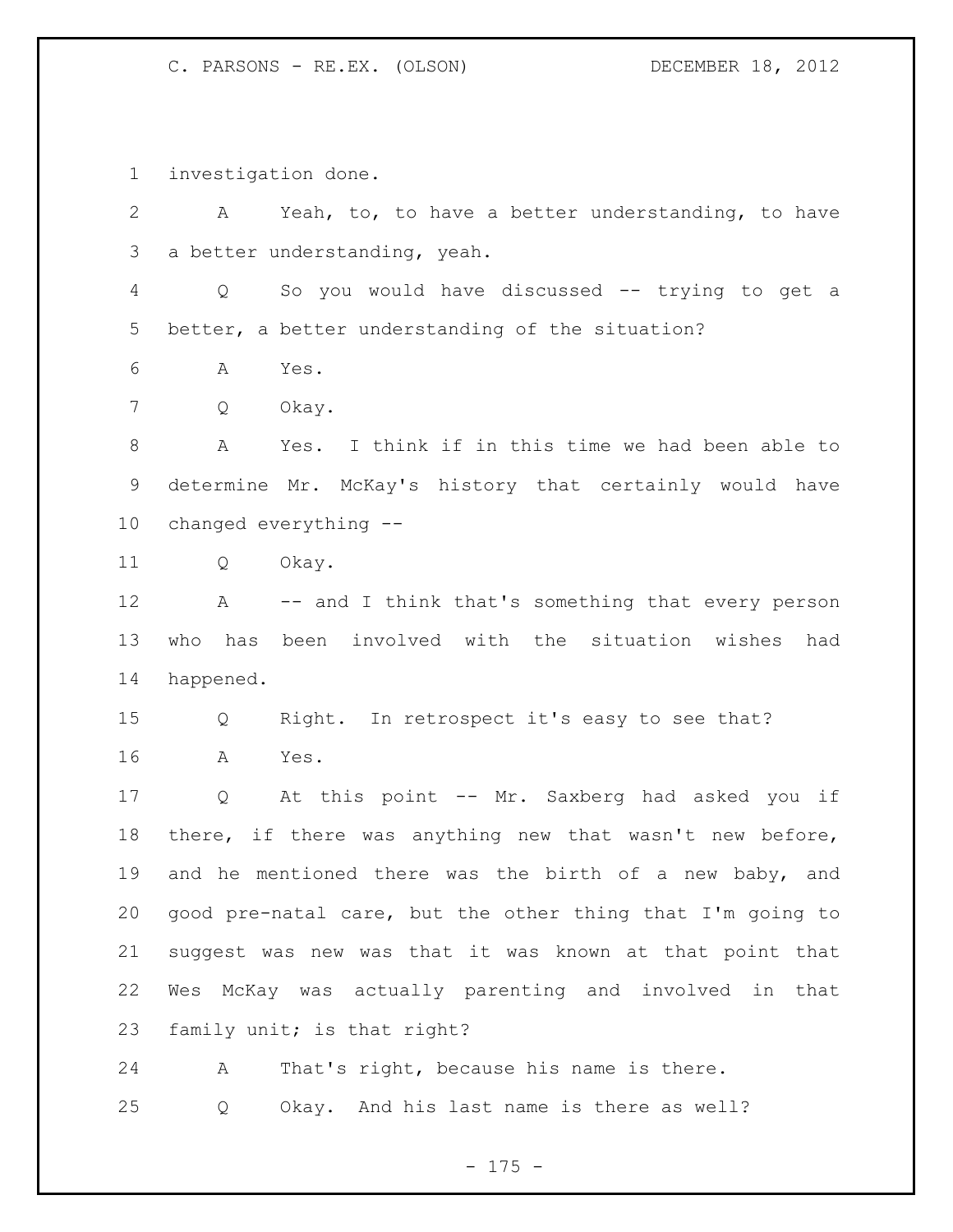A Yes.

 Q At that point was your expectation that there'd be some sort of check on Wes McKay -- MR. RAY: Well, I'm not -- she's not involved with the file at all, I mean all, all she's been asked to comment on is on a report that's, that's come up after her involvement, and -- which she has absolutely no knowledge of. 9 THE COMMISSIONER: Well, let -- if that's the case she'll, she'll tell that to counsel. MR. OLSON: Yeah. I think the point is she was a supervisor apparently that sent the file back down to CRU and -- 14 THE COMMISSIONER: Yes. MR. OLSON: -- what is it she expected CRU to do, what information and so in that context -- 17 THE WITNESS: Um-hum. MR. OLSON: -- would you have expected CRU to do a prior contact check? THE WITNESS: Yes -- MR. RAY: Okay. 22 THE WITNESS: -- with that, with that name, yes, I would have expected it.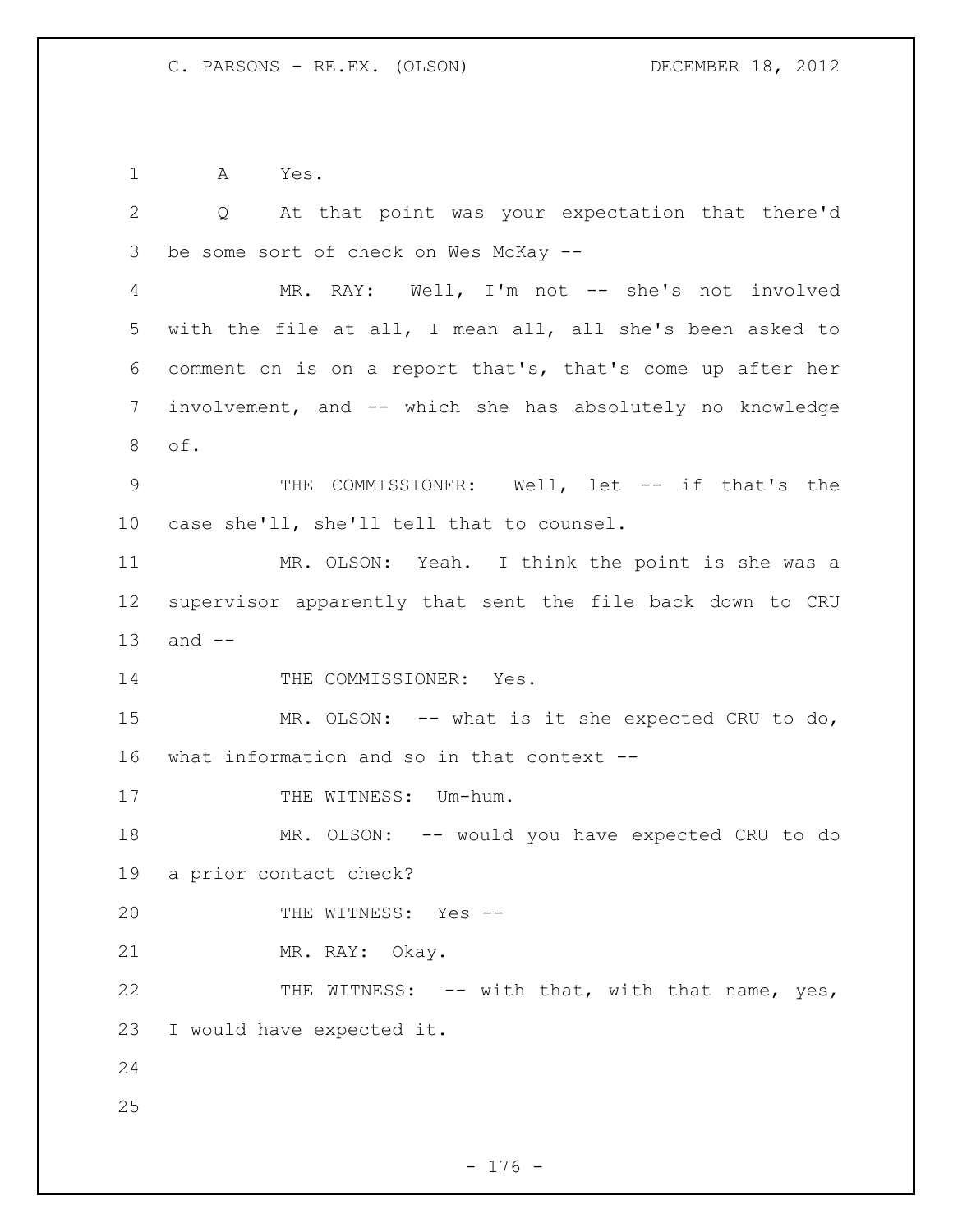C. PARSONS - RE.EX. (OLSON) DECEMBER 18, 2012

BY MR. OLSON:

| 2           | With that name, okay. Moving to a different area<br>Q      |
|-------------|------------------------------------------------------------|
| 3           | when Mr. Paul was asking you questions he suggested to you |
| 4           | that the -- your, your staffing levels at certain dates    |
| 5           | would be a certain number based on employment records?     |
| 6           | Α<br>Yes.                                                  |
| 7           | Have you ever seen those employment records?<br>Q          |
| 8           | Α<br>No.                                                   |
| $\mathsf 9$ | Okay. So when you were answering his questions<br>Q        |
| 10          | that was just accepting that what he was saying<br>is      |
| 11          | accurate?                                                  |
| 12          | A<br>Yes, letters.                                         |
| 13          | Q<br>Okay.                                                 |
| 14          | That, that they would have accurate records of<br>A        |
| 15          | people sick and vacation time.                             |
| 16          | And I just thought that should, that should be<br>Q        |
| 17          | clear for the, for the record that that isn't -- you       |
| 18          | haven't seen that evidence?                                |
| 19          | Right, and I don't have that recollection.<br>А            |
| 20          | Okay. The last thing I wanted to follow up on<br>Q         |
| 21          | something that Mr. Ray put to you, and you were<br>was     |
| 22          | explaining that it was important to understand the, the    |
| 23          | core area as opposed to the suburbs.                       |
| 24          | Yes.<br>A                                                  |

Q And that was in the context of workload, there

- 177 -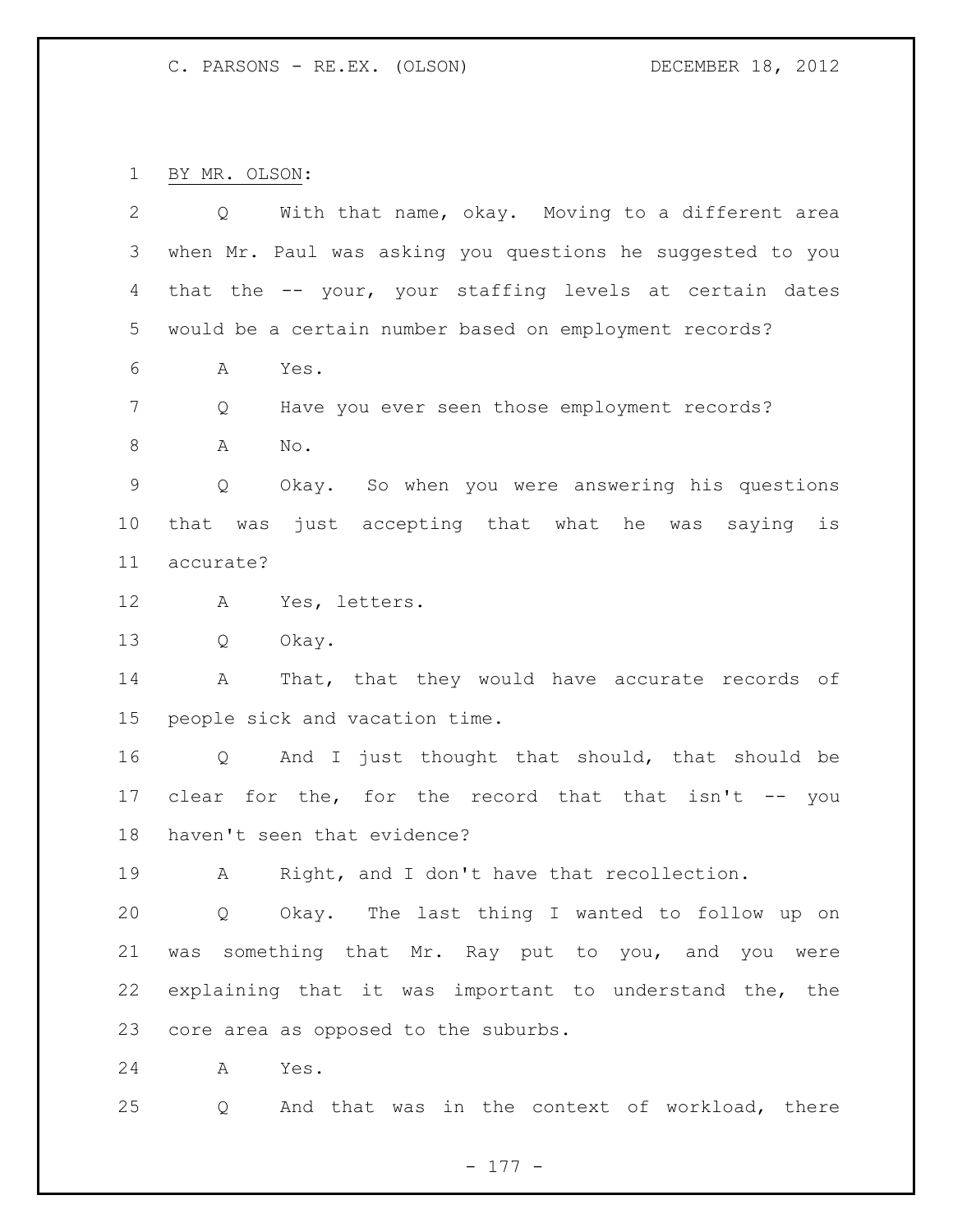C. PARSONS - RE.EX. (OLSON) DECEMBER 18, 2012

 was more intense cases, involved work, going on in the core area?

A Yes.

 Q And there was more -- there were more problems you were dealing with?

A There were more multi-faceted problems --

Q Okay.

 A -- and it wasn't a person coming in with -- sorry, there wasn't one person coming in with one issue, it was usually many different concerns.

 Q And I, I just want to understand exactly what you're saying by that.

A Um-hum.

Q And I understand the workload issue --

A Yes.

 Q -- but did that impact on the level of services you would provide to clients in the area, as opposed to what they might receive in a different area of the city?

19 A At times I think it would.

 Q And so because there are so many problems you're dealing with they may get less services than they get somewhere else; is that, is that accurate?

A I think it is true.

 Q In terms of what they'd be entitled to under -- you know, pursuant to the Act should it make a difference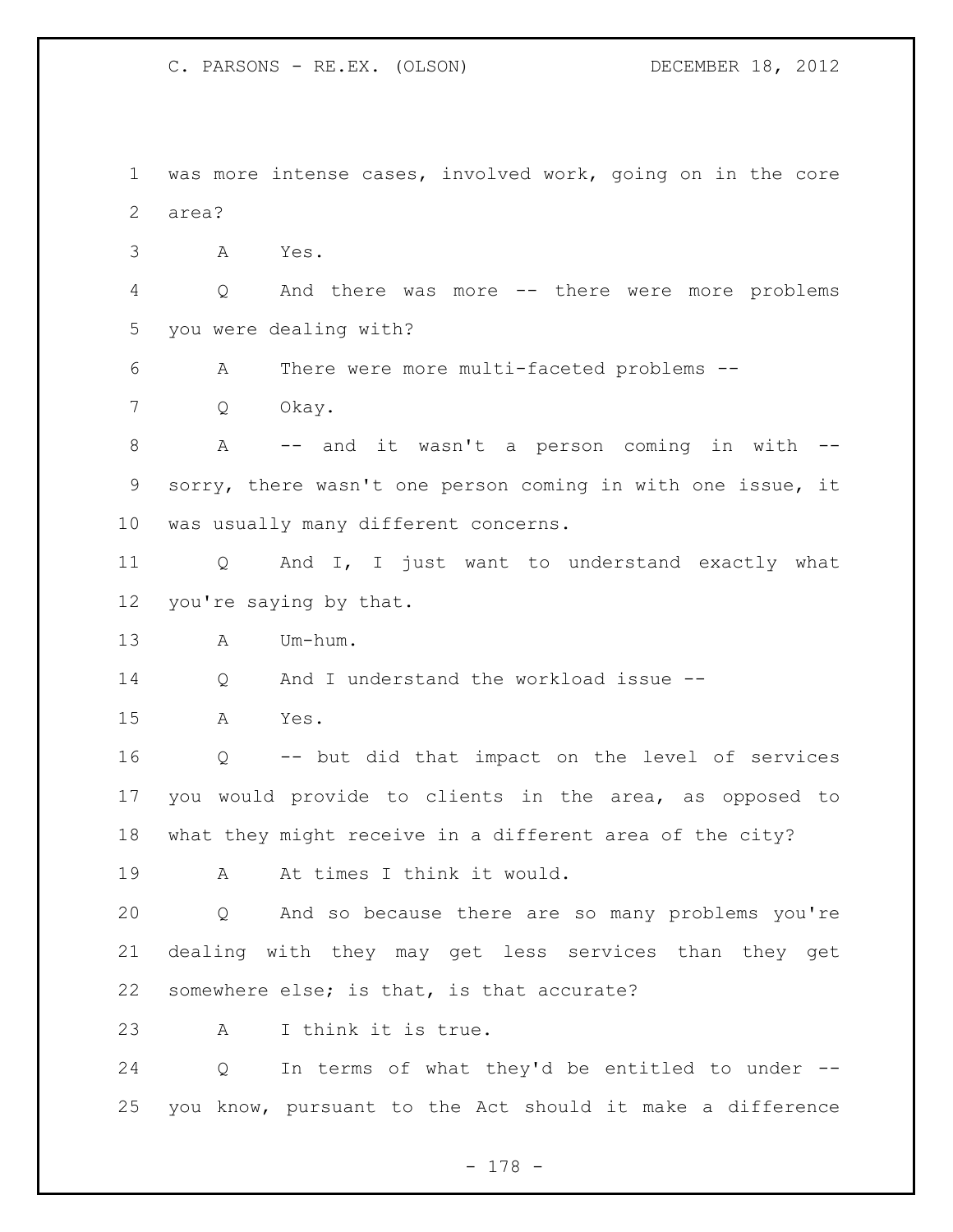C. PARSONS - RE.EX. (OLSON) DECEMBER 18, 2012

as to what area of the city they're in?

| $\overline{2}$ | A No, it shouldn't, and I think we tried at various        |
|----------------|------------------------------------------------------------|
| 3              | times to address that and by the time I was leaving we had |
| 4              | collapsed all of the areas so there wasn't a specific      |
| 5              | geographic area that anyone was responsible for, and I     |
| 6              | think that over time would make a difference.              |
| 7              | MR. OLSON: I see. Those are all my questions.              |
| 8              | THE COMMISSIONER: All right. Thank you, Mr.                |
| 9              | Olson. Witness, you're completed. Thank you very much for  |
| 10             | your participation.                                        |
| 11             |                                                            |
| 12             | (WITNESS EXCUSED)                                          |
| 13             |                                                            |
| 14             | THE COMMISSIONER: All right. Have you got                  |
| 15             | another witness after a break?                             |
| 16             | MR. OLSON: I believe we do.                                |
| 17             | THE COMMISSIONER: All right. It's nearly three-            |
| 18             | thirty so why don't we try for a 10 minute break.          |
| 19             | MR. OLSON: Very good.                                      |
| 20             | THE COMMISSIONER: We stand adjourned.                      |
| 21             |                                                            |
| 22             | (BRIEF RECESS)                                             |
| 23             |                                                            |
| 24             | THE CLERK: State your full name to the court?              |
| 25             | THE WITNESS: Miriam Browne.                                |

- 179 -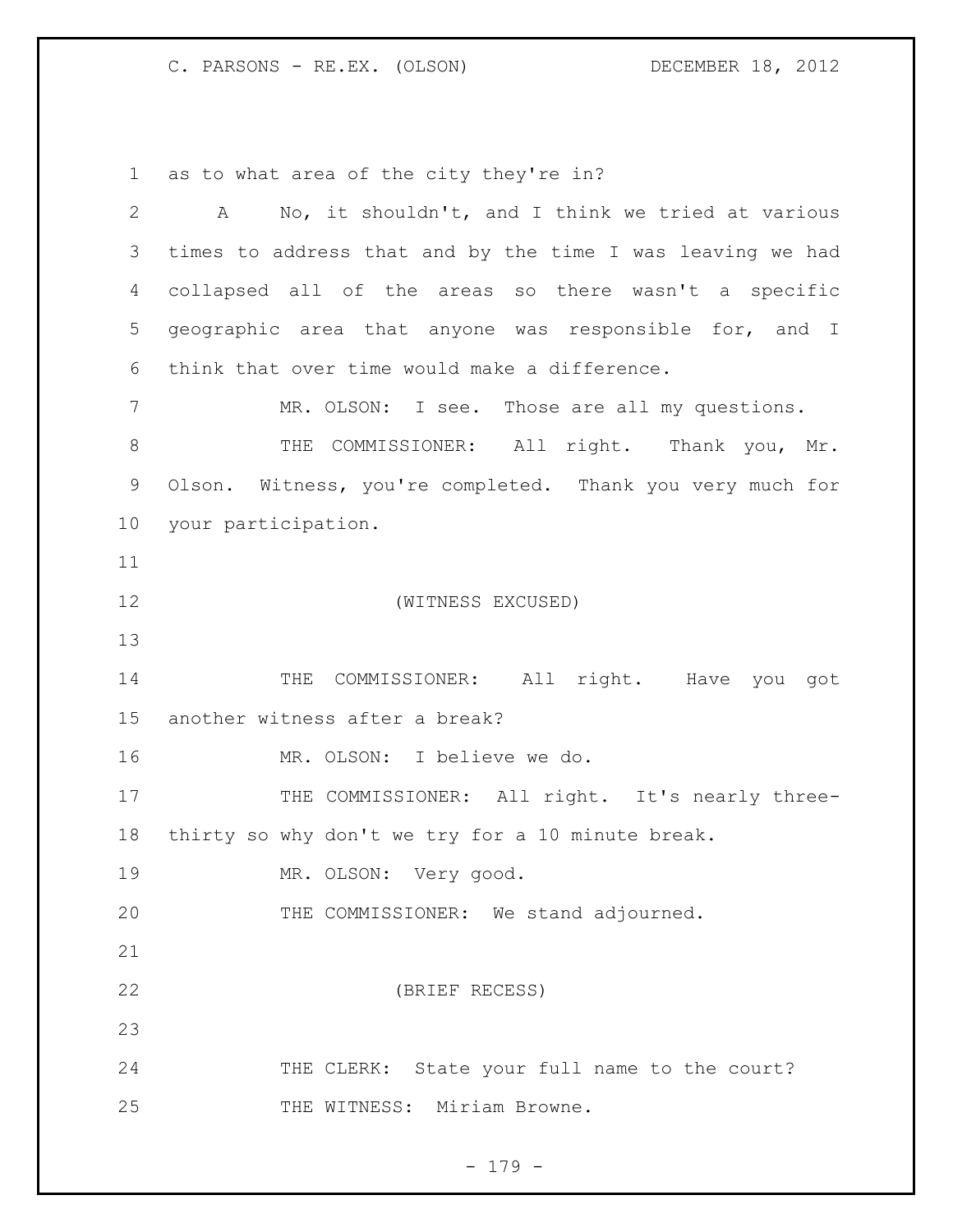1 THE CLERK: And could you spell your first name, please. 3 THE WITNESS: M-I-R-I-A-M. 4 THE CLERK: And your last name. 5 THE WITNESS: Browne, B-R-O-W-N-E. **MIRIAM BROWNE,** affirmed, testified as follows: 10 THE CLERK: Thank you. You may be seated. DIRECT EXAMINATION BY MS. WALSH: Q Ms. Browne, you are the executive director of the Manitoba Institute of Registered Social Workers? A Yes, I am. Q How long have you held that position? 17 A For 15 years. Q Was the institute called something before it was called the Manitoba Institute of Registered Social Workers? A For a number of years we operated both as the Manitoba Institute of Registered Social Workers, and the Manitoba Association of Social Workers, two distinct organizations but under one board of directors, and it operated as one organization. In 2010, December, 2010, we dissolved the Manitoba Association of Social Workers.

 $- 180 -$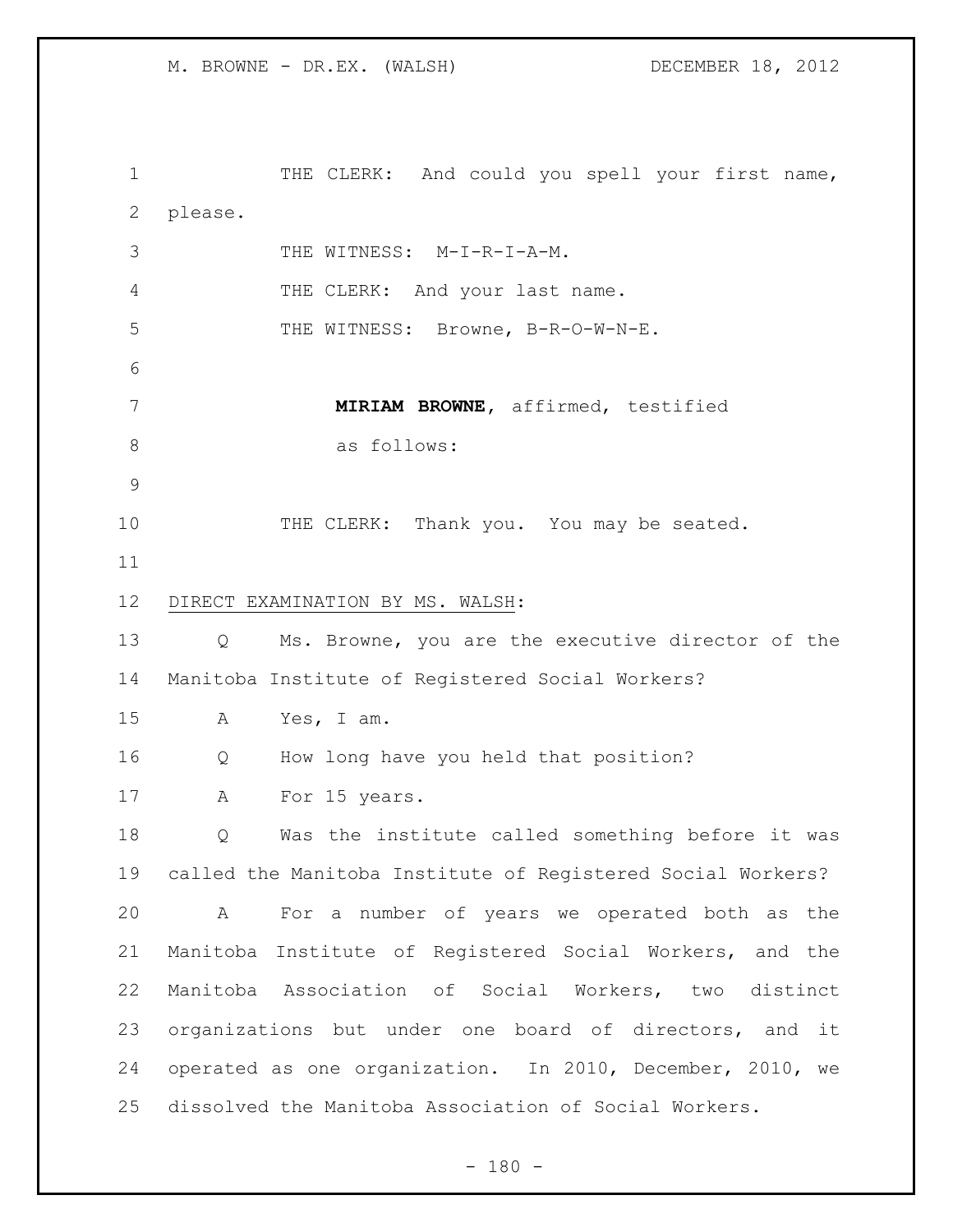Q What's your educational background? A I have both a BSW and an MSW from the University of Manitoba. Q Prior to, prior to working with the Manitoba Institute where were you employed? A Well, for quite a number of years, I think it was 10, I actually was employed both by the Manitoba Institute of Registered Social Workers and by the Department of Justice, Probation Services, provincial Department of Justice. Q At the same time? A Correct. I worked .5 in both positions. Q You're no longer with Justice and Probation Services? A That's right. I took a leave of absence in 2009 and resigned in 2010. Q What is the function of the Manitoba Institute of Registered Social Workers? A We are the regulatory body for the profession of social work in the province of Manitoba, so our mandate is to protect the public interest by regulating the profession of social work, and by supporting the profession of social work. Q The institute was created pursuant to legislation?

- 181 -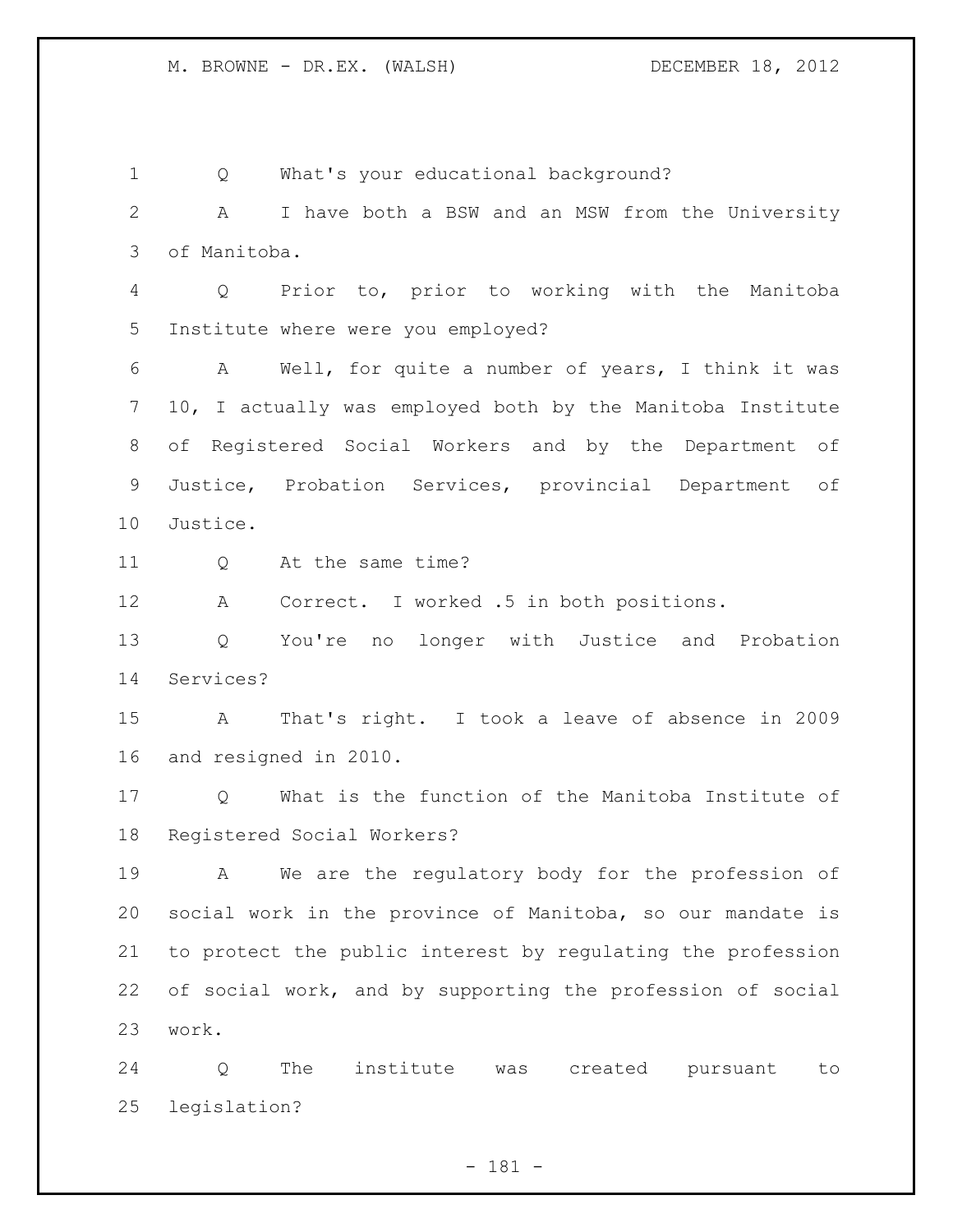A Yes. MS. WALSH: If you can pull up, please, the Manitoba Institute of Registered Social Workers Incorporation Act. Good. Mr. Commissioner, you should have this in front of you. We're not entering this as an exhibit, it's a piece of legislation, but you should have it in front of you. 9 THE COMMISSIONER: Yes. BY MS. WALSH: Q So looking at -- if you can go to the next page, please, and one more page. Good, thank you. 14 Looking at the preamble of that act -- you're okay following along on the screen? A Yes. Q It says that a number of named social workers who were members of the unincorporated association known as the Manitoba Association of Social Workers petitioned the government to incorporate a body to be known as the Manitoba Institute of Registered Social Workers, and that resulted in the enactment of this legislation? A Yes. Q Were you involved in the implementation of this legislation?

- 182 -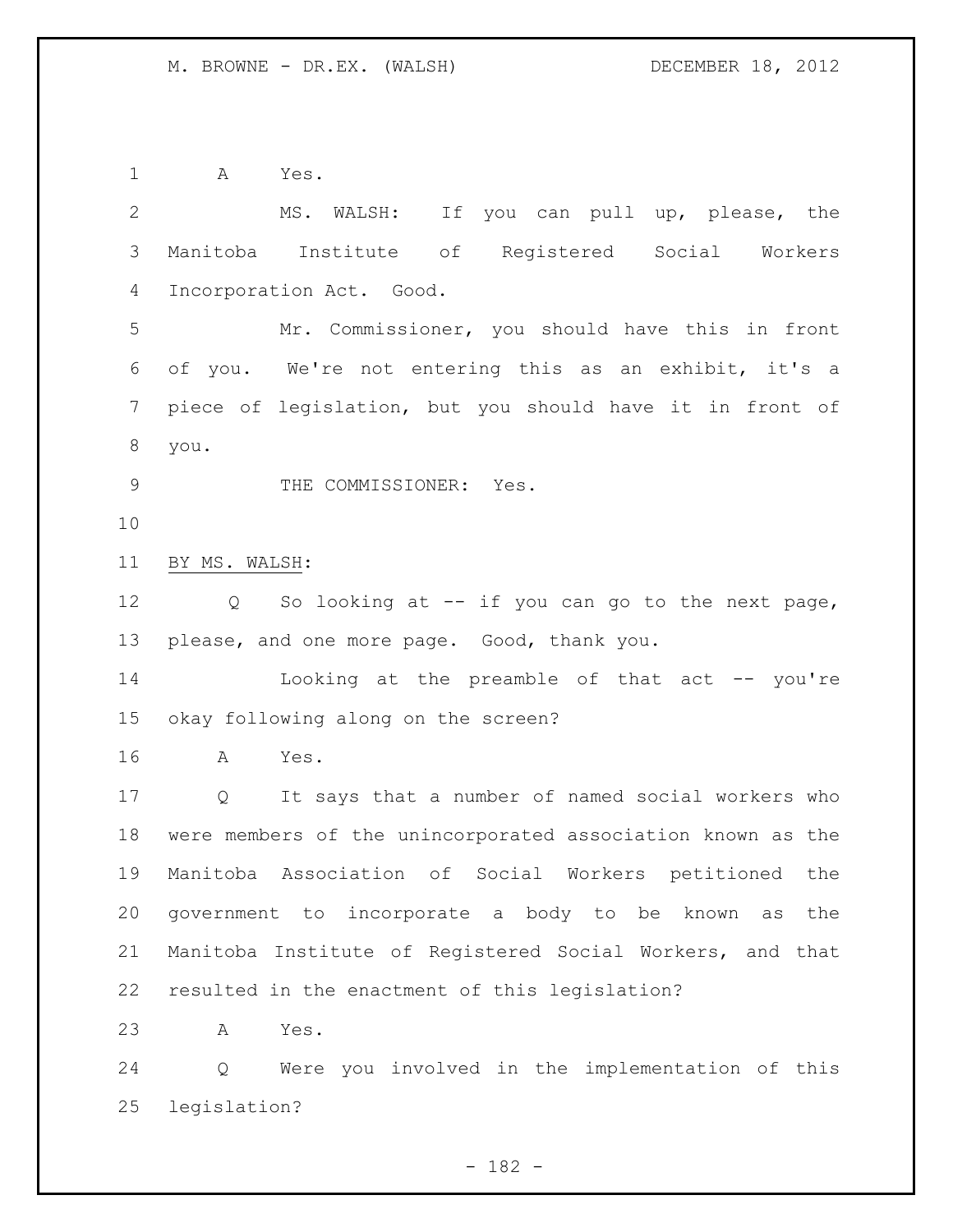A No. This legislation was implemented, as you'll see there in the second paragraph in 1966. Q Okay. This legislation is currently in force? A Yes, it is. Q Okay. And if we turn to the next page of the legislation under section 3, Objects, that indicates that: 8 The objects of the institute shall be to improve and promote 10 the knowledge, efficiency and ability of its members so as to ensure that the public at all times receives the services of proficient and competent social workers of high ethical standards, and to do all such lawful things as are incidental or conducive to 18 the attainment of such objects." A That's correct. Q Then if we turn to section 8 of the legislation, 8(1) identifies that: "The management of the institute shall be vested in a board of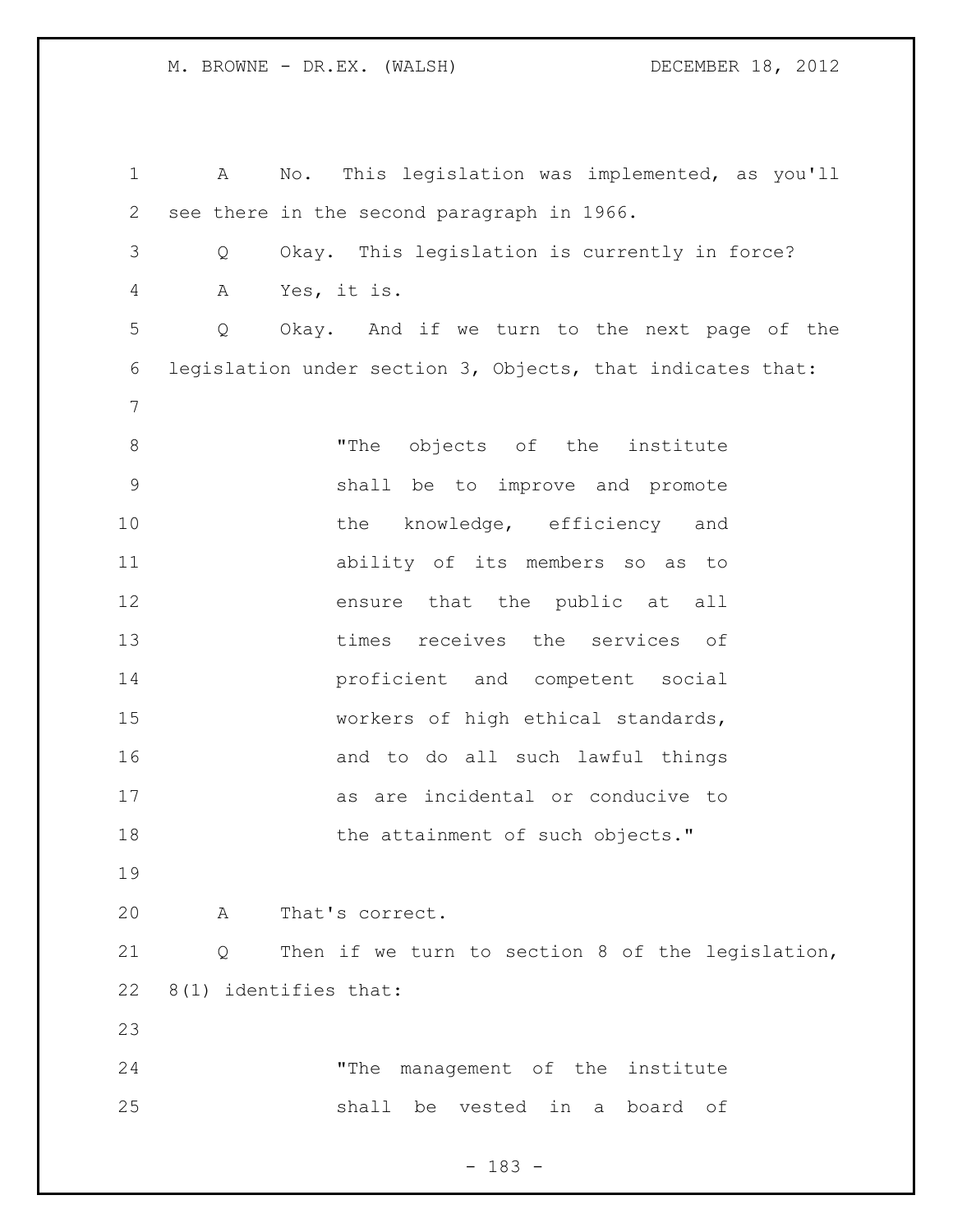```
1 directors (...)" 
2
3 And 8(2) says that the board has the power to 
4 make regulations, for example:
5
6 "Prescribing the proofs to be 
7 furnished as to education, good 
8 character and experience, or
9 (b) prescribing the subjects for 
10 examination of candidates for 
11 registration as registered social 
12 workers and the fees to be paid on 
13 examinations and registration."
14
15 The legislation also provides the criteria for 
16 membership, and that's set out in section 9?
17 A Yes, although I can't see it yet. Okay, there it 
18 is.
19 Q So that provides:
20
21 "Every person is eligible to be a 
22 member of the institute and to be 
23 registered by the institute as a
24 registered social worker who has 
25 passed any examination or has met
```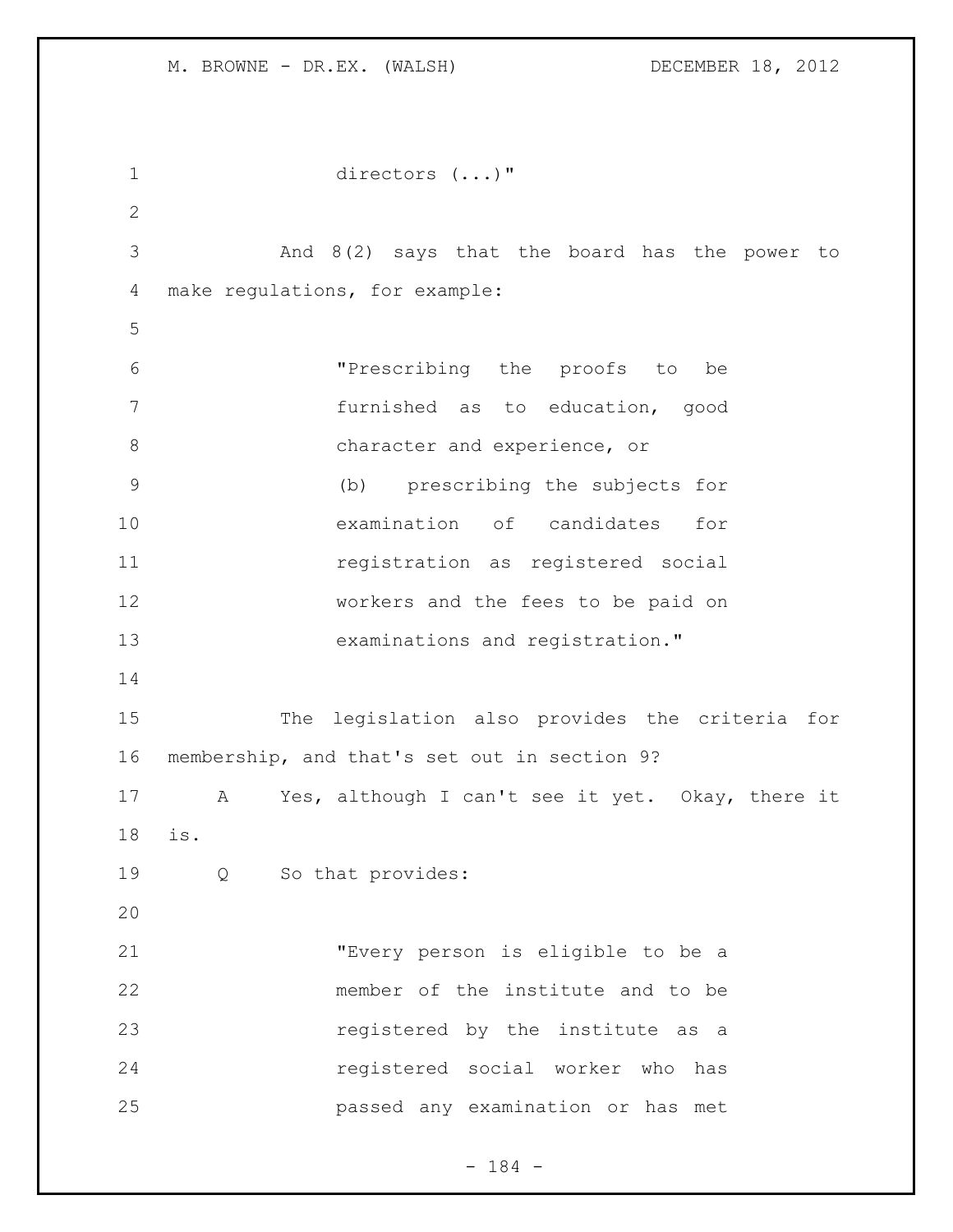| $\mathbf 1$    | all other conditions consistent                            |
|----------------|------------------------------------------------------------|
| $\mathbf{2}$   | with the objects of this Act and                           |
| 3              | the by-laws of the institute, as                           |
| $\overline{4}$ | prescribed by the board, and who                           |
| 5              | produces                                                   |
| 6              | (a) evidence of a Bachelor of                              |
| 7              | Social Work degree or a Master of                          |
| $8\,$          | Social Work degree, provided that                          |
| $\mathsf 9$    | such degrees were issued by a                              |
| 10             | university or college which is                             |
| 11             | accredited by the Council of                               |
| 12             | Social Work Education or in the                            |
| 13             | opinion of the head of the Faculty                         |
| 14             | of the School of Social Work of                            |
| 15             | The University of Manitoba, is an                          |
| 16             | accredited university or college;                          |
| 17             | O <sub>T</sub>                                             |
| 18             | (b) evidence which, in the opinion                         |
| 19             | of the board, is equivalent to the                         |
| 20             | academic status referred<br>in<br>to                       |
| 21             | clause (a)."                                               |
| 22             |                                                            |
| 23             | So does that mean that the institute has control           |
| 24             | over who qualifies for the title Registered Social Worker? |
| 25             | Yes.<br>Α                                                  |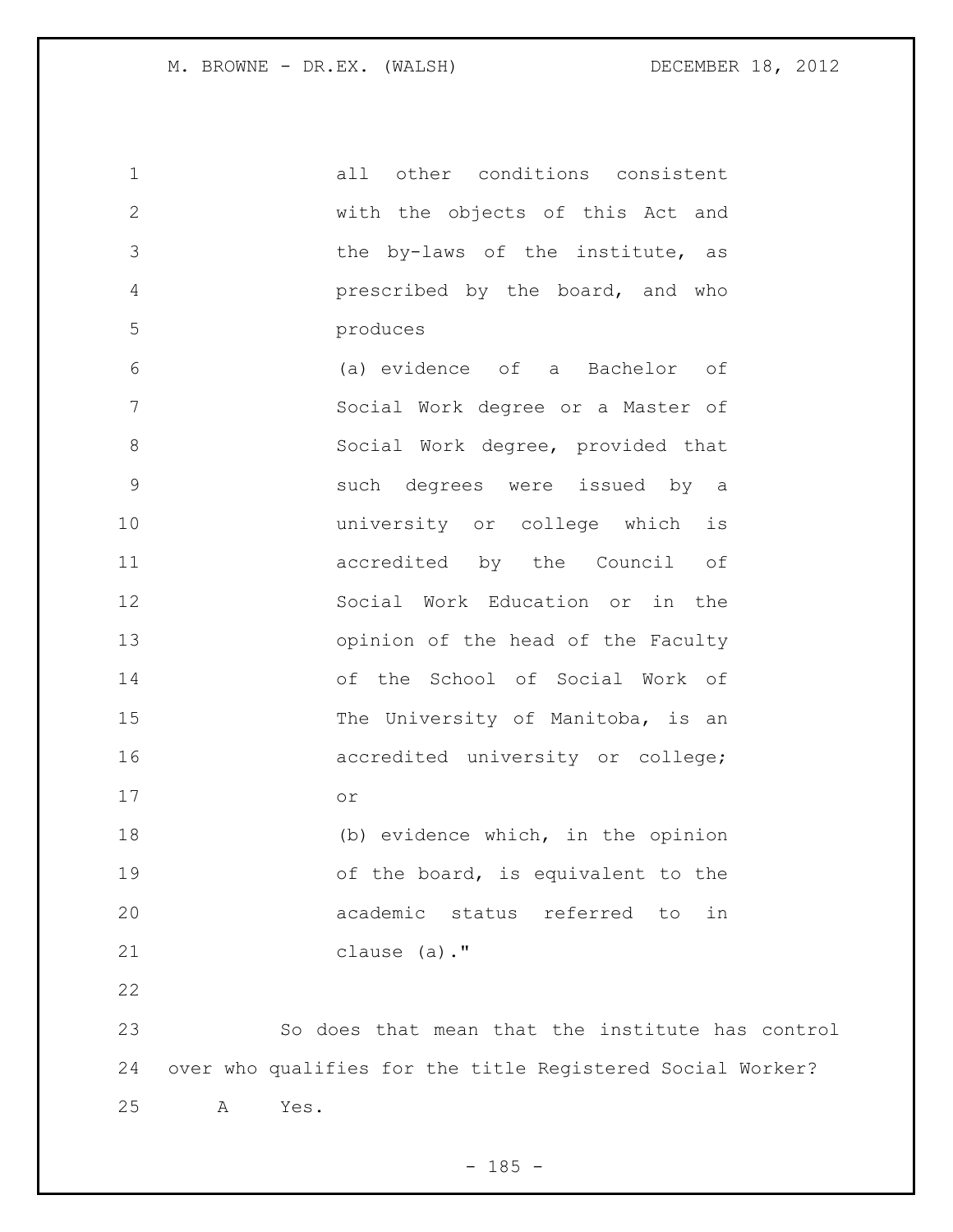Q What does (b) refer to, can you give us an example of evidence which in the opinion of the Board is equivalent to the academic status that's referred to in  $4 \quad 9(1)(a)?$ 

 A Yes. For example, there is a college in Winnipeg, the Booth University College, which has a bachelor of social work program and graduates bachelor degrees in social work, and our board has approved the graduates of that program, notwithstanding the fact that the program is not accredited through the aforementioned council of social work education, and another example would be that we have a process of evaluating substantial equivalency so that people who do not have a degree in social work can still come forward, based on other formal education, and experience, and make application to become a registered social worker.

 Q And then section 10 of the Act provides for registration. That:

 "The board shall register and issue a certificate of registration to every member of the institute and such member shall be entitled to practice as a registered social worker during

 $- 186 -$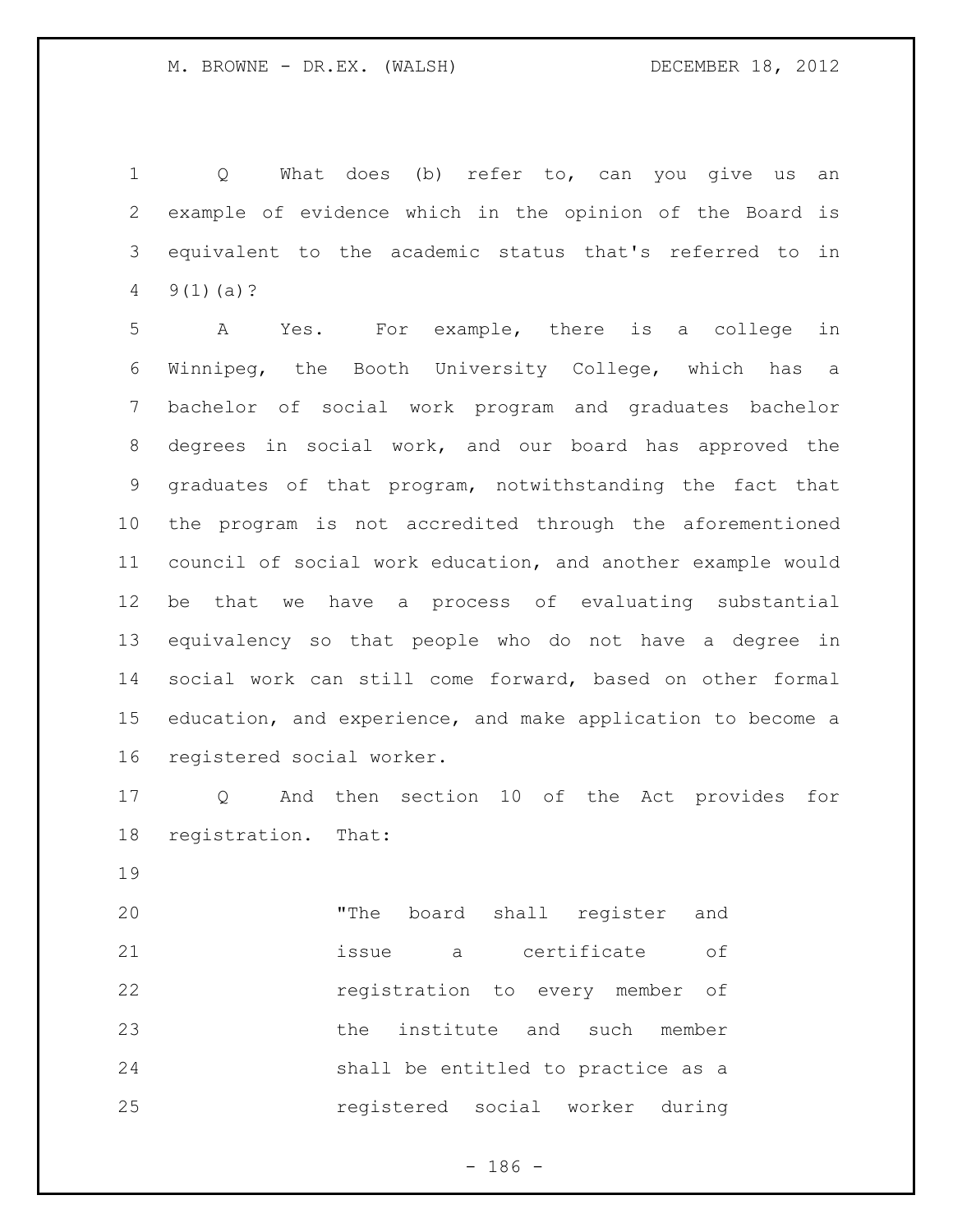1 the currency of such certificate."

What's the process for registration?

 A Oh. Well, it's, it's a process of information gathering criteria for registration that has been established by the organization over the years, so we begin with an on-line application for a new member, an applicant, and then it's an information gathering process whereby they submit to us a criminal record check within the last 12 months, a child abuse registry check, again within the last 12 months. They provide us with the names of two professional references that we then independently contact and inquire as to the social work practice of the applicant. We ask the applicant to produce evidence of 40 hours of their own professional development that they have acquired in the last 12 months prior to application.

Q Forty did you say?

18 A Forty, yes, and we ask the applicant to supply us with a transcript, although we actually insist that the transcript must be an original transcript from the university, and it has to come directly from the university so we can verify its authenticity, so we, we have an information gathering process of those, those documents and then ultimately the entire application is taken to the registration committee of MIRSW, which is a committee made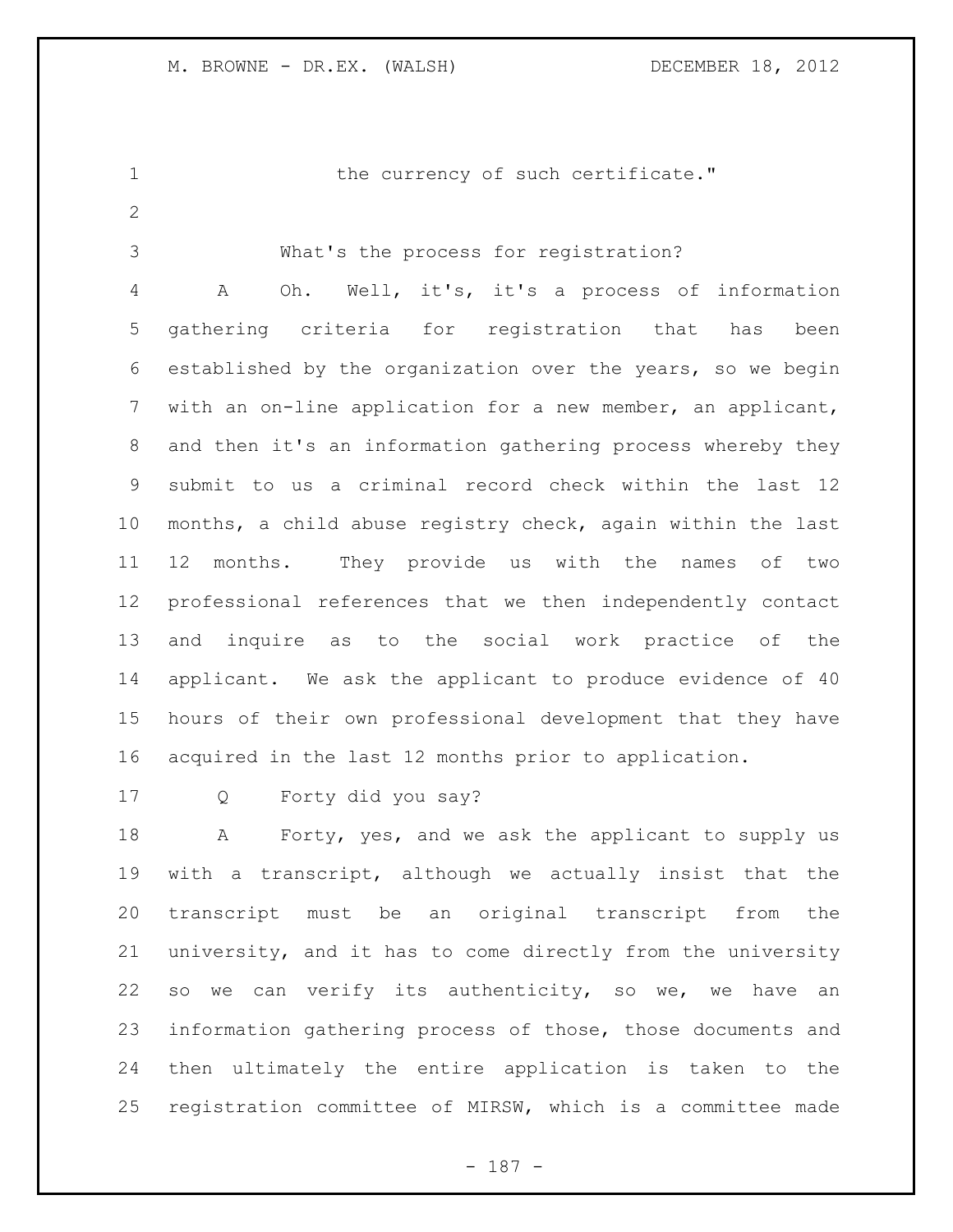up of members of the organization, and myself as registrar, and the recommendations from that committee go to our board of directors for approval.

 We also publish all the names of the perspective applicants in our electronic newsletter in order that members of the profession who might have concern about any new members, applicants, can come forward with any of those concerns, so that's the standard process.

 Q Does membership in the MIRSW provide benefits to the workers who become registered?

 A Well certainly. I, I think so. Some of the benefits are concrete in nature, and I would suggest that there are other benefits that I think are perhaps more important which are not as concrete, so concretely some of the benefits would be, you know, they are receiving the electronic newsletter on a quarterly basis, they're receiving weekly, usually e-mail, from our office with upcoming workshops, professional development, events they might be interested in, job postings. Lots of employers advertise with us through the electronic, you know, e-mail system, so they're getting a lot of communication from us.

 We also host at least one, sometimes two, professional development workshops in, in various sectors of social work practice, and they receive discounted rates to attend workshops of that kind.

- 188 -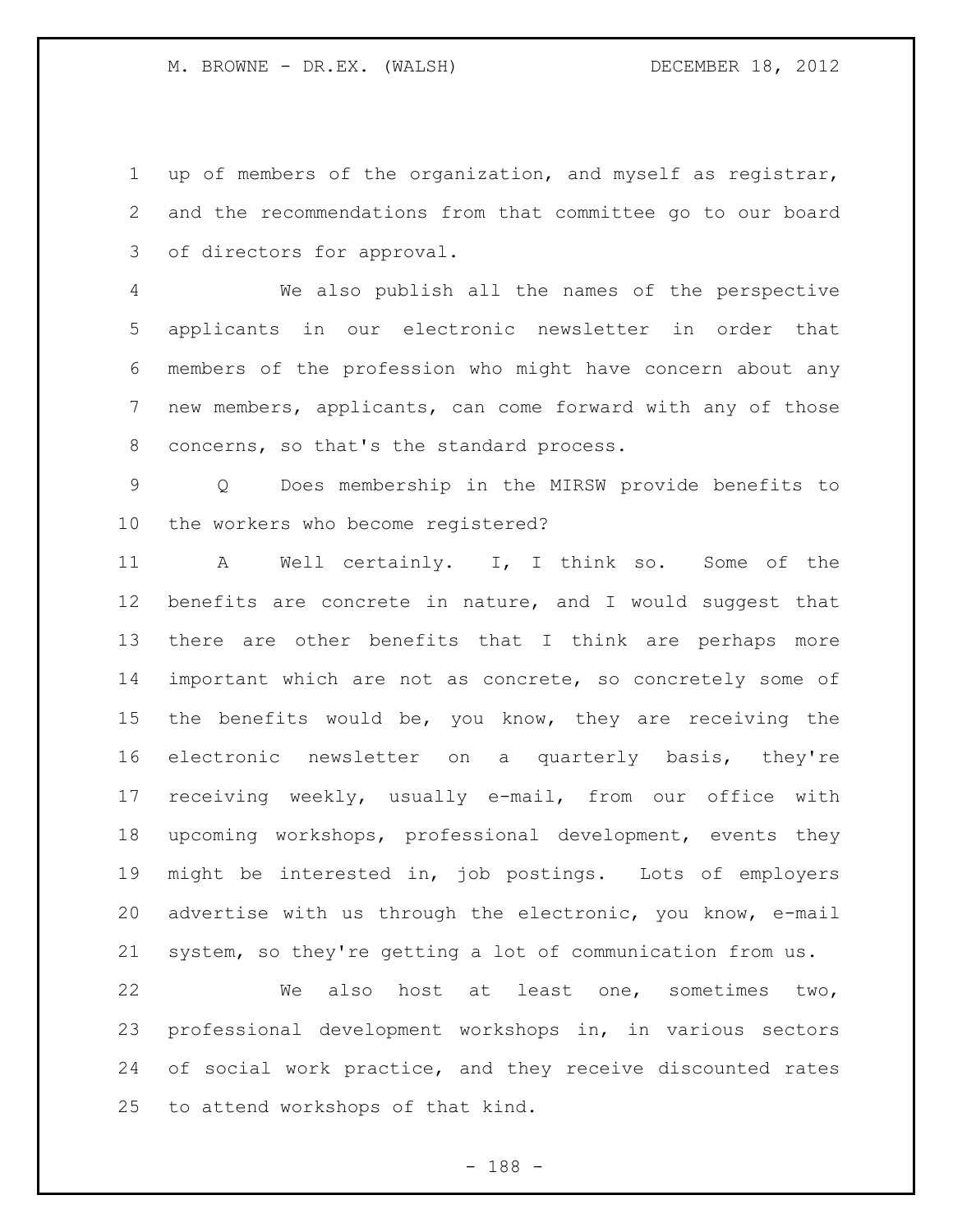One of the -- perhaps the best benefits is we have an ethical consultation service, so that if individual members have an ethical dilemma in their practice, and they wish to receive some guidance from our organization they can submit their ethical dilemma to us, and we have a committee of senior social work members who will review the dilemma and provide them with a written report. We try to do it as quickly as possible, obviously, because often dilemmas are time sensitive, whereby the committee members will review the code of ethics, our own standards of practice, and guidelines to ethical practice, and provide some advice and guidance, if you like, for social workers, so those are the kinds of benefits, if you like, that are somewhat practical. People who are in private practice often need to purchase liability insurance. In fact for our members it's a requirement that if they're in private practice they must purchase liability insurance to be yet another safety mechanism for the public to whom they're providing service, and so we offer them lower cost liability insurance than they would be able to probably purchase elsewhere, but I guess my view on the benefits of registration are really more about the commitment that the members make to the profession, and the, the satisfaction I hope that they have, and that they tell me they have, from being part of the profession, from being able to feel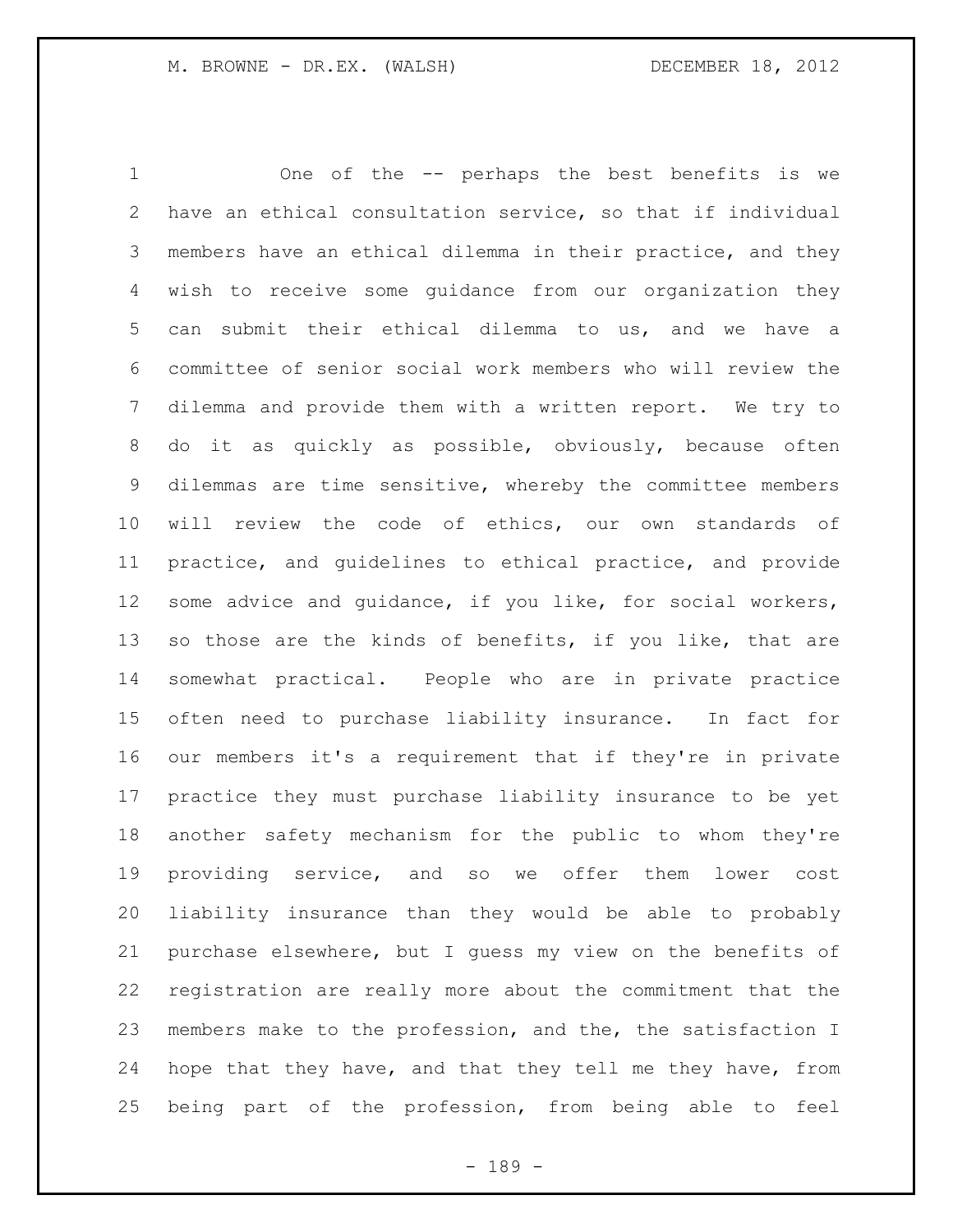collegial support when they meet with other members of the organization, when they work together on committees, or on interest groups that we have within the organization. That there is a community, if you like, of registered social workers, and I think that that is very important to our members, and I think that the ability to be accountable for their practice, that they feel confident that if a member of the public or a client is concerned or dissatisfied with the services that they receive from a registered social worker that they have a venue to bring their complaints forward because we do have a formal complaint and disciplinary process that members of the public can access, and, and generally I would say that our social workers are proud to be registered social workers, and very much identify with being a profession, and working within a code of ethics and recognized standards of practice and providing excellent social work.

 Q You talked about the public. Does the institute provide benefits or protection to the public?

 A Well, the complaint process I think would be the most significant benefit to the public. That a member of the public who has had contact with a registered social worker is able, if they have concerns about that registered social worker, to make a written complaint and if the person is indeed registered with us that there is a, a

 $- 190 -$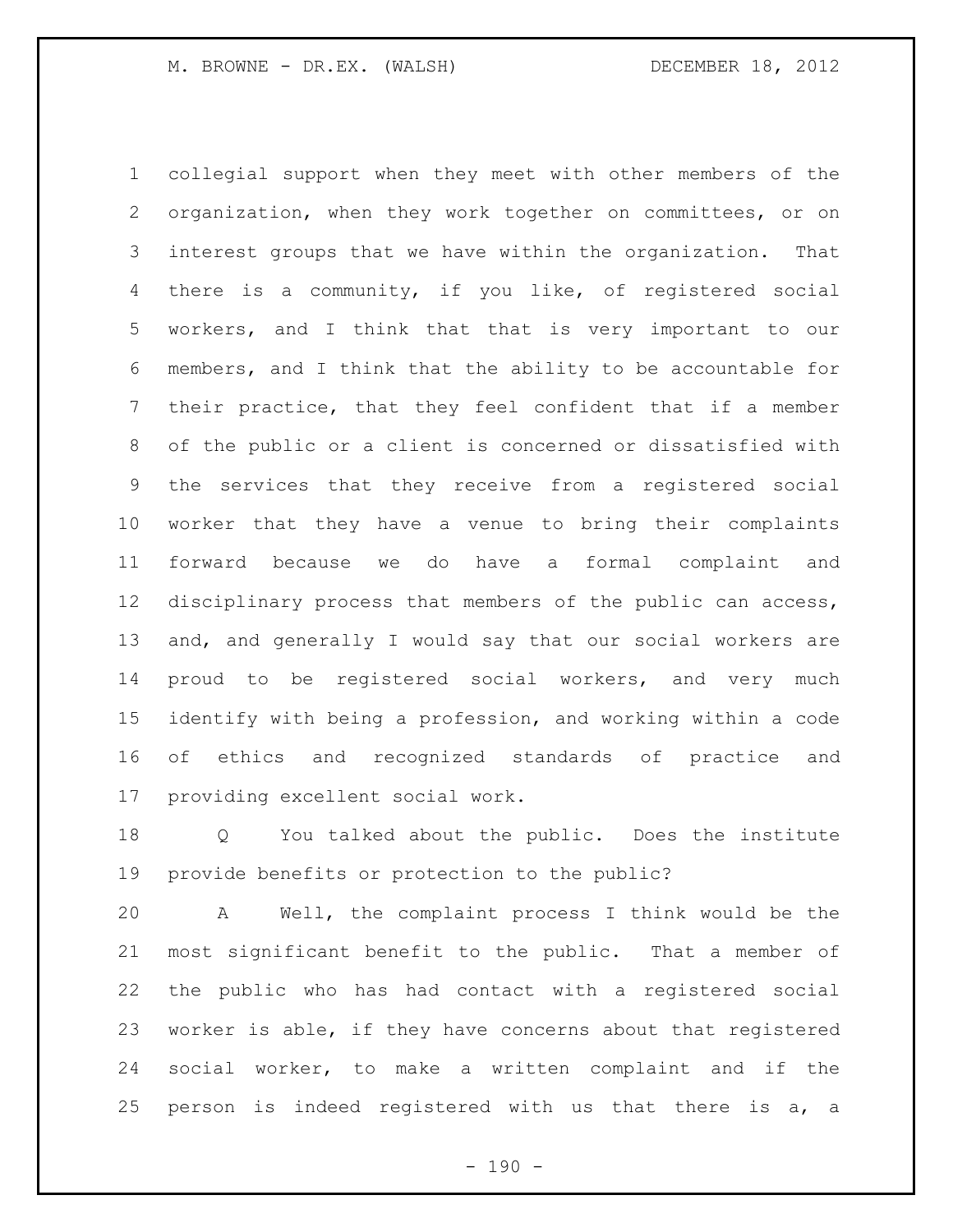requirement for the registrar and for the complaints committee to follow up that complaint in an investigative process. Q Membership in the MIRSW is not mandatory at this point; is it? A No. Manitoba is the only province now that does not have some form of mandatory regulation for social workers in Canada. Q And we'll talk more about that in a minute. 10 As we noted the institute has a board. How many members? A Currently 16. 13 THE COMMISSIONER: Sixteen what? MS. WALSH: Sixteen members on its board. 15 THE COMMISSIONER: Oh board members. BY MS. WALSH: Q And how big is your staff? A We have a very small staff. We have two social work staff, myself and another part-time social work consultant, and we have an administrative coordinator who works .8. Q Are there any members on the board who are from the public, that is who are not social workers? A Yes, we have one lay member who happens to be a

- 191 -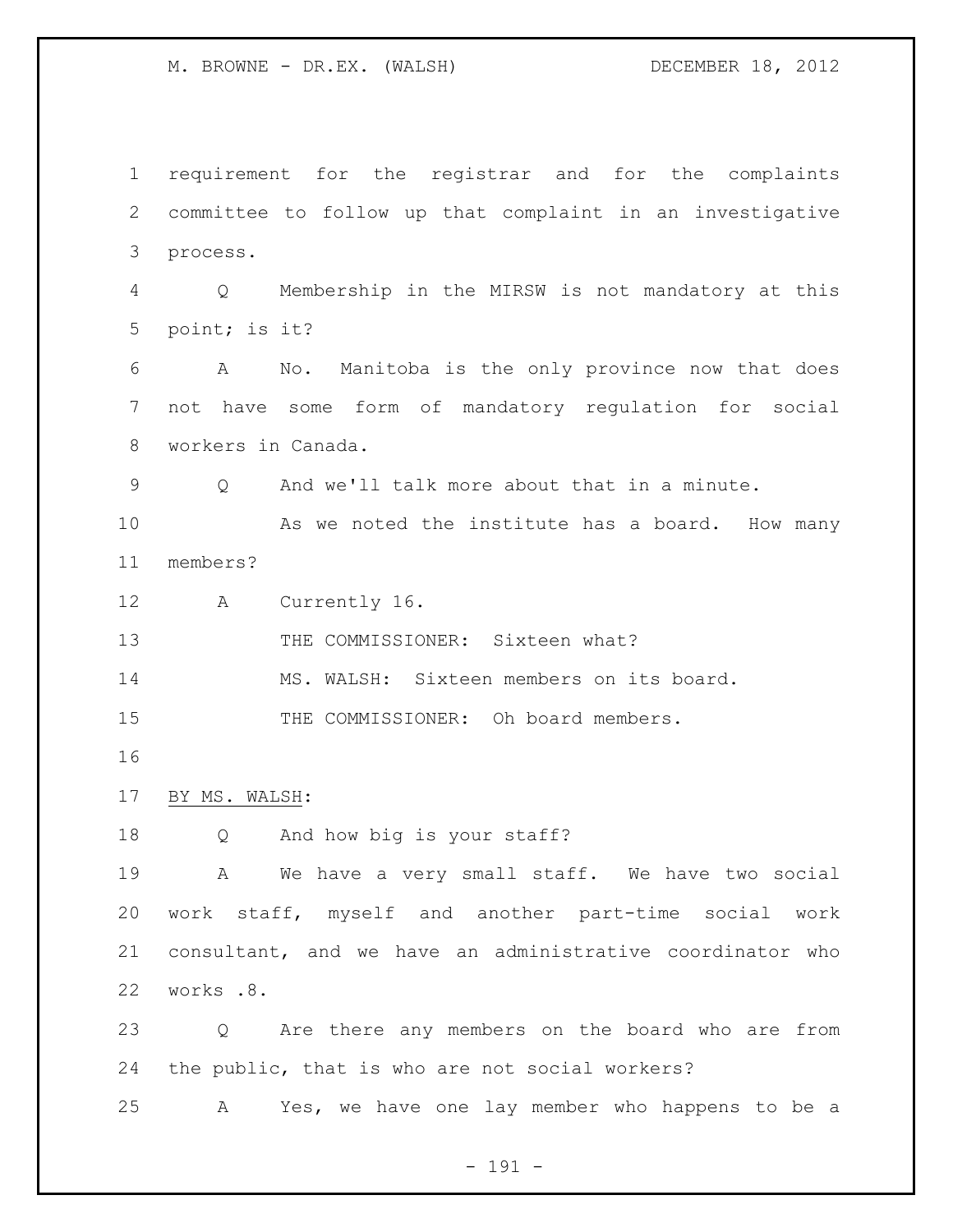lawyer, and we also have a social work student who's not yet a registered social worker.

 Q How many members does the institute have at this point?

 A We have just over a thousand members. We have 900 registered social work members, and we have approximately a hundred social work students, and a small number, 20 or 25, retired members who are no longer practicing, but who wish to remain involved with the organization.

 Q Do you know how many individuals there are in the province who call themselves social workers?

 A Unfortunately I don't, and I think it would be very difficult to have accurate statistics about the number of social workers. First of all because social workers are employed both in government and non-governmental organizations, and/or are in private practice, and further there are a number of people who use the title social worker who would not meet the qualifications for registration, and in my view are not social workers in that they may not have formal training in social work at all, or limited training, but the term is used rather generically so it would be very difficult to say how many social workers, whether you mean university trained social workers, or people who use the term in the province I

- 192 -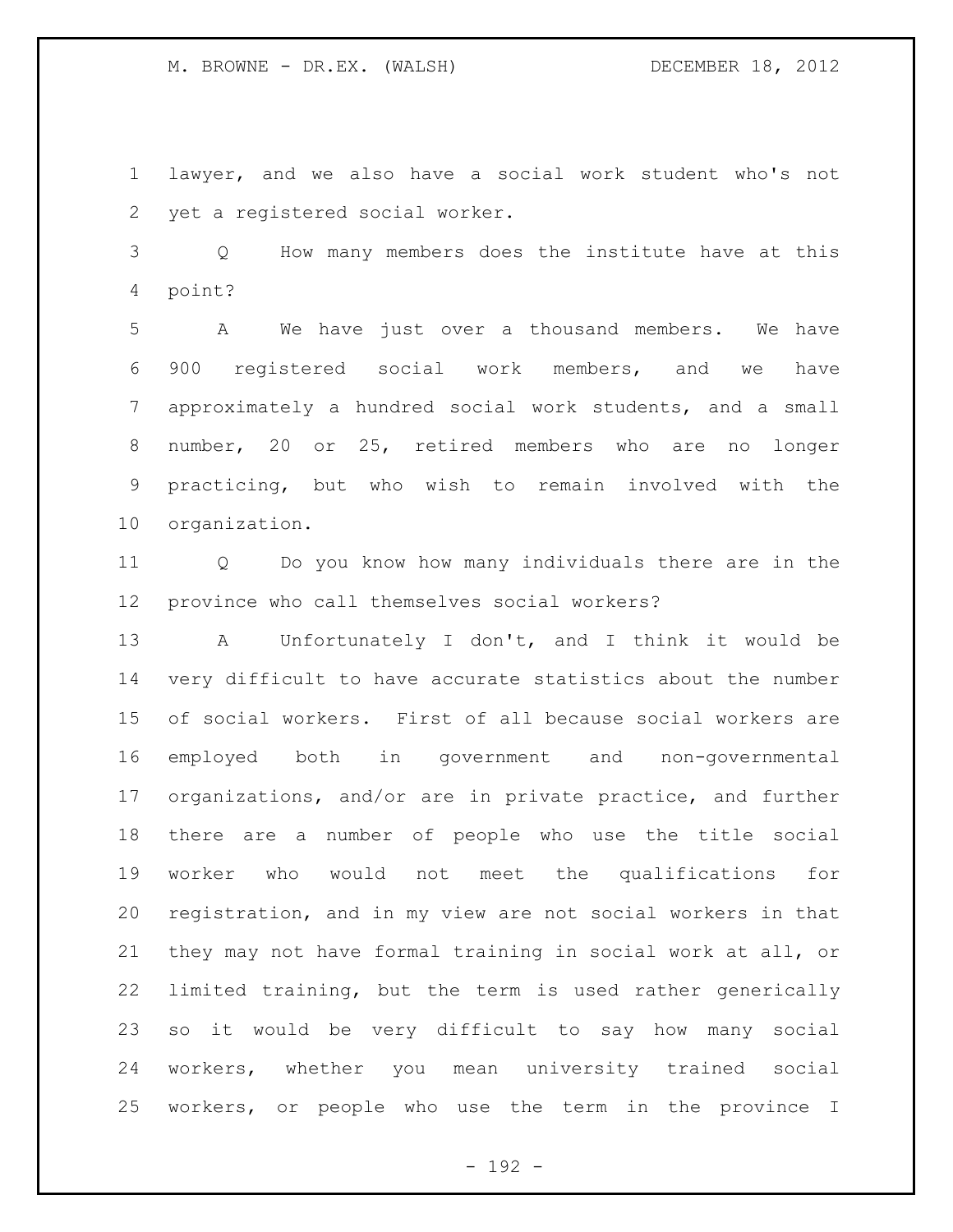really don't know.

 Q So right now in Manitoba there's no regulation as to who can call themselves a social worker?

A Yes, that's correct.

 Q Do you know where the members of the institute are employed, what types of employment your members have?

 A Yes. I just, I just looked yesterday at our -- the composition of our membership, and it is a, a varied membership. We have social workers who work in health, in mental health, in corrections, in child welfare, in private practice, in school social work, in non-governmental organizations, small community agencies, it's a real variety. I would suggest that the largest sector is the health sector and that's not surprising because the health sector is generally regulated so, you know, for example, in a hospital setting, you know, the doctors, the nurses, the OTs and physiotherapist are all regulated, and it's a culture that requires regulation, so a significant percentage of our membership -- I think I looked yesterday and it was 18 percent are working in the health sector, which could be hospitals or community health organizations.

 Q Do you know whether there are any employers who require registration as a term of employment?

 A Yes, there are. Most of the health employers do, as in Regional Health Authorities or hospitals

- 193 -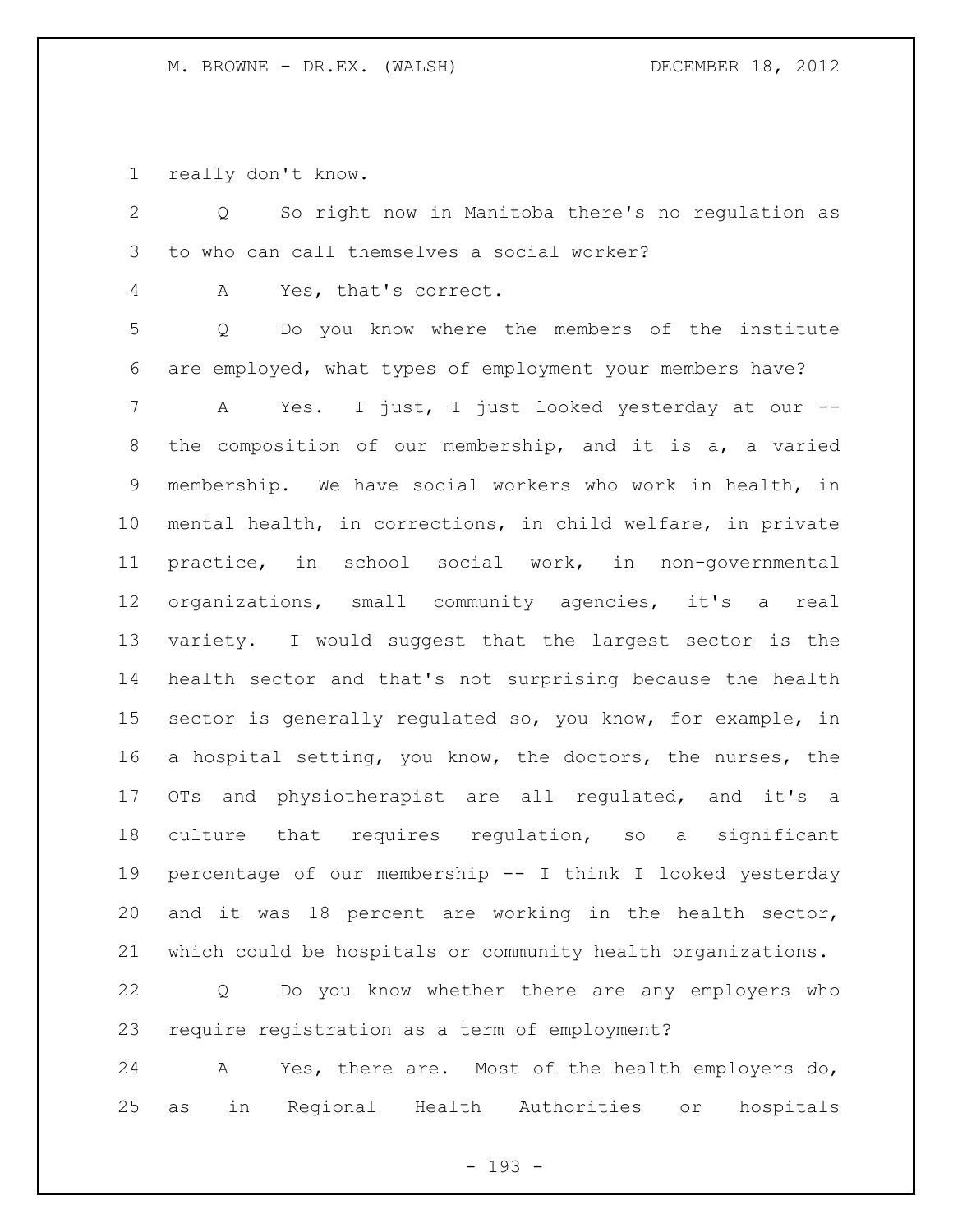specifically, and some smaller agencies have chosen to require registration, and in fact I know of at least one child welfare agency that required registration for its social work staff, and in fact paid the fees for their social work staff for a one or two year period to get them used to the notion of being regulated, so it's certainly not the majority of employers who require registration, but there are some in some sectors certainly more so than others. 10 0 The institute has a website? A Yes, we do. Q Are its members listed on the website? A Yes. Q Tell me about the complaints process that you referred to earlier. A Um-hum. Well, we have actually in the last couple of years put quite a lot more information about the complaints process on the website so that it's more understandable for members of the public. It sets out I guess a common set of facts, things that people can anticipate. Most people, if they are going to make a complaint, they usually start by contacting us by telephone and then they are encouraged to put their complaint in writing, although we do have a form that people can fill in if they prefer to do that.

- 194 -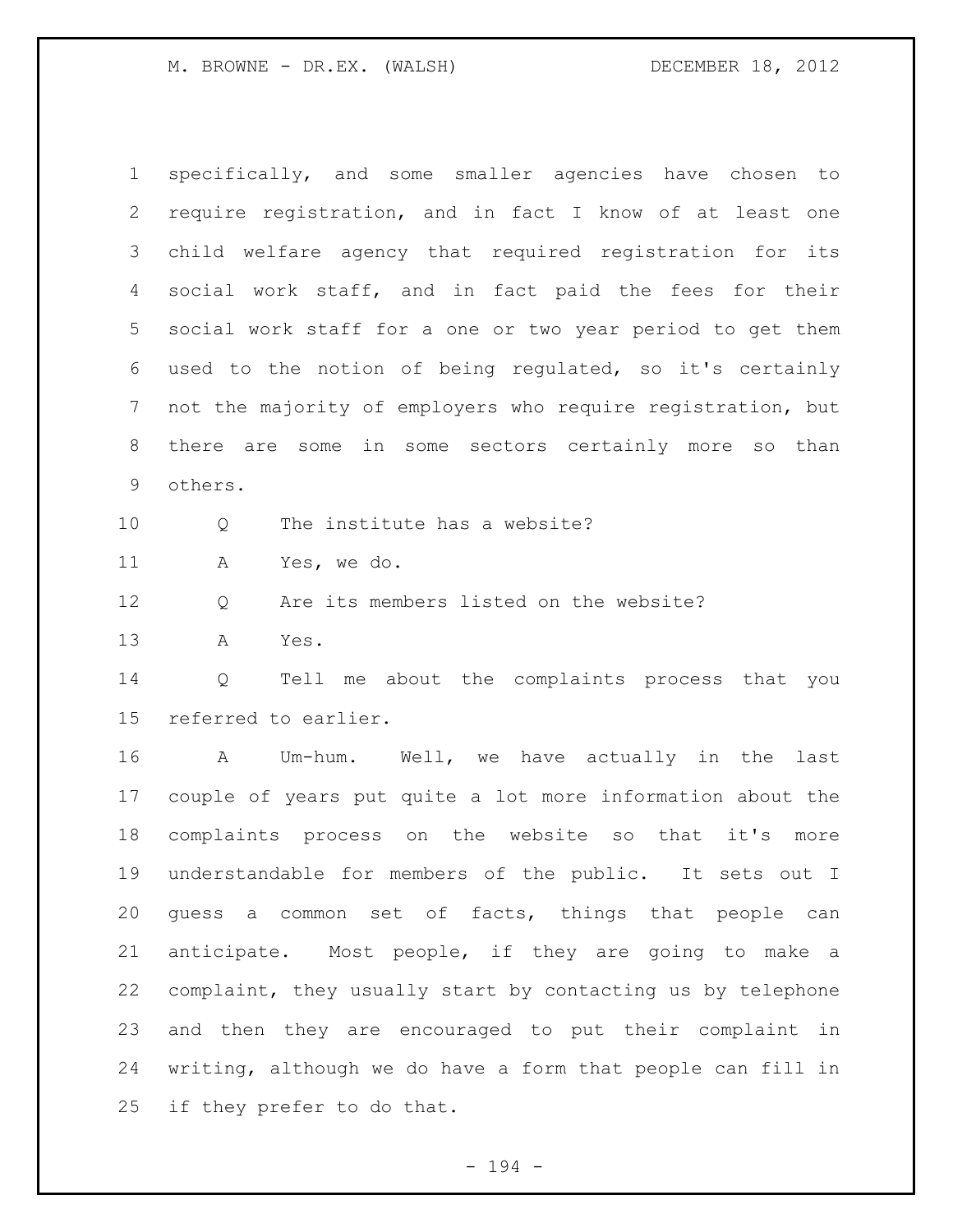One of the very first things that we have to determine is whether or not we have the jurisdiction to investigate the complaint, and given that we know that the membership of MIRSW, you know, does not extend to the majority of social workers in the province, it's quite often that when we are contacted with regard to investigating a complaint we simply have to tell the complainant that we're not able to investigate their complaint because the person that they wish to make the complaint about is not a registered social worker, so we first determine the jurisdiction, and if indeed they are a registered social worker then we will begin by asking for the complaint from the complainant determining exactly what the conduct or behavior is that they're concerned about, and then the process begins whereby we then contact the registered social workers, you know, get their side of the story, if you like, and every investigation is different, so sometimes it will involve interviewing the complainant 19 or the registered social worker, or exchange of documents, et cetera.

Q Who investigates the complaints?

 A The committee, the complaints committee, undertakes investigations. We would like to be in a position to be able to hire independent investigators because we feel that that would be a more expedient way.

- 195 -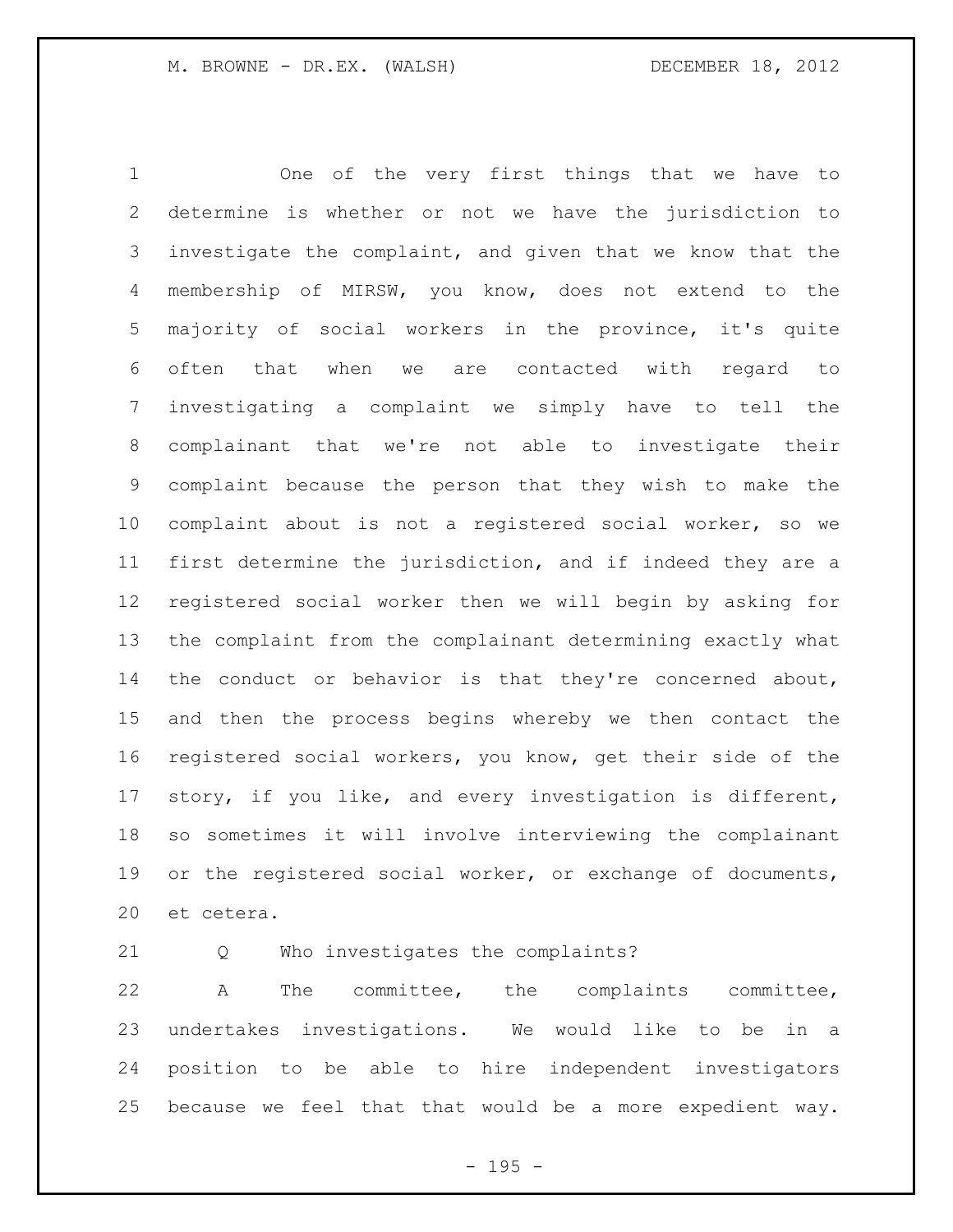It's quite difficult and slow for our own committee members to have to conduct investigations because they're for the most part paid social workers with full-time jobs in other areas, but we don't have the resources to hire an investigator at this time.

 Q The source of your resources is your membership? A Oh, yes. Our only resource -- financial 8 resources come from the fees that our members pay.

 Q What are the possible outcomes of a complaint? A Oh. Well, the, the range would be from dismissal all the way to sanctioning the social worker such that we would remove their certificate of registration. That doesn't happen very often, but unfortunately even if it were to happen because regulation of social work is not mandatory in Manitoba even if we were to sanction a member in such a way to take away their registration certificate it wouldn't prevent them from continuing to be employed in the province if they were able to find an employer who was willing to hire them, so the, the range of our sanctions is quite limited.

 What we would like to do in most cases, and we do find we are able to do this often, is to work with registered social workers, if there is merit to a complaint, to try to provide supervision, education, other, other mechanisms that can help them to improve their

- 196 -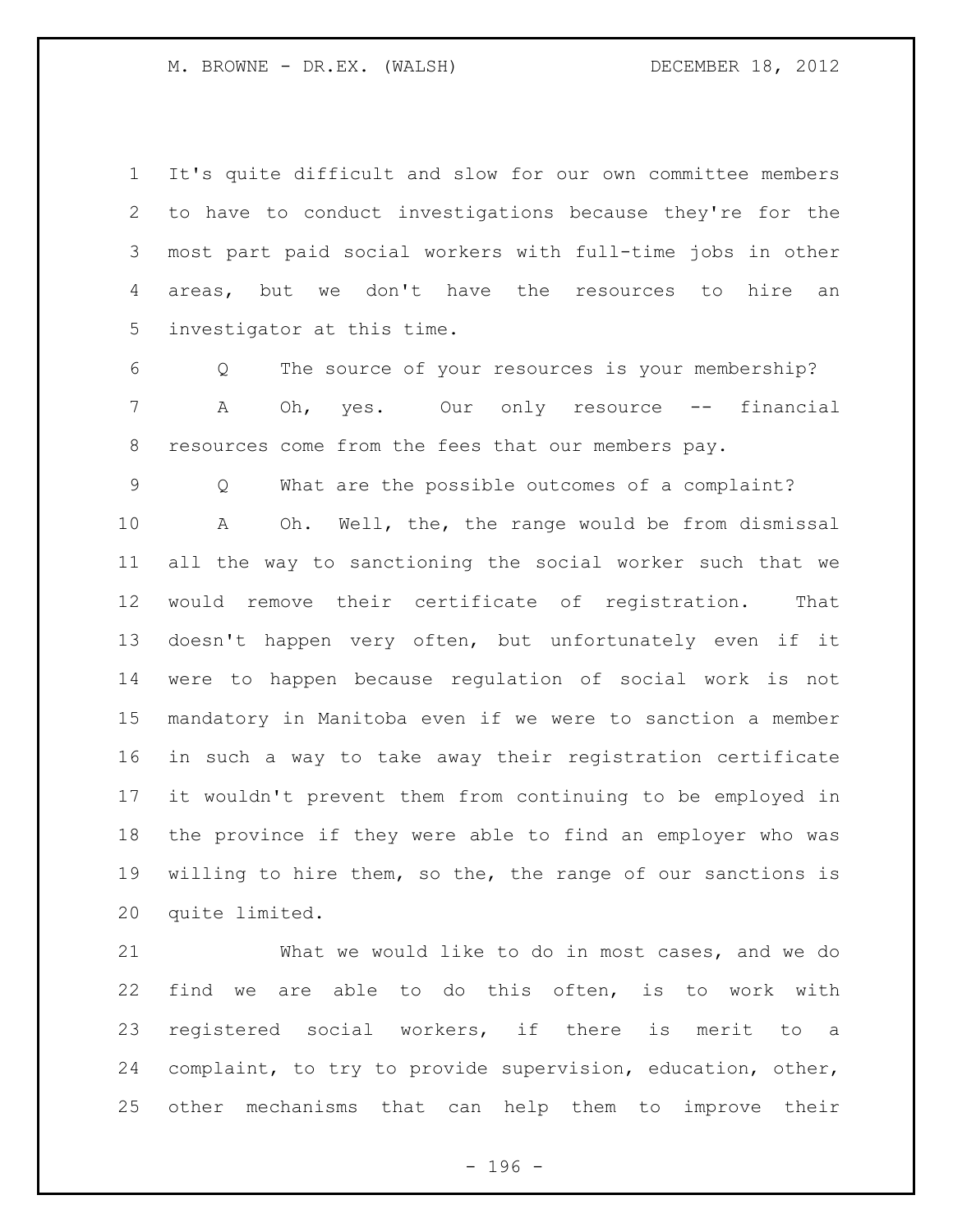practice.

 Q Does the institute have its own set of standards? A Yes, we do. We have a set of 10 core standards that are applicable to all sectors of social work. They're not specific to child welfare or to, you know, specific areas of practice, they're general standards for, for best practices in social work, and they last have been updated in 2004. Q Are those published anywhere? 10 A They're on the website. Q Do you know how those standards compare, for instance, to the provincial standards for child welfare? 13 A I don't. I, I would hazard a guess that ours would be more general. Q And you said that Manitoba is unique in terms of not having any type of mandatory regulation of social workers? A Yes. In the last 25 years there's been a significant movement in the profession of social work across Canada where all of the other provinces have moved to, at the very least, legislation which is often referred to as title protection legislation, so that at least the title, social worker, is protected under the legislation, and all  $-$ 

25 O And what does that mean?

- 197 -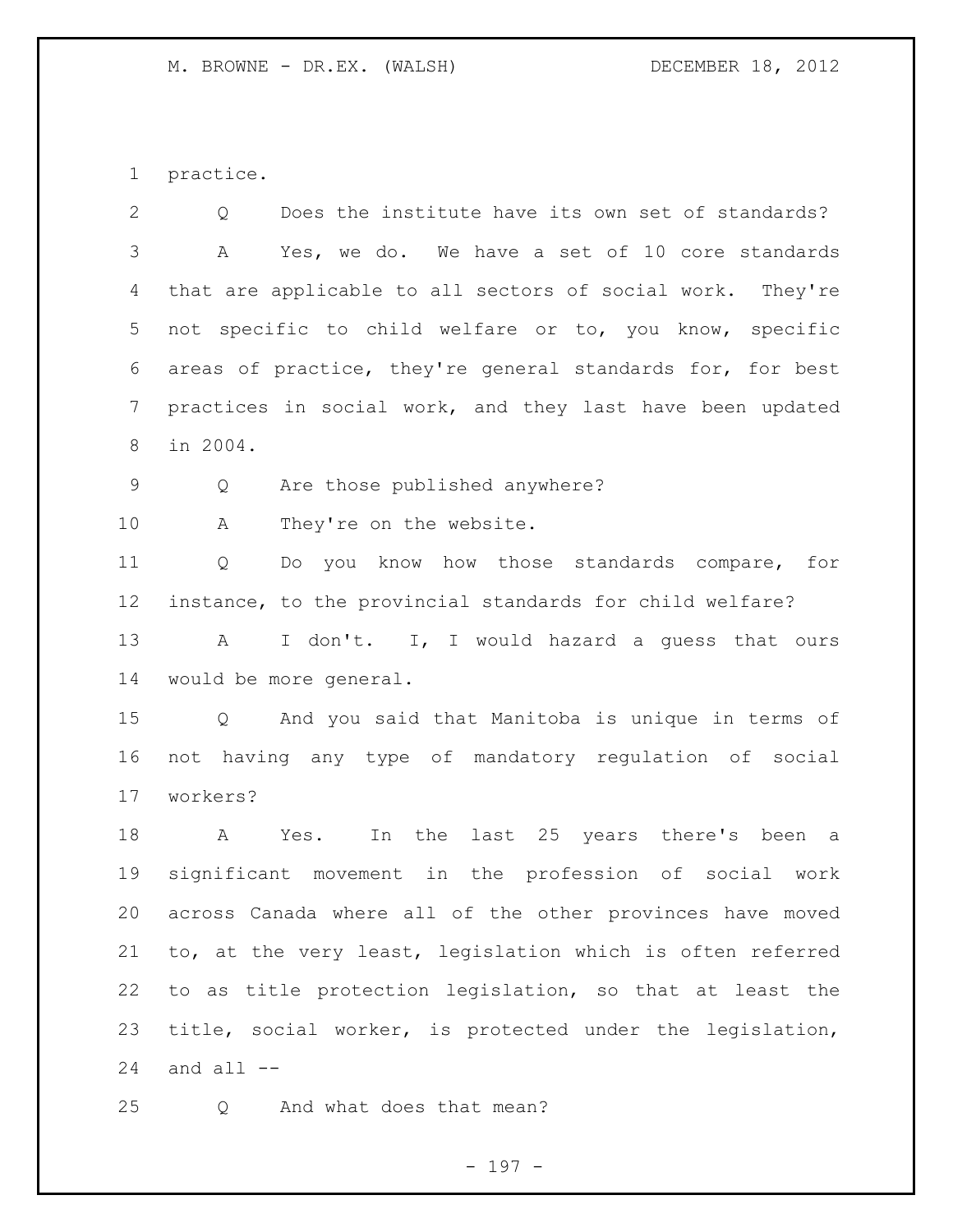A That means that a person would not be able to use 2 the title of social worker, either in their -- on their business card, for example, as a credential, or position title, or further then that they wouldn't be able to represent themselves as a social worker to the public, or to a client, if they were not a member of the regulatory body, which in a number of provinces are now colleges of social work, so we are the last province that does not have legislation that at the very least protects the title social worker. There are also a number of provinces who have gone farther than that, and who have legislation which controls the practice of social work as well as the title, and --

14 Q So what does that mean?

 A Well that means that a person regardless of whether they would be called an addictions worker or a probation officer, or a child welfare worker if they were working within the scope of social work practice they would need to be a member of the college of social work.

 Q And subject to its provisions and requirements? A Correct.

 Q Okay. Do you know how many jurisdictions in Canada have that protection?

 A Yes, the three Atlantic provinces have what I refer to as practice legislation, and some people call it

- 198 -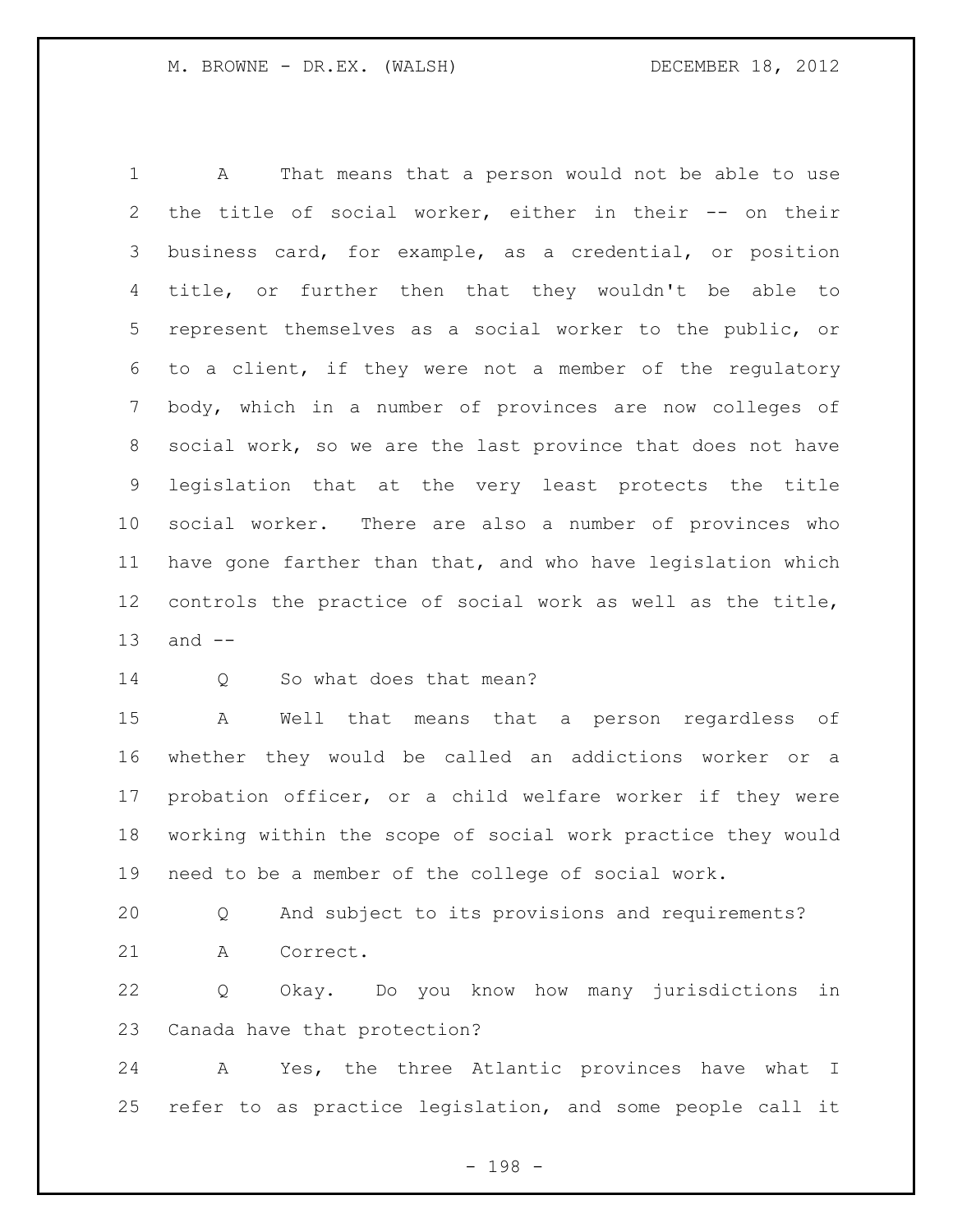licensing, and the province of Alberta has somewhat of a hybrid. They have title protection, but they also require social workers to be registered with them if they have a degree of social work and they're working in the field of social work, no matter what the position title is. Q Now I understand that there have been some actions taken towards changing the regulation of who can call themselves a social worker in Manitoba. A Um-hum. Q There is new legislation which controls the title "social worker"? A Yes, it was passed by the Manitoba legislature in October of 2009. Q So that's legislation that has been passed, but has not been put into force? A Correct. Q So I'd like to go through that legislation. Is this something that you had involvement with? A Yes, MIRSW for many years, decades really, has been lobbying the Manitoba government to bring forward more modern legislation to control the profession of social work, and regulate the profession of social work, and the most recent sort of formal lobbying efforts of ours were done in the early 2000s, so there was a series of, you know, meetings and submission of documents, and so on,

- 199 -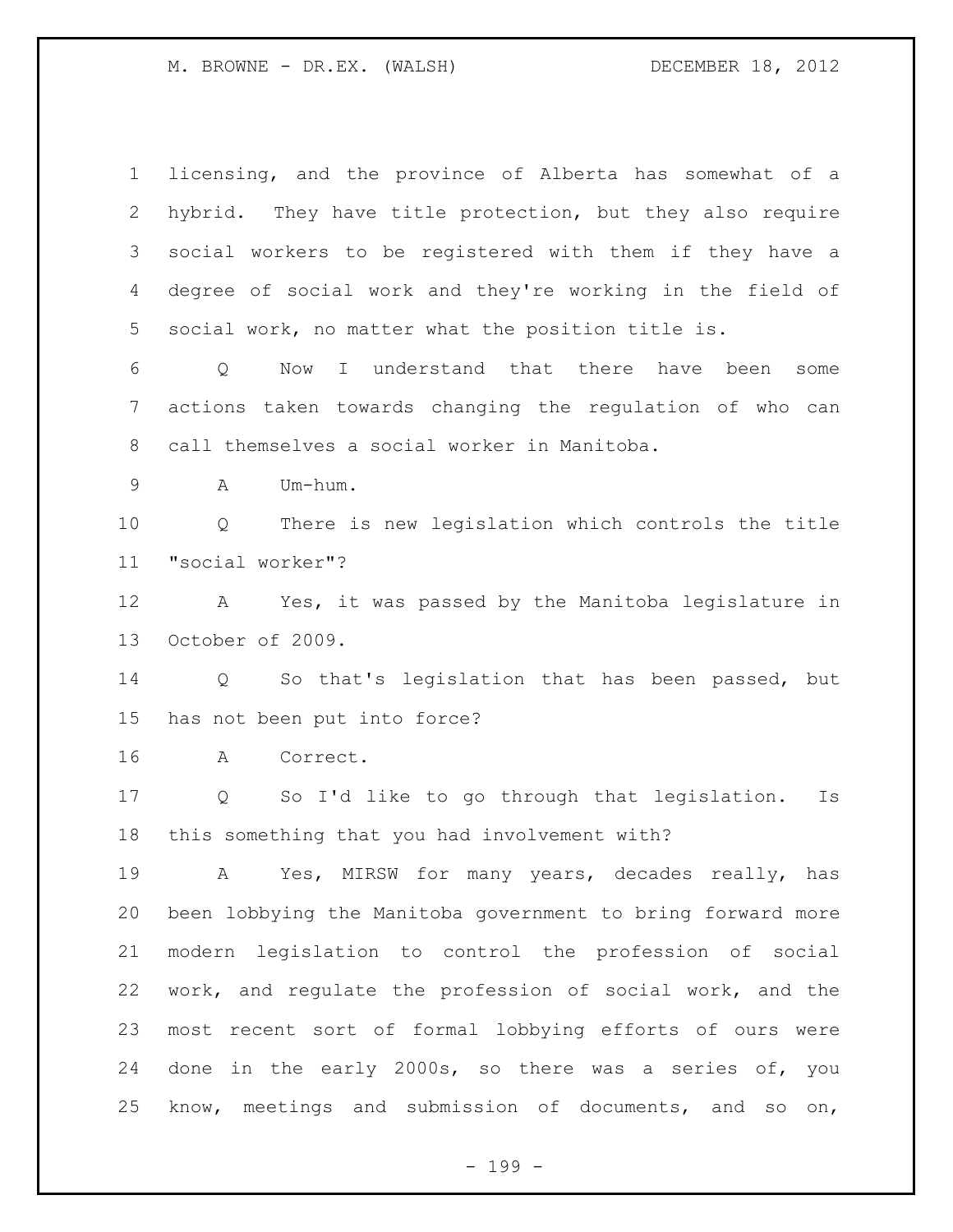| $\mathbf 1$ | which we would like to, you know, believe had an impact on |
|-------------|------------------------------------------------------------|
| 2           | the government ultimately writing the legislation which is |
| 3           | -- I'm sure you're going to show us, which is the Social   |
| 4           | Profession Act.                                            |
| 5           | Q So that's bill 9, if we can put that on the              |
| 6           | screen, please. Turn to the next page, please. We'll       |
| 7           | start with the explanatory note. It says:                  |
| 8           |                                                            |
| $\mathsf 9$ | "This Bill replaces The Manitoba                           |
| 10          | Institute of Registered Social                             |
| 11          | Workers Incorporation Act, and                             |
| 12          | provides for the regulation of the                         |
| 13          | social work profession.                                    |
| 14          | It includes provisions:                                    |
| 15          | establishing the Manitoba<br>$\sim$ $\sim$                 |
| 16          | College of Social Workers;                                 |
| 17          | - establishing a governing board                           |
| 18          | with public representatives;                               |
| 19          | allowing<br>members<br>provide<br>to                       |
| 20          | services<br>social<br>work<br>through                      |
| 21          | professional corporations;                                 |
| 22          | requiring the registration<br>of                           |
| 23          | members<br>professional<br>and                             |
| 24          | corporations; and                                          |
| 25          | creating<br>for<br>processes                               |

- 200 -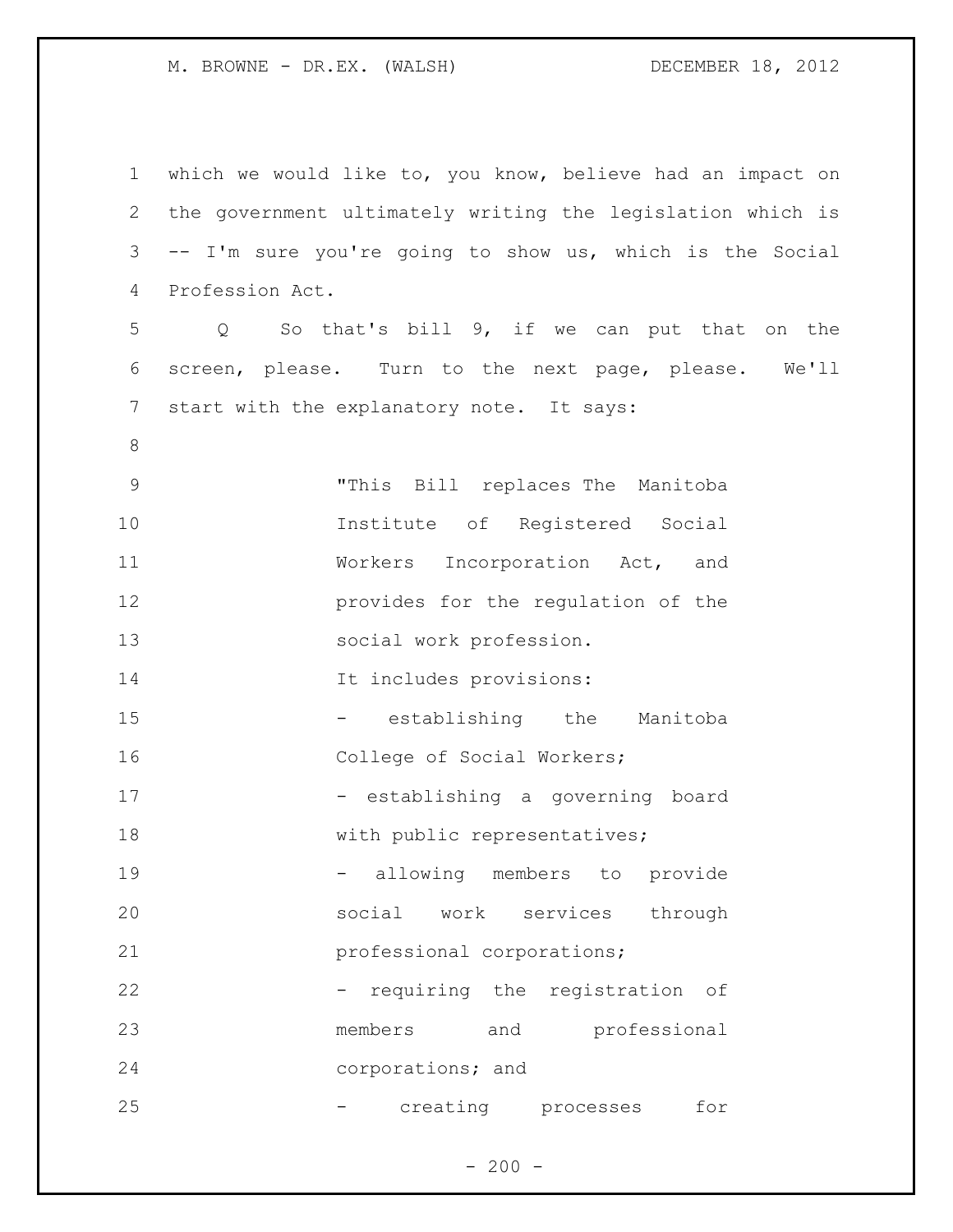| $\mathbf 1$    |             | complaints and discipline."                                 |
|----------------|-------------|-------------------------------------------------------------|
| $\mathbf{2}$   |             |                                                             |
| 3              | Α           | Um-hum.                                                     |
| 4              | Q           | I gather the institute supports this legislation?           |
| 5              | Α           | Yes, we do.                                                 |
| 6              | Q           | Okay. What are the benefits of this particular              |
| $\overline{7}$ |             | legislation, which we will go through, but in a general     |
| $\,8\,$        | way?        |                                                             |
| 9              | A           | I think the biggest change will be that this                |
| 10             |             | legislation will require all workers using the title social |
| 11             |             | worker to meet the minimum qualifications for registration  |
| 12             |             | with the College. I believe that it will improve the        |
| 13             |             | protection of the public interest in that the public will   |
| 14             |             | have a better assurance that the services they're receiving |
| 15             |             | from social workers are coming from qualified professionals |
| 16             | who         | are members of the College, and it increases the            |
| 17             |             | accountability in that members of the public have a process |
| 18             |             | whereby they can make complainants if they're dissatisfied. |
| 19             |             | THE COMMISSIONER: What's the holdup in getting              |
| 20             | it enacted? |                                                             |
| 21             |             | THE WITNESS: How much time do you have?                     |
| 22             |             | It's -- there's, there's been quite a bit of                |
| 23             |             | opposition to the enactment of the Act from a variety of    |
| 24             |             | stakeholders in the social work community.                  |
| 25             |             | THE COMMISSIONER: I see. That's, that's the                 |

- 201 -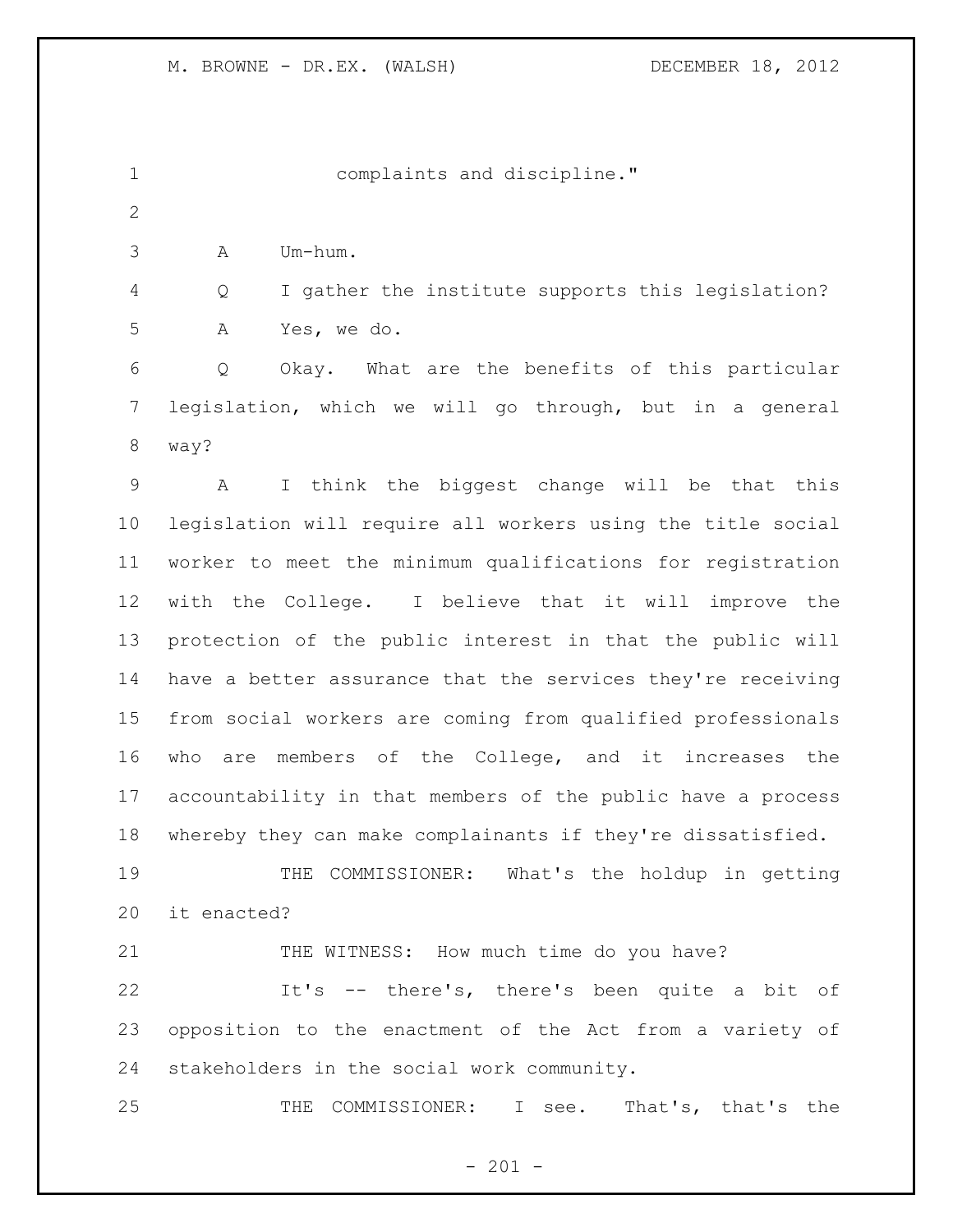short version.

| $\mathbf{2}$   | THE WITNESS: That's the short answer.                      |
|----------------|------------------------------------------------------------|
| 3              | MS. WALSH: And --                                          |
| $\overline{4}$ | THE COMMISSIONER: I get the point.                         |
| 5              | MS. WALSH: -- perhaps we'll get to more of, of             |
| 6              | that specific opposition --                                |
| 7              | THE WITNESS: Um-hum.                                       |
| $8\,$          | MS. WALSH: -- in a moment.                                 |
| $\mathsf 9$    |                                                            |
| 10             | BY MS. WALSH:                                              |
| 11             | You said that the institute was involved in<br>Q           |
| 12             | drafting this legislation, had some input?                 |
| 13             | We were not involved in drafting, we certainly<br>A        |
| 14             | provided discussion documents to urge the government to go |
| 15             | in a certain direction with the legislation. In the end    |
| 16             | they drafted the legislation which in my mind is actually  |
| 17             | very similar looking to other professional regulatory      |
| 18             | legislation that has been drafted in the last 10 or 15     |
| 19             | years. The midwives, and the physiotherapists come<br>to   |
| 20             | mind. Some of the key points that we as an organization    |
| 21             | were urging them to do they did not do which is, for       |
| 22             | instance to regulate the practice of social work.<br>They  |
| 23             | chose to craft a piece of legislation which protects title |
| 24             | only, it does not go so far as to protect practice.        |
| 25             | Do you know whether there was consultation with<br>Q       |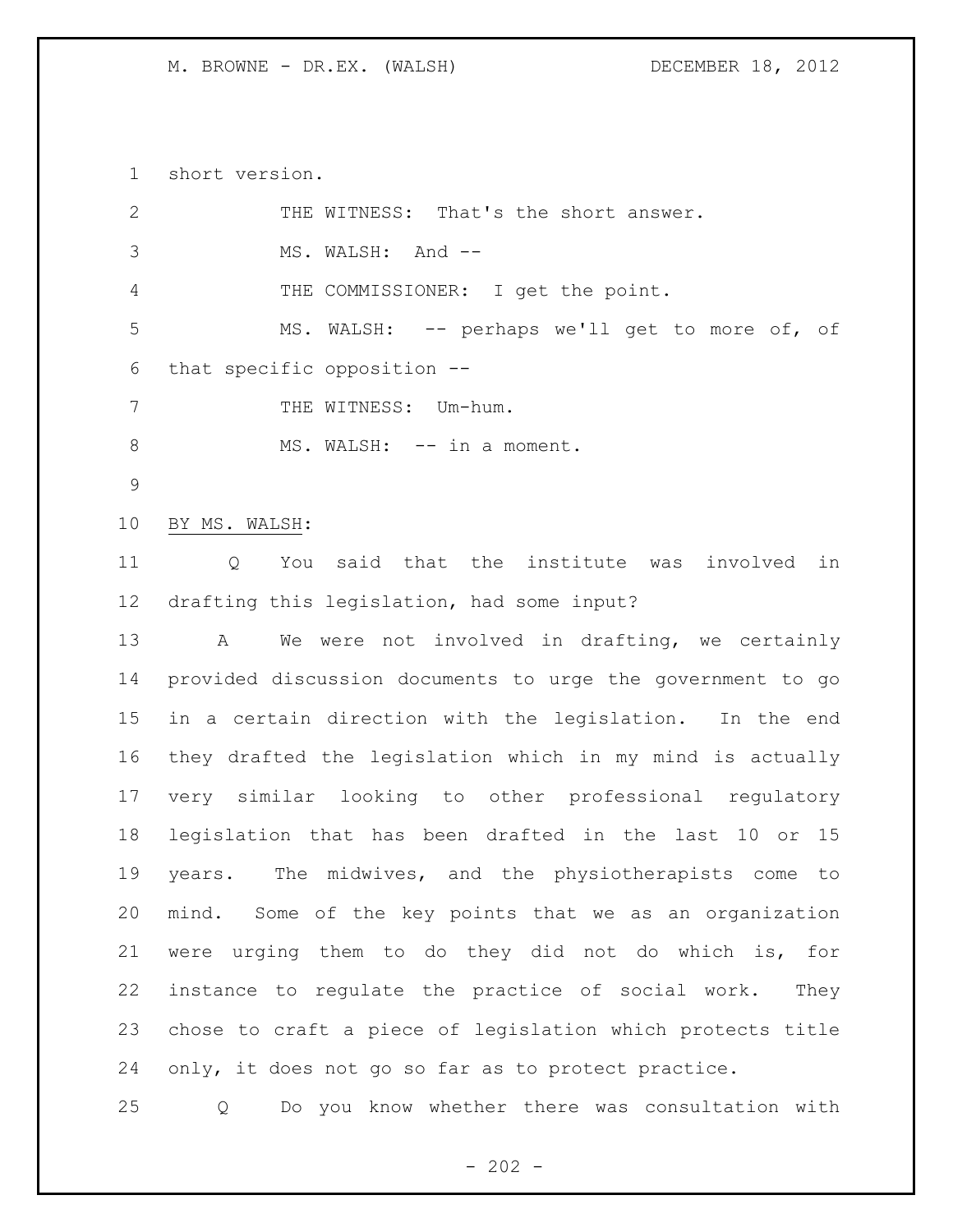any specific child welfare authorities, for instance?

 A Well, MIRSW as an organization undertook many, many consultations with many stakeholders in the social work community over many, many years, both before the, the Act was introduced and during the period of time between when the Act was introduced and when it was passed, so as an organization, as the regulatory body for social work in the province, we did undertake a significant consultative process.

 If you're asking whether there was a consultative process undertaken by the Manitoba government, separate and apart from the consultative process that we undertook, I'm not aware that that occurred in a broad way prior.

 Q I was referring to a consultative process through your institute.

A Um-hum.

17 Q So that, that did occur?

A Yes.

 MS. WALSH: Okay. So what I'd like to do is go through the highlights of the legislation.

 Mr. Commissioner, I think that will take us to the end of today, and with your indulgence the witness has said that she's prepared to, to stay over four-thirty, and then we would call the witness back to discuss some other areas of her testimony. She actually has some areas of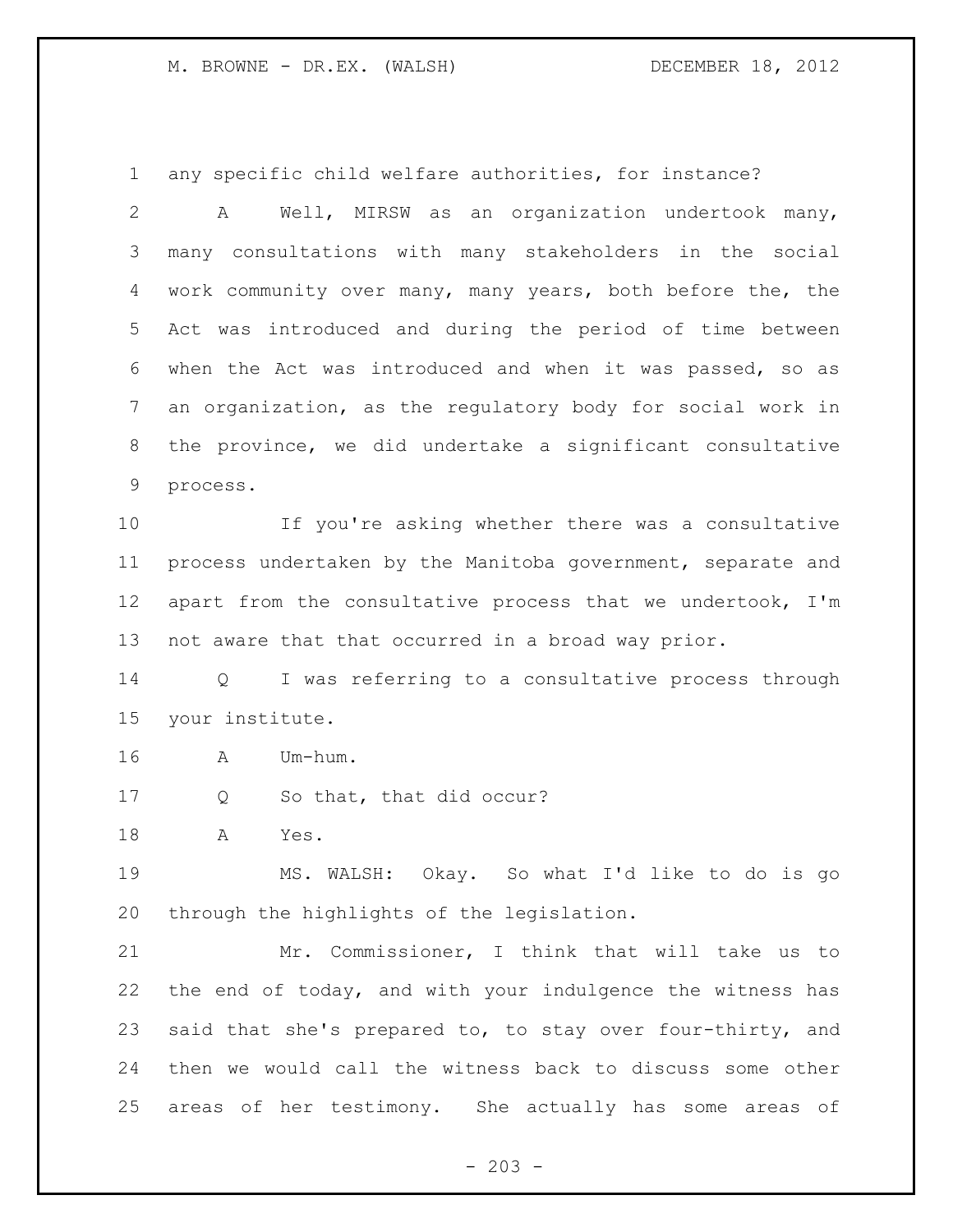testimony to give with respect to the specific facts of Phoenix Sinclair's life as well, so if we'll just -- we'll just  $-$  THE COMMISSIONER: All right. You, you tell me when we're there. MS. WALSH: Okay. Thank you. BY MS. WALSH: Q So let's start with -- the legislation is divided into a number of parts. Let's start with part 2. It's at page 4, on the bottom left-hand corner you can see the page numbers. There you go. So part 2 is entitled "Practice of Social Work" and section 2 defines the practice to be the: "Application of social work 17 knowledge, skills, values and practice methods in a person-in-**environment** context, with the following objectives: (a) to accomplish the core 22 functions of social work, including (i) helping people obtain services relating to their basic

 $-204 -$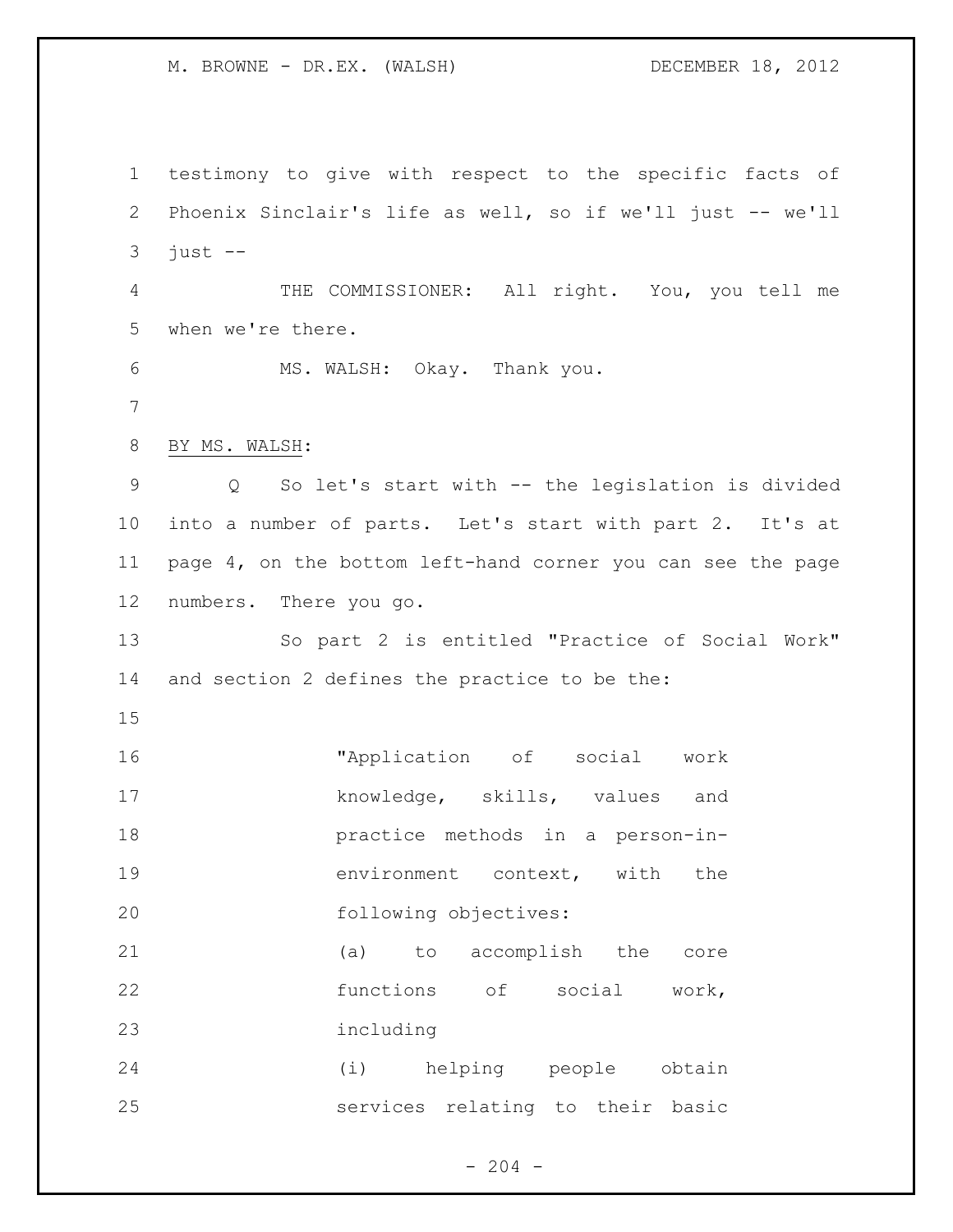| $\mathbf 1$     | human needs,                                               |
|-----------------|------------------------------------------------------------|
| $\overline{2}$  | (ii) counseling of individuals,                            |
| 3               | families and groups, and                                   |
| 4               | (iii) helping communities and                              |
| 5               | groups provide or improve social                           |
| 6               | and health services;                                       |
| $7\phantom{.0}$ | (b) to assess, remediate and                               |
| $8\,$           | prevent social problems                                    |
| 9               | encountered by individuals,                                |
| 10              | families and communities;                                  |
| 11              | (c) to enhance individual, family                          |
| 12              | and community social functioning."                         |
| 13              |                                                            |
| 14              | Then section 3 identifies representation as<br>a a         |
| 15              | social worker, and that section 3(1) identifies that:      |
| 16              |                                                            |
| 17              | "No person except a social worker                          |
| 18              | who holds a current certificate of                         |
| 19              | practice shall --"                                         |
| 20              |                                                            |
| 21              | And I'm paraphrasing, hold themselves out to be a          |
| 22              | practicing social worker or engaging in social work, and   |
| 23              | this is the protection of title of who can call themselves |
| 24              | a social worker that you were telling us about earlier?    |
| 25              | Yes.<br>Α                                                  |

- 205 -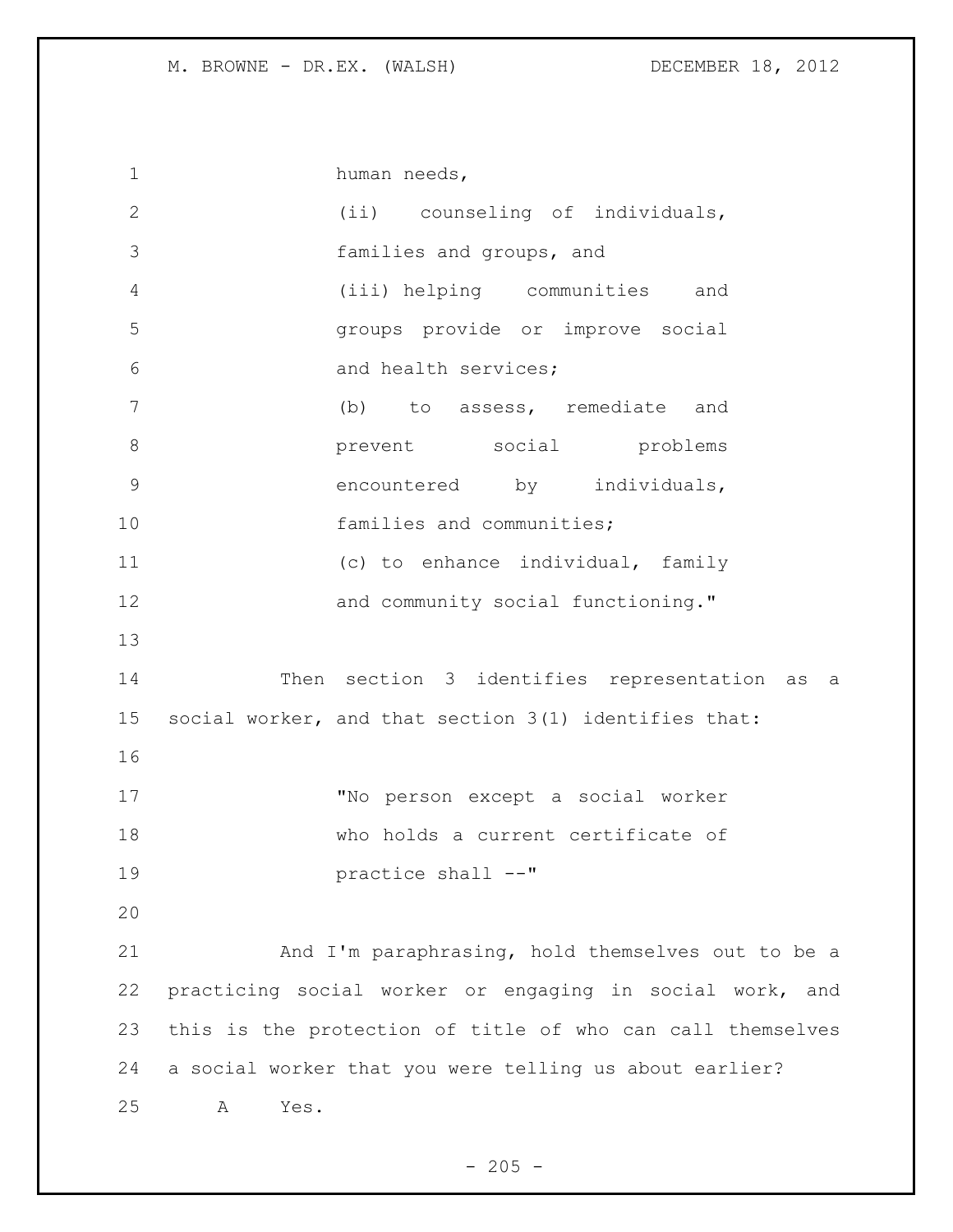Q And then on sub 3 -- 3(2), the next page, please, it specifically identifies that: "No person except a social worker who holds a current certificate of practice shall use any of the following designations or 8 abbreviated designations, a variation of any such designation or an equivalent in another 11 language: (a) 'social worker' or 'registered social worker'; (b) 'S.W.' or 'R.S.W.'." And section -- or part 3 is entitled "Manitoba College of Social Workers", so this would be something new, section 4(1) identifies that the Manitoba Institute of Registered Social Workers would be continued as a body corporate to be known as the Manitoba College of Social Workers? A Yes. 23 Q Then section 4(3) talks about: "The membership of the college

 $- 206 -$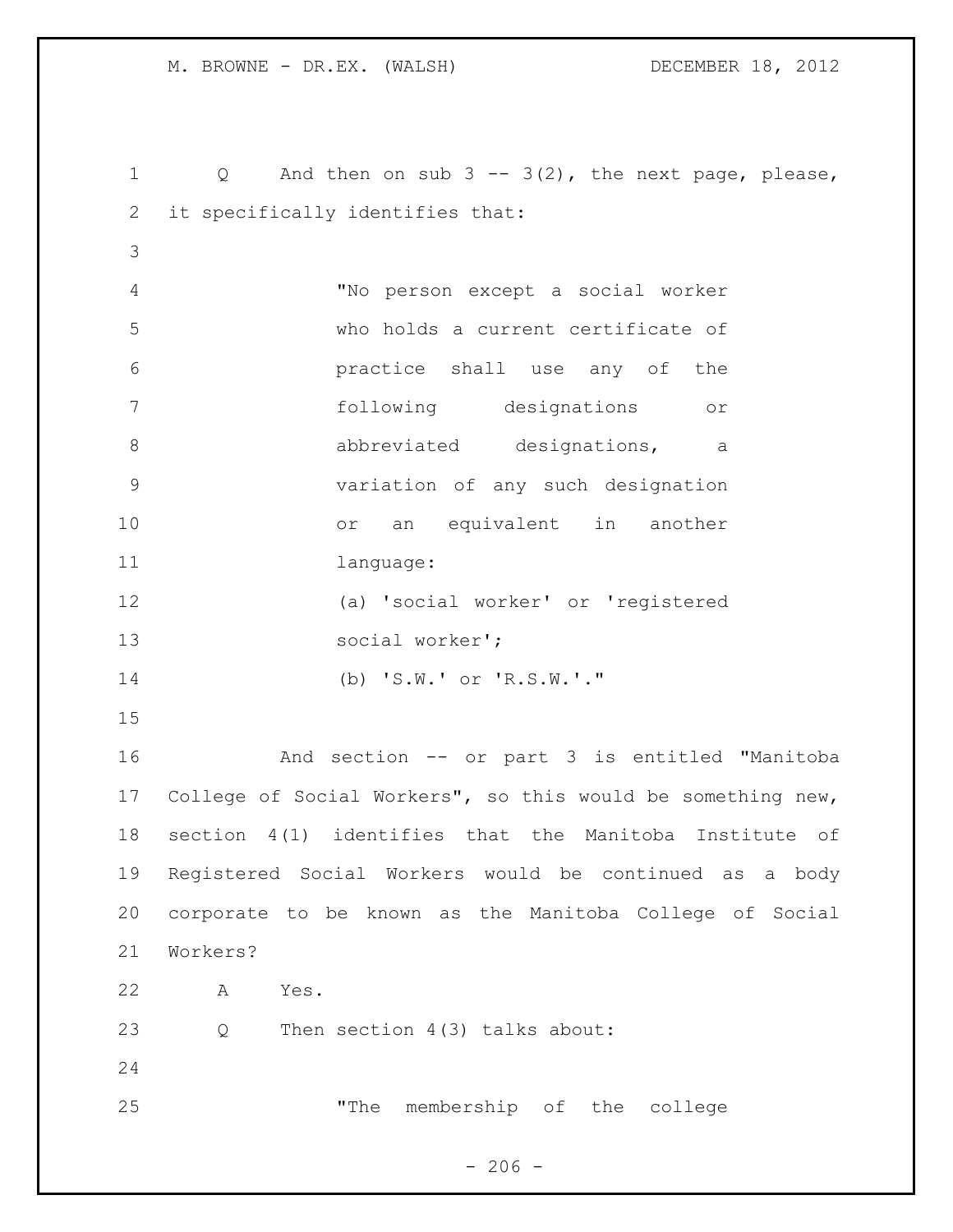consisting of the individuals whose names are entered in the register." And then it sets out in sub. 4 the objects of the College.  $(1)$   $(2)$  promote and increase the professional knowledge, skill and **proficiency** of its members as social workers; (b) regulate and govern the professional conduct and 14 discipline of its members, 15 students and professional corporations, consistent with the principles of self-regulation and 18 the public interest; (c) promote and foster in the public a greater awareness of the importance of social work; and (d) generally advance the professional interests of its members."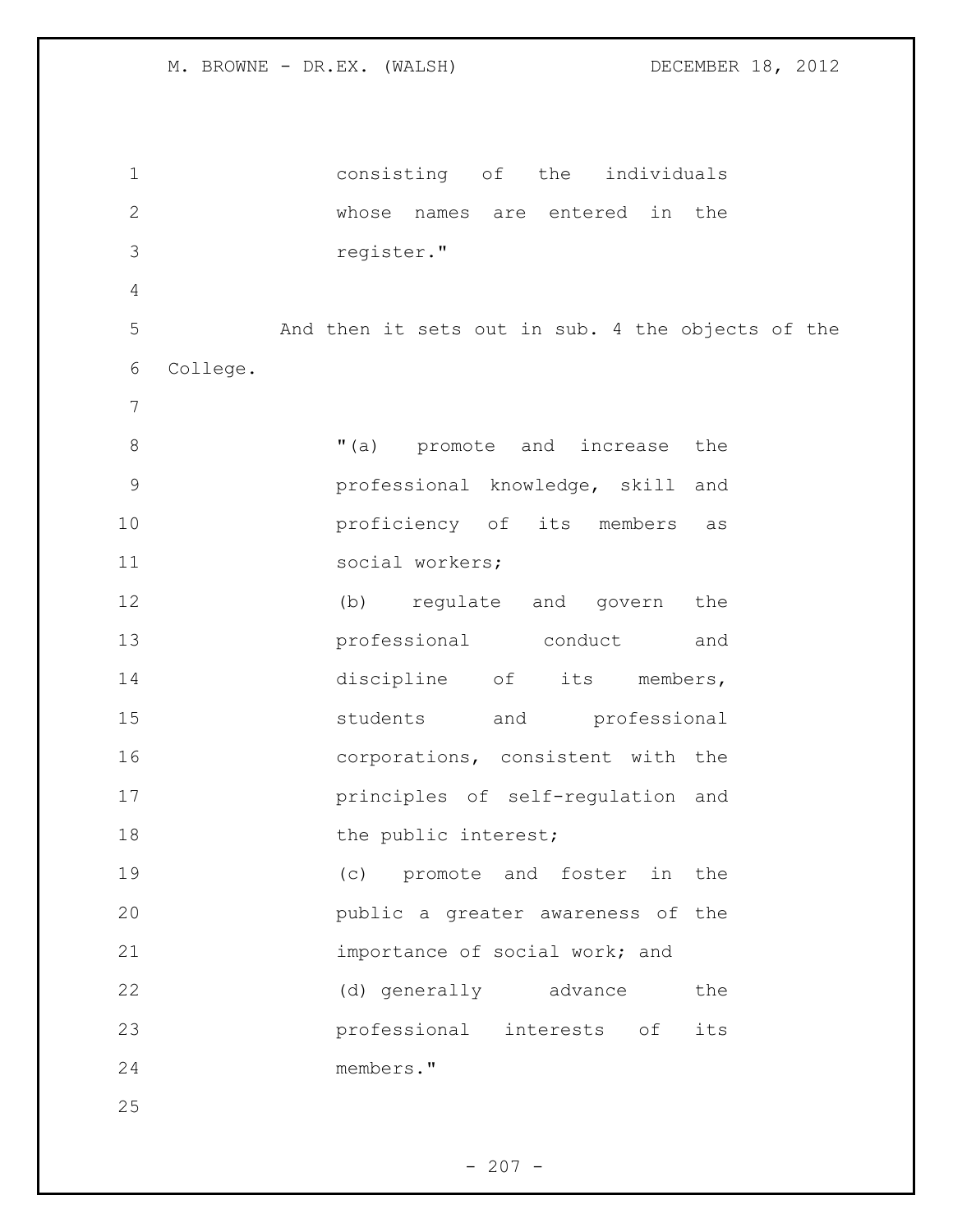Then section 5 goes on to provide for the establishment of a Board, which would be the governing body. Section 6(1) identifies -- or discusses the composition of the Board, and at sub. 2 specifically provides that: 8 The Mat least four of the board members must be public 10 representatives." So those would be what you called lay representatives, non-social workers? A Yes. Q And if we turn to page 11 to section 10. This deals with applications for registration. Section 10(1) lists the specific requirements to qualify for registration, and so under that section: " an applicant must (a) produce to the registrar satisfactory evidence that he or she (i) has a bachelor's, master's or doctoral degree in social work,

 $- 208 -$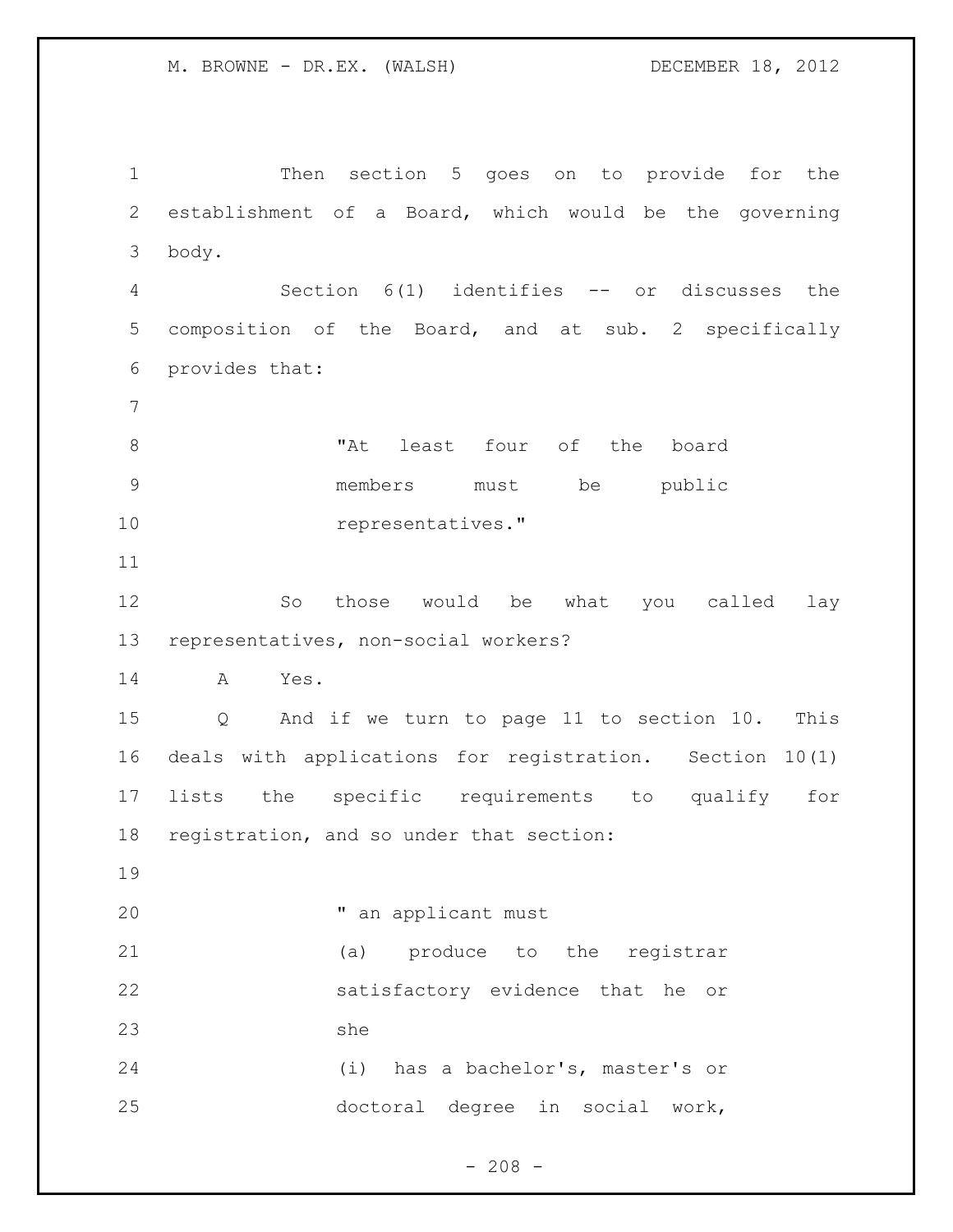| $1\,$        | from a school or faculty of social |
|--------------|------------------------------------|
| $\mathbf{2}$ | work accredited by the Canadian    |
| 3            | Association of Schools of Social   |
| 4            | Work,                              |
| 5            | (ii) has successfully completed    |
| 6            | any other education program        |
| 7            | approved by the board, or          |
| 8            | (iii) has a combination of         |
| 9            | (A) education or training, or      |
| 10           | both, and                          |
| 11           | (B) work or volunteer experience,  |
| 12           | or both, that, in the opinion of   |
| 13           | the registrar after having         |
| 14           | considered any guidelines          |
| 15           | established by regulation under    |
| 16           | clause $60(1)(b)$ , qualifies the  |
| 17           | person for registration."          |
| 18           |                                    |

 So can you just, just describe what you understand an individual would need to qualify for registration.

 A This is one of the areas that has been the subject of great debate since the legislation has passed. The issue of this particular section of the legislation, and how the organization would decide, or how the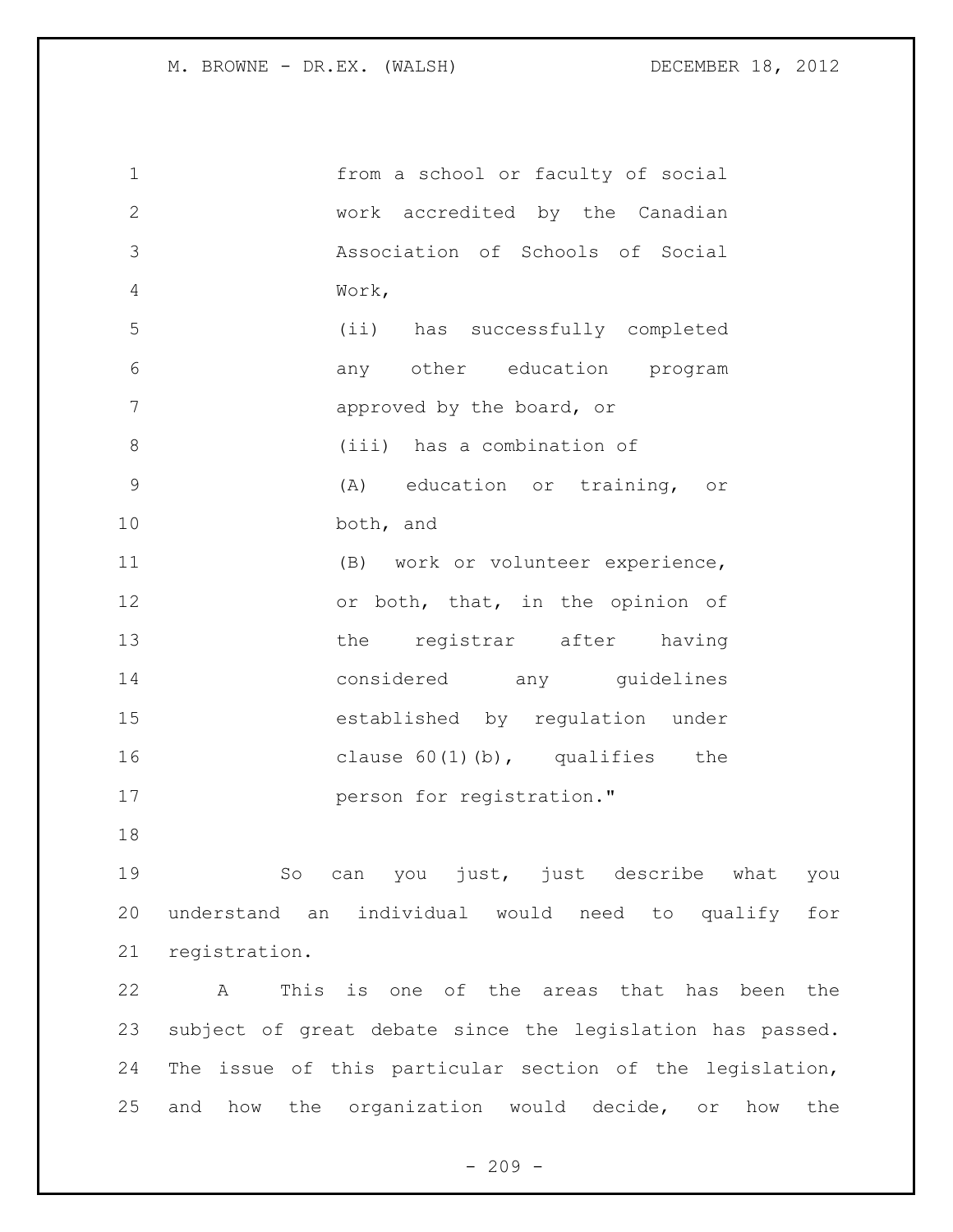regulation would determine what is the minimum qualification for registration, if not a bachelor of social work degree, which is the common university training to prepare one to practice as a social worker, so the Manitoba Institute of Registered Social Workers has a view as to what kind of combination of formal education and training would be appropriate, and we have taken that view forward in the form of the draft bylaws and regulations that we have developed, but I just want to say that that is the view of our organization, not necessarily held widely by other people because there are some who feel that the very -- this very clause ought not to be in the legislation at all, it's a real problem for some people because it allows for people without a BSW to find a route of entry, if you like, into the college, and for other people they're concerned that even with that clause that the legislation may not be broad enough to allow for all kinds of people who are currently working within the field of social work, so you've identified an area of the Act which is of significant controversy.

 Q So is that part of -- is it your understanding that's part of, of the reason for the hold-up in having the Act come into force?

 A Yes, I think that's at the heart of quite a few people's concerns.

 $- 210 -$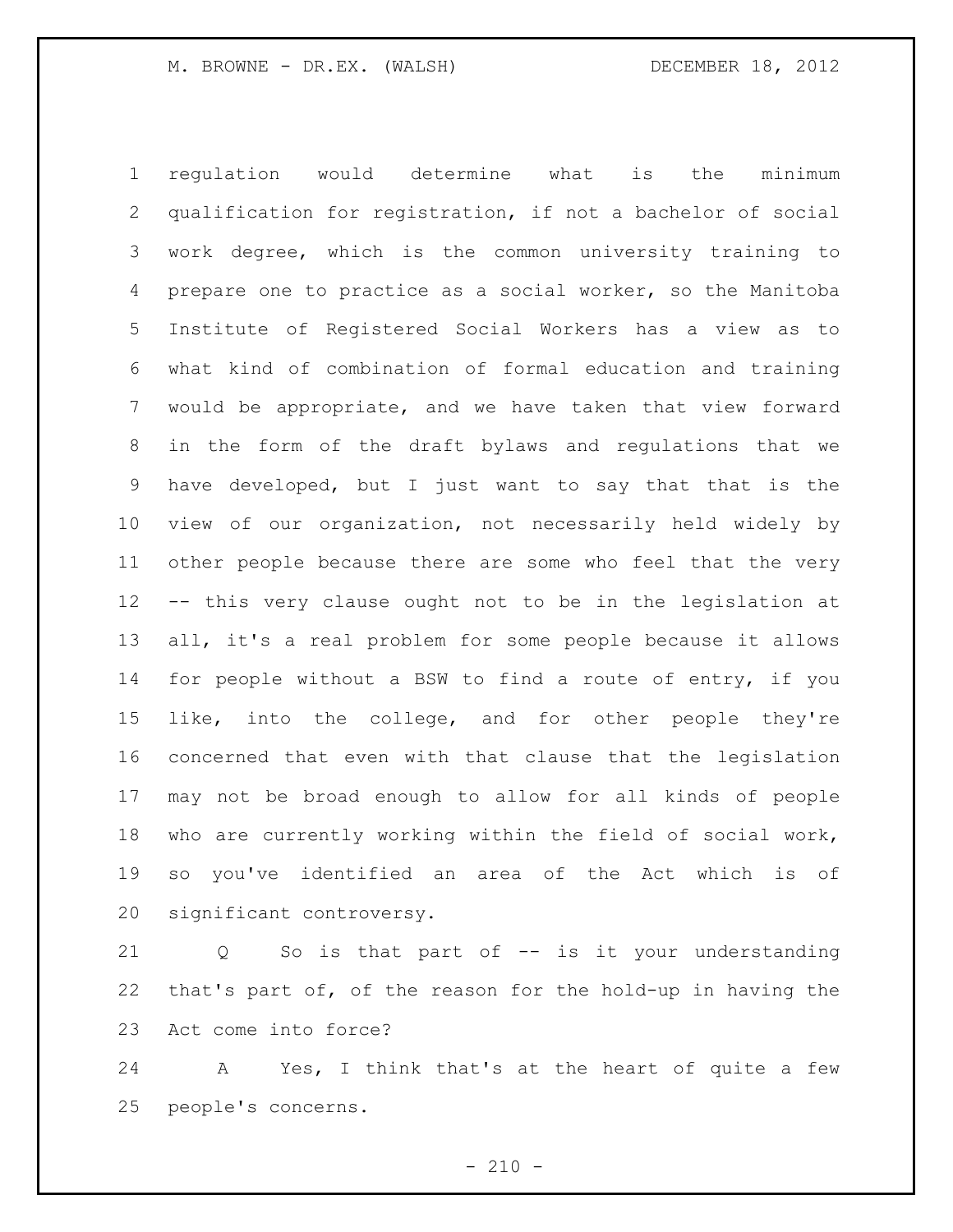```
1 Q Then if we go to section 11(1) that's entitled 
2 "Registering Existing Practitioners Without Academic 
3 Credentials" so --
4 A Right.
5 Q -- this says:
6
7 "Despite subsection 10(1) --"
8
9 Which we just looked at.
10
11 "-- during the period of three 
12 years after the day that this 
13 section comes into force, a person 
14 who does not possess the academic 
15 credentials specified in 
16 subclause 10(1)(a)(i) or (ii) is
17 qualified for registration if he 
18 or she
19 (a) satisfies the registrar that 
20 he or she currently functions, or 
21 has recent experience functioning 
22 in, the role of a social worker;
23 (b) meets the requirements of 
24 clauses 10(1)(b) to (d); and
25 (c) meets any other requirements
```
- 211 -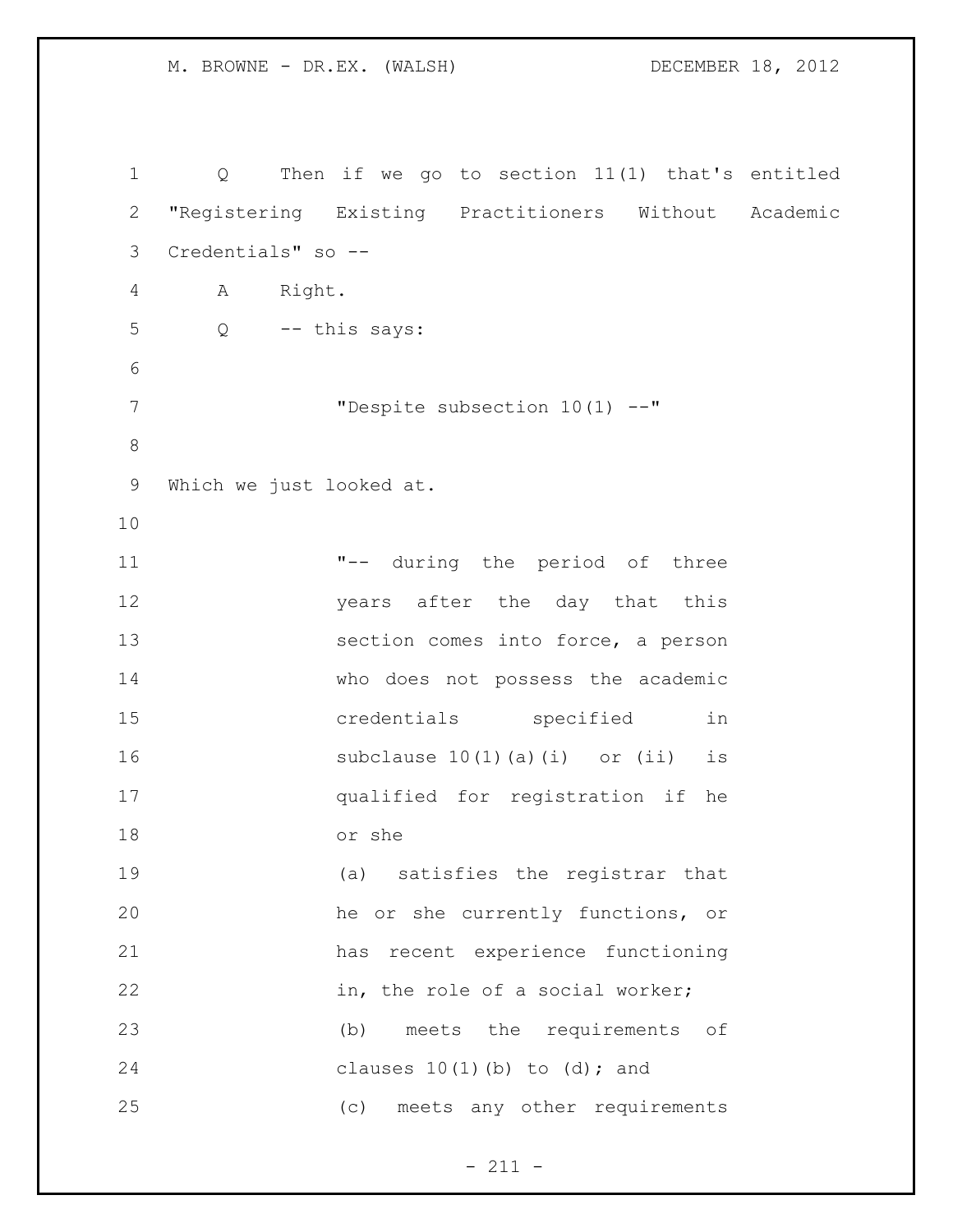1 that may be specified in the regulations for registration under this section."

 So what's your understanding of what this section does?

 A Right. So this section in my view is what is often referred to as a grand parenting clause, so it's the idea that when a profession is moving from a voluntary regulatory environment to a mandatory regulatory environment there has to be some recognition of existing practitioners who may not meet the new requirements for registration, so section 11(1) would give an opportunity for three years for people who are working in the field of social work, who do not possess the qualifications previously mentioned in 10, to come forward and make application to become a registered social worker, and this has been done in I believe most other provinces with the exception of Quebec when they made this transfer from a voluntary environment to a mandatory environment.

 Q And would those individuals ever have to acquire a BSW or an MSW in order to become registered social workers?

 A Not historically they have not in other provinces, and certainly the view of the MIRSW is that they

- 212 -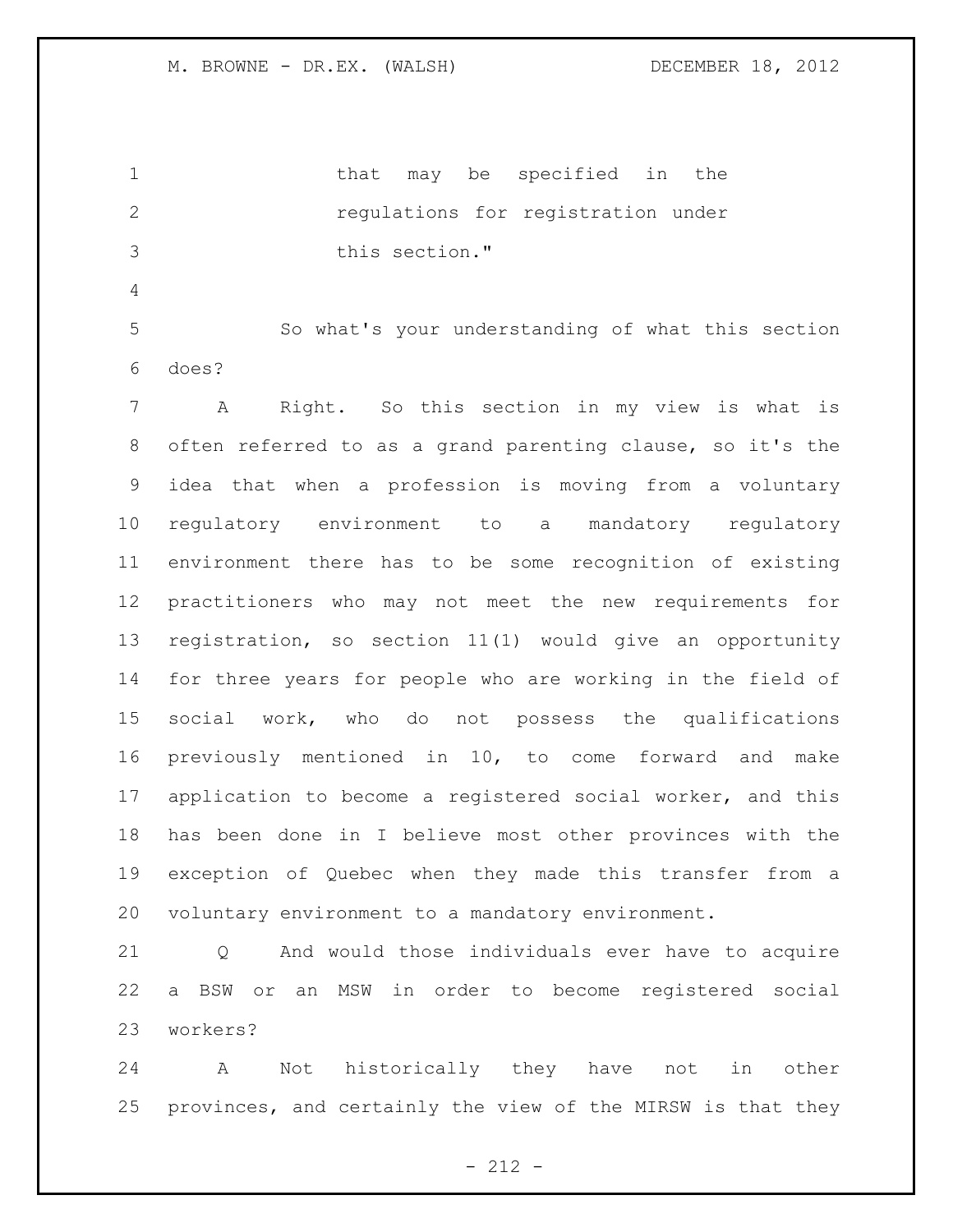would not.

| $\overline{2}$ |              | Q Okay. And part 5 deals with "Professional              |
|----------------|--------------|----------------------------------------------------------|
| 3              |              | Corporations" so I'm not going to go through that. Let's |
| 4              |              | go to page 24, part 6, and this is under the heading --  |
| 5              |              | oh, we're not there yet. There you go.                   |
| 6              |              | "Continuing Competence".                                 |
| 7              | A            | Um-hum.                                                  |
| 8              |              | Q Section 25 says:                                       |
| $\mathsf 9$    |              |                                                          |
| 10             |              | "The board must establish a                              |
| 11             |              | continuing competence program to                         |
| 12             |              | oversee the practice of social                           |
| 13             |              | work. The program may provide                            |
| 14             |              | for, but is not limited to,                              |
| 15             |              | (a) reviewing the professional                           |
| 16             |              | competence of members;                                   |
| 17             |              | (b) requiring members to                                 |
| 18             |              | participate in programs<br>for                           |
| 19             |              | ensuring competence; and                                 |
| 20             |              | (c) conducting practice reviews                          |
| 21             |              | in accordance with this Act."                            |
| 22             |              |                                                          |
| 23             |              | So what does this section provide?                       |
| 24             | $\mathbf{A}$ | The continuing competence program referred to in         |
| 25             |              | this Act is the continuation, if you like, or similar to |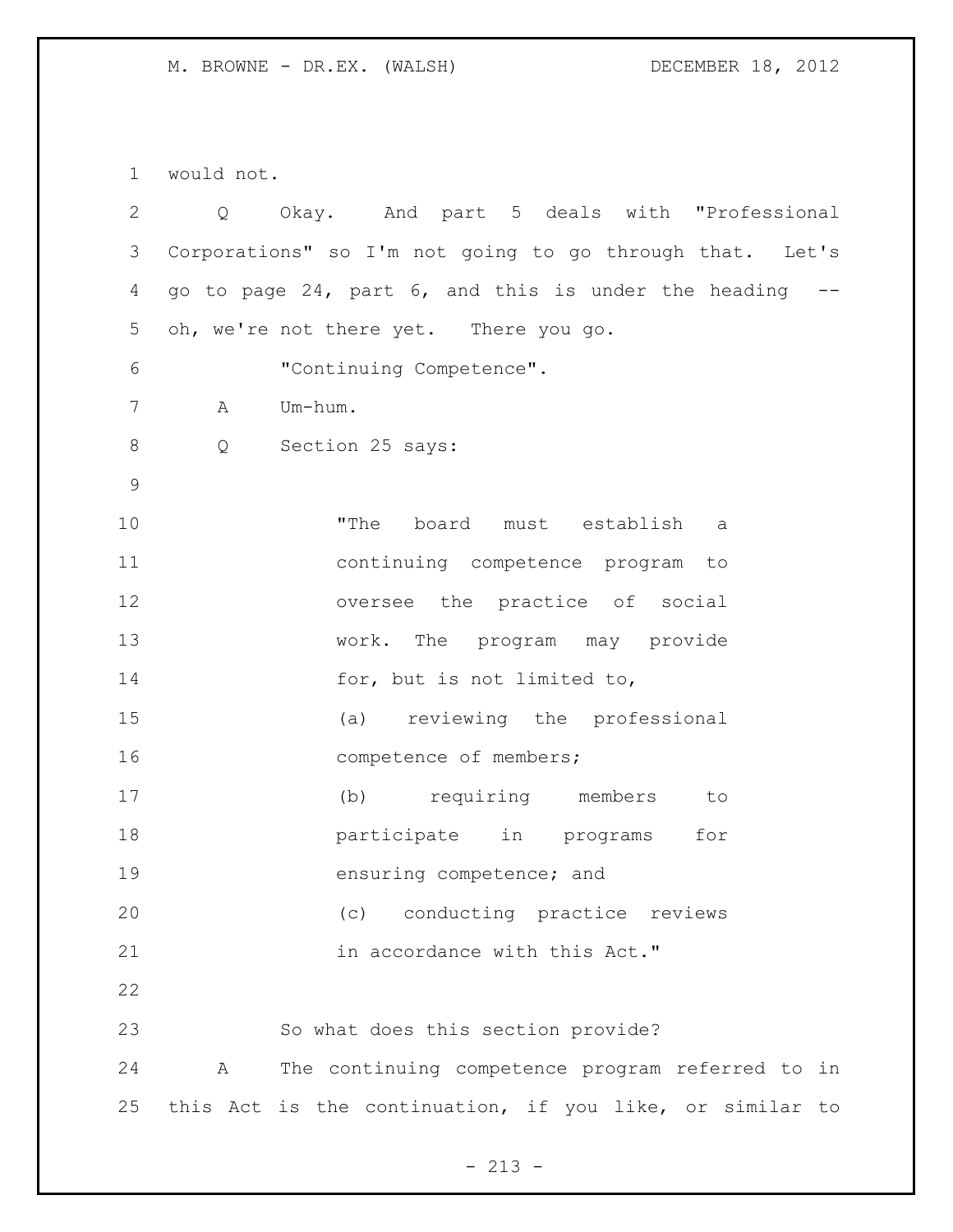what we currently have which is a professional development process, so we require our current members to have to maintain 40 hours of professional development, which means that they must go beyond their scope of their normal work, and either take workshops, seminars, courses, delve into their own reading, volunteer in a different setting, so there's a whole range of activities that social workers can undertake in order to gain those 40 hours, but the, the principle is that social workers ought to be engaged in a process of life long learning, and that they ought to continue to keep up with current and new practices in the profession, and that by maintaining a minimum of 40 hours of professional development that there's -- you know, we 14 are able to see that they are maintaining their currency, if you like, in the profession, and the continuing competence program in the new Act is very similar. It's, it's the notion of continuing to do that under the new college.

19 Q Then the next part on the next page, part 7, deals with complaints. Section 27(1) establishes a complaints committee that must be appointed by the board, and again sub. (2), 27(2) says:

 "At least 1/3 of the persons appointed to the complaints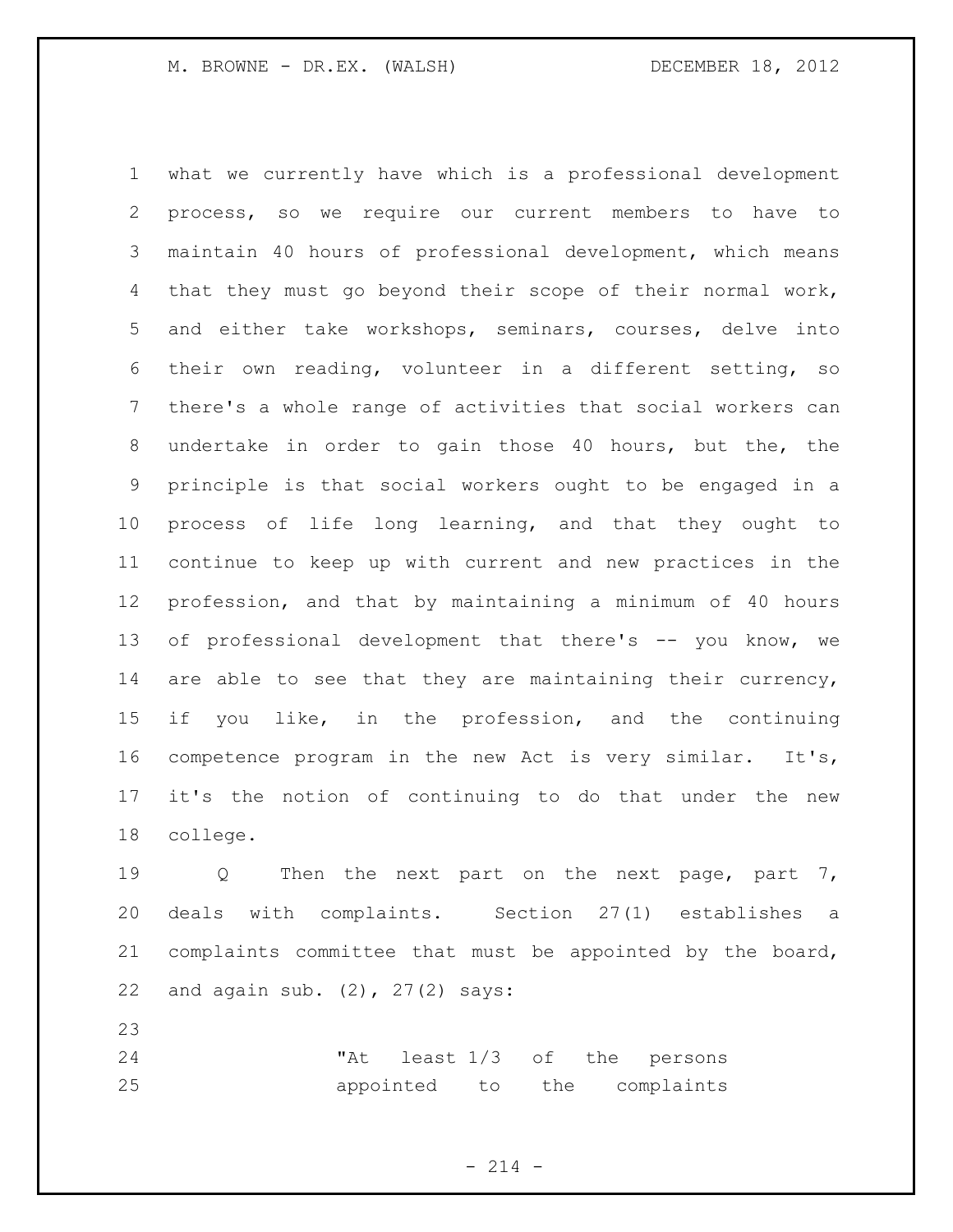M. BROWNE - DR.EX. (WALSH) DECEMBER 18, 2012 committee must be public representatives." 28(1) says: "A person who employs another person as a social worker must ensure that the social worker is registered under this Act during 10 the period of employment." 12 And conduct -- if we just look -- scroll up "Conduct" is defined -- just scroll up on the page. Thank you. "Conduct includes an act or omission." And then complaints are referred to a complaints committee. We see section 29(1) on the next page. That: 18 The registrar must refer to the complaints committee (a) a complaint made under section 28; and (b) any other matter that the **registrar** considers appropriate." That there can be "informal resolution". That if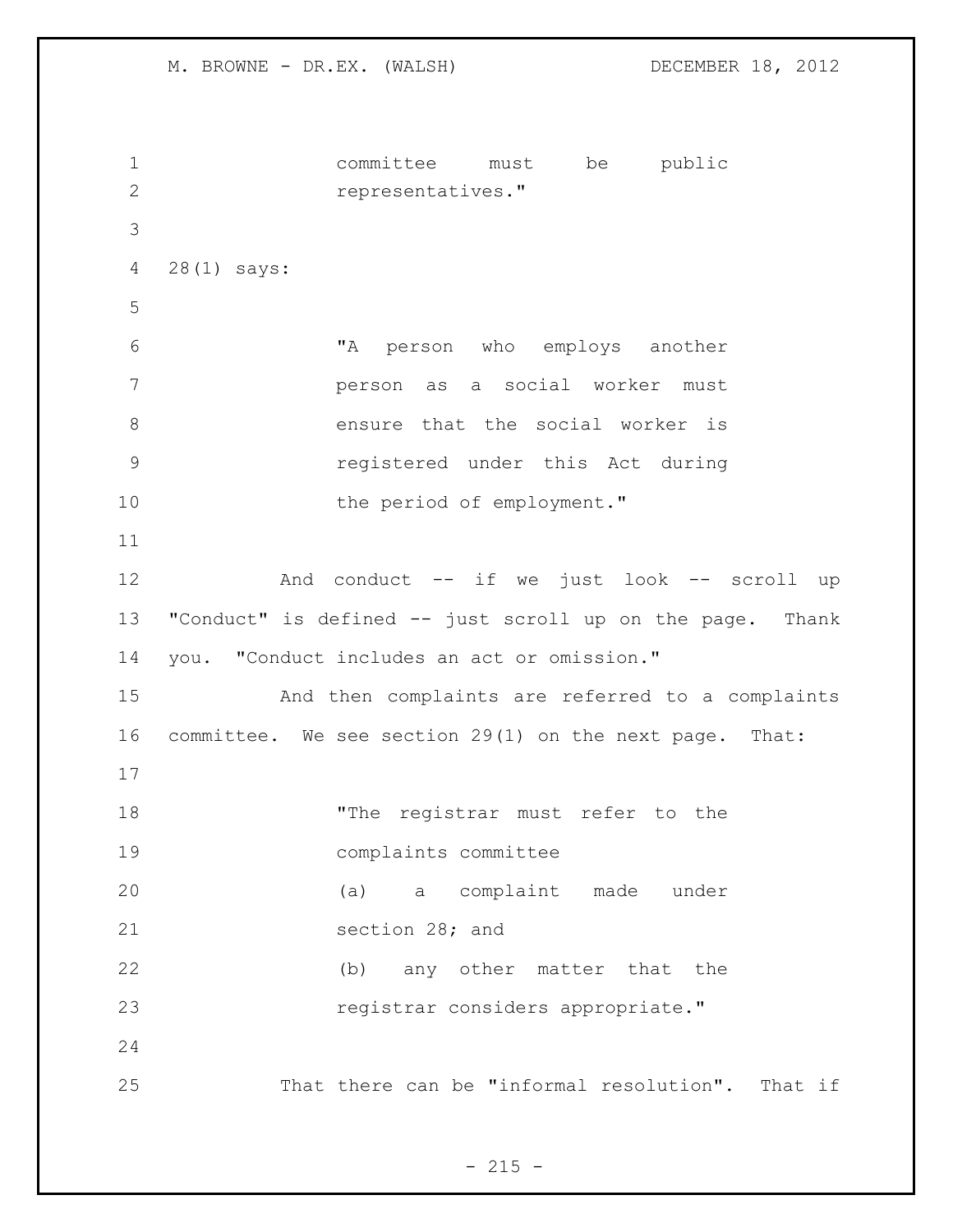informal resolution is attempted and the complaint is not resolved then section 30(2) provides that there will be an investigation, and in that regard section 30(3) sets out the powers of an investigator, which include: "(a) require the investigated member or any other member to **8 produce** to the investigator any records in his or her possession or under his or her control that 11 may be relevant to the 12 investigation; (b) require the investigated member or any other member to be interviewed for the purpose of the investigation; and (c) direct that an inspection or audit of the investigated member's **practice be conducted.**" And there are consequences under section 30(4) for failure to produce records. The college may apply to the court for an order in that case. Section 31(1) lists a number of actions that the

complaints committee may take after attempting either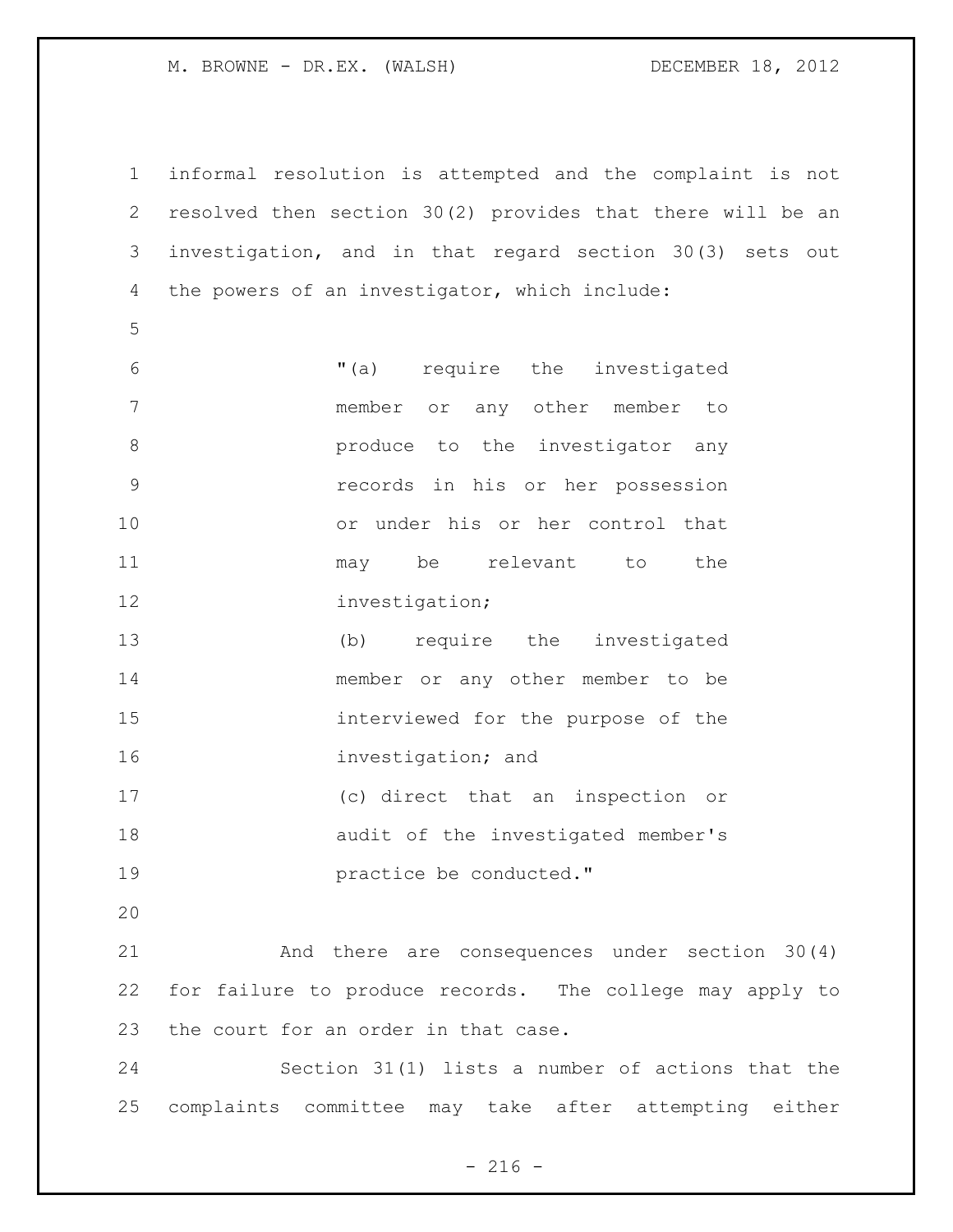informal resolution, or an investigation, so those include directing that the matter be referred to an inquiry committee, or that it not, or accepting the voluntary surrender of the member's registration, censuring or entering into an agreement with the member that provides for one or more of -- a number of factors, including assessing the member's capacity or fitness to practice social work, counseling or treatment.

 And there is an appeal process that's set out on page 31, section 36 sets out that there is an appeal process to the board from the decision of the complaint's committee.

 Then section 41 at page 33 provides that there will also be established by the board an inquiry committee.

 What's your understanding of, of what that committee does?

 A That's really the hearing committee, so if a matter can't be resolved at the level of the complaint's committee then it will become a more formal matter, and be passed to the inquiry committee, who will hold a hearing.

 Q And, again, the Act provides that at least one- third of the persons appointed to the inquiry committee must be public representatives, so down at the bottom of this page under the heading "Hearings" that's exactly what, 25 what you've just described that there must be a hearing,

 $- 217 -$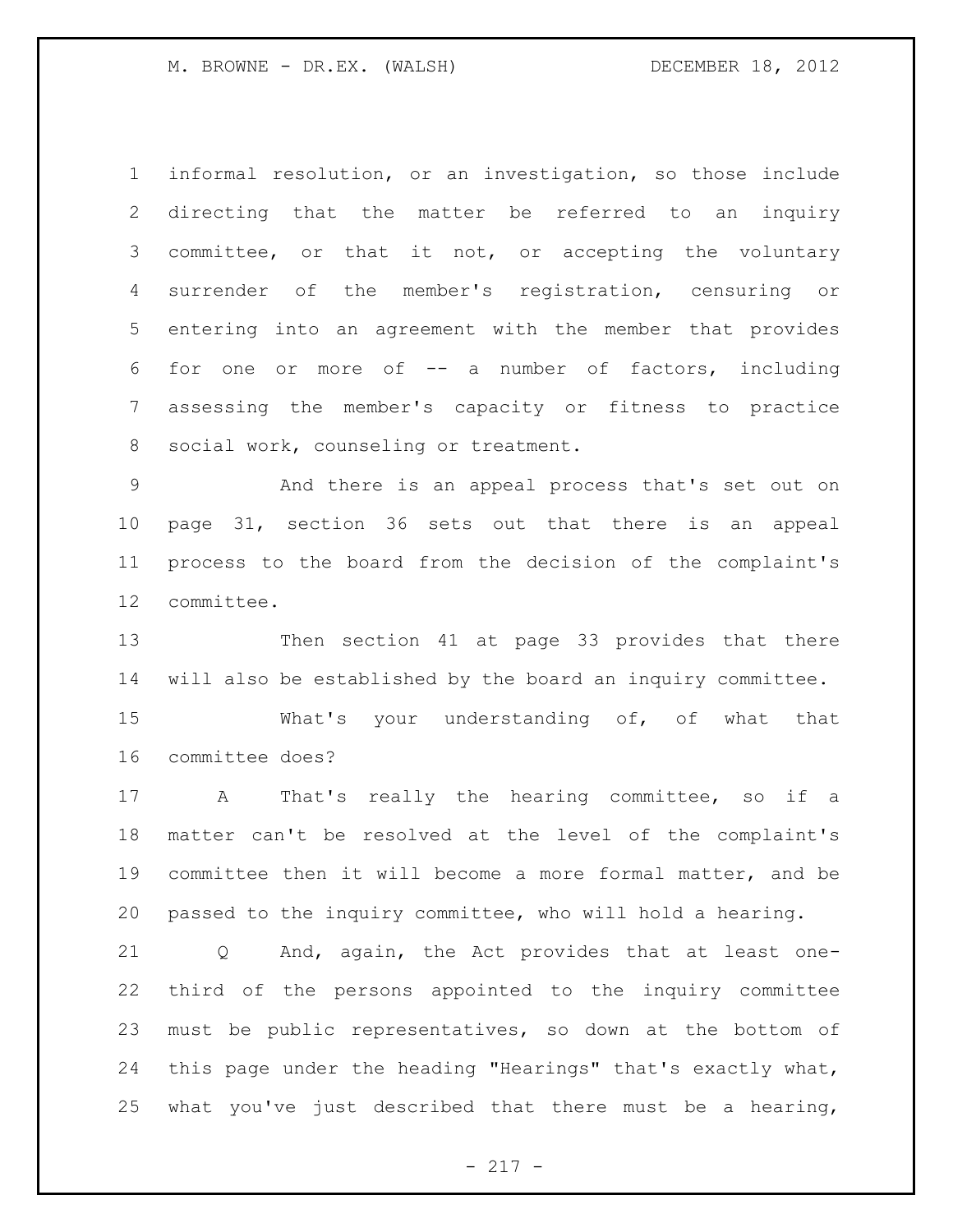and the next page sets out the provisions with respect to notice of a hearing, public notice, the right to appear and be represented, the usual types of things I think that one sees with respect to a regulatory body.

 And at the conclusion of a hearing there may be a finding that the member is not guilty of professional misconduct, or of contravening the Act.

8 We turn to section 51 on page 37. If, however, the panel, the hearing panel, finds that the member is guilty of professional misconduct under 51, or has contravened the Act, or the regulations, or has -- if we go to the next page please, and I'm paraphrasing, I'm just picking out a few things that the hearing panel might find.

 Displayed a lack of knowledge under (d), or lack of skill or judgment in the practice of social work, for instance, then the panel must deal with the member in accordance with the Act.

 The next section provides a number of options in terms of orders that the panel could make. For instance, it might reprimand the member, suspend their certificate of registration, or impose conditions on their entitlement to practice social work.

 Again if we could turn to page 38. There is an appeal process and that includes being able to appeal to the court of appeal.

- 218 -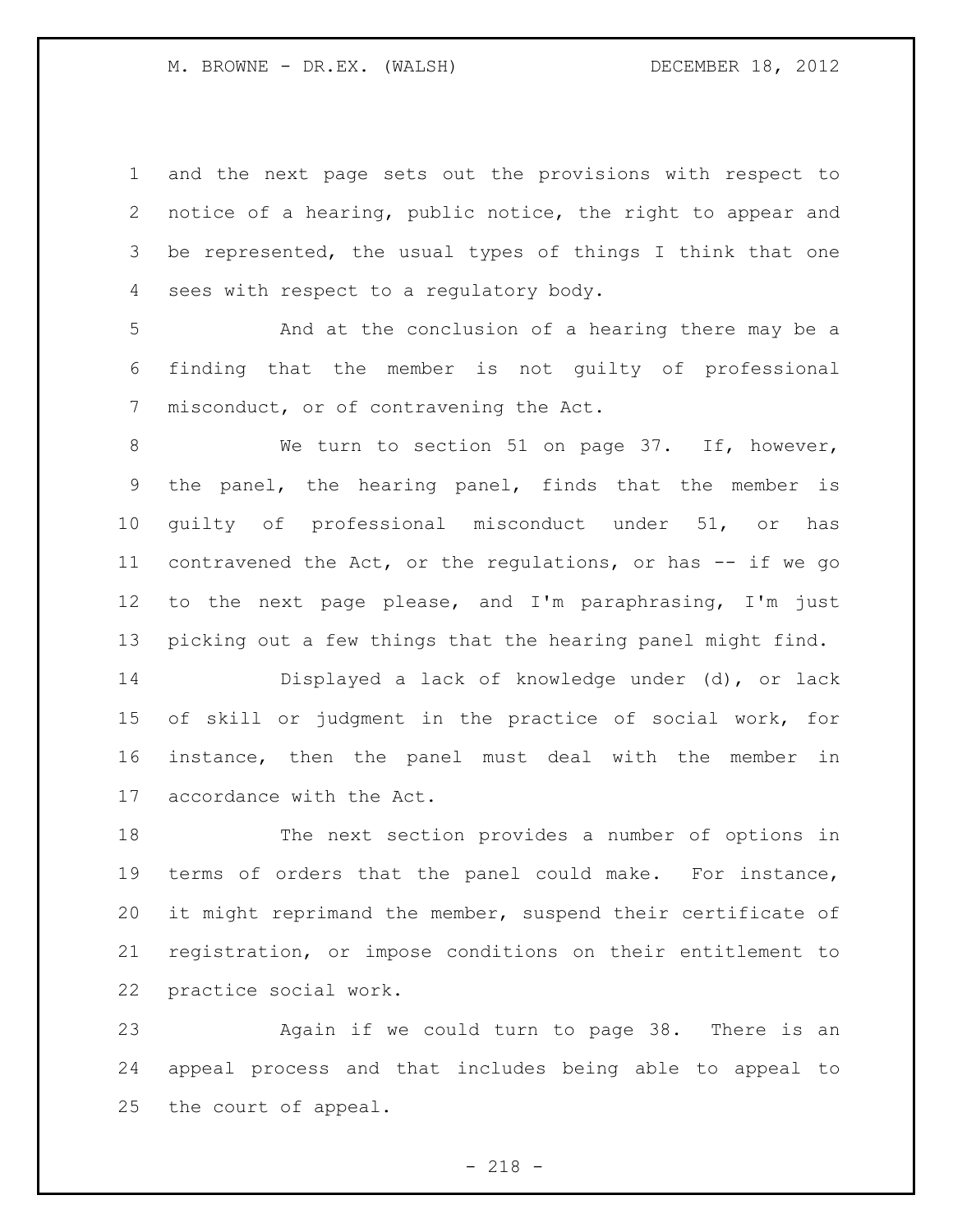1 If we go to page 48, this is part 9, under the heading "General Provisions" there is a provision relating to practice auditors.

 What do you understand these provisions to involve?

 A This would be a significant change from our current structure. We do not have any capacity to do practice audits, and most of the other provinces in Canada do not include provisional practice audits in their social work legislation. The province of Quebec, however, does. In my understanding of the way that that process works in that province is that they respond to requests for audits in different ways, so an audit may occur because of a concern about the workplace practices in a particular agency or organization, or audits can be generated randomly or just on an ongoing basis as the regulatory body attempts to ascertain that there's good quality practice occurring across the province.

 Q Is the ability to audit restricted to members who are in private practice or would it apply to anyone regardless of who their employer is?

 A My understanding it's to everyone. All agencies, not, not restricted to private practice.

 Q The Act also provides some responsibilities which are imposed on employers. If we'd turn to page 53, section

 $-219 -$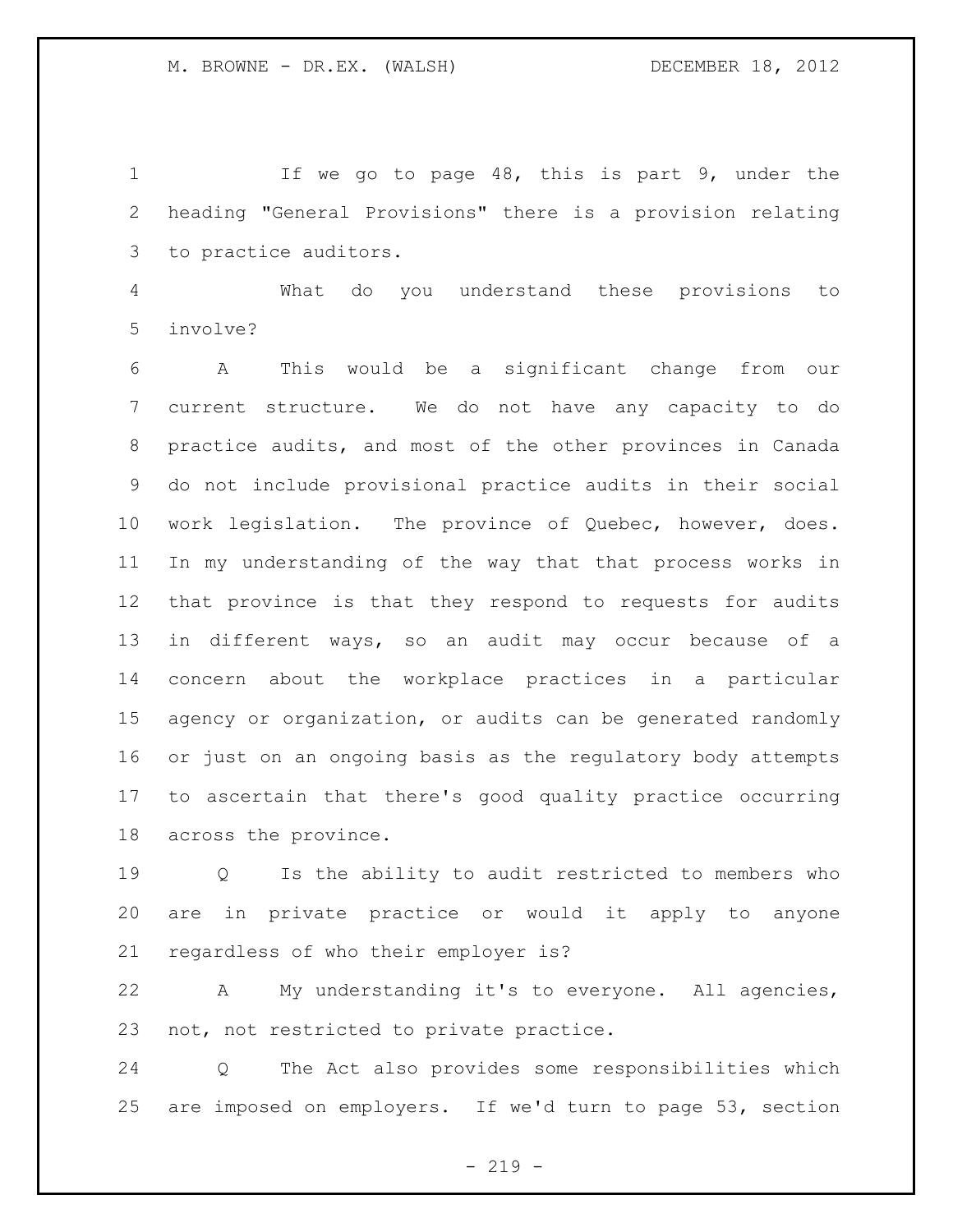74, if you'd go down to the bottom, please. Section 74(1) provides that: "A person who employs another person as a social worker must ensure that the social worker is registered under this Act during 8 the period of employment." Sub. (2) says: "If a person who employs a social worker terminates the employment 14 for misconduct, incompetence or 15 incapacity, the employer must **promptly report the termination to** 17 the registrar and give the social 18 worker a copy of the report." Is that a, a common provision that you're aware of? A It is. It's certainly not part of our current legislation, but it is a common provision in other regulatory bodies, certainly in other social work regulatory bodies across Canada.

 $- 220 -$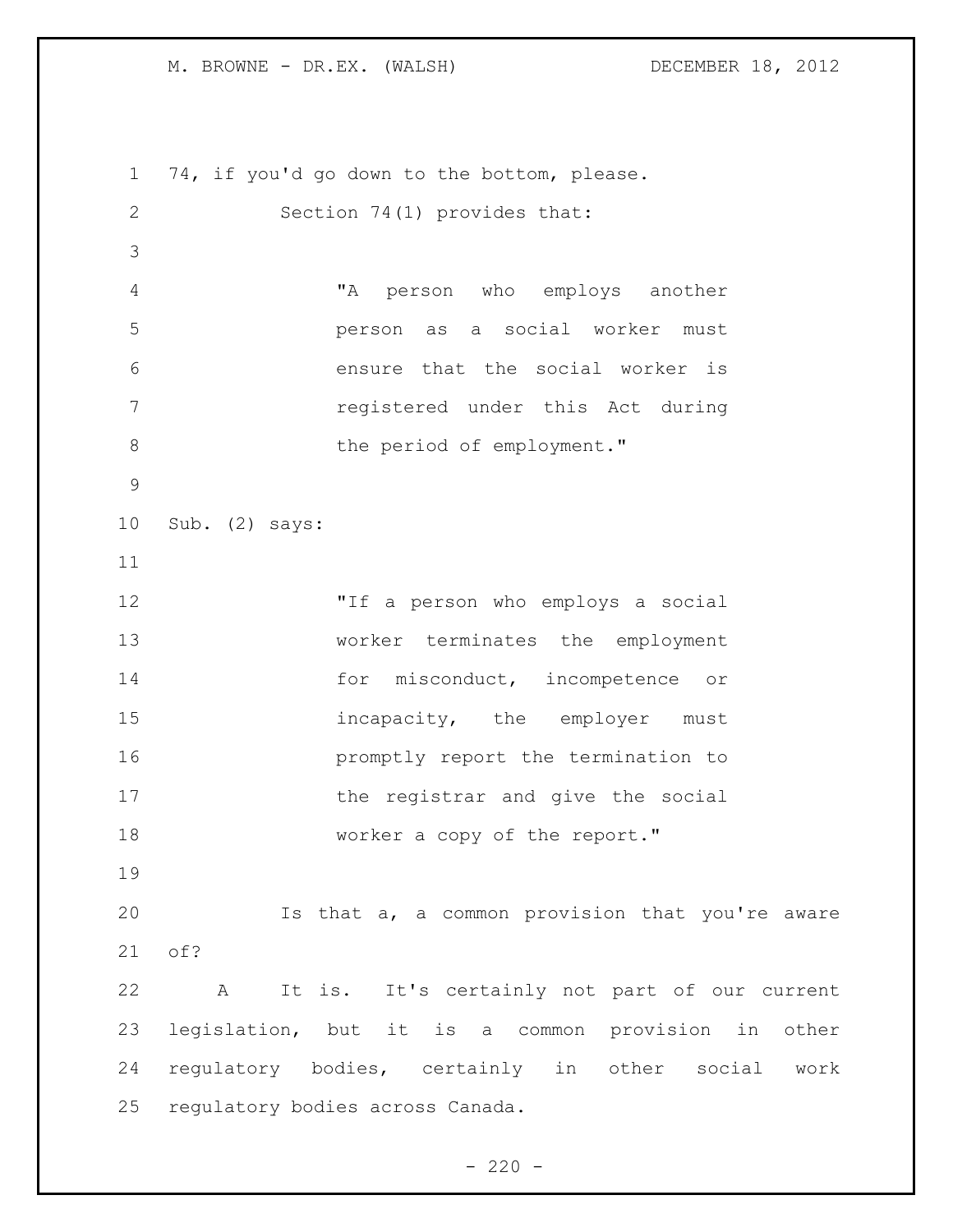Q The legislation referred to "regulations". Have those regulations been drafted?

 A In short, no. The -- during the course of the last three years, since the bill was passed, but not yet proclaimed, MIRSW has done a number of things to try to speed along the enactment of the Act, and we have as an organization drafted bylaws and a model for regulations, which we finished the work on that last spring, and it was passed by the membership of our organization in May, 2012. The government of Manitoba has appointed a transition board to -- under section 77 of this Act, and that board has been provided with the draft bylaws and regulations that our organization has drafted.

 Q Okay. What is your understanding as to the major impediment in moving this legislation forward?

 A Well, at the time when the legislation was passed there was a number of interested parties who came out to speak to the legislative hearing process, which was several weeks before the legislation passed in October of 2009, and what, what I took away from those hearings is that there's a long history of not having a regulated profession, social work has not been regulated in Manitoba, and it's a significant change to move from a voluntary environment to a fully mandatory regulated environment, and quite a number of people came to those hearings both to support the new

 $- 221 -$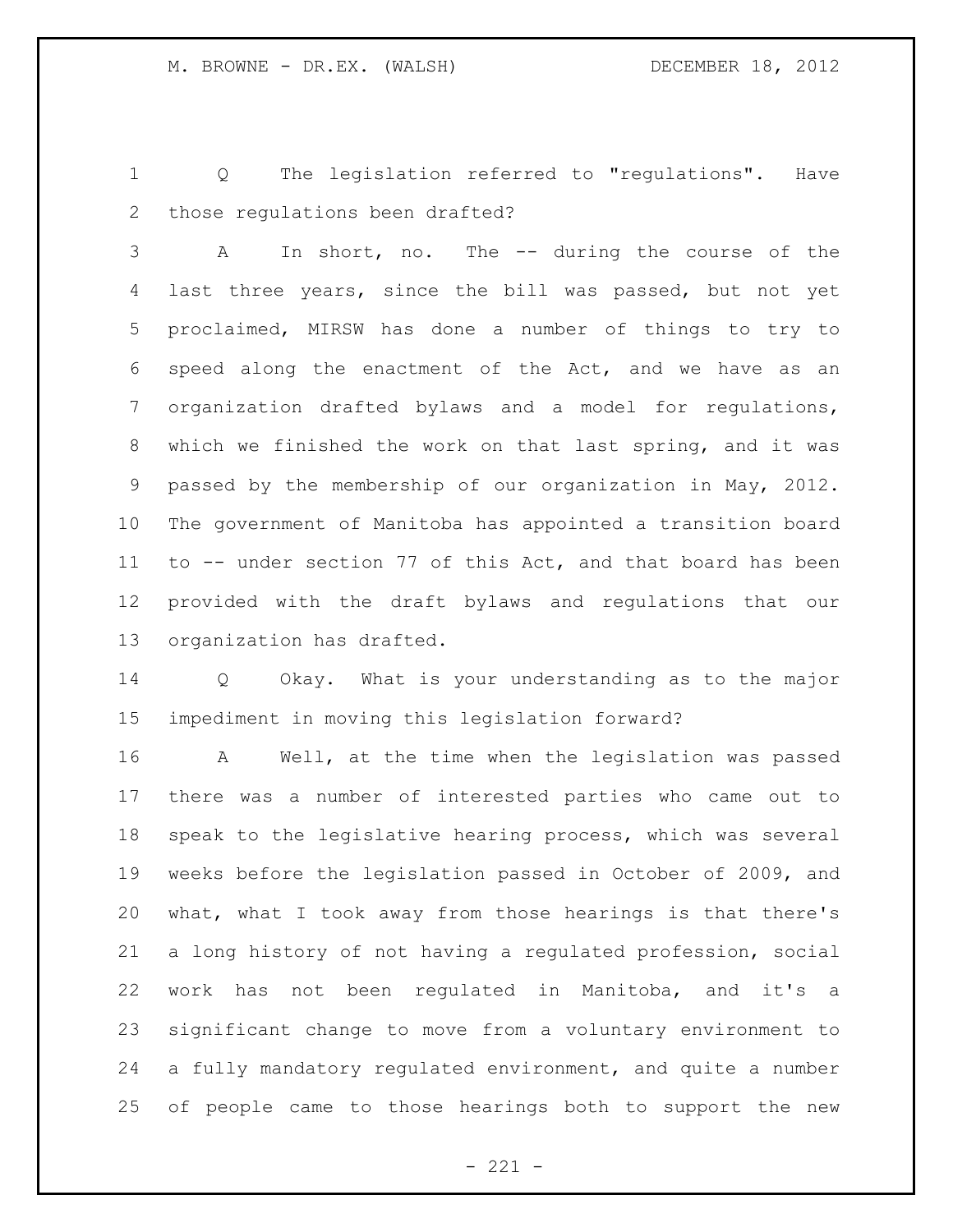Act, there certainly were people who made presentations in support of the new Act, but there were certainly those who 3 came to voice their displeasure with the new Act, and they really range in their disagreement with it, all the way from people who really believe that there should be no flexibility about the entrance requirements, that it must be BSWs, and to allow any flexibility in that will be to really erode the profession of social work, and then in my view on the other end of the spectrum there's a number of people who fully believe that social work is not something that can be trained, that it is something that people have an aptitude for, and that formal training is not necessarily required, and so to regulate and to create boundaries around who can practice for some people is something that they philosophically don't agree with, so since the legislation passed our organization has made ongoing efforts to try to consult with key stakeholders within the social work community, and I would include amongst those social work educators, the family service -- child welfare authorities, the four authorities, large employers, our own members, you know there's a long, long list of stakeholders that we've included in our consultations.

 We formed an advisory group to try to move the legislation along from the point of passage to enactment,

 $- 222 -$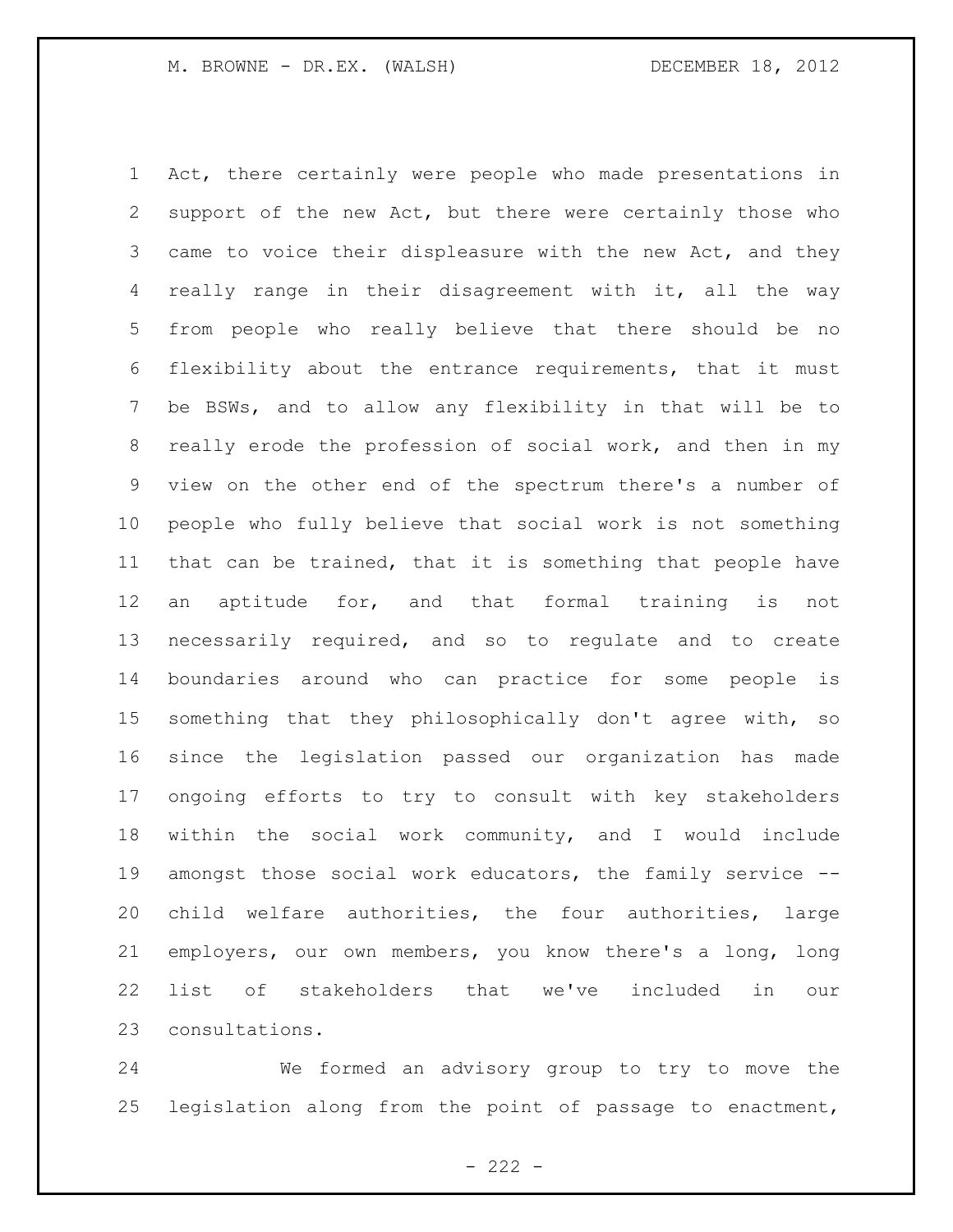and after one meeting of that advisory group several key stakeholders I would say indicated that they were not comfortable with that process, and that rather than see our organization lead the legislation through to proclamation they really were in favour of the government of Manitoba appointing a transition board, so the process, the time that it has taken from the point at which we did that consultation, and formed the advisory group, to the point at which the government of Manitoba appointed the transition board was quite a lengthy amount of time, more than a year.

 Q So when was that transition board appointed? A The order-in-council for the transition board was passed in -- I don't know if the term is passed or approved by government in August, 2011, but the appointment of the members to the transition board I do not believe occurred until April, 2012.

 Q So any movement towards resolving the philosophical difficulties and proclaiming the Act into force is now in the hands of that transitional board established by the government?

 A Yes, and I received a letter from the Department of Family Services and Labour, from Minister Howard's office, just in the last week indicating that the transition board is meeting and working toward enacting the

 $- 223 -$